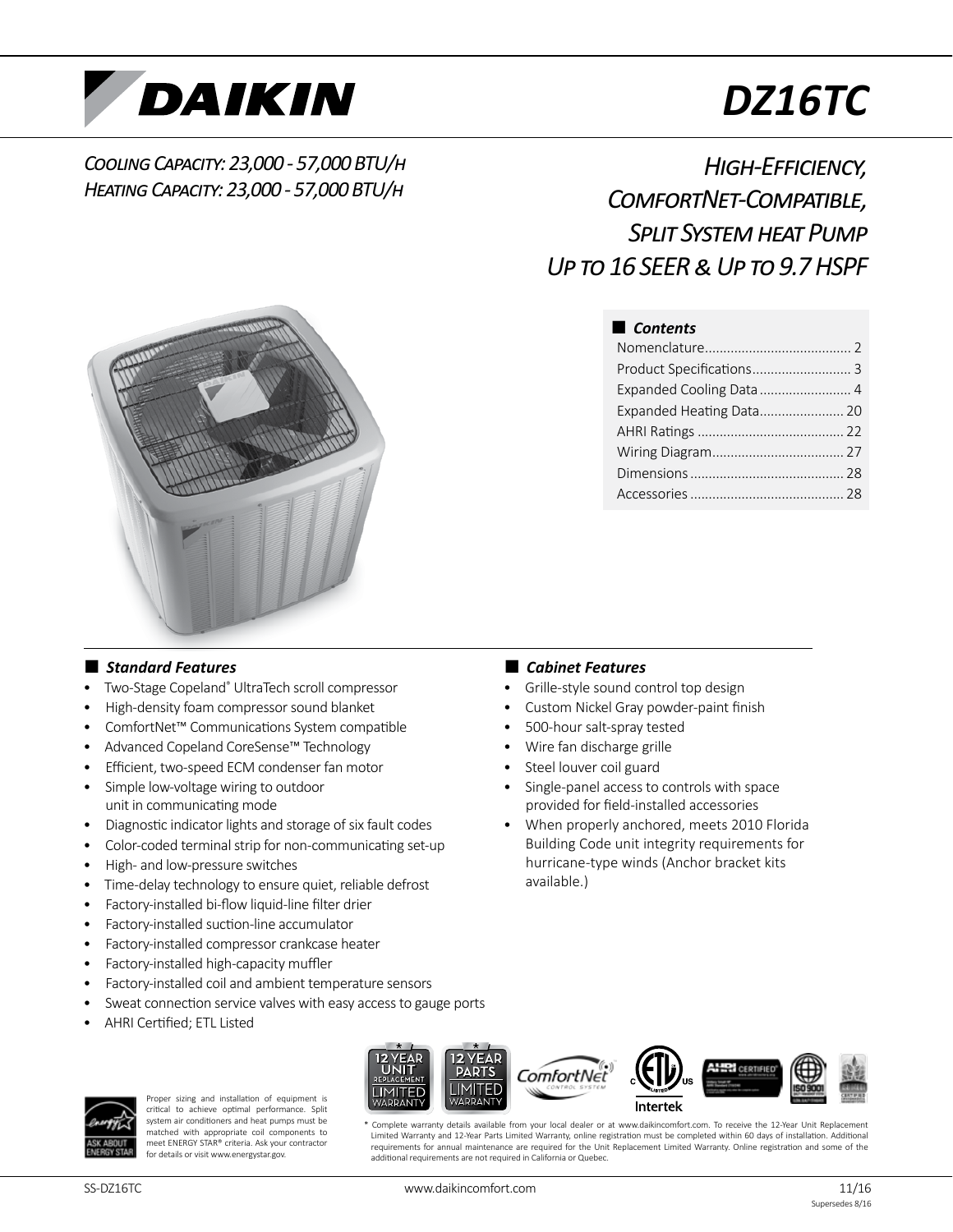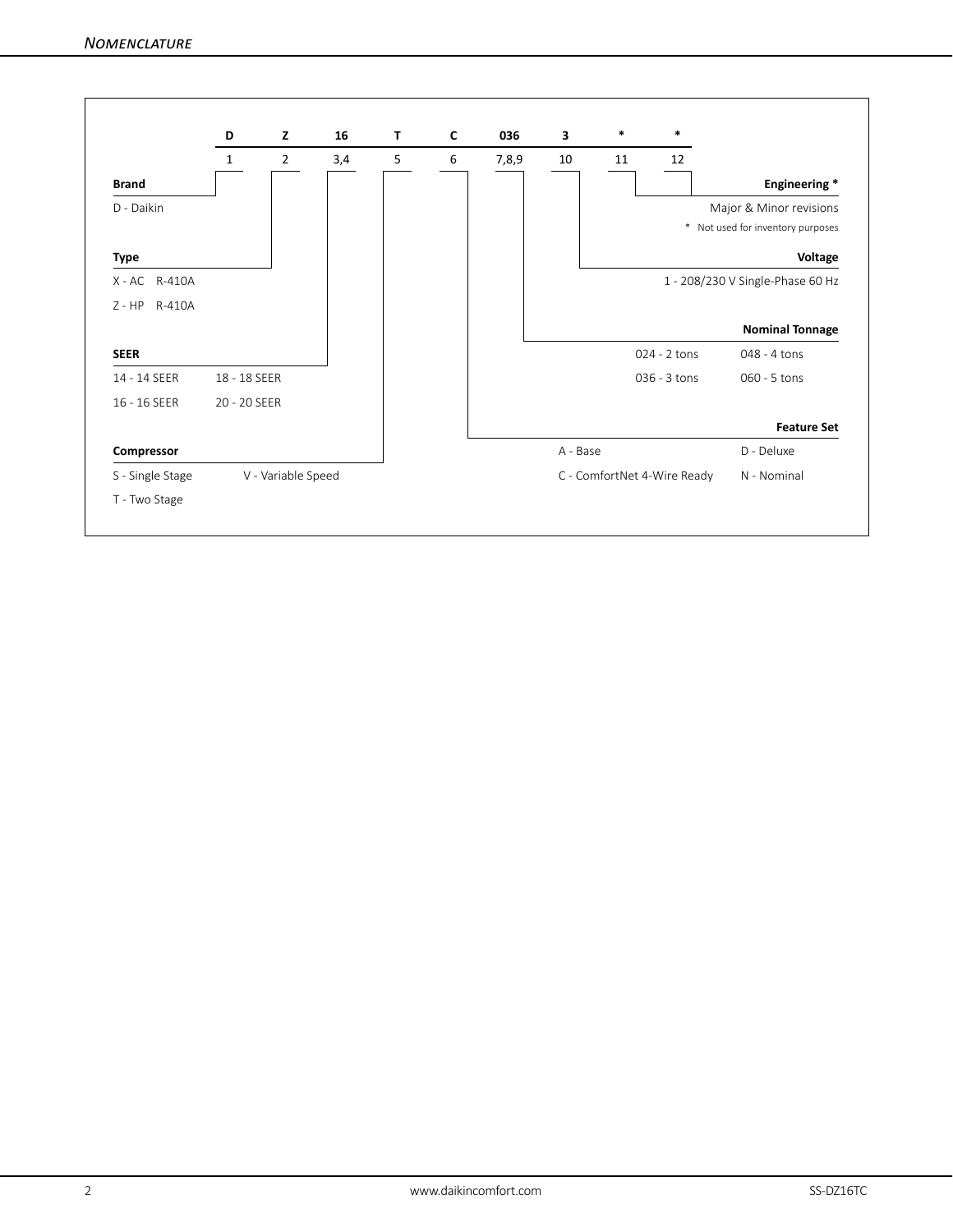|                                          | DZ16TC<br>0241A*                   | DZ16TC<br>0361A*                   | DZ16TC<br>0481A*                   | DZ16TC<br>0601A*                   |
|------------------------------------------|------------------------------------|------------------------------------|------------------------------------|------------------------------------|
| <b>CAPACITIES AND RATINGS</b>            |                                    |                                    |                                    |                                    |
| Nominal Cooling (BTU/h)                  | 24,000                             | 36,000                             | 48,000                             | 60,000                             |
| Nominal Heating (BTU/h)                  | 24,000                             | 36,000                             | 48,000                             | 60,000                             |
| Decibels                                 | 72                                 | 73                                 | 74                                 | 75                                 |
| <b>COMPRESSOR</b>                        |                                    |                                    |                                    |                                    |
| RLA                                      | 11.7                               | 15.3                               | 21.2                               | 28.8                               |
| <b>LRA</b>                               | 58.3                               | 83.0                               | 104.0                              | 152.9                              |
| <b>CONDENSER FAN MOTOR</b>               |                                    |                                    |                                    |                                    |
| Horsepower                               | 1/6                                | 1/6                                | 1/6                                | 1/6                                |
| <b>FLA</b>                               | 1.2                                | 1.2                                | 1.2                                | 1.2                                |
| <b>REFRIGERATION SYSTEM</b>              |                                    |                                    |                                    |                                    |
| Refrigerant Line Size                    |                                    |                                    |                                    |                                    |
| Liquid Line Size ("O.D.)                 | $\frac{3}{8}$ <sup>11</sup>        | $\frac{3}{8}$ <sup>11</sup>        | $\frac{3}{8}$ <sup>11</sup>        | $\frac{3}{8}$ <sup>11</sup>        |
| Suction Line Size ("O.D.)                | $\frac{3}{4}$ <sup>11</sup>        | $\frac{7}{8}$ "                    | $1\frac{1}{8}$ "                   | $1\frac{1}{8}$ "                   |
| Refrigerant Connection Size              |                                    |                                    |                                    |                                    |
| Liquid Valve Size ("O.D.)                | $\frac{3}{8}$ <sup>11</sup>        | $\frac{3}{8}$ <sup>11</sup>        | $\frac{3}{8}$ <sup>11</sup>        | $\frac{3}{8}$ <sup>11</sup>        |
| Suction Valve Size ("O.D.)               | $\frac{3}{4}$ <sup>11</sup>        | $\frac{7}{8}$                      | $\frac{7}{8}$ "                    | $\frac{7}{8}$                      |
| Valve Connection Type                    | Sweat                              | Sweat                              | Sweat                              | Sweat                              |
| Refrigerant Charge                       | 153                                | 203                                | 263                                | 273                                |
| <b>ELECTRICAL DATA</b>                   |                                    |                                    |                                    |                                    |
| Volts - Phase (60 Hz)                    | 208/230-1                          | 208/230-1                          | 208/230-1                          | 208/230-1                          |
| Minimum Circuit Ampacity <sup>2</sup>    | 15.8                               | 20.3                               | 27.7                               | 37.2                               |
| Max. Overcurrent Protection <sup>3</sup> | 25                                 | 35                                 | 45                                 | 60                                 |
| Min / Max Volts                          | 197/253                            | 197/253                            | 197/253                            | 197/253                            |
| Power Supply Conduit Size                | $\frac{1}{2}$ " or $\frac{3}{4}$ " | $\frac{1}{2}$ " or $\frac{3}{4}$ " | $\frac{1}{2}$ " or $\frac{3}{4}$ " | $\frac{1}{2}$ " or $\frac{3}{4}$ " |
| <b>EQUIPMENT WEIGHT (LBS)</b>            | 190                                | 233                                | 305                                | 309                                |
| SHIP WEIGHT (LBS)                        | 208                                | 255                                | 327                                | 331                                |
| <b>ENERGY STAR CERTIFIED ^</b>           |                                    |                                    |                                    |                                    |

<sup>1</sup> Tested and rated in accordance with AHRI Standard 210/240

² Wire size should be determined in accordance with National Electrical Codes; extensive wire runs will require larger wire sizes

<sup>3</sup> Must use time-delay fuses or HACR-type circuit breakers of the same size as noted.

#### **Notes**

- Always check the rating plate for electrical data on the unit being installed.
- Installer will need to supply %" to 1%" adapters for suction line connections.
- Unit is charged with refrigerant for 15' of %" liquid line. System charge must be adjusted per Installation Instructions Final Charge Procedure.
- Installation of these units requires the specified TXV Kit to be installed on the indoor coil. THE SPECIFIED TXV IS DETERMINED BY THE OUTDOOR UNIT, NOT THE INDOOR COIL.

#### **^ ENERGY STAR Notes**

- Proper sizing and installation of equipment is critical to achieve optimal performance. Split system air conditioners and heat pumps must be matched with appropriate coil components to meet ENERGY STAR® criteria. Ask your contractor for details or visit www.energystar.gov.
- The www.energystar.gov website provides up-to-date system combinations certified to meet ENERGY STAR requirements. See Page 22 for all ENERGY STARcertified combinations as of this document's revision date.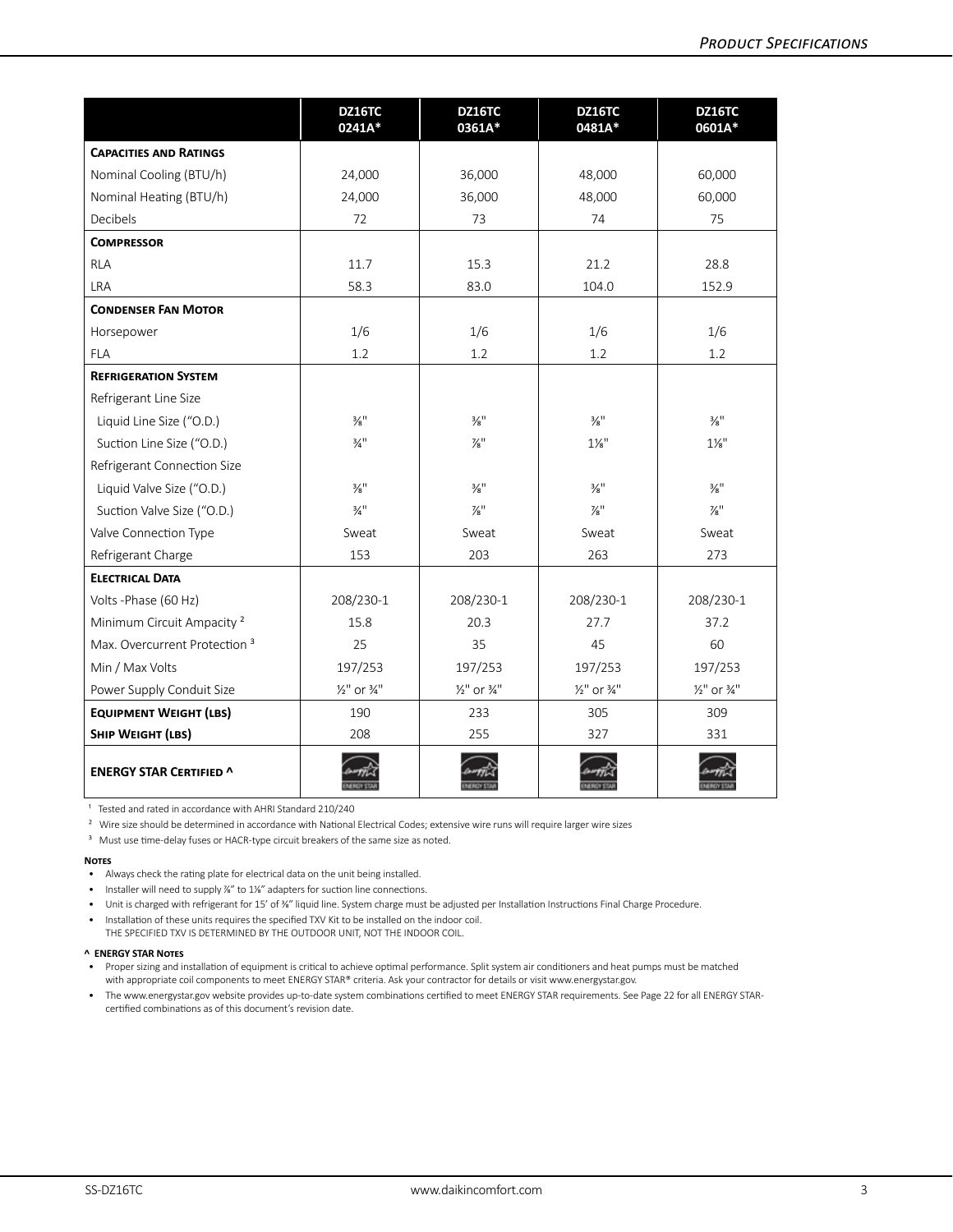|                                                                                                                            |                |                                                                                                    |                                              |                                |                                                          |              |                     |                                            |                             |                         |                                                                                                                                                                                                                                                                  |                                                                                                                                                                                                                                                                                                                                                   |                                                                                                                                                                                                                                 |        | <b>OUTDOOR AMBIENT TEMPERATURE</b>              |                                                                                                                     |                                                                                                                                                                                                                                                                                                           |                                                                                                                                                                                                                                                                                               |                                                                                                                                 |                                  |                                                                                                                                                                                                                                                                                                                  |                                                                                    |                                                                         |                                                   |
|----------------------------------------------------------------------------------------------------------------------------|----------------|----------------------------------------------------------------------------------------------------|----------------------------------------------|--------------------------------|----------------------------------------------------------|--------------|---------------------|--------------------------------------------|-----------------------------|-------------------------|------------------------------------------------------------------------------------------------------------------------------------------------------------------------------------------------------------------------------------------------------------------|---------------------------------------------------------------------------------------------------------------------------------------------------------------------------------------------------------------------------------------------------------------------------------------------------------------------------------------------------|---------------------------------------------------------------------------------------------------------------------------------------------------------------------------------------------------------------------------------|--------|-------------------------------------------------|---------------------------------------------------------------------------------------------------------------------|-----------------------------------------------------------------------------------------------------------------------------------------------------------------------------------------------------------------------------------------------------------------------------------------------------------|-----------------------------------------------------------------------------------------------------------------------------------------------------------------------------------------------------------------------------------------------------------------------------------------------|---------------------------------------------------------------------------------------------------------------------------------|----------------------------------|------------------------------------------------------------------------------------------------------------------------------------------------------------------------------------------------------------------------------------------------------------------------------------------------------------------|------------------------------------------------------------------------------------|-------------------------------------------------------------------------|---------------------------------------------------|
|                                                                                                                            |                |                                                                                                    |                                              | 65°F                           |                                                          |              |                     |                                            | 5F                          |                         |                                                                                                                                                                                                                                                                  | 85 <sup>eF</sup>                                                                                                                                                                                                                                                                                                                                  |                                                                                                                                                                                                                                 |        |                                                 |                                                                                                                     |                                                                                                                                                                                                                                                                                                           |                                                                                                                                                                                                                                                                                               | 105°F                                                                                                                           |                                  |                                                                                                                                                                                                                                                                                                                  | 115ºF                                                                              |                                                                         |                                                   |
|                                                                                                                            |                |                                                                                                    |                                              |                                |                                                          |              |                     |                                            |                             |                         |                                                                                                                                                                                                                                                                  | ENTE<br>6                                                                                                                                                                                                                                                                                                                                         | <b>JG INDOOR W</b>                                                                                                                                                                                                              |        |                                                 |                                                                                                                     |                                                                                                                                                                                                                                                                                                           |                                                                                                                                                                                                                                                                                               |                                                                                                                                 |                                  |                                                                                                                                                                                                                                                                                                                  |                                                                                    |                                                                         |                                                   |
| <b>BO</b>                                                                                                                  | <b>AIRFLOW</b> |                                                                                                    | 59                                           | 63                             | 67                                                       | 71           | 59                  | 63                                         | $59.47$<br>0.47<br>1.21     |                         |                                                                                                                                                                                                                                                                  | 63                                                                                                                                                                                                                                                                                                                                                | $\frac{1}{2}$                                                                                                                                                                                                                   |        |                                                 | $\frac{3}{171}$                                                                                                     | $rac{18.7}{18.7}$                                                                                                                                                                                                                                                                                         | 3.58                                                                                                                                                                                                                                                                                          | <b>8</b><br>16.2<br>0.75                                                                                                        | $rac{2}{178}$                    |                                                                                                                                                                                                                                                                                                                  | <b>85.0</b><br>0.76                                                                | $\frac{67}{16.5}$                                                       |                                                   |
|                                                                                                                            |                | NBP<br>S/T                                                                                         | 17.7<br>0.79                                 | 18.3<br>0.66                   | 20.1                                                     |              | $17.3\,$            | 17.9                                       |                             |                         |                                                                                                                                                                                                                                                                  | 17.5<br>0.70                                                                                                                                                                                                                                                                                                                                      |                                                                                                                                                                                                                                 |        |                                                 |                                                                                                                     |                                                                                                                                                                                                                                                                                                           |                                                                                                                                                                                                                                                                                               |                                                                                                                                 |                                  |                                                                                                                                                                                                                                                                                                                  |                                                                                    |                                                                         |                                                   |
|                                                                                                                            |                |                                                                                                    |                                              |                                | 0.46                                                     |              | 0.82                | 0.68                                       |                             |                         |                                                                                                                                                                                                                                                                  |                                                                                                                                                                                                                                                                                                                                                   | 0.48                                                                                                                                                                                                                            |        |                                                 |                                                                                                                     |                                                                                                                                                                                                                                                                                                           |                                                                                                                                                                                                                                                                                               |                                                                                                                                 |                                  |                                                                                                                                                                                                                                                                                                                  |                                                                                    |                                                                         |                                                   |
|                                                                                                                            |                | $\frac{1}{2}$                                                                                      | $\begin{array}{c}\n 2 \\  1 \\  \end{array}$ | 1.09                           | $12\,$                                                   |              | $^{26}$             | $15$                                       |                             |                         |                                                                                                                                                                                                                                                                  | 1.25                                                                                                                                                                                                                                                                                                                                              | 1.29                                                                                                                                                                                                                            |        |                                                 | 1.32                                                                                                                |                                                                                                                                                                                                                                                                                                           |                                                                                                                                                                                                                                                                                               | 1.37                                                                                                                            | 1.42                             |                                                                                                                                                                                                                                                                                                                  | $14$<br>$1.42$                                                                     | $\Xi$                                                                   |                                                   |
|                                                                                                                            | 731            |                                                                                                    |                                              |                                | 1.12                                                     |              | 1.15                | 1.17                                       |                             |                         |                                                                                                                                                                                                                                                                  |                                                                                                                                                                                                                                                                                                                                                   |                                                                                                                                                                                                                                 |        |                                                 |                                                                                                                     |                                                                                                                                                                                                                                                                                                           |                                                                                                                                                                                                                                                                                               |                                                                                                                                 |                                  |                                                                                                                                                                                                                                                                                                                  |                                                                                    | 1.47                                                                    |                                                   |
|                                                                                                                            |                |                                                                                                    | 4.2                                          | $4.\overline{3}$<br>225        | 4.4                                                      |              | 4.5                 | 4.6                                        |                             |                         |                                                                                                                                                                                                                                                                  |                                                                                                                                                                                                                                                                                                                                                   |                                                                                                                                                                                                                                 |        |                                                 | 5.3<br>327                                                                                                          |                                                                                                                                                                                                                                                                                                           |                                                                                                                                                                                                                                                                                               | 5.7<br>368                                                                                                                      | 5.9                              |                                                                                                                                                                                                                                                                                                                  |                                                                                    | 6.2                                                                     |                                                   |
|                                                                                                                            |                | $\begin{array}{c}\n\text{Amps} \\ \text{Hi PR} \\ \text{Lo PR} \\ \hline\n\text{NBr}\n\end{array}$ | 209<br>113                                   | 121                            | 237                                                      |              | 235<br>120          | 252<br>127                                 | $4.8$<br>266<br>139<br>19.1 |                         | $\mathbf{B}$ g g a $\Xi$ a $\Xi$ a $\Xi$ a $\Xi$ a $\Xi$ a $\Xi$ a $\Xi$ a $\Xi$ a $\Xi$ a $\Xi$ a $\Xi$ a $\Xi$ a $\Xi$ a $\Xi$ a $\Xi$ a $\Xi$ a $\Xi$ a $\Xi$ a $\Xi$ a $\Xi$ a $\Xi$ a $\Xi$ a $\Xi$ a $\Xi$ a $\Xi$ a $\Xi$ a $\Xi$ a $\Xi$ a $\Xi$ a $\Xi$ | $\frac{5.0}{287}$<br>$\frac{23}{17}$<br>$\frac{25}{17}$<br>$\frac{6}{16}$                                                                                                                                                                                                                                                                         | n 2007 100 2009 100 2009 100 2009 100 2009 100 2009 100 2009 100 2009 100 2009 100 2009 100 2009 100 2009 100<br>2009 100 2009 100 2009 100 2009 100 2009 100 2009 100 2009 100 2009 100 2009 100 2009 100 2009 100 2009 100 20 |        |                                                 |                                                                                                                     | $1.36$<br>$1.36$<br>$5.5$<br>$5.2$                                                                                                                                                                                                                                                                        | $\frac{1}{3}$ and $\frac{1}{3}$ and $\frac{1}{3}$ and $\frac{1}{3}$ and $\frac{1}{3}$ and $\frac{1}{3}$ and $\frac{1}{3}$ and $\frac{1}{3}$ and $\frac{1}{3}$ and $\frac{1}{3}$ and $\frac{1}{3}$ and $\frac{1}{3}$ and $\frac{1}{3}$ and $\frac{1}{3}$ and $\frac{1}{3}$ and $\frac{1}{3}$ a |                                                                                                                                 | 388<br>159                       | $3\frac{1}{4}$ . $3\frac{1}{5}$ $3\frac{1}{5}$ $3\frac{1}{5}$ $3\frac{1}{5}$ $3\frac{1}{5}$ $3\frac{1}{5}$ $3\frac{1}{5}$ $3\frac{1}{5}$ $3\frac{1}{5}$ $3\frac{1}{5}$ $3\frac{1}{5}$ $3\frac{1}{5}$ $3\frac{1}{5}$ $3\frac{1}{5}$ $3\frac{1}{5}$ $3\frac{1}{5}$ $3\frac{1}{5}$ $3\frac{1}{5}$ $3\frac{1}{5}$    | $\begin{array}{c} 6.0 \\ 406 \\ 151 \\ 14.6 \\ 0.72 \\ 14.7 \\ 0.9 \\ \end{array}$ | 429                                                                     |                                                   |
|                                                                                                                            |                |                                                                                                    |                                              |                                | 132                                                      |              |                     |                                            |                             |                         |                                                                                                                                                                                                                                                                  |                                                                                                                                                                                                                                                                                                                                                   |                                                                                                                                                                                                                                 |        |                                                 |                                                                                                                     |                                                                                                                                                                                                                                                                                                           |                                                                                                                                                                                                                                                                                               |                                                                                                                                 |                                  |                                                                                                                                                                                                                                                                                                                  |                                                                                    |                                                                         |                                                   |
|                                                                                                                            |                |                                                                                                    | $\frac{17.2}{ }$                             | 17.8                           | 19.5                                                     |              | 16.8                | 17.4                                       |                             |                         |                                                                                                                                                                                                                                                                  |                                                                                                                                                                                                                                                                                                                                                   |                                                                                                                                                                                                                                 |        |                                                 |                                                                                                                     | 18.2<br>0.48                                                                                                                                                                                                                                                                                              |                                                                                                                                                                                                                                                                                               | $\frac{146}{15.7}$                                                                                                              | 17.2<br>0.50<br>12               |                                                                                                                                                                                                                                                                                                                  |                                                                                    | $\frac{164}{16.0}$                                                      |                                                   |
|                                                                                                                            |                |                                                                                                    | 0.75                                         | 0.63                           | 0.43                                                     |              | 0.78                | 0.65                                       |                             |                         |                                                                                                                                                                                                                                                                  |                                                                                                                                                                                                                                                                                                                                                   |                                                                                                                                                                                                                                 |        |                                                 |                                                                                                                     |                                                                                                                                                                                                                                                                                                           |                                                                                                                                                                                                                                                                                               |                                                                                                                                 |                                  |                                                                                                                                                                                                                                                                                                                  |                                                                                    |                                                                         |                                                   |
|                                                                                                                            |                | $\overline{\mathcal{L}}$                                                                           | $\overline{19}$                              | $16$                           | $12$                                                     |              | $\Xi$               | $16$                                       |                             |                         |                                                                                                                                                                                                                                                                  |                                                                                                                                                                                                                                                                                                                                                   |                                                                                                                                                                                                                                 |        |                                                 |                                                                                                                     |                                                                                                                                                                                                                                                                                                           |                                                                                                                                                                                                                                                                                               | $16$                                                                                                                            |                                  |                                                                                                                                                                                                                                                                                                                  |                                                                                    |                                                                         |                                                   |
| 20                                                                                                                         | 637            | $\lessgtr$                                                                                         | 1.06                                         | 1.08                           | 1.11                                                     |              | $1.14\,$            | $1.16$                                     | $0.45$<br>1.20<br>4.7       |                         |                                                                                                                                                                                                                                                                  |                                                                                                                                                                                                                                                                                                                                                   |                                                                                                                                                                                                                                 |        |                                                 |                                                                                                                     |                                                                                                                                                                                                                                                                                                           |                                                                                                                                                                                                                                                                                               |                                                                                                                                 |                                  |                                                                                                                                                                                                                                                                                                                  |                                                                                    | $1.46$<br>$6.2$                                                         |                                                   |
|                                                                                                                            |                | Amps                                                                                               | $4.1\,$                                      | 4.2                            | 4.4                                                      |              | 4.5                 | 4.6                                        |                             |                         |                                                                                                                                                                                                                                                                  |                                                                                                                                                                                                                                                                                                                                                   |                                                                                                                                                                                                                                 |        |                                                 |                                                                                                                     |                                                                                                                                                                                                                                                                                                           |                                                                                                                                                                                                                                                                                               |                                                                                                                                 |                                  |                                                                                                                                                                                                                                                                                                                  |                                                                                    |                                                                         |                                                   |
|                                                                                                                            |                | Hi PR                                                                                              | 207                                          | 223                            | 235                                                      |              | 232                 | 250                                        | 264<br>138                  |                         |                                                                                                                                                                                                                                                                  | $\begin{array}{c}\n 1.76 \\  1.77 \\  1.78 \\  1.79 \\  1.79 \\  1.79 \\  1.74 \\  1.74 \\  1.74 \\  1.74 \\  1.74 \\  1.74 \\  1.75 \\  1.75 \\  1.75 \\  1.75 \\  1.75 \\  1.75 \\  1.75 \\  1.75 \\  1.75 \\  1.75 \\  1.75 \\  1.75 \\  1.75 \\  1.75 \\  1.75 \\  1.75 \\  1.75 \\  1.75 \\  1.75 \\  1.75 \\  1.75 \\  1.75 \\  1.75 \\  1$ |                                                                                                                                                                                                                                 |        |                                                 | $\frac{29}{16}$ , $\frac{6}{6}$ , $\frac{6}{6}$ , $\frac{6}{12}$ , $\frac{7}{12}$ , $\frac{7}{12}$ , $\frac{7}{12}$ | $\begin{array}{c} 12 \\ 1.35 \\ 5.4 \\ 342 \\ \hline \end{array}$                                                                                                                                                                                                                                         |                                                                                                                                                                                                                                                                                               | $1.36$<br>5.6<br>364<br>14                                                                                                      | $1.41$<br>$5.8$<br>$384$<br>$15$ |                                                                                                                                                                                                                                                                                                                  | 402                                                                                | 425                                                                     |                                                   |
|                                                                                                                            |                | Lo PR                                                                                              | 112                                          | 119                            | 130                                                      |              | $118$               | 126                                        |                             |                         |                                                                                                                                                                                                                                                                  |                                                                                                                                                                                                                                                                                                                                                   |                                                                                                                                                                                                                                 |        |                                                 |                                                                                                                     |                                                                                                                                                                                                                                                                                                           |                                                                                                                                                                                                                                                                                               |                                                                                                                                 |                                  |                                                                                                                                                                                                                                                                                                                  |                                                                                    |                                                                         |                                                   |
|                                                                                                                            |                | $\frac{1}{2}$                                                                                      | 16.3                                         | 16.9                           | 18.5                                                     |              | 15.9<br>0.75        | 16.5                                       | $18.1$<br>0.43              |                         |                                                                                                                                                                                                                                                                  |                                                                                                                                                                                                                                                                                                                                                   |                                                                                                                                                                                                                                 |        |                                                 | $\overline{\phantom{0}15.7}$                                                                                        |                                                                                                                                                                                                                                                                                                           |                                                                                                                                                                                                                                                                                               | $15.0$<br>0.68<br>17                                                                                                            | 16.4                             | $\begin{bmatrix} 13.8 & 0.8 & 0.8 \\ 0.8 & 0.3 & 0.5 \\ 0.8 & 0.3 & 0.5 \\ 0 & 0.3 & 0.5 \\ 0 & 0 & 0.5 & 0 \\ 0 & 0 & 0 & 0.5 \\ 0 & 0 & 0 & 0.5 \\ 0 & 0 & 0 & 0.5 \\ 0 & 0 & 0 & 0.5 \\ 0 & 0 & 0 & 0 & 0 \\ 0 & 0 & 0 & 0 & 0 \\ 0 & 0 & 0 & 0 & 0.5 \\ 0 & 0 & 0 & 0 & 0 & 0 \\ 0 & 0 & 0 & 0 & 0 & 0 \\ 0$ | 13.89<br>13.99<br>13.99<br>14.99                                                   | 15.2<br>0.48                                                            |                                                   |
|                                                                                                                            |                |                                                                                                    | 0.72                                         | 0.60                           | 0.42                                                     |              |                     | 0.62                                       |                             |                         |                                                                                                                                                                                                                                                                  |                                                                                                                                                                                                                                                                                                                                                   |                                                                                                                                                                                                                                 |        |                                                 |                                                                                                                     | 17.2<br>0.46                                                                                                                                                                                                                                                                                              |                                                                                                                                                                                                                                                                                               |                                                                                                                                 |                                  |                                                                                                                                                                                                                                                                                                                  |                                                                                    |                                                                         |                                                   |
|                                                                                                                            |                | $\overline{\Delta}$                                                                                | $\Xi$                                        | $\frac{16}{2}$                 | $\ensuremath{\mathop{\mathop{\boldsymbol{1}}}}\nolimits$ |              | $\overline{19}$     | $\Box$                                     | $13\,$                      |                         |                                                                                                                                                                                                                                                                  |                                                                                                                                                                                                                                                                                                                                                   |                                                                                                                                                                                                                                 |        |                                                 |                                                                                                                     |                                                                                                                                                                                                                                                                                                           |                                                                                                                                                                                                                                                                                               |                                                                                                                                 |                                  |                                                                                                                                                                                                                                                                                                                  |                                                                                    | $\ensuremath{\mathop{\mathop{\boldsymbol{2}}}}$                         |                                                   |
|                                                                                                                            | 569            | $\lesssim$                                                                                         | 1.04                                         | 1.06                           | 1.10                                                     |              | 1.12                | $1.14\,$                                   | 1.18                        |                         |                                                                                                                                                                                                                                                                  |                                                                                                                                                                                                                                                                                                                                                   |                                                                                                                                                                                                                                 |        |                                                 | $\begin{array}{c}\n 17 \\  28 \\  5.2 \\  315 \\  435\n \end{array}$                                                | $\begin{array}{c} 13 \\ 1.33 \end{array}$                                                                                                                                                                                                                                                                 |                                                                                                                                                                                                                                                                                               | 1.34                                                                                                                            | $0.47$<br>1.38<br>1.38           |                                                                                                                                                                                                                                                                                                                  |                                                                                    | 1.43                                                                    |                                                   |
|                                                                                                                            |                | Amps                                                                                               | 4.1                                          | 4.2                            | $4.\overline{3}$                                         |              |                     |                                            |                             |                         |                                                                                                                                                                                                                                                                  |                                                                                                                                                                                                                                                                                                                                                   |                                                                                                                                                                                                                                 |        |                                                 |                                                                                                                     |                                                                                                                                                                                                                                                                                                           |                                                                                                                                                                                                                                                                                               |                                                                                                                                 |                                  |                                                                                                                                                                                                                                                                                                                  |                                                                                    | 6.1                                                                     |                                                   |
|                                                                                                                            |                |                                                                                                    | 203                                          | 218                            | 230                                                      |              | 4.4<br>228<br>116   | $4.5$<br>245                               | $4.6$<br>255                |                         |                                                                                                                                                                                                                                                                  |                                                                                                                                                                                                                                                                                                                                                   |                                                                                                                                                                                                                                 |        |                                                 |                                                                                                                     |                                                                                                                                                                                                                                                                                                           |                                                                                                                                                                                                                                                                                               | $5.5$<br>357<br>141                                                                                                             | 5.7<br>377                       |                                                                                                                                                                                                                                                                                                                  |                                                                                    |                                                                         |                                                   |
|                                                                                                                            |                | Hi PR<br>Lo PR                                                                                     | 110                                          | 117                            | 128                                                      |              |                     | 124                                        |                             |                         |                                                                                                                                                                                                                                                                  |                                                                                                                                                                                                                                                                                                                                                   | 5.0<br>294<br>140                                                                                                                                                                                                               |        |                                                 |                                                                                                                     | 5.4<br>335<br>147                                                                                                                                                                                                                                                                                         |                                                                                                                                                                                                                                                                                               |                                                                                                                                 | 154                              | 137                                                                                                                                                                                                                                                                                                              |                                                                                    | 416<br>160                                                              |                                                   |
|                                                                                                                            |                |                                                                                                    |                                              |                                |                                                          |              |                     |                                            |                             |                         |                                                                                                                                                                                                                                                                  |                                                                                                                                                                                                                                                                                                                                                   |                                                                                                                                                                                                                                 |        |                                                 |                                                                                                                     |                                                                                                                                                                                                                                                                                                           |                                                                                                                                                                                                                                                                                               |                                                                                                                                 |                                  |                                                                                                                                                                                                                                                                                                                  |                                                                                    |                                                                         |                                                   |
|                                                                                                                            |                |                                                                                                    |                                              | 18.5                           | 20.1                                                     | 21.5         | 17.6                | 18.1                                       |                             | 21.0                    | 17.2                                                                                                                                                                                                                                                             | 17.7                                                                                                                                                                                                                                                                                                                                              | 19.1                                                                                                                                                                                                                            |        |                                                 |                                                                                                                     | 18.7                                                                                                                                                                                                                                                                                                      |                                                                                                                                                                                                                                                                                               |                                                                                                                                 | 17.7                             |                                                                                                                                                                                                                                                                                                                  | 5.2                                                                                | 16.4                                                                    | 17.6<br>0.45                                      |
|                                                                                                                            |                | NBh<br>S/T                                                                                         | 18.0<br>0.90                                 | 0.80                           | 0.61                                                     | 0.39         | 0.93                | 0.83                                       | $0.63$<br>$0.63$            |                         | 3.95                                                                                                                                                                                                                                                             | 0.85                                                                                                                                                                                                                                                                                                                                              | <sup>3.64</sup>                                                                                                                                                                                                                 |        |                                                 |                                                                                                                     | 0.67                                                                                                                                                                                                                                                                                                      |                                                                                                                                                                                                                                                                                               |                                                                                                                                 | <b>99.G</b>                      |                                                                                                                                                                                                                                                                                                                  |                                                                                    | 0.70                                                                    |                                                   |
|                                                                                                                            |                | $\frac{\sqrt{1}}{2}$                                                                               | $20$<br>1.07                                 | 1.10                           | $15$                                                     | $\Xi$        | 21                  | $\overline{19}$                            |                             |                         |                                                                                                                                                                                                                                                                  |                                                                                                                                                                                                                                                                                                                                                   |                                                                                                                                                                                                                                 |        |                                                 |                                                                                                                     |                                                                                                                                                                                                                                                                                                           |                                                                                                                                                                                                                                                                                               |                                                                                                                                 |                                  |                                                                                                                                                                                                                                                                                                                  |                                                                                    |                                                                         | $\square$                                         |
|                                                                                                                            | 731            |                                                                                                    |                                              |                                | 1.13                                                     | 1.17         | $1.16$<br>4.6       | $\begin{array}{c} 1.18 \\ 4.7 \end{array}$ |                             |                         |                                                                                                                                                                                                                                                                  |                                                                                                                                                                                                                                                                                                                                                   |                                                                                                                                                                                                                                 |        |                                                 |                                                                                                                     |                                                                                                                                                                                                                                                                                                           |                                                                                                                                                                                                                                                                                               |                                                                                                                                 |                                  |                                                                                                                                                                                                                                                                                                                  |                                                                                    |                                                                         |                                                   |
|                                                                                                                            |                | Amps<br>Hi PR                                                                                      | 4.2                                          | $4.\overline{3}$               | 4.5                                                      | 4.6          |                     |                                            |                             |                         |                                                                                                                                                                                                                                                                  |                                                                                                                                                                                                                                                                                                                                                   |                                                                                                                                                                                                                                 |        |                                                 |                                                                                                                     |                                                                                                                                                                                                                                                                                                           |                                                                                                                                                                                                                                                                                               |                                                                                                                                 |                                  |                                                                                                                                                                                                                                                                                                                  | $\frac{0.92}{0.88}$ $\frac{0.44}{0.41}$ $\frac{0.24}{0.88}$                        | $148$ $148$ $433$ $160$ $15.9$ $0.66$                                   | $1.54$<br>6.5 452<br>452<br>17.13<br>0.43         |
|                                                                                                                            |                |                                                                                                    | 211                                          | 227                            | 240                                                      | 250<br>142   | 237                 | 255                                        |                             |                         |                                                                                                                                                                                                                                                                  |                                                                                                                                                                                                                                                                                                                                                   |                                                                                                                                                                                                                                 |        |                                                 |                                                                                                                     |                                                                                                                                                                                                                                                                                                           |                                                                                                                                                                                                                                                                                               |                                                                                                                                 |                                  |                                                                                                                                                                                                                                                                                                                  |                                                                                    |                                                                         |                                                   |
|                                                                                                                            |                | Lo PR                                                                                              | 114                                          | 122                            |                                                          |              |                     | 129                                        |                             |                         |                                                                                                                                                                                                                                                                  |                                                                                                                                                                                                                                                                                                                                                   |                                                                                                                                                                                                                                 |        |                                                 |                                                                                                                     |                                                                                                                                                                                                                                                                                                           |                                                                                                                                                                                                                                                                                               |                                                                                                                                 |                                  |                                                                                                                                                                                                                                                                                                                  |                                                                                    |                                                                         |                                                   |
|                                                                                                                            |                | MBh                                                                                                | 17.5<br>0.85                                 | 18.0<br>0.76                   | 19.5                                                     | 20.9         | 17.1<br>0.89        | 17.6<br>0.79                               |                             |                         |                                                                                                                                                                                                                                                                  |                                                                                                                                                                                                                                                                                                                                                   |                                                                                                                                                                                                                                 |        |                                                 |                                                                                                                     |                                                                                                                                                                                                                                                                                                           |                                                                                                                                                                                                                                                                                               |                                                                                                                                 |                                  |                                                                                                                                                                                                                                                                                                                  |                                                                                    |                                                                         |                                                   |
|                                                                                                                            |                | $51$                                                                                               |                                              |                                | 0.58                                                     | 0.37         |                     |                                            |                             |                         |                                                                                                                                                                                                                                                                  |                                                                                                                                                                                                                                                                                                                                                   |                                                                                                                                                                                                                                 |        |                                                 |                                                                                                                     |                                                                                                                                                                                                                                                                                                           |                                                                                                                                                                                                                                                                                               |                                                                                                                                 |                                  |                                                                                                                                                                                                                                                                                                                  |                                                                                    |                                                                         |                                                   |
|                                                                                                                            |                | $\overline{\mathcal{L}}$                                                                           | 22                                           | $20$                           | $16$                                                     | $\Xi$        | $22\,$              | 20                                         |                             |                         |                                                                                                                                                                                                                                                                  |                                                                                                                                                                                                                                                                                                                                                   |                                                                                                                                                                                                                                 |        |                                                 |                                                                                                                     |                                                                                                                                                                                                                                                                                                           |                                                                                                                                                                                                                                                                                               |                                                                                                                                 |                                  |                                                                                                                                                                                                                                                                                                                  |                                                                                    |                                                                         |                                                   |
| 75                                                                                                                         | 637            | $\lesssim$                                                                                         | 1.06                                         | 1.09                           | 1.12                                                     | 1.16         | 1.15                | $1.17\,$                                   |                             |                         |                                                                                                                                                                                                                                                                  |                                                                                                                                                                                                                                                                                                                                                   |                                                                                                                                                                                                                                 |        |                                                 |                                                                                                                     |                                                                                                                                                                                                                                                                                                           |                                                                                                                                                                                                                                                                                               |                                                                                                                                 |                                  |                                                                                                                                                                                                                                                                                                                  |                                                                                    |                                                                         |                                                   |
|                                                                                                                            |                | Amps                                                                                               | 4.2                                          |                                | 4.4                                                      | 4.6          |                     | 4.6                                        |                             |                         |                                                                                                                                                                                                                                                                  |                                                                                                                                                                                                                                                                                                                                                   |                                                                                                                                                                                                                                 |        |                                                 |                                                                                                                     |                                                                                                                                                                                                                                                                                                           |                                                                                                                                                                                                                                                                                               |                                                                                                                                 |                                  |                                                                                                                                                                                                                                                                                                                  |                                                                                    |                                                                         |                                                   |
|                                                                                                                            |                | Hi PR                                                                                              | 209                                          | $4.\overline{3}$<br>225<br>121 | 238                                                      | 248<br>140   | $4.5$<br>235<br>120 | 252                                        |                             |                         |                                                                                                                                                                                                                                                                  |                                                                                                                                                                                                                                                                                                                                                   |                                                                                                                                                                                                                                 |        |                                                 |                                                                                                                     |                                                                                                                                                                                                                                                                                                           |                                                                                                                                                                                                                                                                                               |                                                                                                                                 |                                  |                                                                                                                                                                                                                                                                                                                  | $\begin{array}{c} 19 \\ 1.42 \\ 6.0 \\ 406 \\ 151 \end{array}$                     |                                                                         |                                                   |
|                                                                                                                            |                | Lo PR                                                                                              | 113                                          |                                | 132                                                      |              |                     | 127                                        |                             |                         |                                                                                                                                                                                                                                                                  |                                                                                                                                                                                                                                                                                                                                                   |                                                                                                                                                                                                                                 |        |                                                 |                                                                                                                     |                                                                                                                                                                                                                                                                                                           |                                                                                                                                                                                                                                                                                               |                                                                                                                                 |                                  |                                                                                                                                                                                                                                                                                                                  |                                                                                    | $\begin{array}{c} 15 \\ 1.47 \\ 6.2 \\ 429 \\ 15.1 \\ 0.64 \end{array}$ | $11.526$ $48 P10.41$<br>$6.3 P10.3$<br>$1.52 6.4$ |
|                                                                                                                            |                | NS<br>S/T                                                                                          | 16.6<br>0.82                                 | 17.1                           | 18.5<br>0.55                                             | 19.9<br>0.36 | 16.2<br>0.85        | $16.7\,$                                   |                             |                         |                                                                                                                                                                                                                                                                  |                                                                                                                                                                                                                                                                                                                                                   |                                                                                                                                                                                                                                 |        |                                                 |                                                                                                                     |                                                                                                                                                                                                                                                                                                           |                                                                                                                                                                                                                                                                                               |                                                                                                                                 |                                  |                                                                                                                                                                                                                                                                                                                  | 14.0<br>0.84                                                                       |                                                                         |                                                   |
|                                                                                                                            |                |                                                                                                    |                                              | 0.73                           |                                                          |              |                     | 0.76                                       |                             |                         |                                                                                                                                                                                                                                                                  |                                                                                                                                                                                                                                                                                                                                                   |                                                                                                                                                                                                                                 |        |                                                 |                                                                                                                     |                                                                                                                                                                                                                                                                                                           |                                                                                                                                                                                                                                                                                               |                                                                                                                                 |                                  |                                                                                                                                                                                                                                                                                                                  |                                                                                    |                                                                         |                                                   |
|                                                                                                                            |                | $\overline{\mathcal{L}}$                                                                           | $22\,$                                       | $20$                           | $\Gamma$                                                 | $\Xi$        | $22\,$              | 20                                         |                             |                         |                                                                                                                                                                                                                                                                  |                                                                                                                                                                                                                                                                                                                                                   |                                                                                                                                                                                                                                 |        |                                                 |                                                                                                                     |                                                                                                                                                                                                                                                                                                           |                                                                                                                                                                                                                                                                                               |                                                                                                                                 |                                  | $\frac{21}{1.37}$                                                                                                                                                                                                                                                                                                | 1.40                                                                               |                                                                         |                                                   |
|                                                                                                                            | 569            | $\geqslant$                                                                                        | 1.05                                         | 1.07                           | 1.10                                                     | 1.14         | 1.13                | $1.15$                                     |                             |                         |                                                                                                                                                                                                                                                                  |                                                                                                                                                                                                                                                                                                                                                   |                                                                                                                                                                                                                                 |        |                                                 |                                                                                                                     |                                                                                                                                                                                                                                                                                                           |                                                                                                                                                                                                                                                                                               |                                                                                                                                 |                                  |                                                                                                                                                                                                                                                                                                                  |                                                                                    |                                                                         |                                                   |
|                                                                                                                            |                | Amps<br>Hi PR                                                                                      | $\frac{1}{4}$                                | 4.2                            | $4.\overline{3}$                                         | 4.5          | 4.4                 | 4.5                                        |                             |                         |                                                                                                                                                                                                                                                                  |                                                                                                                                                                                                                                                                                                                                                   |                                                                                                                                                                                                                                 |        |                                                 |                                                                                                                     |                                                                                                                                                                                                                                                                                                           |                                                                                                                                                                                                                                                                                               |                                                                                                                                 |                                  |                                                                                                                                                                                                                                                                                                                  |                                                                                    |                                                                         |                                                   |
|                                                                                                                            |                | Lo PR                                                                                              | 205<br>11                                    | 118<br>220                     | 233<br>129                                               | 243<br>137   | 230<br>117          | 125<br>247                                 |                             | $4.9$<br>$272$<br>$145$ |                                                                                                                                                                                                                                                                  | $\begin{array}{c} 23.75 & 23.75 & 24.75 & 25.75 \\ 25.75 & 25.75 & 25.75 & 25.75 \\ 25.75 & 25.75 & 25.75 & 25.75 \\ 25.75 & 25.75 & 25.75 & 25.75 \\ 25.75 & 25.75 & 25.75 & 25.75 \\ 25.75 & 25.75 & 25.75 & 25.75 \\ 25.75 & 25.75 & 25.75 & 25.75 \\ 25.75 & 25.75 & 25$                                                                      |                                                                                                                                                                                                                                 | 151    | $\frac{1}{2}$<br>$\frac{3}{2}$<br>$\frac{8}{2}$ | ្អ ខ្លី ៦ ដូ ដូ ម <mark>្លី មិ ខ ដូ ដូ ង ដូ ង</mark> ដូ ខ្លី ដ ដូ ដូ ង ង ដូ                                         | $\frac{15}{12}$ $\frac{17}{12}$ $\frac{18}{12}$ $\frac{17}{12}$ $\frac{17}{12}$ $\frac{17}{12}$ $\frac{17}{12}$ $\frac{17}{12}$ $\frac{17}{12}$ $\frac{17}{12}$ $\frac{17}{12}$ $\frac{17}{12}$ $\frac{17}{12}$ $\frac{17}{12}$ $\frac{17}{12}$ $\frac{17}{12}$ $\frac{17}{12}$ $\frac{17}{12}$ $\frac{1$ |                                                                                                                                                                                                                                                                                               | <u>ផ្ទៃ ដូច ដូច អូឡេដ្ឋា ដូច ទី មី ដូច ទី មី ដូច ទី ដូច ទី ដូច</u><br>ក្នុង ដូច មី ដូច នី ដូច នី ដូច នី ដូច ទី ដូច ទី ដូច ទី ដូ |                                  | 5.8<br>370<br>139                                                                                                                                                                                                                                                                                                | 5.38 \$                                                                            | $145$ $147$ $141$                                                       | $1.50$ $0.30$ $0.7$                               |
|                                                                                                                            |                |                                                                                                    |                                              |                                |                                                          |              |                     |                                            |                             |                         |                                                                                                                                                                                                                                                                  |                                                                                                                                                                                                                                                                                                                                                   |                                                                                                                                                                                                                                 |        |                                                 |                                                                                                                     |                                                                                                                                                                                                                                                                                                           |                                                                                                                                                                                                                                                                                               |                                                                                                                                 |                                  |                                                                                                                                                                                                                                                                                                                  |                                                                                    |                                                                         |                                                   |
| High and low pressures are measured at the liquid and suction service valves.<br>IDB: Entering Indoor Dry Bulb Temperature |                |                                                                                                    |                                              |                                |                                                          |              |                     |                                            |                             |                         |                                                                                                                                                                                                                                                                  |                                                                                                                                                                                                                                                                                                                                                   |                                                                                                                                                                                                                                 | Shaded |                                                 | cts ACCA                                                                                                            | (TVA) conditions                                                                                                                                                                                                                                                                                          |                                                                                                                                                                                                                                                                                               |                                                                                                                                 |                                  |                                                                                                                                                                                                                                                                                                                  | kW = Total system powe                                                             |                                                                         |                                                   |
|                                                                                                                            |                |                                                                                                    |                                              |                                |                                                          |              |                     |                                            |                             |                         |                                                                                                                                                                                                                                                                  |                                                                                                                                                                                                                                                                                                                                                   |                                                                                                                                                                                                                                 |        |                                                 |                                                                                                                     |                                                                                                                                                                                                                                                                                                           |                                                                                                                                                                                                                                                                                               |                                                                                                                                 |                                  | Amps = outdoor unit amps (compressor + fan                                                                                                                                                                                                                                                                       |                                                                                    |                                                                         |                                                   |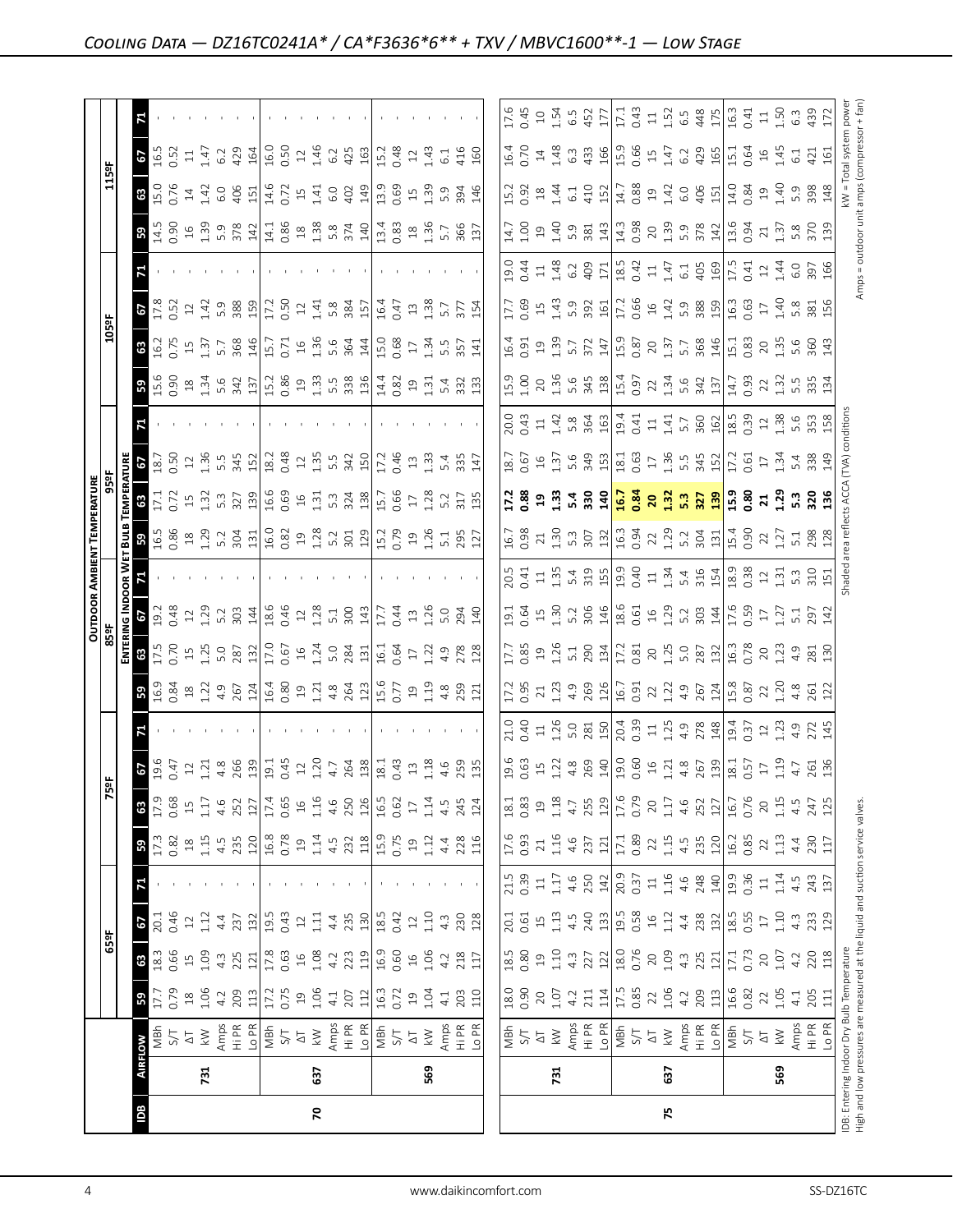|                                                                                                                            |                |                                                                               |                     |                                                                     |                             |                                           |                                             |                                            |                                                                                                                     |                                                                                                                                                                                                                                                 |                                                                                                      |                                                                                                               |                                                                                                                                                                                                                                                                                             |                                                                                                     | <b>OUTDOOR AMBIENT TEMPERATURE</b>                                                                                                                                                                                                                                                                            |                                                                                                                                                                                                                                                                                                                                                      |                                                                                                                                                                                                                                  |                                                                                                                                                                                                                                                                                                                     |                                                                                                                                                                                                                                                                                                                       |                     |                                                                                                                                                                                                                                                                                                                                                   |                                                                                                    |                                                                                                                                                                                                                                                                                                                       |                                                                                                                                                                                                                                                                                                                     |                                                                                                                                                                                                                                                                                                                |                                                                                                                                                                                                                                                                                               |
|----------------------------------------------------------------------------------------------------------------------------|----------------|-------------------------------------------------------------------------------|---------------------|---------------------------------------------------------------------|-----------------------------|-------------------------------------------|---------------------------------------------|--------------------------------------------|---------------------------------------------------------------------------------------------------------------------|-------------------------------------------------------------------------------------------------------------------------------------------------------------------------------------------------------------------------------------------------|------------------------------------------------------------------------------------------------------|---------------------------------------------------------------------------------------------------------------|---------------------------------------------------------------------------------------------------------------------------------------------------------------------------------------------------------------------------------------------------------------------------------------------|-----------------------------------------------------------------------------------------------------|---------------------------------------------------------------------------------------------------------------------------------------------------------------------------------------------------------------------------------------------------------------------------------------------------------------|------------------------------------------------------------------------------------------------------------------------------------------------------------------------------------------------------------------------------------------------------------------------------------------------------------------------------------------------------|----------------------------------------------------------------------------------------------------------------------------------------------------------------------------------------------------------------------------------|---------------------------------------------------------------------------------------------------------------------------------------------------------------------------------------------------------------------------------------------------------------------------------------------------------------------|-----------------------------------------------------------------------------------------------------------------------------------------------------------------------------------------------------------------------------------------------------------------------------------------------------------------------|---------------------|---------------------------------------------------------------------------------------------------------------------------------------------------------------------------------------------------------------------------------------------------------------------------------------------------------------------------------------------------|----------------------------------------------------------------------------------------------------|-----------------------------------------------------------------------------------------------------------------------------------------------------------------------------------------------------------------------------------------------------------------------------------------------------------------------|---------------------------------------------------------------------------------------------------------------------------------------------------------------------------------------------------------------------------------------------------------------------------------------------------------------------|----------------------------------------------------------------------------------------------------------------------------------------------------------------------------------------------------------------------------------------------------------------------------------------------------------------|-----------------------------------------------------------------------------------------------------------------------------------------------------------------------------------------------------------------------------------------------------------------------------------------------|
|                                                                                                                            |                |                                                                               |                     | 65°F                                                                |                             |                                           |                                             |                                            | 5ºF                                                                                                                 |                                                                                                                                                                                                                                                 |                                                                                                      | 85 ap                                                                                                         |                                                                                                                                                                                                                                                                                             |                                                                                                     |                                                                                                                                                                                                                                                                                                               |                                                                                                                                                                                                                                                                                                                                                      |                                                                                                                                                                                                                                  |                                                                                                                                                                                                                                                                                                                     |                                                                                                                                                                                                                                                                                                                       | 105ºF               |                                                                                                                                                                                                                                                                                                                                                   |                                                                                                    |                                                                                                                                                                                                                                                                                                                       | 115°F                                                                                                                                                                                                                                                                                                               |                                                                                                                                                                                                                                                                                                                |                                                                                                                                                                                                                                                                                               |
|                                                                                                                            |                |                                                                               |                     |                                                                     |                             |                                           |                                             |                                            |                                                                                                                     |                                                                                                                                                                                                                                                 |                                                                                                      | ENTE)<br>E                                                                                                    |                                                                                                                                                                                                                                                                                             |                                                                                                     |                                                                                                                                                                                                                                                                                                               |                                                                                                                                                                                                                                                                                                                                                      |                                                                                                                                                                                                                                  |                                                                                                                                                                                                                                                                                                                     |                                                                                                                                                                                                                                                                                                                       |                     |                                                                                                                                                                                                                                                                                                                                                   |                                                                                                    |                                                                                                                                                                                                                                                                                                                       |                                                                                                                                                                                                                                                                                                                     |                                                                                                                                                                                                                                                                                                                |                                                                                                                                                                                                                                                                                               |
| Bal                                                                                                                        | <b>AIRFLOW</b> |                                                                               | ${\tt s}$           | $\frac{25}{38}$                                                     | 67                          |                                           | ${\bf s}$                                   | 63                                         | <b>8</b><br>195<br>8                                                                                                | И                                                                                                                                                                                                                                               | 59                                                                                                   | 63                                                                                                            |                                                                                                                                                                                                                                                                                             |                                                                                                     |                                                                                                                                                                                                                                                                                                               |                                                                                                                                                                                                                                                                                                                                                      |                                                                                                                                                                                                                                  |                                                                                                                                                                                                                                                                                                                     | ႙ၟ                                                                                                                                                                                                                                                                                                                    | 63                  | 29                                                                                                                                                                                                                                                                                                                                                |                                                                                                    |                                                                                                                                                                                                                                                                                                                       | 63                                                                                                                                                                                                                                                                                                                  | 19                                                                                                                                                                                                                                                                                                             | 71                                                                                                                                                                                                                                                                                            |
|                                                                                                                            |                | $\frac{25}{15}$                                                               | $18.3$<br>$1.00$    |                                                                     | 20.0<br>0.75                | 21.4                                      | $17.9$<br>1.00                              | 18.3                                       |                                                                                                                     |                                                                                                                                                                                                                                                 |                                                                                                      |                                                                                                               |                                                                                                                                                                                                                                                                                             |                                                                                                     |                                                                                                                                                                                                                                                                                                               |                                                                                                                                                                                                                                                                                                                                                      |                                                                                                                                                                                                                                  |                                                                                                                                                                                                                                                                                                                     | $\frac{1}{9}$ .00                                                                                                                                                                                                                                                                                                     | $\frac{16.5}{1.00}$ |                                                                                                                                                                                                                                                                                                                                                   |                                                                                                    |                                                                                                                                                                                                                                                                                                                       | $\frac{13}{2}$                                                                                                                                                                                                                                                                                                      | 16.4<br>0.86                                                                                                                                                                                                                                                                                                   | $17.5$<br>0.64                                                                                                                                                                                                                                                                                |
|                                                                                                                            |                |                                                                               |                     |                                                                     |                             | 0.56                                      |                                             | 0.95                                       |                                                                                                                     |                                                                                                                                                                                                                                                 |                                                                                                      |                                                                                                               |                                                                                                                                                                                                                                                                                             | <b>09.C</b>                                                                                         |                                                                                                                                                                                                                                                                                                               |                                                                                                                                                                                                                                                                                                                                                      |                                                                                                                                                                                                                                  |                                                                                                                                                                                                                                                                                                                     |                                                                                                                                                                                                                                                                                                                       |                     |                                                                                                                                                                                                                                                                                                                                                   |                                                                                                    |                                                                                                                                                                                                                                                                                                                       | 001                                                                                                                                                                                                                                                                                                                 |                                                                                                                                                                                                                                                                                                                |                                                                                                                                                                                                                                                                                               |
|                                                                                                                            |                |                                                                               |                     |                                                                     |                             |                                           |                                             | $\overline{2}$                             |                                                                                                                     |                                                                                                                                                                                                                                                 |                                                                                                      |                                                                                                               |                                                                                                                                                                                                                                                                                             |                                                                                                     |                                                                                                                                                                                                                                                                                                               |                                                                                                                                                                                                                                                                                                                                                      |                                                                                                                                                                                                                                  |                                                                                                                                                                                                                                                                                                                     |                                                                                                                                                                                                                                                                                                                       |                     |                                                                                                                                                                                                                                                                                                                                                   |                                                                                                    |                                                                                                                                                                                                                                                                                                                       |                                                                                                                                                                                                                                                                                                                     |                                                                                                                                                                                                                                                                                                                |                                                                                                                                                                                                                                                                                               |
|                                                                                                                            | 731            | $\frac{\sqrt{1}}{2}$                                                          |                     | $22$<br>1.11                                                        | 1.14                        | 1.18                                      | 1.17                                        |                                            |                                                                                                                     |                                                                                                                                                                                                                                                 |                                                                                                      |                                                                                                               |                                                                                                                                                                                                                                                                                             |                                                                                                     |                                                                                                                                                                                                                                                                                                               |                                                                                                                                                                                                                                                                                                                                                      |                                                                                                                                                                                                                                  |                                                                                                                                                                                                                                                                                                                     |                                                                                                                                                                                                                                                                                                                       |                     |                                                                                                                                                                                                                                                                                                                                                   |                                                                                                    |                                                                                                                                                                                                                                                                                                                       |                                                                                                                                                                                                                                                                                                                     |                                                                                                                                                                                                                                                                                                                |                                                                                                                                                                                                                                                                                               |
|                                                                                                                            |                |                                                                               | $23 \n 1.08$<br>4.3 |                                                                     | 4.5                         | 4.7                                       | 4.6                                         | $1.19$<br>$4.7$                            |                                                                                                                     |                                                                                                                                                                                                                                                 |                                                                                                      |                                                                                                               |                                                                                                                                                                                                                                                                                             |                                                                                                     |                                                                                                                                                                                                                                                                                                               |                                                                                                                                                                                                                                                                                                                                                      |                                                                                                                                                                                                                                  |                                                                                                                                                                                                                                                                                                                     |                                                                                                                                                                                                                                                                                                                       |                     |                                                                                                                                                                                                                                                                                                                                                   | $\frac{1}{8}$ $\frac{3}{8}$ $\frac{3}{8}$ $\frac{4}{15}$ $\frac{5}{8}$ $\frac{2}{4}$ $\frac{3}{4}$ |                                                                                                                                                                                                                                                                                                                       | $245$ $-145$                                                                                                                                                                                                                                                                                                        |                                                                                                                                                                                                                                                                                                                |                                                                                                                                                                                                                                                                                               |
|                                                                                                                            |                |                                                                               | 213                 |                                                                     | 242                         |                                           |                                             | 258                                        |                                                                                                                     |                                                                                                                                                                                                                                                 |                                                                                                      |                                                                                                               |                                                                                                                                                                                                                                                                                             |                                                                                                     |                                                                                                                                                                                                                                                                                                               |                                                                                                                                                                                                                                                                                                                                                      |                                                                                                                                                                                                                                  |                                                                                                                                                                                                                                                                                                                     |                                                                                                                                                                                                                                                                                                                       |                     |                                                                                                                                                                                                                                                                                                                                                   |                                                                                                    |                                                                                                                                                                                                                                                                                                                       | 415                                                                                                                                                                                                                                                                                                                 |                                                                                                                                                                                                                                                                                                                |                                                                                                                                                                                                                                                                                               |
|                                                                                                                            |                |                                                                               |                     |                                                                     |                             |                                           |                                             | 130                                        |                                                                                                                     |                                                                                                                                                                                                                                                 |                                                                                                      |                                                                                                               |                                                                                                                                                                                                                                                                                             |                                                                                                     |                                                                                                                                                                                                                                                                                                               |                                                                                                                                                                                                                                                                                                                                                      |                                                                                                                                                                                                                                  |                                                                                                                                                                                                                                                                                                                     |                                                                                                                                                                                                                                                                                                                       |                     |                                                                                                                                                                                                                                                                                                                                                   |                                                                                                    |                                                                                                                                                                                                                                                                                                                       |                                                                                                                                                                                                                                                                                                                     |                                                                                                                                                                                                                                                                                                                |                                                                                                                                                                                                                                                                                               |
|                                                                                                                            |                | Amps<br>Hi PR<br>Lo PI<br>S/T<br>S/T                                          | $\frac{116}{17.8}$  | $4.29$ $2.21$ $2.8$ $2.3$ $2.3$ $2.3$ $2.3$ $2.3$ $2.3$ $2.3$ $2.3$ | $\frac{134}{19.4}$          | 253<br>143<br>20.53                       | 239<br>122<br>17.4                          | $17.8\,$                                   | $\begin{array}{c} 19 \\ 11 \\ 43 \\ 27 \\ 28 \\ 19 \\ 19 \\ 0.74 \\ 0.74 \end{array}$                               |                                                                                                                                                                                                                                                 | 12 0 2 3 4 0 2 2 2 2 2 3 4 3 4 8 5 6 7 6 7 7 8 7 7 8 7 7 7 7 7 8 7 7 7 7 8 7 7 7 7 8 7 7 7 7 8 7 7 7 | n 2 2 2 3 3 3 4 5 6 7 7 8 9 7 7 8 9 7 7 8 9 7 7 8 9 7 7 8 9 7 7 8 9 7 7 8 9 7 7 8 9 7 7 8 9 7 7 8 9 7 7 8 9 7 | <u>្រុក ក្នុង ក្នុង ក្នុង ក្នុង ក្នុង ក្នុង ក្នុង ក្នុង ក្នុង ក្នុង ក្នុង ក្នុង ក្នុង ក្នុង ក្នុង ក្នុង ក្នុង ក្</u>                                                                                                                                                                        |                                                                                                     | <mark>ង</mark> 2 ទី ។ ដូ ជូ ង ឌី គ្រូ ទី វី ដូ ជូ ខ្លួ ដូ ជូ នូ នូ ដូ ជូ ទី ភូ ភូ ទី គ្                                                                                                                                                                                                                       | $\frac{1}{2}$<br>$\frac{1}{2}$<br>$\frac{1}{2}$<br>$\frac{1}{2}$<br>$\frac{1}{2}$<br>$\frac{1}{2}$<br>$\frac{1}{2}$<br>$\frac{1}{2}$<br>$\frac{1}{2}$<br>$\frac{1}{2}$<br>$\frac{1}{2}$<br>$\frac{1}{2}$<br>$\frac{1}{2}$<br>$\frac{1}{2}$<br>$\frac{1}{2}$<br>$\frac{1}{2}$<br>$\frac{1}{2}$<br>$\frac{1}{2}$<br>$\frac{1}{2}$<br>$\frac{1}{2}$<br> | <mark>ទ</mark> ឌី នី ៦ ឌី ដូ ងូ ងូ ងូ <mark>ដី នី ខ ដូ ងូ ងូ ងូ ង</mark>                                                                                                                                                         |                                                                                                                                                                                                                                                                                                                     |                                                                                                                                                                                                                                                                                                                       |                     | $\frac{17.7}{12.89}$ $\frac{9}{4}$ $\frac{47}{6}$ $\frac{6}{8}$ $\frac{80}{12}$ $\frac{17.81}{12.81}$ $\frac{20}{12.81}$                                                                                                                                                                                                                          | $\begin{array}{c}\n 173 \\  183 \\  0.61 \\  1.48 \\  6.2 \\  409 \\  11\n \end{array}$            | <b>B</b> B G a H G a B H H G a H H G a H H G a H H G a H H G a H H G a H H M B H H H G a H H                                                                                                                                                                                                                          | $\frac{154}{14.9}$                                                                                                                                                                                                                                                                                                  |                                                                                                                                                                                                                                                                                                                |                                                                                                                                                                                                                                                                                               |
|                                                                                                                            |                |                                                                               |                     |                                                                     |                             |                                           | 0.97                                        | 0.91                                       |                                                                                                                     |                                                                                                                                                                                                                                                 |                                                                                                      |                                                                                                               |                                                                                                                                                                                                                                                                                             |                                                                                                     |                                                                                                                                                                                                                                                                                                               |                                                                                                                                                                                                                                                                                                                                                      |                                                                                                                                                                                                                                  |                                                                                                                                                                                                                                                                                                                     |                                                                                                                                                                                                                                                                                                                       |                     |                                                                                                                                                                                                                                                                                                                                                   |                                                                                                    |                                                                                                                                                                                                                                                                                                                       |                                                                                                                                                                                                                                                                                                                     |                                                                                                                                                                                                                                                                                                                |                                                                                                                                                                                                                                                                                               |
|                                                                                                                            |                | $\Delta \text{T}$                                                             | $24\,$              |                                                                     | $20\,$                      | $\overline{\mathfrak{g}}$                 | 24                                          | 23                                         | $20$                                                                                                                |                                                                                                                                                                                                                                                 |                                                                                                      |                                                                                                               |                                                                                                                                                                                                                                                                                             |                                                                                                     |                                                                                                                                                                                                                                                                                                               |                                                                                                                                                                                                                                                                                                                                                      |                                                                                                                                                                                                                                  |                                                                                                                                                                                                                                                                                                                     |                                                                                                                                                                                                                                                                                                                       |                     |                                                                                                                                                                                                                                                                                                                                                   |                                                                                                    |                                                                                                                                                                                                                                                                                                                       |                                                                                                                                                                                                                                                                                                                     |                                                                                                                                                                                                                                                                                                                |                                                                                                                                                                                                                                                                                               |
| 80                                                                                                                         | 637            | $\lesssim$                                                                    | 1.07                | 1.10                                                                |                             |                                           |                                             |                                            |                                                                                                                     |                                                                                                                                                                                                                                                 |                                                                                                      |                                                                                                               |                                                                                                                                                                                                                                                                                             |                                                                                                     |                                                                                                                                                                                                                                                                                                               |                                                                                                                                                                                                                                                                                                                                                      |                                                                                                                                                                                                                                  |                                                                                                                                                                                                                                                                                                                     |                                                                                                                                                                                                                                                                                                                       |                     |                                                                                                                                                                                                                                                                                                                                                   |                                                                                                    |                                                                                                                                                                                                                                                                                                                       | 1.44                                                                                                                                                                                                                                                                                                                |                                                                                                                                                                                                                                                                                                                |                                                                                                                                                                                                                                                                                               |
|                                                                                                                            |                |                                                                               | 4.2                 | $4.\overline{3}$                                                    | $1.13$<br>4.5               | $1.17$<br>4.6                             | $1.16$<br>4.6                               | $\begin{array}{c} 1.18 \\ 4.7 \end{array}$ |                                                                                                                     |                                                                                                                                                                                                                                                 |                                                                                                      |                                                                                                               |                                                                                                                                                                                                                                                                                             |                                                                                                     |                                                                                                                                                                                                                                                                                                               |                                                                                                                                                                                                                                                                                                                                                      |                                                                                                                                                                                                                                  |                                                                                                                                                                                                                                                                                                                     |                                                                                                                                                                                                                                                                                                                       |                     |                                                                                                                                                                                                                                                                                                                                                   |                                                                                                    |                                                                                                                                                                                                                                                                                                                       | 6.1                                                                                                                                                                                                                                                                                                                 |                                                                                                                                                                                                                                                                                                                |                                                                                                                                                                                                                                                                                               |
|                                                                                                                            |                | Amps<br>Hi PR<br>Lo PR                                                        | 211                 | 227                                                                 |                             | 250<br>142                                | 237                                         | 255                                        |                                                                                                                     |                                                                                                                                                                                                                                                 |                                                                                                      |                                                                                                               |                                                                                                                                                                                                                                                                                             |                                                                                                     |                                                                                                                                                                                                                                                                                                               |                                                                                                                                                                                                                                                                                                                                                      |                                                                                                                                                                                                                                  |                                                                                                                                                                                                                                                                                                                     |                                                                                                                                                                                                                                                                                                                       |                     |                                                                                                                                                                                                                                                                                                                                                   |                                                                                                    |                                                                                                                                                                                                                                                                                                                       | 411                                                                                                                                                                                                                                                                                                                 |                                                                                                                                                                                                                                                                                                                |                                                                                                                                                                                                                                                                                               |
|                                                                                                                            |                |                                                                               | 114                 |                                                                     | 240                         |                                           | 121                                         |                                            |                                                                                                                     |                                                                                                                                                                                                                                                 |                                                                                                      |                                                                                                               |                                                                                                                                                                                                                                                                                             |                                                                                                     |                                                                                                                                                                                                                                                                                                               |                                                                                                                                                                                                                                                                                                                                                      |                                                                                                                                                                                                                                  |                                                                                                                                                                                                                                                                                                                     |                                                                                                                                                                                                                                                                                                                       |                     |                                                                                                                                                                                                                                                                                                                                                   |                                                                                                    |                                                                                                                                                                                                                                                                                                                       |                                                                                                                                                                                                                                                                                                                     |                                                                                                                                                                                                                                                                                                                |                                                                                                                                                                                                                                                                                               |
|                                                                                                                            |                | $\frac{1}{2}$                                                                 |                     | $\sqrt{2}$                                                          |                             | $19.7$<br>$0.51$                          | 16.5<br>0.93                                | 16.9                                       | $\begin{array}{c}\n 1.22 \\  4.8 \\  \hline\n 269 \\  \hline\n 140 \\  \hline\n 18.7 \\  \hline\n 21\n \end{array}$ | $\frac{19.3}{0.53}$ 5 $\frac{1}{2}$ 7                                                                                                                                                                                                           |                                                                                                      |                                                                                                               |                                                                                                                                                                                                                                                                                             |                                                                                                     |                                                                                                                                                                                                                                                                                                               |                                                                                                                                                                                                                                                                                                                                                      |                                                                                                                                                                                                                                  |                                                                                                                                                                                                                                                                                                                     |                                                                                                                                                                                                                                                                                                                       |                     | $\begin{array}{c}\n 1.43 \\  1.93 \\  3.92 \\  1.63 \\  0.78 \\  0.74 \\  0.83 \\  0.57 \\  0.74 \\  0.83 \\  0.57 \\  0.57 \\  0.57 \\  0.57 \\  0.57 \\  0.57 \\  0.57 \\  0.57 \\  0.57 \\  0.57 \\  0.57 \\  0.57 \\  0.57 \\  0.57 \\  0.57 \\  0.57 \\  0.57 \\  0.57 \\  0.57 \\  0.57 \\  0.57 \\  0.57 \\  0.57 \\  0.57 \\  0.57 \\  0$ |                                                                                                    |                                                                                                                                                                                                                                                                                                                       |                                                                                                                                                                                                                                                                                                                     |                                                                                                                                                                                                                                                                                                                | $\frac{1}{6}$ $\frac{3}{6}$ $\frac{3}{6}$ $\frac{1}{6}$ $\frac{3}{6}$ $\frac{4}{6}$                                                                                                                                                                                                           |
|                                                                                                                            |                |                                                                               | 16.9<br>0.90        | 0.84                                                                | 18.4<br>0.69                |                                           |                                             | 0.87                                       |                                                                                                                     |                                                                                                                                                                                                                                                 |                                                                                                      |                                                                                                               |                                                                                                                                                                                                                                                                                             |                                                                                                     |                                                                                                                                                                                                                                                                                                               |                                                                                                                                                                                                                                                                                                                                                      |                                                                                                                                                                                                                                  |                                                                                                                                                                                                                                                                                                                     |                                                                                                                                                                                                                                                                                                                       |                     |                                                                                                                                                                                                                                                                                                                                                   |                                                                                                    |                                                                                                                                                                                                                                                                                                                       | $14.1$<br>0.97                                                                                                                                                                                                                                                                                                      |                                                                                                                                                                                                                                                                                                                |                                                                                                                                                                                                                                                                                               |
|                                                                                                                            |                | $\overline{\Delta}$                                                           |                     | 23                                                                  | $20$                        | $\frac{16}{2}$                            | 25                                          | $\overline{24}$                            |                                                                                                                     |                                                                                                                                                                                                                                                 |                                                                                                      |                                                                                                               |                                                                                                                                                                                                                                                                                             |                                                                                                     |                                                                                                                                                                                                                                                                                                               |                                                                                                                                                                                                                                                                                                                                                      |                                                                                                                                                                                                                                  |                                                                                                                                                                                                                                                                                                                     |                                                                                                                                                                                                                                                                                                                       |                     |                                                                                                                                                                                                                                                                                                                                                   |                                                                                                    |                                                                                                                                                                                                                                                                                                                       | 22                                                                                                                                                                                                                                                                                                                  | $\Xi$                                                                                                                                                                                                                                                                                                          |                                                                                                                                                                                                                                                                                               |
|                                                                                                                            | 569            | $\lesssim$                                                                    | 25<br>1.06          | 1.08                                                                | $\Xi$                       | 1.15                                      | 1.14                                        |                                            | 1.20                                                                                                                |                                                                                                                                                                                                                                                 |                                                                                                      |                                                                                                               |                                                                                                                                                                                                                                                                                             |                                                                                                     |                                                                                                                                                                                                                                                                                                               |                                                                                                                                                                                                                                                                                                                                                      |                                                                                                                                                                                                                                  |                                                                                                                                                                                                                                                                                                                     |                                                                                                                                                                                                                                                                                                                       |                     |                                                                                                                                                                                                                                                                                                                                                   |                                                                                                    |                                                                                                                                                                                                                                                                                                                       | 1.41                                                                                                                                                                                                                                                                                                                |                                                                                                                                                                                                                                                                                                                |                                                                                                                                                                                                                                                                                               |
|                                                                                                                            |                |                                                                               | 4.1                 | 4.2                                                                 | 4.4                         | 4.5                                       |                                             | $1.16$<br>$4.6$<br>$250$<br>$126$          | 4.7                                                                                                                 |                                                                                                                                                                                                                                                 |                                                                                                      |                                                                                                               |                                                                                                                                                                                                                                                                                             |                                                                                                     |                                                                                                                                                                                                                                                                                                               |                                                                                                                                                                                                                                                                                                                                                      | $17.25$ $15.33$ $15.33$ $15.33$ $15.33$ $15.33$ $15.33$ $15.33$ $15.33$ $15.33$ $15.33$ $15.33$ $15.33$ $15.33$ $15.33$ $15.33$ $15.33$ $15.33$ $15.33$ $15.33$ $15.33$ $15.33$ $15.33$ $15.33$ $15.33$ $15.33$ $15.33$ $15.3$   |                                                                                                                                                                                                                                                                                                                     |                                                                                                                                                                                                                                                                                                                       |                     |                                                                                                                                                                                                                                                                                                                                                   | $17.4$<br>0.58<br>1.46<br>6.0                                                                      |                                                                                                                                                                                                                                                                                                                       | 6.0                                                                                                                                                                                                                                                                                                                 | $1.46$<br>6.2                                                                                                                                                                                                                                                                                                  |                                                                                                                                                                                                                                                                                               |
|                                                                                                                            |                | Amps<br>Hi PR<br>Lo PR                                                        | 207<br>112          |                                                                     | 235                         |                                           | $4.5$<br>232<br>118                         |                                            |                                                                                                                     | $4.9$<br>$275$                                                                                                                                                                                                                                  |                                                                                                      |                                                                                                               |                                                                                                                                                                                                                                                                                             |                                                                                                     |                                                                                                                                                                                                                                                                                                               |                                                                                                                                                                                                                                                                                                                                                      |                                                                                                                                                                                                                                  |                                                                                                                                                                                                                                                                                                                     |                                                                                                                                                                                                                                                                                                                       |                     |                                                                                                                                                                                                                                                                                                                                                   | $\overline{5}$                                                                                     | $5.\overline{8}$<br>374                                                                                                                                                                                                                                                                                               | 402                                                                                                                                                                                                                                                                                                                 | 425                                                                                                                                                                                                                                                                                                            | 443                                                                                                                                                                                                                                                                                           |
|                                                                                                                            |                |                                                                               |                     | 223<br>119                                                          | 130                         | 245<br>139                                |                                             |                                            | 264<br>138                                                                                                          | 147                                                                                                                                                                                                                                             |                                                                                                      |                                                                                                               |                                                                                                                                                                                                                                                                                             |                                                                                                     |                                                                                                                                                                                                                                                                                                               |                                                                                                                                                                                                                                                                                                                                                      |                                                                                                                                                                                                                                  |                                                                                                                                                                                                                                                                                                                     |                                                                                                                                                                                                                                                                                                                       | 144                 |                                                                                                                                                                                                                                                                                                                                                   | 168                                                                                                | $\frac{140}{2}$                                                                                                                                                                                                                                                                                                       | 149                                                                                                                                                                                                                                                                                                                 | 163                                                                                                                                                                                                                                                                                                            | 173                                                                                                                                                                                                                                                                                           |
|                                                                                                                            |                |                                                                               |                     |                                                                     |                             |                                           |                                             |                                            |                                                                                                                     |                                                                                                                                                                                                                                                 |                                                                                                      |                                                                                                               |                                                                                                                                                                                                                                                                                             |                                                                                                     |                                                                                                                                                                                                                                                                                                               |                                                                                                                                                                                                                                                                                                                                                      |                                                                                                                                                                                                                                  |                                                                                                                                                                                                                                                                                                                     |                                                                                                                                                                                                                                                                                                                       |                     |                                                                                                                                                                                                                                                                                                                                                   |                                                                                                    |                                                                                                                                                                                                                                                                                                                       |                                                                                                                                                                                                                                                                                                                     |                                                                                                                                                                                                                                                                                                                |                                                                                                                                                                                                                                                                                               |
|                                                                                                                            |                |                                                                               |                     |                                                                     | 19.9                        |                                           |                                             |                                            |                                                                                                                     |                                                                                                                                                                                                                                                 |                                                                                                      |                                                                                                               |                                                                                                                                                                                                                                                                                             |                                                                                                     |                                                                                                                                                                                                                                                                                                               | 17.7                                                                                                                                                                                                                                                                                                                                                 |                                                                                                                                                                                                                                  |                                                                                                                                                                                                                                                                                                                     |                                                                                                                                                                                                                                                                                                                       |                     |                                                                                                                                                                                                                                                                                                                                                   |                                                                                                    | 15.3                                                                                                                                                                                                                                                                                                                  | <b>L5.6</b>                                                                                                                                                                                                                                                                                                         | 16.3                                                                                                                                                                                                                                                                                                           | 17.4                                                                                                                                                                                                                                                                                          |
|                                                                                                                            |                |                                                                               |                     | 19.0<br>0.99                                                        |                             | 21.2<br>0.73                              | $\begin{array}{c} 18.2 \\ 1.00 \end{array}$ | 1.00                                       |                                                                                                                     | 20.7<br>0.75                                                                                                                                                                                                                                    |                                                                                                      | 18.1                                                                                                          | 0.61                                                                                                                                                                                                                                                                                        |                                                                                                     |                                                                                                                                                                                                                                                                                                               |                                                                                                                                                                                                                                                                                                                                                      | $18.5$<br>0.98                                                                                                                                                                                                                   | 19.7                                                                                                                                                                                                                                                                                                                | 16.5                                                                                                                                                                                                                                                                                                                  | 16.8                |                                                                                                                                                                                                                                                                                                                                                   |                                                                                                    |                                                                                                                                                                                                                                                                                                                       |                                                                                                                                                                                                                                                                                                                     |                                                                                                                                                                                                                                                                                                                |                                                                                                                                                                                                                                                                                               |
|                                                                                                                            |                | $\begin{array}{c}\n\text{N} \\ \text{N} \\ \text{N} \\ \text{N}\n\end{array}$ | $1.00$<br>$2.3$     |                                                                     | 0.90                        |                                           |                                             |                                            | $19.4$<br>$0.93$<br>$23$                                                                                            |                                                                                                                                                                                                                                                 |                                                                                                      | 1.00                                                                                                          | 0.95                                                                                                                                                                                                                                                                                        |                                                                                                     | 17.3<br>1.00<br>22                                                                                                                                                                                                                                                                                            |                                                                                                                                                                                                                                                                                                                                                      |                                                                                                                                                                                                                                  |                                                                                                                                                                                                                                                                                                                     | $1.00$<br>$21$                                                                                                                                                                                                                                                                                                        |                     | $1.00$<br>$22$                                                                                                                                                                                                                                                                                                                                    |                                                                                                    |                                                                                                                                                                                                                                                                                                                       | $1.00$<br>$20$                                                                                                                                                                                                                                                                                                      | 1.00                                                                                                                                                                                                                                                                                                           | 0.84                                                                                                                                                                                                                                                                                          |
|                                                                                                                            |                |                                                                               |                     | 24                                                                  | $\overline{2}$              | $\overline{19}$                           | 23                                          | 23                                         |                                                                                                                     | $\overline{20}$                                                                                                                                                                                                                                 |                                                                                                      |                                                                                                               |                                                                                                                                                                                                                                                                                             |                                                                                                     |                                                                                                                                                                                                                                                                                                               |                                                                                                                                                                                                                                                                                                                                                      | 23                                                                                                                                                                                                                               |                                                                                                                                                                                                                                                                                                                     |                                                                                                                                                                                                                                                                                                                       |                     |                                                                                                                                                                                                                                                                                                                                                   |                                                                                                    |                                                                                                                                                                                                                                                                                                                       |                                                                                                                                                                                                                                                                                                                     | 20                                                                                                                                                                                                                                                                                                             |                                                                                                                                                                                                                                                                                               |
|                                                                                                                            | 731            |                                                                               | 1.09                | $\Xi$                                                               | 1.15                        | 1.19                                      |                                             | 1.20                                       |                                                                                                                     |                                                                                                                                                                                                                                                 |                                                                                                      |                                                                                                               |                                                                                                                                                                                                                                                                                             |                                                                                                     |                                                                                                                                                                                                                                                                                                               |                                                                                                                                                                                                                                                                                                                                                      |                                                                                                                                                                                                                                  |                                                                                                                                                                                                                                                                                                                     |                                                                                                                                                                                                                                                                                                                       |                     |                                                                                                                                                                                                                                                                                                                                                   |                                                                                                    |                                                                                                                                                                                                                                                                                                                       | 1.46                                                                                                                                                                                                                                                                                                                | 1.51                                                                                                                                                                                                                                                                                                           | $1.56$<br>$6.6$                                                                                                                                                                                                                                                                               |
|                                                                                                                            |                |                                                                               | $4.\overline{3}$    | 4.4                                                                 |                             |                                           |                                             | 4.7                                        |                                                                                                                     |                                                                                                                                                                                                                                                 |                                                                                                      |                                                                                                               |                                                                                                                                                                                                                                                                                             |                                                                                                     |                                                                                                                                                                                                                                                                                                               |                                                                                                                                                                                                                                                                                                                                                      |                                                                                                                                                                                                                                  |                                                                                                                                                                                                                                                                                                                     |                                                                                                                                                                                                                                                                                                                       |                     |                                                                                                                                                                                                                                                                                                                                                   |                                                                                                    |                                                                                                                                                                                                                                                                                                                       | 6.2                                                                                                                                                                                                                                                                                                                 | 6.4                                                                                                                                                                                                                                                                                                            |                                                                                                                                                                                                                                                                                               |
|                                                                                                                            |                |                                                                               | 215                 |                                                                     |                             |                                           |                                             | <b>260</b>                                 |                                                                                                                     |                                                                                                                                                                                                                                                 |                                                                                                      |                                                                                                               |                                                                                                                                                                                                                                                                                             |                                                                                                     |                                                                                                                                                                                                                                                                                                               |                                                                                                                                                                                                                                                                                                                                                      |                                                                                                                                                                                                                                  |                                                                                                                                                                                                                                                                                                                     |                                                                                                                                                                                                                                                                                                                       |                     |                                                                                                                                                                                                                                                                                                                                                   |                                                                                                    |                                                                                                                                                                                                                                                                                                                       |                                                                                                                                                                                                                                                                                                                     |                                                                                                                                                                                                                                                                                                                |                                                                                                                                                                                                                                                                                               |
|                                                                                                                            |                | Amps<br>Hi PR<br>Lo PR                                                        | 117                 | 232<br>124                                                          | $4.5$<br>$245$<br>$136$     | $4.7$ $55$ $14$                           | $1.18$<br>$4.6$<br>$24.2$<br>$123$          | 131                                        |                                                                                                                     |                                                                                                                                                                                                                                                 |                                                                                                      |                                                                                                               |                                                                                                                                                                                                                                                                                             |                                                                                                     |                                                                                                                                                                                                                                                                                                               |                                                                                                                                                                                                                                                                                                                                                      |                                                                                                                                                                                                                                  |                                                                                                                                                                                                                                                                                                                     |                                                                                                                                                                                                                                                                                                                       |                     |                                                                                                                                                                                                                                                                                                                                                   |                                                                                                    |                                                                                                                                                                                                                                                                                                                       |                                                                                                                                                                                                                                                                                                                     |                                                                                                                                                                                                                                                                                                                |                                                                                                                                                                                                                                                                                               |
|                                                                                                                            |                |                                                                               | $18.1$<br>$0.98$    | 18.4<br>0.95                                                        | $19.3$<br>$0.86$<br>$24$    | $20.6$<br>$0.69$<br>$21$                  | 17.7<br>1.00                                | $\frac{18.0}{0.98}$                        |                                                                                                                     |                                                                                                                                                                                                                                                 |                                                                                                      |                                                                                                               |                                                                                                                                                                                                                                                                                             |                                                                                                     |                                                                                                                                                                                                                                                                                                               |                                                                                                                                                                                                                                                                                                                                                      |                                                                                                                                                                                                                                  |                                                                                                                                                                                                                                                                                                                     |                                                                                                                                                                                                                                                                                                                       |                     |                                                                                                                                                                                                                                                                                                                                                   |                                                                                                    |                                                                                                                                                                                                                                                                                                                       |                                                                                                                                                                                                                                                                                                                     |                                                                                                                                                                                                                                                                                                                |                                                                                                                                                                                                                                                                                               |
|                                                                                                                            |                | HgM<br>N                                                                      |                     |                                                                     |                             |                                           |                                             |                                            |                                                                                                                     |                                                                                                                                                                                                                                                 |                                                                                                      |                                                                                                               |                                                                                                                                                                                                                                                                                             |                                                                                                     |                                                                                                                                                                                                                                                                                                               |                                                                                                                                                                                                                                                                                                                                                      |                                                                                                                                                                                                                                  |                                                                                                                                                                                                                                                                                                                     |                                                                                                                                                                                                                                                                                                                       |                     |                                                                                                                                                                                                                                                                                                                                                   |                                                                                                    |                                                                                                                                                                                                                                                                                                                       |                                                                                                                                                                                                                                                                                                                     |                                                                                                                                                                                                                                                                                                                |                                                                                                                                                                                                                                                                                               |
|                                                                                                                            |                | $\frac{\Delta T}{\kappa N}$                                                   | $26$ $1.08$         |                                                                     |                             |                                           | 26                                          |                                            |                                                                                                                     |                                                                                                                                                                                                                                                 |                                                                                                      |                                                                                                               |                                                                                                                                                                                                                                                                                             |                                                                                                     |                                                                                                                                                                                                                                                                                                               |                                                                                                                                                                                                                                                                                                                                                      |                                                                                                                                                                                                                                  |                                                                                                                                                                                                                                                                                                                     |                                                                                                                                                                                                                                                                                                                       |                     |                                                                                                                                                                                                                                                                                                                                                   |                                                                                                    |                                                                                                                                                                                                                                                                                                                       |                                                                                                                                                                                                                                                                                                                     |                                                                                                                                                                                                                                                                                                                |                                                                                                                                                                                                                                                                                               |
| 85                                                                                                                         | 637            |                                                                               |                     | $25$<br>1.11                                                        | $1.14$<br>4.5<br>242<br>134 | $1.18$<br>$4.7$                           | $1.17$<br>$4.6$<br>$2.39$<br>$122$          | $1.19$<br>$4.7$<br>$258$<br>$130$          |                                                                                                                     |                                                                                                                                                                                                                                                 |                                                                                                      |                                                                                                               |                                                                                                                                                                                                                                                                                             |                                                                                                     |                                                                                                                                                                                                                                                                                                               |                                                                                                                                                                                                                                                                                                                                                      |                                                                                                                                                                                                                                  |                                                                                                                                                                                                                                                                                                                     |                                                                                                                                                                                                                                                                                                                       |                     |                                                                                                                                                                                                                                                                                                                                                   |                                                                                                    |                                                                                                                                                                                                                                                                                                                       |                                                                                                                                                                                                                                                                                                                     |                                                                                                                                                                                                                                                                                                                |                                                                                                                                                                                                                                                                                               |
|                                                                                                                            |                |                                                                               | $4.\overline{3}$    |                                                                     |                             |                                           |                                             |                                            |                                                                                                                     |                                                                                                                                                                                                                                                 |                                                                                                      |                                                                                                               |                                                                                                                                                                                                                                                                                             |                                                                                                     |                                                                                                                                                                                                                                                                                                               |                                                                                                                                                                                                                                                                                                                                                      |                                                                                                                                                                                                                                  |                                                                                                                                                                                                                                                                                                                     |                                                                                                                                                                                                                                                                                                                       |                     |                                                                                                                                                                                                                                                                                                                                                   |                                                                                                    |                                                                                                                                                                                                                                                                                                                       |                                                                                                                                                                                                                                                                                                                     |                                                                                                                                                                                                                                                                                                                |                                                                                                                                                                                                                                                                                               |
|                                                                                                                            |                | Amps<br>Hi PR                                                                 | 213                 | $4.4$<br>229                                                        |                             | 253<br>143                                |                                             |                                            |                                                                                                                     |                                                                                                                                                                                                                                                 |                                                                                                      |                                                                                                               |                                                                                                                                                                                                                                                                                             |                                                                                                     |                                                                                                                                                                                                                                                                                                               |                                                                                                                                                                                                                                                                                                                                                      |                                                                                                                                                                                                                                  |                                                                                                                                                                                                                                                                                                                     |                                                                                                                                                                                                                                                                                                                       |                     |                                                                                                                                                                                                                                                                                                                                                   |                                                                                                    |                                                                                                                                                                                                                                                                                                                       |                                                                                                                                                                                                                                                                                                                     |                                                                                                                                                                                                                                                                                                                |                                                                                                                                                                                                                                                                                               |
|                                                                                                                            |                | Lo PR                                                                         | 116                 |                                                                     |                             |                                           |                                             |                                            |                                                                                                                     |                                                                                                                                                                                                                                                 |                                                                                                      |                                                                                                               |                                                                                                                                                                                                                                                                                             |                                                                                                     |                                                                                                                                                                                                                                                                                                               |                                                                                                                                                                                                                                                                                                                                                      |                                                                                                                                                                                                                                  |                                                                                                                                                                                                                                                                                                                     |                                                                                                                                                                                                                                                                                                                       |                     |                                                                                                                                                                                                                                                                                                                                                   |                                                                                                    |                                                                                                                                                                                                                                                                                                                       |                                                                                                                                                                                                                                                                                                                     |                                                                                                                                                                                                                                                                                                                |                                                                                                                                                                                                                                                                                               |
|                                                                                                                            |                | $\frac{1}{2}$                                                                 | 17.2<br>0.94        | 17.5<br>0.91                                                        | 18.4<br>0.82                | $\frac{19.6}{0.66}$                       | 16.8<br>0.98                                | $\overline{17.1}$                          |                                                                                                                     | $\begin{array}{c} 1.338 \\ 1.438 \\ 1.528 \end{array} \begin{array}{c} 1.438 \\ 1.438 \\ 1.528 \end{array} \begin{array}{c} 1.438 \\ 1.438 \end{array} \begin{array}{c} 1.438 \\ 1.438 \end{array} \begin{array}{c} 1.438 \\ 1.438 \end{array}$ |                                                                                                      |                                                                                                               | $\begin{array}{c} 23.533 \\ 23.533 \\ 24.534 \\ 25.535 \\ 26.535 \\ 27.535 \\ 28.535 \\ 29.535 \\ 21.535 \\ 22.535 \\ 23.535 \\ 24.535 \\ 25.535 \\ 26.535 \\ 27.535 \\ 28.535 \\ 29.535 \\ 21.535 \\ 22.535 \\ 23.535 \\ 24.535 \\ 25.535 \\ 26.535 \\ 27.535 \\ 28.535 \\ 29.535 \\ 21.5$ | <u>2012 ។ ក្នុងក្នុងក្នុង ក្នុង ក្នុង ក្នុង</u><br>ប្រភេទ ក្នុង ក្នុង ក្នុង ក្នុង ក្នុង ក្នុង ក្នុង | $\begin{array}{c} 13 & 23 & 24 \\ 25 & 27 & 28 \\ 26 & 27 & 29 \\ 27 & 28 & 29 \\ 28 & 29 & 29 \\ 29 & 29 & 29 \\ 20 & 20 & 29 \\ 21 & 23 & 20 \\ 22 & 23 & 20 \\ 23 & 23 & 20 \\ 24 & 23 & 23 \\ 25 & 26 & 23 \\ 27 & 29 & 20 \\ 28 & 29 & 20 \\ 29 & 20 & 20 \\ 20 & 20 & 20 \\ 21 & 20 & 20 \\ 22 & 20 & $ | $\frac{1}{2}$ 2 $\frac{1}{2}$ $\frac{1}{2}$ $\frac{1}{2}$ $\frac{1}{2}$ $\frac{1}{2}$ $\frac{1}{2}$ $\frac{1}{2}$ $\frac{1}{2}$ $\frac{1}{2}$ $\frac{1}{2}$ $\frac{1}{2}$ $\frac{1}{2}$ $\frac{1}{2}$ $\frac{1}{2}$ $\frac{1}{2}$ $\frac{1}{2}$ $\frac{1}{2}$ $\frac{1}{2}$ $\frac{1}{2}$ $\frac{1}{2}$ $\frac{1}{2}$                                |                                                                                                                                                                                                                                  |                                                                                                                                                                                                                                                                                                                     |                                                                                                                                                                                                                                                                                                                       |                     |                                                                                                                                                                                                                                                                                                                                                   |                                                                                                    | $\frac{5}{1}$ a $\frac{4}{3}$ $\frac{6}{3}$ $\frac{8}{3}$ $\frac{4}{3}$ $\frac{1}{3}$ $\frac{3}{2}$ $\frac{1}{3}$ $\frac{1}{3}$ $\frac{6}{3}$ $\frac{8}{3}$ $\frac{4}{3}$ $\frac{1}{3}$ $\frac{3}{2}$ $\frac{1}{3}$ $\frac{3}{2}$ $\frac{1}{3}$ $\frac{3}{2}$ $\frac{1}{3}$ $\frac{1}{2}$ $\frac{1}{3}$ $\frac{3}{2}$ | $\frac{1}{4}$ $\frac{1}{4}$ $\frac{1}{4}$ $\frac{1}{5}$ $\frac{1}{6}$ $\frac{1}{2}$ $\frac{1}{4}$ $\frac{1}{4}$ $\frac{1}{2}$ $\frac{1}{6}$ $\frac{1}{2}$ $\frac{1}{4}$ $\frac{1}{2}$ $\frac{1}{6}$ $\frac{1}{2}$ $\frac{1}{6}$ $\frac{1}{2}$ $\frac{1}{6}$ $\frac{1}{2}$ $\frac{1}{6}$ $\frac{1}{6}$ $\frac{1}{6}$ | $470$ $\frac{2}{11}$ $\frac{2}{11}$ $\frac{2}{11}$ $\frac{2}{11}$ $\frac{2}{11}$ $\frac{2}{11}$ $\frac{2}{11}$ $\frac{2}{11}$ $\frac{2}{11}$ $\frac{2}{11}$ $\frac{2}{11}$ $\frac{2}{11}$ $\frac{2}{11}$ $\frac{2}{11}$ $\frac{2}{11}$ $\frac{2}{11}$ $\frac{2}{11}$ $\frac{2}{11}$ $\frac{2}{11}$ $\frac{2}{$ | $\frac{1}{4}$ and $\frac{1}{4}$ and $\frac{1}{4}$ and $\frac{1}{4}$ and $\frac{1}{4}$ and $\frac{1}{4}$ and $\frac{1}{4}$ and $\frac{1}{4}$ and $\frac{1}{4}$ and $\frac{1}{4}$ and $\frac{1}{4}$ and $\frac{1}{4}$ and $\frac{1}{4}$ and $\frac{1}{4}$ and $\frac{1}{4}$ and $\frac{1}{4}$ a |
|                                                                                                                            |                |                                                                               |                     |                                                                     |                             |                                           |                                             | 0.94                                       |                                                                                                                     |                                                                                                                                                                                                                                                 |                                                                                                      |                                                                                                               |                                                                                                                                                                                                                                                                                             |                                                                                                     |                                                                                                                                                                                                                                                                                                               |                                                                                                                                                                                                                                                                                                                                                      |                                                                                                                                                                                                                                  |                                                                                                                                                                                                                                                                                                                     |                                                                                                                                                                                                                                                                                                                       |                     |                                                                                                                                                                                                                                                                                                                                                   |                                                                                                    |                                                                                                                                                                                                                                                                                                                       |                                                                                                                                                                                                                                                                                                                     |                                                                                                                                                                                                                                                                                                                |                                                                                                                                                                                                                                                                                               |
|                                                                                                                            |                | $\Delta \mathbb{T}$                                                           | 26.1<br>1.06        | $26$<br>1.09                                                        | $^{24}$ 1.12                | $\begin{array}{c} 21 \\ 1.16 \end{array}$ | $26$<br>1.15                                | 26                                         |                                                                                                                     |                                                                                                                                                                                                                                                 |                                                                                                      |                                                                                                               |                                                                                                                                                                                                                                                                                             |                                                                                                     |                                                                                                                                                                                                                                                                                                               |                                                                                                                                                                                                                                                                                                                                                      |                                                                                                                                                                                                                                  |                                                                                                                                                                                                                                                                                                                     |                                                                                                                                                                                                                                                                                                                       |                     |                                                                                                                                                                                                                                                                                                                                                   |                                                                                                    |                                                                                                                                                                                                                                                                                                                       | $23$<br>$1.42$                                                                                                                                                                                                                                                                                                      | $23$<br>1.47                                                                                                                                                                                                                                                                                                   |                                                                                                                                                                                                                                                                                               |
|                                                                                                                            | 569            | $\mathbb{R}^N$                                                                |                     |                                                                     |                             |                                           |                                             | 1.17                                       |                                                                                                                     |                                                                                                                                                                                                                                                 |                                                                                                      |                                                                                                               |                                                                                                                                                                                                                                                                                             |                                                                                                     |                                                                                                                                                                                                                                                                                                               |                                                                                                                                                                                                                                                                                                                                                      |                                                                                                                                                                                                                                  |                                                                                                                                                                                                                                                                                                                     |                                                                                                                                                                                                                                                                                                                       |                     |                                                                                                                                                                                                                                                                                                                                                   |                                                                                                    |                                                                                                                                                                                                                                                                                                                       |                                                                                                                                                                                                                                                                                                                     |                                                                                                                                                                                                                                                                                                                |                                                                                                                                                                                                                                                                                               |
|                                                                                                                            |                | Amps<br>Hi PR                                                                 | 4.2                 | $4.\overline{3}$                                                    | 4.4                         | 4.6                                       |                                             | 4.6                                        | 4.8                                                                                                                 |                                                                                                                                                                                                                                                 |                                                                                                      |                                                                                                               |                                                                                                                                                                                                                                                                                             | 5.4<br>316                                                                                          | $\frac{5}{3}$ 304                                                                                                                                                                                                                                                                                             | 5.3<br>327                                                                                                                                                                                                                                                                                                                                           |                                                                                                                                                                                                                                  |                                                                                                                                                                                                                                                                                                                     |                                                                                                                                                                                                                                                                                                                       |                     |                                                                                                                                                                                                                                                                                                                                                   |                                                                                                    |                                                                                                                                                                                                                                                                                                                       |                                                                                                                                                                                                                                                                                                                     |                                                                                                                                                                                                                                                                                                                | $20$<br>$1.52$<br>$6.5$<br>$448$                                                                                                                                                                                                                                                              |
|                                                                                                                            |                |                                                                               | 209                 | 225                                                                 | 237                         | 248<br>140                                | $4.5$<br>235<br>120                         | 252                                        |                                                                                                                     |                                                                                                                                                                                                                                                 |                                                                                                      |                                                                                                               | 5.2<br>303<br>144                                                                                                                                                                                                                                                                           |                                                                                                     |                                                                                                                                                                                                                                                                                                               |                                                                                                                                                                                                                                                                                                                                                      | $\frac{1}{2}$ is a selfangled at a selfangled at a selfangled at a selfangled at a selfangled at a selfangled at a selfangled at a selfangled at a selfangled at a selfangled at a selfangled at a selfangled at a selfangled at | $\frac{1}{2}$ $\frac{1}{2}$ $\frac{1}{2}$ $\frac{1}{2}$ $\frac{1}{2}$ $\frac{1}{2}$ $\frac{1}{2}$ $\frac{1}{2}$ $\frac{1}{2}$ $\frac{1}{2}$ $\frac{1}{2}$ $\frac{1}{2}$ $\frac{1}{2}$ $\frac{1}{2}$ $\frac{1}{2}$ $\frac{1}{2}$ $\frac{1}{2}$ $\frac{1}{2}$ $\frac{1}{2}$ $\frac{1}{2}$ $\frac{1}{2}$ $\frac{1}{2}$ | $\frac{38}{13}$ $\sim$ $\frac{1}{2}$ $\sim$ $\frac{1}{2}$ $\sim$ $\frac{1}{2}$ $\sim$ $\frac{1}{2}$ $\sim$ $\frac{1}{2}$ $\sim$ $\frac{1}{2}$ $\sim$ $\frac{1}{2}$ $\sim$ $\frac{1}{2}$ $\sim$ $\frac{1}{2}$ $\sim$ $\frac{1}{2}$ $\sim$ $\frac{1}{2}$ $\sim$ $\frac{1}{2}$ $\sim$ $\frac{1}{2}$ $\sim$ $\frac{1}{2}$ |                     | $1.46$ $3.8$ $1.7$ $1.7$ $3.7$ $4.4$ $3.6$ $8.9$ $1.4$ $1.3$ $1.5$ $2.4$ $1.5$ $3.8$ $1.4$ $1.5$ $3.4$ $1.5$ $3.6$ $1.5$ $1.5$ $1.5$ $1.5$ $1.5$ $1.5$ $1.5$ $1.5$ $1.5$ $1.5$ $1.5$ $1.5$ $1.5$ $1.5$ $1.5$ $1.5$ $1.5$ $1.5$                                                                                                                    | $6.1$<br>$405$<br>$169$                                                                            | 5.9<br>378<br>142                                                                                                                                                                                                                                                                                                     | $rac{6}{4}$ $rac{6}{11}$                                                                                                                                                                                                                                                                                            | G <sub>2</sub><br>429<br>164                                                                                                                                                                                                                                                                                   |                                                                                                                                                                                                                                                                                               |
|                                                                                                                            |                | Lo <sub>PR</sub>                                                              | 113                 | 121                                                                 | 132                         |                                           |                                             | 127                                        | 139                                                                                                                 | 148                                                                                                                                                                                                                                             | 124                                                                                                  |                                                                                                               |                                                                                                                                                                                                                                                                                             | 154                                                                                                 | 131                                                                                                                                                                                                                                                                                                           |                                                                                                                                                                                                                                                                                                                                                      |                                                                                                                                                                                                                                  |                                                                                                                                                                                                                                                                                                                     |                                                                                                                                                                                                                                                                                                                       |                     |                                                                                                                                                                                                                                                                                                                                                   |                                                                                                    |                                                                                                                                                                                                                                                                                                                       |                                                                                                                                                                                                                                                                                                                     |                                                                                                                                                                                                                                                                                                                | 175                                                                                                                                                                                                                                                                                           |
| High and low pressures are measured at the liquid and suction service valves.<br>IDB: Entering Indoor Dry Bulb Temperature |                |                                                                               |                     |                                                                     |                             |                                           |                                             |                                            |                                                                                                                     |                                                                                                                                                                                                                                                 |                                                                                                      |                                                                                                               |                                                                                                                                                                                                                                                                                             | shaded                                                                                              | rea reflects AHRI                                                                                                                                                                                                                                                                                             |                                                                                                                                                                                                                                                                                                                                                      | (TVA) condition                                                                                                                                                                                                                  |                                                                                                                                                                                                                                                                                                                     |                                                                                                                                                                                                                                                                                                                       |                     |                                                                                                                                                                                                                                                                                                                                                   |                                                                                                    | Amps = outdoor unit amps (compressor + far                                                                                                                                                                                                                                                                            | $kW =$                                                                                                                                                                                                                                                                                                              | Total syster                                                                                                                                                                                                                                                                                                   | powe                                                                                                                                                                                                                                                                                          |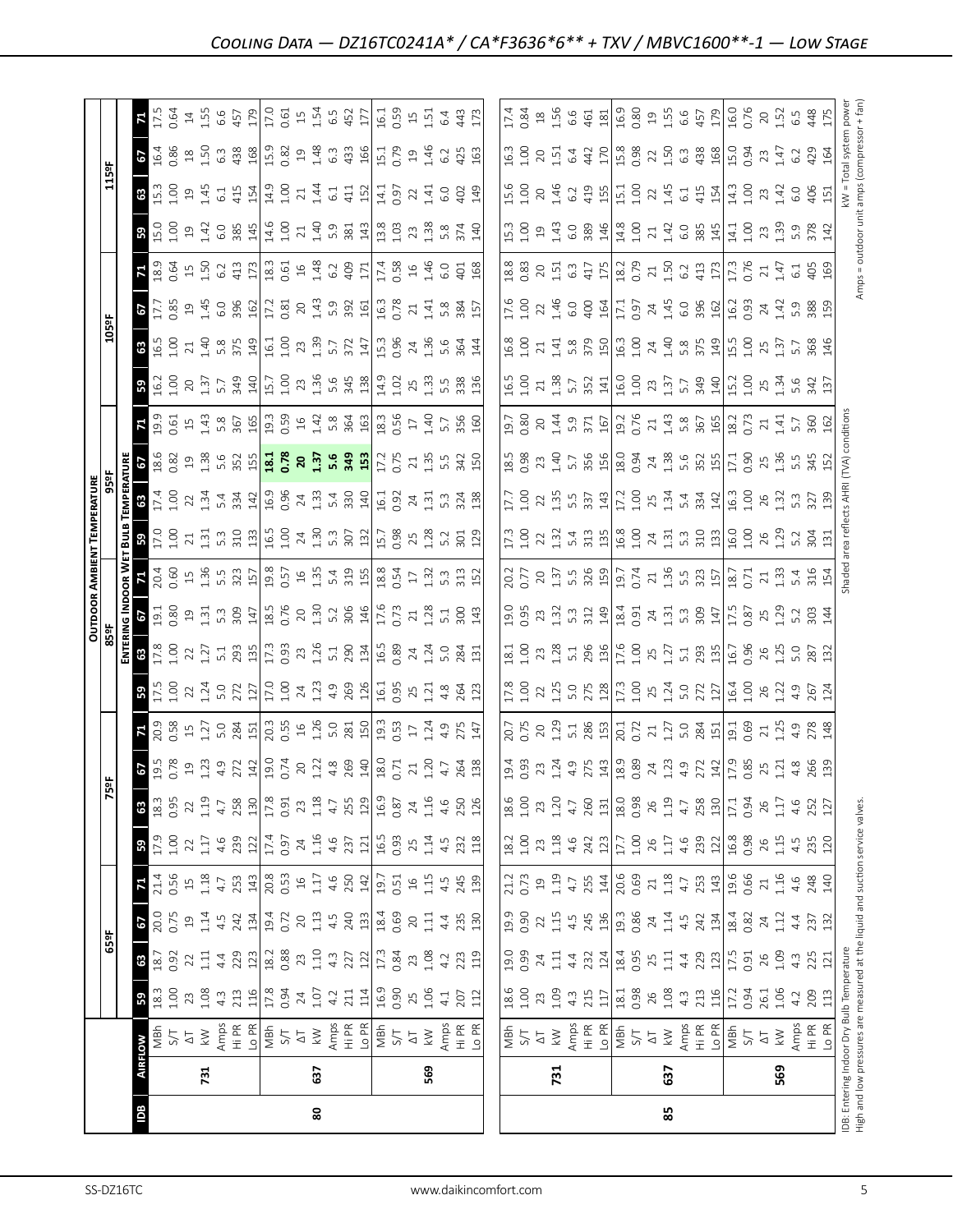|                                                                                                                            |                |                                      |                                             |                                                         |                                             |                                         |                                                         |                                                                                                                                                 |                                  |                                                                                                       |                                                                                                                                                                                                                                                                                                                                    |                                                                                                                                                                                                                                                                             |                                                                                                                                                                                                                                                                                                                                                                                                                                                  |                                                                                                                                                                                                                                                                                                             | <b>OUTDOOR AMBIENT TEMPERATURE</b>                                                                                                                                                                                                |               |                                                                                                                                                                                                                                                                                                                                                      |                                                                                                                                                                                                                                |                                                                                    |                                                                                                                                                                                                                                                                                                                       |                                                                                                                                                                                                                                                                                                                 |                                                                                                                                                                                                                                  |                                                                                                                                                                                                                                                                                 |                                                                                                        |                                                                                                                                                                                                                                                                                                                                            |                                                                                     |
|----------------------------------------------------------------------------------------------------------------------------|----------------|--------------------------------------|---------------------------------------------|---------------------------------------------------------|---------------------------------------------|-----------------------------------------|---------------------------------------------------------|-------------------------------------------------------------------------------------------------------------------------------------------------|----------------------------------|-------------------------------------------------------------------------------------------------------|------------------------------------------------------------------------------------------------------------------------------------------------------------------------------------------------------------------------------------------------------------------------------------------------------------------------------------|-----------------------------------------------------------------------------------------------------------------------------------------------------------------------------------------------------------------------------------------------------------------------------|--------------------------------------------------------------------------------------------------------------------------------------------------------------------------------------------------------------------------------------------------------------------------------------------------------------------------------------------------------------------------------------------------------------------------------------------------|-------------------------------------------------------------------------------------------------------------------------------------------------------------------------------------------------------------------------------------------------------------------------------------------------------------|-----------------------------------------------------------------------------------------------------------------------------------------------------------------------------------------------------------------------------------|---------------|------------------------------------------------------------------------------------------------------------------------------------------------------------------------------------------------------------------------------------------------------------------------------------------------------------------------------------------------------|--------------------------------------------------------------------------------------------------------------------------------------------------------------------------------------------------------------------------------|------------------------------------------------------------------------------------|-----------------------------------------------------------------------------------------------------------------------------------------------------------------------------------------------------------------------------------------------------------------------------------------------------------------------|-----------------------------------------------------------------------------------------------------------------------------------------------------------------------------------------------------------------------------------------------------------------------------------------------------------------|----------------------------------------------------------------------------------------------------------------------------------------------------------------------------------------------------------------------------------|---------------------------------------------------------------------------------------------------------------------------------------------------------------------------------------------------------------------------------------------------------------------------------|--------------------------------------------------------------------------------------------------------|--------------------------------------------------------------------------------------------------------------------------------------------------------------------------------------------------------------------------------------------------------------------------------------------------------------------------------------------|-------------------------------------------------------------------------------------|
|                                                                                                                            |                |                                      |                                             | 65°F                                                    |                                             |                                         |                                                         | 75°F                                                                                                                                            |                                  |                                                                                                       |                                                                                                                                                                                                                                                                                                                                    | 85 ap                                                                                                                                                                                                                                                                       |                                                                                                                                                                                                                                                                                                                                                                                                                                                  |                                                                                                                                                                                                                                                                                                             |                                                                                                                                                                                                                                   |               |                                                                                                                                                                                                                                                                                                                                                      |                                                                                                                                                                                                                                |                                                                                    | 105°F                                                                                                                                                                                                                                                                                                                 |                                                                                                                                                                                                                                                                                                                 |                                                                                                                                                                                                                                  |                                                                                                                                                                                                                                                                                 | 115°F                                                                                                  |                                                                                                                                                                                                                                                                                                                                            |                                                                                     |
|                                                                                                                            |                |                                      |                                             |                                                         |                                             |                                         |                                                         |                                                                                                                                                 |                                  |                                                                                                       |                                                                                                                                                                                                                                                                                                                                    | E<br>21                                                                                                                                                                                                                                                                     |                                                                                                                                                                                                                                                                                                                                                                                                                                                  |                                                                                                                                                                                                                                                                                                             |                                                                                                                                                                                                                                   |               |                                                                                                                                                                                                                                                                                                                                                      |                                                                                                                                                                                                                                |                                                                                    |                                                                                                                                                                                                                                                                                                                       |                                                                                                                                                                                                                                                                                                                 |                                                                                                                                                                                                                                  |                                                                                                                                                                                                                                                                                 |                                                                                                        |                                                                                                                                                                                                                                                                                                                                            |                                                                                     |
| Bal                                                                                                                        | <b>AIRFLOW</b> |                                      | 59                                          | 63                                                      | 29                                          |                                         | 59                                                      | 63                                                                                                                                              | <b>67</b><br>26.1<br>0.48        |                                                                                                       |                                                                                                                                                                                                                                                                                                                                    | $8^{23}_{23}$                                                                                                                                                                                                                                                               | <b>67</b><br>25.5<br>0.49                                                                                                                                                                                                                                                                                                                                                                                                                        |                                                                                                                                                                                                                                                                                                             |                                                                                                                                                                                                                                   | $\frac{3}{2}$ |                                                                                                                                                                                                                                                                                                                                                      |                                                                                                                                                                                                                                | $20.8$<br>20.91                                                                    |                                                                                                                                                                                                                                                                                                                       | $\frac{67}{23.52}$                                                                                                                                                                                                                                                                                              |                                                                                                                                                                                                                                  | <b>ន</b> មិនី                                                                                                                                                                                                                                                                   | $\frac{35}{200}$                                                                                       | $\frac{67}{213}$                                                                                                                                                                                                                                                                                                                           |                                                                                     |
|                                                                                                                            |                | NBh<br>5/1                           | 23.5<br>0.80                                | 24.4<br>0.66                                            | 0.46<br>26.7                                |                                         | 23.0<br>0.82                                            | 23.8<br>0.69                                                                                                                                    |                                  |                                                                                                       |                                                                                                                                                                                                                                                                                                                                    |                                                                                                                                                                                                                                                                             |                                                                                                                                                                                                                                                                                                                                                                                                                                                  |                                                                                                                                                                                                                                                                                                             |                                                                                                                                                                                                                                   |               |                                                                                                                                                                                                                                                                                                                                                      |                                                                                                                                                                                                                                |                                                                                    |                                                                                                                                                                                                                                                                                                                       |                                                                                                                                                                                                                                                                                                                 |                                                                                                                                                                                                                                  |                                                                                                                                                                                                                                                                                 |                                                                                                        |                                                                                                                                                                                                                                                                                                                                            |                                                                                     |
|                                                                                                                            |                | $\overline{\triangle}$               |                                             |                                                         | $\Xi$                                       |                                         |                                                         | $\Xi$                                                                                                                                           |                                  |                                                                                                       |                                                                                                                                                                                                                                                                                                                                    |                                                                                                                                                                                                                                                                             |                                                                                                                                                                                                                                                                                                                                                                                                                                                  |                                                                                                                                                                                                                                                                                                             |                                                                                                                                                                                                                                   |               |                                                                                                                                                                                                                                                                                                                                                      |                                                                                                                                                                                                                                |                                                                                    |                                                                                                                                                                                                                                                                                                                       |                                                                                                                                                                                                                                                                                                                 |                                                                                                                                                                                                                                  |                                                                                                                                                                                                                                                                                 |                                                                                                        | $\Xi$                                                                                                                                                                                                                                                                                                                                      |                                                                                     |
|                                                                                                                            | 984            | $\lesssim$                           | $\begin{array}{c} 1.56 \\ 1.56 \end{array}$ |                                                         | 1.65                                        |                                         |                                                         | 1.72                                                                                                                                            | 1.78                             |                                                                                                       |                                                                                                                                                                                                                                                                                                                                    |                                                                                                                                                                                                                                                                             |                                                                                                                                                                                                                                                                                                                                                                                                                                                  |                                                                                                                                                                                                                                                                                                             |                                                                                                                                                                                                                                   |               |                                                                                                                                                                                                                                                                                                                                                      |                                                                                                                                                                                                                                |                                                                                    |                                                                                                                                                                                                                                                                                                                       | $\frac{12}{2.09}$                                                                                                                                                                                                                                                                                               |                                                                                                                                                                                                                                  |                                                                                                                                                                                                                                                                                 | $\frac{14}{2.09}$                                                                                      | 2.16                                                                                                                                                                                                                                                                                                                                       |                                                                                     |
|                                                                                                                            |                |                                      | 6.0                                         | $1.60$<br>$1.60$<br>$240$                               | $6.\overline{3}$                            |                                         | $\begin{array}{c} 18 \\ 1.68 \\ 6.5 \\ 250 \end{array}$ | 6.6                                                                                                                                             |                                  |                                                                                                       |                                                                                                                                                                                                                                                                                                                                    |                                                                                                                                                                                                                                                                             |                                                                                                                                                                                                                                                                                                                                                                                                                                                  |                                                                                                                                                                                                                                                                                                             |                                                                                                                                                                                                                                   |               | $\frac{1}{2}$<br>$\frac{1}{2}$<br>$\frac{1}{2}$<br>$\frac{1}{2}$<br>$\frac{1}{2}$<br>$\frac{1}{2}$<br>$\frac{1}{2}$<br>$\frac{1}{2}$<br>$\frac{1}{2}$<br>$\frac{1}{2}$<br>$\frac{1}{2}$<br>$\frac{1}{2}$<br>$\frac{1}{2}$<br>$\frac{1}{2}$<br>$\frac{1}{2}$<br>$\frac{1}{2}$<br>$\frac{1}{2}$<br>$\frac{1}{2}$<br>$\frac{1}{2}$<br>$\frac{1}{2}$<br> |                                                                                                                                                                                                                                |                                                                                    | $31.5$ $\frac{1}{2}$ $\frac{1}{2}$ $\frac{1}{6}$ $\frac{1}{2}$ $\frac{1}{6}$ $\frac{1}{2}$ $\frac{1}{6}$ $\frac{1}{2}$ $\frac{1}{6}$ $\frac{1}{2}$ $\frac{1}{6}$ $\frac{1}{2}$ $\frac{1}{6}$ $\frac{1}{2}$ $\frac{1}{6}$ $\frac{1}{2}$ $\frac{1}{6}$ $\frac{1}{2}$ $\frac{1}{6}$ $\frac{1}{2}$ $\frac{1}{6}$ $\frac{$ | $8.\overline{5}$                                                                                                                                                                                                                                                                                                |                                                                                                                                                                                                                                  |                                                                                                                                                                                                                                                                                 |                                                                                                        |                                                                                                                                                                                                                                                                                                                                            |                                                                                     |
|                                                                                                                            |                | Amps<br>Hi PR<br>Lo PR<br>S/T<br>S/T | 223                                         |                                                         | 253                                         |                                         |                                                         | 269                                                                                                                                             | $6.8$<br>284<br>136<br>25.3      |                                                                                                       |                                                                                                                                                                                                                                                                                                                                    |                                                                                                                                                                                                                                                                             |                                                                                                                                                                                                                                                                                                                                                                                                                                                  |                                                                                                                                                                                                                                                                                                             |                                                                                                                                                                                                                                   |               |                                                                                                                                                                                                                                                                                                                                                      |                                                                                                                                                                                                                                |                                                                                    |                                                                                                                                                                                                                                                                                                                       | 414                                                                                                                                                                                                                                                                                                             |                                                                                                                                                                                                                                  |                                                                                                                                                                                                                                                                                 | $8.7$<br>433                                                                                           | $9.88$<br>452                                                                                                                                                                                                                                                                                                                              |                                                                                     |
|                                                                                                                            |                |                                      | $\Xi$                                       | $\frac{3}{11}$                                          | 129                                         |                                         | 117                                                     | 125                                                                                                                                             |                                  |                                                                                                       |                                                                                                                                                                                                                                                                                                                                    |                                                                                                                                                                                                                                                                             |                                                                                                                                                                                                                                                                                                                                                                                                                                                  |                                                                                                                                                                                                                                                                                                             |                                                                                                                                                                                                                                   |               |                                                                                                                                                                                                                                                                                                                                                      |                                                                                                                                                                                                                                |                                                                                    |                                                                                                                                                                                                                                                                                                                       | 156                                                                                                                                                                                                                                                                                                             |                                                                                                                                                                                                                                  |                                                                                                                                                                                                                                                                                 | 148                                                                                                    |                                                                                                                                                                                                                                                                                                                                            |                                                                                     |
|                                                                                                                            |                |                                      | 22.8                                        | 23.7                                                    | 25.9<br>0.44                                |                                         | 22.3                                                    | 23.1                                                                                                                                            |                                  |                                                                                                       |                                                                                                                                                                                                                                                                                                                                    |                                                                                                                                                                                                                                                                             |                                                                                                                                                                                                                                                                                                                                                                                                                                                  |                                                                                                                                                                                                                                                                                                             |                                                                                                                                                                                                                                   |               |                                                                                                                                                                                                                                                                                                                                                      |                                                                                                                                                                                                                                |                                                                                    |                                                                                                                                                                                                                                                                                                                       | $22.9$<br>0.50<br>$12$<br>2.07                                                                                                                                                                                                                                                                                  |                                                                                                                                                                                                                                  |                                                                                                                                                                                                                                                                                 | 19.4                                                                                                   | 21.2<br>0.50<br>11                                                                                                                                                                                                                                                                                                                         |                                                                                     |
|                                                                                                                            |                |                                      |                                             |                                                         |                                             |                                         |                                                         | 0.66                                                                                                                                            | 0.46                             |                                                                                                       |                                                                                                                                                                                                                                                                                                                                    |                                                                                                                                                                                                                                                                             |                                                                                                                                                                                                                                                                                                                                                                                                                                                  |                                                                                                                                                                                                                                                                                                             |                                                                                                                                                                                                                                   |               |                                                                                                                                                                                                                                                                                                                                                      |                                                                                                                                                                                                                                |                                                                                    |                                                                                                                                                                                                                                                                                                                       |                                                                                                                                                                                                                                                                                                                 |                                                                                                                                                                                                                                  |                                                                                                                                                                                                                                                                                 | $0.73$<br>$15$<br>$2.07$<br>$8.6$                                                                      |                                                                                                                                                                                                                                                                                                                                            |                                                                                     |
|                                                                                                                            |                |                                      | $^{28}$                                     | $\frac{16}{1}$                                          | $12\,$                                      |                                         | $\overset{\text{\tiny \textsf{SO}}}{\rightarrow}$       | $16$                                                                                                                                            | $\Xi$                            |                                                                                                       |                                                                                                                                                                                                                                                                                                                                    |                                                                                                                                                                                                                                                                             |                                                                                                                                                                                                                                                                                                                                                                                                                                                  |                                                                                                                                                                                                                                                                                                             |                                                                                                                                                                                                                                   |               |                                                                                                                                                                                                                                                                                                                                                      |                                                                                                                                                                                                                                |                                                                                    | $16$<br>$2.00$                                                                                                                                                                                                                                                                                                        |                                                                                                                                                                                                                                                                                                                 |                                                                                                                                                                                                                                  |                                                                                                                                                                                                                                                                                 |                                                                                                        |                                                                                                                                                                                                                                                                                                                                            |                                                                                     |
| $\mathbf{r}$                                                                                                               | 875            | $\lesssim$                           | $1.55$<br>$5.9$                             | 1.58                                                    | 1.63                                        |                                         | 1.67                                                    | $1.71\,$                                                                                                                                        |                                  |                                                                                                       |                                                                                                                                                                                                                                                                                                                                    |                                                                                                                                                                                                                                                                             |                                                                                                                                                                                                                                                                                                                                                                                                                                                  |                                                                                                                                                                                                                                                                                                             |                                                                                                                                                                                                                                   |               |                                                                                                                                                                                                                                                                                                                                                      |                                                                                                                                                                                                                                |                                                                                    |                                                                                                                                                                                                                                                                                                                       |                                                                                                                                                                                                                                                                                                                 |                                                                                                                                                                                                                                  |                                                                                                                                                                                                                                                                                 |                                                                                                        | 2.14                                                                                                                                                                                                                                                                                                                                       |                                                                                     |
|                                                                                                                            |                |                                      |                                             | $61$                                                    | $6.\overline{3}$                            |                                         | 6.4                                                     | 6.6                                                                                                                                             |                                  |                                                                                                       |                                                                                                                                                                                                                                                                                                                                    |                                                                                                                                                                                                                                                                             |                                                                                                                                                                                                                                                                                                                                                                                                                                                  |                                                                                                                                                                                                                                                                                                             |                                                                                                                                                                                                                                   |               |                                                                                                                                                                                                                                                                                                                                                      |                                                                                                                                                                                                                                |                                                                                    |                                                                                                                                                                                                                                                                                                                       | 8.4                                                                                                                                                                                                                                                                                                             |                                                                                                                                                                                                                                  |                                                                                                                                                                                                                                                                                 |                                                                                                        |                                                                                                                                                                                                                                                                                                                                            |                                                                                     |
|                                                                                                                            |                | Amps<br>Hi PR<br><u>Io</u> PR        | $\frac{221}{110}$                           | 238                                                     | 251                                         |                                         | $248$<br>116                                            | 267<br>124                                                                                                                                      | $1.76$<br>$6.8$<br>$281$<br>$13$ |                                                                                                       | $3.25$ $\frac{3}{2}$ $\frac{3}{2}$ $\frac{3}{2}$ $\frac{3}{2}$ $\frac{3}{2}$ $\frac{3}{2}$ $\frac{3}{2}$ $\frac{3}{2}$ $\frac{3}{2}$ $\frac{3}{2}$ $\frac{3}{2}$ $\frac{3}{2}$ $\frac{3}{2}$ $\frac{3}{2}$ $\frac{3}{2}$ $\frac{3}{2}$ $\frac{3}{2}$ $\frac{3}{2}$ $\frac{3}{2}$ $\frac{3}{2}$ $\frac{3}{2}$ $\frac{$              | $\begin{array}{c} 43.75 & 10.75 & 10.75 & 10.75 & 10.75 \\ 10.75 & 10.75 & 10.75 & 10.75 & 10.75 \\ 10.75 & 10.75 & 10.75 & 10.75 & 10.75 \\ 10.75 & 10.75 & 10.75 & 10.75 & 10.75 \\ 10.75 & 10.75 & 10.75 & 10.75 & 10.75 \\ 10.75 & 10.75 & 10.75 & 10.75 & 10.75 \\ 10$ | $\begin{array}{c c c c c c c c c} \multicolumn{4}{c }{\text{1}} & \multicolumn{4}{c }{\text{1}} & \multicolumn{4}{c }{\text{1}} & \multicolumn{4}{c }{\text{1}} & \multicolumn{4}{c }{\text{1}} & \multicolumn{4}{c }{\text{1}} & \multicolumn{4}{c }{\text{1}} & \multicolumn{4}{c }{\text{1}} & \multicolumn{4}{c }{\text{1}} & \multicolumn{4}{c }{\text{1}} & \multicolumn{4}{c }{\text{1}} & \multicolumn{4}{c }{\text{1}} & \multicolumn{$ |                                                                                                                                                                                                                                                                                                             |                                                                                                                                                                                                                                   |               | $365$<br>$147$                                                                                                                                                                                                                                                                                                                                       |                                                                                                                                                                                                                                |                                                                                    | $\frac{1}{8}$ $\frac{1}{8}$ $\frac{1}{2}$                                                                                                                                                                                                                                                                             | 410                                                                                                                                                                                                                                                                                                             |                                                                                                                                                                                                                                  | $\begin{array}{c} 43.63 & 45.63 & 45.63 \\ 45.63 & 45.63 & 45.63 \\ 45.63 & 45.63 & 45.63 \\ 45.63 & 45.63 & 45.63 \\ 45.63 & 45.63 & 45.63 \\ 45.63 & 45.63 & 45.63 \\ 45.63 & 45.63 & 45.63 \\ 45.63 & 45.63 & 45.63 \\ 45.63 & 45.63 & 45.63 \\ 45.63 & 45.63 & 45.63 \\ 45$ | 429                                                                                                    | $rac{3}{450}$                                                                                                                                                                                                                                                                                                                              |                                                                                     |
|                                                                                                                            |                |                                      |                                             | 117                                                     | 128                                         |                                         |                                                         |                                                                                                                                                 |                                  |                                                                                                       |                                                                                                                                                                                                                                                                                                                                    |                                                                                                                                                                                                                                                                             |                                                                                                                                                                                                                                                                                                                                                                                                                                                  |                                                                                                                                                                                                                                                                                                             |                                                                                                                                                                                                                                   |               |                                                                                                                                                                                                                                                                                                                                                      |                                                                                                                                                                                                                                |                                                                                    |                                                                                                                                                                                                                                                                                                                       | 154                                                                                                                                                                                                                                                                                                             |                                                                                                                                                                                                                                  |                                                                                                                                                                                                                                                                                 |                                                                                                        |                                                                                                                                                                                                                                                                                                                                            |                                                                                     |
|                                                                                                                            |                | $\frac{1}{2}$                        | 21.1<br>0.73                                | 21.8                                                    | 23.9                                        |                                         | 20.6<br>0.76                                            | 21.3                                                                                                                                            | 23.44<br>0.44                    |                                                                                                       |                                                                                                                                                                                                                                                                                                                                    |                                                                                                                                                                                                                                                                             | $\begin{array}{ccc}\n 2.8 & 2.2 & 2.3 \\  2.4 & 2.3 & 2.3 \\  2.5 & 2.3 & 2.5\n \end{array}$                                                                                                                                                                                                                                                                                                                                                     |                                                                                                                                                                                                                                                                                                             |                                                                                                                                                                                                                                   |               | 22.3<br>0.46                                                                                                                                                                                                                                                                                                                                         |                                                                                                                                                                                                                                |                                                                                    | 19.3<br>0.70                                                                                                                                                                                                                                                                                                          | 21.1<br>0.48                                                                                                                                                                                                                                                                                                    |                                                                                                                                                                                                                                  |                                                                                                                                                                                                                                                                                 | $17.9$<br>$0.70$<br>$15$<br>$2.02$                                                                     | 0.49                                                                                                                                                                                                                                                                                                                                       |                                                                                     |
|                                                                                                                            |                |                                      |                                             | 0.61                                                    | 0.42                                        |                                         |                                                         | 0.63                                                                                                                                            |                                  |                                                                                                       |                                                                                                                                                                                                                                                                                                                                    |                                                                                                                                                                                                                                                                             |                                                                                                                                                                                                                                                                                                                                                                                                                                                  |                                                                                                                                                                                                                                                                                                             |                                                                                                                                                                                                                                   |               |                                                                                                                                                                                                                                                                                                                                                      |                                                                                                                                                                                                                                |                                                                                    |                                                                                                                                                                                                                                                                                                                       |                                                                                                                                                                                                                                                                                                                 |                                                                                                                                                                                                                                  |                                                                                                                                                                                                                                                                                 |                                                                                                        |                                                                                                                                                                                                                                                                                                                                            |                                                                                     |
|                                                                                                                            |                | $\frac{\Delta T}{L}$                 |                                             |                                                         | $\mathfrak{Q}$                              |                                         | $\Xi$                                                   | $\frac{16}{1}$                                                                                                                                  |                                  |                                                                                                       |                                                                                                                                                                                                                                                                                                                                    |                                                                                                                                                                                                                                                                             |                                                                                                                                                                                                                                                                                                                                                                                                                                                  |                                                                                                                                                                                                                                                                                                             |                                                                                                                                                                                                                                   |               |                                                                                                                                                                                                                                                                                                                                                      |                                                                                                                                                                                                                                |                                                                                    |                                                                                                                                                                                                                                                                                                                       |                                                                                                                                                                                                                                                                                                                 |                                                                                                                                                                                                                                  |                                                                                                                                                                                                                                                                                 |                                                                                                        |                                                                                                                                                                                                                                                                                                                                            |                                                                                     |
|                                                                                                                            | 766            |                                      | $\begin{array}{c} 25 \\ 25 \end{array}$     | 1.54                                                    | 1.59                                        |                                         | 1.63                                                    | 1.67                                                                                                                                            |                                  |                                                                                                       |                                                                                                                                                                                                                                                                                                                                    |                                                                                                                                                                                                                                                                             |                                                                                                                                                                                                                                                                                                                                                                                                                                                  |                                                                                                                                                                                                                                                                                                             |                                                                                                                                                                                                                                   |               |                                                                                                                                                                                                                                                                                                                                                      |                                                                                                                                                                                                                                |                                                                                    | 1.95                                                                                                                                                                                                                                                                                                                  | $\frac{12}{2.01}$                                                                                                                                                                                                                                                                                               |                                                                                                                                                                                                                                  |                                                                                                                                                                                                                                                                                 |                                                                                                        | $\frac{11}{2.09}$                                                                                                                                                                                                                                                                                                                          |                                                                                     |
|                                                                                                                            |                |                                      | 5.8                                         | 5.9                                                     | $6.1\,$                                     |                                         | 6.2                                                     |                                                                                                                                                 | 172671                           |                                                                                                       |                                                                                                                                                                                                                                                                                                                                    |                                                                                                                                                                                                                                                                             |                                                                                                                                                                                                                                                                                                                                                                                                                                                  |                                                                                                                                                                                                                                                                                                             |                                                                                                                                                                                                                                   |               | $13.93$ $-5.54$<br>$-7.54$<br>$-7.54$                                                                                                                                                                                                                                                                                                                |                                                                                                                                                                                                                                |                                                                                    | 7.9<br>377                                                                                                                                                                                                                                                                                                            |                                                                                                                                                                                                                                                                                                                 |                                                                                                                                                                                                                                  |                                                                                                                                                                                                                                                                                 | $8.\overline{3}$                                                                                       | 8.6                                                                                                                                                                                                                                                                                                                                        |                                                                                     |
|                                                                                                                            |                | Amps<br>Hi PR<br>Lo PR               | 214                                         | 230                                                     | 243                                         |                                         | 240                                                     | 6.4<br>259<br>120                                                                                                                               |                                  |                                                                                                       |                                                                                                                                                                                                                                                                                                                                    |                                                                                                                                                                                                                                                                             |                                                                                                                                                                                                                                                                                                                                                                                                                                                  |                                                                                                                                                                                                                                                                                                             |                                                                                                                                                                                                                                   |               |                                                                                                                                                                                                                                                                                                                                                      |                                                                                                                                                                                                                                |                                                                                    |                                                                                                                                                                                                                                                                                                                       | $\frac{1}{8}$ $\frac{8}{15}$                                                                                                                                                                                                                                                                                    |                                                                                                                                                                                                                                  |                                                                                                                                                                                                                                                                                 | 416<br>142                                                                                             | 440                                                                                                                                                                                                                                                                                                                                        |                                                                                     |
|                                                                                                                            |                |                                      | 107                                         | 113                                                     | 124                                         |                                         | 113                                                     |                                                                                                                                                 |                                  |                                                                                                       |                                                                                                                                                                                                                                                                                                                                    |                                                                                                                                                                                                                                                                             |                                                                                                                                                                                                                                                                                                                                                                                                                                                  |                                                                                                                                                                                                                                                                                                             |                                                                                                                                                                                                                                   |               |                                                                                                                                                                                                                                                                                                                                                      |                                                                                                                                                                                                                                |                                                                                    | 137                                                                                                                                                                                                                                                                                                                   |                                                                                                                                                                                                                                                                                                                 |                                                                                                                                                                                                                                  |                                                                                                                                                                                                                                                                                 |                                                                                                        | 155                                                                                                                                                                                                                                                                                                                                        |                                                                                     |
|                                                                                                                            |                |                                      |                                             |                                                         |                                             |                                         |                                                         |                                                                                                                                                 |                                  |                                                                                                       |                                                                                                                                                                                                                                                                                                                                    |                                                                                                                                                                                                                                                                             |                                                                                                                                                                                                                                                                                                                                                                                                                                                  |                                                                                                                                                                                                                                                                                                             |                                                                                                                                                                                                                                   |               |                                                                                                                                                                                                                                                                                                                                                      |                                                                                                                                                                                                                                |                                                                                    |                                                                                                                                                                                                                                                                                                                       |                                                                                                                                                                                                                                                                                                                 |                                                                                                                                                                                                                                  |                                                                                                                                                                                                                                                                                 |                                                                                                        |                                                                                                                                                                                                                                                                                                                                            |                                                                                     |
|                                                                                                                            |                | HgM<br>27                            | 23.9<br>0.90                                | 24.6<br>0.81                                            | 26.7                                        | 28.6                                    | 23.4                                                    | 24.1<br>0.84                                                                                                                                    |                                  | 27.9                                                                                                  |                                                                                                                                                                                                                                                                                                                                    |                                                                                                                                                                                                                                                                             |                                                                                                                                                                                                                                                                                                                                                                                                                                                  |                                                                                                                                                                                                                                                                                                             | 22.2                                                                                                                                                                                                                              |               |                                                                                                                                                                                                                                                                                                                                                      |                                                                                                                                                                                                                                |                                                                                    |                                                                                                                                                                                                                                                                                                                       | 23.6<br>0.70                                                                                                                                                                                                                                                                                                    |                                                                                                                                                                                                                                  |                                                                                                                                                                                                                                                                                 |                                                                                                        | 21.8                                                                                                                                                                                                                                                                                                                                       | 23.45<br>D.45                                                                       |
|                                                                                                                            |                |                                      |                                             |                                                         | 0.61                                        | 0.39                                    | 0.94                                                    |                                                                                                                                                 |                                  |                                                                                                       |                                                                                                                                                                                                                                                                                                                                    |                                                                                                                                                                                                                                                                             |                                                                                                                                                                                                                                                                                                                                                                                                                                                  |                                                                                                                                                                                                                                                                                                             |                                                                                                                                                                                                                                   |               |                                                                                                                                                                                                                                                                                                                                                      |                                                                                                                                                                                                                                |                                                                                    |                                                                                                                                                                                                                                                                                                                       |                                                                                                                                                                                                                                                                                                                 |                                                                                                                                                                                                                                  |                                                                                                                                                                                                                                                                                 | $\begin{array}{c} 20.2 \\ 0.93 \\ 1.1 \\ 2.11 \\ 8.7 \\ \end{array}$                                   | 0.70                                                                                                                                                                                                                                                                                                                                       |                                                                                     |
|                                                                                                                            |                | $\frac{\Delta}{\Delta}$              |                                             |                                                         | 1.66                                        | $\frac{11}{1.72}$                       |                                                         | $\overline{c}$                                                                                                                                  |                                  |                                                                                                       |                                                                                                                                                                                                                                                                                                                                    |                                                                                                                                                                                                                                                                             |                                                                                                                                                                                                                                                                                                                                                                                                                                                  |                                                                                                                                                                                                                                                                                                             |                                                                                                                                                                                                                                   |               |                                                                                                                                                                                                                                                                                                                                                      |                                                                                                                                                                                                                                |                                                                                    |                                                                                                                                                                                                                                                                                                                       |                                                                                                                                                                                                                                                                                                                 |                                                                                                                                                                                                                                  |                                                                                                                                                                                                                                                                                 |                                                                                                        |                                                                                                                                                                                                                                                                                                                                            |                                                                                     |
|                                                                                                                            | 984            |                                      | $20$<br>1.57<br>6.0                         | $1.61$<br>$6.2$                                         |                                             |                                         | $20$<br>$1.70$<br>$6.5$                                 | $1.74$<br>6.7                                                                                                                                   |                                  |                                                                                                       |                                                                                                                                                                                                                                                                                                                                    |                                                                                                                                                                                                                                                                             |                                                                                                                                                                                                                                                                                                                                                                                                                                                  |                                                                                                                                                                                                                                                                                                             |                                                                                                                                                                                                                                   |               |                                                                                                                                                                                                                                                                                                                                                      |                                                                                                                                                                                                                                |                                                                                    |                                                                                                                                                                                                                                                                                                                       |                                                                                                                                                                                                                                                                                                                 |                                                                                                                                                                                                                                  |                                                                                                                                                                                                                                                                                 |                                                                                                        |                                                                                                                                                                                                                                                                                                                                            |                                                                                     |
|                                                                                                                            |                |                                      |                                             |                                                         |                                             | 6.6                                     |                                                         |                                                                                                                                                 |                                  |                                                                                                       |                                                                                                                                                                                                                                                                                                                                    |                                                                                                                                                                                                                                                                             |                                                                                                                                                                                                                                                                                                                                                                                                                                                  |                                                                                                                                                                                                                                                                                                             |                                                                                                                                                                                                                                   |               |                                                                                                                                                                                                                                                                                                                                                      |                                                                                                                                                                                                                                |                                                                                    |                                                                                                                                                                                                                                                                                                                       |                                                                                                                                                                                                                                                                                                                 |                                                                                                                                                                                                                                  |                                                                                                                                                                                                                                                                                 |                                                                                                        |                                                                                                                                                                                                                                                                                                                                            |                                                                                     |
|                                                                                                                            |                | Amps<br>Hi PR<br>Lo PR<br>S/T<br>S/T | 225                                         | 242<br>119                                              | $6.4$<br>$250$<br>$130$<br>$25.3$<br>$0.58$ | 267<br>139<br>27.8<br>0.38              | 253<br>119                                              | 272<br>126                                                                                                                                      |                                  |                                                                                                       |                                                                                                                                                                                                                                                                                                                                    |                                                                                                                                                                                                                                                                             |                                                                                                                                                                                                                                                                                                                                                                                                                                                  |                                                                                                                                                                                                                                                                                                             |                                                                                                                                                                                                                                   |               |                                                                                                                                                                                                                                                                                                                                                      |                                                                                                                                                                                                                                |                                                                                    |                                                                                                                                                                                                                                                                                                                       |                                                                                                                                                                                                                                                                                                                 |                                                                                                                                                                                                                                  |                                                                                                                                                                                                                                                                                 |                                                                                                        |                                                                                                                                                                                                                                                                                                                                            | $\begin{array}{c}\n10 \\ 2.26 \\ 0.48 \\ 2.73 \\ 0.43 \\ 0.43\n\end{array}$         |
|                                                                                                                            |                |                                      | 112                                         |                                                         |                                             |                                         |                                                         |                                                                                                                                                 |                                  |                                                                                                       |                                                                                                                                                                                                                                                                                                                                    |                                                                                                                                                                                                                                                                             |                                                                                                                                                                                                                                                                                                                                                                                                                                                  |                                                                                                                                                                                                                                                                                                             |                                                                                                                                                                                                                                   |               |                                                                                                                                                                                                                                                                                                                                                      |                                                                                                                                                                                                                                |                                                                                    |                                                                                                                                                                                                                                                                                                                       |                                                                                                                                                                                                                                                                                                                 |                                                                                                                                                                                                                                  |                                                                                                                                                                                                                                                                                 |                                                                                                        |                                                                                                                                                                                                                                                                                                                                            |                                                                                     |
|                                                                                                                            |                |                                      | 23.2<br>0.86                                | 23.9<br>0.77<br>19                                      |                                             |                                         | 22.7                                                    | 23.4<br>0.80                                                                                                                                    |                                  |                                                                                                       |                                                                                                                                                                                                                                                                                                                                    |                                                                                                                                                                                                                                                                             |                                                                                                                                                                                                                                                                                                                                                                                                                                                  |                                                                                                                                                                                                                                                                                                             |                                                                                                                                                                                                                                   |               |                                                                                                                                                                                                                                                                                                                                                      |                                                                                                                                                                                                                                |                                                                                    |                                                                                                                                                                                                                                                                                                                       |                                                                                                                                                                                                                                                                                                                 |                                                                                                                                                                                                                                  |                                                                                                                                                                                                                                                                                 |                                                                                                        |                                                                                                                                                                                                                                                                                                                                            |                                                                                     |
|                                                                                                                            |                |                                      |                                             |                                                         |                                             |                                         |                                                         |                                                                                                                                                 |                                  |                                                                                                       |                                                                                                                                                                                                                                                                                                                                    |                                                                                                                                                                                                                                                                             |                                                                                                                                                                                                                                                                                                                                                                                                                                                  |                                                                                                                                                                                                                                                                                                             |                                                                                                                                                                                                                                   |               |                                                                                                                                                                                                                                                                                                                                                      |                                                                                                                                                                                                                                |                                                                                    |                                                                                                                                                                                                                                                                                                                       |                                                                                                                                                                                                                                                                                                                 |                                                                                                                                                                                                                                  |                                                                                                                                                                                                                                                                                 |                                                                                                        |                                                                                                                                                                                                                                                                                                                                            |                                                                                     |
|                                                                                                                            |                |                                      |                                             |                                                         | $165$                                       | $\Xi$                                   |                                                         |                                                                                                                                                 |                                  |                                                                                                       |                                                                                                                                                                                                                                                                                                                                    |                                                                                                                                                                                                                                                                             |                                                                                                                                                                                                                                                                                                                                                                                                                                                  |                                                                                                                                                                                                                                                                                                             |                                                                                                                                                                                                                                   |               |                                                                                                                                                                                                                                                                                                                                                      |                                                                                                                                                                                                                                |                                                                                    |                                                                                                                                                                                                                                                                                                                       |                                                                                                                                                                                                                                                                                                                 |                                                                                                                                                                                                                                  |                                                                                                                                                                                                                                                                                 |                                                                                                        |                                                                                                                                                                                                                                                                                                                                            |                                                                                     |
| 54                                                                                                                         | 875            | $\lesssim$                           | $71.56$<br>$6.0$                            |                                                         |                                             | 1.70                                    | $\begin{array}{c} 21 \\ 1.68 \\ 6.5 \end{array}$        |                                                                                                                                                 |                                  |                                                                                                       |                                                                                                                                                                                                                                                                                                                                    |                                                                                                                                                                                                                                                                             |                                                                                                                                                                                                                                                                                                                                                                                                                                                  |                                                                                                                                                                                                                                                                                                             |                                                                                                                                                                                                                                   |               |                                                                                                                                                                                                                                                                                                                                                      |                                                                                                                                                                                                                                |                                                                                    |                                                                                                                                                                                                                                                                                                                       |                                                                                                                                                                                                                                                                                                                 |                                                                                                                                                                                                                                  |                                                                                                                                                                                                                                                                                 |                                                                                                        |                                                                                                                                                                                                                                                                                                                                            |                                                                                     |
|                                                                                                                            |                | Amps<br>Hi PR                        |                                             |                                                         |                                             | 6.6                                     |                                                         |                                                                                                                                                 |                                  |                                                                                                       |                                                                                                                                                                                                                                                                                                                                    |                                                                                                                                                                                                                                                                             |                                                                                                                                                                                                                                                                                                                                                                                                                                                  |                                                                                                                                                                                                                                                                                                             |                                                                                                                                                                                                                                   |               |                                                                                                                                                                                                                                                                                                                                                      |                                                                                                                                                                                                                                |                                                                                    |                                                                                                                                                                                                                                                                                                                       |                                                                                                                                                                                                                                                                                                                 |                                                                                                                                                                                                                                  |                                                                                                                                                                                                                                                                                 |                                                                                                        |                                                                                                                                                                                                                                                                                                                                            |                                                                                     |
|                                                                                                                            |                | Lo PR                                | 223<br>$111$                                |                                                         |                                             | 264<br>137                              | 250<br>117                                              |                                                                                                                                                 |                                  |                                                                                                       |                                                                                                                                                                                                                                                                                                                                    |                                                                                                                                                                                                                                                                             |                                                                                                                                                                                                                                                                                                                                                                                                                                                  |                                                                                                                                                                                                                                                                                                             |                                                                                                                                                                                                                                   |               |                                                                                                                                                                                                                                                                                                                                                      |                                                                                                                                                                                                                                |                                                                                    |                                                                                                                                                                                                                                                                                                                       |                                                                                                                                                                                                                                                                                                                 |                                                                                                                                                                                                                                  |                                                                                                                                                                                                                                                                                 | $\frac{889}{195}$ $\frac{89}{195}$ $\frac{89}{195}$ $\frac{87}{195}$ $\frac{87}{195}$ $\frac{87}{195}$ |                                                                                                                                                                                                                                                                                                                                            |                                                                                     |
|                                                                                                                            |                |                                      |                                             | $\frac{1.60}{6.1}$ $\frac{240}{1.7}$ $\frac{240}{2.74}$ | $6.3$ 253 213.9                             |                                         | 20.9                                                    | $\begin{array}{c}\n 20 \\  \hline\n 1.72 \\  \hline\n 6.6 \\  \hline\n 269 \\  \hline\n 11.6 \\  \hline\n 0.77 \\  \hline\n 0.77\n \end{array}$ |                                  |                                                                                                       |                                                                                                                                                                                                                                                                                                                                    |                                                                                                                                                                                                                                                                             |                                                                                                                                                                                                                                                                                                                                                                                                                                                  | $\begin{array}{l} 22.33 \\ 23.42 \\ 24.53 \\ 25.64 \\ 26.7 \\ 27.85 \\ 28.7 \\ 29.7 \\ 20.7 \\ 21.7 \\ 22.7 \\ 23.7 \\ 24.7 \\ 25.7 \\ 26.7 \\ 27.7 \\ 28.7 \\ 29.7 \\ 21.7 \\ 22.7 \\ 23.7 \\ 24.7 \\ 25.7 \\ 27.7 \\ 28.7 \\ 29.7 \\ 29.7 \\ 21.7 \\ 22.7 \\ 23.7 \\ 24.7 \\ 25.7 \\ 27.7 \\ 28.7 \\ 29.$ | $\frac{1}{3}$ 2 3 4 5 6 7 8 9 9 2 3 4 9 9 2 3 4 9 9 2 3 4 7 9 9 2 3 4 7 9 9 2 3 4 7 9 9 2 3 4 7 9 2 3 4 7 9 2 3 4 7 9 2 4 7 9 1 0 2 3 4 7 9 2 4 7 9 1 0 3 5 2 4 7 9 1 0 3 2 4 7 9 1 0 3 2 4 7 9 1 0 3 2 4 7 9 1 0 3 2 4 7 9 1 0 3 |               |                                                                                                                                                                                                                                                                                                                                                      |                                                                                                                                                                                                                                |                                                                                    |                                                                                                                                                                                                                                                                                                                       |                                                                                                                                                                                                                                                                                                                 |                                                                                                                                                                                                                                  |                                                                                                                                                                                                                                                                                 |                                                                                                        | $\begin{array}{c}\n 1 & 0 & 0 \\  2 & 0 & 0 & 0 \\  3 & 0 & 0 & 0 \\  4 & 0 & 0 & 0 \\  5 & 0 & 0 & 0 \\  6 & 0 & 0 & 0 \\  7 & 0 & 0 & 0 \\  8 & 0 & 0 & 0 \\  9 & 0 & 0 & 0 \\  10 & 0 & 0 & 0 \\  11 & 0 & 0 & 0 & 0 \\  12 & 0 & 0 & 0 & 0 \\  13 & 0 & 0 & 0 & 0 \\  14 & 0 & 0 & 0 & 0 \\  16 & 0 & 0 & 0 & 0 \\  17 & 0 & 0 & 0 & $ | $\begin{array}{c}\n10 \\ 2.34 \\ 0.37 \\ 4.72 \\ 1.71 \\ 0.42 \\ 0.42\n\end{array}$ |
|                                                                                                                            |                | NSV<br>24                            | $21.4$<br>0.83                              |                                                         |                                             | 25.6<br>0.36                            | 0.86                                                    |                                                                                                                                                 |                                  |                                                                                                       |                                                                                                                                                                                                                                                                                                                                    |                                                                                                                                                                                                                                                                             |                                                                                                                                                                                                                                                                                                                                                                                                                                                  |                                                                                                                                                                                                                                                                                                             |                                                                                                                                                                                                                                   |               |                                                                                                                                                                                                                                                                                                                                                      |                                                                                                                                                                                                                                |                                                                                    |                                                                                                                                                                                                                                                                                                                       |                                                                                                                                                                                                                                                                                                                 |                                                                                                                                                                                                                                  |                                                                                                                                                                                                                                                                                 |                                                                                                        |                                                                                                                                                                                                                                                                                                                                            |                                                                                     |
|                                                                                                                            |                | $\Delta \mathbb{T}$                  | $\mathrel{\mathop{\mathbf{21}}}\nolimits$   | $20\,$                                                  | $\begin{array}{c} 16 \\ 1.61 \end{array}$   | $\begin{array}{c}\n1.66 \\ \end{array}$ |                                                         | $20$                                                                                                                                            |                                  |                                                                                                       |                                                                                                                                                                                                                                                                                                                                    |                                                                                                                                                                                                                                                                             |                                                                                                                                                                                                                                                                                                                                                                                                                                                  |                                                                                                                                                                                                                                                                                                             |                                                                                                                                                                                                                                   |               |                                                                                                                                                                                                                                                                                                                                                      |                                                                                                                                                                                                                                |                                                                                    |                                                                                                                                                                                                                                                                                                                       |                                                                                                                                                                                                                                                                                                                 |                                                                                                                                                                                                                                  |                                                                                                                                                                                                                                                                                 | $\frac{13.58}{2.30}$                                                                                   |                                                                                                                                                                                                                                                                                                                                            | $\Box$                                                                              |
|                                                                                                                            | 766            | $\lesssim$                           | 1.52                                        | 1.56                                                    |                                             |                                         | $22$<br>1.64                                            | 1.68                                                                                                                                            |                                  |                                                                                                       |                                                                                                                                                                                                                                                                                                                                    |                                                                                                                                                                                                                                                                             |                                                                                                                                                                                                                                                                                                                                                                                                                                                  |                                                                                                                                                                                                                                                                                                             |                                                                                                                                                                                                                                   |               |                                                                                                                                                                                                                                                                                                                                                      |                                                                                                                                                                                                                                |                                                                                    |                                                                                                                                                                                                                                                                                                                       |                                                                                                                                                                                                                                                                                                                 |                                                                                                                                                                                                                                  |                                                                                                                                                                                                                                                                                 |                                                                                                        |                                                                                                                                                                                                                                                                                                                                            | 2.18                                                                                |
|                                                                                                                            |                | Amps<br>Hi PR                        | 5.8                                         | $6.0$                                                   | 6.2                                         | 6.4                                     | 6.3                                                     | 6.4                                                                                                                                             |                                  |                                                                                                       |                                                                                                                                                                                                                                                                                                                                    |                                                                                                                                                                                                                                                                             |                                                                                                                                                                                                                                                                                                                                                                                                                                                  |                                                                                                                                                                                                                                                                                                             |                                                                                                                                                                                                                                   |               |                                                                                                                                                                                                                                                                                                                                                      |                                                                                                                                                                                                                                |                                                                                    |                                                                                                                                                                                                                                                                                                                       |                                                                                                                                                                                                                                                                                                                 |                                                                                                                                                                                                                                  |                                                                                                                                                                                                                                                                                 |                                                                                                        |                                                                                                                                                                                                                                                                                                                                            |                                                                                     |
|                                                                                                                            |                |                                      | 216                                         | 233                                                     | 246<br>125                                  | 256<br>133                              | 243<br>114                                              | 261<br>121                                                                                                                                      |                                  | $\begin{array}{cccc}\n3.1 & 3.5 & 3.6 & 4 \\ 5.1 & 3.5 & 3.6 & 4 \\ 6.2 & 3.6 & 4.6 & 4\n\end{array}$ | $\frac{8}{23}$ $\frac{8}{5}$ $\approx$ $\frac{8}{5}$ $\frac{1}{12}$ $\frac{1}{23}$ $\frac{1}{23}$ $\approx$ $\frac{1}{25}$ $\approx$ $\frac{8}{25}$ $\frac{1}{21}$ $\frac{1}{25}$ $\approx$ $\frac{8}{25}$ $\frac{1}{21}$ $\frac{1}{25}$ $\approx$ $\frac{8}{25}$ $\frac{1}{21}$ $\approx$ $\frac{8}{25}$ $\approx$ $\frac{8}{25}$ |                                                                                                                                                                                                                                                                             |                                                                                                                                                                                                                                                                                                                                                                                                                                                  |                                                                                                                                                                                                                                                                                                             |                                                                                                                                                                                                                                   |               | $\frac{36}{245}$ $\frac{10}{25}$ $\frac{10}{25}$ $\frac{10}{25}$ $\frac{10}{25}$ $\frac{10}{25}$ $\frac{10}{25}$ $\frac{10}{25}$ $\frac{10}{25}$ $\frac{10}{25}$ $\frac{10}{25}$ $\frac{10}{25}$ $\frac{10}{25}$ $\frac{10}{25}$ $\frac{10}{25}$ $\frac{10}{25}$ $\frac{10}{25}$ $\frac{10}{25}$ $\frac{$                                            | $26.6$ $3.7$ $1.8$ $3.8$ $3.8$ $4.8$ $5.8$ $1.3$ $1.3$ $1.3$ $1.3$ $1.3$ $1.3$ $1.3$ $1.3$ $1.3$ $1.3$ $1.3$ $1.3$ $1.3$ $1.3$ $1.3$ $1.3$ $1.3$ $1.3$ $1.3$ $1.3$ $1.3$ $1.3$ $1.3$ $1.3$ $1.3$ $1.3$ $1.3$ $1.3$ $1.3$ $1.3$ | 11 0 0 0 3 1 3 2 3 1 0 3 1 0 1 0 1 2 3 4 4 5 6 7 7 8 4 7 8 7 8 7 7 8 7 8 7 8 7 8 7 | (3.999933387)(1.3888233833)                                                                                                                                                                                                                                                                                           | $\frac{15}{2}$ $\frac{25}{2}$ $\frac{25}{2}$ $\frac{15}{2}$ $\frac{1}{2}$ $\frac{15}{2}$ $\frac{5}{2}$ $\frac{35}{2}$ $\frac{35}{2}$ $\frac{45}{2}$ $\frac{11}{2}$ $\frac{13}{2}$ $\frac{3}{2}$ $\frac{3}{2}$ $\frac{3}{2}$ $\frac{3}{2}$ $\frac{3}{2}$ $\frac{3}{2}$ $\frac{3}{2}$ $\frac{3}{2}$ $\frac{3}{2}$ | ns e de subsetence de la consegnación de la consegnación de la consegnación de la consegnación de la consegnac<br>En el consegnación de la consegnación de la consegnación de la consegnación de la consegnación de la consegnac |                                                                                                                                                                                                                                                                                 | 8.4<br>421<br>143                                                                                      | $\frac{8.7}{44}$                                                                                                                                                                                                                                                                                                                           | 9.63<br>463                                                                         |
|                                                                                                                            |                | Lo PR                                | 108                                         | 115                                                     |                                             |                                         |                                                         |                                                                                                                                                 |                                  |                                                                                                       |                                                                                                                                                                                                                                                                                                                                    |                                                                                                                                                                                                                                                                             |                                                                                                                                                                                                                                                                                                                                                                                                                                                  |                                                                                                                                                                                                                                                                                                             |                                                                                                                                                                                                                                   |               |                                                                                                                                                                                                                                                                                                                                                      |                                                                                                                                                                                                                                |                                                                                    |                                                                                                                                                                                                                                                                                                                       |                                                                                                                                                                                                                                                                                                                 |                                                                                                                                                                                                                                  |                                                                                                                                                                                                                                                                                 |                                                                                                        |                                                                                                                                                                                                                                                                                                                                            |                                                                                     |
| High and low pressures are measured at the liquid and suction service valves.<br>IDB: Entering Indoor Dry Bulb Temperature |                |                                      |                                             |                                                         |                                             |                                         |                                                         |                                                                                                                                                 |                                  |                                                                                                       |                                                                                                                                                                                                                                                                                                                                    |                                                                                                                                                                                                                                                                             |                                                                                                                                                                                                                                                                                                                                                                                                                                                  | Shaded                                                                                                                                                                                                                                                                                                      |                                                                                                                                                                                                                                   | cts ACCA      | TVA) condition                                                                                                                                                                                                                                                                                                                                       |                                                                                                                                                                                                                                |                                                                                    |                                                                                                                                                                                                                                                                                                                       |                                                                                                                                                                                                                                                                                                                 |                                                                                                                                                                                                                                  | Amps = outdoor unit amps (compressor + fan)                                                                                                                                                                                                                                     | $kW =$                                                                                                 | Total system                                                                                                                                                                                                                                                                                                                               | power                                                                               |
|                                                                                                                            |                |                                      |                                             |                                                         |                                             |                                         |                                                         |                                                                                                                                                 |                                  |                                                                                                       |                                                                                                                                                                                                                                                                                                                                    |                                                                                                                                                                                                                                                                             |                                                                                                                                                                                                                                                                                                                                                                                                                                                  |                                                                                                                                                                                                                                                                                                             |                                                                                                                                                                                                                                   |               |                                                                                                                                                                                                                                                                                                                                                      |                                                                                                                                                                                                                                |                                                                                    |                                                                                                                                                                                                                                                                                                                       |                                                                                                                                                                                                                                                                                                                 |                                                                                                                                                                                                                                  |                                                                                                                                                                                                                                                                                 |                                                                                                        |                                                                                                                                                                                                                                                                                                                                            |                                                                                     |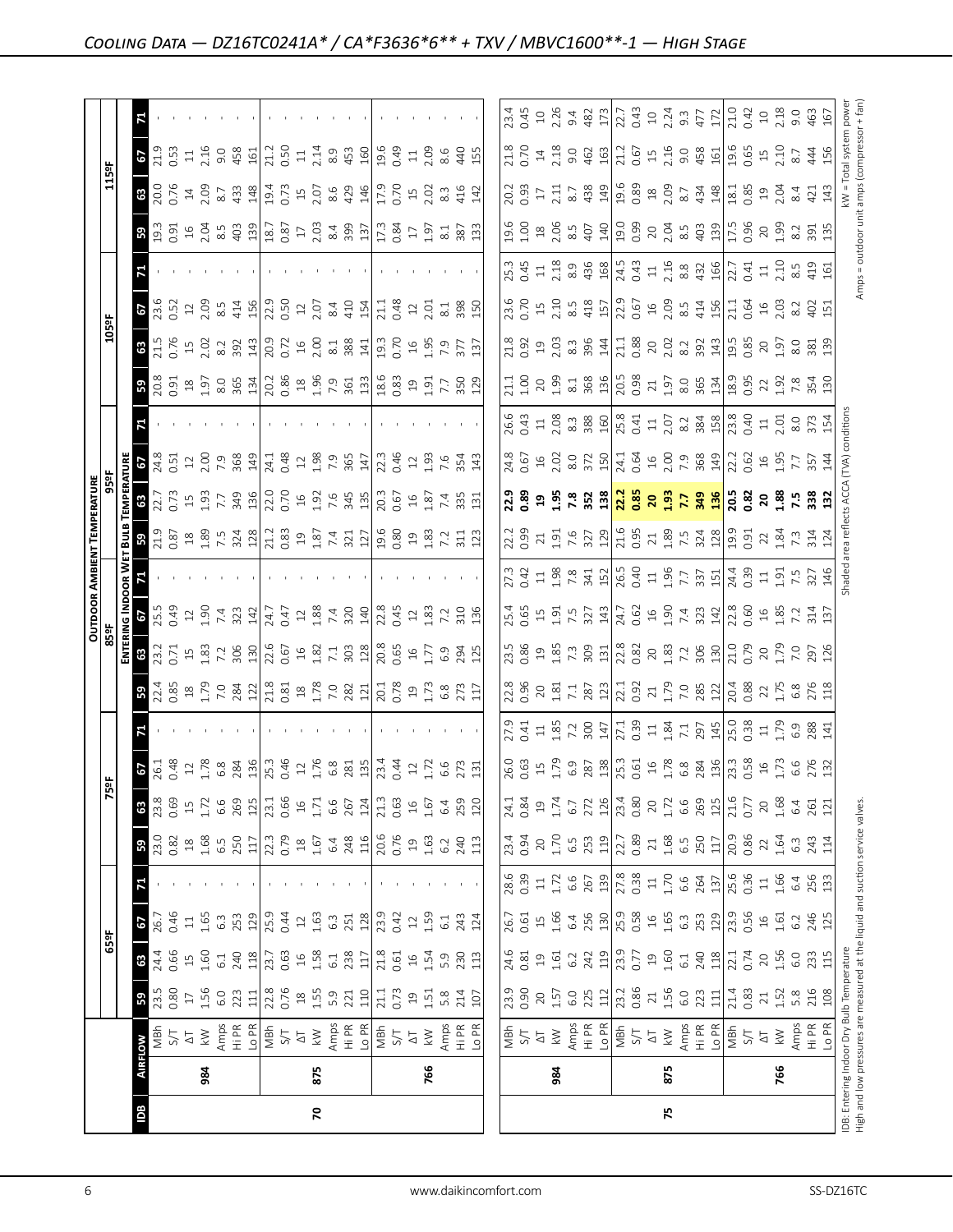|                                                                                                                            |                |                                                                         |                                                                                                                                                                                                                                                                                                                     |                                                                                                               |                                                                                                                                                                                                                                                                                             |                                                                                                                                                                                       |                                                                                                                                                                                                                                                                          |                                                                                                                                                                                                                                                                       |                                                                                                                                                                                                                                                                                                                                                                                                        |               |                                                                                                                                                                                                                                                                                                                     |                                                                                                                                                                                                                                                                                                           |       | OUTDOOR AMBIENT TEMPERATUR                                                                                                                                                                                                     |                                                                                                                                                                                                                                                                                                           |                                                                                                                                                                                                                                                                                                                     |                                                                                                                                                                                                                                                                                                                                                                                              |                                                                                                                                                                                                                                |                                                                                                                                                                                                                                                                                                           |                                                                                                                                                                                                                                                                                                           |                                                                                                                                                                                                                                                                                                                                                               |                                                                       |                                                                                                                                                                                                                                |                                                                                                                                                                                                                                                                                                                     |                                                                                                                                                                                                                                                                                                                                    |
|----------------------------------------------------------------------------------------------------------------------------|----------------|-------------------------------------------------------------------------|---------------------------------------------------------------------------------------------------------------------------------------------------------------------------------------------------------------------------------------------------------------------------------------------------------------------|---------------------------------------------------------------------------------------------------------------|---------------------------------------------------------------------------------------------------------------------------------------------------------------------------------------------------------------------------------------------------------------------------------------------|---------------------------------------------------------------------------------------------------------------------------------------------------------------------------------------|--------------------------------------------------------------------------------------------------------------------------------------------------------------------------------------------------------------------------------------------------------------------------|-----------------------------------------------------------------------------------------------------------------------------------------------------------------------------------------------------------------------------------------------------------------------|--------------------------------------------------------------------------------------------------------------------------------------------------------------------------------------------------------------------------------------------------------------------------------------------------------------------------------------------------------------------------------------------------------|---------------|---------------------------------------------------------------------------------------------------------------------------------------------------------------------------------------------------------------------------------------------------------------------------------------------------------------------|-----------------------------------------------------------------------------------------------------------------------------------------------------------------------------------------------------------------------------------------------------------------------------------------------------------|-------|--------------------------------------------------------------------------------------------------------------------------------------------------------------------------------------------------------------------------------|-----------------------------------------------------------------------------------------------------------------------------------------------------------------------------------------------------------------------------------------------------------------------------------------------------------|---------------------------------------------------------------------------------------------------------------------------------------------------------------------------------------------------------------------------------------------------------------------------------------------------------------------|----------------------------------------------------------------------------------------------------------------------------------------------------------------------------------------------------------------------------------------------------------------------------------------------------------------------------------------------------------------------------------------------|--------------------------------------------------------------------------------------------------------------------------------------------------------------------------------------------------------------------------------|-----------------------------------------------------------------------------------------------------------------------------------------------------------------------------------------------------------------------------------------------------------------------------------------------------------|-----------------------------------------------------------------------------------------------------------------------------------------------------------------------------------------------------------------------------------------------------------------------------------------------------------|---------------------------------------------------------------------------------------------------------------------------------------------------------------------------------------------------------------------------------------------------------------------------------------------------------------------------------------------------------------|-----------------------------------------------------------------------|--------------------------------------------------------------------------------------------------------------------------------------------------------------------------------------------------------------------------------|---------------------------------------------------------------------------------------------------------------------------------------------------------------------------------------------------------------------------------------------------------------------------------------------------------------------|------------------------------------------------------------------------------------------------------------------------------------------------------------------------------------------------------------------------------------------------------------------------------------------------------------------------------------|
|                                                                                                                            |                |                                                                         |                                                                                                                                                                                                                                                                                                                     | 65°F                                                                                                          |                                                                                                                                                                                                                                                                                             |                                                                                                                                                                                       |                                                                                                                                                                                                                                                                          | Ñ                                                                                                                                                                                                                                                                     | ឌី                                                                                                                                                                                                                                                                                                                                                                                                     |               |                                                                                                                                                                                                                                                                                                                     |                                                                                                                                                                                                                                                                                                           |       |                                                                                                                                                                                                                                |                                                                                                                                                                                                                                                                                                           |                                                                                                                                                                                                                                                                                                                     |                                                                                                                                                                                                                                                                                                                                                                                              |                                                                                                                                                                                                                                | 105°F                                                                                                                                                                                                                                                                                                     |                                                                                                                                                                                                                                                                                                           |                                                                                                                                                                                                                                                                                                                                                               |                                                                       | 115ºF                                                                                                                                                                                                                          |                                                                                                                                                                                                                                                                                                                     |                                                                                                                                                                                                                                                                                                                                    |
|                                                                                                                            |                |                                                                         |                                                                                                                                                                                                                                                                                                                     |                                                                                                               |                                                                                                                                                                                                                                                                                             |                                                                                                                                                                                       |                                                                                                                                                                                                                                                                          |                                                                                                                                                                                                                                                                       |                                                                                                                                                                                                                                                                                                                                                                                                        |               |                                                                                                                                                                                                                                                                                                                     |                                                                                                                                                                                                                                                                                                           |       |                                                                                                                                                                                                                                |                                                                                                                                                                                                                                                                                                           |                                                                                                                                                                                                                                                                                                                     |                                                                                                                                                                                                                                                                                                                                                                                              |                                                                                                                                                                                                                                |                                                                                                                                                                                                                                                                                                           |                                                                                                                                                                                                                                                                                                           |                                                                                                                                                                                                                                                                                                                                                               |                                                                       |                                                                                                                                                                                                                                |                                                                                                                                                                                                                                                                                                                     |                                                                                                                                                                                                                                                                                                                                    |
| Bg                                                                                                                         | <b>AIRFLOW</b> |                                                                         |                                                                                                                                                                                                                                                                                                                     |                                                                                                               |                                                                                                                                                                                                                                                                                             |                                                                                                                                                                                       |                                                                                                                                                                                                                                                                          | $\boldsymbol{\mathsf{3}}$                                                                                                                                                                                                                                             |                                                                                                                                                                                                                                                                                                                                                                                                        |               |                                                                                                                                                                                                                                                                                                                     |                                                                                                                                                                                                                                                                                                           |       |                                                                                                                                                                                                                                |                                                                                                                                                                                                                                                                                                           |                                                                                                                                                                                                                                                                                                                     |                                                                                                                                                                                                                                                                                                                                                                                              |                                                                                                                                                                                                                                |                                                                                                                                                                                                                                                                                                           |                                                                                                                                                                                                                                                                                                           |                                                                                                                                                                                                                                                                                                                                                               |                                                                       |                                                                                                                                                                                                                                |                                                                                                                                                                                                                                                                                                                     |                                                                                                                                                                                                                                                                                                                                    |
|                                                                                                                            |                |                                                                         |                                                                                                                                                                                                                                                                                                                     | $\frac{6}{5}$ $\frac{1}{2}$                                                                                   | $rac{67}{26.6}$                                                                                                                                                                                                                                                                             |                                                                                                                                                                                       |                                                                                                                                                                                                                                                                          | 0.96<br>24.3                                                                                                                                                                                                                                                          | $\frac{6}{100}$                                                                                                                                                                                                                                                                                                                                                                                        |               |                                                                                                                                                                                                                                                                                                                     |                                                                                                                                                                                                                                                                                                           |       |                                                                                                                                                                                                                                |                                                                                                                                                                                                                                                                                                           |                                                                                                                                                                                                                                                                                                                     |                                                                                                                                                                                                                                                                                                                                                                                              |                                                                                                                                                                                                                                |                                                                                                                                                                                                                                                                                                           |                                                                                                                                                                                                                                                                                                           |                                                                                                                                                                                                                                                                                                                                                               |                                                                       |                                                                                                                                                                                                                                | $rac{21.8}{51.8}$                                                                                                                                                                                                                                                                                                   | $\frac{23}{3}$ .65                                                                                                                                                                                                                                                                                                                 |
|                                                                                                                            |                |                                                                         |                                                                                                                                                                                                                                                                                                                     |                                                                                                               |                                                                                                                                                                                                                                                                                             |                                                                                                                                                                                       |                                                                                                                                                                                                                                                                          |                                                                                                                                                                                                                                                                       |                                                                                                                                                                                                                                                                                                                                                                                                        |               |                                                                                                                                                                                                                                                                                                                     |                                                                                                                                                                                                                                                                                                           |       |                                                                                                                                                                                                                                |                                                                                                                                                                                                                                                                                                           |                                                                                                                                                                                                                                                                                                                     |                                                                                                                                                                                                                                                                                                                                                                                              |                                                                                                                                                                                                                                |                                                                                                                                                                                                                                                                                                           |                                                                                                                                                                                                                                                                                                           |                                                                                                                                                                                                                                                                                                                                                               |                                                                       |                                                                                                                                                                                                                                |                                                                                                                                                                                                                                                                                                                     |                                                                                                                                                                                                                                                                                                                                    |
|                                                                                                                            | 984            | $\frac{1}{2} \sum_{i=1}^{N} \sum_{j=1}^{N}$                             |                                                                                                                                                                                                                                                                                                                     |                                                                                                               |                                                                                                                                                                                                                                                                                             |                                                                                                                                                                                       | $33.8$<br>1.00 2 2 1.71                                                                                                                                                                                                                                                  |                                                                                                                                                                                                                                                                       |                                                                                                                                                                                                                                                                                                                                                                                                        |               |                                                                                                                                                                                                                                                                                                                     |                                                                                                                                                                                                                                                                                                           |       |                                                                                                                                                                                                                                |                                                                                                                                                                                                                                                                                                           |                                                                                                                                                                                                                                                                                                                     |                                                                                                                                                                                                                                                                                                                                                                                              |                                                                                                                                                                                                                                |                                                                                                                                                                                                                                                                                                           |                                                                                                                                                                                                                                                                                                           |                                                                                                                                                                                                                                                                                                                                                               |                                                                       |                                                                                                                                                                                                                                |                                                                                                                                                                                                                                                                                                                     |                                                                                                                                                                                                                                                                                                                                    |
|                                                                                                                            |                |                                                                         |                                                                                                                                                                                                                                                                                                                     |                                                                                                               |                                                                                                                                                                                                                                                                                             |                                                                                                                                                                                       |                                                                                                                                                                                                                                                                          |                                                                                                                                                                                                                                                                       |                                                                                                                                                                                                                                                                                                                                                                                                        |               |                                                                                                                                                                                                                                                                                                                     |                                                                                                                                                                                                                                                                                                           |       |                                                                                                                                                                                                                                |                                                                                                                                                                                                                                                                                                           |                                                                                                                                                                                                                                                                                                                     |                                                                                                                                                                                                                                                                                                                                                                                              |                                                                                                                                                                                                                                |                                                                                                                                                                                                                                                                                                           |                                                                                                                                                                                                                                                                                                           |                                                                                                                                                                                                                                                                                                                                                               |                                                                       |                                                                                                                                                                                                                                |                                                                                                                                                                                                                                                                                                                     |                                                                                                                                                                                                                                                                                                                                    |
|                                                                                                                            |                |                                                                         | $\frac{1}{3}$ 3 $\frac{1}{2}$ 3 $\frac{1}{2}$ 3 $\frac{1}{2}$ 5 $\frac{1}{2}$ 3 $\frac{1}{2}$ 3 $\frac{1}{2}$ 3 $\frac{1}{2}$ 3 $\frac{1}{2}$ 3 $\frac{1}{2}$ 4 $\frac{1}{2}$ 5 $\frac{1}{2}$ 5 $\frac{1}{2}$ 5 $\frac{1}{2}$ 5 $\frac{1}{2}$ 5 $\frac{1}{2}$ 5 $\frac{1}{2}$ 5 $\frac{1}{2}$ 5 $\frac{1$           | $\begin{array}{c}\n 22 \\  \hline\n 1.62 \\  \hline\n 0.89 \\  \hline\n 1.41 \\  \hline\n 0.89\n \end{array}$ | $\begin{array}{c} 21.676 \\ 21.678 \\ 21.678 \\ 21.678 \\ 21.678 \\ 21.678 \\ 21.678 \\ 21.678 \\ 21.678 \\ 21.678 \\ 21.678 \\ 21.678 \\ 21.678 \\ 21.678 \\ 21.678 \\ 21.678 \\ 21.678 \\ 21.678 \\ 21.678 \\ 21.678 \\ 22.678 \\ 23.678 \\ 24.678 \\ 25.678 \\ 26.678 \\ 27.678 \\ 28.6$ | $\frac{1}{8}$ $\frac{2}{3}$ $\frac{5}{5}$ $\frac{1}{1}$ $\frac{7}{2}$ $\frac{2}{5}$ $\frac{2}{5}$ $\frac{2}{5}$ $\frac{4}{5}$ $\frac{6}{5}$ $\frac{5}{4}$ $\frac{6}{5}$ $\frac{1}{4}$ | $6.6$<br>$255$<br>$120$<br>$7.3$<br>$0.98$                                                                                                                                                                                                                               | $\begin{array}{c c} 22 & 5 \\ 1.75 & 6.7 \\ 6.7 & 275 \\ 127 & 23.6 \\ 0.92 & 0.92 \\ \end{array}$                                                                                                                                                                    | $\begin{array}{c} 21 \overline{11} & 21 \overline{11} & 21 \overline{11} \\ 21 \overline{11} & 21 \overline{11} & 21 \overline{11} \\ 21 \overline{11} & 21 \overline{11} & 21 \overline{11} \\ 21 \overline{11} & 21 \overline{11} & 21 \overline{11} \\ 21 \overline{11} & 21 \overline{11} & 21 \overline{11} \\ 21 \overline{11} & 21 \overline{11} & 21 \overline{11} \\ 21 \overline{11} & 21 \$ |               | $\frac{1}{2}$ $\frac{1}{2}$ $\frac{1}{2}$ $\frac{1}{2}$ $\frac{1}{2}$ $\frac{1}{2}$ $\frac{1}{2}$ $\frac{1}{2}$ $\frac{1}{2}$ $\frac{1}{2}$ $\frac{1}{2}$ $\frac{1}{2}$ $\frac{1}{2}$ $\frac{1}{2}$ $\frac{1}{2}$ $\frac{1}{2}$ $\frac{1}{2}$ $\frac{1}{2}$ $\frac{1}{2}$ $\frac{1}{2}$ $\frac{1}{2}$ $\frac{1}{2}$ | $\frac{3}{2}$ 3 $\frac{3}{2}$ 3 $\frac{3}{2}$ 3 $\frac{3}{2}$ 3 $\frac{3}{2}$ 3 $\frac{3}{2}$ 3 $\frac{3}{2}$ 3 $\frac{3}{2}$ 3 $\frac{3}{2}$ 3 $\frac{3}{2}$ 3 $\frac{3}{2}$ 3 $\frac{3}{2}$ 3 $\frac{3}{2}$ 3 $\frac{3}{2}$ 3 $\frac{3}{2}$ 3 $\frac{3}{2}$ 3 $\frac{3}{2}$ 5 $\frac{3}{2}$ 3 $\frac{3$ |       | $32.5$ $32.5$ $33.5$ $33.5$ $33.5$ $33.5$ $33.5$ $33.5$ $33.5$ $33.5$ $33.5$ $33.5$ $33.5$ $33.5$ $33.5$ $33.5$ $33.5$ $33.5$ $33.5$ $33.5$ $33.5$ $33.5$ $33.5$ $33.5$ $33.5$ $33.5$ $33.5$ $33.5$ $33.5$ $33.5$ $33.5$ $33.$ |                                                                                                                                                                                                                                                                                                           | $\frac{1}{6}$ $\frac{1}{2}$ $\frac{1}{6}$ $\frac{3}{6}$ $\frac{5}{6}$ $\frac{3}{6}$ $\frac{1}{6}$ $\frac{1}{6}$ $\frac{1}{6}$ $\frac{1}{6}$ $\frac{1}{6}$ $\frac{1}{6}$ $\frac{1}{6}$ $\frac{1}{6}$ $\frac{1}{6}$ $\frac{1}{6}$ $\frac{1}{6}$ $\frac{1}{6}$ $\frac{1}{6}$ $\frac{1}{6}$ $\frac{1}{6}$ $\frac{1}{6}$ | $\mathbf{Z}$ 3 $\alpha$ 5 $\alpha$ 5 $\alpha$ 5 $\alpha$ 6 $\alpha$ 6 $\alpha$ 6 $\alpha$ 6 $\alpha$ 6 $\alpha$ 6 $\alpha$ 6 $\alpha$ 6 $\alpha$ 6 $\alpha$ 6 $\alpha$ 6 $\alpha$ 6 $\alpha$ 6 $\alpha$ 6 $\alpha$ 6 $\alpha$ 6 $\alpha$ 6 $\alpha$ 6 $\alpha$ 6 $\alpha$ 6 $\alpha$ 6 $\alpha$ 6 $\alpha$ 6 $\alpha$ 6 $\alpha$ 6 $\alpha$ 6 $\alpha$ 6                                     |                                                                                                                                                                                                                                | $\frac{16}{12}$ $\frac{12}{12}$ $\frac{12}{12}$ $\frac{12}{12}$ $\frac{12}{12}$ $\frac{12}{12}$ $\frac{12}{12}$ $\frac{12}{12}$ $\frac{12}{12}$ $\frac{12}{12}$ $\frac{12}{12}$ $\frac{12}{12}$ $\frac{12}{12}$ $\frac{12}{12}$ $\frac{12}{12}$ $\frac{12}{12}$ $\frac{12}{12}$ $\frac{12}{12}$ $\frac{1$ | $\frac{1}{2}$ 5 $\frac{1}{2}$ 5 $\frac{1}{2}$ 5 $\frac{1}{2}$ 5 $\frac{1}{2}$ 6 $\frac{1}{2}$ 5 $\frac{1}{2}$ 6 $\frac{1}{2}$ 5 $\frac{1}{2}$ 5 $\frac{1}{2}$ 5 $\frac{1}{2}$ 5 $\frac{1}{2}$ 5 $\frac{1}{2}$ 5 $\frac{1}{2}$ 5 $\frac{1}{2}$ 5 $\frac{1}{2}$ 5 $\frac{1}{2}$ 5 $\frac{1}{2}$ 5 $\frac{1$ | $\mathbf{5}$ 3 $\overline{5}$ 3 $\overline{2}$ 3 $\overline{3}$ 3 $\overline{4}$ $\overline{5}$ 9 $\overline{2}$ 3 $\overline{3}$ 3 $\overline{3}$ 3 $\overline{4}$ $\overline{5}$ 9 $\overline{2}$ 3 $\overline{3}$ 3 $\overline{3}$ $\overline{3}$ $\overline{2}$ $\overline{3}$ $\overline{2}$ $\overline{3}$ $\overline{2}$ $\overline{3}$ $\overline{2}$ | <b>B</b> gi g a g s e t al gi g s g e s a a al gi g s g s g s g s a a | $32.5$ $23.5$ $33.5$ $34.5$ $10.5$ $32.5$ $33.5$ $34.5$ $35.5$ $36.5$ $37.5$ $38.5$ $39.5$ $39.5$ $39.5$ $39.5$ $39.5$ $39.5$ $39.5$ $39.5$ $39.5$ $39.5$ $39.5$ $39.5$ $39.5$ $39.5$ $39.5$ $39.5$ $39.5$ $39.5$ $39.5$ $39.$ |                                                                                                                                                                                                                                                                                                                     | $\begin{array}{c}\n 14.885 \\  2.895 \\  3.975 \\  2.987 \\  2.995 \\  2.995 \\  2.995 \\  2.995 \\  2.995 \\  2.995 \\  2.995 \\  2.995 \\  2.995 \\  2.995 \\  2.995 \\  2.995 \\  2.995 \\  2.995 \\  2.995 \\  2.995 \\  2.995 \\  2.995 \\  2.995 \\  2.995 \\  2.995 \\  2.995 \\  2.995 \\  2.995 \\  2.995 \\  2.995 \\  $ |
|                                                                                                                            |                |                                                                         |                                                                                                                                                                                                                                                                                                                     |                                                                                                               |                                                                                                                                                                                                                                                                                             |                                                                                                                                                                                       |                                                                                                                                                                                                                                                                          |                                                                                                                                                                                                                                                                       |                                                                                                                                                                                                                                                                                                                                                                                                        |               |                                                                                                                                                                                                                                                                                                                     |                                                                                                                                                                                                                                                                                                           |       |                                                                                                                                                                                                                                |                                                                                                                                                                                                                                                                                                           |                                                                                                                                                                                                                                                                                                                     |                                                                                                                                                                                                                                                                                                                                                                                              |                                                                                                                                                                                                                                |                                                                                                                                                                                                                                                                                                           |                                                                                                                                                                                                                                                                                                           |                                                                                                                                                                                                                                                                                                                                                               |                                                                       |                                                                                                                                                                                                                                |                                                                                                                                                                                                                                                                                                                     |                                                                                                                                                                                                                                                                                                                                    |
|                                                                                                                            |                |                                                                         |                                                                                                                                                                                                                                                                                                                     |                                                                                                               |                                                                                                                                                                                                                                                                                             |                                                                                                                                                                                       |                                                                                                                                                                                                                                                                          |                                                                                                                                                                                                                                                                       |                                                                                                                                                                                                                                                                                                                                                                                                        |               |                                                                                                                                                                                                                                                                                                                     |                                                                                                                                                                                                                                                                                                           |       |                                                                                                                                                                                                                                |                                                                                                                                                                                                                                                                                                           |                                                                                                                                                                                                                                                                                                                     |                                                                                                                                                                                                                                                                                                                                                                                              |                                                                                                                                                                                                                                |                                                                                                                                                                                                                                                                                                           |                                                                                                                                                                                                                                                                                                           |                                                                                                                                                                                                                                                                                                                                                               |                                                                       |                                                                                                                                                                                                                                |                                                                                                                                                                                                                                                                                                                     |                                                                                                                                                                                                                                                                                                                                    |
|                                                                                                                            |                |                                                                         |                                                                                                                                                                                                                                                                                                                     |                                                                                                               |                                                                                                                                                                                                                                                                                             |                                                                                                                                                                                       |                                                                                                                                                                                                                                                                          | 23                                                                                                                                                                                                                                                                    |                                                                                                                                                                                                                                                                                                                                                                                                        |               |                                                                                                                                                                                                                                                                                                                     |                                                                                                                                                                                                                                                                                                           |       |                                                                                                                                                                                                                                |                                                                                                                                                                                                                                                                                                           |                                                                                                                                                                                                                                                                                                                     |                                                                                                                                                                                                                                                                                                                                                                                              |                                                                                                                                                                                                                                |                                                                                                                                                                                                                                                                                                           |                                                                                                                                                                                                                                                                                                           |                                                                                                                                                                                                                                                                                                                                                               |                                                                       |                                                                                                                                                                                                                                |                                                                                                                                                                                                                                                                                                                     |                                                                                                                                                                                                                                                                                                                                    |
| 80                                                                                                                         | 875            |                                                                         |                                                                                                                                                                                                                                                                                                                     | $\begin{array}{c} 23 \\ 1.61 \\ 6.2 \\ 242 \\ 12 \\ 23.86 \\ 0.86 \end{array}$                                |                                                                                                                                                                                                                                                                                             |                                                                                                                                                                                       | $24$<br>1.70<br>6.5                                                                                                                                                                                                                                                      |                                                                                                                                                                                                                                                                       |                                                                                                                                                                                                                                                                                                                                                                                                        |               |                                                                                                                                                                                                                                                                                                                     |                                                                                                                                                                                                                                                                                                           |       |                                                                                                                                                                                                                                |                                                                                                                                                                                                                                                                                                           |                                                                                                                                                                                                                                                                                                                     |                                                                                                                                                                                                                                                                                                                                                                                              |                                                                                                                                                                                                                                |                                                                                                                                                                                                                                                                                                           |                                                                                                                                                                                                                                                                                                           |                                                                                                                                                                                                                                                                                                                                                               |                                                                       |                                                                                                                                                                                                                                |                                                                                                                                                                                                                                                                                                                     |                                                                                                                                                                                                                                                                                                                                    |
|                                                                                                                            |                |                                                                         |                                                                                                                                                                                                                                                                                                                     |                                                                                                               |                                                                                                                                                                                                                                                                                             |                                                                                                                                                                                       |                                                                                                                                                                                                                                                                          |                                                                                                                                                                                                                                                                       |                                                                                                                                                                                                                                                                                                                                                                                                        |               |                                                                                                                                                                                                                                                                                                                     |                                                                                                                                                                                                                                                                                                           |       |                                                                                                                                                                                                                                |                                                                                                                                                                                                                                                                                                           |                                                                                                                                                                                                                                                                                                                     |                                                                                                                                                                                                                                                                                                                                                                                              |                                                                                                                                                                                                                                |                                                                                                                                                                                                                                                                                                           |                                                                                                                                                                                                                                                                                                           |                                                                                                                                                                                                                                                                                                                                                               |                                                                       |                                                                                                                                                                                                                                |                                                                                                                                                                                                                                                                                                                     |                                                                                                                                                                                                                                                                                                                                    |
|                                                                                                                            |                |                                                                         |                                                                                                                                                                                                                                                                                                                     |                                                                                                               |                                                                                                                                                                                                                                                                                             | $\frac{27}{66}$ $\frac{6}{6}$ $\frac{5}{6}$ $\frac{13}{25}$ $\frac{15}{25}$ $\frac{25}{25}$ $\frac{25}{25}$ $\frac{16}{25}$ $\frac{1}{25}$                                            |                                                                                                                                                                                                                                                                          | $1.74$<br>$6.7$<br>$272$<br>$126$<br>$7.89$<br>$0.89$                                                                                                                                                                                                                 |                                                                                                                                                                                                                                                                                                                                                                                                        |               |                                                                                                                                                                                                                                                                                                                     |                                                                                                                                                                                                                                                                                                           |       |                                                                                                                                                                                                                                |                                                                                                                                                                                                                                                                                                           |                                                                                                                                                                                                                                                                                                                     |                                                                                                                                                                                                                                                                                                                                                                                              |                                                                                                                                                                                                                                |                                                                                                                                                                                                                                                                                                           |                                                                                                                                                                                                                                                                                                           |                                                                                                                                                                                                                                                                                                                                                               |                                                                       |                                                                                                                                                                                                                                |                                                                                                                                                                                                                                                                                                                     |                                                                                                                                                                                                                                                                                                                                    |
|                                                                                                                            |                |                                                                         |                                                                                                                                                                                                                                                                                                                     |                                                                                                               |                                                                                                                                                                                                                                                                                             |                                                                                                                                                                                       | 253                                                                                                                                                                                                                                                                      |                                                                                                                                                                                                                                                                       |                                                                                                                                                                                                                                                                                                                                                                                                        |               |                                                                                                                                                                                                                                                                                                                     |                                                                                                                                                                                                                                                                                                           |       |                                                                                                                                                                                                                                |                                                                                                                                                                                                                                                                                                           |                                                                                                                                                                                                                                                                                                                     |                                                                                                                                                                                                                                                                                                                                                                                              |                                                                                                                                                                                                                                |                                                                                                                                                                                                                                                                                                           |                                                                                                                                                                                                                                                                                                           |                                                                                                                                                                                                                                                                                                                                                               |                                                                       |                                                                                                                                                                                                                                |                                                                                                                                                                                                                                                                                                                     |                                                                                                                                                                                                                                                                                                                                    |
|                                                                                                                            |                |                                                                         |                                                                                                                                                                                                                                                                                                                     |                                                                                                               |                                                                                                                                                                                                                                                                                             |                                                                                                                                                                                       | $\begin{bmatrix} 2.3 \\ 2.95 \\ 0.95 \end{bmatrix}$                                                                                                                                                                                                                      |                                                                                                                                                                                                                                                                       |                                                                                                                                                                                                                                                                                                                                                                                                        |               |                                                                                                                                                                                                                                                                                                                     |                                                                                                                                                                                                                                                                                                           |       |                                                                                                                                                                                                                                |                                                                                                                                                                                                                                                                                                           |                                                                                                                                                                                                                                                                                                                     |                                                                                                                                                                                                                                                                                                                                                                                              |                                                                                                                                                                                                                                |                                                                                                                                                                                                                                                                                                           |                                                                                                                                                                                                                                                                                                           |                                                                                                                                                                                                                                                                                                                                                               |                                                                       |                                                                                                                                                                                                                                |                                                                                                                                                                                                                                                                                                                     |                                                                                                                                                                                                                                                                                                                                    |
|                                                                                                                            |                |                                                                         |                                                                                                                                                                                                                                                                                                                     |                                                                                                               |                                                                                                                                                                                                                                                                                             |                                                                                                                                                                                       |                                                                                                                                                                                                                                                                          |                                                                                                                                                                                                                                                                       |                                                                                                                                                                                                                                                                                                                                                                                                        |               |                                                                                                                                                                                                                                                                                                                     |                                                                                                                                                                                                                                                                                                           |       |                                                                                                                                                                                                                                |                                                                                                                                                                                                                                                                                                           |                                                                                                                                                                                                                                                                                                                     |                                                                                                                                                                                                                                                                                                                                                                                              |                                                                                                                                                                                                                                |                                                                                                                                                                                                                                                                                                           |                                                                                                                                                                                                                                                                                                           |                                                                                                                                                                                                                                                                                                                                                               |                                                                       |                                                                                                                                                                                                                                |                                                                                                                                                                                                                                                                                                                     |                                                                                                                                                                                                                                                                                                                                    |
|                                                                                                                            |                |                                                                         |                                                                                                                                                                                                                                                                                                                     | 23                                                                                                            |                                                                                                                                                                                                                                                                                             |                                                                                                                                                                                       |                                                                                                                                                                                                                                                                          |                                                                                                                                                                                                                                                                       |                                                                                                                                                                                                                                                                                                                                                                                                        |               |                                                                                                                                                                                                                                                                                                                     |                                                                                                                                                                                                                                                                                                           |       |                                                                                                                                                                                                                                |                                                                                                                                                                                                                                                                                                           |                                                                                                                                                                                                                                                                                                                     |                                                                                                                                                                                                                                                                                                                                                                                              |                                                                                                                                                                                                                                |                                                                                                                                                                                                                                                                                                           |                                                                                                                                                                                                                                                                                                           |                                                                                                                                                                                                                                                                                                                                                               |                                                                       |                                                                                                                                                                                                                                |                                                                                                                                                                                                                                                                                                                     |                                                                                                                                                                                                                                                                                                                                    |
|                                                                                                                            | 766            |                                                                         | $74.59$<br>$1.54$<br>$5.9$<br>$2.09$                                                                                                                                                                                                                                                                                | 1.57                                                                                                          | $20^{1.62}$                                                                                                                                                                                                                                                                                 |                                                                                                                                                                                       | $24$<br>$1.66$<br>$6.3$                                                                                                                                                                                                                                                  | 73.69                                                                                                                                                                                                                                                                 |                                                                                                                                                                                                                                                                                                                                                                                                        |               |                                                                                                                                                                                                                                                                                                                     |                                                                                                                                                                                                                                                                                                           |       |                                                                                                                                                                                                                                |                                                                                                                                                                                                                                                                                                           |                                                                                                                                                                                                                                                                                                                     |                                                                                                                                                                                                                                                                                                                                                                                              |                                                                                                                                                                                                                                |                                                                                                                                                                                                                                                                                                           |                                                                                                                                                                                                                                                                                                           |                                                                                                                                                                                                                                                                                                                                                               |                                                                       |                                                                                                                                                                                                                                |                                                                                                                                                                                                                                                                                                                     |                                                                                                                                                                                                                                                                                                                                    |
|                                                                                                                            |                |                                                                         |                                                                                                                                                                                                                                                                                                                     | 6.0                                                                                                           | 6.2                                                                                                                                                                                                                                                                                         | 6.4                                                                                                                                                                                   |                                                                                                                                                                                                                                                                          |                                                                                                                                                                                                                                                                       |                                                                                                                                                                                                                                                                                                                                                                                                        |               |                                                                                                                                                                                                                                                                                                                     |                                                                                                                                                                                                                                                                                                           |       |                                                                                                                                                                                                                                |                                                                                                                                                                                                                                                                                                           |                                                                                                                                                                                                                                                                                                                     |                                                                                                                                                                                                                                                                                                                                                                                              |                                                                                                                                                                                                                                |                                                                                                                                                                                                                                                                                                           |                                                                                                                                                                                                                                                                                                           |                                                                                                                                                                                                                                                                                                                                                               |                                                                       |                                                                                                                                                                                                                                |                                                                                                                                                                                                                                                                                                                     |                                                                                                                                                                                                                                                                                                                                    |
|                                                                                                                            |                | Amps<br>Hi PR<br>Lo PR                                                  |                                                                                                                                                                                                                                                                                                                     | 235<br>116                                                                                                    |                                                                                                                                                                                                                                                                                             | 259<br>135                                                                                                                                                                            |                                                                                                                                                                                                                                                                          |                                                                                                                                                                                                                                                                       |                                                                                                                                                                                                                                                                                                                                                                                                        |               |                                                                                                                                                                                                                                                                                                                     |                                                                                                                                                                                                                                                                                                           |       |                                                                                                                                                                                                                                |                                                                                                                                                                                                                                                                                                           |                                                                                                                                                                                                                                                                                                                     |                                                                                                                                                                                                                                                                                                                                                                                              |                                                                                                                                                                                                                                |                                                                                                                                                                                                                                                                                                           |                                                                                                                                                                                                                                                                                                           |                                                                                                                                                                                                                                                                                                                                                               |                                                                       |                                                                                                                                                                                                                                |                                                                                                                                                                                                                                                                                                                     | 468<br>168                                                                                                                                                                                                                                                                                                                         |
|                                                                                                                            |                |                                                                         |                                                                                                                                                                                                                                                                                                                     |                                                                                                               | 248<br>126                                                                                                                                                                                                                                                                                  |                                                                                                                                                                                       | 245<br>115                                                                                                                                                                                                                                                               | 264<br>122                                                                                                                                                                                                                                                            |                                                                                                                                                                                                                                                                                                                                                                                                        | $\frac{1}{4}$ |                                                                                                                                                                                                                                                                                                                     |                                                                                                                                                                                                                                                                                                           |       |                                                                                                                                                                                                                                |                                                                                                                                                                                                                                                                                                           |                                                                                                                                                                                                                                                                                                                     |                                                                                                                                                                                                                                                                                                                                                                                              |                                                                                                                                                                                                                                |                                                                                                                                                                                                                                                                                                           |                                                                                                                                                                                                                                                                                                           |                                                                                                                                                                                                                                                                                                                                                               |                                                                       | 145                                                                                                                                                                                                                            |                                                                                                                                                                                                                                                                                                                     |                                                                                                                                                                                                                                                                                                                                    |
|                                                                                                                            |                |                                                                         |                                                                                                                                                                                                                                                                                                                     |                                                                                                               |                                                                                                                                                                                                                                                                                             |                                                                                                                                                                                       |                                                                                                                                                                                                                                                                          |                                                                                                                                                                                                                                                                       |                                                                                                                                                                                                                                                                                                                                                                                                        |               |                                                                                                                                                                                                                                                                                                                     |                                                                                                                                                                                                                                                                                                           |       |                                                                                                                                                                                                                                |                                                                                                                                                                                                                                                                                                           |                                                                                                                                                                                                                                                                                                                     |                                                                                                                                                                                                                                                                                                                                                                                              |                                                                                                                                                                                                                                |                                                                                                                                                                                                                                                                                                           |                                                                                                                                                                                                                                                                                                           |                                                                                                                                                                                                                                                                                                                                                               |                                                                       |                                                                                                                                                                                                                                |                                                                                                                                                                                                                                                                                                                     |                                                                                                                                                                                                                                                                                                                                    |
|                                                                                                                            |                |                                                                         |                                                                                                                                                                                                                                                                                                                     |                                                                                                               |                                                                                                                                                                                                                                                                                             | 28.2<br>0.74                                                                                                                                                                          | 24.2<br>1.00<br>23                                                                                                                                                                                                                                                       |                                                                                                                                                                                                                                                                       |                                                                                                                                                                                                                                                                                                                                                                                                        |               |                                                                                                                                                                                                                                                                                                                     |                                                                                                                                                                                                                                                                                                           |       |                                                                                                                                                                                                                                |                                                                                                                                                                                                                                                                                                           |                                                                                                                                                                                                                                                                                                                     |                                                                                                                                                                                                                                                                                                                                                                                              |                                                                                                                                                                                                                                |                                                                                                                                                                                                                                                                                                           |                                                                                                                                                                                                                                                                                                           |                                                                                                                                                                                                                                                                                                                                                               |                                                                       |                                                                                                                                                                                                                                |                                                                                                                                                                                                                                                                                                                     |                                                                                                                                                                                                                                                                                                                                    |
|                                                                                                                            |                | $\frac{5}{5}$ $\frac{2}{5}$ $\frac{2}{5}$ $\frac{5}{5}$                 | $24.8$<br>1.00<br>23<br>1.60                                                                                                                                                                                                                                                                                        | 25.2<br>1.00                                                                                                  | 26.4<br>0.91                                                                                                                                                                                                                                                                                |                                                                                                                                                                                       |                                                                                                                                                                                                                                                                          |                                                                                                                                                                                                                                                                       |                                                                                                                                                                                                                                                                                                                                                                                                        |               |                                                                                                                                                                                                                                                                                                                     |                                                                                                                                                                                                                                                                                                           |       |                                                                                                                                                                                                                                |                                                                                                                                                                                                                                                                                                           |                                                                                                                                                                                                                                                                                                                     |                                                                                                                                                                                                                                                                                                                                                                                              |                                                                                                                                                                                                                                |                                                                                                                                                                                                                                                                                                           |                                                                                                                                                                                                                                                                                                           |                                                                                                                                                                                                                                                                                                                                                               |                                                                       |                                                                                                                                                                                                                                | 21.6<br>1.00<br>2.22                                                                                                                                                                                                                                                                                                | 23.1<br>0.84                                                                                                                                                                                                                                                                                                                       |
|                                                                                                                            |                |                                                                         |                                                                                                                                                                                                                                                                                                                     |                                                                                                               |                                                                                                                                                                                                                                                                                             |                                                                                                                                                                                       |                                                                                                                                                                                                                                                                          |                                                                                                                                                                                                                                                                       |                                                                                                                                                                                                                                                                                                                                                                                                        |               |                                                                                                                                                                                                                                                                                                                     |                                                                                                                                                                                                                                                                                                           |       |                                                                                                                                                                                                                                |                                                                                                                                                                                                                                                                                                           |                                                                                                                                                                                                                                                                                                                     |                                                                                                                                                                                                                                                                                                                                                                                              |                                                                                                                                                                                                                                |                                                                                                                                                                                                                                                                                                           |                                                                                                                                                                                                                                                                                                           |                                                                                                                                                                                                                                                                                                                                                               |                                                                       |                                                                                                                                                                                                                                |                                                                                                                                                                                                                                                                                                                     |                                                                                                                                                                                                                                                                                                                                    |
|                                                                                                                            | 984            |                                                                         |                                                                                                                                                                                                                                                                                                                     |                                                                                                               |                                                                                                                                                                                                                                                                                             |                                                                                                                                                                                       |                                                                                                                                                                                                                                                                          |                                                                                                                                                                                                                                                                       |                                                                                                                                                                                                                                                                                                                                                                                                        |               |                                                                                                                                                                                                                                                                                                                     |                                                                                                                                                                                                                                                                                                           |       |                                                                                                                                                                                                                                |                                                                                                                                                                                                                                                                                                           |                                                                                                                                                                                                                                                                                                                     |                                                                                                                                                                                                                                                                                                                                                                                              |                                                                                                                                                                                                                                |                                                                                                                                                                                                                                                                                                           |                                                                                                                                                                                                                                                                                                           |                                                                                                                                                                                                                                                                                                                                                               |                                                                       |                                                                                                                                                                                                                                |                                                                                                                                                                                                                                                                                                                     |                                                                                                                                                                                                                                                                                                                                    |
|                                                                                                                            |                |                                                                         |                                                                                                                                                                                                                                                                                                                     | $24$<br>1.64<br>5.3<br>$\frac{2}{1}$<br>5.3<br>$\frac{2}{1}$<br>5.9<br>0.9<br>0.9                             |                                                                                                                                                                                                                                                                                             |                                                                                                                                                                                       |                                                                                                                                                                                                                                                                          | $\begin{array}{c c} 24.7 & 0.000 & 0.000 & 0.000 & 0.000 & 0.000 & 0.000 & 0.000 & 0.000 & 0.000 & 0.000 & 0.000 & 0.000 & 0.000 & 0.000 & 0.000 & 0.000 & 0.000 & 0.000 & 0.000 & 0.000 & 0.000 & 0.000 & 0.000 & 0.000 & 0.000 & 0.000 & 0.000 & 0.000 & 0.000 & 0$ |                                                                                                                                                                                                                                                                                                                                                                                                        |               |                                                                                                                                                                                                                                                                                                                     |                                                                                                                                                                                                                                                                                                           |       |                                                                                                                                                                                                                                |                                                                                                                                                                                                                                                                                                           |                                                                                                                                                                                                                                                                                                                     |                                                                                                                                                                                                                                                                                                                                                                                              |                                                                                                                                                                                                                                |                                                                                                                                                                                                                                                                                                           |                                                                                                                                                                                                                                                                                                           |                                                                                                                                                                                                                                                                                                                                                               |                                                                       |                                                                                                                                                                                                                                |                                                                                                                                                                                                                                                                                                                     |                                                                                                                                                                                                                                                                                                                                    |
|                                                                                                                            |                |                                                                         |                                                                                                                                                                                                                                                                                                                     |                                                                                                               |                                                                                                                                                                                                                                                                                             |                                                                                                                                                                                       |                                                                                                                                                                                                                                                                          |                                                                                                                                                                                                                                                                       |                                                                                                                                                                                                                                                                                                                                                                                                        |               |                                                                                                                                                                                                                                                                                                                     |                                                                                                                                                                                                                                                                                                           |       |                                                                                                                                                                                                                                |                                                                                                                                                                                                                                                                                                           |                                                                                                                                                                                                                                                                                                                     |                                                                                                                                                                                                                                                                                                                                                                                              |                                                                                                                                                                                                                                |                                                                                                                                                                                                                                                                                                           |                                                                                                                                                                                                                                                                                                           |                                                                                                                                                                                                                                                                                                                                                               |                                                                       |                                                                                                                                                                                                                                |                                                                                                                                                                                                                                                                                                                     |                                                                                                                                                                                                                                                                                                                                    |
|                                                                                                                            |                |                                                                         |                                                                                                                                                                                                                                                                                                                     |                                                                                                               |                                                                                                                                                                                                                                                                                             |                                                                                                                                                                                       |                                                                                                                                                                                                                                                                          |                                                                                                                                                                                                                                                                       |                                                                                                                                                                                                                                                                                                                                                                                                        |               |                                                                                                                                                                                                                                                                                                                     |                                                                                                                                                                                                                                                                                                           |       |                                                                                                                                                                                                                                |                                                                                                                                                                                                                                                                                                           |                                                                                                                                                                                                                                                                                                                     |                                                                                                                                                                                                                                                                                                                                                                                              |                                                                                                                                                                                                                                |                                                                                                                                                                                                                                                                                                           |                                                                                                                                                                                                                                                                                                           |                                                                                                                                                                                                                                                                                                                                                               |                                                                       |                                                                                                                                                                                                                                |                                                                                                                                                                                                                                                                                                                     |                                                                                                                                                                                                                                                                                                                                    |
|                                                                                                                            |                |                                                                         |                                                                                                                                                                                                                                                                                                                     |                                                                                                               |                                                                                                                                                                                                                                                                                             |                                                                                                                                                                                       |                                                                                                                                                                                                                                                                          |                                                                                                                                                                                                                                                                       |                                                                                                                                                                                                                                                                                                                                                                                                        |               |                                                                                                                                                                                                                                                                                                                     |                                                                                                                                                                                                                                                                                                           |       |                                                                                                                                                                                                                                |                                                                                                                                                                                                                                                                                                           |                                                                                                                                                                                                                                                                                                                     |                                                                                                                                                                                                                                                                                                                                                                                              |                                                                                                                                                                                                                                |                                                                                                                                                                                                                                                                                                           |                                                                                                                                                                                                                                                                                                           |                                                                                                                                                                                                                                                                                                                                                               |                                                                       |                                                                                                                                                                                                                                |                                                                                                                                                                                                                                                                                                                     |                                                                                                                                                                                                                                                                                                                                    |
|                                                                                                                            |                |                                                                         |                                                                                                                                                                                                                                                                                                                     |                                                                                                               |                                                                                                                                                                                                                                                                                             |                                                                                                                                                                                       |                                                                                                                                                                                                                                                                          |                                                                                                                                                                                                                                                                       |                                                                                                                                                                                                                                                                                                                                                                                                        |               |                                                                                                                                                                                                                                                                                                                     |                                                                                                                                                                                                                                                                                                           |       |                                                                                                                                                                                                                                |                                                                                                                                                                                                                                                                                                           |                                                                                                                                                                                                                                                                                                                     |                                                                                                                                                                                                                                                                                                                                                                                              |                                                                                                                                                                                                                                |                                                                                                                                                                                                                                                                                                           |                                                                                                                                                                                                                                                                                                           |                                                                                                                                                                                                                                                                                                                                                               |                                                                       |                                                                                                                                                                                                                                |                                                                                                                                                                                                                                                                                                                     |                                                                                                                                                                                                                                                                                                                                    |
|                                                                                                                            |                |                                                                         |                                                                                                                                                                                                                                                                                                                     |                                                                                                               |                                                                                                                                                                                                                                                                                             |                                                                                                                                                                                       |                                                                                                                                                                                                                                                                          |                                                                                                                                                                                                                                                                       |                                                                                                                                                                                                                                                                                                                                                                                                        |               |                                                                                                                                                                                                                                                                                                                     |                                                                                                                                                                                                                                                                                                           |       |                                                                                                                                                                                                                                |                                                                                                                                                                                                                                                                                                           |                                                                                                                                                                                                                                                                                                                     |                                                                                                                                                                                                                                                                                                                                                                                              |                                                                                                                                                                                                                                |                                                                                                                                                                                                                                                                                                           |                                                                                                                                                                                                                                                                                                           |                                                                                                                                                                                                                                                                                                                                                               |                                                                       |                                                                                                                                                                                                                                |                                                                                                                                                                                                                                                                                                                     |                                                                                                                                                                                                                                                                                                                                    |
| 85                                                                                                                         | 875            |                                                                         | $\frac{1}{2}$ $\frac{1}{2}$ $\frac{1}{2}$ $\frac{1}{2}$ $\frac{1}{2}$ $\frac{1}{2}$ $\frac{1}{2}$ $\frac{1}{2}$ $\frac{1}{2}$ $\frac{1}{2}$ $\frac{1}{2}$ $\frac{1}{2}$ $\frac{1}{2}$ $\frac{1}{2}$ $\frac{1}{2}$ $\frac{1}{2}$ $\frac{1}{2}$ $\frac{1}{2}$ $\frac{1}{2}$ $\frac{1}{2}$ $\frac{1}{2}$ $\frac{1}{2}$ |                                                                                                               |                                                                                                                                                                                                                                                                                             |                                                                                                                                                                                       |                                                                                                                                                                                                                                                                          |                                                                                                                                                                                                                                                                       |                                                                                                                                                                                                                                                                                                                                                                                                        |               |                                                                                                                                                                                                                                                                                                                     |                                                                                                                                                                                                                                                                                                           |       |                                                                                                                                                                                                                                |                                                                                                                                                                                                                                                                                                           |                                                                                                                                                                                                                                                                                                                     |                                                                                                                                                                                                                                                                                                                                                                                              |                                                                                                                                                                                                                                |                                                                                                                                                                                                                                                                                                           |                                                                                                                                                                                                                                                                                                           |                                                                                                                                                                                                                                                                                                                                                               |                                                                       |                                                                                                                                                                                                                                |                                                                                                                                                                                                                                                                                                                     |                                                                                                                                                                                                                                                                                                                                    |
|                                                                                                                            |                |                                                                         |                                                                                                                                                                                                                                                                                                                     |                                                                                                               |                                                                                                                                                                                                                                                                                             |                                                                                                                                                                                       |                                                                                                                                                                                                                                                                          |                                                                                                                                                                                                                                                                       |                                                                                                                                                                                                                                                                                                                                                                                                        |               |                                                                                                                                                                                                                                                                                                                     |                                                                                                                                                                                                                                                                                                           |       |                                                                                                                                                                                                                                |                                                                                                                                                                                                                                                                                                           |                                                                                                                                                                                                                                                                                                                     |                                                                                                                                                                                                                                                                                                                                                                                              |                                                                                                                                                                                                                                |                                                                                                                                                                                                                                                                                                           |                                                                                                                                                                                                                                                                                                           |                                                                                                                                                                                                                                                                                                                                                               |                                                                       |                                                                                                                                                                                                                                |                                                                                                                                                                                                                                                                                                                     |                                                                                                                                                                                                                                                                                                                                    |
|                                                                                                                            |                | Amps<br>H PR<br>LO PM<br>S T<br>Amps<br>Amps<br>LO PR<br>LO PR<br>LO PR | $113$                                                                                                                                                                                                                                                                                                               |                                                                                                               |                                                                                                                                                                                                                                                                                             |                                                                                                                                                                                       |                                                                                                                                                                                                                                                                          |                                                                                                                                                                                                                                                                       |                                                                                                                                                                                                                                                                                                                                                                                                        |               |                                                                                                                                                                                                                                                                                                                     |                                                                                                                                                                                                                                                                                                           |       |                                                                                                                                                                                                                                |                                                                                                                                                                                                                                                                                                           |                                                                                                                                                                                                                                                                                                                     |                                                                                                                                                                                                                                                                                                                                                                                              |                                                                                                                                                                                                                                |                                                                                                                                                                                                                                                                                                           |                                                                                                                                                                                                                                                                                                           |                                                                                                                                                                                                                                                                                                                                                               |                                                                       |                                                                                                                                                                                                                                |                                                                                                                                                                                                                                                                                                                     |                                                                                                                                                                                                                                                                                                                                    |
|                                                                                                                            |                |                                                                         |                                                                                                                                                                                                                                                                                                                     |                                                                                                               | $\begin{array}{c} 22.56 & 24.57 \\ 24.56 & 25.57 \\ 25.57 & 25.57 \\ 25.57 & 25.57 \\ 25.57 & 25.57 \\ 25.57 & 25.57 \\ 25.57 & 25.57 \\ 25.57 & 25.57 \\ 25.57 & 25.57 \\ 25.57 & 25.57 \\ 25.57 & 25.57 \\ 25.57 & 25.57 \\ 25.57 & 25.57 \\ 25.57 & 25.57 \\ 25.57 & 25.57 \\ 25$        |                                                                                                                                                                                       | $\begin{array}{c c c c c c} 1.73 & 0.99 & 0.90 & 0.00 & 0.00 & 0.00 & 0.00 & 0.00 & 0.00 & 0.00 & 0.00 & 0.00 & 0.00 & 0.00 & 0.00 & 0.00 & 0.00 & 0.00 & 0.00 & 0.00 & 0.00 & 0.00 & 0.00 & 0.00 & 0.00 & 0.00 & 0.00 & 0.00 & 0.00 & 0.00 & 0.00 & 0.00 & 0.00 & 0.00$ | $\begin{array}{c} 23.9 \\ 0.99 \\ 25 \\ 1.75 \\ 6.7 \\ 275 \\ 21 \\ 21 \\ 23.4 \\ 0.96 \\ \end{array}$                                                                                                                                                                |                                                                                                                                                                                                                                                                                                                                                                                                        |               |                                                                                                                                                                                                                                                                                                                     |                                                                                                                                                                                                                                                                                                           |       |                                                                                                                                                                                                                                | $\frac{15}{21}$ $\frac{30}{21}$ $\frac{30}{21}$ $\frac{30}{21}$ $\frac{30}{21}$ $\frac{30}{21}$ $\frac{30}{21}$ $\frac{30}{21}$ $\frac{30}{21}$ $\frac{30}{21}$ $\frac{30}{21}$ $\frac{30}{21}$ $\frac{30}{21}$ $\frac{30}{21}$ $\frac{30}{21}$ $\frac{30}{21}$ $\frac{30}{21}$ $\frac{30}{21}$ $\frac{3$ |                                                                                                                                                                                                                                                                                                                     | $\begin{array}{l} 26.81 \\ 26.92 \end{array} \begin{array}{l} 27.4 \\ 27.4 \\ 28.4 \end{array} \begin{array}{l} 27.4 \\ 27.4 \\ 27.4 \end{array} \begin{array}{l} 27.4 \\ 27.4 \\ 27.4 \end{array} \begin{array}{l} 27.4 \\ 27.4 \\ 27.4 \end{array} \begin{array}{l} 27.4 \\ 27.4 \\ 27.4 \end{array} \begin{array}{l} 27.4 \\ 27.4 \\ 27.4 \end{array} \begin{array}{l} 27.4 \\ 27.4 \\ 2$ | $21.9$ $8.3$ $2.8$ $8.7$ $2.8$ $2.7$ $2.7$ $2.8$ $2.7$ $2.7$ $2.8$ $2.7$ $2.7$ $2.8$ $2.7$ $2.8$ $2.7$ $2.7$ $2.8$ $2.7$ $2.7$ $2.8$ $2.7$ $2.8$ $2.7$ $2.8$ $2.7$ $2.8$ $2.7$ $2.8$ $2.7$ $2.8$ $2.7$ $2.8$ $2.7$ $2.8$ $2.8$ |                                                                                                                                                                                                                                                                                                           |                                                                                                                                                                                                                                                                                                           | $23.89$ and client client client client client client client client client client client client client client client client client client client client client client client client client client client client client client                                                                                                                                 |                                                                       |                                                                                                                                                                                                                                | $\frac{1}{2}$ $\frac{1}{2}$ $\frac{1}{2}$ $\frac{1}{2}$ $\frac{1}{2}$ $\frac{1}{2}$ $\frac{1}{2}$ $\frac{1}{2}$ $\frac{1}{2}$ $\frac{1}{2}$ $\frac{1}{2}$ $\frac{1}{2}$ $\frac{1}{2}$ $\frac{1}{2}$ $\frac{1}{2}$ $\frac{1}{2}$ $\frac{1}{2}$ $\frac{1}{2}$ $\frac{1}{2}$ $\frac{1}{2}$ $\frac{1}{2}$ $\frac{1}{2}$ | $\begin{array}{c}\n 23.83 \\  25.83 \\  26.83 \\  27.83 \\  28.93 \\  29.83 \\  20.83 \\  21.83 \\  22.83 \\  23.83 \\  24.83 \\  25.83 \\  27.83 \\  27.83 \\  27.83 \\  27.83 \\  27.83 \\  27.83 \\  27.83 \\  27.83 \\  27.83 \\  27.83 \\  27.83 \\  27.83 \\  27.83 \\  27.83 \\  27.83 \\  27.83 \\  27.83 \\  27.83 \\  2$ |
|                                                                                                                            |                | S/T<br>S/T                                                              | 22.2<br>0.96                                                                                                                                                                                                                                                                                                        |                                                                                                               |                                                                                                                                                                                                                                                                                             |                                                                                                                                                                                       |                                                                                                                                                                                                                                                                          |                                                                                                                                                                                                                                                                       |                                                                                                                                                                                                                                                                                                                                                                                                        |               |                                                                                                                                                                                                                                                                                                                     |                                                                                                                                                                                                                                                                                                           |       |                                                                                                                                                                                                                                |                                                                                                                                                                                                                                                                                                           |                                                                                                                                                                                                                                                                                                                     |                                                                                                                                                                                                                                                                                                                                                                                              |                                                                                                                                                                                                                                |                                                                                                                                                                                                                                                                                                           |                                                                                                                                                                                                                                                                                                           |                                                                                                                                                                                                                                                                                                                                                               |                                                                       |                                                                                                                                                                                                                                |                                                                                                                                                                                                                                                                                                                     |                                                                                                                                                                                                                                                                                                                                    |
|                                                                                                                            |                |                                                                         |                                                                                                                                                                                                                                                                                                                     |                                                                                                               |                                                                                                                                                                                                                                                                                             |                                                                                                                                                                                       |                                                                                                                                                                                                                                                                          |                                                                                                                                                                                                                                                                       |                                                                                                                                                                                                                                                                                                                                                                                                        |               |                                                                                                                                                                                                                                                                                                                     |                                                                                                                                                                                                                                                                                                           |       |                                                                                                                                                                                                                                |                                                                                                                                                                                                                                                                                                           |                                                                                                                                                                                                                                                                                                                     |                                                                                                                                                                                                                                                                                                                                                                                              |                                                                                                                                                                                                                                |                                                                                                                                                                                                                                                                                                           |                                                                                                                                                                                                                                                                                                           |                                                                                                                                                                                                                                                                                                                                                               |                                                                       |                                                                                                                                                                                                                                |                                                                                                                                                                                                                                                                                                                     |                                                                                                                                                                                                                                                                                                                                    |
|                                                                                                                            | 766            | $\frac{\Delta T}{k}$                                                    | $\begin{array}{c} 25 \\ 1.55 \end{array}$                                                                                                                                                                                                                                                                           | $25$<br>$1.58$                                                                                                | $24$<br>1.63                                                                                                                                                                                                                                                                                |                                                                                                                                                                                       | $26$<br>$1.67$                                                                                                                                                                                                                                                           | $25$<br>1.71                                                                                                                                                                                                                                                          |                                                                                                                                                                                                                                                                                                                                                                                                        |               |                                                                                                                                                                                                                                                                                                                     |                                                                                                                                                                                                                                                                                                           |       |                                                                                                                                                                                                                                |                                                                                                                                                                                                                                                                                                           |                                                                                                                                                                                                                                                                                                                     |                                                                                                                                                                                                                                                                                                                                                                                              |                                                                                                                                                                                                                                |                                                                                                                                                                                                                                                                                                           |                                                                                                                                                                                                                                                                                                           |                                                                                                                                                                                                                                                                                                                                                               |                                                                       |                                                                                                                                                                                                                                |                                                                                                                                                                                                                                                                                                                     |                                                                                                                                                                                                                                                                                                                                    |
|                                                                                                                            |                |                                                                         | 5.9<br>221                                                                                                                                                                                                                                                                                                          |                                                                                                               |                                                                                                                                                                                                                                                                                             |                                                                                                                                                                                       |                                                                                                                                                                                                                                                                          |                                                                                                                                                                                                                                                                       |                                                                                                                                                                                                                                                                                                                                                                                                        |               |                                                                                                                                                                                                                                                                                                                     |                                                                                                                                                                                                                                                                                                           |       |                                                                                                                                                                                                                                |                                                                                                                                                                                                                                                                                                           |                                                                                                                                                                                                                                                                                                                     |                                                                                                                                                                                                                                                                                                                                                                                              |                                                                                                                                                                                                                                |                                                                                                                                                                                                                                                                                                           |                                                                                                                                                                                                                                                                                                           |                                                                                                                                                                                                                                                                                                                                                               |                                                                       | 8.6<br>429                                                                                                                                                                                                                     |                                                                                                                                                                                                                                                                                                                     |                                                                                                                                                                                                                                                                                                                                    |
|                                                                                                                            |                | Amps<br>Hi PR                                                           |                                                                                                                                                                                                                                                                                                                     | 6.1<br>237                                                                                                    | G.3<br>251<br>128                                                                                                                                                                                                                                                                           | $71.69$<br>$6.5$<br>$262$<br>$136$                                                                                                                                                    | 6.4<br>248<br>116                                                                                                                                                                                                                                                        | 6.6<br>266<br>124                                                                                                                                                                                                                                                     |                                                                                                                                                                                                                                                                                                                                                                                                        |               |                                                                                                                                                                                                                                                                                                                     |                                                                                                                                                                                                                                                                                                           |       |                                                                                                                                                                                                                                |                                                                                                                                                                                                                                                                                                           |                                                                                                                                                                                                                                                                                                                     |                                                                                                                                                                                                                                                                                                                                                                                              |                                                                                                                                                                                                                                |                                                                                                                                                                                                                                                                                                           |                                                                                                                                                                                                                                                                                                           |                                                                                                                                                                                                                                                                                                                                                               | 8.4<br>399<br>137                                                     |                                                                                                                                                                                                                                | 3. 5<br>45<br>160                                                                                                                                                                                                                                                                                                   |                                                                                                                                                                                                                                                                                                                                    |
|                                                                                                                            |                | Lo PR                                                                   | 110                                                                                                                                                                                                                                                                                                                 | 117                                                                                                           |                                                                                                                                                                                                                                                                                             |                                                                                                                                                                                       |                                                                                                                                                                                                                                                                          |                                                                                                                                                                                                                                                                       |                                                                                                                                                                                                                                                                                                                                                                                                        | 144           | $\overline{121}$                                                                                                                                                                                                                                                                                                    |                                                                                                                                                                                                                                                                                                           |       |                                                                                                                                                                                                                                |                                                                                                                                                                                                                                                                                                           |                                                                                                                                                                                                                                                                                                                     |                                                                                                                                                                                                                                                                                                                                                                                              |                                                                                                                                                                                                                                |                                                                                                                                                                                                                                                                                                           |                                                                                                                                                                                                                                                                                                           |                                                                                                                                                                                                                                                                                                                                                               |                                                                       | 146                                                                                                                                                                                                                            |                                                                                                                                                                                                                                                                                                                     |                                                                                                                                                                                                                                                                                                                                    |
| High and low pressures are measured at the liquid and suction service valves.<br>IDB: Entering Indoor Dry Bulb Temperature |                |                                                                         |                                                                                                                                                                                                                                                                                                                     |                                                                                                               |                                                                                                                                                                                                                                                                                             |                                                                                                                                                                                       |                                                                                                                                                                                                                                                                          |                                                                                                                                                                                                                                                                       |                                                                                                                                                                                                                                                                                                                                                                                                        |               |                                                                                                                                                                                                                                                                                                                     |                                                                                                                                                                                                                                                                                                           | haded |                                                                                                                                                                                                                                |                                                                                                                                                                                                                                                                                                           | (M)                                                                                                                                                                                                                                                                                                                 |                                                                                                                                                                                                                                                                                                                                                                                              |                                                                                                                                                                                                                                |                                                                                                                                                                                                                                                                                                           |                                                                                                                                                                                                                                                                                                           |                                                                                                                                                                                                                                                                                                                                                               | outdoor unit amps (compressor + far                                   |                                                                                                                                                                                                                                | tal syst                                                                                                                                                                                                                                                                                                            | powe                                                                                                                                                                                                                                                                                                                               |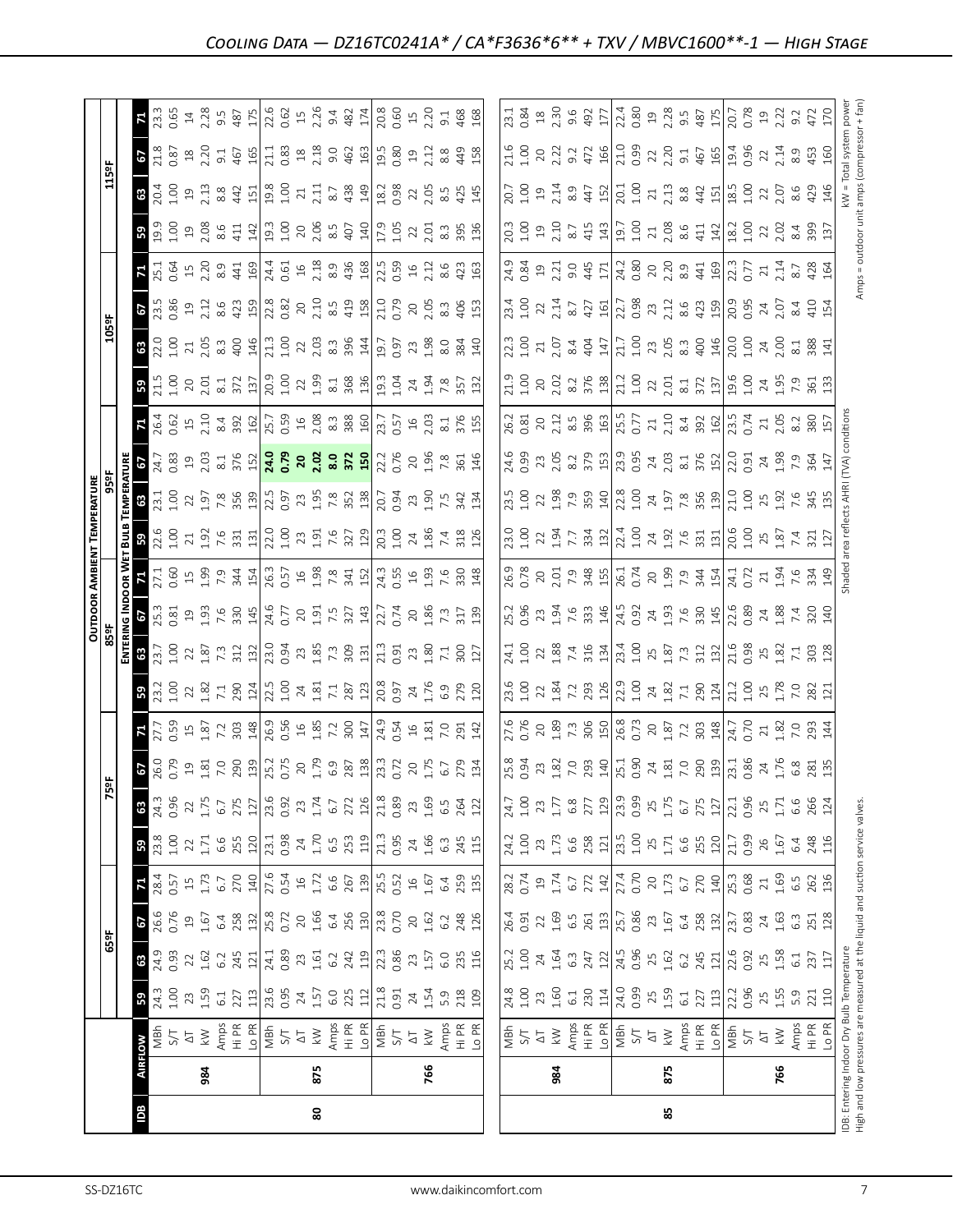|                                                                                                                            |                |                                                                                                                                                                                                                                                                                                                                                                                                                                                           |                                                                                                                                                 |                                                                                         |                                                                                  |                                                                                                                                                                                                                               |                                                                   |                                                                            |                                                                                                                                                                                                                                                                                                             |                                                                                                                                                                                                                                                                                                                     |                                                                                |                                                                                                      |                                                                                                                                                                                                                                                                       | <b>OUTDOOR AMBIENT TEMPERATURE</b>                                                                                                                                                                                                                                                                                                                                                     |                                                                                                                                                                                                                                                                                                                        |                                                                                                                                                                                                                                |                                                                                                      |                                                                                                                                                                                                                                                                       |                                                                                                                                                                                                                                                                                                           |                                                                                                                                                                                                                                                                                                           |                                                                                                                                                                                                                                             |                                                                                                                                                                                                                                |                                                                                                      |                                                                                                                                                                                                                              |
|----------------------------------------------------------------------------------------------------------------------------|----------------|-----------------------------------------------------------------------------------------------------------------------------------------------------------------------------------------------------------------------------------------------------------------------------------------------------------------------------------------------------------------------------------------------------------------------------------------------------------|-------------------------------------------------------------------------------------------------------------------------------------------------|-----------------------------------------------------------------------------------------|----------------------------------------------------------------------------------|-------------------------------------------------------------------------------------------------------------------------------------------------------------------------------------------------------------------------------|-------------------------------------------------------------------|----------------------------------------------------------------------------|-------------------------------------------------------------------------------------------------------------------------------------------------------------------------------------------------------------------------------------------------------------------------------------------------------------|---------------------------------------------------------------------------------------------------------------------------------------------------------------------------------------------------------------------------------------------------------------------------------------------------------------------|--------------------------------------------------------------------------------|------------------------------------------------------------------------------------------------------|-----------------------------------------------------------------------------------------------------------------------------------------------------------------------------------------------------------------------------------------------------------------------|----------------------------------------------------------------------------------------------------------------------------------------------------------------------------------------------------------------------------------------------------------------------------------------------------------------------------------------------------------------------------------------|------------------------------------------------------------------------------------------------------------------------------------------------------------------------------------------------------------------------------------------------------------------------------------------------------------------------|--------------------------------------------------------------------------------------------------------------------------------------------------------------------------------------------------------------------------------|------------------------------------------------------------------------------------------------------|-----------------------------------------------------------------------------------------------------------------------------------------------------------------------------------------------------------------------------------------------------------------------|-----------------------------------------------------------------------------------------------------------------------------------------------------------------------------------------------------------------------------------------------------------------------------------------------------------|-----------------------------------------------------------------------------------------------------------------------------------------------------------------------------------------------------------------------------------------------------------------------------------------------------------|---------------------------------------------------------------------------------------------------------------------------------------------------------------------------------------------------------------------------------------------|--------------------------------------------------------------------------------------------------------------------------------------------------------------------------------------------------------------------------------|------------------------------------------------------------------------------------------------------|------------------------------------------------------------------------------------------------------------------------------------------------------------------------------------------------------------------------------|
|                                                                                                                            |                |                                                                                                                                                                                                                                                                                                                                                                                                                                                           |                                                                                                                                                 | 65°F                                                                                    |                                                                                  |                                                                                                                                                                                                                               |                                                                   | Ñ                                                                          | ឌ្គ                                                                                                                                                                                                                                                                                                         |                                                                                                                                                                                                                                                                                                                     | 85 ap                                                                          |                                                                                                      |                                                                                                                                                                                                                                                                       |                                                                                                                                                                                                                                                                                                                                                                                        |                                                                                                                                                                                                                                                                                                                        |                                                                                                                                                                                                                                |                                                                                                      |                                                                                                                                                                                                                                                                       | 105°F                                                                                                                                                                                                                                                                                                     |                                                                                                                                                                                                                                                                                                           |                                                                                                                                                                                                                                             | 115ºF                                                                                                                                                                                                                          |                                                                                                      |                                                                                                                                                                                                                              |
|                                                                                                                            |                |                                                                                                                                                                                                                                                                                                                                                                                                                                                           |                                                                                                                                                 |                                                                                         |                                                                                  |                                                                                                                                                                                                                               |                                                                   |                                                                            |                                                                                                                                                                                                                                                                                                             |                                                                                                                                                                                                                                                                                                                     | ENTEI                                                                          |                                                                                                      |                                                                                                                                                                                                                                                                       |                                                                                                                                                                                                                                                                                                                                                                                        |                                                                                                                                                                                                                                                                                                                        |                                                                                                                                                                                                                                |                                                                                                      |                                                                                                                                                                                                                                                                       |                                                                                                                                                                                                                                                                                                           |                                                                                                                                                                                                                                                                                                           |                                                                                                                                                                                                                                             |                                                                                                                                                                                                                                |                                                                                                      |                                                                                                                                                                                                                              |
| Bal                                                                                                                        | <b>AIRFLOW</b> |                                                                                                                                                                                                                                                                                                                                                                                                                                                           | ${\bf 59}$                                                                                                                                      | 63                                                                                      | $\frac{5}{281}$                                                                  |                                                                                                                                                                                                                               | ${\tt s}$                                                         | 25.0<br>63                                                                 | <b>67</b><br>27.45<br>0.45                                                                                                                                                                                                                                                                                  |                                                                                                                                                                                                                                                                                                                     |                                                                                |                                                                                                      |                                                                                                                                                                                                                                                                       |                                                                                                                                                                                                                                                                                                                                                                                        |                                                                                                                                                                                                                                                                                                                        | $rac{36.1}{26.1}$                                                                                                                                                                                                              |                                                                                                      | <b>3</b><br>21.85                                                                                                                                                                                                                                                     | $\frac{32.6}{22.5}$                                                                                                                                                                                                                                                                                       | $\frac{64.8}{43}$                                                                                                                                                                                                                                                                                         |                                                                                                                                                                                                                                             | <b>68</b><br>21.0<br>0.72                                                                                                                                                                                                      | $rac{67}{23.50}$                                                                                     |                                                                                                                                                                                                                              |
|                                                                                                                            |                | 고 국<br>S                                                                                                                                                                                                                                                                                                                                                                                                                                                  | 24.7<br>0.75                                                                                                                                    | 25.6<br>0.62                                                                            | 0.43                                                                             |                                                                                                                                                                                                                               | $\frac{24.1}{0.77}$                                               | 0.65                                                                       |                                                                                                                                                                                                                                                                                                             |                                                                                                                                                                                                                                                                                                                     |                                                                                |                                                                                                      |                                                                                                                                                                                                                                                                       |                                                                                                                                                                                                                                                                                                                                                                                        |                                                                                                                                                                                                                                                                                                                        |                                                                                                                                                                                                                                |                                                                                                      |                                                                                                                                                                                                                                                                       |                                                                                                                                                                                                                                                                                                           |                                                                                                                                                                                                                                                                                                           |                                                                                                                                                                                                                                             |                                                                                                                                                                                                                                |                                                                                                      |                                                                                                                                                                                                                              |
|                                                                                                                            |                |                                                                                                                                                                                                                                                                                                                                                                                                                                                           |                                                                                                                                                 |                                                                                         | $\ensuremath{\mathop{\mathop{\mathbf{2}}}}$                                      |                                                                                                                                                                                                                               |                                                                   | $\Box$                                                                     |                                                                                                                                                                                                                                                                                                             |                                                                                                                                                                                                                                                                                                                     |                                                                                |                                                                                                      |                                                                                                                                                                                                                                                                       |                                                                                                                                                                                                                                                                                                                                                                                        |                                                                                                                                                                                                                                                                                                                        |                                                                                                                                                                                                                                |                                                                                                      |                                                                                                                                                                                                                                                                       |                                                                                                                                                                                                                                                                                                           |                                                                                                                                                                                                                                                                                                           |                                                                                                                                                                                                                                             |                                                                                                                                                                                                                                |                                                                                                      |                                                                                                                                                                                                                              |
|                                                                                                                            | 500            | $\lesssim$                                                                                                                                                                                                                                                                                                                                                                                                                                                |                                                                                                                                                 |                                                                                         | 1.52                                                                             |                                                                                                                                                                                                                               |                                                                   |                                                                            |                                                                                                                                                                                                                                                                                                             |                                                                                                                                                                                                                                                                                                                     |                                                                                |                                                                                                      |                                                                                                                                                                                                                                                                       |                                                                                                                                                                                                                                                                                                                                                                                        |                                                                                                                                                                                                                                                                                                                        |                                                                                                                                                                                                                                |                                                                                                      |                                                                                                                                                                                                                                                                       |                                                                                                                                                                                                                                                                                                           | 1.92                                                                                                                                                                                                                                                                                                      |                                                                                                                                                                                                                                             | 1.93                                                                                                                                                                                                                           | 1.99                                                                                                 |                                                                                                                                                                                                                              |
|                                                                                                                            |                |                                                                                                                                                                                                                                                                                                                                                                                                                                                           |                                                                                                                                                 | $1.48$<br>$5.3$<br>$5.3$                                                                | 6.1                                                                              |                                                                                                                                                                                                                               | $1.56$<br>$6.2$<br>$6.33$                                         | 1.59<br>6.3<br>250                                                         |                                                                                                                                                                                                                                                                                                             |                                                                                                                                                                                                                                                                                                                     |                                                                                |                                                                                                      |                                                                                                                                                                                                                                                                       |                                                                                                                                                                                                                                                                                                                                                                                        |                                                                                                                                                                                                                                                                                                                        |                                                                                                                                                                                                                                |                                                                                                      |                                                                                                                                                                                                                                                                       |                                                                                                                                                                                                                                                                                                           |                                                                                                                                                                                                                                                                                                           |                                                                                                                                                                                                                                             |                                                                                                                                                                                                                                | $8.5$<br>426                                                                                         |                                                                                                                                                                                                                              |
|                                                                                                                            |                | Amps<br>H P R M S S T<br>S T<br>A R M M P R R M M S T<br>S T<br>S T<br>S T                                                                                                                                                                                                                                                                                                                                                                                | 34801                                                                                                                                           |                                                                                         | 236                                                                              |                                                                                                                                                                                                                               |                                                                   |                                                                            | $\begin{array}{c}\n 1.64 \\  1.64 \\  6.5 \\  765 \\  80 \\  130 \\  6\n \end{array}$                                                                                                                                                                                                                       | $3\frac{8}{3}$ $3\frac{8}{3}$ $2\frac{8}{3}$ $3\frac{13}{3}$ $3\frac{8}{3}$ $3\frac{3}{3}$ $3\frac{4}{3}$ $3\frac{5}{3}$ $3\frac{3}{4}$ $3\frac{13}{3}$ $3\frac{13}{3}$ $3\frac{13}{3}$ $3\frac{3}{3}$ $3\frac{3}{3}$ $3\frac{3}{3}$ $3\frac{3}{3}$ $3\frac{3}{3}$                                                  | $3.355$ $2.553$ $3.21$ $3.55$ $2.55$ $3.21$ $3.55$ $3.21$ $3.55$ $3.21$ $3.21$ |                                                                                                      |                                                                                                                                                                                                                                                                       | $\mathbf{B}$ $\beta$ $\beta$ $\beta$ $\alpha$ $\beta$ $\gamma$ $\gamma$ $\beta$ $\alpha$ $\beta$ $\beta$ $\beta$ $\gamma$ $\gamma$ $\gamma$ $\beta$ $\beta$ $\beta$ $\gamma$ $\gamma$ $\gamma$ $\beta$ $\beta$ $\beta$ $\gamma$ $\gamma$ $\gamma$ $\beta$ $\beta$ $\beta$ $\beta$ $\gamma$ $\gamma$ $\gamma$ $\gamma$ $\gamma$ $\beta$ $\gamma$ $\beta$ $\gamma$ $\gamma$ $\gamma$ $\$ | $\frac{1}{3}$ $\frac{1}{3}$ $\frac{1}{3}$ $\frac{1}{3}$ $\frac{1}{3}$ $\frac{1}{3}$ $\frac{1}{3}$ $\frac{1}{3}$ $\frac{1}{3}$ $\frac{1}{2}$ $\frac{1}{12}$ $\frac{1}{12}$ $\frac{1}{3}$ $\frac{1}{3}$ $\frac{1}{2}$ $\frac{1}{12}$ $\frac{1}{3}$ $\frac{1}{2}$ $\frac{1}{3}$ $\frac{1}{2}$ $\frac{1}{3}$ $\frac{1}{2}$ |                                                                                                                                                                                                                                |                                                                                                      | $\begin{array}{c} 23.75 & 24.75 & 25.75 & 26.75 & 26.75 & 26.75 & 26.75 & 26.75 & 26.75 & 26.75 & 26.75 & 26.75 & 26.75 & 26.75 & 26.75 & 26.75 & 26.75 & 26.75 & 26.75 & 26.75 & 26.75 & 26.75 & 26.75 & 26.75 & 26.75 & 26.75 & 26.75 & 26.75 & 26.75 & 26.75 & 26$ | $\frac{16}{12}$ $\frac{16}{12}$ $\frac{16}{12}$ $\frac{16}{12}$ $\frac{16}{12}$ $\frac{16}{12}$ $\frac{16}{12}$ $\frac{16}{12}$ $\frac{16}{12}$ $\frac{16}{12}$ $\frac{16}{12}$ $\frac{16}{12}$ $\frac{16}{12}$ $\frac{16}{12}$ $\frac{16}{12}$ $\frac{16}{12}$ $\frac{16}{12}$ $\frac{16}{12}$ $\frac{1$ | $\frac{25}{25}$ $\frac{25}{25}$ $\frac{17}{25}$ $\frac{17}{25}$ $\frac{17}{25}$ $\frac{17}{25}$ $\frac{17}{25}$ $\frac{17}{25}$ $\frac{17}{25}$ $\frac{17}{25}$ $\frac{17}{25}$ $\frac{17}{25}$ $\frac{17}{25}$ $\frac{17}{25}$ $\frac{17}{25}$ $\frac{17}{25}$ $\frac{17}{25}$ $\frac{17}{25}$ $\frac{1$ | <mark>ង</mark> ប្តី នី នី នី នី ដូ នី នី នី នី ដូ នី ដូ ដូ ដូ នី ដូ នី ដូ នី ដូ នី ដូ នី ដូ នី ដូ នី ដូ នី ដូ នី ដូ នី ដូ<br>ស្តី ក្តី នី នី នី នី ដូ នី នី នី នី នី ដូ នី ដូ ដូ ដូ នី ដូ នី ដូ នី ដូ នី ដូ នី ដូ នី ដូ នី ដូ នី ដូ នី ដូ ន | $\frac{23}{403}$                                                                                                                                                                                                               |                                                                                                      |                                                                                                                                                                                                                              |
|                                                                                                                            |                |                                                                                                                                                                                                                                                                                                                                                                                                                                                           |                                                                                                                                                 |                                                                                         | 129                                                                              |                                                                                                                                                                                                                               |                                                                   | 124                                                                        |                                                                                                                                                                                                                                                                                                             |                                                                                                                                                                                                                                                                                                                     |                                                                                |                                                                                                      |                                                                                                                                                                                                                                                                       |                                                                                                                                                                                                                                                                                                                                                                                        |                                                                                                                                                                                                                                                                                                                        |                                                                                                                                                                                                                                |                                                                                                      |                                                                                                                                                                                                                                                                       |                                                                                                                                                                                                                                                                                                           |                                                                                                                                                                                                                                                                                                           |                                                                                                                                                                                                                                             |                                                                                                                                                                                                                                | 161                                                                                                  |                                                                                                                                                                                                                              |
|                                                                                                                            |                |                                                                                                                                                                                                                                                                                                                                                                                                                                                           | 24.0<br>0.71                                                                                                                                    | $\frac{28}{24.9}$                                                                       | 27.3<br>0.41                                                                     |                                                                                                                                                                                                                               | $\frac{117}{23.4}$                                                | 24.3<br>0.62                                                               |                                                                                                                                                                                                                                                                                                             |                                                                                                                                                                                                                                                                                                                     |                                                                                |                                                                                                      |                                                                                                                                                                                                                                                                       |                                                                                                                                                                                                                                                                                                                                                                                        |                                                                                                                                                                                                                                                                                                                        |                                                                                                                                                                                                                                |                                                                                                      |                                                                                                                                                                                                                                                                       |                                                                                                                                                                                                                                                                                                           |                                                                                                                                                                                                                                                                                                           |                                                                                                                                                                                                                                             |                                                                                                                                                                                                                                | $\begin{array}{c} 22.3 \\ 0.47 \\ 1.97 \end{array}$                                                  |                                                                                                                                                                                                                              |
|                                                                                                                            |                |                                                                                                                                                                                                                                                                                                                                                                                                                                                           |                                                                                                                                                 |                                                                                         |                                                                                  |                                                                                                                                                                                                                               |                                                                   |                                                                            | 0.43                                                                                                                                                                                                                                                                                                        |                                                                                                                                                                                                                                                                                                                     |                                                                                |                                                                                                      |                                                                                                                                                                                                                                                                       |                                                                                                                                                                                                                                                                                                                                                                                        |                                                                                                                                                                                                                                                                                                                        |                                                                                                                                                                                                                                |                                                                                                      |                                                                                                                                                                                                                                                                       |                                                                                                                                                                                                                                                                                                           |                                                                                                                                                                                                                                                                                                           |                                                                                                                                                                                                                                             |                                                                                                                                                                                                                                |                                                                                                      |                                                                                                                                                                                                                              |
|                                                                                                                            |                |                                                                                                                                                                                                                                                                                                                                                                                                                                                           | $20$                                                                                                                                            |                                                                                         | $\ensuremath{\mathop{\mathbb{1}}}\xspace$                                        |                                                                                                                                                                                                                               | $20\,$                                                            | $\overline{17}$                                                            | $\Xi$                                                                                                                                                                                                                                                                                                       |                                                                                                                                                                                                                                                                                                                     |                                                                                |                                                                                                      |                                                                                                                                                                                                                                                                       |                                                                                                                                                                                                                                                                                                                                                                                        |                                                                                                                                                                                                                                                                                                                        |                                                                                                                                                                                                                                |                                                                                                      |                                                                                                                                                                                                                                                                       |                                                                                                                                                                                                                                                                                                           |                                                                                                                                                                                                                                                                                                           |                                                                                                                                                                                                                                             |                                                                                                                                                                                                                                |                                                                                                      |                                                                                                                                                                                                                              |
| 20                                                                                                                         | 800            |                                                                                                                                                                                                                                                                                                                                                                                                                                                           |                                                                                                                                                 |                                                                                         | 1.51                                                                             |                                                                                                                                                                                                                               | $1.54$<br>$6.2$                                                   | $1.58$<br>6.3                                                              |                                                                                                                                                                                                                                                                                                             |                                                                                                                                                                                                                                                                                                                     |                                                                                |                                                                                                      |                                                                                                                                                                                                                                                                       |                                                                                                                                                                                                                                                                                                                                                                                        |                                                                                                                                                                                                                                                                                                                        |                                                                                                                                                                                                                                |                                                                                                      |                                                                                                                                                                                                                                                                       |                                                                                                                                                                                                                                                                                                           |                                                                                                                                                                                                                                                                                                           |                                                                                                                                                                                                                                             |                                                                                                                                                                                                                                |                                                                                                      |                                                                                                                                                                                                                              |
|                                                                                                                            |                |                                                                                                                                                                                                                                                                                                                                                                                                                                                           |                                                                                                                                                 |                                                                                         | 6.0                                                                              |                                                                                                                                                                                                                               |                                                                   |                                                                            |                                                                                                                                                                                                                                                                                                             |                                                                                                                                                                                                                                                                                                                     |                                                                                |                                                                                                      |                                                                                                                                                                                                                                                                       |                                                                                                                                                                                                                                                                                                                                                                                        |                                                                                                                                                                                                                                                                                                                        |                                                                                                                                                                                                                                |                                                                                                      |                                                                                                                                                                                                                                                                       |                                                                                                                                                                                                                                                                                                           |                                                                                                                                                                                                                                                                                                           |                                                                                                                                                                                                                                             |                                                                                                                                                                                                                                | 8.4                                                                                                  |                                                                                                                                                                                                                              |
|                                                                                                                            |                |                                                                                                                                                                                                                                                                                                                                                                                                                                                           | $1.43$<br>5.7<br>205<br>110                                                                                                                     | $1.46$<br>5.8<br>221<br>117                                                             | 233<br>127                                                                       |                                                                                                                                                                                                                               | $\frac{230}{21.6}$                                                | 248                                                                        | $\frac{163}{65}$ $\frac{63}{26}$ $\frac{19}{24}$ $\frac{6}{64}$ $\frac{1}{64}$                                                                                                                                                                                                                              |                                                                                                                                                                                                                                                                                                                     |                                                                                |                                                                                                      |                                                                                                                                                                                                                                                                       |                                                                                                                                                                                                                                                                                                                                                                                        |                                                                                                                                                                                                                                                                                                                        |                                                                                                                                                                                                                                |                                                                                                      |                                                                                                                                                                                                                                                                       |                                                                                                                                                                                                                                                                                                           |                                                                                                                                                                                                                                                                                                           |                                                                                                                                                                                                                                             |                                                                                                                                                                                                                                | $42$ $\frac{5}{1}$                                                                                   |                                                                                                                                                                                                                              |
|                                                                                                                            |                |                                                                                                                                                                                                                                                                                                                                                                                                                                                           |                                                                                                                                                 |                                                                                         | 25.2                                                                             |                                                                                                                                                                                                                               |                                                                   |                                                                            |                                                                                                                                                                                                                                                                                                             |                                                                                                                                                                                                                                                                                                                     |                                                                                |                                                                                                      |                                                                                                                                                                                                                                                                       |                                                                                                                                                                                                                                                                                                                                                                                        |                                                                                                                                                                                                                                                                                                                        |                                                                                                                                                                                                                                |                                                                                                      |                                                                                                                                                                                                                                                                       |                                                                                                                                                                                                                                                                                                           |                                                                                                                                                                                                                                                                                                           |                                                                                                                                                                                                                                             |                                                                                                                                                                                                                                |                                                                                                      |                                                                                                                                                                                                                              |
|                                                                                                                            |                |                                                                                                                                                                                                                                                                                                                                                                                                                                                           | 22.2<br>0.69                                                                                                                                    | $\frac{0.57}{0.57}$                                                                     | 0.40                                                                             |                                                                                                                                                                                                                               |                                                                   | 22.4<br>0.59                                                               |                                                                                                                                                                                                                                                                                                             |                                                                                                                                                                                                                                                                                                                     |                                                                                |                                                                                                      |                                                                                                                                                                                                                                                                       |                                                                                                                                                                                                                                                                                                                                                                                        |                                                                                                                                                                                                                                                                                                                        |                                                                                                                                                                                                                                |                                                                                                      |                                                                                                                                                                                                                                                                       |                                                                                                                                                                                                                                                                                                           |                                                                                                                                                                                                                                                                                                           |                                                                                                                                                                                                                                             |                                                                                                                                                                                                                                | $20.46$<br>0.46<br>1.92<br>8.2                                                                       |                                                                                                                                                                                                                              |
|                                                                                                                            |                |                                                                                                                                                                                                                                                                                                                                                                                                                                                           |                                                                                                                                                 | $\overline{\mathbb{L}}$                                                                 | $\Xi$                                                                            |                                                                                                                                                                                                                               |                                                                   |                                                                            |                                                                                                                                                                                                                                                                                                             |                                                                                                                                                                                                                                                                                                                     |                                                                                |                                                                                                      |                                                                                                                                                                                                                                                                       |                                                                                                                                                                                                                                                                                                                                                                                        |                                                                                                                                                                                                                                                                                                                        |                                                                                                                                                                                                                                |                                                                                                      |                                                                                                                                                                                                                                                                       |                                                                                                                                                                                                                                                                                                           |                                                                                                                                                                                                                                                                                                           |                                                                                                                                                                                                                                             |                                                                                                                                                                                                                                |                                                                                                      |                                                                                                                                                                                                                              |
|                                                                                                                            | 700            | $\frac{\Delta T}{\Delta}$                                                                                                                                                                                                                                                                                                                                                                                                                                 | $20$<br>1.40                                                                                                                                    | 1.43                                                                                    | 1.47                                                                             |                                                                                                                                                                                                                               | $20^{1.51}$                                                       | $1.54$<br>$1.54$                                                           | $\begin{array}{c}\n 1.5 \\  1.53\n \end{array}$                                                                                                                                                                                                                                                             |                                                                                                                                                                                                                                                                                                                     |                                                                                |                                                                                                      |                                                                                                                                                                                                                                                                       |                                                                                                                                                                                                                                                                                                                                                                                        |                                                                                                                                                                                                                                                                                                                        |                                                                                                                                                                                                                                |                                                                                                      |                                                                                                                                                                                                                                                                       |                                                                                                                                                                                                                                                                                                           |                                                                                                                                                                                                                                                                                                           |                                                                                                                                                                                                                                             |                                                                                                                                                                                                                                |                                                                                                      |                                                                                                                                                                                                                              |
|                                                                                                                            |                |                                                                                                                                                                                                                                                                                                                                                                                                                                                           | 5.6                                                                                                                                             | 5.7                                                                                     | 5.9                                                                              |                                                                                                                                                                                                                               |                                                                   |                                                                            |                                                                                                                                                                                                                                                                                                             |                                                                                                                                                                                                                                                                                                                     |                                                                                |                                                                                                      |                                                                                                                                                                                                                                                                       |                                                                                                                                                                                                                                                                                                                                                                                        |                                                                                                                                                                                                                                                                                                                        |                                                                                                                                                                                                                                |                                                                                                      |                                                                                                                                                                                                                                                                       |                                                                                                                                                                                                                                                                                                           |                                                                                                                                                                                                                                                                                                           |                                                                                                                                                                                                                                             |                                                                                                                                                                                                                                |                                                                                                      |                                                                                                                                                                                                                              |
|                                                                                                                            |                | Amps<br>Hi PR<br>Lo PR                                                                                                                                                                                                                                                                                                                                                                                                                                    | 199                                                                                                                                             | 214                                                                                     |                                                                                  |                                                                                                                                                                                                                               | G.O<br>224<br>112                                                 |                                                                            |                                                                                                                                                                                                                                                                                                             |                                                                                                                                                                                                                                                                                                                     |                                                                                |                                                                                                      |                                                                                                                                                                                                                                                                       |                                                                                                                                                                                                                                                                                                                                                                                        |                                                                                                                                                                                                                                                                                                                        | $\begin{array}{c} 13 \\ 1.78 \\ 7.3 \\ 84 \\ 1 \end{array}$                                                                                                                                                                    |                                                                                                      |                                                                                                                                                                                                                                                                       |                                                                                                                                                                                                                                                                                                           | 7.7<br>370<br>149                                                                                                                                                                                                                                                                                         |                                                                                                                                                                                                                                             |                                                                                                                                                                                                                                | 409                                                                                                  |                                                                                                                                                                                                                              |
|                                                                                                                            |                |                                                                                                                                                                                                                                                                                                                                                                                                                                                           | 106                                                                                                                                             | 113                                                                                     | 226<br>124                                                                       |                                                                                                                                                                                                                               |                                                                   | 241<br>120                                                                 | 254<br>131                                                                                                                                                                                                                                                                                                  |                                                                                                                                                                                                                                                                                                                     |                                                                                |                                                                                                      |                                                                                                                                                                                                                                                                       |                                                                                                                                                                                                                                                                                                                                                                                        |                                                                                                                                                                                                                                                                                                                        |                                                                                                                                                                                                                                |                                                                                                      |                                                                                                                                                                                                                                                                       |                                                                                                                                                                                                                                                                                                           |                                                                                                                                                                                                                                                                                                           |                                                                                                                                                                                                                                             |                                                                                                                                                                                                                                | 154                                                                                                  |                                                                                                                                                                                                                              |
|                                                                                                                            |                |                                                                                                                                                                                                                                                                                                                                                                                                                                                           |                                                                                                                                                 |                                                                                         |                                                                                  |                                                                                                                                                                                                                               |                                                                   |                                                                            |                                                                                                                                                                                                                                                                                                             |                                                                                                                                                                                                                                                                                                                     |                                                                                |                                                                                                      |                                                                                                                                                                                                                                                                       |                                                                                                                                                                                                                                                                                                                                                                                        |                                                                                                                                                                                                                                                                                                                        |                                                                                                                                                                                                                                |                                                                                                      |                                                                                                                                                                                                                                                                       |                                                                                                                                                                                                                                                                                                           |                                                                                                                                                                                                                                                                                                           |                                                                                                                                                                                                                                             |                                                                                                                                                                                                                                |                                                                                                      |                                                                                                                                                                                                                              |
|                                                                                                                            |                |                                                                                                                                                                                                                                                                                                                                                                                                                                                           |                                                                                                                                                 |                                                                                         |                                                                                  |                                                                                                                                                                                                                               |                                                                   |                                                                            |                                                                                                                                                                                                                                                                                                             |                                                                                                                                                                                                                                                                                                                     |                                                                                |                                                                                                      |                                                                                                                                                                                                                                                                       |                                                                                                                                                                                                                                                                                                                                                                                        |                                                                                                                                                                                                                                                                                                                        | 26.1                                                                                                                                                                                                                           |                                                                                                      | 22.2                                                                                                                                                                                                                                                                  |                                                                                                                                                                                                                                                                                                           |                                                                                                                                                                                                                                                                                                           |                                                                                                                                                                                                                                             |                                                                                                                                                                                                                                | 22.9                                                                                                 |                                                                                                                                                                                                                              |
|                                                                                                                            |                | NBh<br>S/T                                                                                                                                                                                                                                                                                                                                                                                                                                                | 25.1<br>0.85                                                                                                                                    | 25.9<br>0.76                                                                            | 28.0<br>0.57                                                                     | 30.1<br>0.37                                                                                                                                                                                                                  | 24.6<br>0.88                                                      | 25.3<br>0.79                                                               |                                                                                                                                                                                                                                                                                                             |                                                                                                                                                                                                                                                                                                                     |                                                                                |                                                                                                      |                                                                                                                                                                                                                                                                       |                                                                                                                                                                                                                                                                                                                                                                                        |                                                                                                                                                                                                                                                                                                                        |                                                                                                                                                                                                                                |                                                                                                      |                                                                                                                                                                                                                                                                       |                                                                                                                                                                                                                                                                                                           |                                                                                                                                                                                                                                                                                                           |                                                                                                                                                                                                                                             |                                                                                                                                                                                                                                |                                                                                                      | 24.6<br>0.42                                                                                                                                                                                                                 |
|                                                                                                                            |                | $\frac{\Delta}{\Delta}$                                                                                                                                                                                                                                                                                                                                                                                                                                   | 22                                                                                                                                              | $20$                                                                                    |                                                                                  |                                                                                                                                                                                                                               | 22                                                                | 20                                                                         |                                                                                                                                                                                                                                                                                                             |                                                                                                                                                                                                                                                                                                                     |                                                                                |                                                                                                      |                                                                                                                                                                                                                                                                       |                                                                                                                                                                                                                                                                                                                                                                                        |                                                                                                                                                                                                                                                                                                                        |                                                                                                                                                                                                                                |                                                                                                      |                                                                                                                                                                                                                                                                       |                                                                                                                                                                                                                                                                                                           |                                                                                                                                                                                                                                                                                                           |                                                                                                                                                                                                                                             |                                                                                                                                                                                                                                |                                                                                                      |                                                                                                                                                                                                                              |
|                                                                                                                            | 900            |                                                                                                                                                                                                                                                                                                                                                                                                                                                           |                                                                                                                                                 |                                                                                         | $\begin{array}{c} 16 \\ 1.53 \\ 6.1 \end{array}$                                 |                                                                                                                                                                                                                               | $1.57$<br>6.3                                                     |                                                                            |                                                                                                                                                                                                                                                                                                             |                                                                                                                                                                                                                                                                                                                     |                                                                                |                                                                                                      |                                                                                                                                                                                                                                                                       |                                                                                                                                                                                                                                                                                                                                                                                        |                                                                                                                                                                                                                                                                                                                        |                                                                                                                                                                                                                                |                                                                                                      |                                                                                                                                                                                                                                                                       |                                                                                                                                                                                                                                                                                                           |                                                                                                                                                                                                                                                                                                           |                                                                                                                                                                                                                                             |                                                                                                                                                                                                                                |                                                                                                      | $\frac{11}{2}$ 8.9                                                                                                                                                                                                           |
|                                                                                                                            |                |                                                                                                                                                                                                                                                                                                                                                                                                                                                           |                                                                                                                                                 | $1.49$<br>5.9 226<br>$2.51$<br>5.72                                                     |                                                                                  | $11.59$ $6.3$ $88$ $19.3$ $19.3$ $19.3$ $19.3$ $19.3$ $19.3$ $19.3$ $19.3$ $19.3$ $19.3$ $19.3$ $19.3$ $19.3$ $19.3$ $19.3$ $19.3$ $19.3$ $19.3$ $19.3$ $19.3$ $19.3$ $19.3$ $19.3$ $19.3$ $19.3$ $19.3$ $19.3$ $19.3$ $19.3$ |                                                                   | $1.60$<br>$6.4$<br>$253$<br>$126$<br>$74.5$<br>0.75                        |                                                                                                                                                                                                                                                                                                             |                                                                                                                                                                                                                                                                                                                     |                                                                                |                                                                                                      |                                                                                                                                                                                                                                                                       |                                                                                                                                                                                                                                                                                                                                                                                        |                                                                                                                                                                                                                                                                                                                        |                                                                                                                                                                                                                                |                                                                                                      |                                                                                                                                                                                                                                                                       |                                                                                                                                                                                                                                                                                                           |                                                                                                                                                                                                                                                                                                           |                                                                                                                                                                                                                                             |                                                                                                                                                                                                                                |                                                                                                      |                                                                                                                                                                                                                              |
|                                                                                                                            |                | $\begin{array}{l}\n\text{Amps} \\ \text{Hi PR} \\ \text{L0 PR} \\ \text{N5} \\ \text{A} \\ \text{A} \\ \text{A} \\ \text{A} \\ \text{A} \\ \text{A} \\ \text{B} \\ \text{A} \\ \text{B} \\ \text{A} \\ \text{B} \\ \text{B} \\ \text{A} \\ \text{B} \\ \text{B} \\ \text{B} \\ \text{B} \\ \text{B} \\ \text{B} \\ \text{B} \\ \text{B} \\ \text{B} \\ \text{B} \\ \text{B} \\ \text{B} \\ \text{B} \\ \text{B} \\ \text{B} \\ \text{B} \\ \text{B} \\ \$ |                                                                                                                                                 |                                                                                         | $\frac{238}{27.30}$                                                              |                                                                                                                                                                                                                               | $\frac{235}{1280}$                                                |                                                                            |                                                                                                                                                                                                                                                                                                             |                                                                                                                                                                                                                                                                                                                     |                                                                                |                                                                                                      |                                                                                                                                                                                                                                                                       |                                                                                                                                                                                                                                                                                                                                                                                        |                                                                                                                                                                                                                                                                                                                        |                                                                                                                                                                                                                                |                                                                                                      |                                                                                                                                                                                                                                                                       |                                                                                                                                                                                                                                                                                                           |                                                                                                                                                                                                                                                                                                           |                                                                                                                                                                                                                                             |                                                                                                                                                                                                                                |                                                                                                      |                                                                                                                                                                                                                              |
|                                                                                                                            |                |                                                                                                                                                                                                                                                                                                                                                                                                                                                           |                                                                                                                                                 |                                                                                         |                                                                                  |                                                                                                                                                                                                                               |                                                                   |                                                                            |                                                                                                                                                                                                                                                                                                             |                                                                                                                                                                                                                                                                                                                     |                                                                                |                                                                                                      |                                                                                                                                                                                                                                                                       |                                                                                                                                                                                                                                                                                                                                                                                        |                                                                                                                                                                                                                                                                                                                        |                                                                                                                                                                                                                                |                                                                                                      |                                                                                                                                                                                                                                                                       |                                                                                                                                                                                                                                                                                                           |                                                                                                                                                                                                                                                                                                           |                                                                                                                                                                                                                                             |                                                                                                                                                                                                                                |                                                                                                      |                                                                                                                                                                                                                              |
|                                                                                                                            |                |                                                                                                                                                                                                                                                                                                                                                                                                                                                           |                                                                                                                                                 |                                                                                         |                                                                                  |                                                                                                                                                                                                                               |                                                                   |                                                                            |                                                                                                                                                                                                                                                                                                             |                                                                                                                                                                                                                                                                                                                     |                                                                                |                                                                                                      |                                                                                                                                                                                                                                                                       |                                                                                                                                                                                                                                                                                                                                                                                        |                                                                                                                                                                                                                                                                                                                        |                                                                                                                                                                                                                                |                                                                                                      |                                                                                                                                                                                                                                                                       |                                                                                                                                                                                                                                                                                                           |                                                                                                                                                                                                                                                                                                           |                                                                                                                                                                                                                                             |                                                                                                                                                                                                                                |                                                                                                      |                                                                                                                                                                                                                              |
|                                                                                                                            |                |                                                                                                                                                                                                                                                                                                                                                                                                                                                           |                                                                                                                                                 |                                                                                         |                                                                                  |                                                                                                                                                                                                                               |                                                                   |                                                                            |                                                                                                                                                                                                                                                                                                             |                                                                                                                                                                                                                                                                                                                     |                                                                                |                                                                                                      |                                                                                                                                                                                                                                                                       |                                                                                                                                                                                                                                                                                                                                                                                        |                                                                                                                                                                                                                                                                                                                        |                                                                                                                                                                                                                                |                                                                                                      |                                                                                                                                                                                                                                                                       |                                                                                                                                                                                                                                                                                                           |                                                                                                                                                                                                                                                                                                           |                                                                                                                                                                                                                                             |                                                                                                                                                                                                                                |                                                                                                      |                                                                                                                                                                                                                              |
|                                                                                                                            |                |                                                                                                                                                                                                                                                                                                                                                                                                                                                           |                                                                                                                                                 |                                                                                         |                                                                                  |                                                                                                                                                                                                                               |                                                                   |                                                                            |                                                                                                                                                                                                                                                                                                             |                                                                                                                                                                                                                                                                                                                     |                                                                                |                                                                                                      |                                                                                                                                                                                                                                                                       |                                                                                                                                                                                                                                                                                                                                                                                        |                                                                                                                                                                                                                                                                                                                        |                                                                                                                                                                                                                                |                                                                                                      |                                                                                                                                                                                                                                                                       |                                                                                                                                                                                                                                                                                                           |                                                                                                                                                                                                                                                                                                           |                                                                                                                                                                                                                                             |                                                                                                                                                                                                                                |                                                                                                      |                                                                                                                                                                                                                              |
| 15                                                                                                                         | 800            |                                                                                                                                                                                                                                                                                                                                                                                                                                                           |                                                                                                                                                 |                                                                                         |                                                                                  |                                                                                                                                                                                                                               |                                                                   |                                                                            |                                                                                                                                                                                                                                                                                                             |                                                                                                                                                                                                                                                                                                                     |                                                                                |                                                                                                      |                                                                                                                                                                                                                                                                       |                                                                                                                                                                                                                                                                                                                                                                                        |                                                                                                                                                                                                                                                                                                                        |                                                                                                                                                                                                                                |                                                                                                      |                                                                                                                                                                                                                                                                       |                                                                                                                                                                                                                                                                                                           |                                                                                                                                                                                                                                                                                                           |                                                                                                                                                                                                                                             |                                                                                                                                                                                                                                |                                                                                                      |                                                                                                                                                                                                                              |
|                                                                                                                            |                | Amps<br>Hi PR                                                                                                                                                                                                                                                                                                                                                                                                                                             | $\frac{46}{18}$ $\frac{8}{3}$ $\frac{21}{14}$ $\frac{4}{3}$ $\frac{8}{3}$ $\frac{8}{3}$ $\frac{4}{3}$ $\frac{8}{3}$ $\frac{8}{3}$ $\frac{8}{2}$ |                                                                                         |                                                                                  |                                                                                                                                                                                                                               |                                                                   |                                                                            |                                                                                                                                                                                                                                                                                                             |                                                                                                                                                                                                                                                                                                                     |                                                                                |                                                                                                      |                                                                                                                                                                                                                                                                       |                                                                                                                                                                                                                                                                                                                                                                                        |                                                                                                                                                                                                                                                                                                                        |                                                                                                                                                                                                                                |                                                                                                      |                                                                                                                                                                                                                                                                       |                                                                                                                                                                                                                                                                                                           |                                                                                                                                                                                                                                                                                                           |                                                                                                                                                                                                                                             |                                                                                                                                                                                                                                |                                                                                                      |                                                                                                                                                                                                                              |
|                                                                                                                            |                | Lo PR                                                                                                                                                                                                                                                                                                                                                                                                                                                     | $\frac{11}{2}$                                                                                                                                  | $\begin{array}{c}\n 21 \\  1.48 \\  5.3 \\  21 \\  31 \\  21 \\  32 \\  0\n\end{array}$ | $\begin{array}{c} 17 \\ 1.52 \\ 6.1 \\ 8.7 \\ 29 \\ 15.1 \\ 0.53 \\ \end{array}$ | $\begin{array}{c} 1.57 \\ 1.57 \\ 6.3 \\ 246 \\ \hline \end{array}$                                                                                                                                                           | $\begin{array}{c} 23 \\ 1.56 \\ 6.2 \\ 233 \\ \hline \end{array}$ | $\begin{array}{c} 21 \\ 1.59 \\ 6.3 \\ 251 \\ 22.7 \\ 0.72 \\ \end{array}$ |                                                                                                                                                                                                                                                                                                             |                                                                                                                                                                                                                                                                                                                     |                                                                                |                                                                                                      | $\begin{array}{l} 28.39\\ 03.91\\ 24.82\\ 7.47\\ 7.51\\ 7.81\\ 24.81\\ 25.02\\ 26.03\\ 27.03\\ 28.03\\ 29.03\\ 21.03\\ 23.03\\ 24.03\\ 25.03\\ 27.03\\ 28.03\\ 29.03\\ 21.03\\ 23.03\\ 24.03\\ 25.03\\ 26.03\\ 27.03\\ 28.03\\ 29.03\\ 21.03\\ 23.03\\ 24.03\\ 25.03$ |                                                                                                                                                                                                                                                                                                                                                                                        |                                                                                                                                                                                                                                                                                                                        |                                                                                                                                                                                                                                |                                                                                                      |                                                                                                                                                                                                                                                                       |                                                                                                                                                                                                                                                                                                           |                                                                                                                                                                                                                                                                                                           |                                                                                                                                                                                                                                             | $21.25$ $25.33$ $25.41$ $25.42$ $25.43$ $25.42$ $25.43$ $25.42$ $25.43$ $25.42$ $25.43$ $25.42$ $25.43$ $25.42$ $25.43$ $25.42$ $25.43$ $25.42$ $25.43$ $25.43$ $25.43$ $25.43$ $25.43$ $25.43$ $25.43$ $25.43$ $25.43$ $25.4$ |                                                                                                      | $472.3$<br>$472.3$<br>$472.3$<br>$472.3$<br>$472.3$                                                                                                                                                                          |
|                                                                                                                            |                | $\frac{1}{2}$                                                                                                                                                                                                                                                                                                                                                                                                                                             | 22.5<br>0.78                                                                                                                                    |                                                                                         |                                                                                  | 26.9<br>0.34                                                                                                                                                                                                                  | $22.0$<br>$0.81$                                                  |                                                                            |                                                                                                                                                                                                                                                                                                             |                                                                                                                                                                                                                                                                                                                     |                                                                                |                                                                                                      |                                                                                                                                                                                                                                                                       |                                                                                                                                                                                                                                                                                                                                                                                        |                                                                                                                                                                                                                                                                                                                        |                                                                                                                                                                                                                                |                                                                                                      |                                                                                                                                                                                                                                                                       |                                                                                                                                                                                                                                                                                                           |                                                                                                                                                                                                                                                                                                           |                                                                                                                                                                                                                                             | $\frac{0.6}{0.80}$                                                                                                                                                                                                             |                                                                                                      |                                                                                                                                                                                                                              |
|                                                                                                                            |                |                                                                                                                                                                                                                                                                                                                                                                                                                                                           |                                                                                                                                                 |                                                                                         |                                                                                  |                                                                                                                                                                                                                               |                                                                   |                                                                            |                                                                                                                                                                                                                                                                                                             |                                                                                                                                                                                                                                                                                                                     |                                                                                |                                                                                                      |                                                                                                                                                                                                                                                                       |                                                                                                                                                                                                                                                                                                                                                                                        |                                                                                                                                                                                                                                                                                                                        |                                                                                                                                                                                                                                |                                                                                                      |                                                                                                                                                                                                                                                                       |                                                                                                                                                                                                                                                                                                           |                                                                                                                                                                                                                                                                                                           |                                                                                                                                                                                                                                             |                                                                                                                                                                                                                                |                                                                                                      |                                                                                                                                                                                                                              |
|                                                                                                                            |                | $\frac{\Delta T}{k}$                                                                                                                                                                                                                                                                                                                                                                                                                                      | $23$<br>1.41                                                                                                                                    | $\mathbf{21}$                                                                           |                                                                                  | $\begin{array}{c} 1.5 \\ 1.5 \end{array}$                                                                                                                                                                                     | 23<br>1.52                                                        | $22$<br>1.55                                                               |                                                                                                                                                                                                                                                                                                             |                                                                                                                                                                                                                                                                                                                     |                                                                                |                                                                                                      |                                                                                                                                                                                                                                                                       |                                                                                                                                                                                                                                                                                                                                                                                        |                                                                                                                                                                                                                                                                                                                        |                                                                                                                                                                                                                                |                                                                                                      |                                                                                                                                                                                                                                                                       |                                                                                                                                                                                                                                                                                                           |                                                                                                                                                                                                                                                                                                           |                                                                                                                                                                                                                                             |                                                                                                                                                                                                                                |                                                                                                      |                                                                                                                                                                                                                              |
|                                                                                                                            | 700            |                                                                                                                                                                                                                                                                                                                                                                                                                                                           |                                                                                                                                                 | 1.44                                                                                    |                                                                                  |                                                                                                                                                                                                                               |                                                                   |                                                                            |                                                                                                                                                                                                                                                                                                             |                                                                                                                                                                                                                                                                                                                     |                                                                                |                                                                                                      |                                                                                                                                                                                                                                                                       |                                                                                                                                                                                                                                                                                                                                                                                        |                                                                                                                                                                                                                                                                                                                        |                                                                                                                                                                                                                                |                                                                                                      |                                                                                                                                                                                                                                                                       |                                                                                                                                                                                                                                                                                                           |                                                                                                                                                                                                                                                                                                           |                                                                                                                                                                                                                                             |                                                                                                                                                                                                                                |                                                                                                      |                                                                                                                                                                                                                              |
|                                                                                                                            |                | Amps<br>Hi PR                                                                                                                                                                                                                                                                                                                                                                                                                                             |                                                                                                                                                 | 5.7                                                                                     |                                                                                  | 6.1                                                                                                                                                                                                                           | 6.0                                                               | 6.2                                                                        |                                                                                                                                                                                                                                                                                                             |                                                                                                                                                                                                                                                                                                                     |                                                                                |                                                                                                      |                                                                                                                                                                                                                                                                       |                                                                                                                                                                                                                                                                                                                                                                                        |                                                                                                                                                                                                                                                                                                                        |                                                                                                                                                                                                                                |                                                                                                      |                                                                                                                                                                                                                                                                       |                                                                                                                                                                                                                                                                                                           |                                                                                                                                                                                                                                                                                                           |                                                                                                                                                                                                                                             |                                                                                                                                                                                                                                |                                                                                                      |                                                                                                                                                                                                                              |
|                                                                                                                            |                | Lo PR                                                                                                                                                                                                                                                                                                                                                                                                                                                     | 5.6<br>201<br>107                                                                                                                               | 114<br>217                                                                              | $1799$<br>$149$<br>$259$<br>$21$                                                 | 239<br>133                                                                                                                                                                                                                    | 226<br>114                                                        | 243<br>121                                                                 | $\frac{7}{22}$ $\frac{26}{5}$ $\frac{16}{5}$ $\frac{16}{5}$ $\frac{16}{5}$ $\frac{16}{5}$ $\frac{16}{5}$ $\frac{16}{5}$ $\frac{16}{5}$ $\frac{16}{5}$ $\frac{16}{5}$ $\frac{16}{5}$ $\frac{16}{5}$ $\frac{16}{5}$ $\frac{16}{5}$ $\frac{16}{5}$ $\frac{16}{5}$ $\frac{16}{5}$ $\frac{16}{5}$ $\frac{16}{5}$ | $\frac{1}{2}$ $\frac{2}{3}$ $\frac{3}{2}$ $\frac{1}{2}$ $\frac{3}{2}$ $\frac{3}{2}$ $\frac{3}{2}$ $\frac{3}{2}$ $\frac{3}{2}$ $\frac{3}{2}$ $\frac{3}{2}$ $\frac{3}{2}$ $\frac{3}{2}$ $\frac{3}{2}$ $\frac{3}{2}$ $\frac{3}{2}$ $\frac{3}{2}$ $\frac{3}{2}$ $\frac{3}{2}$ $\frac{3}{2}$ $\frac{3}{2}$ $\frac{3}{2}$ |                                                                                | 26.51 12 12 13 14 16 16 17 17 18 17 18 18 18 19 19 10 11 11 12 13 14 16 17 18 18 19 19 19 19 19 19 1 |                                                                                                                                                                                                                                                                       | $\begin{array}{l} 3.93 \\ 2.95 \\ 3.97 \\ 4.75 \\ 5.83 \\ 6.97 \\ 7.83 \\ 7.83 \\ 7.83 \\ 7.83 \\ 7.83 \\ 7.83 \\ 7.83 \\ 7.83 \\ 7.83 \\ 7.83 \\ 7.83 \\ 7.83 \\ 7.83 \\ 7.83 \\ 7.83 \\ 7.83 \\ 7.83 \\ 7.83 \\ 7.83 \\ 7.83 \\ 7.83 \\ 7.83 \\ 7.83 \\ 7.83 \\ 7.83 \\ 7.83 \\ 7.83 \\ 7.83 \\ 7.83 \\ 7.$                                                                          | អ៊ី ឌី ឌី ឌី ឌី ដ <mark>្ឋាង្គី ខ្លួ ដ ដ ង ង</mark> ដ្ឋី ខ្លួ ឌី ដ ដ ដ ង ដ                                                                                                                                                                                                                                             | $0.525$ $0.735$ $0.85$ $0.85$ $0.85$ $0.85$ $0.85$ $0.85$ $0.85$ $0.85$ $0.85$ $0.85$ $0.85$ $0.85$ $0.85$ $0.85$ $0.85$ $0.85$ $0.85$ $0.85$ $0.85$ $0.85$ $0.85$ $0.85$ $0.85$ $0.85$ $0.85$ $0.85$ $0.85$ $0.85$ $0.85$ $0$ | 80 1 1 1 2 2 3 4 5 6 7 8 9 7 8 9 7 8 9 7 8 9 7 8 9 7 8 9 7 8 9 7 8 9 7 8 9 7 8 9 7 8 9 7 8 9 7 8 9 7 |                                                                                                                                                                                                                                                                       | $\frac{23}{22}$ as $\frac{23}{22}$ as $\frac{23}{22}$ as $\frac{24}{21}$ as $\frac{12}{22}$ as $\frac{24}{22}$ as $\frac{25}{22}$ as $\frac{24}{22}$ as $\frac{25}{22}$ as $\frac{24}{22}$ as $\frac{25}{22}$ as $\frac{24}{22}$ as $\frac{25}{22}$ as $\frac{25}{22}$ as $\frac{25}{22}$                 |                                                                                                                                                                                                                                                                                                           |                                                                                                                                                                                                                                             | $28.8$ $3.5$ $3.4$                                                                                                                                                                                                             | $\frac{16}{80}$ $\frac{6}{8}$ $\frac{16}{8}$ $\frac{3}{8}$ $\frac{3}{4}$ $\frac{3}{4}$ $\frac{4}{8}$ | $11$ $0.6$ $0.5$ $0.5$ $0.5$ $0.5$ $0.5$ $0.5$ $0.5$ $0.5$ $0.5$ $0.5$ $0.5$ $0.5$ $0.5$ $0.5$ $0.5$ $0.5$ $0.5$ $0.5$ $0.5$ $0.5$ $0.5$ $0.5$ $0.5$ $0.5$ $0.5$ $0.5$ $0.5$ $0.5$ $0.5$ $0.5$ $0.5$ $0.5$ $0.5$ $0.5$ $0.5$ |
|                                                                                                                            |                |                                                                                                                                                                                                                                                                                                                                                                                                                                                           |                                                                                                                                                 |                                                                                         |                                                                                  |                                                                                                                                                                                                                               |                                                                   |                                                                            |                                                                                                                                                                                                                                                                                                             |                                                                                                                                                                                                                                                                                                                     |                                                                                |                                                                                                      |                                                                                                                                                                                                                                                                       |                                                                                                                                                                                                                                                                                                                                                                                        |                                                                                                                                                                                                                                                                                                                        | (TVA) condition                                                                                                                                                                                                                |                                                                                                      |                                                                                                                                                                                                                                                                       |                                                                                                                                                                                                                                                                                                           |                                                                                                                                                                                                                                                                                                           |                                                                                                                                                                                                                                             |                                                                                                                                                                                                                                |                                                                                                      |                                                                                                                                                                                                                              |
| High and low pressures are measured at the liquid and suction service valves.<br>IDB: Entering Indoor Dry Bulb Temperature |                |                                                                                                                                                                                                                                                                                                                                                                                                                                                           |                                                                                                                                                 |                                                                                         |                                                                                  |                                                                                                                                                                                                                               |                                                                   |                                                                            |                                                                                                                                                                                                                                                                                                             |                                                                                                                                                                                                                                                                                                                     |                                                                                |                                                                                                      | Shaded                                                                                                                                                                                                                                                                |                                                                                                                                                                                                                                                                                                                                                                                        |                                                                                                                                                                                                                                                                                                                        |                                                                                                                                                                                                                                |                                                                                                      |                                                                                                                                                                                                                                                                       |                                                                                                                                                                                                                                                                                                           |                                                                                                                                                                                                                                                                                                           | Amps = outdoor unit amps (compressor + fan)                                                                                                                                                                                                 | $kW =$                                                                                                                                                                                                                         | Total system                                                                                         | power                                                                                                                                                                                                                        |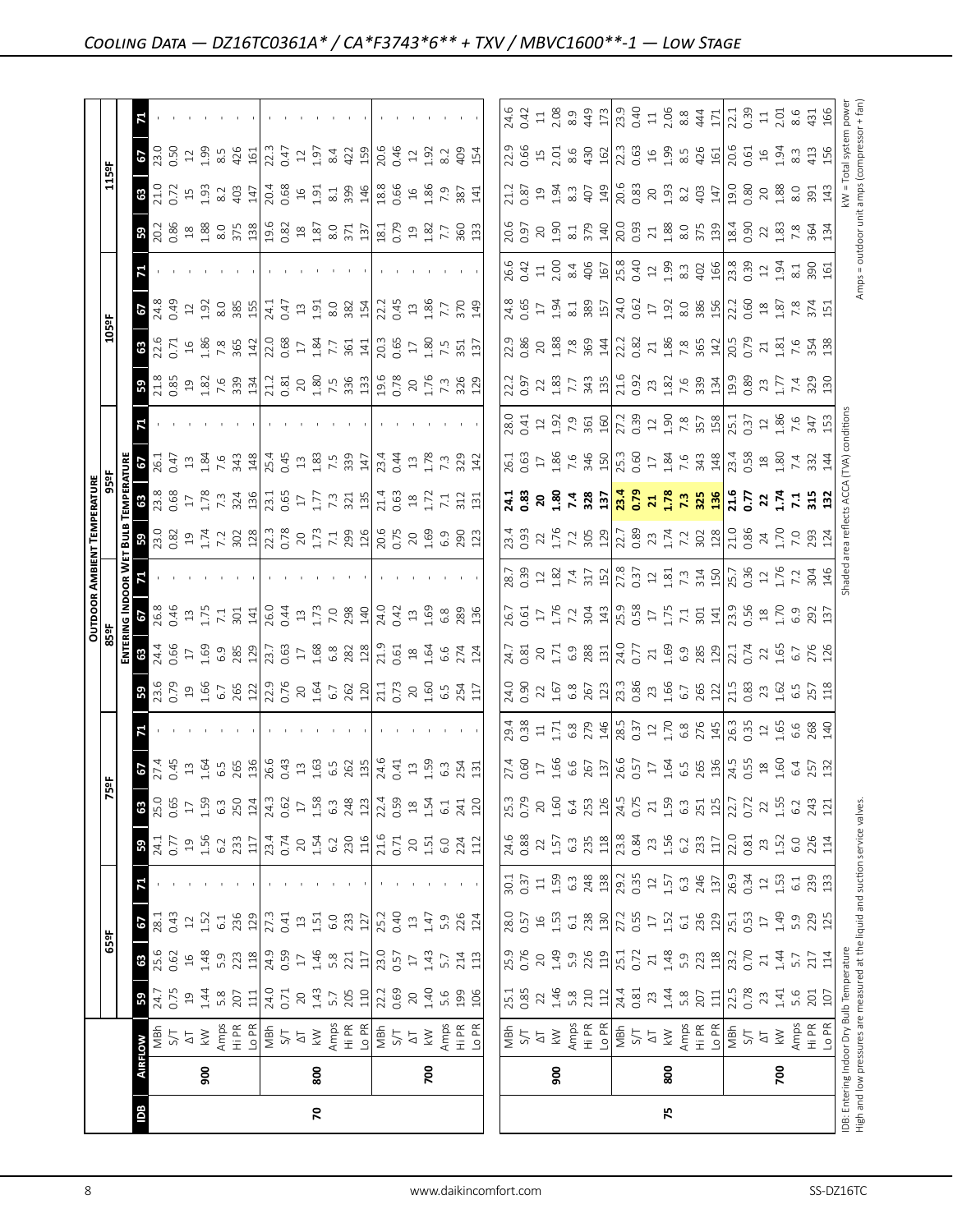|                                                                               |                |                             |               |                  |              |                                              |                   |                                                          |                                                                                                                                                                                                                                                                                                      |                                                                                                                                                                                                                                                                                                     |                                                                                                                                                                                                                                                                                                                     |       |                                                                                                                                                                                                                                                                                                                                                          |                                                                                                                                                                                                                                                                                                               | <b>OUTDOOR AMBIENT TEMPERATURI</b>                                                                            |                                                                                                                                                                                                                                                                                                                                                                                                                                                                                                    |         |                                                                                                                                                                                                                                                                                                           |                                                                                                                                                                                                                                                                                 |                                                                                                                                                                                                                                |                                                                                                                                                                                                                                                                                                              |                                                                                                                                                                                                                                   |                                                                                                                                                                                                                                                                                             |                                                                                                                                                                                                                                                             |                                                                                                                                                                                                                                                                    |                                                                                                                                                                                                                                                                                                               |
|-------------------------------------------------------------------------------|----------------|-----------------------------|---------------|------------------|--------------|----------------------------------------------|-------------------|----------------------------------------------------------|------------------------------------------------------------------------------------------------------------------------------------------------------------------------------------------------------------------------------------------------------------------------------------------------------|-----------------------------------------------------------------------------------------------------------------------------------------------------------------------------------------------------------------------------------------------------------------------------------------------------|---------------------------------------------------------------------------------------------------------------------------------------------------------------------------------------------------------------------------------------------------------------------------------------------------------------------|-------|----------------------------------------------------------------------------------------------------------------------------------------------------------------------------------------------------------------------------------------------------------------------------------------------------------------------------------------------------------|---------------------------------------------------------------------------------------------------------------------------------------------------------------------------------------------------------------------------------------------------------------------------------------------------------------|---------------------------------------------------------------------------------------------------------------|----------------------------------------------------------------------------------------------------------------------------------------------------------------------------------------------------------------------------------------------------------------------------------------------------------------------------------------------------------------------------------------------------------------------------------------------------------------------------------------------------|---------|-----------------------------------------------------------------------------------------------------------------------------------------------------------------------------------------------------------------------------------------------------------------------------------------------------------|---------------------------------------------------------------------------------------------------------------------------------------------------------------------------------------------------------------------------------------------------------------------------------|--------------------------------------------------------------------------------------------------------------------------------------------------------------------------------------------------------------------------------|--------------------------------------------------------------------------------------------------------------------------------------------------------------------------------------------------------------------------------------------------------------------------------------------------------------|-----------------------------------------------------------------------------------------------------------------------------------------------------------------------------------------------------------------------------------|---------------------------------------------------------------------------------------------------------------------------------------------------------------------------------------------------------------------------------------------------------------------------------------------|-------------------------------------------------------------------------------------------------------------------------------------------------------------------------------------------------------------------------------------------------------------|--------------------------------------------------------------------------------------------------------------------------------------------------------------------------------------------------------------------------------------------------------------------|---------------------------------------------------------------------------------------------------------------------------------------------------------------------------------------------------------------------------------------------------------------------------------------------------------------|
|                                                                               |                |                             |               | 65°F             |              |                                              |                   |                                                          | 5ºF                                                                                                                                                                                                                                                                                                  |                                                                                                                                                                                                                                                                                                     |                                                                                                                                                                                                                                                                                                                     | 85 ap |                                                                                                                                                                                                                                                                                                                                                          |                                                                                                                                                                                                                                                                                                               |                                                                                                               |                                                                                                                                                                                                                                                                                                                                                                                                                                                                                                    |         |                                                                                                                                                                                                                                                                                                           |                                                                                                                                                                                                                                                                                 | <b>105º</b>                                                                                                                                                                                                                    |                                                                                                                                                                                                                                                                                                              |                                                                                                                                                                                                                                   |                                                                                                                                                                                                                                                                                             | 115ºF                                                                                                                                                                                                                                                       |                                                                                                                                                                                                                                                                    |                                                                                                                                                                                                                                                                                                               |
|                                                                               |                |                             |               |                  |              |                                              |                   |                                                          |                                                                                                                                                                                                                                                                                                      |                                                                                                                                                                                                                                                                                                     |                                                                                                                                                                                                                                                                                                                     | 톱     |                                                                                                                                                                                                                                                                                                                                                          |                                                                                                                                                                                                                                                                                                               |                                                                                                               |                                                                                                                                                                                                                                                                                                                                                                                                                                                                                                    |         |                                                                                                                                                                                                                                                                                                           |                                                                                                                                                                                                                                                                                 |                                                                                                                                                                                                                                |                                                                                                                                                                                                                                                                                                              |                                                                                                                                                                                                                                   |                                                                                                                                                                                                                                                                                             |                                                                                                                                                                                                                                                             |                                                                                                                                                                                                                                                                    |                                                                                                                                                                                                                                                                                                               |
| Ba                                                                            | <b>AIRFLOW</b> |                             | 59            | 63               | 29           |                                              | 59                | 63                                                       |                                                                                                                                                                                                                                                                                                      | <b>Z</b>                                                                                                                                                                                                                                                                                            |                                                                                                                                                                                                                                                                                                                     | 63    |                                                                                                                                                                                                                                                                                                                                                          |                                                                                                                                                                                                                                                                                                               |                                                                                                               |                                                                                                                                                                                                                                                                                                                                                                                                                                                                                                    |         |                                                                                                                                                                                                                                                                                                           |                                                                                                                                                                                                                                                                                 |                                                                                                                                                                                                                                | 29                                                                                                                                                                                                                                                                                                           |                                                                                                                                                                                                                                   |                                                                                                                                                                                                                                                                                             | 63                                                                                                                                                                                                                                                          | 19                                                                                                                                                                                                                                                                 |                                                                                                                                                                                                                                                                                                               |
|                                                                               |                | MBh                         | 25.6<br>0.93  | $\frac{1}{26.1}$ |              |                                              | 25.0              | 25.5                                                     |                                                                                                                                                                                                                                                                                                      |                                                                                                                                                                                                                                                                                                     |                                                                                                                                                                                                                                                                                                                     |       |                                                                                                                                                                                                                                                                                                                                                          |                                                                                                                                                                                                                                                                                                               |                                                                                                               |                                                                                                                                                                                                                                                                                                                                                                                                                                                                                                    |         |                                                                                                                                                                                                                                                                                                           |                                                                                                                                                                                                                                                                                 |                                                                                                                                                                                                                                | 24.7<br>0.81                                                                                                                                                                                                                                                                                                 | 26.4<br>0.60                                                                                                                                                                                                                      |                                                                                                                                                                                                                                                                                             | $\frac{1.4}{1.00}$                                                                                                                                                                                                                                          | 22.9<br>0.82                                                                                                                                                                                                                                                       | 24.4                                                                                                                                                                                                                                                                                                          |
|                                                                               |                | 5/1                         |               | 0.87             | 0.71         |                                              | 0.96              | 0.90                                                     |                                                                                                                                                                                                                                                                                                      |                                                                                                                                                                                                                                                                                                     |                                                                                                                                                                                                                                                                                                                     |       |                                                                                                                                                                                                                                                                                                                                                          |                                                                                                                                                                                                                                                                                                               |                                                                                                               |                                                                                                                                                                                                                                                                                                                                                                                                                                                                                                    |         |                                                                                                                                                                                                                                                                                                           |                                                                                                                                                                                                                                                                                 |                                                                                                                                                                                                                                |                                                                                                                                                                                                                                                                                                              |                                                                                                                                                                                                                                   |                                                                                                                                                                                                                                                                                             |                                                                                                                                                                                                                                                             |                                                                                                                                                                                                                                                                    | $-0.61$                                                                                                                                                                                                                                                                                                       |
|                                                                               |                | $\overline{\triangleright}$ | 24            | $23$<br>1.50     | $\gtrsim$    | $16$                                         | 25                | $\overline{24}$                                          |                                                                                                                                                                                                                                                                                                      |                                                                                                                                                                                                                                                                                                     |                                                                                                                                                                                                                                                                                                                     |       |                                                                                                                                                                                                                                                                                                                                                          |                                                                                                                                                                                                                                                                                                               |                                                                                                               |                                                                                                                                                                                                                                                                                                                                                                                                                                                                                                    |         |                                                                                                                                                                                                                                                                                                           |                                                                                                                                                                                                                                                                                 |                                                                                                                                                                                                                                |                                                                                                                                                                                                                                                                                                              |                                                                                                                                                                                                                                   |                                                                                                                                                                                                                                                                                             |                                                                                                                                                                                                                                                             |                                                                                                                                                                                                                                                                    |                                                                                                                                                                                                                                                                                                               |
|                                                                               | 900            | $\leqslant$                 | 1.47          |                  | 1.55         | 1.60                                         | 1.58              | 1.62                                                     |                                                                                                                                                                                                                                                                                                      |                                                                                                                                                                                                                                                                                                     |                                                                                                                                                                                                                                                                                                                     |       |                                                                                                                                                                                                                                                                                                                                                          |                                                                                                                                                                                                                                                                                                               |                                                                                                               |                                                                                                                                                                                                                                                                                                                                                                                                                                                                                                    |         |                                                                                                                                                                                                                                                                                                           |                                                                                                                                                                                                                                                                                 |                                                                                                                                                                                                                                |                                                                                                                                                                                                                                                                                                              |                                                                                                                                                                                                                                   |                                                                                                                                                                                                                                                                                             |                                                                                                                                                                                                                                                             |                                                                                                                                                                                                                                                                    |                                                                                                                                                                                                                                                                                                               |
|                                                                               |                |                             | 5.9<br>212    | 6.0              | 6.2          | 6.4                                          | $6.\overline{3}$  | 6.5                                                      |                                                                                                                                                                                                                                                                                                      |                                                                                                                                                                                                                                                                                                     |                                                                                                                                                                                                                                                                                                                     |       |                                                                                                                                                                                                                                                                                                                                                          |                                                                                                                                                                                                                                                                                                               |                                                                                                               |                                                                                                                                                                                                                                                                                                                                                                                                                                                                                                    |         |                                                                                                                                                                                                                                                                                                           |                                                                                                                                                                                                                                                                                 |                                                                                                                                                                                                                                |                                                                                                                                                                                                                                                                                                              |                                                                                                                                                                                                                                   |                                                                                                                                                                                                                                                                                             |                                                                                                                                                                                                                                                             |                                                                                                                                                                                                                                                                    |                                                                                                                                                                                                                                                                                                               |
|                                                                               |                | Amps<br>Hi PR               |               | 228              | 241          | 251                                          | 238               | 256                                                      |                                                                                                                                                                                                                                                                                                      |                                                                                                                                                                                                                                                                                                     |                                                                                                                                                                                                                                                                                                                     |       |                                                                                                                                                                                                                                                                                                                                                          |                                                                                                                                                                                                                                                                                                               |                                                                                                               |                                                                                                                                                                                                                                                                                                                                                                                                                                                                                                    |         |                                                                                                                                                                                                                                                                                                           |                                                                                                                                                                                                                                                                                 |                                                                                                                                                                                                                                |                                                                                                                                                                                                                                                                                                              |                                                                                                                                                                                                                                   |                                                                                                                                                                                                                                                                                             |                                                                                                                                                                                                                                                             |                                                                                                                                                                                                                                                                    |                                                                                                                                                                                                                                                                                                               |
|                                                                               |                | Lo PR                       | 113           | 120              | 131          | 140                                          | 119               | 127                                                      |                                                                                                                                                                                                                                                                                                      |                                                                                                                                                                                                                                                                                                     |                                                                                                                                                                                                                                                                                                                     |       |                                                                                                                                                                                                                                                                                                                                                          |                                                                                                                                                                                                                                                                                                               |                                                                                                               |                                                                                                                                                                                                                                                                                                                                                                                                                                                                                                    |         |                                                                                                                                                                                                                                                                                                           |                                                                                                                                                                                                                                                                                 |                                                                                                                                                                                                                                |                                                                                                                                                                                                                                                                                                              |                                                                                                                                                                                                                                   |                                                                                                                                                                                                                                                                                             |                                                                                                                                                                                                                                                             |                                                                                                                                                                                                                                                                    |                                                                                                                                                                                                                                                                                                               |
|                                                                               |                | $\frac{1}{48M}$             | 24.8<br>0.89  | 25.4<br>0.83     | 27.1         | 29.0                                         | 24.3              | 24.8                                                     | $57.77 \times 10000$ $27.77 \times 10000$ $27.77 \times 10000$ $27.77 \times 10000$ $27.77 \times 10000$ $27.77 \times 10000$ $27.77 \times 10000$ $27.77 \times 10000$ $27.77 \times 10000$ $27.77 \times 10000$ $27.77 \times 10000$ $27.77 \times 10000$ $27.77 \times 10000$ $27.77 \times 1000$ | $\begin{array}{l} 23.53 \\ 25.54 \\ 26.57 \\ 27.59 \\ 28.54 \\ 29.59 \\ 20.54 \\ 21.53 \\ 22.54 \\ 23.55 \\ 24.55 \\ 25.57 \\ 26.57 \\ 27.57 \\ 28.57 \\ 29.57 \\ 21.57 \\ 22.57 \\ 23.57 \\ 24.57 \\ 25.57 \\ 26.57 \\ 27.57 \\ 28.57 \\ 29.57 \\ 20.57 \\ 21.57 \\ 22.57 \\ 23.57 \\ 24.57 \\ 25$ | $\frac{1}{2}$ $\frac{1}{2}$ $\frac{1}{2}$ $\frac{1}{2}$ $\frac{1}{2}$ $\frac{1}{2}$ $\frac{1}{2}$ $\frac{1}{2}$ $\frac{1}{2}$ $\frac{1}{2}$ $\frac{1}{2}$ $\frac{1}{2}$ $\frac{1}{2}$ $\frac{1}{2}$ $\frac{1}{2}$ $\frac{1}{2}$ $\frac{1}{2}$ $\frac{1}{2}$ $\frac{1}{2}$ $\frac{1}{2}$ $\frac{1}{2}$ $\frac{1}{2}$ |       | $\frac{1}{6}$ $\frac{1}{6}$ $\frac{1}{6}$ $\frac{1}{6}$ $\frac{1}{6}$ $\frac{1}{6}$ $\frac{1}{6}$ $\frac{1}{6}$ $\frac{1}{6}$ $\frac{1}{6}$ $\frac{1}{6}$ $\frac{1}{6}$ $\frac{1}{6}$ $\frac{1}{6}$ $\frac{1}{6}$ $\frac{1}{6}$ $\frac{1}{6}$ $\frac{1}{6}$ $\frac{1}{6}$ $\frac{1}{6}$ $\frac{1}{6}$ $\frac{1}{6}$ $\frac{1}{6}$ $\frac{1}{6}$ $\frac{$ |                                                                                                                                                                                                                                                                                                               | <b>3</b> 2 3 3 4 5 5 8 8 8 9 3 3 4 5 5 8 7 6 8 9 4 5 6 7 8 9 7 6 9 7 6 9 7 6 9 7 8 9 7                        | $2.6$ $3.8$ $4.8$ $1.6$ $1.8$ $1.2$ $1.3$ $1.3$ $1.3$ $1.3$ $1.3$ $1.3$ $1.3$ $1.3$ $1.3$ $1.3$ $1.3$ $1.3$ $1.3$ $1.3$ $1.3$ $1.3$ $1.3$ $1.3$ $1.3$ $1.3$ $1.3$ $1.3$ $1.3$ $1.3$ $1.3$ $1.3$ $1.3$ $1.3$ $1.3$ $1.3$ $1.3$                                                                                                                                                                                                                                                                      |         |                                                                                                                                                                                                                                                                                                           | <b>3</b> 2 3 3 3 5 5 4 5 2 3 5 4 5 5 6 7 7 8 5 2 6 7 6 7 7 8 7                                                                                                                                                                                                                  | $3.73$ $3.4$ $3.5$ $3.6$ $3.4$ $3.4$ $3.4$ $3.4$ $3.4$ $3.4$ $3.4$ $3.4$ $3.4$ $3.4$ $3.4$ $3.4$ $3.4$ $3.4$ $3.4$ $3.4$ $3.4$ $3.4$ $3.4$ $3.4$ $3.4$ $3.4$ $3.4$ $3.4$ $3.4$ $3.4$ $3.4$ $3.4$ $3.4$ $3.4$ $3.4$ $3.4$ $3.4$ |                                                                                                                                                                                                                                                                                                              |                                                                                                                                                                                                                                   |                                                                                                                                                                                                                                                                                             | $\begin{array}{ccc}\n 22 & 5 & 4 & 12 \\  25 & 4 & 12 & 12 \\  25 & 25 & 12 & 12 \\  25 & 25 & 12 & 12 \\  25 & 25 & 12 & 12\n \end{array}$                                                                                                                 | $\begin{array}{c}\n 2.02667 & 2.00000 & 2.00000 & 2.00000 & 2.0000 & 2.0000 & 2.0000 & 2.0000 & 2.0000 & 2.0000 & 2.0000 & 2.0000 & 2.0000 & 2.0000 & 2.0000 & 2.0000 & 2.0000 & 2.0000 & 2.0000 & 2.0000 & 2.0000 & 2.0000 & 2.0000 & 2.0000 & 2.0000 & 2.0000 &$ |                                                                                                                                                                                                                                                                                                               |
|                                                                               |                |                             |               |                  | 0.68         | 0.51                                         | 0.92              | 0.86                                                     |                                                                                                                                                                                                                                                                                                      |                                                                                                                                                                                                                                                                                                     |                                                                                                                                                                                                                                                                                                                     |       |                                                                                                                                                                                                                                                                                                                                                          |                                                                                                                                                                                                                                                                                                               |                                                                                                               |                                                                                                                                                                                                                                                                                                                                                                                                                                                                                                    |         |                                                                                                                                                                                                                                                                                                           |                                                                                                                                                                                                                                                                                 |                                                                                                                                                                                                                                |                                                                                                                                                                                                                                                                                                              |                                                                                                                                                                                                                                   |                                                                                                                                                                                                                                                                                             |                                                                                                                                                                                                                                                             |                                                                                                                                                                                                                                                                    |                                                                                                                                                                                                                                                                                                               |
|                                                                               |                | $\overline{\Delta}$         | 25            | 24               | $21\,$       | $\overline{17}$                              | 26                | 25                                                       |                                                                                                                                                                                                                                                                                                      |                                                                                                                                                                                                                                                                                                     |                                                                                                                                                                                                                                                                                                                     |       |                                                                                                                                                                                                                                                                                                                                                          |                                                                                                                                                                                                                                                                                                               |                                                                                                               |                                                                                                                                                                                                                                                                                                                                                                                                                                                                                                    |         |                                                                                                                                                                                                                                                                                                           |                                                                                                                                                                                                                                                                                 |                                                                                                                                                                                                                                |                                                                                                                                                                                                                                                                                                              |                                                                                                                                                                                                                                   |                                                                                                                                                                                                                                                                                             |                                                                                                                                                                                                                                                             |                                                                                                                                                                                                                                                                    |                                                                                                                                                                                                                                                                                                               |
| 80                                                                            | 800            | $\gtrapprox$                |               | 1.49             | 1.54         | $1.59$<br>6.3                                | 1.57              | 1.60                                                     |                                                                                                                                                                                                                                                                                                      |                                                                                                                                                                                                                                                                                                     |                                                                                                                                                                                                                                                                                                                     |       |                                                                                                                                                                                                                                                                                                                                                          |                                                                                                                                                                                                                                                                                                               |                                                                                                               |                                                                                                                                                                                                                                                                                                                                                                                                                                                                                                    |         |                                                                                                                                                                                                                                                                                                           |                                                                                                                                                                                                                                                                                 |                                                                                                                                                                                                                                |                                                                                                                                                                                                                                                                                                              |                                                                                                                                                                                                                                   |                                                                                                                                                                                                                                                                                             |                                                                                                                                                                                                                                                             |                                                                                                                                                                                                                                                                    |                                                                                                                                                                                                                                                                                                               |
|                                                                               |                | Amps                        | $1.46$<br>5.8 | 5.9              | 6.1          |                                              | $6.\overline{3}$  | 6.4                                                      |                                                                                                                                                                                                                                                                                                      |                                                                                                                                                                                                                                                                                                     |                                                                                                                                                                                                                                                                                                                     |       |                                                                                                                                                                                                                                                                                                                                                          |                                                                                                                                                                                                                                                                                                               |                                                                                                               |                                                                                                                                                                                                                                                                                                                                                                                                                                                                                                    |         |                                                                                                                                                                                                                                                                                                           |                                                                                                                                                                                                                                                                                 |                                                                                                                                                                                                                                |                                                                                                                                                                                                                                                                                                              |                                                                                                                                                                                                                                   |                                                                                                                                                                                                                                                                                             |                                                                                                                                                                                                                                                             |                                                                                                                                                                                                                                                                    |                                                                                                                                                                                                                                                                                                               |
|                                                                               |                | Hi PR                       | 210           | 226              | 238          |                                              | 235               | 253                                                      |                                                                                                                                                                                                                                                                                                      |                                                                                                                                                                                                                                                                                                     |                                                                                                                                                                                                                                                                                                                     |       |                                                                                                                                                                                                                                                                                                                                                          |                                                                                                                                                                                                                                                                                                               |                                                                                                               |                                                                                                                                                                                                                                                                                                                                                                                                                                                                                                    |         |                                                                                                                                                                                                                                                                                                           |                                                                                                                                                                                                                                                                                 |                                                                                                                                                                                                                                |                                                                                                                                                                                                                                                                                                              |                                                                                                                                                                                                                                   |                                                                                                                                                                                                                                                                                             |                                                                                                                                                                                                                                                             |                                                                                                                                                                                                                                                                    |                                                                                                                                                                                                                                                                                                               |
|                                                                               |                | Lo PR                       | 112           | 119              | 130          | 248                                          | 118               | 126                                                      |                                                                                                                                                                                                                                                                                                      |                                                                                                                                                                                                                                                                                                     |                                                                                                                                                                                                                                                                                                                     |       |                                                                                                                                                                                                                                                                                                                                                          |                                                                                                                                                                                                                                                                                                               |                                                                                                               |                                                                                                                                                                                                                                                                                                                                                                                                                                                                                                    |         |                                                                                                                                                                                                                                                                                                           |                                                                                                                                                                                                                                                                                 |                                                                                                                                                                                                                                |                                                                                                                                                                                                                                                                                                              |                                                                                                                                                                                                                                   |                                                                                                                                                                                                                                                                                             |                                                                                                                                                                                                                                                             |                                                                                                                                                                                                                                                                    |                                                                                                                                                                                                                                                                                                               |
|                                                                               |                | MBh<br>$5/7$                | 22.9          | 23.4             | 25.0         | 26.8                                         | 22.4              | 22.9                                                     |                                                                                                                                                                                                                                                                                                      |                                                                                                                                                                                                                                                                                                     |                                                                                                                                                                                                                                                                                                                     |       |                                                                                                                                                                                                                                                                                                                                                          |                                                                                                                                                                                                                                                                                                               |                                                                                                               |                                                                                                                                                                                                                                                                                                                                                                                                                                                                                                    |         |                                                                                                                                                                                                                                                                                                           |                                                                                                                                                                                                                                                                                 |                                                                                                                                                                                                                                |                                                                                                                                                                                                                                                                                                              |                                                                                                                                                                                                                                   |                                                                                                                                                                                                                                                                                             | $\frac{1}{2}$ $\frac{1}{2}$ $\frac{1}{2}$ $\frac{1}{2}$ $\frac{1}{2}$ $\frac{1}{2}$ $\frac{1}{2}$ $\frac{1}{2}$ $\frac{1}{2}$ $\frac{1}{2}$ $\frac{1}{2}$ $\frac{1}{2}$ $\frac{1}{2}$ $\frac{1}{2}$ $\frac{1}{2}$ $\frac{1}{2}$ $\frac{1}{2}$ $\frac{1}{2}$ |                                                                                                                                                                                                                                                                    |                                                                                                                                                                                                                                                                                                               |
|                                                                               |                |                             | 0.86          | 0.80             | 0.65         | 0.49                                         | 0.89              | 0.83                                                     |                                                                                                                                                                                                                                                                                                      |                                                                                                                                                                                                                                                                                                     |                                                                                                                                                                                                                                                                                                                     |       |                                                                                                                                                                                                                                                                                                                                                          |                                                                                                                                                                                                                                                                                                               |                                                                                                               |                                                                                                                                                                                                                                                                                                                                                                                                                                                                                                    |         |                                                                                                                                                                                                                                                                                                           |                                                                                                                                                                                                                                                                                 |                                                                                                                                                                                                                                |                                                                                                                                                                                                                                                                                                              |                                                                                                                                                                                                                                   |                                                                                                                                                                                                                                                                                             |                                                                                                                                                                                                                                                             |                                                                                                                                                                                                                                                                    |                                                                                                                                                                                                                                                                                                               |
|                                                                               |                | $\overline{\Delta}$         | $26$          | 25               | $21\,$       | $\Box$                                       | 26                | 25                                                       |                                                                                                                                                                                                                                                                                                      |                                                                                                                                                                                                                                                                                                     |                                                                                                                                                                                                                                                                                                                     |       |                                                                                                                                                                                                                                                                                                                                                          |                                                                                                                                                                                                                                                                                                               |                                                                                                               |                                                                                                                                                                                                                                                                                                                                                                                                                                                                                                    |         |                                                                                                                                                                                                                                                                                                           |                                                                                                                                                                                                                                                                                 |                                                                                                                                                                                                                                |                                                                                                                                                                                                                                                                                                              |                                                                                                                                                                                                                                   |                                                                                                                                                                                                                                                                                             |                                                                                                                                                                                                                                                             |                                                                                                                                                                                                                                                                    |                                                                                                                                                                                                                                                                                                               |
|                                                                               | 700            | $\gtrapprox$                | 1.42          | 1.45             | 1.50         | 1.55                                         | 1.53              | 1.56                                                     |                                                                                                                                                                                                                                                                                                      |                                                                                                                                                                                                                                                                                                     |                                                                                                                                                                                                                                                                                                                     |       |                                                                                                                                                                                                                                                                                                                                                          |                                                                                                                                                                                                                                                                                                               |                                                                                                               |                                                                                                                                                                                                                                                                                                                                                                                                                                                                                                    |         |                                                                                                                                                                                                                                                                                                           |                                                                                                                                                                                                                                                                                 |                                                                                                                                                                                                                                |                                                                                                                                                                                                                                                                                                              |                                                                                                                                                                                                                                   |                                                                                                                                                                                                                                                                                             |                                                                                                                                                                                                                                                             | $296$<br>$196$<br>$417$<br>$458$                                                                                                                                                                                                                                   |                                                                                                                                                                                                                                                                                                               |
|                                                                               |                |                             | 5.7           | 5.8              | 6.0          | 6.2                                          | 6.1               | 6.2                                                      |                                                                                                                                                                                                                                                                                                      |                                                                                                                                                                                                                                                                                                     |                                                                                                                                                                                                                                                                                                                     |       |                                                                                                                                                                                                                                                                                                                                                          |                                                                                                                                                                                                                                                                                                               |                                                                                                               |                                                                                                                                                                                                                                                                                                                                                                                                                                                                                                    |         |                                                                                                                                                                                                                                                                                                           |                                                                                                                                                                                                                                                                                 |                                                                                                                                                                                                                                |                                                                                                                                                                                                                                                                                                              |                                                                                                                                                                                                                                   |                                                                                                                                                                                                                                                                                             |                                                                                                                                                                                                                                                             |                                                                                                                                                                                                                                                                    |                                                                                                                                                                                                                                                                                                               |
|                                                                               |                | Amps<br>Hi PR<br>Lo PR      | 203           | 219              | 231          | 241                                          |                   | 245                                                      |                                                                                                                                                                                                                                                                                                      |                                                                                                                                                                                                                                                                                                     |                                                                                                                                                                                                                                                                                                                     |       |                                                                                                                                                                                                                                                                                                                                                          |                                                                                                                                                                                                                                                                                                               |                                                                                                               |                                                                                                                                                                                                                                                                                                                                                                                                                                                                                                    |         |                                                                                                                                                                                                                                                                                                           |                                                                                                                                                                                                                                                                                 |                                                                                                                                                                                                                                |                                                                                                                                                                                                                                                                                                              |                                                                                                                                                                                                                                   |                                                                                                                                                                                                                                                                                             |                                                                                                                                                                                                                                                             |                                                                                                                                                                                                                                                                    |                                                                                                                                                                                                                                                                                                               |
|                                                                               |                |                             | 109           | 115              | 126          | 134                                          | 228<br>115        | 122                                                      |                                                                                                                                                                                                                                                                                                      | $\frac{1}{4}$                                                                                                                                                                                                                                                                                       |                                                                                                                                                                                                                                                                                                                     |       |                                                                                                                                                                                                                                                                                                                                                          |                                                                                                                                                                                                                                                                                                               |                                                                                                               |                                                                                                                                                                                                                                                                                                                                                                                                                                                                                                    |         |                                                                                                                                                                                                                                                                                                           | 131                                                                                                                                                                                                                                                                             |                                                                                                                                                                                                                                |                                                                                                                                                                                                                                                                                                              | 162                                                                                                                                                                                                                               |                                                                                                                                                                                                                                                                                             |                                                                                                                                                                                                                                                             |                                                                                                                                                                                                                                                                    |                                                                                                                                                                                                                                                                                                               |
|                                                                               |                |                             |               |                  |              |                                              |                   |                                                          |                                                                                                                                                                                                                                                                                                      |                                                                                                                                                                                                                                                                                                     |                                                                                                                                                                                                                                                                                                                     |       |                                                                                                                                                                                                                                                                                                                                                          |                                                                                                                                                                                                                                                                                                               |                                                                                                               |                                                                                                                                                                                                                                                                                                                                                                                                                                                                                                    |         |                                                                                                                                                                                                                                                                                                           |                                                                                                                                                                                                                                                                                 |                                                                                                                                                                                                                                |                                                                                                                                                                                                                                                                                                              |                                                                                                                                                                                                                                   |                                                                                                                                                                                                                                                                                             |                                                                                                                                                                                                                                                             |                                                                                                                                                                                                                                                                    |                                                                                                                                                                                                                                                                                                               |
|                                                                               |                |                             | 26.0          | 26.5             | 27.8         | 29.7                                         |                   | 25.9                                                     |                                                                                                                                                                                                                                                                                                      |                                                                                                                                                                                                                                                                                                     |                                                                                                                                                                                                                                                                                                                     |       |                                                                                                                                                                                                                                                                                                                                                          |                                                                                                                                                                                                                                                                                                               |                                                                                                               |                                                                                                                                                                                                                                                                                                                                                                                                                                                                                                    |         |                                                                                                                                                                                                                                                                                                           |                                                                                                                                                                                                                                                                                 |                                                                                                                                                                                                                                |                                                                                                                                                                                                                                                                                                              |                                                                                                                                                                                                                                   |                                                                                                                                                                                                                                                                                             |                                                                                                                                                                                                                                                             |                                                                                                                                                                                                                                                                    |                                                                                                                                                                                                                                                                                                               |
|                                                                               |                | NBh<br>S/T                  | 0.98          | 0.94             | 0.85         | 0.69                                         | 25.4<br>1.00      | 0.98                                                     |                                                                                                                                                                                                                                                                                                      |                                                                                                                                                                                                                                                                                                     |                                                                                                                                                                                                                                                                                                                     |       |                                                                                                                                                                                                                                                                                                                                                          |                                                                                                                                                                                                                                                                                                               |                                                                                                               |                                                                                                                                                                                                                                                                                                                                                                                                                                                                                                    |         |                                                                                                                                                                                                                                                                                                           |                                                                                                                                                                                                                                                                                 |                                                                                                                                                                                                                                |                                                                                                                                                                                                                                                                                                              |                                                                                                                                                                                                                                   |                                                                                                                                                                                                                                                                                             |                                                                                                                                                                                                                                                             | 22.8<br>0.98                                                                                                                                                                                                                                                       | 24.3<br>0.79                                                                                                                                                                                                                                                                                                  |
|                                                                               |                | $\overline{\Delta}$         |               | $26$             | $24\,$       | $\gtrsim$                                    | 26                | 26                                                       |                                                                                                                                                                                                                                                                                                      |                                                                                                                                                                                                                                                                                                     |                                                                                                                                                                                                                                                                                                                     |       |                                                                                                                                                                                                                                                                                                                                                          |                                                                                                                                                                                                                                                                                                               |                                                                                                               |                                                                                                                                                                                                                                                                                                                                                                                                                                                                                                    |         |                                                                                                                                                                                                                                                                                                           |                                                                                                                                                                                                                                                                                 |                                                                                                                                                                                                                                |                                                                                                                                                                                                                                                                                                              |                                                                                                                                                                                                                                   |                                                                                                                                                                                                                                                                                             |                                                                                                                                                                                                                                                             |                                                                                                                                                                                                                                                                    | 20                                                                                                                                                                                                                                                                                                            |
|                                                                               | 500            | $\gtrapprox$                | $26$<br>1.48  | 1.51             | 1.56         |                                              | 1.60              |                                                          |                                                                                                                                                                                                                                                                                                      |                                                                                                                                                                                                                                                                                                     |                                                                                                                                                                                                                                                                                                                     |       |                                                                                                                                                                                                                                                                                                                                                          |                                                                                                                                                                                                                                                                                                               |                                                                                                               |                                                                                                                                                                                                                                                                                                                                                                                                                                                                                                    |         |                                                                                                                                                                                                                                                                                                           |                                                                                                                                                                                                                                                                                 |                                                                                                                                                                                                                                |                                                                                                                                                                                                                                                                                                              |                                                                                                                                                                                                                                   |                                                                                                                                                                                                                                                                                             |                                                                                                                                                                                                                                                             |                                                                                                                                                                                                                                                                    |                                                                                                                                                                                                                                                                                                               |
|                                                                               |                |                             | 5.9           | $6.1$            | 6.2          | $\begin{array}{c}\n1.61 \\ 6.5\n\end{array}$ | 6.4               |                                                          |                                                                                                                                                                                                                                                                                                      |                                                                                                                                                                                                                                                                                                     |                                                                                                                                                                                                                                                                                                                     |       |                                                                                                                                                                                                                                                                                                                                                          |                                                                                                                                                                                                                                                                                                               |                                                                                                               |                                                                                                                                                                                                                                                                                                                                                                                                                                                                                                    |         |                                                                                                                                                                                                                                                                                                           |                                                                                                                                                                                                                                                                                 |                                                                                                                                                                                                                                |                                                                                                                                                                                                                                                                                                              |                                                                                                                                                                                                                                   |                                                                                                                                                                                                                                                                                             |                                                                                                                                                                                                                                                             |                                                                                                                                                                                                                                                                    |                                                                                                                                                                                                                                                                                                               |
|                                                                               |                | Amps<br>Hi PR               | 214           | 230              |              |                                              | 240               |                                                          |                                                                                                                                                                                                                                                                                                      |                                                                                                                                                                                                                                                                                                     |                                                                                                                                                                                                                                                                                                                     |       |                                                                                                                                                                                                                                                                                                                                                          |                                                                                                                                                                                                                                                                                                               |                                                                                                               |                                                                                                                                                                                                                                                                                                                                                                                                                                                                                                    |         |                                                                                                                                                                                                                                                                                                           |                                                                                                                                                                                                                                                                                 |                                                                                                                                                                                                                                |                                                                                                                                                                                                                                                                                                              |                                                                                                                                                                                                                                   |                                                                                                                                                                                                                                                                                             |                                                                                                                                                                                                                                                             |                                                                                                                                                                                                                                                                    |                                                                                                                                                                                                                                                                                                               |
|                                                                               |                | Lo PR                       | 114           | 121              | 243<br>133   | 253                                          | $121\,$           | $\begin{array}{c} 1.63 \\ 6.5 \\ 2.8 \\ 128 \end{array}$ | $\begin{array}{c} 12.88 & 42.68 & 12.68 \\ 23.82 & 42.68 & 12.68 \\ 24.62 & 45.68 & 12.68 \\ 25.62 & 45.68 & 12.68 \\ 25.62 & 45.68 & 12.68 \\ 25.62 & 45.68 & 12.68 \\ 25.62 & 45.68 & 12.68 \\ 25.62 & 45.68 & 12.68 \\ 25.62 & 45.68 & 12.68 \\ 25.62 & 45.68 & 12.68 \\ 25$                      | $\begin{array}{l} 0.71 \\ 0.71 \\ 0.72 \end{array} \begin{array}{l} 0.71 \\ 0.71 \\ 0.72 \end{array} \begin{array}{l} 0.71 \\ 0.71 \\ 0.72 \end{array} \begin{array}{l} 0.71 \\ 0.71 \\ 0.72 \end{array} \begin{array}{l} 0.71 \\ 0.71 \\ 0.72 \end{array}$                                         |                                                                                                                                                                                                                                                                                                                     |       | $\begin{array}{l} 16.56 \\ 16.98 \\ 16.98 \\ 16.98 \\ 16.98 \\ 16.98 \\ 16.98 \\ 16.98 \\ 16.98 \\ 16.98 \\ 16.98 \\ 16.98 \\ 16.98 \\ 16.98 \\ 16.98 \\ 16.98 \\ 16.98 \\ 16.98 \\ 16.98 \\ 17.98 \\ 18.98 \\ 17.98 \\ 18.98 \\ 19.98 \\ 19.98 \\ 19.98 \\ 19.98 \\ 19.98 \\ 19.98 \\ 19.98 \\ 19$                                                      | $\begin{array}{l} 23.5 \\ 25.7 \\ 26.7 \\ 27.8 \\ 28.9 \\ 29.1 \\ 20.8 \\ 21.0 \\ 22.0 \\ 23.0 \\ 24.0 \\ 25.0 \\ 26.0 \\ 27.0 \\ 28.0 \\ 29.0 \\ 21.0 \\ 23.0 \\ 24.0 \\ 25.0 \\ 27.0 \\ 27.0 \\ 28.0 \\ 29.0 \\ 29.0 \\ 21.0 \\ 23.0 \\ 25.0 \\ 27.0 \\ 27.0 \\ 28.0 \\ 29.0 \\ 29.0 \\ 29.0 \\ 21.0 \\ 23$ | 22 5 22 5 32 5 32 5 4 5 6 7 6 7 7 8 7 7 8 7 7 7 8 7 7 7 8 7 7 7 8 7 7 7 8 7 8 7 7 7 8 7 7 8 7 7 8 7 7 7 8 7 7 | $\begin{array}{l} \mathcal{A}\ \mathcal{I}\ \mathcal{B}\ \mathcal{C}\ \mathcal{C}\ \mathcal{C}\ \mathcal{C}\ \mathcal{C}\ \mathcal{C}\ \mathcal{C}\ \mathcal{C}\ \mathcal{C}\ \mathcal{C}\ \mathcal{C}\ \mathcal{C}\ \mathcal{C}\ \mathcal{C}\ \mathcal{C}\ \mathcal{C}\ \mathcal{C}\ \mathcal{C}\ \mathcal{C}\ \mathcal{C}\ \mathcal{C}\ \mathcal{C}\ \mathcal{C}\ \mathcal{C}\ \mathcal{C}\ \mathcal{C}\ \mathcal{C}\ \mathcal{C}\ \mathcal{C}\ \mathcal{C}\ \mathcal{C}\ \mathcal{C}\ \mathcal$ |         | $\frac{16}{22}$ $\frac{25}{22}$ $\frac{16}{22}$ $\frac{16}{22}$ $\frac{16}{22}$ $\frac{16}{22}$ $\frac{16}{22}$ $\frac{16}{22}$ $\frac{16}{22}$ $\frac{16}{22}$ $\frac{16}{22}$ $\frac{16}{22}$ $\frac{16}{22}$ $\frac{16}{22}$ $\frac{16}{22}$ $\frac{16}{22}$ $\frac{16}{22}$ $\frac{16}{22}$ $\frac{1$ | $\begin{array}{l} 23.68 & 24.78 & 25.88 \\ 25.1 & 25.8 & 25.88 & 25.88 \\ 25.1 & 25.8 & 25.88 & 25.88 \\ 25.1 & 25.8 & 25.88 & 25.88 \\ 25.1 & 25.8 & 25.88 & 25.88 \\ 25.1 & 25.8 & 25.88 & 25.88 \\ 25.1 & 25.8 & 25.88 & 25.88 \\ 25.1 & 25.8 & 25.88 & 25.88 \\ 25.1 & 25.$ |                                                                                                                                                                                                                                | $\frac{46}{31}$ $\frac{5}{21}$ $\frac{1}{21}$ $\frac{1}{21}$ $\frac{1}{21}$ $\frac{1}{21}$ $\frac{1}{21}$ $\frac{1}{21}$ $\frac{1}{21}$ $\frac{1}{21}$ $\frac{1}{21}$ $\frac{1}{21}$ $\frac{1}{21}$ $\frac{1}{21}$ $\frac{1}{21}$ $\frac{1}{21}$ $\frac{1}{21}$ $\frac{1}{21}$ $\frac{1}{21}$ $\frac{1}{21}$ | $26.78$ $7.34$ $3.471$<br>$7.84$ $3.471$<br>$7.85$ $7.84$ $7.87$ $7.84$ $7.84$ $7.84$ $7.84$ $7.84$ $7.84$ $7.84$ $7.84$ $7.84$ $7.84$ $7.84$ $7.84$ $7.84$ $7.84$ $7.84$ $7.84$ $7.84$ $7.84$ $7.84$ $7.84$ $7.84$ $7.84$ $7.84$ | $\begin{array}{c} 11500 \\ 115110 \\ 125100 \\ 135100 \\ 145100 \\ 155100 \\ 165100 \\ 175100 \\ 185100 \\ 195100 \\ 195100 \\ 195100 \\ 195100 \\ 195100 \\ 195100 \\ 195100 \\ 195100 \\ 195100 \\ 195100 \\ 195100 \\ 195100 \\ 195100 \\ 195100 \\ 195100 \\ 195100 \\ 195100 \\ 19510$ | $21.5$ $2.8$ $3.4$ $3.4$ $4.5$ $1.3$ $1.3$ $2.4$ $3.4$ $3.4$ $3.4$ $3.5$ $3.5$ $3.5$ $3.5$ $3.5$ $3.5$ $3.5$ $3.5$ $3.5$ $3.5$ $3.5$ $3.5$ $3.5$ $3.5$ $3.5$ $3.5$ $3.5$ $3.5$ $3.5$ $3.5$ $3.5$ $3.5$ $3.5$ $3.5$ $3.5$ $3.5$                              |                                                                                                                                                                                                                                                                    | $\begin{array}{c} 1.13 \\ 0.98 \\ 4.57 \\ 1.71 \\ 0.75 \\ 0.75 \\ 0.75 \\ 0.75 \\ 0.75 \\ 0.75 \\ 0.75 \\ 0.73 \\ 0.73 \\ 0.73 \\ 0.73 \\ 0.73 \\ 0.73 \\ 0.73 \\ 0.73 \\ 0.73 \\ 0.73 \\ 0.73 \\ 0.73 \\ 0.73 \\ 0.73 \\ 0.73 \\ 0.73 \\ 0.73 \\ 0.73 \\ 0.73 \\ 0.73 \\ 0.73 \\ 0.73 \\ 0.73 \\ 0.73 \\ 0.$ |
|                                                                               |                | NBh                         | 25.3<br>0.93  | 25.8<br>0.90     |              | 28.8<br>0.66                                 | 24.7              | 25.2                                                     |                                                                                                                                                                                                                                                                                                      |                                                                                                                                                                                                                                                                                                     |                                                                                                                                                                                                                                                                                                                     |       |                                                                                                                                                                                                                                                                                                                                                          |                                                                                                                                                                                                                                                                                                               |                                                                                                               |                                                                                                                                                                                                                                                                                                                                                                                                                                                                                                    |         |                                                                                                                                                                                                                                                                                                           |                                                                                                                                                                                                                                                                                 |                                                                                                                                                                                                                                |                                                                                                                                                                                                                                                                                                              |                                                                                                                                                                                                                                   |                                                                                                                                                                                                                                                                                             |                                                                                                                                                                                                                                                             |                                                                                                                                                                                                                                                                    |                                                                                                                                                                                                                                                                                                               |
|                                                                               |                | 5/1                         |               |                  | 27.0<br>0.81 |                                              | 0.96              | 0.93                                                     |                                                                                                                                                                                                                                                                                                      |                                                                                                                                                                                                                                                                                                     |                                                                                                                                                                                                                                                                                                                     |       |                                                                                                                                                                                                                                                                                                                                                          |                                                                                                                                                                                                                                                                                                               |                                                                                                               |                                                                                                                                                                                                                                                                                                                                                                                                                                                                                                    |         |                                                                                                                                                                                                                                                                                                           |                                                                                                                                                                                                                                                                                 |                                                                                                                                                                                                                                |                                                                                                                                                                                                                                                                                                              |                                                                                                                                                                                                                                   |                                                                                                                                                                                                                                                                                             |                                                                                                                                                                                                                                                             |                                                                                                                                                                                                                                                                    |                                                                                                                                                                                                                                                                                                               |
|                                                                               |                | $\overline{\Delta}$         | $27\,$        | $\overline{27}$  | 25           | $22\,$                                       | $\overline{27}$   | 27                                                       |                                                                                                                                                                                                                                                                                                      |                                                                                                                                                                                                                                                                                                     |                                                                                                                                                                                                                                                                                                                     |       |                                                                                                                                                                                                                                                                                                                                                          |                                                                                                                                                                                                                                                                                                               |                                                                                                               |                                                                                                                                                                                                                                                                                                                                                                                                                                                                                                    |         |                                                                                                                                                                                                                                                                                                           |                                                                                                                                                                                                                                                                                 |                                                                                                                                                                                                                                |                                                                                                                                                                                                                                                                                                              |                                                                                                                                                                                                                                   |                                                                                                                                                                                                                                                                                             |                                                                                                                                                                                                                                                             |                                                                                                                                                                                                                                                                    |                                                                                                                                                                                                                                                                                                               |
| 85                                                                            | 800            | $\gtrapprox$                | 1.47          | 1.50             | 1.55         | 1.60                                         | 1.58              | $1.62$<br>6.5                                            |                                                                                                                                                                                                                                                                                                      |                                                                                                                                                                                                                                                                                                     |                                                                                                                                                                                                                                                                                                                     |       |                                                                                                                                                                                                                                                                                                                                                          |                                                                                                                                                                                                                                                                                                               |                                                                                                               |                                                                                                                                                                                                                                                                                                                                                                                                                                                                                                    |         |                                                                                                                                                                                                                                                                                                           |                                                                                                                                                                                                                                                                                 |                                                                                                                                                                                                                                |                                                                                                                                                                                                                                                                                                              |                                                                                                                                                                                                                                   |                                                                                                                                                                                                                                                                                             |                                                                                                                                                                                                                                                             |                                                                                                                                                                                                                                                                    |                                                                                                                                                                                                                                                                                                               |
|                                                                               |                | Amps                        | 5.9           | 6.0              | 6.2          | 6.4                                          |                   |                                                          |                                                                                                                                                                                                                                                                                                      |                                                                                                                                                                                                                                                                                                     |                                                                                                                                                                                                                                                                                                                     |       |                                                                                                                                                                                                                                                                                                                                                          |                                                                                                                                                                                                                                                                                                               |                                                                                                               |                                                                                                                                                                                                                                                                                                                                                                                                                                                                                                    |         |                                                                                                                                                                                                                                                                                                           |                                                                                                                                                                                                                                                                                 |                                                                                                                                                                                                                                |                                                                                                                                                                                                                                                                                                              |                                                                                                                                                                                                                                   |                                                                                                                                                                                                                                                                                             |                                                                                                                                                                                                                                                             |                                                                                                                                                                                                                                                                    |                                                                                                                                                                                                                                                                                                               |
|                                                                               |                | Hi PR                       | 212           | 228              | 241          | 251                                          | 6.3<br>238<br>119 | 256                                                      |                                                                                                                                                                                                                                                                                                      |                                                                                                                                                                                                                                                                                                     |                                                                                                                                                                                                                                                                                                                     |       |                                                                                                                                                                                                                                                                                                                                                          |                                                                                                                                                                                                                                                                                                               |                                                                                                               |                                                                                                                                                                                                                                                                                                                                                                                                                                                                                                    |         |                                                                                                                                                                                                                                                                                                           |                                                                                                                                                                                                                                                                                 |                                                                                                                                                                                                                                |                                                                                                                                                                                                                                                                                                              |                                                                                                                                                                                                                                   |                                                                                                                                                                                                                                                                                             |                                                                                                                                                                                                                                                             |                                                                                                                                                                                                                                                                    |                                                                                                                                                                                                                                                                                                               |
|                                                                               |                | Lo PR                       | 113           | 120              | 131          | 140                                          |                   | 127                                                      |                                                                                                                                                                                                                                                                                                      |                                                                                                                                                                                                                                                                                                     |                                                                                                                                                                                                                                                                                                                     |       |                                                                                                                                                                                                                                                                                                                                                          |                                                                                                                                                                                                                                                                                                               |                                                                                                               |                                                                                                                                                                                                                                                                                                                                                                                                                                                                                                    |         |                                                                                                                                                                                                                                                                                                           |                                                                                                                                                                                                                                                                                 |                                                                                                                                                                                                                                |                                                                                                                                                                                                                                                                                                              |                                                                                                                                                                                                                                   |                                                                                                                                                                                                                                                                                             |                                                                                                                                                                                                                                                             |                                                                                                                                                                                                                                                                    |                                                                                                                                                                                                                                                                                                               |
|                                                                               |                | NBh                         | 23.3<br>0.90  | 23.8             | 24.9<br>0.78 | 26.6<br>0.63                                 | 22.8              | 23.2                                                     |                                                                                                                                                                                                                                                                                                      |                                                                                                                                                                                                                                                                                                     |                                                                                                                                                                                                                                                                                                                     |       |                                                                                                                                                                                                                                                                                                                                                          |                                                                                                                                                                                                                                                                                                               |                                                                                                               |                                                                                                                                                                                                                                                                                                                                                                                                                                                                                                    |         |                                                                                                                                                                                                                                                                                                           |                                                                                                                                                                                                                                                                                 |                                                                                                                                                                                                                                |                                                                                                                                                                                                                                                                                                              |                                                                                                                                                                                                                                   |                                                                                                                                                                                                                                                                                             |                                                                                                                                                                                                                                                             | $\frac{1}{20}$<br>$\frac{3}{24}$<br>$\frac{3}{27}$                                                                                                                                                                                                                 |                                                                                                                                                                                                                                                                                                               |
|                                                                               |                | 5/1                         |               | 0.87             |              |                                              | 0.93              | 0.90                                                     |                                                                                                                                                                                                                                                                                                      |                                                                                                                                                                                                                                                                                                     |                                                                                                                                                                                                                                                                                                                     |       |                                                                                                                                                                                                                                                                                                                                                          |                                                                                                                                                                                                                                                                                                               |                                                                                                               |                                                                                                                                                                                                                                                                                                                                                                                                                                                                                                    |         |                                                                                                                                                                                                                                                                                                           |                                                                                                                                                                                                                                                                                 |                                                                                                                                                                                                                                |                                                                                                                                                                                                                                                                                                              |                                                                                                                                                                                                                                   |                                                                                                                                                                                                                                                                                             |                                                                                                                                                                                                                                                             |                                                                                                                                                                                                                                                                    |                                                                                                                                                                                                                                                                                                               |
|                                                                               |                | $\overline{\Delta}$         | 27.5          | 27               | $26$         | $22\,$                                       | $28$              | 27                                                       |                                                                                                                                                                                                                                                                                                      |                                                                                                                                                                                                                                                                                                     |                                                                                                                                                                                                                                                                                                                     |       |                                                                                                                                                                                                                                                                                                                                                          |                                                                                                                                                                                                                                                                                                               |                                                                                                               |                                                                                                                                                                                                                                                                                                                                                                                                                                                                                                    |         |                                                                                                                                                                                                                                                                                                           |                                                                                                                                                                                                                                                                                 |                                                                                                                                                                                                                                |                                                                                                                                                                                                                                                                                                              |                                                                                                                                                                                                                                   |                                                                                                                                                                                                                                                                                             |                                                                                                                                                                                                                                                             |                                                                                                                                                                                                                                                                    |                                                                                                                                                                                                                                                                                                               |
|                                                                               | 700            | $\lesssim$                  | 1.43          | 1.46             | 1.51         | 1.56                                         | 1.54              | 1.58                                                     |                                                                                                                                                                                                                                                                                                      |                                                                                                                                                                                                                                                                                                     |                                                                                                                                                                                                                                                                                                                     |       |                                                                                                                                                                                                                                                                                                                                                          |                                                                                                                                                                                                                                                                                                               |                                                                                                               |                                                                                                                                                                                                                                                                                                                                                                                                                                                                                                    |         |                                                                                                                                                                                                                                                                                                           |                                                                                                                                                                                                                                                                                 |                                                                                                                                                                                                                                |                                                                                                                                                                                                                                                                                                              |                                                                                                                                                                                                                                   |                                                                                                                                                                                                                                                                                             |                                                                                                                                                                                                                                                             |                                                                                                                                                                                                                                                                    |                                                                                                                                                                                                                                                                                                               |
|                                                                               |                | Amps                        | 5.7           | 5.8              | 6.0          | 6.2                                          | 6.2               | $6.\overline{3}$                                         |                                                                                                                                                                                                                                                                                                      |                                                                                                                                                                                                                                                                                                     |                                                                                                                                                                                                                                                                                                                     |       |                                                                                                                                                                                                                                                                                                                                                          |                                                                                                                                                                                                                                                                                                               |                                                                                                               |                                                                                                                                                                                                                                                                                                                                                                                                                                                                                                    |         |                                                                                                                                                                                                                                                                                                           |                                                                                                                                                                                                                                                                                 |                                                                                                                                                                                                                                |                                                                                                                                                                                                                                                                                                              |                                                                                                                                                                                                                                   |                                                                                                                                                                                                                                                                                             |                                                                                                                                                                                                                                                             |                                                                                                                                                                                                                                                                    |                                                                                                                                                                                                                                                                                                               |
|                                                                               |                | Hi PR                       | 205           | 221              | 233<br>127   | 136<br>243                                   | 230<br>116        | 248<br>123                                               |                                                                                                                                                                                                                                                                                                      |                                                                                                                                                                                                                                                                                                     |                                                                                                                                                                                                                                                                                                                     |       |                                                                                                                                                                                                                                                                                                                                                          |                                                                                                                                                                                                                                                                                                               |                                                                                                               |                                                                                                                                                                                                                                                                                                                                                                                                                                                                                                    |         |                                                                                                                                                                                                                                                                                                           |                                                                                                                                                                                                                                                                                 |                                                                                                                                                                                                                                |                                                                                                                                                                                                                                                                                                              |                                                                                                                                                                                                                                   | 8.0<br>371<br>137                                                                                                                                                                                                                                                                           | $\frac{1}{8}$ 3 $\frac{4}{1}$                                                                                                                                                                                                                               | 8.4<br>42<br>159                                                                                                                                                                                                                                                   | $73.87$<br>$2.342$                                                                                                                                                                                                                                                                                            |
|                                                                               |                | Lo PR                       | 110           | 117              |              |                                              |                   |                                                          |                                                                                                                                                                                                                                                                                                      |                                                                                                                                                                                                                                                                                                     |                                                                                                                                                                                                                                                                                                                     |       |                                                                                                                                                                                                                                                                                                                                                          |                                                                                                                                                                                                                                                                                                               |                                                                                                               |                                                                                                                                                                                                                                                                                                                                                                                                                                                                                                    |         |                                                                                                                                                                                                                                                                                                           |                                                                                                                                                                                                                                                                                 |                                                                                                                                                                                                                                |                                                                                                                                                                                                                                                                                                              |                                                                                                                                                                                                                                   |                                                                                                                                                                                                                                                                                             |                                                                                                                                                                                                                                                             |                                                                                                                                                                                                                                                                    |                                                                                                                                                                                                                                                                                                               |
| IDB: Entering Indoor Dry Bulb Temperature                                     |                |                             |               |                  |              |                                              |                   |                                                          |                                                                                                                                                                                                                                                                                                      |                                                                                                                                                                                                                                                                                                     |                                                                                                                                                                                                                                                                                                                     |       |                                                                                                                                                                                                                                                                                                                                                          | shadec                                                                                                                                                                                                                                                                                                        |                                                                                                               |                                                                                                                                                                                                                                                                                                                                                                                                                                                                                                    | TVA) co |                                                                                                                                                                                                                                                                                                           |                                                                                                                                                                                                                                                                                 |                                                                                                                                                                                                                                |                                                                                                                                                                                                                                                                                                              |                                                                                                                                                                                                                                   |                                                                                                                                                                                                                                                                                             | $=$ MY                                                                                                                                                                                                                                                      |                                                                                                                                                                                                                                                                    | powe                                                                                                                                                                                                                                                                                                          |
| High and low pressures are measured at the liquid and suction service valves. |                |                             |               |                  |              |                                              |                   |                                                          |                                                                                                                                                                                                                                                                                                      |                                                                                                                                                                                                                                                                                                     |                                                                                                                                                                                                                                                                                                                     |       |                                                                                                                                                                                                                                                                                                                                                          |                                                                                                                                                                                                                                                                                                               |                                                                                                               |                                                                                                                                                                                                                                                                                                                                                                                                                                                                                                    |         |                                                                                                                                                                                                                                                                                                           |                                                                                                                                                                                                                                                                                 |                                                                                                                                                                                                                                |                                                                                                                                                                                                                                                                                                              |                                                                                                                                                                                                                                   |                                                                                                                                                                                                                                                                                             | Amps = outdoor unit amps (compressor + fan                                                                                                                                                                                                                  |                                                                                                                                                                                                                                                                    |                                                                                                                                                                                                                                                                                                               |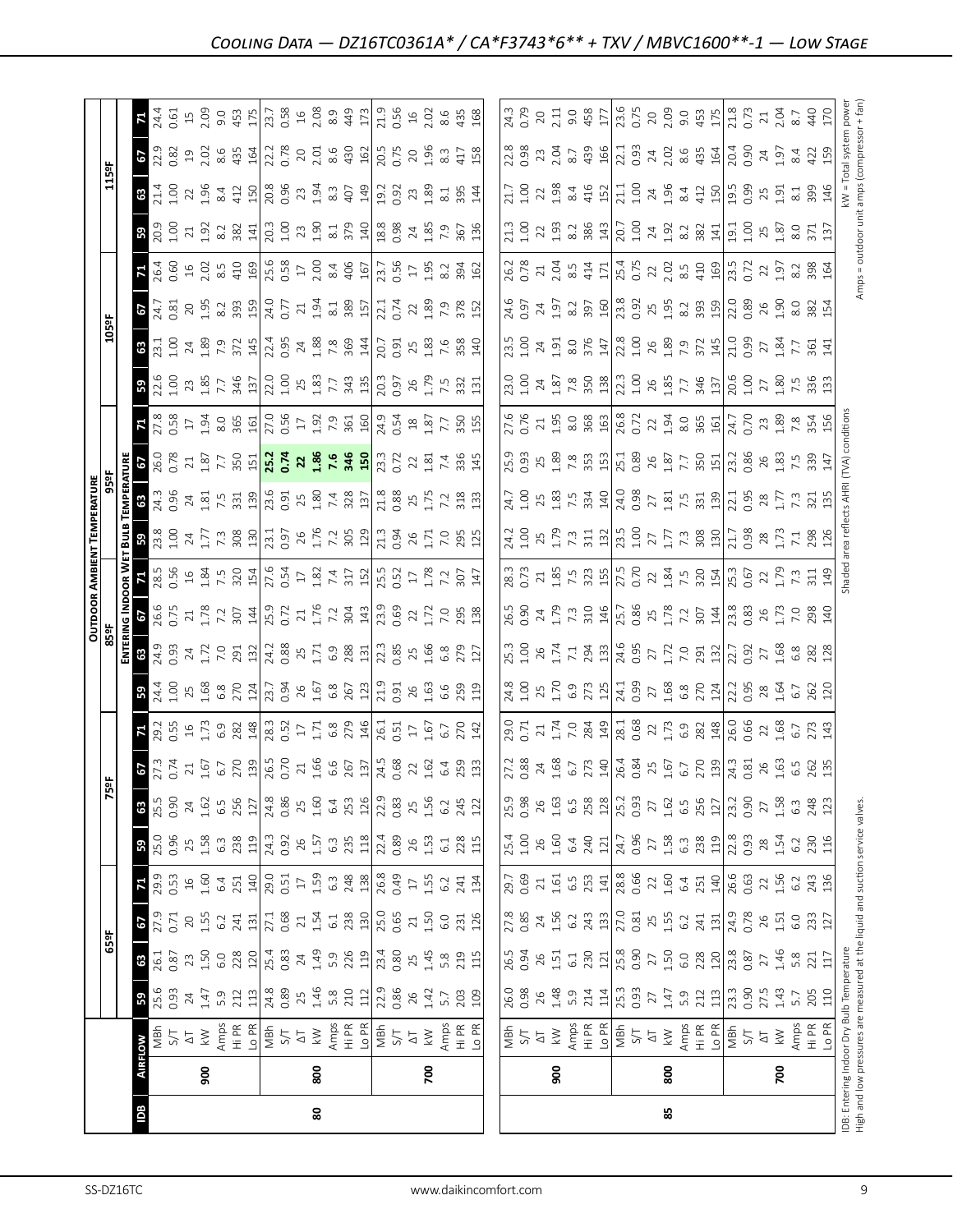|     |      |                                                                                                                                                                                                                                                                                                                                                                                                                            |                                                                                                                                                                                                                                                                                                                                                                                                                                       |                                                                                                                                                                                                                                                                                            |                                                                                                                                                                                                                                                                                                                                                                                                |                                                                                                                                                                                                                                                                                                        |                                                                                                                                                                                                                                                                                                                                                   |                                                                                            |                                                                                                                                                                                                                                                                                                 |                            |                                                                                                                                                                                                                                                               |                                                                                                                                                                                                                                                                                                       |                                                                                                                                                                                                                                |                                                                                                                                                                                                                                                                                                                      | <b>OUTDOOR AMBIENT TEMPERATURE</b>                                                                                                                                                                                                                                                                                                                |                                                                                     |                                                             |                                                                                                                                                                                                                                                                                                                            |                                                         |                                                                                                                    |                                    |                      |                                                          |                                                      |                                           |                                                                                          |
|-----|------|----------------------------------------------------------------------------------------------------------------------------------------------------------------------------------------------------------------------------------------------------------------------------------------------------------------------------------------------------------------------------------------------------------------------------|---------------------------------------------------------------------------------------------------------------------------------------------------------------------------------------------------------------------------------------------------------------------------------------------------------------------------------------------------------------------------------------------------------------------------------------|--------------------------------------------------------------------------------------------------------------------------------------------------------------------------------------------------------------------------------------------------------------------------------------------|------------------------------------------------------------------------------------------------------------------------------------------------------------------------------------------------------------------------------------------------------------------------------------------------------------------------------------------------------------------------------------------------|--------------------------------------------------------------------------------------------------------------------------------------------------------------------------------------------------------------------------------------------------------------------------------------------------------|---------------------------------------------------------------------------------------------------------------------------------------------------------------------------------------------------------------------------------------------------------------------------------------------------------------------------------------------------|--------------------------------------------------------------------------------------------|-------------------------------------------------------------------------------------------------------------------------------------------------------------------------------------------------------------------------------------------------------------------------------------------------|----------------------------|---------------------------------------------------------------------------------------------------------------------------------------------------------------------------------------------------------------------------------------------------------------|-------------------------------------------------------------------------------------------------------------------------------------------------------------------------------------------------------------------------------------------------------------------------------------------------------|--------------------------------------------------------------------------------------------------------------------------------------------------------------------------------------------------------------------------------|----------------------------------------------------------------------------------------------------------------------------------------------------------------------------------------------------------------------------------------------------------------------------------------------------------------------|---------------------------------------------------------------------------------------------------------------------------------------------------------------------------------------------------------------------------------------------------------------------------------------------------------------------------------------------------|-------------------------------------------------------------------------------------|-------------------------------------------------------------|----------------------------------------------------------------------------------------------------------------------------------------------------------------------------------------------------------------------------------------------------------------------------------------------------------------------------|---------------------------------------------------------|--------------------------------------------------------------------------------------------------------------------|------------------------------------|----------------------|----------------------------------------------------------|------------------------------------------------------|-------------------------------------------|------------------------------------------------------------------------------------------|
|     |      |                                                                                                                                                                                                                                                                                                                                                                                                                            |                                                                                                                                                                                                                                                                                                                                                                                                                                       | 65°F                                                                                                                                                                                                                                                                                       |                                                                                                                                                                                                                                                                                                                                                                                                |                                                                                                                                                                                                                                                                                                        |                                                                                                                                                                                                                                                                                                                                                   | Ñ                                                                                          | 읈                                                                                                                                                                                                                                                                                               |                            |                                                                                                                                                                                                                                                               | 85°F                                                                                                                                                                                                                                                                                                  |                                                                                                                                                                                                                                |                                                                                                                                                                                                                                                                                                                      |                                                                                                                                                                                                                                                                                                                                                   |                                                                                     |                                                             |                                                                                                                                                                                                                                                                                                                            |                                                         | 105°F                                                                                                              |                                    |                      |                                                          | 115ºF                                                |                                           |                                                                                          |
|     |      |                                                                                                                                                                                                                                                                                                                                                                                                                            |                                                                                                                                                                                                                                                                                                                                                                                                                                       |                                                                                                                                                                                                                                                                                            |                                                                                                                                                                                                                                                                                                                                                                                                |                                                                                                                                                                                                                                                                                                        |                                                                                                                                                                                                                                                                                                                                                   |                                                                                            |                                                                                                                                                                                                                                                                                                 |                            |                                                                                                                                                                                                                                                               |                                                                                                                                                                                                                                                                                                       | ENTERING INDOOR W                                                                                                                                                                                                              |                                                                                                                                                                                                                                                                                                                      | BuuB                                                                                                                                                                                                                                                                                                                                              | <b>TEMPERATURI</b>                                                                  |                                                             |                                                                                                                                                                                                                                                                                                                            |                                                         |                                                                                                                    |                                    |                      |                                                          |                                                      |                                           |                                                                                          |
| 8dl |      |                                                                                                                                                                                                                                                                                                                                                                                                                            | $33.9$<br>33.9                                                                                                                                                                                                                                                                                                                                                                                                                        |                                                                                                                                                                                                                                                                                            | $rac{38}{4}$                                                                                                                                                                                                                                                                                                                                                                                   |                                                                                                                                                                                                                                                                                                        | <b>3</b><br>33.1<br>0.76                                                                                                                                                                                                                                                                                                                          | 63                                                                                         | $\frac{6}{37.6}$                                                                                                                                                                                                                                                                                |                            | 3.38                                                                                                                                                                                                                                                          | 63                                                                                                                                                                                                                                                                                                    | 29                                                                                                                                                                                                                             |                                                                                                                                                                                                                                                                                                                      | $31.5$ $31.5$                                                                                                                                                                                                                                                                                                                                     | <b>8</b><br>32.7<br>0.67                                                            | 29                                                          |                                                                                                                                                                                                                                                                                                                            | ႙ၟ                                                      | 3 <sup>o</sup>                                                                                                     | 29                                 |                      | 59                                                       | $\frac{38.8}{28.8}$                                  | $\frac{2.75}{2}$                          |                                                                                          |
|     |      |                                                                                                                                                                                                                                                                                                                                                                                                                            |                                                                                                                                                                                                                                                                                                                                                                                                                                       |                                                                                                                                                                                                                                                                                            |                                                                                                                                                                                                                                                                                                                                                                                                |                                                                                                                                                                                                                                                                                                        |                                                                                                                                                                                                                                                                                                                                                   | 34.3                                                                                       |                                                                                                                                                                                                                                                                                                 |                            |                                                                                                                                                                                                                                                               | 33.5                                                                                                                                                                                                                                                                                                  | 36.7                                                                                                                                                                                                                           |                                                                                                                                                                                                                                                                                                                      |                                                                                                                                                                                                                                                                                                                                                   |                                                                                     | $\frac{8}{0.47}$                                            |                                                                                                                                                                                                                                                                                                                            | $\frac{30.84}{0.84}$                                    | $\frac{11}{31.1}$                                                                                                  | $34.0$<br>0.49                     |                      | 27.85                                                    |                                                      |                                           |                                                                                          |
|     |      |                                                                                                                                                                                                                                                                                                                                                                                                                            |                                                                                                                                                                                                                                                                                                                                                                                                                                       |                                                                                                                                                                                                                                                                                            | 0.43                                                                                                                                                                                                                                                                                                                                                                                           |                                                                                                                                                                                                                                                                                                        |                                                                                                                                                                                                                                                                                                                                                   | 0.64                                                                                       |                                                                                                                                                                                                                                                                                                 |                            |                                                                                                                                                                                                                                                               | 0.65                                                                                                                                                                                                                                                                                                  | 0.45                                                                                                                                                                                                                           |                                                                                                                                                                                                                                                                                                                      |                                                                                                                                                                                                                                                                                                                                                   |                                                                                     |                                                             |                                                                                                                                                                                                                                                                                                                            |                                                         |                                                                                                                    |                                    |                      |                                                          |                                                      | 0.49                                      |                                                                                          |
|     |      |                                                                                                                                                                                                                                                                                                                                                                                                                            |                                                                                                                                                                                                                                                                                                                                                                                                                                       |                                                                                                                                                                                                                                                                                            | $12$                                                                                                                                                                                                                                                                                                                                                                                           |                                                                                                                                                                                                                                                                                                        |                                                                                                                                                                                                                                                                                                                                                   | $\frac{16}{1}$                                                                             | $\mathfrak{Q}$                                                                                                                                                                                                                                                                                  |                            |                                                                                                                                                                                                                                                               | $16$<br>$2.53$                                                                                                                                                                                                                                                                                        | $12^{2}$                                                                                                                                                                                                                       |                                                                                                                                                                                                                                                                                                                      |                                                                                                                                                                                                                                                                                                                                                   | $16$<br>$2.67$                                                                      | $12\,$                                                      |                                                                                                                                                                                                                                                                                                                            | $\frac{18}{2.72}$                                       | $\overline{15}$                                                                                                    | $12$                               |                      |                                                          | $\ensuremath{\mathop{\mathop{\mathbf{1}}}}\nolimits$ | $\Xi$                                     |                                                                                          |
|     | 1294 |                                                                                                                                                                                                                                                                                                                                                                                                                            |                                                                                                                                                                                                                                                                                                                                                                                                                                       |                                                                                                                                                                                                                                                                                            | 2.27                                                                                                                                                                                                                                                                                                                                                                                           |                                                                                                                                                                                                                                                                                                        |                                                                                                                                                                                                                                                                                                                                                   | 2.38                                                                                       | 2.46<br>9.5                                                                                                                                                                                                                                                                                     |                            |                                                                                                                                                                                                                                                               | 10.0                                                                                                                                                                                                                                                                                                  | 10.3                                                                                                                                                                                                                           |                                                                                                                                                                                                                                                                                                                      |                                                                                                                                                                                                                                                                                                                                                   |                                                                                     | 2.76<br>11.0                                                |                                                                                                                                                                                                                                                                                                                            | $\Xi$                                                   | 2.78<br>$\frac{3}{11}$                                                                                             | 2.88<br>11.7                       |                      |                                                          | 12.0<br>2.88                                         | 2.98<br>12.4                              |                                                                                          |
|     |      |                                                                                                                                                                                                                                                                                                                                                                                                                            |                                                                                                                                                                                                                                                                                                                                                                                                                                       |                                                                                                                                                                                                                                                                                            |                                                                                                                                                                                                                                                                                                                                                                                                |                                                                                                                                                                                                                                                                                                        |                                                                                                                                                                                                                                                                                                                                                   | $9.2$<br>266                                                                               | 280                                                                                                                                                                                                                                                                                             |                            |                                                                                                                                                                                                                                                               | 302                                                                                                                                                                                                                                                                                                   | 319                                                                                                                                                                                                                            |                                                                                                                                                                                                                                                                                                                      |                                                                                                                                                                                                                                                                                                                                                   | 10.7<br>344                                                                         | 363                                                         |                                                                                                                                                                                                                                                                                                                            |                                                         | 387                                                                                                                | 409                                |                      |                                                          | 428                                                  | 452                                       |                                                                                          |
|     |      | $\begin{array}{c c c c c c} \hline \textbf{MREDW} & \textbf{MHD} & \textbf{MFD} & \textbf{MFD} & \textbf{MFD} & \textbf{MFD} & \textbf{MFD} & \textbf{MFD} & \textbf{MFD} & \textbf{MFD} & \textbf{MFD} & \textbf{MFD} & \textbf{MFD} & \textbf{MFD} & \textbf{MFD} & \textbf{MFD} & \textbf{MFD} & \textbf{MFD} & \textbf{MFD} & \textbf{MFD} & \textbf{MFD} & \textbf{MFD} & \textbf{MFD} & \textbf{MFD} & \textbf{MFD}$ | $\begin{array}{c}\n\text{a} & \text{a} & \text{b} \\ \text{c} & \text{d} & \text{c} \\ \text{d} & \text{d} & \text{d} \\ \text{e} & \text{f} & \text{g} \\ \text{f} & \text{g} & \text{g} \\ \text{g} & \text{g} & \text{g} \\ \text{h} & \text{g} & \text{h} \\ \text{h} & \text{h} & \text{h} \\ \text{i} & \text{h} & \text{h} \\ \text{j} & \text{h} & \text{h} \\ \text{m} & \text{h} & \text{h} \\ \text{m} & \text{h} & \text$ |                                                                                                                                                                                                                                                                                            | 8.8<br>250 274<br>374 22 26<br>2.7                                                                                                                                                                                                                                                                                                                                                             |                                                                                                                                                                                                                                                                                                        | $\begin{array}{c}\n 2.33 \\  2.33 \\  3.53 \\  5.73 \\  6.73 \\  7.33 \\  7.33 \\  8.34 \\  7.53 \\  7.53 \\  8.73 \\  9.73 \\  1.0 \\  0.70 \\  0.70 \\  0.70 \\  0.70 \\  0.70 \\  0.70 \\  0.70 \\  0.70 \\  0.70 \\  0.70 \\  0.70 \\  0.70 \\  0.70 \\  0.70 \\  0.70 \\  0.70 \\  0.70 \\  0.70 \\  0.70 \\  0.70 \\  0.70 \\  0.70 \\  0.$ | 121                                                                                        | 132                                                                                                                                                                                                                                                                                             |                            | $\begin{array}{l} 23,0000\\ 24,0000\\ 25,00000\\ 26,00000\\ 27,00000\\ 28,00000\\ 29,00000\\ 29,00000\\ 29,00000\\ 29,00000\\ 29,0000\\ 29,0000\\ 29,0000\\ 29,0000\\ 29,0000\\ 29,0000\\ 29,0000\\ 29,0000\\ 29,0000\\ 29,0000\\ 29,0000\\ 29,0000\\ 29,000$ |                                                                                                                                                                                                                                                                                                       | 137                                                                                                                                                                                                                            |                                                                                                                                                                                                                                                                                                                      | $\begin{array}{c}\n 2535 \\  2651 \\  2752 \\  2851 \\  2951 \\  2051 \\  2051 \\  2051 \\  2051 \\  2051 \\  2051 \\  2051 \\  2051 \\  2051 \\  2051 \\  2051 \\  2051 \\  2051 \\  2051 \\  2051 \\  2051 \\  2051 \\  2051 \\  2051 \\  2051 \\  2051 \\  2051 \\  2051 \\  2051 \\  2051 \\  2051 \\  2051 \\  2051 \\  2051 \\  2051 \\  2$ | 132                                                                                 | 144                                                         |                                                                                                                                                                                                                                                                                                                            | 360<br>130                                              | 138                                                                                                                | 151                                |                      |                                                          | 143                                                  | 156                                       |                                                                                          |
|     |      |                                                                                                                                                                                                                                                                                                                                                                                                                            |                                                                                                                                                                                                                                                                                                                                                                                                                                       |                                                                                                                                                                                                                                                                                            |                                                                                                                                                                                                                                                                                                                                                                                                |                                                                                                                                                                                                                                                                                                        |                                                                                                                                                                                                                                                                                                                                                   |                                                                                            | 36.5                                                                                                                                                                                                                                                                                            |                            |                                                                                                                                                                                                                                                               | $\frac{126}{32.5}$                                                                                                                                                                                                                                                                                    |                                                                                                                                                                                                                                |                                                                                                                                                                                                                                                                                                                      |                                                                                                                                                                                                                                                                                                                                                   |                                                                                     | 34.8                                                        |                                                                                                                                                                                                                                                                                                                            |                                                         | 30.2                                                                                                               | 33.0                               |                      |                                                          |                                                      |                                           |                                                                                          |
|     |      |                                                                                                                                                                                                                                                                                                                                                                                                                            |                                                                                                                                                                                                                                                                                                                                                                                                                                       |                                                                                                                                                                                                                                                                                            |                                                                                                                                                                                                                                                                                                                                                                                                |                                                                                                                                                                                                                                                                                                        |                                                                                                                                                                                                                                                                                                                                                   | 33.3                                                                                       | 0.42                                                                                                                                                                                                                                                                                            |                            |                                                                                                                                                                                                                                                               |                                                                                                                                                                                                                                                                                                       | 35.6<br>0.43                                                                                                                                                                                                                   |                                                                                                                                                                                                                                                                                                                      |                                                                                                                                                                                                                                                                                                                                                   | 31.7<br>0.64                                                                        | 0.45                                                        |                                                                                                                                                                                                                                                                                                                            | 29.1<br>0.80                                            | 0.67                                                                                                               | 0.46                               |                      |                                                          | 27.9<br>0.67                                         | 30.6<br>0.47                              |                                                                                          |
|     |      |                                                                                                                                                                                                                                                                                                                                                                                                                            |                                                                                                                                                                                                                                                                                                                                                                                                                                       |                                                                                                                                                                                                                                                                                            |                                                                                                                                                                                                                                                                                                                                                                                                |                                                                                                                                                                                                                                                                                                        |                                                                                                                                                                                                                                                                                                                                                   | $\Xi$                                                                                      | $12$                                                                                                                                                                                                                                                                                            |                            |                                                                                                                                                                                                                                                               | $16$                                                                                                                                                                                                                                                                                                  |                                                                                                                                                                                                                                |                                                                                                                                                                                                                                                                                                                      |                                                                                                                                                                                                                                                                                                                                                   |                                                                                     |                                                             |                                                                                                                                                                                                                                                                                                                            | $\Xi$                                                   | $\Xi$                                                                                                              | $\ensuremath{\mathop{\mathit{1}}}$ |                      |                                                          | $15$                                                 | $11_{2.95}$                               |                                                                                          |
| 20  | 1150 |                                                                                                                                                                                                                                                                                                                                                                                                                            |                                                                                                                                                                                                                                                                                                                                                                                                                                       |                                                                                                                                                                                                                                                                                            |                                                                                                                                                                                                                                                                                                                                                                                                |                                                                                                                                                                                                                                                                                                        |                                                                                                                                                                                                                                                                                                                                                   | 2.36                                                                                       |                                                                                                                                                                                                                                                                                                 |                            |                                                                                                                                                                                                                                                               | 2.51                                                                                                                                                                                                                                                                                                  | $12^{159}$                                                                                                                                                                                                                     |                                                                                                                                                                                                                                                                                                                      |                                                                                                                                                                                                                                                                                                                                                   |                                                                                     |                                                             |                                                                                                                                                                                                                                                                                                                            |                                                         | 2.76                                                                                                               | 2.85                               |                      |                                                          | 2.86                                                 |                                           |                                                                                          |
|     |      |                                                                                                                                                                                                                                                                                                                                                                                                                            |                                                                                                                                                                                                                                                                                                                                                                                                                                       |                                                                                                                                                                                                                                                                                            |                                                                                                                                                                                                                                                                                                                                                                                                |                                                                                                                                                                                                                                                                                                        |                                                                                                                                                                                                                                                                                                                                                   | $\overline{9}$ .                                                                           | $2.44$<br>9.4<br>278                                                                                                                                                                                                                                                                            |                            |                                                                                                                                                                                                                                                               | 9.9                                                                                                                                                                                                                                                                                                   | 10.2                                                                                                                                                                                                                           |                                                                                                                                                                                                                                                                                                                      |                                                                                                                                                                                                                                                                                                                                                   | $16$<br>$2.65$<br>$10.6$                                                            | $\frac{12}{2.73}$                                           |                                                                                                                                                                                                                                                                                                                            | 2.70                                                    | 11.2                                                                                                               | 11.6                               |                      |                                                          | $\frac{9}{11}$                                       | 12.3                                      |                                                                                          |
|     |      |                                                                                                                                                                                                                                                                                                                                                                                                                            |                                                                                                                                                                                                                                                                                                                                                                                                                                       |                                                                                                                                                                                                                                                                                            | $\frac{247}{124}$                                                                                                                                                                                                                                                                                                                                                                              |                                                                                                                                                                                                                                                                                                        |                                                                                                                                                                                                                                                                                                                                                   | $\frac{263}{20.80}$                                                                        |                                                                                                                                                                                                                                                                                                 |                            |                                                                                                                                                                                                                                                               | 299                                                                                                                                                                                                                                                                                                   | 316                                                                                                                                                                                                                            |                                                                                                                                                                                                                                                                                                                      |                                                                                                                                                                                                                                                                                                                                                   | $\frac{1}{3}$ $\frac{1}{2}$ $\frac{1}{3}$ $\frac{1}{6}$ $\frac{1}{6}$ $\frac{1}{6}$ | 360                                                         |                                                                                                                                                                                                                                                                                                                            | 356<br>129                                              | 383                                                                                                                | 405                                |                      |                                                          | 423                                                  | 447                                       |                                                                                          |
|     |      |                                                                                                                                                                                                                                                                                                                                                                                                                            |                                                                                                                                                                                                                                                                                                                                                                                                                                       |                                                                                                                                                                                                                                                                                            |                                                                                                                                                                                                                                                                                                                                                                                                |                                                                                                                                                                                                                                                                                                        |                                                                                                                                                                                                                                                                                                                                                   |                                                                                            | 131                                                                                                                                                                                                                                                                                             |                            |                                                                                                                                                                                                                                                               |                                                                                                                                                                                                                                                                                                       |                                                                                                                                                                                                                                |                                                                                                                                                                                                                                                                                                                      |                                                                                                                                                                                                                                                                                                                                                   |                                                                                     | 143                                                         |                                                                                                                                                                                                                                                                                                                            |                                                         | 137                                                                                                                | 150                                |                      |                                                          | 142                                                  | 155                                       |                                                                                          |
|     |      |                                                                                                                                                                                                                                                                                                                                                                                                                            |                                                                                                                                                                                                                                                                                                                                                                                                                                       |                                                                                                                                                                                                                                                                                            |                                                                                                                                                                                                                                                                                                                                                                                                |                                                                                                                                                                                                                                                                                                        |                                                                                                                                                                                                                                                                                                                                                   |                                                                                            | 33.7                                                                                                                                                                                                                                                                                            |                            |                                                                                                                                                                                                                                                               | $\frac{124}{30.60}$ 3 45 6 7 8 9 9 9 1 4 5 9 9 9 1 $\frac{124}{20.60}$ 1 5 9 9 9 9 9 1 $\frac{124}{20.60}$ 1 5 9 9 9 9 9 9 1 $\frac{124}{20.60}$ 1 6 $\frac{124}{20.60}$ 1 6 $\frac{124}{20.60}$ 1 6 $\frac{124}{20.60}$ 1 6 $\frac{124}{20.60}$ 1 6 $\frac{124}{$                                    |                                                                                                                                                                                                                                |                                                                                                                                                                                                                                                                                                                      |                                                                                                                                                                                                                                                                                                                                                   |                                                                                     | 32.1                                                        |                                                                                                                                                                                                                                                                                                                            |                                                         | 27.8                                                                                                               | 30.5                               |                      |                                                          | 15.8<br>0.65                                         | 28.2                                      |                                                                                          |
|     |      |                                                                                                                                                                                                                                                                                                                                                                                                                            |                                                                                                                                                                                                                                                                                                                                                                                                                                       |                                                                                                                                                                                                                                                                                            | 34.5<br>0.39                                                                                                                                                                                                                                                                                                                                                                                   |                                                                                                                                                                                                                                                                                                        |                                                                                                                                                                                                                                                                                                                                                   |                                                                                            | 0.41                                                                                                                                                                                                                                                                                            |                            |                                                                                                                                                                                                                                                               |                                                                                                                                                                                                                                                                                                       |                                                                                                                                                                                                                                |                                                                                                                                                                                                                                                                                                                      |                                                                                                                                                                                                                                                                                                                                                   |                                                                                     | 0.43                                                        |                                                                                                                                                                                                                                                                                                                            | 26.9<br>0.77                                            | 0.64                                                                                                               | 0.45                               |                      |                                                          |                                                      | 0.45                                      |                                                                                          |
|     |      |                                                                                                                                                                                                                                                                                                                                                                                                                            |                                                                                                                                                                                                                                                                                                                                                                                                                                       |                                                                                                                                                                                                                                                                                            |                                                                                                                                                                                                                                                                                                                                                                                                |                                                                                                                                                                                                                                                                                                        |                                                                                                                                                                                                                                                                                                                                                   |                                                                                            | $13$                                                                                                                                                                                                                                                                                            |                            |                                                                                                                                                                                                                                                               |                                                                                                                                                                                                                                                                                                       |                                                                                                                                                                                                                                |                                                                                                                                                                                                                                                                                                                      |                                                                                                                                                                                                                                                                                                                                                   |                                                                                     |                                                             |                                                                                                                                                                                                                                                                                                                            | $\overline{19}$                                         |                                                                                                                    | $12\,$                             |                      |                                                          | $15$                                                 |                                           |                                                                                          |
|     | 1006 |                                                                                                                                                                                                                                                                                                                                                                                                                            |                                                                                                                                                                                                                                                                                                                                                                                                                                       |                                                                                                                                                                                                                                                                                            |                                                                                                                                                                                                                                                                                                                                                                                                |                                                                                                                                                                                                                                                                                                        |                                                                                                                                                                                                                                                                                                                                                   |                                                                                            | 2.37                                                                                                                                                                                                                                                                                            |                            |                                                                                                                                                                                                                                                               |                                                                                                                                                                                                                                                                                                       | $32.9$<br>0.42<br>13<br>2.53                                                                                                                                                                                                   |                                                                                                                                                                                                                                                                                                                      |                                                                                                                                                                                                                                                                                                                                                   | $17^{2.58}$                                                                         |                                                             |                                                                                                                                                                                                                                                                                                                            | 2.63                                                    | $16$<br>$2.69$                                                                                                     | 2.78                               |                      |                                                          | 2.78                                                 | $\begin{array}{c} 12 \\ 2.88 \end{array}$ |                                                                                          |
|     |      |                                                                                                                                                                                                                                                                                                                                                                                                                            |                                                                                                                                                                                                                                                                                                                                                                                                                                       |                                                                                                                                                                                                                                                                                            | $\begin{array}{c} 12 \\ 2.20 \\ 8.5 \\ 240 \\ 120 \end{array}$                                                                                                                                                                                                                                                                                                                                 |                                                                                                                                                                                                                                                                                                        | $\begin{array}{c} 19 \\ 2.25 \\ 8.7 \\ 2.37 \\ 109 \end{array}$                                                                                                                                                                                                                                                                                   | $\begin{array}{c} 16 \\ 2.30 \\ 8.9 \\ 255 \\ 116 \end{array}$                             | 9.1                                                                                                                                                                                                                                                                                             |                            |                                                                                                                                                                                                                                                               |                                                                                                                                                                                                                                                                                                       | 9.9                                                                                                                                                                                                                            |                                                                                                                                                                                                                                                                                                                      |                                                                                                                                                                                                                                                                                                                                                   |                                                                                     | $13$<br>$2.66$<br>$10.6$                                    |                                                                                                                                                                                                                                                                                                                            |                                                         |                                                                                                                    | $\frac{3}{11}$                     |                      |                                                          | 11.6                                                 | 12.0                                      |                                                                                          |
|     |      |                                                                                                                                                                                                                                                                                                                                                                                                                            |                                                                                                                                                                                                                                                                                                                                                                                                                                       |                                                                                                                                                                                                                                                                                            |                                                                                                                                                                                                                                                                                                                                                                                                |                                                                                                                                                                                                                                                                                                        |                                                                                                                                                                                                                                                                                                                                                   |                                                                                            | 269                                                                                                                                                                                                                                                                                             |                            |                                                                                                                                                                                                                                                               |                                                                                                                                                                                                                                                                                                       | 306                                                                                                                                                                                                                            |                                                                                                                                                                                                                                                                                                                      |                                                                                                                                                                                                                                                                                                                                                   | 10.3<br>330<br>127                                                                  | 349                                                         |                                                                                                                                                                                                                                                                                                                            |                                                         | $\frac{10.9}{372}$                                                                                                 | 393                                |                      | 11.3<br>382                                              | 411                                                  | 434                                       |                                                                                          |
|     |      | Amps<br>Hi PR<br>Lo PR                                                                                                                                                                                                                                                                                                                                                                                                     | 103                                                                                                                                                                                                                                                                                                                                                                                                                                   |                                                                                                                                                                                                                                                                                            |                                                                                                                                                                                                                                                                                                                                                                                                |                                                                                                                                                                                                                                                                                                        |                                                                                                                                                                                                                                                                                                                                                   |                                                                                            | 127                                                                                                                                                                                                                                                                                             |                            | 113                                                                                                                                                                                                                                                           | 121                                                                                                                                                                                                                                                                                                   | 132                                                                                                                                                                                                                            |                                                                                                                                                                                                                                                                                                                      | 119                                                                                                                                                                                                                                                                                                                                               |                                                                                     | 138                                                         |                                                                                                                                                                                                                                                                                                                            | 10.7<br>345<br>125                                      | 133                                                                                                                | 145                                |                      | 129                                                      | 137                                                  | 150                                       |                                                                                          |
|     |      |                                                                                                                                                                                                                                                                                                                                                                                                                            |                                                                                                                                                                                                                                                                                                                                                                                                                                       |                                                                                                                                                                                                                                                                                            |                                                                                                                                                                                                                                                                                                                                                                                                |                                                                                                                                                                                                                                                                                                        |                                                                                                                                                                                                                                                                                                                                                   |                                                                                            |                                                                                                                                                                                                                                                                                                 |                            |                                                                                                                                                                                                                                                               |                                                                                                                                                                                                                                                                                                       |                                                                                                                                                                                                                                |                                                                                                                                                                                                                                                                                                                      |                                                                                                                                                                                                                                                                                                                                                   |                                                                                     |                                                             |                                                                                                                                                                                                                                                                                                                            |                                                         |                                                                                                                    |                                    |                      |                                                          |                                                      |                                           |                                                                                          |
|     |      |                                                                                                                                                                                                                                                                                                                                                                                                                            |                                                                                                                                                                                                                                                                                                                                                                                                                                       |                                                                                                                                                                                                                                                                                            |                                                                                                                                                                                                                                                                                                                                                                                                |                                                                                                                                                                                                                                                                                                        |                                                                                                                                                                                                                                                                                                                                                   | 34.7<br>0.78                                                                               | 37.5                                                                                                                                                                                                                                                                                            | 40.3                       |                                                                                                                                                                                                                                                               |                                                                                                                                                                                                                                                                                                       |                                                                                                                                                                                                                                |                                                                                                                                                                                                                                                                                                                      | 32.1<br>0.92                                                                                                                                                                                                                                                                                                                                      | 33.0<br>0.82                                                                        | 35.7                                                        |                                                                                                                                                                                                                                                                                                                            | 30.5                                                    | 31.4                                                                                                               |                                    |                      |                                                          |                                                      | 31.5                                      | 33.8                                                                                     |
|     |      |                                                                                                                                                                                                                                                                                                                                                                                                                            |                                                                                                                                                                                                                                                                                                                                                                                                                                       |                                                                                                                                                                                                                                                                                            |                                                                                                                                                                                                                                                                                                                                                                                                |                                                                                                                                                                                                                                                                                                        |                                                                                                                                                                                                                                                                                                                                                   |                                                                                            | 0.59                                                                                                                                                                                                                                                                                            | 0.38                       |                                                                                                                                                                                                                                                               |                                                                                                                                                                                                                                                                                                       |                                                                                                                                                                                                                                |                                                                                                                                                                                                                                                                                                                      |                                                                                                                                                                                                                                                                                                                                                   |                                                                                     | 0.62                                                        | 38.4<br>0.40                                                                                                                                                                                                                                                                                                               | 0.95                                                    |                                                                                                                    | 34.0<br>0.65                       |                      | 28.2<br>0.96                                             | 29.1<br>0.86                                         |                                           | 0.42                                                                                     |
|     |      |                                                                                                                                                                                                                                                                                                                                                                                                                            |                                                                                                                                                                                                                                                                                                                                                                                                                                       |                                                                                                                                                                                                                                                                                            |                                                                                                                                                                                                                                                                                                                                                                                                |                                                                                                                                                                                                                                                                                                        |                                                                                                                                                                                                                                                                                                                                                   |                                                                                            | $16$                                                                                                                                                                                                                                                                                            | $\Xi$                      | $\frac{32.9}{0.89}$                                                                                                                                                                                                                                           |                                                                                                                                                                                                                                                                                                       |                                                                                                                                                                                                                                |                                                                                                                                                                                                                                                                                                                      |                                                                                                                                                                                                                                                                                                                                                   |                                                                                     |                                                             | $\Xi$                                                                                                                                                                                                                                                                                                                      |                                                         |                                                                                                                    |                                    | $36.4$<br>0.42<br>11 | $\overline{1}9$                                          |                                                      |                                           | $\Box$                                                                                   |
|     | 1294 |                                                                                                                                                                                                                                                                                                                                                                                                                            |                                                                                                                                                                                                                                                                                                                                                                                                                                       |                                                                                                                                                                                                                                                                                            |                                                                                                                                                                                                                                                                                                                                                                                                |                                                                                                                                                                                                                                                                                                        |                                                                                                                                                                                                                                                                                                                                                   |                                                                                            |                                                                                                                                                                                                                                                                                                 |                            |                                                                                                                                                                                                                                                               |                                                                                                                                                                                                                                                                                                       |                                                                                                                                                                                                                                |                                                                                                                                                                                                                                                                                                                      |                                                                                                                                                                                                                                                                                                                                                   |                                                                                     |                                                             |                                                                                                                                                                                                                                                                                                                            |                                                         |                                                                                                                    |                                    |                      |                                                          | $\frac{18}{2.51}$                                    |                                           |                                                                                          |
|     |      | $\begin{array}{l} \hline \text{NBI} \\ \text{S/T} \\ \text{A} \rightarrow \text{S} \\ \text{A} \rightarrow \text{S} \\ \text{A} \rightarrow \text{S} \\ \text{A} \rightarrow \text{S} \\ \text{A} \rightarrow \text{S} \\ \text{A} \rightarrow \text{S} \end{array}$                                                                                                                                                       | $\begin{array}{ccc}\n\ddot{x} & \dot{x} & \dot{x} & \dot{x} \\ \dot{x} & \dot{x} & \dot{y} & \dot{z} \\ \dot{y} & \dot{y} & \dot{z} & \dot{z} \\ \dot{z} & \dot{y} & \dot{z} & \dot{z} \\ \dot{z} & \dot{z} & \dot{z} & \dot{z}\n\end{array}$                                                                                                                                                                                         | $\begin{array}{c} 15.5 & 0.0000 \\ 15.5 & 0.0000 \\ 15.5 & 0.0000 \\ 15.5 & 0.0000 \\ 15.5 & 15.5 \\ 15.5 & 15.5 \\ 15.5 & 15.5 \\ 15.5 & 15.5 \\ 15.5 & 15.5 \\ 15.5 & 15.5 \\ 15.5 & 15.5 \\ 15.5 & 15.5 \\ 15.5 & 15.5 \\ 15.5 & 15.5 \\ 15.5 & 15.5 \\ 15.5 & 15.5 \\ 15.5 & 15.5 \\ $ | $\begin{array}{c} 38.5 & \text{F} & \text{F} & \text{F} \\ 25.5 & \text{F} & \text{F} & \text{F} \\ 25.5 & \text{F} & \text{F} & \text{F} \\ 25.5 & \text{F} & \text{F} & \text{F} \\ 25.5 & \text{F} & \text{F} & \text{F} \\ 25.5 & \text{F} & \text{F} & \text{F} \\ 25.5 & \text{F} & \text{F} & \text{F} \\ 25.5 & \text{F} & \text{F} & \text{F} \\ 25.5 & \text{F} & \text{F} & \text{$ |                                                                                                                                                                                                                                                                                                        | $\begin{array}{c} 33.7 \\ 0.87 \\ 2.3 \\ 3.4 \\ 9.1 \\ \hline \end{array}$                                                                                                                                                                                                                                                                        | $\begin{array}{c c}\n 19 & 40 \\  2.40 & 53 \\  33.7 & 12 \\  \hline\n 0.74\n \end{array}$ | $\frac{36}{23}$ $\frac{36}{23}$ $\frac{36}{23}$ $\frac{1}{36}$ $\frac{1}{66}$ $\frac{1}{66}$ $\frac{1}{66}$ $\frac{1}{66}$ $\frac{1}{66}$ $\frac{1}{66}$ $\frac{1}{66}$ $\frac{1}{66}$ $\frac{1}{66}$ $\frac{1}{66}$ $\frac{1}{66}$ $\frac{1}{66}$ $\frac{1}{66}$ $\frac{1}{66}$ $\frac{1}{66}$ | 2.56<br>9.96<br>296<br>142 |                                                                                                                                                                                                                                                               | $\frac{33.8}{0.80}$ $\frac{8}{1.51}$ $\frac{5}{1.51}$ $\frac{5}{1.51}$ $\frac{5}{1.51}$ $\frac{5}{1.51}$ $\frac{5}{1.51}$ $\frac{5}{1.51}$                                                                                                                                                            | $36.6$ $60.6$ $61.4$ $62.4$ $72.7$ $72.8$ $72.7$ $72.8$ $72.7$ $72.7$ $72.7$ $72.7$ $72.7$ $72.7$ $72.7$ $72.7$ $72.7$ $72.7$ $72.7$ $72.7$ $72.7$ $72.7$ $72.7$ $72.7$ $72.7$ $72.7$ $72.7$ $72.7$ $72.7$ $72.7$ $72.7$ $72.$ | $\begin{array}{c} 33.83 \\ 33.81 \\ 35.1 \end{array} \begin{array}{c} 23.84 \\ 23.1 \\ 23.1 \end{array} \begin{array}{c} 23.84 \\ 23.1 \\ 23.1 \end{array} \begin{array}{c} 23.84 \\ 23.1 \\ 23.1 \end{array} \begin{array}{c} 23.84 \\ 23.1 \\ 23.1 \end{array} \begin{array}{c} 23.84 \\ 23.1 \\ 23.1 \end{array}$ | $\begin{array}{c} 21 \\ 2.63 \\ 10.5 \\ 3.23 \\ \hline \end{array} \begin{array}{c} 2 \\ 2 \\ 3 \\ 1 \\ 2 \\ 3 \\ 3 \\ 0.88 \\ \hline \end{array}$                                                                                                                                                                                                | 19 2.69 3 3 3 3 3 4 5 6 7 8                                                         | $\begin{array}{c} 16 \\ 2.78 \\ 11.1 \\ 367 \\ \end{array}$ | $\begin{array}{c} 2.88 \\ 1.11 \\ 3.83 \\ 3.5 \end{array} \begin{array}{c} 2.8 \\ 1.11 \\ 3.11 \\ 4.11 \\ 5.11 \\ 5.11 \\ 5.11 \\ 5.11 \\ 5.12 \\ 5.13 \\ 5.14 \\ 5.14 \\ 5.14 \\ 5.14 \\ 5.14 \\ 5.14 \\ 5.14 \\ 5.14 \\ 5.14 \\ 5.14 \\ 5.14 \\ 5.14 \\ 5.14 \\ 5.14 \\ 5.14 \\ 5.14 \\ 5.14 \\ 5.14 \\ 5.14 \\ 5.14 \\$ | $2.74$<br>$1.2$ $363$<br>$121$<br>$29.6$<br>$0.91$      | $\begin{array}{c} 19 \\ 2.81 \\ 1.14 \\ 391 \\ \hline \end{array}$                                                 |                                    |                      | $2.84$<br>$4.24$<br>$4.36$<br>$4.46$<br>$4.46$<br>$4.52$ |                                                      |                                           | $\begin{array}{c} 3.11 \\ 13.0 \\ 47.6 \\ \hline 168 \\ 3.2 \\ 60 \\ \hline \end{array}$ |
|     |      |                                                                                                                                                                                                                                                                                                                                                                                                                            |                                                                                                                                                                                                                                                                                                                                                                                                                                       |                                                                                                                                                                                                                                                                                            |                                                                                                                                                                                                                                                                                                                                                                                                |                                                                                                                                                                                                                                                                                                        |                                                                                                                                                                                                                                                                                                                                                   |                                                                                            |                                                                                                                                                                                                                                                                                                 |                            |                                                                                                                                                                                                                                                               |                                                                                                                                                                                                                                                                                                       |                                                                                                                                                                                                                                |                                                                                                                                                                                                                                                                                                                      |                                                                                                                                                                                                                                                                                                                                                   |                                                                                     |                                                             |                                                                                                                                                                                                                                                                                                                            |                                                         |                                                                                                                    |                                    |                      |                                                          | 432                                                  |                                           |                                                                                          |
|     |      |                                                                                                                                                                                                                                                                                                                                                                                                                            |                                                                                                                                                                                                                                                                                                                                                                                                                                       |                                                                                                                                                                                                                                                                                            |                                                                                                                                                                                                                                                                                                                                                                                                |                                                                                                                                                                                                                                                                                                        |                                                                                                                                                                                                                                                                                                                                                   |                                                                                            |                                                                                                                                                                                                                                                                                                 |                            |                                                                                                                                                                                                                                                               |                                                                                                                                                                                                                                                                                                       |                                                                                                                                                                                                                                |                                                                                                                                                                                                                                                                                                                      |                                                                                                                                                                                                                                                                                                                                                   |                                                                                     |                                                             |                                                                                                                                                                                                                                                                                                                            |                                                         |                                                                                                                    |                                    |                      |                                                          | 145                                                  |                                           |                                                                                          |
|     |      |                                                                                                                                                                                                                                                                                                                                                                                                                            |                                                                                                                                                                                                                                                                                                                                                                                                                                       |                                                                                                                                                                                                                                                                                            |                                                                                                                                                                                                                                                                                                                                                                                                |                                                                                                                                                                                                                                                                                                        |                                                                                                                                                                                                                                                                                                                                                   |                                                                                            |                                                                                                                                                                                                                                                                                                 | 39.1<br>0.36               |                                                                                                                                                                                                                                                               |                                                                                                                                                                                                                                                                                                       |                                                                                                                                                                                                                                |                                                                                                                                                                                                                                                                                                                      |                                                                                                                                                                                                                                                                                                                                                   |                                                                                     | 34.7<br>0.59                                                |                                                                                                                                                                                                                                                                                                                            |                                                         |                                                                                                                    |                                    |                      |                                                          | 28.2<br>0.82                                         |                                           |                                                                                          |
|     |      |                                                                                                                                                                                                                                                                                                                                                                                                                            |                                                                                                                                                                                                                                                                                                                                                                                                                                       |                                                                                                                                                                                                                                                                                            |                                                                                                                                                                                                                                                                                                                                                                                                |                                                                                                                                                                                                                                                                                                        |                                                                                                                                                                                                                                                                                                                                                   |                                                                                            |                                                                                                                                                                                                                                                                                                 |                            |                                                                                                                                                                                                                                                               |                                                                                                                                                                                                                                                                                                       |                                                                                                                                                                                                                                |                                                                                                                                                                                                                                                                                                                      |                                                                                                                                                                                                                                                                                                                                                   |                                                                                     |                                                             |                                                                                                                                                                                                                                                                                                                            |                                                         |                                                                                                                    |                                    |                      |                                                          |                                                      |                                           |                                                                                          |
|     |      |                                                                                                                                                                                                                                                                                                                                                                                                                            |                                                                                                                                                                                                                                                                                                                                                                                                                                       |                                                                                                                                                                                                                                                                                            |                                                                                                                                                                                                                                                                                                                                                                                                |                                                                                                                                                                                                                                                                                                        | 2.33                                                                                                                                                                                                                                                                                                                                              |                                                                                            |                                                                                                                                                                                                                                                                                                 |                            |                                                                                                                                                                                                                                                               |                                                                                                                                                                                                                                                                                                       |                                                                                                                                                                                                                                |                                                                                                                                                                                                                                                                                                                      |                                                                                                                                                                                                                                                                                                                                                   |                                                                                     |                                                             |                                                                                                                                                                                                                                                                                                                            |                                                         |                                                                                                                    |                                    |                      |                                                          | $18$<br>$2.88$                                       | $15$<br>$2.98$                            |                                                                                          |
| 75  | 1150 |                                                                                                                                                                                                                                                                                                                                                                                                                            |                                                                                                                                                                                                                                                                                                                                                                                                                                       |                                                                                                                                                                                                                                                                                            |                                                                                                                                                                                                                                                                                                                                                                                                |                                                                                                                                                                                                                                                                                                        |                                                                                                                                                                                                                                                                                                                                                   |                                                                                            |                                                                                                                                                                                                                                                                                                 | $11$ $0.54$<br>$9.8$ $293$ |                                                                                                                                                                                                                                                               |                                                                                                                                                                                                                                                                                                       |                                                                                                                                                                                                                                |                                                                                                                                                                                                                                                                                                                      |                                                                                                                                                                                                                                                                                                                                                   |                                                                                     | $16$<br>$2.76$<br>$11.0$<br>$363$                           |                                                                                                                                                                                                                                                                                                                            |                                                         |                                                                                                                    |                                    |                      |                                                          |                                                      |                                           | $\begin{array}{c} 10 \\ 3.08 \\ 12.9 \\ 471 \end{array}$                                 |
|     |      |                                                                                                                                                                                                                                                                                                                                                                                                                            |                                                                                                                                                                                                                                                                                                                                                                                                                                       |                                                                                                                                                                                                                                                                                            |                                                                                                                                                                                                                                                                                                                                                                                                |                                                                                                                                                                                                                                                                                                        |                                                                                                                                                                                                                                                                                                                                                   |                                                                                            |                                                                                                                                                                                                                                                                                                 |                            |                                                                                                                                                                                                                                                               |                                                                                                                                                                                                                                                                                                       |                                                                                                                                                                                                                                |                                                                                                                                                                                                                                                                                                                      |                                                                                                                                                                                                                                                                                                                                                   |                                                                                     |                                                             |                                                                                                                                                                                                                                                                                                                            |                                                         |                                                                                                                    |                                    |                      |                                                          | $12.0$<br>428                                        |                                           |                                                                                          |
|     |      |                                                                                                                                                                                                                                                                                                                                                                                                                            |                                                                                                                                                                                                                                                                                                                                                                                                                                       |                                                                                                                                                                                                                                                                                            |                                                                                                                                                                                                                                                                                                                                                                                                |                                                                                                                                                                                                                                                                                                        |                                                                                                                                                                                                                                                                                                                                                   |                                                                                            |                                                                                                                                                                                                                                                                                                 |                            |                                                                                                                                                                                                                                                               |                                                                                                                                                                                                                                                                                                       |                                                                                                                                                                                                                                |                                                                                                                                                                                                                                                                                                                      |                                                                                                                                                                                                                                                                                                                                                   |                                                                                     |                                                             |                                                                                                                                                                                                                                                                                                                            |                                                         |                                                                                                                    |                                    |                      |                                                          |                                                      | $13.4$<br>$45.2$                          |                                                                                          |
|     |      |                                                                                                                                                                                                                                                                                                                                                                                                                            |                                                                                                                                                                                                                                                                                                                                                                                                                                       |                                                                                                                                                                                                                                                                                            |                                                                                                                                                                                                                                                                                                                                                                                                |                                                                                                                                                                                                                                                                                                        |                                                                                                                                                                                                                                                                                                                                                   |                                                                                            |                                                                                                                                                                                                                                                                                                 |                            |                                                                                                                                                                                                                                                               |                                                                                                                                                                                                                                                                                                       |                                                                                                                                                                                                                                |                                                                                                                                                                                                                                                                                                                      |                                                                                                                                                                                                                                                                                                                                                   |                                                                                     |                                                             |                                                                                                                                                                                                                                                                                                                            |                                                         |                                                                                                                    |                                    |                      |                                                          | 143                                                  |                                           |                                                                                          |
|     |      | $\begin{array}{c}\n\text{Amps} \\ \text{Hi PR} \\ \text{L0 PR} \\ \text{NBF}\n\end{array}$                                                                                                                                                                                                                                                                                                                                 |                                                                                                                                                                                                                                                                                                                                                                                                                                       |                                                                                                                                                                                                                                                                                            |                                                                                                                                                                                                                                                                                                                                                                                                |                                                                                                                                                                                                                                                                                                        | $9.0$<br>$247$<br>$110.80$<br>$0.80$                                                                                                                                                                                                                                                                                                              | $\begin{array}{c} 20 \\ 2.38 \\ 9.2 \\ 266 \\ 111 \\ 31.1 \\ 0.71 \end{array}$             |                                                                                                                                                                                                                                                                                                 | $\frac{141}{36}$ 35        |                                                                                                                                                                                                                                                               | $\begin{array}{c} 2,86 \\ 2,76 \\ 3,76 \\ 5,76 \\ 6,76 \\ 7,76 \\ 8,76 \\ 10,76 \\ 10,76 \\ 10,76 \\ 10,76 \\ 10,76 \\ 10,76 \\ 10,76 \\ 10,76 \\ 11,76 \\ 12,76 \\ 13,76 \\ 14,76 \\ 15,76 \\ 16,76 \\ 17,76 \\ 18,76 \\ 19,76 \\ 19,76 \\ 19,76 \\ 19,76 \\ 19,76 \\ 19,76 \\ 19,76 \\ 19,76 \\ 19$ | $\frac{137}{32.8}$                                                                                                                                                                                                             |                                                                                                                                                                                                                                                                                                                      |                                                                                                                                                                                                                                                                                                                                                   | <b>a</b> 2.67<br>2.67<br>3.4<br>2.9.6<br>2.76                                       | $\frac{144}{32.0}$                                          | $\begin{array}{c} 34.4 \\ 0.37 \\ 2.78 \\ 1.1 \\ 368 \\ \end{array}$                                                                                                                                                                                                                                                       | $22,72$<br>$1.1$ $1.3$ $80$<br>$1.3$ $80$<br>$1.3$ $88$ | $\begin{array}{c} 20 \\ 2.78 \\ 1.38 \\ \hline \end{array} \begin{array}{c} 20 \\ 38 \\ 1.3 \\ \hline \end{array}$ |                                    |                      |                                                          | 26.0<br>0.79                                         | 28.2                                      | $\frac{166}{30}$                                                                         |
|     |      |                                                                                                                                                                                                                                                                                                                                                                                                                            |                                                                                                                                                                                                                                                                                                                                                                                                                                       |                                                                                                                                                                                                                                                                                            |                                                                                                                                                                                                                                                                                                                                                                                                |                                                                                                                                                                                                                                                                                                        |                                                                                                                                                                                                                                                                                                                                                   |                                                                                            |                                                                                                                                                                                                                                                                                                 |                            |                                                                                                                                                                                                                                                               |                                                                                                                                                                                                                                                                                                       |                                                                                                                                                                                                                                |                                                                                                                                                                                                                                                                                                                      |                                                                                                                                                                                                                                                                                                                                                   |                                                                                     |                                                             |                                                                                                                                                                                                                                                                                                                            |                                                         |                                                                                                                    |                                    |                      |                                                          |                                                      | 0.60                                      |                                                                                          |
|     |      | $\frac{\Delta}{\Delta}$                                                                                                                                                                                                                                                                                                                                                                                                    |                                                                                                                                                                                                                                                                                                                                                                                                                                       | $20^{2}$                                                                                                                                                                                                                                                                                   |                                                                                                                                                                                                                                                                                                                                                                                                |                                                                                                                                                                                                                                                                                                        | 2.27                                                                                                                                                                                                                                                                                                                                              | 20                                                                                         |                                                                                                                                                                                                                                                                                                 | $\frac{11}{2.47}$          |                                                                                                                                                                                                                                                               |                                                                                                                                                                                                                                                                                                       | $17^{2.55}$                                                                                                                                                                                                                    |                                                                                                                                                                                                                                                                                                                      |                                                                                                                                                                                                                                                                                                                                                   |                                                                                     | $17$<br>$2.69$<br>$10.7$                                    |                                                                                                                                                                                                                                                                                                                            |                                                         | $\frac{20}{2.71}$                                                                                                  | $16$<br>$2.80$                     |                      | $\overline{c}$                                           | $\overline{19}$                                      | $\frac{15}{2.90}$                         | $\Xi$                                                                                    |
|     | 1006 |                                                                                                                                                                                                                                                                                                                                                                                                                            |                                                                                                                                                                                                                                                                                                                                                                                                                                       |                                                                                                                                                                                                                                                                                            |                                                                                                                                                                                                                                                                                                                                                                                                |                                                                                                                                                                                                                                                                                                        |                                                                                                                                                                                                                                                                                                                                                   | 2.32                                                                                       | 2.39                                                                                                                                                                                                                                                                                            |                            |                                                                                                                                                                                                                                                               |                                                                                                                                                                                                                                                                                                       |                                                                                                                                                                                                                                | 2.64                                                                                                                                                                                                                                                                                                                 |                                                                                                                                                                                                                                                                                                                                                   |                                                                                     |                                                             |                                                                                                                                                                                                                                                                                                                            |                                                         |                                                                                                                    |                                    | 2.90                 | 2.75                                                     | 2.81                                                 |                                           | 3.00                                                                                     |
|     |      | Amps<br>Hi PR                                                                                                                                                                                                                                                                                                                                                                                                              | $8.1$<br>213                                                                                                                                                                                                                                                                                                                                                                                                                          | $8.\overline{3}$<br>230                                                                                                                                                                                                                                                                    |                                                                                                                                                                                                                                                                                                                                                                                                |                                                                                                                                                                                                                                                                                                        |                                                                                                                                                                                                                                                                                                                                                   |                                                                                            |                                                                                                                                                                                                                                                                                                 |                            |                                                                                                                                                                                                                                                               |                                                                                                                                                                                                                                                                                                       |                                                                                                                                                                                                                                | 10.4                                                                                                                                                                                                                                                                                                                 |                                                                                                                                                                                                                                                                                                                                                   | <u>ក្នុ</u> ំ ង                                                                     |                                                             |                                                                                                                                                                                                                                                                                                                            |                                                         | $\frac{10}{2}$                                                                                                     | 14                                 |                      |                                                          | 日                                                    | 12.1                                      | 12.5                                                                                     |
|     |      |                                                                                                                                                                                                                                                                                                                                                                                                                            |                                                                                                                                                                                                                                                                                                                                                                                                                                       |                                                                                                                                                                                                                                                                                            | 8.6<br>243<br>121                                                                                                                                                                                                                                                                                                                                                                              | $\frac{11}{48}$ $\frac{25}{8}$ $\frac{11}{88}$ $\frac{25}{88}$ $\frac{11}{18}$ $\frac{12}{88}$ $\frac{11}{18}$ $\frac{11}{88}$ $\frac{11}{188}$ $\frac{11}{188}$ $\frac{11}{188}$ $\frac{11}{188}$ $\frac{11}{188}$ $\frac{11}{188}$ $\frac{11}{188}$ $\frac{11}{188}$ $\frac{11}{188}$ $\frac{11}{18$ | 8.7<br>239<br>110                                                                                                                                                                                                                                                                                                                                 | 8.9<br>258<br>117                                                                          | $9.2$<br>$272$<br>$128$                                                                                                                                                                                                                                                                         | 9.84<br>284                |                                                                                                                                                                                                                                                               | $20,47$<br>$9.7$<br>$2.93$<br>$12$                                                                                                                                                                                                                                                                    |                                                                                                                                                                                                                                | 323                                                                                                                                                                                                                                                                                                                  |                                                                                                                                                                                                                                                                                                                                                   |                                                                                     | 352                                                         |                                                                                                                                                                                                                                                                                                                            | $2,65$<br>$2,65$<br>$3,49$<br>$3,426$                   | 376<br>134                                                                                                         | 397<br>147                         | $11.8$<br>414<br>156 | $1380$<br>$381$                                          | 415<br>139                                           | 438                                       | 457                                                                                      |
|     |      | Lo <sub>PR</sub>                                                                                                                                                                                                                                                                                                                                                                                                           | 104                                                                                                                                                                                                                                                                                                                                                                                                                                   | $\overline{11}$                                                                                                                                                                                                                                                                            |                                                                                                                                                                                                                                                                                                                                                                                                |                                                                                                                                                                                                                                                                                                        |                                                                                                                                                                                                                                                                                                                                                   |                                                                                            |                                                                                                                                                                                                                                                                                                 |                            |                                                                                                                                                                                                                                                               |                                                                                                                                                                                                                                                                                                       |                                                                                                                                                                                                                                |                                                                                                                                                                                                                                                                                                                      |                                                                                                                                                                                                                                                                                                                                                   |                                                                                     |                                                             |                                                                                                                                                                                                                                                                                                                            |                                                         |                                                                                                                    |                                    |                      |                                                          |                                                      | 152                                       | 161                                                                                      |
|     |      | High and low pressures are measured at the liquid and suction service valves.<br>IDB: Entering Indoor Dry Bulb Temperature                                                                                                                                                                                                                                                                                                 |                                                                                                                                                                                                                                                                                                                                                                                                                                       |                                                                                                                                                                                                                                                                                            |                                                                                                                                                                                                                                                                                                                                                                                                |                                                                                                                                                                                                                                                                                                        |                                                                                                                                                                                                                                                                                                                                                   |                                                                                            |                                                                                                                                                                                                                                                                                                 |                            |                                                                                                                                                                                                                                                               |                                                                                                                                                                                                                                                                                                       |                                                                                                                                                                                                                                | Shaded                                                                                                                                                                                                                                                                                                               | area reflects ACCA                                                                                                                                                                                                                                                                                                                                |                                                                                     | $(TVA)$ co                                                  | nditions                                                                                                                                                                                                                                                                                                                   |                                                         |                                                                                                                    |                                    |                      | Amps = outdoor unit amps (compressor + fan)              | kW = Total system power                              |                                           |                                                                                          |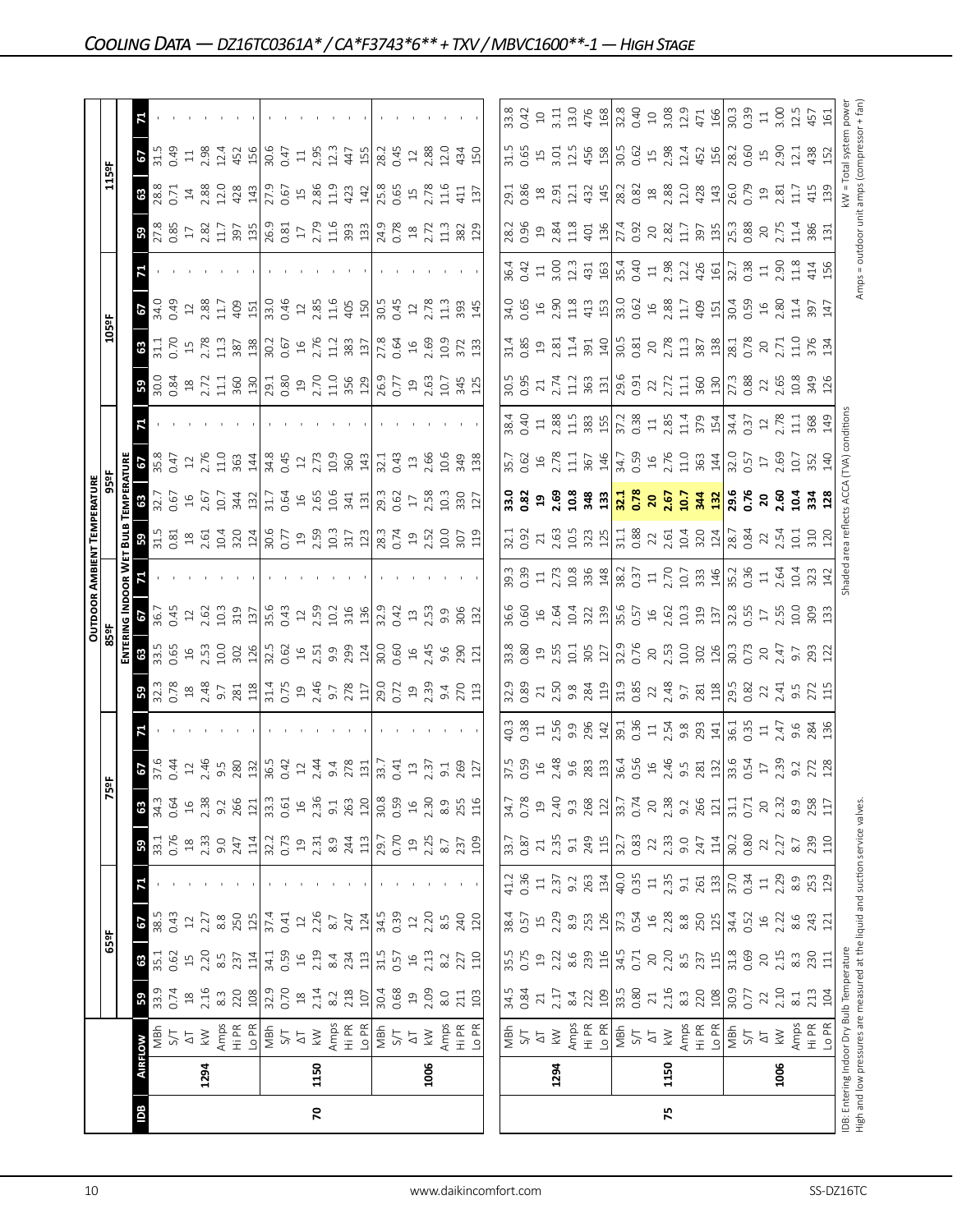|                                                                               |      |                                                                                                                                                                                                                                                                                                                                                      |                                                                                                                                                                                                                                                                                                                     |                                                                                                                                                                                                                                                                                                                                              |                                                                                                                                                                                                                                                                                                                                                                                                                                    |                                                                                                                                                                                                                                                                                                                     |                                                                                                                                                                                                                                                                                                                                                                                                                        |                                                                                                                   |                                                                                                                                                                   |                                                                                                                                                                                                                                    |                                                                                                                                                                                                                                                                                                                                    |                                                                                                                                                                                                                                                                                         |                                                                                                                                                                                                                                                                                                                                                   |                                                                                                                                                                                                                                                                                                               | <b>OUTDOOR AMBIENT TEMPERATURE</b>                                                                                                                                                                                                                                                                                          |                                                                                                                                                                                                                                                                                                                     |                                                                                                                                                                                                                                                                                                                                                   |                                                                                                                                                                                                                                                                                                                     |                                                                                                                        |                                                                                                                                                                                                                                                                                                                     |                                                                                                                                                                                                                                                                                                                     |                  |                                                                                                                                                                                                                                                                                                     |                                                                                                                                             |                                                                                                                                                                                                                                                                                                                                                   |                                                                                                                                                                                 |
|-------------------------------------------------------------------------------|------|------------------------------------------------------------------------------------------------------------------------------------------------------------------------------------------------------------------------------------------------------------------------------------------------------------------------------------------------------|---------------------------------------------------------------------------------------------------------------------------------------------------------------------------------------------------------------------------------------------------------------------------------------------------------------------|----------------------------------------------------------------------------------------------------------------------------------------------------------------------------------------------------------------------------------------------------------------------------------------------------------------------------------------------|------------------------------------------------------------------------------------------------------------------------------------------------------------------------------------------------------------------------------------------------------------------------------------------------------------------------------------------------------------------------------------------------------------------------------------|---------------------------------------------------------------------------------------------------------------------------------------------------------------------------------------------------------------------------------------------------------------------------------------------------------------------|------------------------------------------------------------------------------------------------------------------------------------------------------------------------------------------------------------------------------------------------------------------------------------------------------------------------------------------------------------------------------------------------------------------------|-------------------------------------------------------------------------------------------------------------------|-------------------------------------------------------------------------------------------------------------------------------------------------------------------|------------------------------------------------------------------------------------------------------------------------------------------------------------------------------------------------------------------------------------|------------------------------------------------------------------------------------------------------------------------------------------------------------------------------------------------------------------------------------------------------------------------------------------------------------------------------------|-----------------------------------------------------------------------------------------------------------------------------------------------------------------------------------------------------------------------------------------------------------------------------------------|---------------------------------------------------------------------------------------------------------------------------------------------------------------------------------------------------------------------------------------------------------------------------------------------------------------------------------------------------|---------------------------------------------------------------------------------------------------------------------------------------------------------------------------------------------------------------------------------------------------------------------------------------------------------------|-----------------------------------------------------------------------------------------------------------------------------------------------------------------------------------------------------------------------------------------------------------------------------------------------------------------------------|---------------------------------------------------------------------------------------------------------------------------------------------------------------------------------------------------------------------------------------------------------------------------------------------------------------------|---------------------------------------------------------------------------------------------------------------------------------------------------------------------------------------------------------------------------------------------------------------------------------------------------------------------------------------------------|---------------------------------------------------------------------------------------------------------------------------------------------------------------------------------------------------------------------------------------------------------------------------------------------------------------------|------------------------------------------------------------------------------------------------------------------------|---------------------------------------------------------------------------------------------------------------------------------------------------------------------------------------------------------------------------------------------------------------------------------------------------------------------|---------------------------------------------------------------------------------------------------------------------------------------------------------------------------------------------------------------------------------------------------------------------------------------------------------------------|------------------|-----------------------------------------------------------------------------------------------------------------------------------------------------------------------------------------------------------------------------------------------------------------------------------------------------|---------------------------------------------------------------------------------------------------------------------------------------------|---------------------------------------------------------------------------------------------------------------------------------------------------------------------------------------------------------------------------------------------------------------------------------------------------------------------------------------------------|---------------------------------------------------------------------------------------------------------------------------------------------------------------------------------|
|                                                                               |      |                                                                                                                                                                                                                                                                                                                                                      |                                                                                                                                                                                                                                                                                                                     | 65°F                                                                                                                                                                                                                                                                                                                                         |                                                                                                                                                                                                                                                                                                                                                                                                                                    |                                                                                                                                                                                                                                                                                                                     |                                                                                                                                                                                                                                                                                                                                                                                                                        |                                                                                                                   | 敞                                                                                                                                                                 |                                                                                                                                                                                                                                    |                                                                                                                                                                                                                                                                                                                                    |                                                                                                                                                                                                                                                                                         |                                                                                                                                                                                                                                                                                                                                                   |                                                                                                                                                                                                                                                                                                               |                                                                                                                                                                                                                                                                                                                             |                                                                                                                                                                                                                                                                                                                     |                                                                                                                                                                                                                                                                                                                                                   |                                                                                                                                                                                                                                                                                                                     |                                                                                                                        | 105º                                                                                                                                                                                                                                                                                                                |                                                                                                                                                                                                                                                                                                                     |                  |                                                                                                                                                                                                                                                                                                     | 115°F                                                                                                                                       |                                                                                                                                                                                                                                                                                                                                                   |                                                                                                                                                                                 |
|                                                                               |      |                                                                                                                                                                                                                                                                                                                                                      |                                                                                                                                                                                                                                                                                                                     |                                                                                                                                                                                                                                                                                                                                              |                                                                                                                                                                                                                                                                                                                                                                                                                                    |                                                                                                                                                                                                                                                                                                                     |                                                                                                                                                                                                                                                                                                                                                                                                                        |                                                                                                                   |                                                                                                                                                                   |                                                                                                                                                                                                                                    |                                                                                                                                                                                                                                                                                                                                    |                                                                                                                                                                                                                                                                                         |                                                                                                                                                                                                                                                                                                                                                   |                                                                                                                                                                                                                                                                                                               |                                                                                                                                                                                                                                                                                                                             |                                                                                                                                                                                                                                                                                                                     |                                                                                                                                                                                                                                                                                                                                                   |                                                                                                                                                                                                                                                                                                                     |                                                                                                                        |                                                                                                                                                                                                                                                                                                                     |                                                                                                                                                                                                                                                                                                                     |                  |                                                                                                                                                                                                                                                                                                     |                                                                                                                                             |                                                                                                                                                                                                                                                                                                                                                   |                                                                                                                                                                                 |
| Bal                                                                           |      |                                                                                                                                                                                                                                                                                                                                                      |                                                                                                                                                                                                                                                                                                                     |                                                                                                                                                                                                                                                                                                                                              | <b>67</b><br>38.3<br>0.70                                                                                                                                                                                                                                                                                                                                                                                                          |                                                                                                                                                                                                                                                                                                                     | 34.36                                                                                                                                                                                                                                                                                                                                                                                                                  | 8.38                                                                                                              | $\frac{35}{4}$                                                                                                                                                    |                                                                                                                                                                                                                                    |                                                                                                                                                                                                                                                                                                                                    | 63                                                                                                                                                                                                                                                                                      | $rac{28}{4}$                                                                                                                                                                                                                                                                                                                                      |                                                                                                                                                                                                                                                                                                               |                                                                                                                                                                                                                                                                                                                             |                                                                                                                                                                                                                                                                                                                     |                                                                                                                                                                                                                                                                                                                                                   |                                                                                                                                                                                                                                                                                                                     |                                                                                                                        |                                                                                                                                                                                                                                                                                                                     |                                                                                                                                                                                                                                                                                                                     | $\frac{1}{36.2}$ | <b>8</b><br>28.7<br>1.00                                                                                                                                                                                                                                                                            | $\frac{6}{29.4}$                                                                                                                            | $\frac{6}{31.4}$                                                                                                                                                                                                                                                                                                                                  | 71                                                                                                                                                                              |
|                                                                               |      |                                                                                                                                                                                                                                                                                                                                                      |                                                                                                                                                                                                                                                                                                                     |                                                                                                                                                                                                                                                                                                                                              |                                                                                                                                                                                                                                                                                                                                                                                                                                    |                                                                                                                                                                                                                                                                                                                     |                                                                                                                                                                                                                                                                                                                                                                                                                        |                                                                                                                   |                                                                                                                                                                   |                                                                                                                                                                                                                                    |                                                                                                                                                                                                                                                                                                                                    | 34.7<br>0.92                                                                                                                                                                                                                                                                            |                                                                                                                                                                                                                                                                                                                                                   | <b>D.56</b>                                                                                                                                                                                                                                                                                                   |                                                                                                                                                                                                                                                                                                                             |                                                                                                                                                                                                                                                                                                                     | $\frac{35.6}{0.77}$                                                                                                                                                                                                                                                                                                                               |                                                                                                                                                                                                                                                                                                                     |                                                                                                                        |                                                                                                                                                                                                                                                                                                                     |                                                                                                                                                                                                                                                                                                                     |                  |                                                                                                                                                                                                                                                                                                     |                                                                                                                                             |                                                                                                                                                                                                                                                                                                                                                   | 33.5                                                                                                                                                                            |
|                                                                               |      |                                                                                                                                                                                                                                                                                                                                                      |                                                                                                                                                                                                                                                                                                                     |                                                                                                                                                                                                                                                                                                                                              |                                                                                                                                                                                                                                                                                                                                                                                                                                    |                                                                                                                                                                                                                                                                                                                     |                                                                                                                                                                                                                                                                                                                                                                                                                        |                                                                                                                   |                                                                                                                                                                   |                                                                                                                                                                                                                                    |                                                                                                                                                                                                                                                                                                                                    |                                                                                                                                                                                                                                                                                         |                                                                                                                                                                                                                                                                                                                                                   |                                                                                                                                                                                                                                                                                                               |                                                                                                                                                                                                                                                                                                                             |                                                                                                                                                                                                                                                                                                                     |                                                                                                                                                                                                                                                                                                                                                   |                                                                                                                                                                                                                                                                                                                     |                                                                                                                        |                                                                                                                                                                                                                                                                                                                     |                                                                                                                                                                                                                                                                                                                     |                  |                                                                                                                                                                                                                                                                                                     |                                                                                                                                             |                                                                                                                                                                                                                                                                                                                                                   |                                                                                                                                                                                 |
|                                                                               | 1294 |                                                                                                                                                                                                                                                                                                                                                      |                                                                                                                                                                                                                                                                                                                     |                                                                                                                                                                                                                                                                                                                                              |                                                                                                                                                                                                                                                                                                                                                                                                                                    |                                                                                                                                                                                                                                                                                                                     |                                                                                                                                                                                                                                                                                                                                                                                                                        |                                                                                                                   |                                                                                                                                                                   |                                                                                                                                                                                                                                    |                                                                                                                                                                                                                                                                                                                                    |                                                                                                                                                                                                                                                                                         |                                                                                                                                                                                                                                                                                                                                                   |                                                                                                                                                                                                                                                                                                               |                                                                                                                                                                                                                                                                                                                             |                                                                                                                                                                                                                                                                                                                     |                                                                                                                                                                                                                                                                                                                                                   |                                                                                                                                                                                                                                                                                                                     |                                                                                                                        |                                                                                                                                                                                                                                                                                                                     |                                                                                                                                                                                                                                                                                                                     |                  | 20<br>2.87                                                                                                                                                                                                                                                                                          |                                                                                                                                             |                                                                                                                                                                                                                                                                                                                                                   |                                                                                                                                                                                 |
|                                                                               |      |                                                                                                                                                                                                                                                                                                                                                      |                                                                                                                                                                                                                                                                                                                     |                                                                                                                                                                                                                                                                                                                                              |                                                                                                                                                                                                                                                                                                                                                                                                                                    |                                                                                                                                                                                                                                                                                                                     |                                                                                                                                                                                                                                                                                                                                                                                                                        |                                                                                                                   |                                                                                                                                                                   |                                                                                                                                                                                                                                    |                                                                                                                                                                                                                                                                                                                                    |                                                                                                                                                                                                                                                                                         |                                                                                                                                                                                                                                                                                                                                                   |                                                                                                                                                                                                                                                                                                               |                                                                                                                                                                                                                                                                                                                             |                                                                                                                                                                                                                                                                                                                     |                                                                                                                                                                                                                                                                                                                                                   |                                                                                                                                                                                                                                                                                                                     |                                                                                                                        |                                                                                                                                                                                                                                                                                                                     |                                                                                                                                                                                                                                                                                                                     |                  |                                                                                                                                                                                                                                                                                                     |                                                                                                                                             |                                                                                                                                                                                                                                                                                                                                                   |                                                                                                                                                                                 |
|                                                                               |      |                                                                                                                                                                                                                                                                                                                                                      | $\frac{1}{2}$ $\frac{1}{2}$ $\frac{1}{2}$ $\frac{1}{2}$ $\frac{1}{2}$ $\frac{1}{2}$ $\frac{1}{2}$ $\frac{1}{2}$ $\frac{1}{2}$ $\frac{1}{2}$ $\frac{1}{2}$ $\frac{1}{2}$ $\frac{1}{2}$ $\frac{1}{2}$ $\frac{1}{2}$ $\frac{1}{2}$ $\frac{1}{2}$ $\frac{1}{2}$ $\frac{1}{2}$ $\frac{1}{2}$ $\frac{1}{2}$ $\frac{1}{2}$ | $\mathbf{B}$ $\mathbb{S}$ $\mathbb{S}$ $\mathbb{S}$ $\mathbb{S}$ $\mathbb{S}$ $\mathbb{S}$ $\mathbb{S}$ $\mathbb{S}$ $\mathbb{S}$ $\mathbb{S}$ $\mathbb{S}$ $\mathbb{S}$ $\mathbb{S}$ $\mathbb{S}$ $\mathbb{S}$ $\mathbb{S}$ $\mathbb{S}$ $\mathbb{S}$ $\mathbb{S}$ $\mathbb{S}$ $\mathbb{S}$ $\mathbb{S}$ $\mathbb{S}$ $\mathbb{$           | $\begin{array}{c} p_1 \overline{p_1} \overline{p_2} \overline{p_3} \overline{p_4} \overline{p_5} \overline{p_6} \overline{p_6} \overline{p_7} \overline{p_6} \overline{p_7} \overline{p_8} \overline{p_6} \overline{p_7} \overline{p_8} \overline{p_1} \overline{p_6} \overline{p_7} \overline{p_8} \overline{p_1} \overline{p_6} \overline{p_7} \overline{p_8} \overline{p_1} \overline{p_6} \overline{p_7} \overline{p_8} \over$ | $12.5$ 5 $2.3$ 5 $3.3$ 6 $2.5$ 6 $2.5$ 6 $2.5$ 6 $2.5$ 6 $2.5$ 6 $2.5$ 6 $2.5$ 6 $2.5$ 6 $2.5$ 6 $2.5$ 6 $2.5$ 6 $2.5$ 6 $2.5$ 6 $2.5$ 6 $2.5$ 6 $2.5$ 6 $2.5$ 6 $2.5$ 6 $2.5$ 6 $2.5$ 6 $2.5$ 6 $2.5$ 6 $2.5$ 6 $2.5$ 6 $2.5$                                                                                      | $\begin{array}{l} 3.25 \ \text{m} \ \text{m} \ \text{m} \ \text{m} \ \text{m} \ \text{m} \ \text{m} \ \text{m} \ \text{m} \ \text{m} \ \text{m} \ \text{m} \ \text{m} \ \text{m} \ \text{m} \ \text{m} \ \text{m} \ \text{m} \ \text{m} \ \text{m} \ \text{m} \ \text{m} \ \text{m} \ \text{m} \ \text{m} \ \text{m} \ \text{m} \ \text{m} \ \text{m} \ \text{m} \ \text{m} \ \text{m} \ \text{m} \ \text{m} \ \text{$ |                                                                                                                   |                                                                                                                                                                   | $\frac{1}{40}$ $\frac{1}{40}$ $\frac{5}{40}$ $\frac{4}{10}$ $\frac{5}{40}$ $\frac{8}{10}$ $\frac{5}{10}$ $\frac{29}{10}$                                                                                                           | $\mathbf{B}$ $\mathbb{R}$ $\mathbb{S}$ $\mathbb{S}$ $\mathbb{S}$ $\mathbb{S}$ $\mathbb{S}$ $\mathbb{S}$ $\mathbb{S}$ $\mathbb{S}$ $\mathbb{S}$ $\mathbb{S}$ $\mathbb{S}$ $\mathbb{S}$ $\mathbb{S}$ $\mathbb{S}$ $\mathbb{S}$ $\mathbb{S}$ $\mathbb{S}$ $\mathbb{S}$ $\mathbb{S}$ $\mathbb{S}$ $\mathbb{S}$ $\mathbb{S}$ $\mathbb{$ | $\begin{array}{c} 23.88 & 23.88 \\ 23.8 & 23.88 \\ 24.8 & 25.88 \\ 25.8 & 25.88 \\ 26.8 & 27.88 \\ 27.8 & 28.88 \\ 28.8 & 29.88 \\ 29.8 & 29.88 \\ 20.8 & 23.88 \\ 21.8 & 23.88 \\ 22.8 & 23.88 \\ 23.8 & 24.88 \\ 24.8 & 25.88 \\ 25.8 & 25.88 \\ 26.8 & 27.88 \\ 27.8 & 29.88 \\ 28.$ |                                                                                                                                                                                                                                                                                                                                                   |                                                                                                                                                                                                                                                                                                               | <b>B</b> $\frac{8}{3}$ $\frac{8}{3}$ $\frac{6}{3}$ $\frac{1}{3}$ $\frac{1}{3}$ $\frac{1}{3}$ $\frac{1}{3}$ $\frac{8}{3}$ $\frac{4}{3}$ $\frac{8}{3}$ $\frac{1}{3}$ $\frac{1}{3}$ $\frac{8}{3}$ $\frac{8}{3}$ $\frac{1}{3}$ $\frac{1}{3}$ $\frac{8}{3}$ $\frac{8}{3}$ $\frac{1}{3}$ $\frac{1}{3}$ $\frac{8}{3}$ $\frac{8}{3$ | $\frac{36}{32}$ $\frac{35}{32}$ $\frac{37}{32}$ $\frac{37}{32}$ $\frac{37}{32}$ $\frac{37}{32}$ $\frac{37}{32}$ $\frac{37}{32}$ $\frac{37}{32}$ $\frac{37}{32}$ $\frac{37}{32}$ $\frac{37}{32}$ $\frac{37}{32}$ $\frac{37}{32}$ $\frac{37}{32}$ $\frac{37}{32}$ $\frac{37}{32}$ $\frac{37}{32}$ $\frac{3$           |                                                                                                                                                                                                                                                                                                                                                   | $\frac{1}{2}$ $\frac{1}{2}$ $\frac{1}{2}$ $\frac{1}{2}$ $\frac{1}{2}$ $\frac{1}{2}$ $\frac{1}{2}$ $\frac{1}{2}$ $\frac{1}{2}$ $\frac{1}{2}$ $\frac{1}{2}$ $\frac{1}{2}$ $\frac{1}{2}$ $\frac{1}{2}$ $\frac{1}{2}$ $\frac{1}{2}$ $\frac{1}{2}$ $\frac{1}{2}$ $\frac{1}{2}$ $\frac{1}{2}$ $\frac{1}{2}$ $\frac{1}{2}$ |                                                                                                                        | $\frac{1}{1}$ $\frac{1}{2}$ $\frac{1}{5}$ $\frac{1}{6}$ $\frac{1}{3}$ $\frac{1}{6}$ $\frac{1}{3}$ $\frac{1}{6}$ $\frac{1}{6}$ $\frac{1}{6}$ $\frac{1}{6}$ $\frac{1}{6}$ $\frac{1}{6}$ $\frac{1}{6}$ $\frac{1}{6}$ $\frac{1}{6}$ $\frac{1}{6}$ $\frac{1}{6}$ $\frac{1}{6}$ $\frac{1}{6}$ $\frac{1}{6}$ $\frac{1}{6}$ | $\frac{1}{2}$ $\frac{1}{2}$ $\frac{1}{2}$ $\frac{1}{2}$ $\frac{1}{2}$ $\frac{1}{2}$ $\frac{1}{2}$ $\frac{1}{2}$ $\frac{1}{2}$ $\frac{1}{2}$ $\frac{1}{2}$ $\frac{1}{2}$ $\frac{1}{2}$ $\frac{1}{2}$ $\frac{1}{2}$ $\frac{1}{2}$ $\frac{1}{2}$ $\frac{1}{2}$ $\frac{1}{2}$ $\frac{1}{2}$ $\frac{1}{2}$ $\frac{1}{2}$ |                  |                                                                                                                                                                                                                                                                                                     | $\frac{1}{2}$ $\frac{3}{2}$ $\frac{3}{2}$ $\frac{3}{4}$ $\frac{4}{8}$ $\frac{4}{8}$ $\frac{5}{8}$ $\frac{7}{8}$ $\frac{1}{2}$ $\frac{1}{2}$ | $\begin{array}{c}\n 3.63 \\  3.75 \\  4.65 \\  5.75 \\  6.75 \\  7.75 \\  7.75 \\  7.75 \\  7.75 \\  7.75 \\  7.75 \\  7.75 \\  7.75 \\  7.75 \\  7.75 \\  7.75 \\  7.75 \\  7.75 \\  7.75 \\  7.75 \\  7.75 \\  7.75 \\  7.75 \\  7.75 \\  7.75 \\  7.75 \\  7.75 \\  7.75 \\  7.75 \\  7.75 \\  7.75 \\  7.75 \\  7.75 \\  7.75 \\  7.75 \\  7$ |                                                                                                                                                                                 |
|                                                                               |      |                                                                                                                                                                                                                                                                                                                                                      |                                                                                                                                                                                                                                                                                                                     |                                                                                                                                                                                                                                                                                                                                              |                                                                                                                                                                                                                                                                                                                                                                                                                                    |                                                                                                                                                                                                                                                                                                                     |                                                                                                                                                                                                                                                                                                                                                                                                                        |                                                                                                                   |                                                                                                                                                                   |                                                                                                                                                                                                                                    |                                                                                                                                                                                                                                                                                                                                    |                                                                                                                                                                                                                                                                                         |                                                                                                                                                                                                                                                                                                                                                   |                                                                                                                                                                                                                                                                                                               |                                                                                                                                                                                                                                                                                                                             |                                                                                                                                                                                                                                                                                                                     |                                                                                                                                                                                                                                                                                                                                                   |                                                                                                                                                                                                                                                                                                                     |                                                                                                                        |                                                                                                                                                                                                                                                                                                                     |                                                                                                                                                                                                                                                                                                                     |                  |                                                                                                                                                                                                                                                                                                     |                                                                                                                                             |                                                                                                                                                                                                                                                                                                                                                   |                                                                                                                                                                                 |
|                                                                               |      |                                                                                                                                                                                                                                                                                                                                                      |                                                                                                                                                                                                                                                                                                                     |                                                                                                                                                                                                                                                                                                                                              |                                                                                                                                                                                                                                                                                                                                                                                                                                    |                                                                                                                                                                                                                                                                                                                     |                                                                                                                                                                                                                                                                                                                                                                                                                        |                                                                                                                   |                                                                                                                                                                   | $\frac{14}{38}$ $\frac{8}{38}$ $\frac{8}{32}$ $\frac{14}{38}$ $\frac{8}{32}$ $\frac{8}{32}$ $\frac{8}{32}$ $\frac{8}{32}$ $\frac{8}{32}$ $\frac{8}{32}$ $\frac{8}{32}$ $\frac{8}{32}$ $\frac{8}{32}$ $\frac{8}{32}$ $\frac{8}{32}$ |                                                                                                                                                                                                                                                                                                                                    |                                                                                                                                                                                                                                                                                         |                                                                                                                                                                                                                                                                                                                                                   |                                                                                                                                                                                                                                                                                                               |                                                                                                                                                                                                                                                                                                                             |                                                                                                                                                                                                                                                                                                                     |                                                                                                                                                                                                                                                                                                                                                   |                                                                                                                                                                                                                                                                                                                     |                                                                                                                        |                                                                                                                                                                                                                                                                                                                     |                                                                                                                                                                                                                                                                                                                     |                  |                                                                                                                                                                                                                                                                                                     |                                                                                                                                             |                                                                                                                                                                                                                                                                                                                                                   |                                                                                                                                                                                 |
|                                                                               |      |                                                                                                                                                                                                                                                                                                                                                      |                                                                                                                                                                                                                                                                                                                     |                                                                                                                                                                                                                                                                                                                                              |                                                                                                                                                                                                                                                                                                                                                                                                                                    |                                                                                                                                                                                                                                                                                                                     |                                                                                                                                                                                                                                                                                                                                                                                                                        |                                                                                                                   |                                                                                                                                                                   |                                                                                                                                                                                                                                    |                                                                                                                                                                                                                                                                                                                                    |                                                                                                                                                                                                                                                                                         |                                                                                                                                                                                                                                                                                                                                                   |                                                                                                                                                                                                                                                                                                               |                                                                                                                                                                                                                                                                                                                             |                                                                                                                                                                                                                                                                                                                     |                                                                                                                                                                                                                                                                                                                                                   |                                                                                                                                                                                                                                                                                                                     |                                                                                                                        |                                                                                                                                                                                                                                                                                                                     |                                                                                                                                                                                                                                                                                                                     |                  |                                                                                                                                                                                                                                                                                                     |                                                                                                                                             |                                                                                                                                                                                                                                                                                                                                                   |                                                                                                                                                                                 |
|                                                                               |      |                                                                                                                                                                                                                                                                                                                                                      |                                                                                                                                                                                                                                                                                                                     |                                                                                                                                                                                                                                                                                                                                              |                                                                                                                                                                                                                                                                                                                                                                                                                                    |                                                                                                                                                                                                                                                                                                                     |                                                                                                                                                                                                                                                                                                                                                                                                                        |                                                                                                                   |                                                                                                                                                                   |                                                                                                                                                                                                                                    |                                                                                                                                                                                                                                                                                                                                    |                                                                                                                                                                                                                                                                                         |                                                                                                                                                                                                                                                                                                                                                   |                                                                                                                                                                                                                                                                                                               |                                                                                                                                                                                                                                                                                                                             |                                                                                                                                                                                                                                                                                                                     |                                                                                                                                                                                                                                                                                                                                                   |                                                                                                                                                                                                                                                                                                                     |                                                                                                                        |                                                                                                                                                                                                                                                                                                                     |                                                                                                                                                                                                                                                                                                                     |                  |                                                                                                                                                                                                                                                                                                     |                                                                                                                                             |                                                                                                                                                                                                                                                                                                                                                   |                                                                                                                                                                                 |
| 80                                                                            | 1150 |                                                                                                                                                                                                                                                                                                                                                      |                                                                                                                                                                                                                                                                                                                     |                                                                                                                                                                                                                                                                                                                                              |                                                                                                                                                                                                                                                                                                                                                                                                                                    |                                                                                                                                                                                                                                                                                                                     |                                                                                                                                                                                                                                                                                                                                                                                                                        |                                                                                                                   |                                                                                                                                                                   |                                                                                                                                                                                                                                    |                                                                                                                                                                                                                                                                                                                                    |                                                                                                                                                                                                                                                                                         |                                                                                                                                                                                                                                                                                                                                                   |                                                                                                                                                                                                                                                                                                               |                                                                                                                                                                                                                                                                                                                             |                                                                                                                                                                                                                                                                                                                     |                                                                                                                                                                                                                                                                                                                                                   |                                                                                                                                                                                                                                                                                                                     |                                                                                                                        |                                                                                                                                                                                                                                                                                                                     |                                                                                                                                                                                                                                                                                                                     |                  |                                                                                                                                                                                                                                                                                                     |                                                                                                                                             |                                                                                                                                                                                                                                                                                                                                                   |                                                                                                                                                                                 |
|                                                                               |      |                                                                                                                                                                                                                                                                                                                                                      |                                                                                                                                                                                                                                                                                                                     |                                                                                                                                                                                                                                                                                                                                              |                                                                                                                                                                                                                                                                                                                                                                                                                                    |                                                                                                                                                                                                                                                                                                                     |                                                                                                                                                                                                                                                                                                                                                                                                                        |                                                                                                                   |                                                                                                                                                                   |                                                                                                                                                                                                                                    |                                                                                                                                                                                                                                                                                                                                    |                                                                                                                                                                                                                                                                                         |                                                                                                                                                                                                                                                                                                                                                   |                                                                                                                                                                                                                                                                                                               |                                                                                                                                                                                                                                                                                                                             |                                                                                                                                                                                                                                                                                                                     |                                                                                                                                                                                                                                                                                                                                                   |                                                                                                                                                                                                                                                                                                                     |                                                                                                                        |                                                                                                                                                                                                                                                                                                                     |                                                                                                                                                                                                                                                                                                                     |                  |                                                                                                                                                                                                                                                                                                     |                                                                                                                                             |                                                                                                                                                                                                                                                                                                                                                   |                                                                                                                                                                                 |
|                                                                               |      |                                                                                                                                                                                                                                                                                                                                                      |                                                                                                                                                                                                                                                                                                                     |                                                                                                                                                                                                                                                                                                                                              |                                                                                                                                                                                                                                                                                                                                                                                                                                    |                                                                                                                                                                                                                                                                                                                     |                                                                                                                                                                                                                                                                                                                                                                                                                        |                                                                                                                   |                                                                                                                                                                   |                                                                                                                                                                                                                                    |                                                                                                                                                                                                                                                                                                                                    |                                                                                                                                                                                                                                                                                         |                                                                                                                                                                                                                                                                                                                                                   |                                                                                                                                                                                                                                                                                                               |                                                                                                                                                                                                                                                                                                                             |                                                                                                                                                                                                                                                                                                                     |                                                                                                                                                                                                                                                                                                                                                   |                                                                                                                                                                                                                                                                                                                     |                                                                                                                        |                                                                                                                                                                                                                                                                                                                     |                                                                                                                                                                                                                                                                                                                     |                  |                                                                                                                                                                                                                                                                                                     | $4324000000000$ $440000000$ $44000000$ $44000000$ $44000000$                                                                                |                                                                                                                                                                                                                                                                                                                                                   | $\frac{11}{31}$ $\frac{10}{48}$                                                                                                                                                 |
|                                                                               |      |                                                                                                                                                                                                                                                                                                                                                      |                                                                                                                                                                                                                                                                                                                     |                                                                                                                                                                                                                                                                                                                                              |                                                                                                                                                                                                                                                                                                                                                                                                                                    |                                                                                                                                                                                                                                                                                                                     |                                                                                                                                                                                                                                                                                                                                                                                                                        |                                                                                                                   |                                                                                                                                                                   |                                                                                                                                                                                                                                    |                                                                                                                                                                                                                                                                                                                                    |                                                                                                                                                                                                                                                                                         |                                                                                                                                                                                                                                                                                                                                                   |                                                                                                                                                                                                                                                                                                               |                                                                                                                                                                                                                                                                                                                             |                                                                                                                                                                                                                                                                                                                     |                                                                                                                                                                                                                                                                                                                                                   |                                                                                                                                                                                                                                                                                                                     |                                                                                                                        |                                                                                                                                                                                                                                                                                                                     |                                                                                                                                                                                                                                                                                                                     |                  |                                                                                                                                                                                                                                                                                                     |                                                                                                                                             |                                                                                                                                                                                                                                                                                                                                                   |                                                                                                                                                                                 |
|                                                                               |      |                                                                                                                                                                                                                                                                                                                                                      |                                                                                                                                                                                                                                                                                                                     |                                                                                                                                                                                                                                                                                                                                              |                                                                                                                                                                                                                                                                                                                                                                                                                                    |                                                                                                                                                                                                                                                                                                                     |                                                                                                                                                                                                                                                                                                                                                                                                                        |                                                                                                                   |                                                                                                                                                                   |                                                                                                                                                                                                                                    |                                                                                                                                                                                                                                                                                                                                    |                                                                                                                                                                                                                                                                                         |                                                                                                                                                                                                                                                                                                                                                   |                                                                                                                                                                                                                                                                                                               |                                                                                                                                                                                                                                                                                                                             |                                                                                                                                                                                                                                                                                                                     |                                                                                                                                                                                                                                                                                                                                                   |                                                                                                                                                                                                                                                                                                                     |                                                                                                                        |                                                                                                                                                                                                                                                                                                                     |                                                                                                                                                                                                                                                                                                                     |                  |                                                                                                                                                                                                                                                                                                     |                                                                                                                                             |                                                                                                                                                                                                                                                                                                                                                   | 0055<br>0.55 m<br>3.03 462                                                                                                                                                      |
|                                                                               |      |                                                                                                                                                                                                                                                                                                                                                      |                                                                                                                                                                                                                                                                                                                     |                                                                                                                                                                                                                                                                                                                                              |                                                                                                                                                                                                                                                                                                                                                                                                                                    |                                                                                                                                                                                                                                                                                                                     |                                                                                                                                                                                                                                                                                                                                                                                                                        |                                                                                                                   |                                                                                                                                                                   |                                                                                                                                                                                                                                    |                                                                                                                                                                                                                                                                                                                                    |                                                                                                                                                                                                                                                                                         |                                                                                                                                                                                                                                                                                                                                                   |                                                                                                                                                                                                                                                                                                               |                                                                                                                                                                                                                                                                                                                             |                                                                                                                                                                                                                                                                                                                     |                                                                                                                                                                                                                                                                                                                                                   |                                                                                                                                                                                                                                                                                                                     |                                                                                                                        |                                                                                                                                                                                                                                                                                                                     |                                                                                                                                                                                                                                                                                                                     |                  |                                                                                                                                                                                                                                                                                                     |                                                                                                                                             |                                                                                                                                                                                                                                                                                                                                                   |                                                                                                                                                                                 |
|                                                                               |      |                                                                                                                                                                                                                                                                                                                                                      |                                                                                                                                                                                                                                                                                                                     |                                                                                                                                                                                                                                                                                                                                              |                                                                                                                                                                                                                                                                                                                                                                                                                                    |                                                                                                                                                                                                                                                                                                                     |                                                                                                                                                                                                                                                                                                                                                                                                                        |                                                                                                                   |                                                                                                                                                                   |                                                                                                                                                                                                                                    |                                                                                                                                                                                                                                                                                                                                    |                                                                                                                                                                                                                                                                                         |                                                                                                                                                                                                                                                                                                                                                   |                                                                                                                                                                                                                                                                                                               |                                                                                                                                                                                                                                                                                                                             |                                                                                                                                                                                                                                                                                                                     |                                                                                                                                                                                                                                                                                                                                                   |                                                                                                                                                                                                                                                                                                                     |                                                                                                                        |                                                                                                                                                                                                                                                                                                                     |                                                                                                                                                                                                                                                                                                                     |                  |                                                                                                                                                                                                                                                                                                     |                                                                                                                                             |                                                                                                                                                                                                                                                                                                                                                   |                                                                                                                                                                                 |
|                                                                               | 1006 |                                                                                                                                                                                                                                                                                                                                                      |                                                                                                                                                                                                                                                                                                                     |                                                                                                                                                                                                                                                                                                                                              |                                                                                                                                                                                                                                                                                                                                                                                                                                    |                                                                                                                                                                                                                                                                                                                     |                                                                                                                                                                                                                                                                                                                                                                                                                        |                                                                                                                   |                                                                                                                                                                   |                                                                                                                                                                                                                                    |                                                                                                                                                                                                                                                                                                                                    |                                                                                                                                                                                                                                                                                         |                                                                                                                                                                                                                                                                                                                                                   |                                                                                                                                                                                                                                                                                                               |                                                                                                                                                                                                                                                                                                                             |                                                                                                                                                                                                                                                                                                                     |                                                                                                                                                                                                                                                                                                                                                   |                                                                                                                                                                                                                                                                                                                     |                                                                                                                        |                                                                                                                                                                                                                                                                                                                     |                                                                                                                                                                                                                                                                                                                     |                  |                                                                                                                                                                                                                                                                                                     |                                                                                                                                             |                                                                                                                                                                                                                                                                                                                                                   |                                                                                                                                                                                 |
|                                                                               |      |                                                                                                                                                                                                                                                                                                                                                      |                                                                                                                                                                                                                                                                                                                     |                                                                                                                                                                                                                                                                                                                                              |                                                                                                                                                                                                                                                                                                                                                                                                                                    |                                                                                                                                                                                                                                                                                                                     |                                                                                                                                                                                                                                                                                                                                                                                                                        |                                                                                                                   |                                                                                                                                                                   |                                                                                                                                                                                                                                    |                                                                                                                                                                                                                                                                                                                                    |                                                                                                                                                                                                                                                                                         |                                                                                                                                                                                                                                                                                                                                                   |                                                                                                                                                                                                                                                                                                               |                                                                                                                                                                                                                                                                                                                             |                                                                                                                                                                                                                                                                                                                     | $7.788$<br>$2.788$<br>$3.41$                                                                                                                                                                                                                                                                                                                      |                                                                                                                                                                                                                                                                                                                     |                                                                                                                        |                                                                                                                                                                                                                                                                                                                     |                                                                                                                                                                                                                                                                                                                     |                  | $\frac{11}{2}$                                                                                                                                                                                                                                                                                      |                                                                                                                                             | 19<br>2.93<br>12.2                                                                                                                                                                                                                                                                                                                                |                                                                                                                                                                                 |
|                                                                               |      |                                                                                                                                                                                                                                                                                                                                                      |                                                                                                                                                                                                                                                                                                                     |                                                                                                                                                                                                                                                                                                                                              |                                                                                                                                                                                                                                                                                                                                                                                                                                    |                                                                                                                                                                                                                                                                                                                     |                                                                                                                                                                                                                                                                                                                                                                                                                        |                                                                                                                   |                                                                                                                                                                   |                                                                                                                                                                                                                                    |                                                                                                                                                                                                                                                                                                                                    |                                                                                                                                                                                                                                                                                         |                                                                                                                                                                                                                                                                                                                                                   |                                                                                                                                                                                                                                                                                                               |                                                                                                                                                                                                                                                                                                                             |                                                                                                                                                                                                                                                                                                                     |                                                                                                                                                                                                                                                                                                                                                   |                                                                                                                                                                                                                                                                                                                     |                                                                                                                        |                                                                                                                                                                                                                                                                                                                     |                                                                                                                                                                                                                                                                                                                     |                  |                                                                                                                                                                                                                                                                                                     |                                                                                                                                             | 443                                                                                                                                                                                                                                                                                                                                               |                                                                                                                                                                                 |
|                                                                               |      |                                                                                                                                                                                                                                                                                                                                                      |                                                                                                                                                                                                                                                                                                                     |                                                                                                                                                                                                                                                                                                                                              |                                                                                                                                                                                                                                                                                                                                                                                                                                    |                                                                                                                                                                                                                                                                                                                     |                                                                                                                                                                                                                                                                                                                                                                                                                        |                                                                                                                   |                                                                                                                                                                   |                                                                                                                                                                                                                                    |                                                                                                                                                                                                                                                                                                                                    |                                                                                                                                                                                                                                                                                         |                                                                                                                                                                                                                                                                                                                                                   |                                                                                                                                                                                                                                                                                                               | 122                                                                                                                                                                                                                                                                                                                         |                                                                                                                                                                                                                                                                                                                     |                                                                                                                                                                                                                                                                                                                                                   |                                                                                                                                                                                                                                                                                                                     |                                                                                                                        |                                                                                                                                                                                                                                                                                                                     | $401$<br>$148$                                                                                                                                                                                                                                                                                                      |                  | 389<br>132                                                                                                                                                                                                                                                                                          | 140                                                                                                                                         | 153                                                                                                                                                                                                                                                                                                                                               | 163                                                                                                                                                                             |
|                                                                               |      |                                                                                                                                                                                                                                                                                                                                                      |                                                                                                                                                                                                                                                                                                                     |                                                                                                                                                                                                                                                                                                                                              |                                                                                                                                                                                                                                                                                                                                                                                                                                    |                                                                                                                                                                                                                                                                                                                     |                                                                                                                                                                                                                                                                                                                                                                                                                        |                                                                                                                   |                                                                                                                                                                   |                                                                                                                                                                                                                                    |                                                                                                                                                                                                                                                                                                                                    |                                                                                                                                                                                                                                                                                         |                                                                                                                                                                                                                                                                                                                                                   |                                                                                                                                                                                                                                                                                                               |                                                                                                                                                                                                                                                                                                                             |                                                                                                                                                                                                                                                                                                                     |                                                                                                                                                                                                                                                                                                                                                   |                                                                                                                                                                                                                                                                                                                     |                                                                                                                        |                                                                                                                                                                                                                                                                                                                     |                                                                                                                                                                                                                                                                                                                     |                  |                                                                                                                                                                                                                                                                                                     |                                                                                                                                             |                                                                                                                                                                                                                                                                                                                                                   |                                                                                                                                                                                 |
|                                                                               |      |                                                                                                                                                                                                                                                                                                                                                      |                                                                                                                                                                                                                                                                                                                     |                                                                                                                                                                                                                                                                                                                                              |                                                                                                                                                                                                                                                                                                                                                                                                                                    |                                                                                                                                                                                                                                                                                                                     |                                                                                                                                                                                                                                                                                                                                                                                                                        |                                                                                                                   |                                                                                                                                                                   |                                                                                                                                                                                                                                    |                                                                                                                                                                                                                                                                                                                                    |                                                                                                                                                                                                                                                                                         |                                                                                                                                                                                                                                                                                                                                                   |                                                                                                                                                                                                                                                                                                               | 33.2                                                                                                                                                                                                                                                                                                                        | 33.9                                                                                                                                                                                                                                                                                                                | 35.5                                                                                                                                                                                                                                                                                                                                              | 37.8                                                                                                                                                                                                                                                                                                                |                                                                                                                        |                                                                                                                                                                                                                                                                                                                     | 33.7                                                                                                                                                                                                                                                                                                                |                  |                                                                                                                                                                                                                                                                                                     |                                                                                                                                             |                                                                                                                                                                                                                                                                                                                                                   | 33.3                                                                                                                                                                            |
|                                                                               |      |                                                                                                                                                                                                                                                                                                                                                      |                                                                                                                                                                                                                                                                                                                     |                                                                                                                                                                                                                                                                                                                                              |                                                                                                                                                                                                                                                                                                                                                                                                                                    |                                                                                                                                                                                                                                                                                                                     |                                                                                                                                                                                                                                                                                                                                                                                                                        |                                                                                                                   |                                                                                                                                                                   | 39.7<br>0.70                                                                                                                                                                                                                       |                                                                                                                                                                                                                                                                                                                                    | 34.7<br>0.99                                                                                                                                                                                                                                                                            | $36.3$<br>0.89                                                                                                                                                                                                                                                                                                                                    |                                                                                                                                                                                                                                                                                                               |                                                                                                                                                                                                                                                                                                                             |                                                                                                                                                                                                                                                                                                                     | 0.92                                                                                                                                                                                                                                                                                                                                              |                                                                                                                                                                                                                                                                                                                     |                                                                                                                        |                                                                                                                                                                                                                                                                                                                     |                                                                                                                                                                                                                                                                                                                     |                  |                                                                                                                                                                                                                                                                                                     |                                                                                                                                             | $\frac{31.2}{0.96}$                                                                                                                                                                                                                                                                                                                               | 0.78                                                                                                                                                                            |
|                                                                               |      |                                                                                                                                                                                                                                                                                                                                                      |                                                                                                                                                                                                                                                                                                                     |                                                                                                                                                                                                                                                                                                                                              |                                                                                                                                                                                                                                                                                                                                                                                                                                    |                                                                                                                                                                                                                                                                                                                     |                                                                                                                                                                                                                                                                                                                                                                                                                        |                                                                                                                   |                                                                                                                                                                   | 20                                                                                                                                                                                                                                 |                                                                                                                                                                                                                                                                                                                                    |                                                                                                                                                                                                                                                                                         |                                                                                                                                                                                                                                                                                                                                                   |                                                                                                                                                                                                                                                                                                               |                                                                                                                                                                                                                                                                                                                             |                                                                                                                                                                                                                                                                                                                     |                                                                                                                                                                                                                                                                                                                                                   |                                                                                                                                                                                                                                                                                                                     |                                                                                                                        |                                                                                                                                                                                                                                                                                                                     |                                                                                                                                                                                                                                                                                                                     |                  |                                                                                                                                                                                                                                                                                                     |                                                                                                                                             | $\overline{21}$                                                                                                                                                                                                                                                                                                                                   | $^{28}$                                                                                                                                                                         |
|                                                                               | 1294 |                                                                                                                                                                                                                                                                                                                                                      |                                                                                                                                                                                                                                                                                                                     |                                                                                                                                                                                                                                                                                                                                              |                                                                                                                                                                                                                                                                                                                                                                                                                                    |                                                                                                                                                                                                                                                                                                                     |                                                                                                                                                                                                                                                                                                                                                                                                                        |                                                                                                                   |                                                                                                                                                                   |                                                                                                                                                                                                                                    |                                                                                                                                                                                                                                                                                                                                    |                                                                                                                                                                                                                                                                                         |                                                                                                                                                                                                                                                                                                                                                   |                                                                                                                                                                                                                                                                                                               |                                                                                                                                                                                                                                                                                                                             |                                                                                                                                                                                                                                                                                                                     |                                                                                                                                                                                                                                                                                                                                                   |                                                                                                                                                                                                                                                                                                                     |                                                                                                                        |                                                                                                                                                                                                                                                                                                                     |                                                                                                                                                                                                                                                                                                                     |                  |                                                                                                                                                                                                                                                                                                     | 29.8<br>1.00<br>2.96<br>2.31                                                                                                                |                                                                                                                                                                                                                                                                                                                                                   |                                                                                                                                                                                 |
|                                                                               |      |                                                                                                                                                                                                                                                                                                                                                      |                                                                                                                                                                                                                                                                                                                     |                                                                                                                                                                                                                                                                                                                                              |                                                                                                                                                                                                                                                                                                                                                                                                                                    |                                                                                                                                                                                                                                                                                                                     |                                                                                                                                                                                                                                                                                                                                                                                                                        |                                                                                                                   |                                                                                                                                                                   |                                                                                                                                                                                                                                    |                                                                                                                                                                                                                                                                                                                                    |                                                                                                                                                                                                                                                                                         |                                                                                                                                                                                                                                                                                                                                                   |                                                                                                                                                                                                                                                                                                               |                                                                                                                                                                                                                                                                                                                             |                                                                                                                                                                                                                                                                                                                     |                                                                                                                                                                                                                                                                                                                                                   |                                                                                                                                                                                                                                                                                                                     |                                                                                                                        |                                                                                                                                                                                                                                                                                                                     |                                                                                                                                                                                                                                                                                                                     |                  |                                                                                                                                                                                                                                                                                                     |                                                                                                                                             |                                                                                                                                                                                                                                                                                                                                                   |                                                                                                                                                                                 |
|                                                                               |      |                                                                                                                                                                                                                                                                                                                                                      |                                                                                                                                                                                                                                                                                                                     |                                                                                                                                                                                                                                                                                                                                              |                                                                                                                                                                                                                                                                                                                                                                                                                                    |                                                                                                                                                                                                                                                                                                                     |                                                                                                                                                                                                                                                                                                                                                                                                                        |                                                                                                                   |                                                                                                                                                                   |                                                                                                                                                                                                                                    |                                                                                                                                                                                                                                                                                                                                    |                                                                                                                                                                                                                                                                                         |                                                                                                                                                                                                                                                                                                                                                   |                                                                                                                                                                                                                                                                                                               |                                                                                                                                                                                                                                                                                                                             |                                                                                                                                                                                                                                                                                                                     |                                                                                                                                                                                                                                                                                                                                                   |                                                                                                                                                                                                                                                                                                                     |                                                                                                                        |                                                                                                                                                                                                                                                                                                                     |                                                                                                                                                                                                                                                                                                                     |                  |                                                                                                                                                                                                                                                                                                     |                                                                                                                                             |                                                                                                                                                                                                                                                                                                                                                   |                                                                                                                                                                                 |
|                                                                               |      |                                                                                                                                                                                                                                                                                                                                                      |                                                                                                                                                                                                                                                                                                                     |                                                                                                                                                                                                                                                                                                                                              |                                                                                                                                                                                                                                                                                                                                                                                                                                    |                                                                                                                                                                                                                                                                                                                     |                                                                                                                                                                                                                                                                                                                                                                                                                        |                                                                                                                   |                                                                                                                                                                   |                                                                                                                                                                                                                                    |                                                                                                                                                                                                                                                                                                                                    |                                                                                                                                                                                                                                                                                         |                                                                                                                                                                                                                                                                                                                                                   |                                                                                                                                                                                                                                                                                                               |                                                                                                                                                                                                                                                                                                                             |                                                                                                                                                                                                                                                                                                                     |                                                                                                                                                                                                                                                                                                                                                   |                                                                                                                                                                                                                                                                                                                     |                                                                                                                        |                                                                                                                                                                                                                                                                                                                     |                                                                                                                                                                                                                                                                                                                     |                  |                                                                                                                                                                                                                                                                                                     |                                                                                                                                             |                                                                                                                                                                                                                                                                                                                                                   |                                                                                                                                                                                 |
|                                                                               |      |                                                                                                                                                                                                                                                                                                                                                      |                                                                                                                                                                                                                                                                                                                     |                                                                                                                                                                                                                                                                                                                                              |                                                                                                                                                                                                                                                                                                                                                                                                                                    |                                                                                                                                                                                                                                                                                                                     |                                                                                                                                                                                                                                                                                                                                                                                                                        |                                                                                                                   |                                                                                                                                                                   |                                                                                                                                                                                                                                    |                                                                                                                                                                                                                                                                                                                                    |                                                                                                                                                                                                                                                                                         |                                                                                                                                                                                                                                                                                                                                                   |                                                                                                                                                                                                                                                                                                               |                                                                                                                                                                                                                                                                                                                             |                                                                                                                                                                                                                                                                                                                     |                                                                                                                                                                                                                                                                                                                                                   |                                                                                                                                                                                                                                                                                                                     |                                                                                                                        |                                                                                                                                                                                                                                                                                                                     |                                                                                                                                                                                                                                                                                                                     |                  |                                                                                                                                                                                                                                                                                                     |                                                                                                                                             |                                                                                                                                                                                                                                                                                                                                                   |                                                                                                                                                                                 |
|                                                                               |      |                                                                                                                                                                                                                                                                                                                                                      |                                                                                                                                                                                                                                                                                                                     |                                                                                                                                                                                                                                                                                                                                              |                                                                                                                                                                                                                                                                                                                                                                                                                                    |                                                                                                                                                                                                                                                                                                                     |                                                                                                                                                                                                                                                                                                                                                                                                                        |                                                                                                                   |                                                                                                                                                                   |                                                                                                                                                                                                                                    |                                                                                                                                                                                                                                                                                                                                    |                                                                                                                                                                                                                                                                                         |                                                                                                                                                                                                                                                                                                                                                   |                                                                                                                                                                                                                                                                                                               |                                                                                                                                                                                                                                                                                                                             |                                                                                                                                                                                                                                                                                                                     |                                                                                                                                                                                                                                                                                                                                                   |                                                                                                                                                                                                                                                                                                                     |                                                                                                                        |                                                                                                                                                                                                                                                                                                                     |                                                                                                                                                                                                                                                                                                                     |                  |                                                                                                                                                                                                                                                                                                     |                                                                                                                                             |                                                                                                                                                                                                                                                                                                                                                   |                                                                                                                                                                                 |
|                                                                               |      |                                                                                                                                                                                                                                                                                                                                                      |                                                                                                                                                                                                                                                                                                                     |                                                                                                                                                                                                                                                                                                                                              |                                                                                                                                                                                                                                                                                                                                                                                                                                    |                                                                                                                                                                                                                                                                                                                     |                                                                                                                                                                                                                                                                                                                                                                                                                        |                                                                                                                   |                                                                                                                                                                   |                                                                                                                                                                                                                                    |                                                                                                                                                                                                                                                                                                                                    |                                                                                                                                                                                                                                                                                         |                                                                                                                                                                                                                                                                                                                                                   |                                                                                                                                                                                                                                                                                                               |                                                                                                                                                                                                                                                                                                                             |                                                                                                                                                                                                                                                                                                                     |                                                                                                                                                                                                                                                                                                                                                   |                                                                                                                                                                                                                                                                                                                     |                                                                                                                        |                                                                                                                                                                                                                                                                                                                     |                                                                                                                                                                                                                                                                                                                     |                  |                                                                                                                                                                                                                                                                                                     |                                                                                                                                             |                                                                                                                                                                                                                                                                                                                                                   |                                                                                                                                                                                 |
| 85                                                                            | 1150 |                                                                                                                                                                                                                                                                                                                                                      |                                                                                                                                                                                                                                                                                                                     |                                                                                                                                                                                                                                                                                                                                              |                                                                                                                                                                                                                                                                                                                                                                                                                                    |                                                                                                                                                                                                                                                                                                                     |                                                                                                                                                                                                                                                                                                                                                                                                                        |                                                                                                                   |                                                                                                                                                                   |                                                                                                                                                                                                                                    |                                                                                                                                                                                                                                                                                                                                    |                                                                                                                                                                                                                                                                                         |                                                                                                                                                                                                                                                                                                                                                   |                                                                                                                                                                                                                                                                                                               |                                                                                                                                                                                                                                                                                                                             |                                                                                                                                                                                                                                                                                                                     |                                                                                                                                                                                                                                                                                                                                                   |                                                                                                                                                                                                                                                                                                                     |                                                                                                                        |                                                                                                                                                                                                                                                                                                                     |                                                                                                                                                                                                                                                                                                                     |                  |                                                                                                                                                                                                                                                                                                     |                                                                                                                                             |                                                                                                                                                                                                                                                                                                                                                   |                                                                                                                                                                                 |
|                                                                               |      |                                                                                                                                                                                                                                                                                                                                                      |                                                                                                                                                                                                                                                                                                                     |                                                                                                                                                                                                                                                                                                                                              |                                                                                                                                                                                                                                                                                                                                                                                                                                    |                                                                                                                                                                                                                                                                                                                     |                                                                                                                                                                                                                                                                                                                                                                                                                        |                                                                                                                   |                                                                                                                                                                   |                                                                                                                                                                                                                                    |                                                                                                                                                                                                                                                                                                                                    |                                                                                                                                                                                                                                                                                         |                                                                                                                                                                                                                                                                                                                                                   |                                                                                                                                                                                                                                                                                                               |                                                                                                                                                                                                                                                                                                                             |                                                                                                                                                                                                                                                                                                                     |                                                                                                                                                                                                                                                                                                                                                   |                                                                                                                                                                                                                                                                                                                     |                                                                                                                        |                                                                                                                                                                                                                                                                                                                     |                                                                                                                                                                                                                                                                                                                     |                  |                                                                                                                                                                                                                                                                                                     |                                                                                                                                             |                                                                                                                                                                                                                                                                                                                                                   |                                                                                                                                                                                 |
|                                                                               |      | $\frac{1}{2}$<br>$\frac{1}{2}$<br>$\frac{1}{2}$<br>$\frac{1}{2}$<br>$\frac{1}{2}$<br>$\frac{1}{2}$<br>$\frac{1}{2}$<br>$\frac{1}{2}$<br>$\frac{1}{2}$<br>$\frac{1}{2}$<br>$\frac{1}{2}$<br>$\frac{1}{2}$<br>$\frac{1}{2}$<br>$\frac{1}{2}$<br>$\frac{1}{2}$<br>$\frac{1}{2}$<br>$\frac{1}{2}$<br>$\frac{1}{2}$<br>$\frac{1}{2}$<br>$\frac{1}{2}$<br> | $\begin{array}{l} 17.68 & 17.68 & 17.68 & 17.68 \\ 17.68 & 17.68 & 17.68 & 17.68 \\ 17.68 & 17.68 & 17.68 & 17.68 \\ 17.68 & 17.68 & 17.68 & 17.68 \\ 18.68 & 17.68 & 17.68 & 17.68 \\ 19.68 & 17.68 & 17.68 & 17.68 \\ 19.68 & 17.68 & 17.68 & 17.68 \\ 10.68 & 17.68 & 17$                                        | $\begin{array}{l} 36.93 \times 36.82 \times 37.00 \\ 23.33 \times 37.00 \\ 24.33 \times 37.00 \\ 25.33 \times 37.00 \\ 26.33 \times 37.00 \\ 27.33 \times 37.00 \\ 28.33 \times 37.00 \\ 29.33 \times 37.00 \\ 21.33 \times 37.00 \\ 21.33 \times 37.00 \\ 21.33 \times 37.00 \\ 23.33 \times 37.00 \\ 24.33 \times 37.00 \\ 25.33 \times 3$ | $\begin{array}{l} 38.33 \atop 0.84 \atop 0.84 \atop 0.85 \atop 0.86 \atop 0.87 \atop 0.87 \atop 0.87 \atop 0.87 \atop 0.87 \atop 0.87 \atop 0.87 \atop 0.87 \atop 0.87 \atop 0.87 \atop 0.87 \atop 0.87 \atop 0.87 \atop 0.87 \atop 0.87 \atop 0.87 \atop 0.87 \atop 0.87 \atop 0.87 \atop 0.87 \atop 0.87 \atop 0.8$                                                                                                              | $\frac{1}{2}$ $\frac{2}{3}$ $\frac{8}{3}$ $\frac{8}{3}$ $\frac{1}{3}$ $\frac{1}{3}$ $\frac{1}{3}$ $\frac{1}{3}$ $\frac{1}{3}$ $\frac{1}{3}$ $\frac{1}{3}$ $\frac{1}{3}$ $\frac{1}{3}$ $\frac{1}{3}$ $\frac{1}{3}$ $\frac{1}{3}$ $\frac{1}{3}$ $\frac{1}{3}$ $\frac{1}{3}$ $\frac{1}{3}$ $\frac{1}{3}$ $\frac{1}{3}$ |                                                                                                                                                                                                                                                                                                                                                                                                                        | 15.6<br>0.9 5 7 4 4 5 7 12 13 13 13 14 5 7 13 14 5 7 8 9 15 7 16 17 17 18 19 19 10 11 12 13 14 5 15 16 17 18 19 1 | $\begin{array}{c} 7.25 & 0.000 & 0.000 & 0.000 \\ 0.000 & 0.000 & 0.000 & 0.000 \\ 0.000 & 0.000 & 0.000 & 0.000 \\ 0.000 & 0.000 & 0.000 & 0.000 \\ \end{array}$ |                                                                                                                                                                                                                                    | $3.5$ $3.4$ $3.5$ $3.2$ $3.1$ $3.8$ $3.6$ $3.3$ $3.8$ $3.1$ $3.3$ $3.6$ $3.5$ $3.5$ $3.5$ $3.5$ $3.5$ $3.5$ $3.5$ $3.5$ $3.5$ $3.5$ $3.5$ $3.5$ $3.5$ $3.5$ $3.5$ $3.5$ $3.5$ $3.5$ $3.5$ $3.5$ $3.5$ $3.5$ $3.5$ $3.5$ $3.5$                                                                                                      | $\frac{1}{2}$                                                                                                                                                                                                                                                                           | $\begin{array}{c}\n 2.68 \\  2.69 \\  3.74 \\  4.65 \\  5.75 \\  6.87 \\  7.59 \\  7.59 \\  7.59 \\  7.59 \\  7.59 \\  7.59 \\  7.59 \\  7.59 \\  7.59 \\  7.59 \\  7.59 \\  7.59 \\  7.59 \\  7.59 \\  7.59 \\  7.59 \\  7.59 \\  7.59 \\  7.59 \\  7.59 \\  7.59 \\  7.59 \\  7.59 \\  7.59 \\  7.59 \\  7.59 \\  7.59 \\  7.59 \\  7.59 \\  7$ | $\begin{array}{l} 38.8 \\ 30.7 \\ 21.7 \\ 31.4 \\ 32.6 \\ 33.7 \\ 34.7 \\ 35.8 \\ 36.8 \\ 37.8 \\ 38.9 \\ 39.9 \\ 30.8 \\ 31.8 \\ 32.8 \\ 33.8 \\ 34.8 \\ 35.8 \\ 36.8 \\ 37.8 \\ 38.9 \\ 39.9 \\ 39.9 \\ 31.8 \\ 32.8 \\ 33.8 \\ 34.8 \\ 35.8 \\ 36.8 \\ 37.8 \\ 38.9 \\ 39.9 \\ 39.9 \\ 39.9 \\ 39.9 \\ 39$ |                                                                                                                                                                                                                                                                                                                             | $\frac{1}{2}$ $\frac{1}{2}$ $\frac{1}{2}$ $\frac{1}{2}$ $\frac{1}{2}$ $\frac{1}{2}$ $\frac{1}{2}$ $\frac{1}{2}$ $\frac{1}{2}$ $\frac{1}{2}$ $\frac{1}{2}$ $\frac{1}{2}$ $\frac{1}{2}$ $\frac{1}{2}$ $\frac{1}{2}$ $\frac{1}{2}$ $\frac{1}{2}$ $\frac{1}{2}$ $\frac{1}{2}$ $\frac{1}{2}$ $\frac{1}{2}$ $\frac{1}{2}$ | $\begin{array}{c}\n 2.83 \\  2.83 \\  1.75 \\  2.83 \\  3.85 \\  4.85 \\  5.85 \\  6.83 \\  7.75 \\  7.75 \\  8.65 \\  7.75 \\  7.75 \\  7.75 \\  7.75 \\  7.75 \\  7.75 \\  7.75 \\  7.75 \\  7.75 \\  7.75 \\  7.75 \\  7.75 \\  7.75 \\  7.75 \\  7.75 \\  7.75 \\  7.75 \\  7.75 \\  7.75 \\  7.75 \\  7.75 \\  7.75 \\  7.75 \\  7.75 \\  7$ |                                                                                                                                                                                                                                                                                                                     | $\begin{array}{c}\n3.6 \\ 3.7 \\ 3.8 \\ 4.7 \\ 5.9 \\ 6.9 \\ 7.1 \\ 7.1 \\ 8.0 \\ 8.1 \\ 9.0 \\ 9.0 \\ 1\n\end{array}$ | $\begin{array}{c} 22.5 \\ 24.5 \\ 25.6 \\ 26.7 \\ 27.6 \\ 28.7 \\ 29.7 \\ 20.7 \\ 21.8 \\ 22.7 \\ 23.7 \\ 24.7 \\ 25.7 \\ 26.7 \\ 27.7 \\ 28.7 \\ 29.7 \\ 20.7 \\ 27.7 \\ 28.7 \\ 29.7 \\ 29.7 \\ 20.7 \\ 27.7 \\ 27.7 \\ 28.7 \\ 29.7 \\ 29.7 \\ 29.7 \\ 20.7 \\ 20.7 \\ 27.7 \\ 27.7 \\ 28.7 \\ 29.7 \\ 29$       | $\frac{1}{3}$ $\frac{3}{3}$ $\frac{3}{3}$ $\frac{1}{3}$ $\frac{1}{2}$ $\frac{1}{4}$ $\frac{1}{2}$ $\frac{1}{3}$ $\frac{1}{2}$ $\frac{1}{3}$ $\frac{1}{2}$ $\frac{1}{4}$ $\frac{1}{2}$ $\frac{1}{3}$ $\frac{1}{3}$ $\frac{3}{3}$ $\frac{3}{4}$ $\frac{3}{5}$ $\frac{3}{4}$ $\frac{3}{5}$ $\frac{3}{5}$ $\frac{3}{5}$ |                  | $\begin{array}{c} 23.23 \\ 21.33 \\ 23.43 \\ 24.54 \\ 25.65 \\ 26.75 \\ 27.83 \\ 28.75 \\ 29.75 \\ 20.75 \\ 21.9 \\ 22.75 \\ 23.75 \\ 24.75 \\ 25.75 \\ 26.75 \\ 27.75 \\ 28.75 \\ 29.75 \\ 21.75 \\ 22.75 \\ 23.75 \\ 24.75 \\ 25.75 \\ 26.75 \\ 27.75 \\ 28.75 \\ 29.75 \\ 21.75 \\ 22.75 \\ 23.$ | $478$ $28$ $27$ $27$ $27$ $28$ $29$ $21$ $25$ $29$ $21$ $29$ $21$ $29$ $21$                                                                 | $\frac{16}{12}$ $\frac{16}{4}$ $\frac{16}{12}$ $\frac{16}{12}$ $\frac{16}{12}$ $\frac{16}{12}$ $\frac{16}{12}$ $\frac{16}{12}$ $\frac{16}{12}$ $\frac{16}{12}$ $\frac{16}{12}$ $\frac{16}{12}$ $\frac{16}{12}$ $\frac{16}{12}$ $\frac{16}{12}$ $\frac{16}{12}$ $\frac{16}{12}$ $\frac{16}{12}$ $\frac{16$                                         | $\frac{25}{31}$ $\frac{25}{31}$ $\frac{25}{31}$ $\frac{25}{31}$ $\frac{25}{31}$ $\frac{25}{31}$ $\frac{25}{31}$ $\frac{25}{31}$ $\frac{25}{31}$ $\frac{25}{31}$ $\frac{25}{31}$ |
|                                                                               |      |                                                                                                                                                                                                                                                                                                                                                      |                                                                                                                                                                                                                                                                                                                     |                                                                                                                                                                                                                                                                                                                                              |                                                                                                                                                                                                                                                                                                                                                                                                                                    |                                                                                                                                                                                                                                                                                                                     |                                                                                                                                                                                                                                                                                                                                                                                                                        |                                                                                                                   |                                                                                                                                                                   |                                                                                                                                                                                                                                    |                                                                                                                                                                                                                                                                                                                                    |                                                                                                                                                                                                                                                                                         |                                                                                                                                                                                                                                                                                                                                                   |                                                                                                                                                                                                                                                                                                               |                                                                                                                                                                                                                                                                                                                             |                                                                                                                                                                                                                                                                                                                     |                                                                                                                                                                                                                                                                                                                                                   |                                                                                                                                                                                                                                                                                                                     |                                                                                                                        |                                                                                                                                                                                                                                                                                                                     |                                                                                                                                                                                                                                                                                                                     |                  |                                                                                                                                                                                                                                                                                                     |                                                                                                                                             |                                                                                                                                                                                                                                                                                                                                                   |                                                                                                                                                                                 |
|                                                                               |      |                                                                                                                                                                                                                                                                                                                                                      |                                                                                                                                                                                                                                                                                                                     |                                                                                                                                                                                                                                                                                                                                              |                                                                                                                                                                                                                                                                                                                                                                                                                                    |                                                                                                                                                                                                                                                                                                                     |                                                                                                                                                                                                                                                                                                                                                                                                                        |                                                                                                                   |                                                                                                                                                                   |                                                                                                                                                                                                                                    |                                                                                                                                                                                                                                                                                                                                    |                                                                                                                                                                                                                                                                                         |                                                                                                                                                                                                                                                                                                                                                   |                                                                                                                                                                                                                                                                                                               |                                                                                                                                                                                                                                                                                                                             |                                                                                                                                                                                                                                                                                                                     |                                                                                                                                                                                                                                                                                                                                                   |                                                                                                                                                                                                                                                                                                                     |                                                                                                                        |                                                                                                                                                                                                                                                                                                                     |                                                                                                                                                                                                                                                                                                                     |                  |                                                                                                                                                                                                                                                                                                     |                                                                                                                                             |                                                                                                                                                                                                                                                                                                                                                   | $\frac{8}{0.72}$                                                                                                                                                                |
|                                                                               |      |                                                                                                                                                                                                                                                                                                                                                      |                                                                                                                                                                                                                                                                                                                     |                                                                                                                                                                                                                                                                                                                                              |                                                                                                                                                                                                                                                                                                                                                                                                                                    |                                                                                                                                                                                                                                                                                                                     |                                                                                                                                                                                                                                                                                                                                                                                                                        |                                                                                                                   |                                                                                                                                                                   |                                                                                                                                                                                                                                    |                                                                                                                                                                                                                                                                                                                                    |                                                                                                                                                                                                                                                                                         |                                                                                                                                                                                                                                                                                                                                                   |                                                                                                                                                                                                                                                                                                               |                                                                                                                                                                                                                                                                                                                             |                                                                                                                                                                                                                                                                                                                     |                                                                                                                                                                                                                                                                                                                                                   |                                                                                                                                                                                                                                                                                                                     |                                                                                                                        |                                                                                                                                                                                                                                                                                                                     |                                                                                                                                                                                                                                                                                                                     |                  | $\frac{1}{26.2}$<br>$\frac{24}{2.79}$                                                                                                                                                                                                                                                               |                                                                                                                                             |                                                                                                                                                                                                                                                                                                                                                   |                                                                                                                                                                                 |
|                                                                               | 1006 |                                                                                                                                                                                                                                                                                                                                                      |                                                                                                                                                                                                                                                                                                                     |                                                                                                                                                                                                                                                                                                                                              |                                                                                                                                                                                                                                                                                                                                                                                                                                    |                                                                                                                                                                                                                                                                                                                     |                                                                                                                                                                                                                                                                                                                                                                                                                        |                                                                                                                   |                                                                                                                                                                   |                                                                                                                                                                                                                                    |                                                                                                                                                                                                                                                                                                                                    |                                                                                                                                                                                                                                                                                         |                                                                                                                                                                                                                                                                                                                                                   |                                                                                                                                                                                                                                                                                                               |                                                                                                                                                                                                                                                                                                                             |                                                                                                                                                                                                                                                                                                                     |                                                                                                                                                                                                                                                                                                                                                   |                                                                                                                                                                                                                                                                                                                     |                                                                                                                        |                                                                                                                                                                                                                                                                                                                     |                                                                                                                                                                                                                                                                                                                     |                  |                                                                                                                                                                                                                                                                                                     | $24 \over 2.86$                                                                                                                             |                                                                                                                                                                                                                                                                                                                                                   |                                                                                                                                                                                 |
|                                                                               |      |                                                                                                                                                                                                                                                                                                                                                      |                                                                                                                                                                                                                                                                                                                     |                                                                                                                                                                                                                                                                                                                                              |                                                                                                                                                                                                                                                                                                                                                                                                                                    |                                                                                                                                                                                                                                                                                                                     |                                                                                                                                                                                                                                                                                                                                                                                                                        |                                                                                                                   |                                                                                                                                                                   |                                                                                                                                                                                                                                    |                                                                                                                                                                                                                                                                                                                                    |                                                                                                                                                                                                                                                                                         |                                                                                                                                                                                                                                                                                                                                                   | 10.6                                                                                                                                                                                                                                                                                                          |                                                                                                                                                                                                                                                                                                                             |                                                                                                                                                                                                                                                                                                                     |                                                                                                                                                                                                                                                                                                                                                   |                                                                                                                                                                                                                                                                                                                     |                                                                                                                        |                                                                                                                                                                                                                                                                                                                     |                                                                                                                                                                                                                                                                                                                     |                  | 11.6                                                                                                                                                                                                                                                                                                | 11.9                                                                                                                                        |                                                                                                                                                                                                                                                                                                                                                   | 20<br>3.06<br>44                                                                                                                                                                |
|                                                                               |      |                                                                                                                                                                                                                                                                                                                                                      |                                                                                                                                                                                                                                                                                                                     |                                                                                                                                                                                                                                                                                                                                              |                                                                                                                                                                                                                                                                                                                                                                                                                                    |                                                                                                                                                                                                                                                                                                                     |                                                                                                                                                                                                                                                                                                                                                                                                                        |                                                                                                                   |                                                                                                                                                                   |                                                                                                                                                                                                                                    |                                                                                                                                                                                                                                                                                                                                    |                                                                                                                                                                                                                                                                                         |                                                                                                                                                                                                                                                                                                                                                   | 329                                                                                                                                                                                                                                                                                                           |                                                                                                                                                                                                                                                                                                                             | 10.6<br>341                                                                                                                                                                                                                                                                                                         |                                                                                                                                                                                                                                                                                                                                                   |                                                                                                                                                                                                                                                                                                                     |                                                                                                                        |                                                                                                                                                                                                                                                                                                                     |                                                                                                                                                                                                                                                                                                                     |                  |                                                                                                                                                                                                                                                                                                     |                                                                                                                                             |                                                                                                                                                                                                                                                                                                                                                   |                                                                                                                                                                                 |
|                                                                               |      | Amps<br>Hi PR<br>Lo PR                                                                                                                                                                                                                                                                                                                               |                                                                                                                                                                                                                                                                                                                     |                                                                                                                                                                                                                                                                                                                                              |                                                                                                                                                                                                                                                                                                                                                                                                                                    |                                                                                                                                                                                                                                                                                                                     |                                                                                                                                                                                                                                                                                                                                                                                                                        |                                                                                                                   | 131                                                                                                                                                               |                                                                                                                                                                                                                                    | 11                                                                                                                                                                                                                                                                                                                                 |                                                                                                                                                                                                                                                                                         | $23.8$<br>31.316                                                                                                                                                                                                                                                                                                                                  |                                                                                                                                                                                                                                                                                                               |                                                                                                                                                                                                                                                                                                                             |                                                                                                                                                                                                                                                                                                                     |                                                                                                                                                                                                                                                                                                                                                   | 11.3<br>375<br>152                                                                                                                                                                                                                                                                                                  |                                                                                                                        | 11.283                                                                                                                                                                                                                                                                                                              | 1.458                                                                                                                                                                                                                                                                                                               |                  | 393<br>133                                                                                                                                                                                                                                                                                          | 423<br>142                                                                                                                                  |                                                                                                                                                                                                                                                                                                                                                   | 165                                                                                                                                                                             |
| IDB: Entering Indoor Dry Bulb Temperature                                     |      |                                                                                                                                                                                                                                                                                                                                                      |                                                                                                                                                                                                                                                                                                                     |                                                                                                                                                                                                                                                                                                                                              |                                                                                                                                                                                                                                                                                                                                                                                                                                    |                                                                                                                                                                                                                                                                                                                     |                                                                                                                                                                                                                                                                                                                                                                                                                        |                                                                                                                   |                                                                                                                                                                   |                                                                                                                                                                                                                                    |                                                                                                                                                                                                                                                                                                                                    |                                                                                                                                                                                                                                                                                         |                                                                                                                                                                                                                                                                                                                                                   | shaded                                                                                                                                                                                                                                                                                                        |                                                                                                                                                                                                                                                                                                                             | cts AHRI                                                                                                                                                                                                                                                                                                            | $TM$ ) co                                                                                                                                                                                                                                                                                                                                         |                                                                                                                                                                                                                                                                                                                     |                                                                                                                        |                                                                                                                                                                                                                                                                                                                     |                                                                                                                                                                                                                                                                                                                     |                  |                                                                                                                                                                                                                                                                                                     | $k$ W =                                                                                                                                     | otal syste                                                                                                                                                                                                                                                                                                                                        | pow                                                                                                                                                                             |
| High and low pressures are measured at the liquid and suction service valves. |      |                                                                                                                                                                                                                                                                                                                                                      |                                                                                                                                                                                                                                                                                                                     |                                                                                                                                                                                                                                                                                                                                              |                                                                                                                                                                                                                                                                                                                                                                                                                                    |                                                                                                                                                                                                                                                                                                                     |                                                                                                                                                                                                                                                                                                                                                                                                                        |                                                                                                                   |                                                                                                                                                                   |                                                                                                                                                                                                                                    |                                                                                                                                                                                                                                                                                                                                    |                                                                                                                                                                                                                                                                                         |                                                                                                                                                                                                                                                                                                                                                   |                                                                                                                                                                                                                                                                                                               |                                                                                                                                                                                                                                                                                                                             |                                                                                                                                                                                                                                                                                                                     |                                                                                                                                                                                                                                                                                                                                                   |                                                                                                                                                                                                                                                                                                                     |                                                                                                                        |                                                                                                                                                                                                                                                                                                                     |                                                                                                                                                                                                                                                                                                                     |                  | Amps = outdoor unit amps (compressor + fan                                                                                                                                                                                                                                                          |                                                                                                                                             |                                                                                                                                                                                                                                                                                                                                                   |                                                                                                                                                                                 |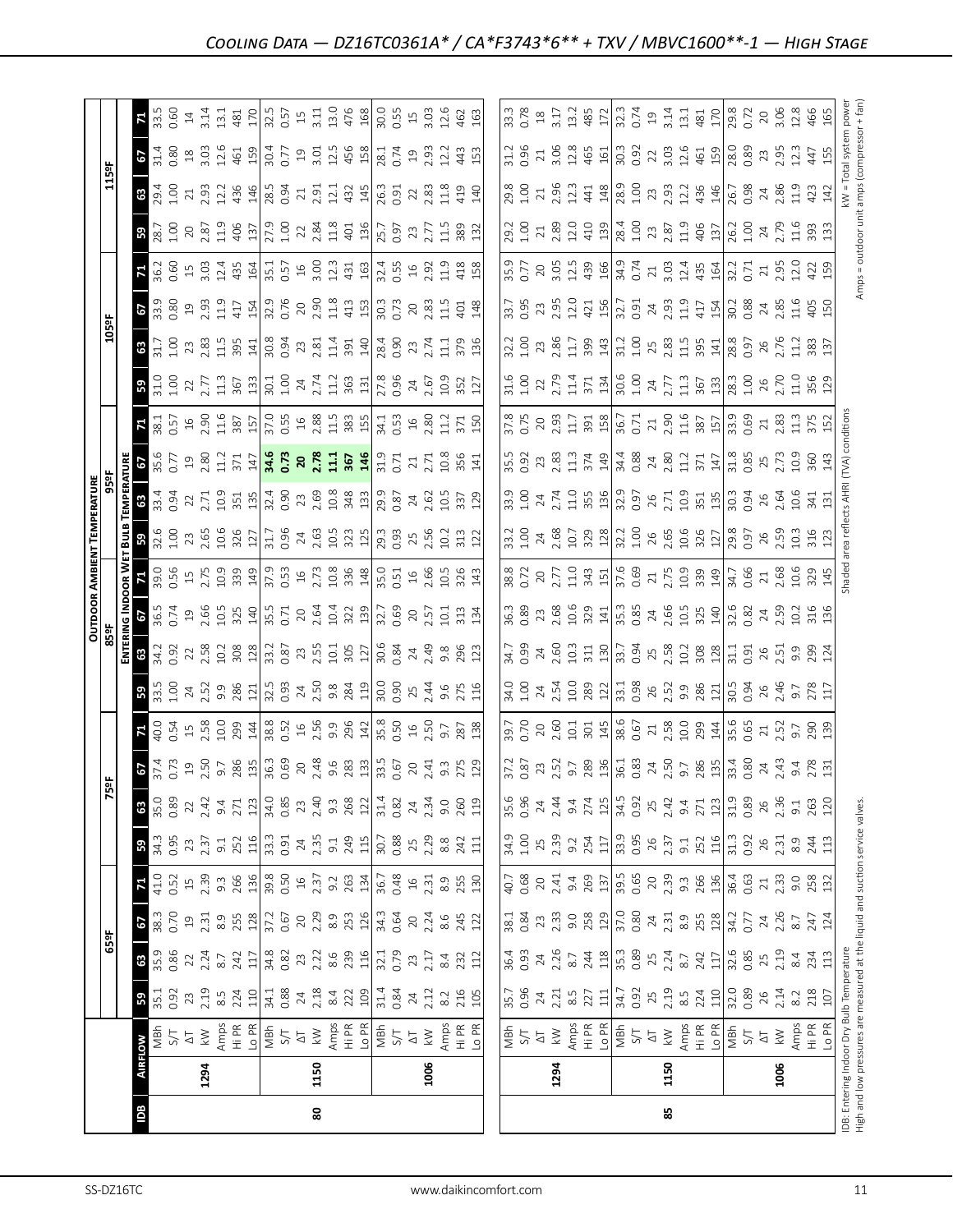|                                                                               |                |                                                                                                                                                                                                                                                                                                                                                                                                                                                               |                                    |                                                                                                                                                                  |                                                          |                                                                                                                                                                                                                                                                                                           |                                                                                                                                                                                                                                                                                                           |                                                                    |                                                                                                                                                                                                                                                                                |                                                                                                                                                                                                                                                                                                                                                   |                                                                                                                                                                                                                                                                                                                     |                                                                                                                                                                                                                                                                                                                       |                                                                                                                                                                                                                                                                                                                                                                                                                                      |                                                                                                                                                                                                                                                                                                                                                                                | <b>OUTDOOR AMBIENT TEMPERATURE</b>                                                                                                                                                                                                                                                 |                                                                                                                                                                                                                                                                                                 |                                                                 |                                                                                                                                                                                                                                                                                                                                                                                                         |                                                                                                                                                                                                                                                                                                                                                                                                               |                                  |                    |                                                                                                                                                                                                                                                                                                                                 |                                                                                                                                        |                                            |                                                                                              |
|-------------------------------------------------------------------------------|----------------|---------------------------------------------------------------------------------------------------------------------------------------------------------------------------------------------------------------------------------------------------------------------------------------------------------------------------------------------------------------------------------------------------------------------------------------------------------------|------------------------------------|------------------------------------------------------------------------------------------------------------------------------------------------------------------|----------------------------------------------------------|-----------------------------------------------------------------------------------------------------------------------------------------------------------------------------------------------------------------------------------------------------------------------------------------------------------|-----------------------------------------------------------------------------------------------------------------------------------------------------------------------------------------------------------------------------------------------------------------------------------------------------------|--------------------------------------------------------------------|--------------------------------------------------------------------------------------------------------------------------------------------------------------------------------------------------------------------------------------------------------------------------------|---------------------------------------------------------------------------------------------------------------------------------------------------------------------------------------------------------------------------------------------------------------------------------------------------------------------------------------------------|---------------------------------------------------------------------------------------------------------------------------------------------------------------------------------------------------------------------------------------------------------------------------------------------------------------------|-----------------------------------------------------------------------------------------------------------------------------------------------------------------------------------------------------------------------------------------------------------------------------------------------------------------------|--------------------------------------------------------------------------------------------------------------------------------------------------------------------------------------------------------------------------------------------------------------------------------------------------------------------------------------------------------------------------------------------------------------------------------------|--------------------------------------------------------------------------------------------------------------------------------------------------------------------------------------------------------------------------------------------------------------------------------------------------------------------------------------------------------------------------------|------------------------------------------------------------------------------------------------------------------------------------------------------------------------------------------------------------------------------------------------------------------------------------|-------------------------------------------------------------------------------------------------------------------------------------------------------------------------------------------------------------------------------------------------------------------------------------------------|-----------------------------------------------------------------|---------------------------------------------------------------------------------------------------------------------------------------------------------------------------------------------------------------------------------------------------------------------------------------------------------------------------------------------------------------------------------------------------------|---------------------------------------------------------------------------------------------------------------------------------------------------------------------------------------------------------------------------------------------------------------------------------------------------------------------------------------------------------------------------------------------------------------|----------------------------------|--------------------|---------------------------------------------------------------------------------------------------------------------------------------------------------------------------------------------------------------------------------------------------------------------------------------------------------------------------------|----------------------------------------------------------------------------------------------------------------------------------------|--------------------------------------------|----------------------------------------------------------------------------------------------|
|                                                                               |                |                                                                                                                                                                                                                                                                                                                                                                                                                                                               |                                    | 65ºF                                                                                                                                                             |                                                          |                                                                                                                                                                                                                                                                                                           |                                                                                                                                                                                                                                                                                                           | 75                                                                 | 빬                                                                                                                                                                                                                                                                              |                                                                                                                                                                                                                                                                                                                                                   |                                                                                                                                                                                                                                                                                                                     | 85°F                                                                                                                                                                                                                                                                                                                  |                                                                                                                                                                                                                                                                                                                                                                                                                                      |                                                                                                                                                                                                                                                                                                                                                                                |                                                                                                                                                                                                                                                                                    | 95°F                                                                                                                                                                                                                                                                                            |                                                                 |                                                                                                                                                                                                                                                                                                                                                                                                         |                                                                                                                                                                                                                                                                                                                                                                                                               | 105°F                            |                    |                                                                                                                                                                                                                                                                                                                                 | 115°F                                                                                                                                  |                                            |                                                                                              |
|                                                                               |                |                                                                                                                                                                                                                                                                                                                                                                                                                                                               |                                    |                                                                                                                                                                  |                                                          |                                                                                                                                                                                                                                                                                                           |                                                                                                                                                                                                                                                                                                           |                                                                    |                                                                                                                                                                                                                                                                                |                                                                                                                                                                                                                                                                                                                                                   |                                                                                                                                                                                                                                                                                                                     | ENTER                                                                                                                                                                                                                                                                                                                 | NG INDOOR W                                                                                                                                                                                                                                                                                                                                                                                                                          |                                                                                                                                                                                                                                                                                                                                                                                | ᇒ                                                                                                                                                                                                                                                                                  |                                                                                                                                                                                                                                                                                                 |                                                                 |                                                                                                                                                                                                                                                                                                                                                                                                         |                                                                                                                                                                                                                                                                                                                                                                                                               |                                  |                    |                                                                                                                                                                                                                                                                                                                                 |                                                                                                                                        |                                            |                                                                                              |
| Bal                                                                           | <b>AIRFLOW</b> |                                                                                                                                                                                                                                                                                                                                                                                                                                                               | 3.74                               | $\frac{850}{350}$ $\frac{62}{350}$ $\frac{850}{250}$ $\frac{820}{250}$ $\frac{820}{250}$ $\frac{820}{250}$ $\frac{820}{250}$ $\frac{820}{250}$ $\frac{820}{250}$ | $rac{38}{38}$                                            |                                                                                                                                                                                                                                                                                                           | $33.0$<br>$0.77$                                                                                                                                                                                                                                                                                          | $\frac{34.2}{34.2}$                                                | $\frac{67}{374}$                                                                                                                                                                                                                                                               |                                                                                                                                                                                                                                                                                                                                                   | 3.38                                                                                                                                                                                                                                                                                                                | $33.3$<br>$3.3$ $3.5$<br>$3.5$<br>$3.2$<br>$3.2$<br>$3.5$<br>$3.5$<br>$3.5$                                                                                                                                                                                                                                           | 29                                                                                                                                                                                                                                                                                                                                                                                                                                   |                                                                                                                                                                                                                                                                                                                                                                                |                                                                                                                                                                                                                                                                                    |                                                                                                                                                                                                                                                                                                 | $rac{2}{35.6}$                                                  |                                                                                                                                                                                                                                                                                                                                                                                                         | <b>3</b><br>29.85                                                                                                                                                                                                                                                                                                                                                                                             | 3.58                             | $\frac{68}{339}$   | $\frac{1}{2}$ , $\frac{1}{2}$ , $\frac{1}{2}$ , $\frac{1}{2}$ , $\frac{1}{2}$ , $\frac{1}{2}$ , $\frac{1}{2}$ , $\frac{1}{2}$ , $\frac{1}{2}$ , $\frac{1}{2}$ , $\frac{1}{2}$ , $\frac{1}{2}$ , $\frac{1}{2}$ , $\frac{1}{2}$ , $\frac{1}{2}$ , $\frac{1}{2}$ , $\frac{1}{2}$ , $\frac{1}{2}$ , $\frac{1}{2}$ , $\frac{1}{2}$ , | $\frac{38.6}{28.6}$                                                                                                                    | 29                                         |                                                                                              |
|                                                                               |                |                                                                                                                                                                                                                                                                                                                                                                                                                                                               |                                    |                                                                                                                                                                  |                                                          |                                                                                                                                                                                                                                                                                                           |                                                                                                                                                                                                                                                                                                           |                                                                    |                                                                                                                                                                                                                                                                                |                                                                                                                                                                                                                                                                                                                                                   |                                                                                                                                                                                                                                                                                                                     |                                                                                                                                                                                                                                                                                                                       |                                                                                                                                                                                                                                                                                                                                                                                                                                      |                                                                                                                                                                                                                                                                                                                                                                                |                                                                                                                                                                                                                                                                                    | 32.5<br>0.68                                                                                                                                                                                                                                                                                    |                                                                 |                                                                                                                                                                                                                                                                                                                                                                                                         |                                                                                                                                                                                                                                                                                                                                                                                                               |                                  |                    |                                                                                                                                                                                                                                                                                                                                 |                                                                                                                                        | $\frac{14}{21.49}$                         |                                                                                              |
|                                                                               |                |                                                                                                                                                                                                                                                                                                                                                                                                                                                               |                                    |                                                                                                                                                                  |                                                          |                                                                                                                                                                                                                                                                                                           |                                                                                                                                                                                                                                                                                                           |                                                                    |                                                                                                                                                                                                                                                                                |                                                                                                                                                                                                                                                                                                                                                   |                                                                                                                                                                                                                                                                                                                     |                                                                                                                                                                                                                                                                                                                       | 0.46                                                                                                                                                                                                                                                                                                                                                                                                                                 |                                                                                                                                                                                                                                                                                                                                                                                |                                                                                                                                                                                                                                                                                    |                                                                                                                                                                                                                                                                                                 |                                                                 |                                                                                                                                                                                                                                                                                                                                                                                                         |                                                                                                                                                                                                                                                                                                                                                                                                               |                                  |                    |                                                                                                                                                                                                                                                                                                                                 |                                                                                                                                        |                                            |                                                                                              |
|                                                                               |                |                                                                                                                                                                                                                                                                                                                                                                                                                                                               |                                    |                                                                                                                                                                  | $\frac{13}{2.07}$                                        |                                                                                                                                                                                                                                                                                                           |                                                                                                                                                                                                                                                                                                           | $\overline{\mathbb{L}}$                                            | $13$<br>$2.23$                                                                                                                                                                                                                                                                 |                                                                                                                                                                                                                                                                                                                                                   |                                                                                                                                                                                                                                                                                                                     |                                                                                                                                                                                                                                                                                                                       | $13^{2.38}$                                                                                                                                                                                                                                                                                                                                                                                                                          |                                                                                                                                                                                                                                                                                                                                                                                |                                                                                                                                                                                                                                                                                    |                                                                                                                                                                                                                                                                                                 | $13$<br>$2.51$                                                  |                                                                                                                                                                                                                                                                                                                                                                                                         |                                                                                                                                                                                                                                                                                                                                                                                                               | $17^{2.5}$                       | $13 \n2.62$        |                                                                                                                                                                                                                                                                                                                                 | $15$ $2.62$                                                                                                                            | $\frac{12}{2.71}$                          |                                                                                              |
|                                                                               | 1209           |                                                                                                                                                                                                                                                                                                                                                                                                                                                               |                                    |                                                                                                                                                                  |                                                          |                                                                                                                                                                                                                                                                                                           |                                                                                                                                                                                                                                                                                                           |                                                                    |                                                                                                                                                                                                                                                                                |                                                                                                                                                                                                                                                                                                                                                   |                                                                                                                                                                                                                                                                                                                     |                                                                                                                                                                                                                                                                                                                       |                                                                                                                                                                                                                                                                                                                                                                                                                                      |                                                                                                                                                                                                                                                                                                                                                                                |                                                                                                                                                                                                                                                                                    |                                                                                                                                                                                                                                                                                                 |                                                                 |                                                                                                                                                                                                                                                                                                                                                                                                         |                                                                                                                                                                                                                                                                                                                                                                                                               |                                  |                    |                                                                                                                                                                                                                                                                                                                                 |                                                                                                                                        |                                            |                                                                                              |
|                                                                               |                |                                                                                                                                                                                                                                                                                                                                                                                                                                                               |                                    |                                                                                                                                                                  | 8.0                                                      |                                                                                                                                                                                                                                                                                                           |                                                                                                                                                                                                                                                                                                           |                                                                    | $8.7\,$                                                                                                                                                                                                                                                                        |                                                                                                                                                                                                                                                                                                                                                   |                                                                                                                                                                                                                                                                                                                     |                                                                                                                                                                                                                                                                                                                       | 9.4                                                                                                                                                                                                                                                                                                                                                                                                                                  |                                                                                                                                                                                                                                                                                                                                                                                |                                                                                                                                                                                                                                                                                    |                                                                                                                                                                                                                                                                                                 |                                                                 |                                                                                                                                                                                                                                                                                                                                                                                                         |                                                                                                                                                                                                                                                                                                                                                                                                               |                                  | 10.7               |                                                                                                                                                                                                                                                                                                                                 |                                                                                                                                        | 11.3                                       |                                                                                              |
|                                                                               |                |                                                                                                                                                                                                                                                                                                                                                                                                                                                               | $1.96$<br>$7.6$<br>$7.05$<br>$109$ |                                                                                                                                                                  | $\frac{233}{37.2}$                                       |                                                                                                                                                                                                                                                                                                           |                                                                                                                                                                                                                                                                                                           | $2.16$<br>$8.4$<br>$7.2$<br>$12.2$<br>$3.2$<br>$0.61$<br>$17$      | 261                                                                                                                                                                                                                                                                            |                                                                                                                                                                                                                                                                                                                                                   | $\begin{array}{c} 21.55 & 22.53 & 23.53 & 24.53 & 25.53 & 26.53 & 27.53 & 28.53 & 27.53 & 28.53 & 27.53 & 28.53 & 27.53 & 28.53 & 27.53 & 28.53 & 28.53 & 29.53 & 20.53 & 20.53 & 20.53 & 20.53 & 20.53 & 20.53 & 20.53 & 20.53 & 20.53 & 20.53 & 20.53 & 20.53 & 20$                                               |                                                                                                                                                                                                                                                                                                                       | 297                                                                                                                                                                                                                                                                                                                                                                                                                                  |                                                                                                                                                                                                                                                                                                                                                                                | $\begin{array}{c} 1.75 & 1.75 & 1.75 & 1.75 \\ 1.75 & 1.75 & 1.75 & 1.75 \\ 1.75 & 1.75 & 1.75 & 1.75 \\ 1.75 & 1.75 & 1.75 & 1.75 \\ 1.75 & 1.75 & 1.75 & 1.75 \\ 1.75 & 1.75 & 1.75 & 1.75 \\ 1.75 & 1.75 & 1.75 & 1.75 \\ 1.75 & 1.75 & 1.75 & 1.75 \\ 1.75 & 1.75 & 1.75 & 1.$ | $\begin{array}{c} 17 \\ 2.43 \\ 9.7 \\ 320 \\ 134 \end{array}$                                                                                                                                                                                                                                  | $10.1$<br>$3.38$<br>$14.6$<br>$3.45$                            |                                                                                                                                                                                                                                                                                                                                                                                                         | $\begin{array}{c} 2.48 \\ 2.43 \\ 1.51 \\ 2.53 \\ 3.53 \\ 2.83 \\ 2.83 \\ 2.81 \\ 2.81 \\ 2.81 \\ 2.81 \\ 2.81 \\ 2.81 \\ 2.81 \\ 2.82 \\ 2.83 \\ 2.83 \\ 2.83 \\ 2.83 \\ 2.83 \\ 2.83 \\ 2.83 \\ 2.83 \\ 2.83 \\ 2.83 \\ 2.83 \\ 2.83 \\ 2.83 \\ 2.83 \\ 2.83 \\ 2.83 \\ 2.83 \\ 2.83 \\ 2.83 \\ 2.83 \\ 2.$                                                                                                 | 10.4<br>360<br>140               | 380                |                                                                                                                                                                                                                                                                                                                                 | $11.0$<br>38 $\frac{45}{14}$                                                                                                           | 420                                        |                                                                                              |
|                                                                               |                |                                                                                                                                                                                                                                                                                                                                                                                                                                                               |                                    |                                                                                                                                                                  |                                                          |                                                                                                                                                                                                                                                                                                           |                                                                                                                                                                                                                                                                                                           |                                                                    | 134                                                                                                                                                                                                                                                                            |                                                                                                                                                                                                                                                                                                                                                   |                                                                                                                                                                                                                                                                                                                     |                                                                                                                                                                                                                                                                                                                       | 139                                                                                                                                                                                                                                                                                                                                                                                                                                  |                                                                                                                                                                                                                                                                                                                                                                                |                                                                                                                                                                                                                                                                                    |                                                                                                                                                                                                                                                                                                 |                                                                 |                                                                                                                                                                                                                                                                                                                                                                                                         |                                                                                                                                                                                                                                                                                                                                                                                                               |                                  | 153                |                                                                                                                                                                                                                                                                                                                                 |                                                                                                                                        | 158                                        |                                                                                              |
|                                                                               |                |                                                                                                                                                                                                                                                                                                                                                                                                                                                               |                                    |                                                                                                                                                                  |                                                          |                                                                                                                                                                                                                                                                                                           |                                                                                                                                                                                                                                                                                                           |                                                                    | 36.3<br>0.42                                                                                                                                                                                                                                                                   |                                                                                                                                                                                                                                                                                                                                                   |                                                                                                                                                                                                                                                                                                                     |                                                                                                                                                                                                                                                                                                                       | $\begin{array}{c} 35.5 \\ 0.44 \\ 13 \end{array}$                                                                                                                                                                                                                                                                                                                                                                                    |                                                                                                                                                                                                                                                                                                                                                                                |                                                                                                                                                                                                                                                                                    |                                                                                                                                                                                                                                                                                                 |                                                                 |                                                                                                                                                                                                                                                                                                                                                                                                         |                                                                                                                                                                                                                                                                                                                                                                                                               | 30.0                             | <b>S2.9</b>        |                                                                                                                                                                                                                                                                                                                                 | 27.8<br>0.68                                                                                                                           | $30.47$<br>12<br>12                        |                                                                                              |
|                                                                               |                |                                                                                                                                                                                                                                                                                                                                                                                                                                                               |                                    |                                                                                                                                                                  |                                                          |                                                                                                                                                                                                                                                                                                           |                                                                                                                                                                                                                                                                                                           |                                                                    |                                                                                                                                                                                                                                                                                |                                                                                                                                                                                                                                                                                                                                                   |                                                                                                                                                                                                                                                                                                                     |                                                                                                                                                                                                                                                                                                                       |                                                                                                                                                                                                                                                                                                                                                                                                                                      |                                                                                                                                                                                                                                                                                                                                                                                |                                                                                                                                                                                                                                                                                    |                                                                                                                                                                                                                                                                                                 |                                                                 |                                                                                                                                                                                                                                                                                                                                                                                                         |                                                                                                                                                                                                                                                                                                                                                                                                               |                                  | 0.47               |                                                                                                                                                                                                                                                                                                                                 |                                                                                                                                        |                                            |                                                                                              |
|                                                                               |                |                                                                                                                                                                                                                                                                                                                                                                                                                                                               |                                    |                                                                                                                                                                  |                                                          |                                                                                                                                                                                                                                                                                                           |                                                                                                                                                                                                                                                                                                           |                                                                    | $\ensuremath{\mathop{\mathbb{Z}}}\xspace$                                                                                                                                                                                                                                      |                                                                                                                                                                                                                                                                                                                                                   |                                                                                                                                                                                                                                                                                                                     |                                                                                                                                                                                                                                                                                                                       |                                                                                                                                                                                                                                                                                                                                                                                                                                      |                                                                                                                                                                                                                                                                                                                                                                                |                                                                                                                                                                                                                                                                                    |                                                                                                                                                                                                                                                                                                 |                                                                 |                                                                                                                                                                                                                                                                                                                                                                                                         |                                                                                                                                                                                                                                                                                                                                                                                                               | $\overline{17}$                  | $13$               |                                                                                                                                                                                                                                                                                                                                 |                                                                                                                                        |                                            |                                                                                              |
| 20                                                                            | 1075           |                                                                                                                                                                                                                                                                                                                                                                                                                                                               |                                    |                                                                                                                                                                  |                                                          |                                                                                                                                                                                                                                                                                                           |                                                                                                                                                                                                                                                                                                           | 2.15                                                               | 2.22                                                                                                                                                                                                                                                                           |                                                                                                                                                                                                                                                                                                                                                   |                                                                                                                                                                                                                                                                                                                     |                                                                                                                                                                                                                                                                                                                       | 2.36                                                                                                                                                                                                                                                                                                                                                                                                                                 |                                                                                                                                                                                                                                                                                                                                                                                |                                                                                                                                                                                                                                                                                    |                                                                                                                                                                                                                                                                                                 |                                                                 |                                                                                                                                                                                                                                                                                                                                                                                                         |                                                                                                                                                                                                                                                                                                                                                                                                               | 2.51                             | 2.60               |                                                                                                                                                                                                                                                                                                                                 | $16$<br>$2.60$                                                                                                                         | 2.69                                       |                                                                                              |
|                                                                               |                |                                                                                                                                                                                                                                                                                                                                                                                                                                                               |                                    | 1.99<br>7.7                                                                                                                                                      | $\frac{13}{2}$ .05                                       |                                                                                                                                                                                                                                                                                                           |                                                                                                                                                                                                                                                                                                           | $8.\overline{3}$                                                   | 8.6                                                                                                                                                                                                                                                                            |                                                                                                                                                                                                                                                                                                                                                   |                                                                                                                                                                                                                                                                                                                     |                                                                                                                                                                                                                                                                                                                       | $9.\overline{3}$                                                                                                                                                                                                                                                                                                                                                                                                                     |                                                                                                                                                                                                                                                                                                                                                                                |                                                                                                                                                                                                                                                                                    |                                                                                                                                                                                                                                                                                                 |                                                                 |                                                                                                                                                                                                                                                                                                                                                                                                         |                                                                                                                                                                                                                                                                                                                                                                                                               | 10.3                             | 10.6               |                                                                                                                                                                                                                                                                                                                                 |                                                                                                                                        | 11.2                                       |                                                                                              |
|                                                                               |                |                                                                                                                                                                                                                                                                                                                                                                                                                                                               |                                    |                                                                                                                                                                  | 230                                                      |                                                                                                                                                                                                                                                                                                           |                                                                                                                                                                                                                                                                                                           | 245                                                                | 258                                                                                                                                                                                                                                                                            |                                                                                                                                                                                                                                                                                                                                                   |                                                                                                                                                                                                                                                                                                                     |                                                                                                                                                                                                                                                                                                                       | 294                                                                                                                                                                                                                                                                                                                                                                                                                                  |                                                                                                                                                                                                                                                                                                                                                                                |                                                                                                                                                                                                                                                                                    |                                                                                                                                                                                                                                                                                                 |                                                                 |                                                                                                                                                                                                                                                                                                                                                                                                         |                                                                                                                                                                                                                                                                                                                                                                                                               | $\frac{356}{13}$                 | 376                |                                                                                                                                                                                                                                                                                                                                 |                                                                                                                                        | 416                                        |                                                                                              |
|                                                                               |                |                                                                                                                                                                                                                                                                                                                                                                                                                                                               |                                    |                                                                                                                                                                  |                                                          |                                                                                                                                                                                                                                                                                                           |                                                                                                                                                                                                                                                                                                           |                                                                    |                                                                                                                                                                                                                                                                                |                                                                                                                                                                                                                                                                                                                                                   |                                                                                                                                                                                                                                                                                                                     |                                                                                                                                                                                                                                                                                                                       |                                                                                                                                                                                                                                                                                                                                                                                                                                      |                                                                                                                                                                                                                                                                                                                                                                                |                                                                                                                                                                                                                                                                                    |                                                                                                                                                                                                                                                                                                 |                                                                 |                                                                                                                                                                                                                                                                                                                                                                                                         |                                                                                                                                                                                                                                                                                                                                                                                                               |                                  | 151                |                                                                                                                                                                                                                                                                                                                                 |                                                                                                                                        |                                            |                                                                                              |
|                                                                               |                |                                                                                                                                                                                                                                                                                                                                                                                                                                                               |                                    | $218$<br>$\frac{11}{31}$<br>$\frac{3}{31}$<br>$\frac{5}{7}$                                                                                                      | $\frac{125}{34.3}$                                       |                                                                                                                                                                                                                                                                                                           | $\begin{array}{c c}\n\hline\n23 & 14 \\ \hline\n19 & .5 \\ 0 & .7 \\ 0 & .8 \\ 0 & .7 \\ \hline\n\end{array}$                                                                                                                                                                                             | $\frac{121}{30.6}$                                                 | $\frac{132}{33.5}$                                                                                                                                                                                                                                                             |                                                                                                                                                                                                                                                                                                                                                   |                                                                                                                                                                                                                                                                                                                     | $\frac{28}{3}$ $\frac{8}{2}$ $\frac{8}{2}$ $\frac{10}{2}$ $\frac{3}{2}$ $\frac{3}{2}$ $\frac{3}{2}$ $\frac{3}{2}$ $\frac{3}{2}$ $\frac{3}{2}$ $\frac{3}{2}$ $\frac{3}{2}$ $\frac{3}{2}$ $\frac{3}{2}$ $\frac{3}{2}$ $\frac{3}{2}$ $\frac{3}{2}$ $\frac{3}{2}$ $\frac{3}{2}$ $\frac{3}{2}$ $\frac{3}{2}$ $\frac{3}{2}$ | $\frac{1}{32.7}$                                                                                                                                                                                                                                                                                                                                                                                                                     |                                                                                                                                                                                                                                                                                                                                                                                |                                                                                                                                                                                                                                                                                    | $\begin{vmatrix} 1.6 & 1.6 & 0.6 \\ 0.6 & 0.6 & 0.6 \\ 0.6 & 0.6 & 0.6 \\ 0.6 & 0.6 & 0.6 \\ 0.6 & 0.6 & 0.6 \\ 0.6 & 0.6 & 0.6 \\ 0.6 & 0.6 & 0.6 \\ 0.6 & 0.6 & 0.6 \\ 0.6 & 0.6 & 0.6 \\ 0.6 & 0.6 & 0.6 \\ 0.6 & 0.6 & 0.6 \\ 0.6 & 0.6 & 0.6 \\ 0.6 & 0.6 & 0.6 \\ 0.6 & 0.6 & 0.6 \\ 0.6$ | $\frac{13}{249}$ $\frac{35}{25}$ $\frac{14}{24}$ $\frac{1}{21}$ |                                                                                                                                                                                                                                                                                                                                                                                                         | $\frac{246}{10.0}$ 371 $\frac{3}{26.7}$ 80.78                                                                                                                                                                                                                                                                                                                                                                 | 27.7                             | 30.3               |                                                                                                                                                                                                                                                                                                                                 | $\frac{9}{3}$<br>$\frac{43}{15}$<br>$\frac{7}{15}$<br>0.65                                                                             | $\overline{28.1}$                          |                                                                                              |
|                                                                               |                |                                                                                                                                                                                                                                                                                                                                                                                                                                                               |                                    |                                                                                                                                                                  | 0.40                                                     |                                                                                                                                                                                                                                                                                                           |                                                                                                                                                                                                                                                                                                           |                                                                    | 0.41                                                                                                                                                                                                                                                                           |                                                                                                                                                                                                                                                                                                                                                   |                                                                                                                                                                                                                                                                                                                     |                                                                                                                                                                                                                                                                                                                       |                                                                                                                                                                                                                                                                                                                                                                                                                                      |                                                                                                                                                                                                                                                                                                                                                                                |                                                                                                                                                                                                                                                                                    |                                                                                                                                                                                                                                                                                                 | 0.43                                                            |                                                                                                                                                                                                                                                                                                                                                                                                         |                                                                                                                                                                                                                                                                                                                                                                                                               | 0.65                             | 0.45               |                                                                                                                                                                                                                                                                                                                                 |                                                                                                                                        | 0.45                                       |                                                                                              |
|                                                                               |                |                                                                                                                                                                                                                                                                                                                                                                                                                                                               |                                    |                                                                                                                                                                  |                                                          |                                                                                                                                                                                                                                                                                                           |                                                                                                                                                                                                                                                                                                           |                                                                    | $13$                                                                                                                                                                                                                                                                           |                                                                                                                                                                                                                                                                                                                                                   |                                                                                                                                                                                                                                                                                                                     |                                                                                                                                                                                                                                                                                                                       |                                                                                                                                                                                                                                                                                                                                                                                                                                      |                                                                                                                                                                                                                                                                                                                                                                                |                                                                                                                                                                                                                                                                                    |                                                                                                                                                                                                                                                                                                 |                                                                 |                                                                                                                                                                                                                                                                                                                                                                                                         |                                                                                                                                                                                                                                                                                                                                                                                                               |                                  |                    |                                                                                                                                                                                                                                                                                                                                 |                                                                                                                                        |                                            |                                                                                              |
|                                                                               | 941            |                                                                                                                                                                                                                                                                                                                                                                                                                                                               |                                    |                                                                                                                                                                  |                                                          |                                                                                                                                                                                                                                                                                                           |                                                                                                                                                                                                                                                                                                           | $18$<br>$2.09$                                                     | 2.16                                                                                                                                                                                                                                                                           |                                                                                                                                                                                                                                                                                                                                                   |                                                                                                                                                                                                                                                                                                                     |                                                                                                                                                                                                                                                                                                                       | $\frac{13}{2.30}$                                                                                                                                                                                                                                                                                                                                                                                                                    |                                                                                                                                                                                                                                                                                                                                                                                |                                                                                                                                                                                                                                                                                    |                                                                                                                                                                                                                                                                                                 | $14$<br>$2.42$                                                  |                                                                                                                                                                                                                                                                                                                                                                                                         |                                                                                                                                                                                                                                                                                                                                                                                                               |                                  | 13.53              |                                                                                                                                                                                                                                                                                                                                 | $16$<br>$2.53$                                                                                                                         | $\frac{2}{2}$ .62                          |                                                                                              |
|                                                                               |                |                                                                                                                                                                                                                                                                                                                                                                                                                                                               |                                    | 1.94<br>7.5<br>211                                                                                                                                               | $\begin{array}{c} 13 \\ 2,00 \\ 7,8 \\ 2,11 \end{array}$ |                                                                                                                                                                                                                                                                                                           |                                                                                                                                                                                                                                                                                                           |                                                                    |                                                                                                                                                                                                                                                                                |                                                                                                                                                                                                                                                                                                                                                   |                                                                                                                                                                                                                                                                                                                     |                                                                                                                                                                                                                                                                                                                       |                                                                                                                                                                                                                                                                                                                                                                                                                                      |                                                                                                                                                                                                                                                                                                                                                                                |                                                                                                                                                                                                                                                                                    | $\begin{array}{c}\n 25 \\  25 \\  35 \\  45 \\  50 \\  28\n \end{array}$                                                                                                                                                                                                                        |                                                                 |                                                                                                                                                                                                                                                                                                                                                                                                         | $\begin{array}{c} 20 \\ 2.39 \\ 9.8 \\ 3.71 \\ 126 \end{array}$                                                                                                                                                                                                                                                                                                                                               | $245$<br>$245$<br>$246$<br>$343$ | 10.3               |                                                                                                                                                                                                                                                                                                                                 | 10.6                                                                                                                                   | 10.9                                       |                                                                                              |
|                                                                               |                | Amps<br>Hi PR<br>Lo PR                                                                                                                                                                                                                                                                                                                                                                                                                                        |                                    |                                                                                                                                                                  |                                                          |                                                                                                                                                                                                                                                                                                           |                                                                                                                                                                                                                                                                                                           | $8.1$<br>$237$<br>$117$                                            | 8.4<br>251                                                                                                                                                                                                                                                                     |                                                                                                                                                                                                                                                                                                                                                   |                                                                                                                                                                                                                                                                                                                     |                                                                                                                                                                                                                                                                                                                       | 3.83                                                                                                                                                                                                                                                                                                                                                                                                                                 |                                                                                                                                                                                                                                                                                                                                                                                |                                                                                                                                                                                                                                                                                    |                                                                                                                                                                                                                                                                                                 | 9.7<br>325<br>140                                               |                                                                                                                                                                                                                                                                                                                                                                                                         |                                                                                                                                                                                                                                                                                                                                                                                                               |                                  | 365                |                                                                                                                                                                                                                                                                                                                                 |                                                                                                                                        | 403                                        |                                                                                              |
|                                                                               |                |                                                                                                                                                                                                                                                                                                                                                                                                                                                               |                                    | $\overline{11}$                                                                                                                                                  |                                                          |                                                                                                                                                                                                                                                                                                           |                                                                                                                                                                                                                                                                                                           |                                                                    | 128                                                                                                                                                                                                                                                                            |                                                                                                                                                                                                                                                                                                                                                   |                                                                                                                                                                                                                                                                                                                     |                                                                                                                                                                                                                                                                                                                       |                                                                                                                                                                                                                                                                                                                                                                                                                                      |                                                                                                                                                                                                                                                                                                                                                                                |                                                                                                                                                                                                                                                                                    |                                                                                                                                                                                                                                                                                                 |                                                                 |                                                                                                                                                                                                                                                                                                                                                                                                         |                                                                                                                                                                                                                                                                                                                                                                                                               |                                  | 147                |                                                                                                                                                                                                                                                                                                                                 | $\begin{array}{c} 382 \\ 139 \end{array}$                                                                                              | 152                                        |                                                                                              |
|                                                                               |                |                                                                                                                                                                                                                                                                                                                                                                                                                                                               |                                    |                                                                                                                                                                  |                                                          |                                                                                                                                                                                                                                                                                                           |                                                                                                                                                                                                                                                                                                           |                                                                    |                                                                                                                                                                                                                                                                                |                                                                                                                                                                                                                                                                                                                                                   |                                                                                                                                                                                                                                                                                                                     |                                                                                                                                                                                                                                                                                                                       |                                                                                                                                                                                                                                                                                                                                                                                                                                      |                                                                                                                                                                                                                                                                                                                                                                                |                                                                                                                                                                                                                                                                                    |                                                                                                                                                                                                                                                                                                 |                                                                 |                                                                                                                                                                                                                                                                                                                                                                                                         |                                                                                                                                                                                                                                                                                                                                                                                                               |                                  |                    |                                                                                                                                                                                                                                                                                                                                 |                                                                                                                                        |                                            |                                                                                              |
|                                                                               |                |                                                                                                                                                                                                                                                                                                                                                                                                                                                               |                                    |                                                                                                                                                                  |                                                          |                                                                                                                                                                                                                                                                                                           |                                                                                                                                                                                                                                                                                                           |                                                                    |                                                                                                                                                                                                                                                                                |                                                                                                                                                                                                                                                                                                                                                   |                                                                                                                                                                                                                                                                                                                     |                                                                                                                                                                                                                                                                                                                       |                                                                                                                                                                                                                                                                                                                                                                                                                                      |                                                                                                                                                                                                                                                                                                                                                                                |                                                                                                                                                                                                                                                                                    |                                                                                                                                                                                                                                                                                                 |                                                                 |                                                                                                                                                                                                                                                                                                                                                                                                         |                                                                                                                                                                                                                                                                                                                                                                                                               |                                  |                    |                                                                                                                                                                                                                                                                                                                                 |                                                                                                                                        |                                            |                                                                                              |
|                                                                               |                |                                                                                                                                                                                                                                                                                                                                                                                                                                                               |                                    |                                                                                                                                                                  |                                                          |                                                                                                                                                                                                                                                                                                           |                                                                                                                                                                                                                                                                                                           | 34.5<br>0.78                                                       |                                                                                                                                                                                                                                                                                | $40.1$<br>$0.38$                                                                                                                                                                                                                                                                                                                                  |                                                                                                                                                                                                                                                                                                                     |                                                                                                                                                                                                                                                                                                                       |                                                                                                                                                                                                                                                                                                                                                                                                                                      |                                                                                                                                                                                                                                                                                                                                                                                |                                                                                                                                                                                                                                                                                    |                                                                                                                                                                                                                                                                                                 |                                                                 |                                                                                                                                                                                                                                                                                                                                                                                                         | 30.3<br>0.96                                                                                                                                                                                                                                                                                                                                                                                                  | 31.2<br>0.86                     |                    |                                                                                                                                                                                                                                                                                                                                 |                                                                                                                                        |                                            | 33.6<br>0.42                                                                                 |
|                                                                               |                |                                                                                                                                                                                                                                                                                                                                                                                                                                                               |                                    |                                                                                                                                                                  |                                                          |                                                                                                                                                                                                                                                                                                           | $\begin{array}{c} 33.5 \\ 0.87 \\ 2.13 \end{array}$                                                                                                                                                                                                                                                       | 21                                                                 |                                                                                                                                                                                                                                                                                |                                                                                                                                                                                                                                                                                                                                                   |                                                                                                                                                                                                                                                                                                                     |                                                                                                                                                                                                                                                                                                                       |                                                                                                                                                                                                                                                                                                                                                                                                                                      |                                                                                                                                                                                                                                                                                                                                                                                |                                                                                                                                                                                                                                                                                    |                                                                                                                                                                                                                                                                                                 |                                                                 |                                                                                                                                                                                                                                                                                                                                                                                                         |                                                                                                                                                                                                                                                                                                                                                                                                               |                                  |                    |                                                                                                                                                                                                                                                                                                                                 |                                                                                                                                        |                                            |                                                                                              |
|                                                                               | 1209           |                                                                                                                                                                                                                                                                                                                                                                                                                                                               |                                    |                                                                                                                                                                  |                                                          |                                                                                                                                                                                                                                                                                                           |                                                                                                                                                                                                                                                                                                           |                                                                    |                                                                                                                                                                                                                                                                                |                                                                                                                                                                                                                                                                                                                                                   |                                                                                                                                                                                                                                                                                                                     |                                                                                                                                                                                                                                                                                                                       |                                                                                                                                                                                                                                                                                                                                                                                                                                      |                                                                                                                                                                                                                                                                                                                                                                                |                                                                                                                                                                                                                                                                                    |                                                                                                                                                                                                                                                                                                 |                                                                 |                                                                                                                                                                                                                                                                                                                                                                                                         |                                                                                                                                                                                                                                                                                                                                                                                                               |                                  |                    |                                                                                                                                                                                                                                                                                                                                 |                                                                                                                                        |                                            |                                                                                              |
|                                                                               |                |                                                                                                                                                                                                                                                                                                                                                                                                                                                               |                                    |                                                                                                                                                                  |                                                          |                                                                                                                                                                                                                                                                                                           |                                                                                                                                                                                                                                                                                                           |                                                                    |                                                                                                                                                                                                                                                                                |                                                                                                                                                                                                                                                                                                                                                   |                                                                                                                                                                                                                                                                                                                     |                                                                                                                                                                                                                                                                                                                       |                                                                                                                                                                                                                                                                                                                                                                                                                                      |                                                                                                                                                                                                                                                                                                                                                                                |                                                                                                                                                                                                                                                                                    |                                                                                                                                                                                                                                                                                                 |                                                                 |                                                                                                                                                                                                                                                                                                                                                                                                         |                                                                                                                                                                                                                                                                                                                                                                                                               |                                  |                    |                                                                                                                                                                                                                                                                                                                                 |                                                                                                                                        | $31.3$<br>0.66<br>$15$<br>$2.74$<br>$11.4$ | $\begin{array}{c} 11 \\ 2.83 \\ 1.9 \end{array}$                                             |
|                                                                               |                |                                                                                                                                                                                                                                                                                                                                                                                                                                                               |                                    |                                                                                                                                                                  |                                                          |                                                                                                                                                                                                                                                                                                           |                                                                                                                                                                                                                                                                                                           |                                                                    |                                                                                                                                                                                                                                                                                |                                                                                                                                                                                                                                                                                                                                                   |                                                                                                                                                                                                                                                                                                                     |                                                                                                                                                                                                                                                                                                                       |                                                                                                                                                                                                                                                                                                                                                                                                                                      |                                                                                                                                                                                                                                                                                                                                                                                |                                                                                                                                                                                                                                                                                    |                                                                                                                                                                                                                                                                                                 |                                                                 |                                                                                                                                                                                                                                                                                                                                                                                                         |                                                                                                                                                                                                                                                                                                                                                                                                               |                                  |                    |                                                                                                                                                                                                                                                                                                                                 |                                                                                                                                        |                                            |                                                                                              |
|                                                                               |                | $\begin{array}{l} \text{MBD} \\ \text{MBD} \\ \text{MBD} \\ \text{MBD} \\ \text{MBD} \\ \text{MBD} \\ \text{MBD} \\ \text{MBD} \\ \text{MBD} \\ \text{MBD} \\ \text{MBD} \\ \text{MBD} \\ \text{MBD} \\ \text{MBD} \\ \text{MBD} \\ \text{MBD} \\ \text{MBD} \\ \text{MBD} \\ \text{MBD} \\ \text{MBD} \\ \text{MBD} \\ \text{MBD} \\ \text{MBD} \\ \text{MBD} \\ \text{MBD} \\ \text{MBD} \\ \text{MBD} \\ \text{MBD} \\ \text{MBD} \\ \text{MBD} \\ \text{$ |                                    |                                                                                                                                                                  |                                                          |                                                                                                                                                                                                                                                                                                           |                                                                                                                                                                                                                                                                                                           | $2.18$<br>8.5<br>250<br>$124$<br>33.5<br>0.75                      |                                                                                                                                                                                                                                                                                | $\begin{array}{c}\n 12 \\  2.33 \\  \hline\n 9.1 \\  \hline\n 14 \\  \hline\n 8.3 \\  \hline\n 9.36 \\  \hline\n 0.36\n \end{array}$                                                                                                                                                                                                              |                                                                                                                                                                                                                                                                                                                     | $\begin{array}{c} 3.750 \\ 2.310 \\ 3.310 \\ 3.321 \\ 3.332 \\ 3.341 \\ 3.351 \\ 3.371 \\ 3.371 \\ 3.371 \\ 3.371 \\ 3.371 \\ 3.371 \\ 3.371 \\ 3.371 \\ 3.371 \\ 3.371 \\ 3.371 \\ 3.371 \\ 3.371 \\ 3.371 \\ 3.371 \\ 3.371 \\ 3.371 \\ 3.371 \\ 3.371 \\ 3.371 \\ 3.371 \\ 3.371 \\ 3.371 \\ 3.$                   |                                                                                                                                                                                                                                                                                                                                                                                                                                      |                                                                                                                                                                                                                                                                                                                                                                                |                                                                                                                                                                                                                                                                                    |                                                                                                                                                                                                                                                                                                 |                                                                 |                                                                                                                                                                                                                                                                                                                                                                                                         |                                                                                                                                                                                                                                                                                                                                                                                                               |                                  |                    |                                                                                                                                                                                                                                                                                                                                 | $\frac{83}{88}$ $\frac{8}{8}$ $\frac{83}{81}$ $\frac{12}{81}$ $\frac{44}{81}$ $\frac{83}{81}$ $\frac{83}{81}$                          |                                            | $rac{170}{32.6}$                                                                             |
|                                                                               |                |                                                                                                                                                                                                                                                                                                                                                                                                                                                               |                                    |                                                                                                                                                                  |                                                          |                                                                                                                                                                                                                                                                                                           |                                                                                                                                                                                                                                                                                                           |                                                                    |                                                                                                                                                                                                                                                                                |                                                                                                                                                                                                                                                                                                                                                   |                                                                                                                                                                                                                                                                                                                     |                                                                                                                                                                                                                                                                                                                       |                                                                                                                                                                                                                                                                                                                                                                                                                                      |                                                                                                                                                                                                                                                                                                                                                                                |                                                                                                                                                                                                                                                                                    |                                                                                                                                                                                                                                                                                                 |                                                                 |                                                                                                                                                                                                                                                                                                                                                                                                         |                                                                                                                                                                                                                                                                                                                                                                                                               |                                  |                    |                                                                                                                                                                                                                                                                                                                                 |                                                                                                                                        |                                            |                                                                                              |
|                                                                               |                |                                                                                                                                                                                                                                                                                                                                                                                                                                                               |                                    |                                                                                                                                                                  |                                                          |                                                                                                                                                                                                                                                                                                           |                                                                                                                                                                                                                                                                                                           |                                                                    |                                                                                                                                                                                                                                                                                |                                                                                                                                                                                                                                                                                                                                                   |                                                                                                                                                                                                                                                                                                                     |                                                                                                                                                                                                                                                                                                                       |                                                                                                                                                                                                                                                                                                                                                                                                                                      |                                                                                                                                                                                                                                                                                                                                                                                |                                                                                                                                                                                                                                                                                    |                                                                                                                                                                                                                                                                                                 |                                                                 |                                                                                                                                                                                                                                                                                                                                                                                                         |                                                                                                                                                                                                                                                                                                                                                                                                               |                                  |                    |                                                                                                                                                                                                                                                                                                                                 |                                                                                                                                        |                                            |                                                                                              |
|                                                                               |                |                                                                                                                                                                                                                                                                                                                                                                                                                                                               |                                    |                                                                                                                                                                  |                                                          |                                                                                                                                                                                                                                                                                                           |                                                                                                                                                                                                                                                                                                           |                                                                    |                                                                                                                                                                                                                                                                                |                                                                                                                                                                                                                                                                                                                                                   |                                                                                                                                                                                                                                                                                                                     |                                                                                                                                                                                                                                                                                                                       |                                                                                                                                                                                                                                                                                                                                                                                                                                      |                                                                                                                                                                                                                                                                                                                                                                                |                                                                                                                                                                                                                                                                                    |                                                                                                                                                                                                                                                                                                 |                                                                 |                                                                                                                                                                                                                                                                                                                                                                                                         |                                                                                                                                                                                                                                                                                                                                                                                                               |                                  |                    |                                                                                                                                                                                                                                                                                                                                 |                                                                                                                                        |                                            |                                                                                              |
| 75                                                                            | 1075           |                                                                                                                                                                                                                                                                                                                                                                                                                                                               |                                    |                                                                                                                                                                  |                                                          |                                                                                                                                                                                                                                                                                                           |                                                                                                                                                                                                                                                                                                           |                                                                    |                                                                                                                                                                                                                                                                                |                                                                                                                                                                                                                                                                                                                                                   |                                                                                                                                                                                                                                                                                                                     |                                                                                                                                                                                                                                                                                                                       |                                                                                                                                                                                                                                                                                                                                                                                                                                      |                                                                                                                                                                                                                                                                                                                                                                                |                                                                                                                                                                                                                                                                                    |                                                                                                                                                                                                                                                                                                 |                                                                 |                                                                                                                                                                                                                                                                                                                                                                                                         |                                                                                                                                                                                                                                                                                                                                                                                                               |                                  |                    |                                                                                                                                                                                                                                                                                                                                 |                                                                                                                                        |                                            |                                                                                              |
|                                                                               |                |                                                                                                                                                                                                                                                                                                                                                                                                                                                               |                                    |                                                                                                                                                                  |                                                          |                                                                                                                                                                                                                                                                                                           |                                                                                                                                                                                                                                                                                                           |                                                                    |                                                                                                                                                                                                                                                                                |                                                                                                                                                                                                                                                                                                                                                   |                                                                                                                                                                                                                                                                                                                     |                                                                                                                                                                                                                                                                                                                       |                                                                                                                                                                                                                                                                                                                                                                                                                                      |                                                                                                                                                                                                                                                                                                                                                                                |                                                                                                                                                                                                                                                                                    |                                                                                                                                                                                                                                                                                                 |                                                                 |                                                                                                                                                                                                                                                                                                                                                                                                         |                                                                                                                                                                                                                                                                                                                                                                                                               |                                  |                    |                                                                                                                                                                                                                                                                                                                                 |                                                                                                                                        |                                            |                                                                                              |
|                                                                               |                |                                                                                                                                                                                                                                                                                                                                                                                                                                                               |                                    |                                                                                                                                                                  |                                                          |                                                                                                                                                                                                                                                                                                           |                                                                                                                                                                                                                                                                                                           |                                                                    |                                                                                                                                                                                                                                                                                |                                                                                                                                                                                                                                                                                                                                                   |                                                                                                                                                                                                                                                                                                                     |                                                                                                                                                                                                                                                                                                                       |                                                                                                                                                                                                                                                                                                                                                                                                                                      |                                                                                                                                                                                                                                                                                                                                                                                |                                                                                                                                                                                                                                                                                    |                                                                                                                                                                                                                                                                                                 |                                                                 |                                                                                                                                                                                                                                                                                                                                                                                                         |                                                                                                                                                                                                                                                                                                                                                                                                               |                                  |                    |                                                                                                                                                                                                                                                                                                                                 |                                                                                                                                        |                                            |                                                                                              |
|                                                                               |                |                                                                                                                                                                                                                                                                                                                                                                                                                                                               |                                    |                                                                                                                                                                  |                                                          |                                                                                                                                                                                                                                                                                                           |                                                                                                                                                                                                                                                                                                           |                                                                    |                                                                                                                                                                                                                                                                                |                                                                                                                                                                                                                                                                                                                                                   |                                                                                                                                                                                                                                                                                                                     |                                                                                                                                                                                                                                                                                                                       |                                                                                                                                                                                                                                                                                                                                                                                                                                      |                                                                                                                                                                                                                                                                                                                                                                                |                                                                                                                                                                                                                                                                                    |                                                                                                                                                                                                                                                                                                 |                                                                 |                                                                                                                                                                                                                                                                                                                                                                                                         |                                                                                                                                                                                                                                                                                                                                                                                                               |                                  |                    |                                                                                                                                                                                                                                                                                                                                 |                                                                                                                                        |                                            |                                                                                              |
|                                                                               |                | $\begin{array}{l} \displaystyle \mathop{\mathsf{Amp}}\limits_{\mathsf{H}} \mathop{\mathsf{B}}\limits_{\mathsf{B}} \mathop{\mathsf{B}}\limits_{\mathsf{H}} \mathop{\mathsf{Bmp}}\limits_{\mathsf{S}} \mathop{\mathsf{Amp}}\limits_{\mathsf{H}} \mathop{\mathsf{Bmp}}\limits_{\mathsf{H}} \end{array}$                                                                                                                                                          |                                    |                                                                                                                                                                  |                                                          | $\frac{13}{42}$ $\frac{13}{12}$ $\frac{14}{32}$ $\frac{14}{32}$ $\frac{14}{32}$ $\frac{18}{32}$ $\frac{18}{32}$ $\frac{13}{32}$ $\frac{13}{32}$ $\frac{13}{32}$ $\frac{13}{32}$ $\frac{13}{32}$ $\frac{13}{32}$ $\frac{13}{32}$ $\frac{13}{32}$ $\frac{13}{32}$ $\frac{13}{32}$ $\frac{13}{32}$ $\frac{1$ | $\frac{33}{22}$ $\frac{19}{22}$ $\frac{15}{22}$ $\frac{33}{22}$ $\frac{33}{22}$ $\frac{33}{22}$ $\frac{33}{22}$ $\frac{33}{22}$ $\frac{33}{22}$ $\frac{33}{22}$ $\frac{33}{22}$ $\frac{33}{22}$ $\frac{33}{22}$ $\frac{33}{22}$ $\frac{33}{22}$ $\frac{33}{22}$ $\frac{33}{22}$ $\frac{33}{22}$ $\frac{3$ | $71.46$<br>$2.16$<br>$8.47$<br>$2.12$<br>$8.2$<br>$3.03$<br>$3.03$ | $\begin{array}{c} 23.55 & 24.57 & 25.57 \\ 25.5 & 25.57 & 25.57 & 25.57 \\ 25.5 & 25.57 & 25.57 & 25.57 \\ 25.5 & 25.57 & 25.57 & 25.57 \\ 25.5 & 25.57 & 25.57 & 25.57 \\ 25.5 & 25.57 & 25.57 & 25.57 \\ 25.5 & 25.57 & 25.57 & 25.57 \\ 25.5 & 25.57 & 25.57 & 25.57 \\ 25$ | $\begin{array}{c} 12 \\ 21 \\ 33 \\ 56 \\ 61 \\ 72 \\ 83 \\ 14 \\ 15 \\ 13 \\ 15 \\ 13 \\ 15 \\ 16 \\ 13 \\ 15 \\ 16 \\ 13 \\ 14 \\ 15 \\ 13 \\ 15 \\ 16 \\ 13 \\ 14 \\ 15 \\ 16 \\ 13 \\ 14 \\ 15 \\ 16 \\ 17 \\ 18 \\ 19 \\ 19 \\ 19 \\ 19 \\ 19 \\ 10 \\ 13 \\ 14 \\ 15 \\ 16 \\ 17 \\ 18 \\ 19 \\ 19 \\ 19 \\ 19 \\ 19 \\ 19 \\ 19 \\ 19 \\ $ |                                                                                                                                                                                                                                                                                                                     | $\frac{21}{2.30}$ $\frac{3}{2}$ $\frac{31}{28}$ $\frac{1}{2}$ $\frac{2}{2}$ $\frac{2}{2}$ $\frac{2}{2}$ $\frac{1}{2}$ $\frac{2}{2}$ $\frac{2}{2}$ $\frac{2}{4}$ $\frac{2}{4}$                                                                                                                                         |                                                                                                                                                                                                                                                                                                                                                                                                                                      | $\begin{array}{c} 33.83 \\ 35.32 \end{array}$ $\begin{array}{c} 32.43 \\ 35.43 \end{array}$ $\begin{array}{c} 33.43 \\ 35.43 \end{array}$ $\begin{array}{c} 32.43 \\ 35.43 \end{array}$ $\begin{array}{c} 32.43 \\ 35.43 \end{array}$ $\begin{array}{c} 32.43 \\ 35.43 \end{array}$ $\begin{array}{c} 32.43 \\ 35.43 \end{array}$ $\begin{array}{c} 32.43 \\ 35.43 \end{array$ |                                                                                                                                                                                                                                                                                    |                                                                                                                                                                                                                                                                                                 |                                                                 | $\begin{array}{c} 38.36 \text{ } \text{ } 52.7 \text{ } \text{ } 72.7 \text{ } \text{ } 72.7 \text{ } \text{ } 72.7 \text{ } \text{ } 72.7 \text{ } \text{ } 72.7 \text{ } \text{ } 72.7 \text{ } \text{ } 72.7 \text{ } \text{ } 72.7 \text{ } \text{ } 72.7 \text{ } \text{ } 72.7 \text{ } \text{ } 72.7 \text{ } \text{ } 72.7 \text{ } \text{ } 72.7 \text{ } \text{ } 72.7 \text{ } \text{ } 72.$ | $\begin{array}{c c c c c c c c c} \text{S} & \text{S} & \text{S} & \text{S} & \text{S} & \text{S} & \text{S} & \text{S} & \text{S} \\ \text{S} & \text{S} & \text{S} & \text{S} & \text{S} & \text{S} & \text{S} & \text{S} & \text{S} & \text{S} & \text{S} & \text{S} \\ \text{S} & \text{S} & \text{S} & \text{S} & \text{S} & \text{S} & \text{S} & \text{S} & \text{S} & \text{S} & \text{S} & \text{S}$ |                                  |                    |                                                                                                                                                                                                                                                                                                                                 | $\begin{array}{c}\n 20 \\  2.63 \\  \hline\n 1.13 \\  \hline\n 3.8 \\  \hline\n 4.9 \\  \hline\n 5.80 \\  \hline\n 0.80\n \end{array}$ |                                            | $\begin{array}{c}\n 11 \\  21 \\  31 \\  43 \\  50 \\  61 \\  71 \\  82 \\  9\n \end{array}$ |
|                                                                               |                |                                                                                                                                                                                                                                                                                                                                                                                                                                                               |                                    |                                                                                                                                                                  |                                                          |                                                                                                                                                                                                                                                                                                           |                                                                                                                                                                                                                                                                                                           |                                                                    |                                                                                                                                                                                                                                                                                |                                                                                                                                                                                                                                                                                                                                                   |                                                                                                                                                                                                                                                                                                                     |                                                                                                                                                                                                                                                                                                                       |                                                                                                                                                                                                                                                                                                                                                                                                                                      |                                                                                                                                                                                                                                                                                                                                                                                |                                                                                                                                                                                                                                                                                    |                                                                                                                                                                                                                                                                                                 |                                                                 |                                                                                                                                                                                                                                                                                                                                                                                                         |                                                                                                                                                                                                                                                                                                                                                                                                               |                                  |                    |                                                                                                                                                                                                                                                                                                                                 |                                                                                                                                        |                                            |                                                                                              |
|                                                                               |                |                                                                                                                                                                                                                                                                                                                                                                                                                                                               | $23$<br>1.91                       |                                                                                                                                                                  |                                                          |                                                                                                                                                                                                                                                                                                           | $24$<br>2.06                                                                                                                                                                                                                                                                                              | $22$<br>$2.11$                                                     | $\frac{18}{2.18}$                                                                                                                                                                                                                                                              | $12^{2.25}$                                                                                                                                                                                                                                                                                                                                       |                                                                                                                                                                                                                                                                                                                     |                                                                                                                                                                                                                                                                                                                       |                                                                                                                                                                                                                                                                                                                                                                                                                                      |                                                                                                                                                                                                                                                                                                                                                                                |                                                                                                                                                                                                                                                                                    |                                                                                                                                                                                                                                                                                                 |                                                                 |                                                                                                                                                                                                                                                                                                                                                                                                         |                                                                                                                                                                                                                                                                                                                                                                                                               | $\frac{22}{2.47}$                |                    |                                                                                                                                                                                                                                                                                                                                 |                                                                                                                                        | $17^{2.64}$                                | 11.74                                                                                        |
|                                                                               | 941            |                                                                                                                                                                                                                                                                                                                                                                                                                                                               |                                    | 7.95                                                                                                                                                             |                                                          |                                                                                                                                                                                                                                                                                                           |                                                                                                                                                                                                                                                                                                           |                                                                    |                                                                                                                                                                                                                                                                                |                                                                                                                                                                                                                                                                                                                                                   |                                                                                                                                                                                                                                                                                                                     |                                                                                                                                                                                                                                                                                                                       |                                                                                                                                                                                                                                                                                                                                                                                                                                      |                                                                                                                                                                                                                                                                                                                                                                                |                                                                                                                                                                                                                                                                                    |                                                                                                                                                                                                                                                                                                 |                                                                 |                                                                                                                                                                                                                                                                                                                                                                                                         |                                                                                                                                                                                                                                                                                                                                                                                                               |                                  |                    |                                                                                                                                                                                                                                                                                                                                 |                                                                                                                                        |                                            |                                                                                              |
|                                                                               |                | Amps<br>Hi PR                                                                                                                                                                                                                                                                                                                                                                                                                                                 | 7.4<br>199                         |                                                                                                                                                                  |                                                          |                                                                                                                                                                                                                                                                                                           |                                                                                                                                                                                                                                                                                                           | 8.2                                                                |                                                                                                                                                                                                                                                                                |                                                                                                                                                                                                                                                                                                                                                   |                                                                                                                                                                                                                                                                                                                     |                                                                                                                                                                                                                                                                                                                       |                                                                                                                                                                                                                                                                                                                                                                                                                                      |                                                                                                                                                                                                                                                                                                                                                                                | 9.3<br>289                                                                                                                                                                                                                                                                         | <b>9.5</b><br>311                                                                                                                                                                                                                                                                               | 9.8<br>328                                                      |                                                                                                                                                                                                                                                                                                                                                                                                         |                                                                                                                                                                                                                                                                                                                                                                                                               |                                  |                    |                                                                                                                                                                                                                                                                                                                                 |                                                                                                                                        |                                            | 11.4                                                                                         |
|                                                                               |                |                                                                                                                                                                                                                                                                                                                                                                                                                                                               |                                    | 214                                                                                                                                                              | 7.8<br>226<br>123                                        | $8.1$<br>$235$<br>$131$                                                                                                                                                                                                                                                                                   | 8.0<br>223<br>112                                                                                                                                                                                                                                                                                         | 240<br>119                                                         | 8.4<br>253<br>130                                                                                                                                                                                                                                                              | 83<br>254<br>138                                                                                                                                                                                                                                                                                                                                  | $\frac{1}{2}$ $\frac{1}{2}$ $\frac{1}{3}$ $\frac{1}{3}$ $\frac{1}{3}$ $\frac{1}{3}$ $\frac{1}{3}$ $\frac{1}{3}$ $\frac{1}{3}$ $\frac{1}{3}$ $\frac{1}{3}$ $\frac{1}{3}$ $\frac{1}{3}$ $\frac{1}{3}$ $\frac{1}{3}$ $\frac{1}{3}$ $\frac{1}{3}$ $\frac{1}{3}$ $\frac{1}{3}$ $\frac{1}{3}$ $\frac{1}{3}$ $\frac{1}{3}$ |                                                                                                                                                                                                                                                                                                                       | $\begin{array}{l} 36.5 \\ 0.61 \\ 2.4 \end{array} \begin{array}{l} 27 \\ 27 \\ 30 \end{array} \begin{array}{l} 29 \\ 20 \\ 21 \end{array} \begin{array}{l} 29 \\ 21 \\ 23 \end{array} \begin{array}{l} 29 \\ 23 \\ 24 \end{array} \begin{array}{l} 29 \\ 23 \\ 24 \end{array} \begin{array}{l} 29 \\ 23 \\ 24 \end{array} \begin{array}{l} 21 \\ 23 \\ 24 \end{array} \begin{array}{l} 29 \\ 23 \\ 24 \end{array} \begin{array}{l} $ |                                                                                                                                                                                                                                                                                                                                                                                |                                                                                                                                                                                                                                                                                    |                                                                                                                                                                                                                                                                                                 |                                                                 |                                                                                                                                                                                                                                                                                                                                                                                                         | $23,41$<br>$2,43,8$<br>$3,28$<br>$128$                                                                                                                                                                                                                                                                                                                                                                        | $13.49$<br>$3.436$               | 10.4<br>369<br>148 | $\frac{18}{15}$ $\frac{2}{3}$ $\frac{3}{2}$ $\frac{3}{2}$ $\frac{5}{4}$ $\frac{5}{4}$ $\frac{3}{4}$ $\frac{3}{4}$ $\frac{3}{4}$                                                                                                                                                                                                 | $20,56$<br>$2,56$<br>$380$<br>$340$                                                                                                    | $1188$<br>$493$                            | $425$<br>$163$                                                                               |
|                                                                               |                | Lo PR                                                                                                                                                                                                                                                                                                                                                                                                                                                         | 106                                | 112                                                                                                                                                              |                                                          |                                                                                                                                                                                                                                                                                                           |                                                                                                                                                                                                                                                                                                           |                                                                    |                                                                                                                                                                                                                                                                                |                                                                                                                                                                                                                                                                                                                                                   |                                                                                                                                                                                                                                                                                                                     |                                                                                                                                                                                                                                                                                                                       |                                                                                                                                                                                                                                                                                                                                                                                                                                      |                                                                                                                                                                                                                                                                                                                                                                                |                                                                                                                                                                                                                                                                                    |                                                                                                                                                                                                                                                                                                 |                                                                 |                                                                                                                                                                                                                                                                                                                                                                                                         |                                                                                                                                                                                                                                                                                                                                                                                                               |                                  |                    |                                                                                                                                                                                                                                                                                                                                 |                                                                                                                                        |                                            |                                                                                              |
| IDB: Entering Indoor Dry Bulb Temperature                                     |                |                                                                                                                                                                                                                                                                                                                                                                                                                                                               |                                    |                                                                                                                                                                  |                                                          |                                                                                                                                                                                                                                                                                                           |                                                                                                                                                                                                                                                                                                           |                                                                    |                                                                                                                                                                                                                                                                                |                                                                                                                                                                                                                                                                                                                                                   |                                                                                                                                                                                                                                                                                                                     |                                                                                                                                                                                                                                                                                                                       |                                                                                                                                                                                                                                                                                                                                                                                                                                      | shaded                                                                                                                                                                                                                                                                                                                                                                         | area reflects ACCA                                                                                                                                                                                                                                                                 |                                                                                                                                                                                                                                                                                                 | (TVA)                                                           |                                                                                                                                                                                                                                                                                                                                                                                                         |                                                                                                                                                                                                                                                                                                                                                                                                               |                                  |                    |                                                                                                                                                                                                                                                                                                                                 |                                                                                                                                        | Total system                               | power                                                                                        |
| High and low pressures are measured at the liquid and suction service valves. |                |                                                                                                                                                                                                                                                                                                                                                                                                                                                               |                                    |                                                                                                                                                                  |                                                          |                                                                                                                                                                                                                                                                                                           |                                                                                                                                                                                                                                                                                                           |                                                                    |                                                                                                                                                                                                                                                                                |                                                                                                                                                                                                                                                                                                                                                   |                                                                                                                                                                                                                                                                                                                     |                                                                                                                                                                                                                                                                                                                       |                                                                                                                                                                                                                                                                                                                                                                                                                                      |                                                                                                                                                                                                                                                                                                                                                                                |                                                                                                                                                                                                                                                                                    |                                                                                                                                                                                                                                                                                                 |                                                                 |                                                                                                                                                                                                                                                                                                                                                                                                         |                                                                                                                                                                                                                                                                                                                                                                                                               |                                  |                    | Amps = outdoor unit amps (compressor + fan)                                                                                                                                                                                                                                                                                     |                                                                                                                                        |                                            |                                                                                              |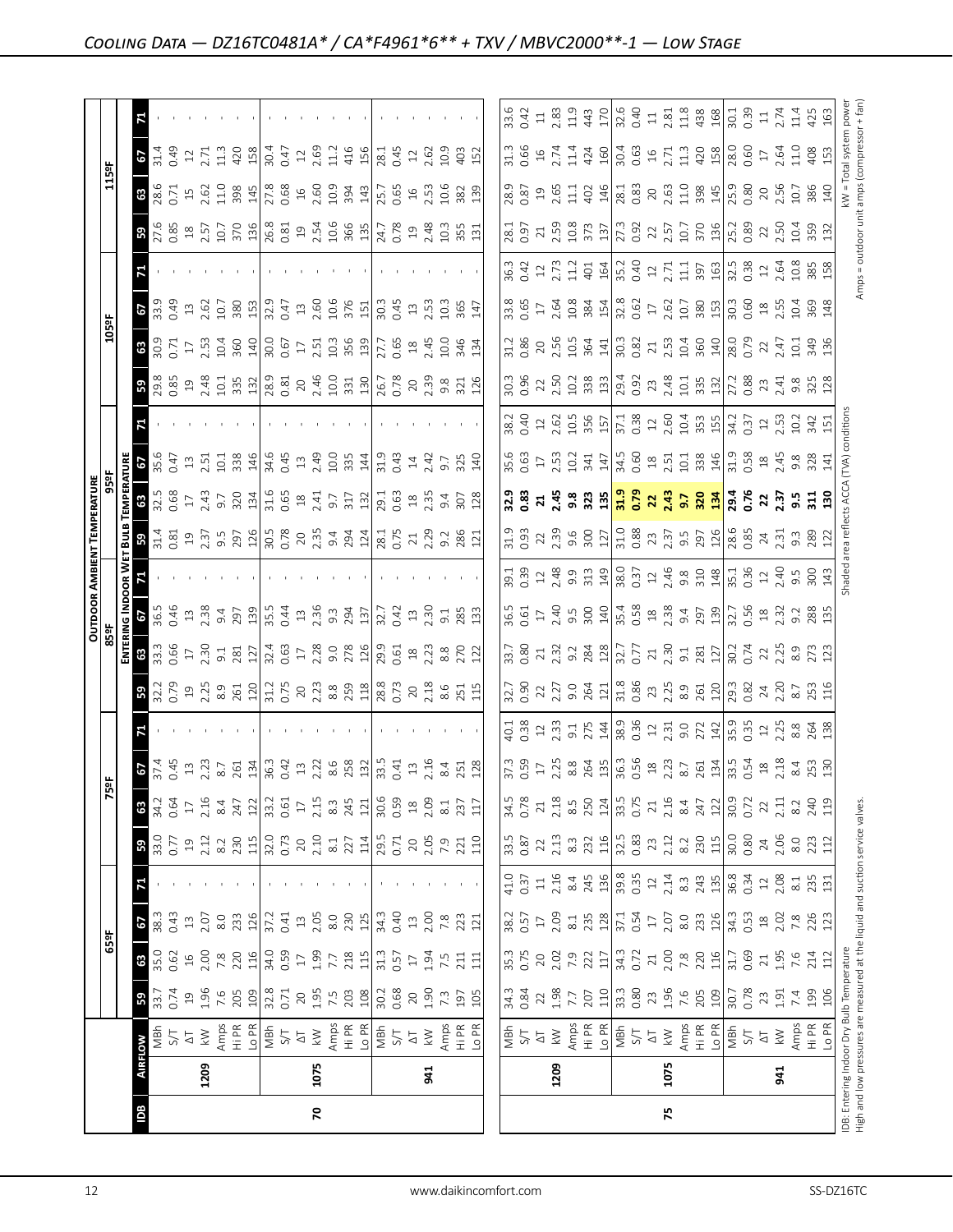|            |      |                                                                                                                                                                                                                                                                                                                                                                                                                                                                                                          |                     |                                                                                                                                                                                                                                                                                                                                                                                                         |                                                                                                                                                                                                                                                                                                                                                                          |      |                                                                                                                                                                                                                                                                                                     |                                                                               |                                                                                                                                                                                                                                                                                                                     |                                                                                                                                                                                               |                                                                                                                                                                                                                                                                                                             |                                                                                                                                                                                                                                                                                                                     |                                                                     | OUTDOOR AMBIENT TEMPERATURI                                                                                                                                                                                                                                                                                                 |                                                                                                                                                                                                                                                                                                           |                                                                                                                                                                                                                                     |  |      |                                                                                                                                                                                                                                                                                                                     |                                                                                                                                                                                                                                                                                                                     |                                                                                                                                                                                                                                                                                                           |                                                                                                                                                                                                                                                                                       |                     |
|------------|------|----------------------------------------------------------------------------------------------------------------------------------------------------------------------------------------------------------------------------------------------------------------------------------------------------------------------------------------------------------------------------------------------------------------------------------------------------------------------------------------------------------|---------------------|---------------------------------------------------------------------------------------------------------------------------------------------------------------------------------------------------------------------------------------------------------------------------------------------------------------------------------------------------------------------------------------------------------|--------------------------------------------------------------------------------------------------------------------------------------------------------------------------------------------------------------------------------------------------------------------------------------------------------------------------------------------------------------------------|------|-----------------------------------------------------------------------------------------------------------------------------------------------------------------------------------------------------------------------------------------------------------------------------------------------------|-------------------------------------------------------------------------------|---------------------------------------------------------------------------------------------------------------------------------------------------------------------------------------------------------------------------------------------------------------------------------------------------------------------|-----------------------------------------------------------------------------------------------------------------------------------------------------------------------------------------------|-------------------------------------------------------------------------------------------------------------------------------------------------------------------------------------------------------------------------------------------------------------------------------------------------------------|---------------------------------------------------------------------------------------------------------------------------------------------------------------------------------------------------------------------------------------------------------------------------------------------------------------------|---------------------------------------------------------------------|-----------------------------------------------------------------------------------------------------------------------------------------------------------------------------------------------------------------------------------------------------------------------------------------------------------------------------|-----------------------------------------------------------------------------------------------------------------------------------------------------------------------------------------------------------------------------------------------------------------------------------------------------------|-------------------------------------------------------------------------------------------------------------------------------------------------------------------------------------------------------------------------------------|--|------|---------------------------------------------------------------------------------------------------------------------------------------------------------------------------------------------------------------------------------------------------------------------------------------------------------------------|---------------------------------------------------------------------------------------------------------------------------------------------------------------------------------------------------------------------------------------------------------------------------------------------------------------------|-----------------------------------------------------------------------------------------------------------------------------------------------------------------------------------------------------------------------------------------------------------------------------------------------------------|---------------------------------------------------------------------------------------------------------------------------------------------------------------------------------------------------------------------------------------------------------------------------------------|---------------------|
|            |      |                                                                                                                                                                                                                                                                                                                                                                                                                                                                                                          |                     | 65°F                                                                                                                                                                                                                                                                                                                                                                                                    |                                                                                                                                                                                                                                                                                                                                                                          |      |                                                                                                                                                                                                                                                                                                     |                                                                               | is <sub>5</sub>                                                                                                                                                                                                                                                                                                     |                                                                                                                                                                                               |                                                                                                                                                                                                                                                                                                             |                                                                                                                                                                                                                                                                                                                     |                                                                     |                                                                                                                                                                                                                                                                                                                             |                                                                                                                                                                                                                                                                                                           |                                                                                                                                                                                                                                     |  | 105º |                                                                                                                                                                                                                                                                                                                     |                                                                                                                                                                                                                                                                                                                     | 115°                                                                                                                                                                                                                                                                                                      |                                                                                                                                                                                                                                                                                       |                     |
|            |      |                                                                                                                                                                                                                                                                                                                                                                                                                                                                                                          |                     |                                                                                                                                                                                                                                                                                                                                                                                                         |                                                                                                                                                                                                                                                                                                                                                                          |      |                                                                                                                                                                                                                                                                                                     |                                                                               |                                                                                                                                                                                                                                                                                                                     |                                                                                                                                                                                               |                                                                                                                                                                                                                                                                                                             |                                                                                                                                                                                                                                                                                                                     |                                                                     |                                                                                                                                                                                                                                                                                                                             |                                                                                                                                                                                                                                                                                                           |                                                                                                                                                                                                                                     |  |      |                                                                                                                                                                                                                                                                                                                     |                                                                                                                                                                                                                                                                                                                     |                                                                                                                                                                                                                                                                                                           |                                                                                                                                                                                                                                                                                       |                     |
| <b>Bdl</b> |      | <b>AIRFLOW</b>                                                                                                                                                                                                                                                                                                                                                                                                                                                                                           | 59                  |                                                                                                                                                                                                                                                                                                                                                                                                         |                                                                                                                                                                                                                                                                                                                                                                          |      | $3^{\circ}$                                                                                                                                                                                                                                                                                         | 63                                                                            |                                                                                                                                                                                                                                                                                                                     |                                                                                                                                                                                               |                                                                                                                                                                                                                                                                                                             |                                                                                                                                                                                                                                                                                                                     |                                                                     |                                                                                                                                                                                                                                                                                                                             |                                                                                                                                                                                                                                                                                                           |                                                                                                                                                                                                                                     |  |      |                                                                                                                                                                                                                                                                                                                     |                                                                                                                                                                                                                                                                                                                     |                                                                                                                                                                                                                                                                                                           |                                                                                                                                                                                                                                                                                       |                     |
|            |      | $\frac{1}{2}$                                                                                                                                                                                                                                                                                                                                                                                                                                                                                            | $34.9$<br>0.93      | <b>85</b><br>35.7<br>0.87                                                                                                                                                                                                                                                                                                                                                                               | <b>67</b><br>38.1<br>0.71                                                                                                                                                                                                                                                                                                                                                |      | $34.1$<br>0.96                                                                                                                                                                                                                                                                                      |                                                                               |                                                                                                                                                                                                                                                                                                                     |                                                                                                                                                                                               |                                                                                                                                                                                                                                                                                                             |                                                                                                                                                                                                                                                                                                                     |                                                                     |                                                                                                                                                                                                                                                                                                                             |                                                                                                                                                                                                                                                                                                           |                                                                                                                                                                                                                                     |  |      |                                                                                                                                                                                                                                                                                                                     |                                                                                                                                                                                                                                                                                                                     |                                                                                                                                                                                                                                                                                                           | $\frac{3}{3}$ $\frac{3}{3}$ $\frac{3}{3}$                                                                                                                                                                                                                                             |                     |
|            |      |                                                                                                                                                                                                                                                                                                                                                                                                                                                                                                          |                     |                                                                                                                                                                                                                                                                                                                                                                                                         |                                                                                                                                                                                                                                                                                                                                                                          | 0.53 |                                                                                                                                                                                                                                                                                                     | 0.90                                                                          |                                                                                                                                                                                                                                                                                                                     |                                                                                                                                                                                               |                                                                                                                                                                                                                                                                                                             |                                                                                                                                                                                                                                                                                                                     |                                                                     |                                                                                                                                                                                                                                                                                                                             |                                                                                                                                                                                                                                                                                                           |                                                                                                                                                                                                                                     |  |      |                                                                                                                                                                                                                                                                                                                     |                                                                                                                                                                                                                                                                                                                     |                                                                                                                                                                                                                                                                                                           |                                                                                                                                                                                                                                                                                       |                     |
|            |      |                                                                                                                                                                                                                                                                                                                                                                                                                                                                                                          |                     |                                                                                                                                                                                                                                                                                                                                                                                                         |                                                                                                                                                                                                                                                                                                                                                                          |      |                                                                                                                                                                                                                                                                                                     | $24$<br>$2.20$                                                                |                                                                                                                                                                                                                                                                                                                     |                                                                                                                                                                                               |                                                                                                                                                                                                                                                                                                             |                                                                                                                                                                                                                                                                                                                     |                                                                     |                                                                                                                                                                                                                                                                                                                             |                                                                                                                                                                                                                                                                                                           |                                                                                                                                                                                                                                     |  |      |                                                                                                                                                                                                                                                                                                                     |                                                                                                                                                                                                                                                                                                                     |                                                                                                                                                                                                                                                                                                           |                                                                                                                                                                                                                                                                                       |                     |
|            | 1209 |                                                                                                                                                                                                                                                                                                                                                                                                                                                                                                          |                     |                                                                                                                                                                                                                                                                                                                                                                                                         |                                                                                                                                                                                                                                                                                                                                                                          |      |                                                                                                                                                                                                                                                                                                     |                                                                               |                                                                                                                                                                                                                                                                                                                     |                                                                                                                                                                                               |                                                                                                                                                                                                                                                                                                             |                                                                                                                                                                                                                                                                                                                     |                                                                     |                                                                                                                                                                                                                                                                                                                             |                                                                                                                                                                                                                                                                                                           |                                                                                                                                                                                                                                     |  |      |                                                                                                                                                                                                                                                                                                                     |                                                                                                                                                                                                                                                                                                                     |                                                                                                                                                                                                                                                                                                           |                                                                                                                                                                                                                                                                                       |                     |
|            |      |                                                                                                                                                                                                                                                                                                                                                                                                                                                                                                          |                     |                                                                                                                                                                                                                                                                                                                                                                                                         |                                                                                                                                                                                                                                                                                                                                                                          |      |                                                                                                                                                                                                                                                                                                     |                                                                               |                                                                                                                                                                                                                                                                                                                     |                                                                                                                                                                                               |                                                                                                                                                                                                                                                                                                             |                                                                                                                                                                                                                                                                                                                     |                                                                     |                                                                                                                                                                                                                                                                                                                             |                                                                                                                                                                                                                                                                                                           |                                                                                                                                                                                                                                     |  |      |                                                                                                                                                                                                                                                                                                                     |                                                                                                                                                                                                                                                                                                                     |                                                                                                                                                                                                                                                                                                           |                                                                                                                                                                                                                                                                                       |                     |
|            |      | $\begin{array}{l} \Delta T \\ \lambda \geq \frac{1}{2} \mathop{\mathbb{E}}\limits_{\mathcal{B}} \mathop{\mathbb{E}}\limits_{\mathcal{B}} \frac{1}{\mathcal{B}} \mathop{\mathbb{E}}\limits_{\mathcal{B}} \frac{1}{\mathcal{B}} \mathop{\mathbb{E}}\limits_{\mathcal{B}} \frac{1}{\mathcal{B}} \mathop{\mathbb{E}}\limits_{\mathcal{B}} \frac{1}{\mathcal{B}} \mathop{\mathbb{E}}\limits_{\mathcal{B}} \frac{1}{\mathcal{B}} \mathop{\mathbb{E}}\limits_{\mathcal{B}} \frac{1}{\mathcal{B}} \mathop{\math$ |                     | $\begin{array}{c}\n 24 \\  25 \\  26 \\  27 \\  28 \\  29 \\  20 \\  21 \\  20 \\  21 \\  21 \\  22 \\  23 \\  24 \\  25 \\  26 \\  27 \\  28 \\  29 \\  23 \\  25 \\  27 \\  28 \\  29 \\  21 \\  21 \\  23 \\  24 \\  25 \\  27 \\  28 \\  29 \\  23 \\  25 \\  27 \\  28 \\  29 \\  29 \\  23 \\  25 \\  27 \\  28 \\  29 \\  29 \\  29 \\  23 \\  23 \\  24 \\  25 \\  27 \\  28 \\  29 \\  29 \\ $ |                                                                                                                                                                                                                                                                                                                                                                          |      | $\begin{array}{l} 2,0.5 \\ 2,1.3 \\ 2,2.4 \\ 3,3.5 \\ \end{array} \begin{array}{l} 2,0.5 \\ 2,1.5 \\ 2,1.5 \\ 2,1.5 \\ \end{array}$                                                                                                                                                                 | $\begin{array}{l} 8.6 \\ 251 \\ 218 \\ 33 \\ 33 \\ 68 \\ 68 \\ 7 \end{array}$ | $\frac{1}{2}$ $\frac{1}{2}$ $\frac{1}{2}$ $\frac{1}{2}$ $\frac{1}{2}$ $\frac{1}{2}$ $\frac{1}{2}$ $\frac{1}{2}$ $\frac{1}{2}$ $\frac{1}{2}$ $\frac{1}{2}$ $\frac{1}{2}$ $\frac{1}{2}$ $\frac{1}{2}$ $\frac{1}{2}$ $\frac{1}{2}$ $\frac{1}{2}$ $\frac{1}{2}$ $\frac{1}{2}$ $\frac{1}{2}$ $\frac{1}{2}$ $\frac{1}{2}$ |                                                                                                                                                                                               | $3\frac{1}{2}$ $3\frac{1}{2}$ $3\frac{1}{2}$ $3\frac{1}{2}$ $3\frac{1}{2}$ $3\frac{1}{2}$ $3\frac{1}{2}$ $3\frac{1}{2}$ $3\frac{1}{2}$ $3\frac{1}{2}$ $3\frac{1}{2}$ $3\frac{1}{2}$ $3\frac{1}{2}$ $3\frac{1}{2}$ $3\frac{1}{2}$ $3\frac{1}{2}$ $3\frac{1}{2}$ $3\frac{1}{2}$ $3\frac{1}{2}$ $3\frac{1}{2}$ | $\frac{1}{2}$ $\frac{1}{2}$ $\frac{1}{2}$ $\frac{1}{2}$ $\frac{1}{2}$ $\frac{1}{2}$ $\frac{1}{2}$ $\frac{1}{2}$ $\frac{1}{2}$ $\frac{1}{2}$ $\frac{1}{2}$ $\frac{1}{2}$ $\frac{1}{2}$ $\frac{1}{2}$ $\frac{1}{2}$ $\frac{1}{2}$ $\frac{1}{2}$ $\frac{1}{2}$ $\frac{1}{2}$ $\frac{1}{2}$ $\frac{1}{2}$ $\frac{1}{2}$ |                                                                     | <b>3</b> $\frac{1}{2}$ $\frac{1}{2}$ $\frac{1}{2}$ $\frac{1}{2}$ $\frac{1}{2}$ $\frac{1}{2}$ $\frac{1}{2}$ $\frac{1}{2}$ $\frac{1}{2}$ $\frac{1}{2}$ $\frac{1}{2}$ $\frac{1}{2}$ $\frac{1}{2}$ $\frac{1}{2}$ $\frac{1}{2}$ $\frac{1}{2}$ $\frac{1}{2}$ $\frac{1}{2}$ $\frac{1}{2}$ $\frac{1}{2}$ $\frac{1}{2}$ $\frac{1}{2$ | $\frac{36}{25}$ $\frac{35}{25}$ $\frac{25}{25}$ $\frac{45}{25}$ $\frac{35}{25}$ $\frac{125}{25}$ $\frac{125}{25}$ $\frac{25}{25}$ $\frac{25}{25}$ $\frac{25}{25}$ $\frac{25}{25}$ $\frac{25}{25}$ $\frac{25}{25}$ $\frac{25}{25}$ $\frac{25}{25}$ $\frac{25}{25}$ $\frac{25}{25}$ $\frac{25}{25}$ $\frac$ | <b>p</b> post substrate to the set of the set of the set of the set of the set of the set of the set of the set of the set of the set of the set of the set of the set of the set of the set of the set of the set of the set of th |  |      | $\frac{1}{2}$ $\frac{1}{2}$ $\frac{1}{2}$ $\frac{1}{2}$ $\frac{1}{2}$ $\frac{1}{2}$ $\frac{1}{2}$ $\frac{1}{2}$ $\frac{1}{2}$ $\frac{1}{2}$ $\frac{1}{2}$ $\frac{1}{2}$ $\frac{1}{2}$ $\frac{1}{2}$ $\frac{1}{2}$ $\frac{1}{2}$ $\frac{1}{2}$ $\frac{1}{2}$ $\frac{1}{2}$ $\frac{1}{2}$ $\frac{1}{2}$ $\frac{1}{2}$ | $\frac{1}{2}$ $\frac{1}{2}$ $\frac{1}{2}$ $\frac{1}{2}$ $\frac{1}{2}$ $\frac{1}{2}$ $\frac{1}{2}$ $\frac{1}{2}$ $\frac{1}{2}$ $\frac{1}{2}$ $\frac{1}{2}$ $\frac{1}{2}$ $\frac{1}{2}$ $\frac{1}{2}$ $\frac{1}{2}$ $\frac{1}{2}$ $\frac{1}{2}$ $\frac{1}{2}$ $\frac{1}{2}$ $\frac{1}{2}$ $\frac{1}{2}$ $\frac{1}{2}$ | $\frac{16}{12}$ $\frac{12}{12}$ $\frac{12}{12}$ $\frac{12}{12}$ $\frac{12}{12}$ $\frac{12}{12}$ $\frac{12}{12}$ $\frac{12}{12}$ $\frac{12}{12}$ $\frac{12}{12}$ $\frac{12}{12}$ $\frac{12}{12}$ $\frac{12}{12}$ $\frac{12}{12}$ $\frac{12}{12}$ $\frac{12}{12}$ $\frac{12}{12}$ $\frac{12}{12}$ $\frac{1$ | $\begin{array}{c} 23.7774 \\ 25.7774 \\ 26.7774 \\ 27.7774 \\ 28.7774 \\ 29.7774 \\ 20.7774 \\ 21.7774 \\ 22.7774 \\ 23.7774 \\ 24.7774 \\ 25.7774 \\ 26.7774 \\ 27.7774 \\ 28.7774 \\ 29.7774 \\ 20.7774 \\ 21.7774 \\ 23.7774 \\ 26.7774 \\ 27.7774 \\ 28.7774 \\ 29.7774 \\ 29.77$ |                     |
|            |      |                                                                                                                                                                                                                                                                                                                                                                                                                                                                                                          |                     |                                                                                                                                                                                                                                                                                                                                                                                                         |                                                                                                                                                                                                                                                                                                                                                                          |      |                                                                                                                                                                                                                                                                                                     |                                                                               |                                                                                                                                                                                                                                                                                                                     |                                                                                                                                                                                               |                                                                                                                                                                                                                                                                                                             |                                                                                                                                                                                                                                                                                                                     |                                                                     |                                                                                                                                                                                                                                                                                                                             |                                                                                                                                                                                                                                                                                                           |                                                                                                                                                                                                                                     |  |      |                                                                                                                                                                                                                                                                                                                     |                                                                                                                                                                                                                                                                                                                     |                                                                                                                                                                                                                                                                                                           |                                                                                                                                                                                                                                                                                       |                     |
|            |      |                                                                                                                                                                                                                                                                                                                                                                                                                                                                                                          |                     |                                                                                                                                                                                                                                                                                                                                                                                                         |                                                                                                                                                                                                                                                                                                                                                                          |      |                                                                                                                                                                                                                                                                                                     |                                                                               |                                                                                                                                                                                                                                                                                                                     |                                                                                                                                                                                               |                                                                                                                                                                                                                                                                                                             |                                                                                                                                                                                                                                                                                                                     |                                                                     |                                                                                                                                                                                                                                                                                                                             |                                                                                                                                                                                                                                                                                                           |                                                                                                                                                                                                                                     |  |      |                                                                                                                                                                                                                                                                                                                     |                                                                                                                                                                                                                                                                                                                     |                                                                                                                                                                                                                                                                                                           |                                                                                                                                                                                                                                                                                       |                     |
|            |      |                                                                                                                                                                                                                                                                                                                                                                                                                                                                                                          |                     |                                                                                                                                                                                                                                                                                                                                                                                                         |                                                                                                                                                                                                                                                                                                                                                                          |      |                                                                                                                                                                                                                                                                                                     |                                                                               |                                                                                                                                                                                                                                                                                                                     |                                                                                                                                                                                               |                                                                                                                                                                                                                                                                                                             |                                                                                                                                                                                                                                                                                                                     |                                                                     |                                                                                                                                                                                                                                                                                                                             |                                                                                                                                                                                                                                                                                                           |                                                                                                                                                                                                                                     |  |      |                                                                                                                                                                                                                                                                                                                     |                                                                                                                                                                                                                                                                                                                     |                                                                                                                                                                                                                                                                                                           |                                                                                                                                                                                                                                                                                       |                     |
| 8          | 1075 |                                                                                                                                                                                                                                                                                                                                                                                                                                                                                                          |                     |                                                                                                                                                                                                                                                                                                                                                                                                         |                                                                                                                                                                                                                                                                                                                                                                          |      |                                                                                                                                                                                                                                                                                                     |                                                                               |                                                                                                                                                                                                                                                                                                                     |                                                                                                                                                                                               |                                                                                                                                                                                                                                                                                                             |                                                                                                                                                                                                                                                                                                                     |                                                                     |                                                                                                                                                                                                                                                                                                                             |                                                                                                                                                                                                                                                                                                           |                                                                                                                                                                                                                                     |  |      |                                                                                                                                                                                                                                                                                                                     |                                                                                                                                                                                                                                                                                                                     |                                                                                                                                                                                                                                                                                                           |                                                                                                                                                                                                                                                                                       |                     |
|            |      |                                                                                                                                                                                                                                                                                                                                                                                                                                                                                                          |                     |                                                                                                                                                                                                                                                                                                                                                                                                         |                                                                                                                                                                                                                                                                                                                                                                          |      |                                                                                                                                                                                                                                                                                                     |                                                                               |                                                                                                                                                                                                                                                                                                                     |                                                                                                                                                                                               |                                                                                                                                                                                                                                                                                                             |                                                                                                                                                                                                                                                                                                                     |                                                                     |                                                                                                                                                                                                                                                                                                                             |                                                                                                                                                                                                                                                                                                           |                                                                                                                                                                                                                                     |  |      |                                                                                                                                                                                                                                                                                                                     |                                                                                                                                                                                                                                                                                                                     |                                                                                                                                                                                                                                                                                                           |                                                                                                                                                                                                                                                                                       |                     |
|            |      |                                                                                                                                                                                                                                                                                                                                                                                                                                                                                                          |                     |                                                                                                                                                                                                                                                                                                                                                                                                         |                                                                                                                                                                                                                                                                                                                                                                          |      |                                                                                                                                                                                                                                                                                                     |                                                                               |                                                                                                                                                                                                                                                                                                                     |                                                                                                                                                                                               |                                                                                                                                                                                                                                                                                                             |                                                                                                                                                                                                                                                                                                                     |                                                                     |                                                                                                                                                                                                                                                                                                                             |                                                                                                                                                                                                                                                                                                           |                                                                                                                                                                                                                                     |  |      |                                                                                                                                                                                                                                                                                                                     |                                                                                                                                                                                                                                                                                                                     |                                                                                                                                                                                                                                                                                                           |                                                                                                                                                                                                                                                                                       |                     |
|            |      |                                                                                                                                                                                                                                                                                                                                                                                                                                                                                                          |                     |                                                                                                                                                                                                                                                                                                                                                                                                         |                                                                                                                                                                                                                                                                                                                                                                          |      |                                                                                                                                                                                                                                                                                                     |                                                                               |                                                                                                                                                                                                                                                                                                                     |                                                                                                                                                                                               |                                                                                                                                                                                                                                                                                                             |                                                                                                                                                                                                                                                                                                                     |                                                                     |                                                                                                                                                                                                                                                                                                                             |                                                                                                                                                                                                                                                                                                           |                                                                                                                                                                                                                                     |  |      |                                                                                                                                                                                                                                                                                                                     |                                                                                                                                                                                                                                                                                                                     |                                                                                                                                                                                                                                                                                                           |                                                                                                                                                                                                                                                                                       |                     |
|            |      |                                                                                                                                                                                                                                                                                                                                                                                                                                                                                                          |                     |                                                                                                                                                                                                                                                                                                                                                                                                         |                                                                                                                                                                                                                                                                                                                                                                          |      |                                                                                                                                                                                                                                                                                                     |                                                                               |                                                                                                                                                                                                                                                                                                                     |                                                                                                                                                                                               |                                                                                                                                                                                                                                                                                                             |                                                                                                                                                                                                                                                                                                                     |                                                                     |                                                                                                                                                                                                                                                                                                                             |                                                                                                                                                                                                                                                                                                           |                                                                                                                                                                                                                                     |  |      |                                                                                                                                                                                                                                                                                                                     |                                                                                                                                                                                                                                                                                                                     |                                                                                                                                                                                                                                                                                                           |                                                                                                                                                                                                                                                                                       |                     |
|            |      |                                                                                                                                                                                                                                                                                                                                                                                                                                                                                                          |                     |                                                                                                                                                                                                                                                                                                                                                                                                         |                                                                                                                                                                                                                                                                                                                                                                          |      |                                                                                                                                                                                                                                                                                                     |                                                                               |                                                                                                                                                                                                                                                                                                                     |                                                                                                                                                                                               |                                                                                                                                                                                                                                                                                                             |                                                                                                                                                                                                                                                                                                                     |                                                                     |                                                                                                                                                                                                                                                                                                                             |                                                                                                                                                                                                                                                                                                           |                                                                                                                                                                                                                                     |  |      |                                                                                                                                                                                                                                                                                                                     |                                                                                                                                                                                                                                                                                                                     |                                                                                                                                                                                                                                                                                                           |                                                                                                                                                                                                                                                                                       |                     |
|            |      |                                                                                                                                                                                                                                                                                                                                                                                                                                                                                                          |                     |                                                                                                                                                                                                                                                                                                                                                                                                         |                                                                                                                                                                                                                                                                                                                                                                          |      |                                                                                                                                                                                                                                                                                                     |                                                                               |                                                                                                                                                                                                                                                                                                                     |                                                                                                                                                                                               |                                                                                                                                                                                                                                                                                                             |                                                                                                                                                                                                                                                                                                                     |                                                                     |                                                                                                                                                                                                                                                                                                                             |                                                                                                                                                                                                                                                                                                           |                                                                                                                                                                                                                                     |  |      |                                                                                                                                                                                                                                                                                                                     |                                                                                                                                                                                                                                                                                                                     |                                                                                                                                                                                                                                                                                                           |                                                                                                                                                                                                                                                                                       |                     |
|            | 941  |                                                                                                                                                                                                                                                                                                                                                                                                                                                                                                          |                     |                                                                                                                                                                                                                                                                                                                                                                                                         |                                                                                                                                                                                                                                                                                                                                                                          |      |                                                                                                                                                                                                                                                                                                     |                                                                               |                                                                                                                                                                                                                                                                                                                     |                                                                                                                                                                                               |                                                                                                                                                                                                                                                                                                             |                                                                                                                                                                                                                                                                                                                     |                                                                     |                                                                                                                                                                                                                                                                                                                             |                                                                                                                                                                                                                                                                                                           |                                                                                                                                                                                                                                     |  |      |                                                                                                                                                                                                                                                                                                                     |                                                                                                                                                                                                                                                                                                                     |                                                                                                                                                                                                                                                                                                           |                                                                                                                                                                                                                                                                                       |                     |
|            |      | $\begin{array}{c}\n\hline\n\text{X} \\ \hline\n\text{A} \\ \text{H} \\ \text{H} \\ \text{H} \\ \text{H} \\ \text{H} \\ \text{H} \\ \text{H} \\ \text{H} \\ \text{H} \\ \text{H} \\ \text{H} \\ \text{H} \\ \text{H} \\ \text{H} \\ \text{H} \\ \text{H} \\ \text{H} \\ \text{H} \\ \text{H} \\ \text{H} \\ \text{H} \\ \text{H} \\ \text{H} \\ \text{H} \\ \text{H} \\ \text{H} \\ \text{H} \\ \text{H} \\ \text{H} \\ \text{H} \\ \text{H} \\ \text{H} \\ $                                             |                     |                                                                                                                                                                                                                                                                                                                                                                                                         |                                                                                                                                                                                                                                                                                                                                                                          |      |                                                                                                                                                                                                                                                                                                     |                                                                               |                                                                                                                                                                                                                                                                                                                     |                                                                                                                                                                                               |                                                                                                                                                                                                                                                                                                             |                                                                                                                                                                                                                                                                                                                     |                                                                     |                                                                                                                                                                                                                                                                                                                             |                                                                                                                                                                                                                                                                                                           |                                                                                                                                                                                                                                     |  |      |                                                                                                                                                                                                                                                                                                                     |                                                                                                                                                                                                                                                                                                                     |                                                                                                                                                                                                                                                                                                           |                                                                                                                                                                                                                                                                                       |                     |
|            |      |                                                                                                                                                                                                                                                                                                                                                                                                                                                                                                          |                     |                                                                                                                                                                                                                                                                                                                                                                                                         |                                                                                                                                                                                                                                                                                                                                                                          |      |                                                                                                                                                                                                                                                                                                     |                                                                               |                                                                                                                                                                                                                                                                                                                     |                                                                                                                                                                                               |                                                                                                                                                                                                                                                                                                             |                                                                                                                                                                                                                                                                                                                     |                                                                     |                                                                                                                                                                                                                                                                                                                             |                                                                                                                                                                                                                                                                                                           |                                                                                                                                                                                                                                     |  |      |                                                                                                                                                                                                                                                                                                                     |                                                                                                                                                                                                                                                                                                                     |                                                                                                                                                                                                                                                                                                           |                                                                                                                                                                                                                                                                                       |                     |
|            |      |                                                                                                                                                                                                                                                                                                                                                                                                                                                                                                          |                     |                                                                                                                                                                                                                                                                                                                                                                                                         |                                                                                                                                                                                                                                                                                                                                                                          |      |                                                                                                                                                                                                                                                                                                     |                                                                               |                                                                                                                                                                                                                                                                                                                     |                                                                                                                                                                                               |                                                                                                                                                                                                                                                                                                             |                                                                                                                                                                                                                                                                                                                     |                                                                     |                                                                                                                                                                                                                                                                                                                             |                                                                                                                                                                                                                                                                                                           |                                                                                                                                                                                                                                     |  |      |                                                                                                                                                                                                                                                                                                                     |                                                                                                                                                                                                                                                                                                                     |                                                                                                                                                                                                                                                                                                           |                                                                                                                                                                                                                                                                                       | 165                 |
|            |      |                                                                                                                                                                                                                                                                                                                                                                                                                                                                                                          |                     |                                                                                                                                                                                                                                                                                                                                                                                                         |                                                                                                                                                                                                                                                                                                                                                                          |      |                                                                                                                                                                                                                                                                                                     |                                                                               |                                                                                                                                                                                                                                                                                                                     |                                                                                                                                                                                               |                                                                                                                                                                                                                                                                                                             |                                                                                                                                                                                                                                                                                                                     |                                                                     |                                                                                                                                                                                                                                                                                                                             |                                                                                                                                                                                                                                                                                                           |                                                                                                                                                                                                                                     |  |      |                                                                                                                                                                                                                                                                                                                     |                                                                                                                                                                                                                                                                                                                     |                                                                                                                                                                                                                                                                                                           |                                                                                                                                                                                                                                                                                       |                     |
|            |      |                                                                                                                                                                                                                                                                                                                                                                                                                                                                                                          |                     |                                                                                                                                                                                                                                                                                                                                                                                                         |                                                                                                                                                                                                                                                                                                                                                                          |      |                                                                                                                                                                                                                                                                                                     |                                                                               |                                                                                                                                                                                                                                                                                                                     |                                                                                                                                                                                               |                                                                                                                                                                                                                                                                                                             |                                                                                                                                                                                                                                                                                                                     |                                                                     |                                                                                                                                                                                                                                                                                                                             |                                                                                                                                                                                                                                                                                                           |                                                                                                                                                                                                                                     |  |      |                                                                                                                                                                                                                                                                                                                     |                                                                                                                                                                                                                                                                                                                     |                                                                                                                                                                                                                                                                                                           |                                                                                                                                                                                                                                                                                       |                     |
|            |      |                                                                                                                                                                                                                                                                                                                                                                                                                                                                                                          |                     | $36.2$<br>0.94                                                                                                                                                                                                                                                                                                                                                                                          | $37.\overline{9}$<br>0.85                                                                                                                                                                                                                                                                                                                                                |      |                                                                                                                                                                                                                                                                                                     |                                                                               |                                                                                                                                                                                                                                                                                                                     |                                                                                                                                                                                               |                                                                                                                                                                                                                                                                                                             |                                                                                                                                                                                                                                                                                                                     |                                                                     |                                                                                                                                                                                                                                                                                                                             |                                                                                                                                                                                                                                                                                                           |                                                                                                                                                                                                                                     |  |      |                                                                                                                                                                                                                                                                                                                     |                                                                                                                                                                                                                                                                                                                     |                                                                                                                                                                                                                                                                                                           |                                                                                                                                                                                                                                                                                       | 33.1<br>0.79        |
|            |      |                                                                                                                                                                                                                                                                                                                                                                                                                                                                                                          |                     |                                                                                                                                                                                                                                                                                                                                                                                                         |                                                                                                                                                                                                                                                                                                                                                                          |      |                                                                                                                                                                                                                                                                                                     |                                                                               |                                                                                                                                                                                                                                                                                                                     |                                                                                                                                                                                               |                                                                                                                                                                                                                                                                                                             |                                                                                                                                                                                                                                                                                                                     |                                                                     |                                                                                                                                                                                                                                                                                                                             |                                                                                                                                                                                                                                                                                                           |                                                                                                                                                                                                                                     |  |      |                                                                                                                                                                                                                                                                                                                     |                                                                                                                                                                                                                                                                                                                     |                                                                                                                                                                                                                                                                                                           |                                                                                                                                                                                                                                                                                       |                     |
|            | 1209 | W는 2 ☆                                                                                                                                                                                                                                                                                                                                                                                                                                                                                                   |                     |                                                                                                                                                                                                                                                                                                                                                                                                         |                                                                                                                                                                                                                                                                                                                                                                          |      |                                                                                                                                                                                                                                                                                                     |                                                                               |                                                                                                                                                                                                                                                                                                                     |                                                                                                                                                                                               |                                                                                                                                                                                                                                                                                                             |                                                                                                                                                                                                                                                                                                                     |                                                                     |                                                                                                                                                                                                                                                                                                                             |                                                                                                                                                                                                                                                                                                           |                                                                                                                                                                                                                                     |  |      |                                                                                                                                                                                                                                                                                                                     |                                                                                                                                                                                                                                                                                                                     |                                                                                                                                                                                                                                                                                                           |                                                                                                                                                                                                                                                                                       |                     |
|            |      |                                                                                                                                                                                                                                                                                                                                                                                                                                                                                                          |                     |                                                                                                                                                                                                                                                                                                                                                                                                         |                                                                                                                                                                                                                                                                                                                                                                          |      |                                                                                                                                                                                                                                                                                                     |                                                                               |                                                                                                                                                                                                                                                                                                                     |                                                                                                                                                                                               |                                                                                                                                                                                                                                                                                                             |                                                                                                                                                                                                                                                                                                                     |                                                                     |                                                                                                                                                                                                                                                                                                                             |                                                                                                                                                                                                                                                                                                           |                                                                                                                                                                                                                                     |  |      |                                                                                                                                                                                                                                                                                                                     |                                                                                                                                                                                                                                                                                                                     |                                                                                                                                                                                                                                                                                                           |                                                                                                                                                                                                                                                                                       |                     |
|            |      |                                                                                                                                                                                                                                                                                                                                                                                                                                                                                                          |                     |                                                                                                                                                                                                                                                                                                                                                                                                         |                                                                                                                                                                                                                                                                                                                                                                          |      |                                                                                                                                                                                                                                                                                                     |                                                                               |                                                                                                                                                                                                                                                                                                                     |                                                                                                                                                                                               |                                                                                                                                                                                                                                                                                                             |                                                                                                                                                                                                                                                                                                                     |                                                                     |                                                                                                                                                                                                                                                                                                                             |                                                                                                                                                                                                                                                                                                           |                                                                                                                                                                                                                                     |  |      |                                                                                                                                                                                                                                                                                                                     |                                                                                                                                                                                                                                                                                                                     |                                                                                                                                                                                                                                                                                                           |                                                                                                                                                                                                                                                                                       |                     |
|            |      |                                                                                                                                                                                                                                                                                                                                                                                                                                                                                                          |                     |                                                                                                                                                                                                                                                                                                                                                                                                         |                                                                                                                                                                                                                                                                                                                                                                          |      |                                                                                                                                                                                                                                                                                                     |                                                                               |                                                                                                                                                                                                                                                                                                                     |                                                                                                                                                                                               |                                                                                                                                                                                                                                                                                                             |                                                                                                                                                                                                                                                                                                                     |                                                                     |                                                                                                                                                                                                                                                                                                                             |                                                                                                                                                                                                                                                                                                           |                                                                                                                                                                                                                                     |  |      |                                                                                                                                                                                                                                                                                                                     |                                                                                                                                                                                                                                                                                                                     |                                                                                                                                                                                                                                                                                                           |                                                                                                                                                                                                                                                                                       |                     |
|            |      |                                                                                                                                                                                                                                                                                                                                                                                                                                                                                                          |                     |                                                                                                                                                                                                                                                                                                                                                                                                         |                                                                                                                                                                                                                                                                                                                                                                          |      |                                                                                                                                                                                                                                                                                                     |                                                                               |                                                                                                                                                                                                                                                                                                                     |                                                                                                                                                                                               |                                                                                                                                                                                                                                                                                                             |                                                                                                                                                                                                                                                                                                                     |                                                                     |                                                                                                                                                                                                                                                                                                                             |                                                                                                                                                                                                                                                                                                           |                                                                                                                                                                                                                                     |  |      |                                                                                                                                                                                                                                                                                                                     |                                                                                                                                                                                                                                                                                                                     |                                                                                                                                                                                                                                                                                                           |                                                                                                                                                                                                                                                                                       |                     |
|            |      |                                                                                                                                                                                                                                                                                                                                                                                                                                                                                                          |                     |                                                                                                                                                                                                                                                                                                                                                                                                         |                                                                                                                                                                                                                                                                                                                                                                          |      |                                                                                                                                                                                                                                                                                                     |                                                                               |                                                                                                                                                                                                                                                                                                                     |                                                                                                                                                                                               |                                                                                                                                                                                                                                                                                                             |                                                                                                                                                                                                                                                                                                                     |                                                                     |                                                                                                                                                                                                                                                                                                                             |                                                                                                                                                                                                                                                                                                           |                                                                                                                                                                                                                                     |  |      |                                                                                                                                                                                                                                                                                                                     |                                                                                                                                                                                                                                                                                                                     |                                                                                                                                                                                                                                                                                                           |                                                                                                                                                                                                                                                                                       |                     |
|            |      |                                                                                                                                                                                                                                                                                                                                                                                                                                                                                                          |                     |                                                                                                                                                                                                                                                                                                                                                                                                         |                                                                                                                                                                                                                                                                                                                                                                          |      |                                                                                                                                                                                                                                                                                                     |                                                                               |                                                                                                                                                                                                                                                                                                                     |                                                                                                                                                                                               |                                                                                                                                                                                                                                                                                                             |                                                                                                                                                                                                                                                                                                                     |                                                                     |                                                                                                                                                                                                                                                                                                                             |                                                                                                                                                                                                                                                                                                           |                                                                                                                                                                                                                                     |  |      |                                                                                                                                                                                                                                                                                                                     |                                                                                                                                                                                                                                                                                                                     |                                                                                                                                                                                                                                                                                                           |                                                                                                                                                                                                                                                                                       |                     |
| 85         | 1075 |                                                                                                                                                                                                                                                                                                                                                                                                                                                                                                          |                     |                                                                                                                                                                                                                                                                                                                                                                                                         |                                                                                                                                                                                                                                                                                                                                                                          |      |                                                                                                                                                                                                                                                                                                     |                                                                               |                                                                                                                                                                                                                                                                                                                     |                                                                                                                                                                                               |                                                                                                                                                                                                                                                                                                             |                                                                                                                                                                                                                                                                                                                     |                                                                     |                                                                                                                                                                                                                                                                                                                             |                                                                                                                                                                                                                                                                                                           |                                                                                                                                                                                                                                     |  |      |                                                                                                                                                                                                                                                                                                                     |                                                                                                                                                                                                                                                                                                                     |                                                                                                                                                                                                                                                                                                           |                                                                                                                                                                                                                                                                                       |                     |
|            |      |                                                                                                                                                                                                                                                                                                                                                                                                                                                                                                          |                     |                                                                                                                                                                                                                                                                                                                                                                                                         |                                                                                                                                                                                                                                                                                                                                                                          |      |                                                                                                                                                                                                                                                                                                     |                                                                               |                                                                                                                                                                                                                                                                                                                     |                                                                                                                                                                                               |                                                                                                                                                                                                                                                                                                             |                                                                                                                                                                                                                                                                                                                     |                                                                     |                                                                                                                                                                                                                                                                                                                             |                                                                                                                                                                                                                                                                                                           |                                                                                                                                                                                                                                     |  |      |                                                                                                                                                                                                                                                                                                                     |                                                                                                                                                                                                                                                                                                                     |                                                                                                                                                                                                                                                                                                           |                                                                                                                                                                                                                                                                                       |                     |
|            |      | Amps<br>ERENGE<br>TO PERS<br>ST<br>ST<br>ST<br>ST<br>ST<br>ST<br>ST<br>ST<br>ST                                                                                                                                                                                                                                                                                                                                                                                                                          |                     |                                                                                                                                                                                                                                                                                                                                                                                                         | $\frac{1}{2} \sum_{1}^{2} \sum_{1}^{2} \sum_{1}^{2} \sum_{1}^{2} \sum_{1}^{2} \sum_{1}^{2} \sum_{1}^{2} \sum_{1}^{2} \sum_{1}^{2} \sum_{1}^{2} \sum_{1}^{2} \sum_{1}^{2} \sum_{1}^{2} \sum_{1}^{2} \sum_{1}^{2} \sum_{1}^{2} \sum_{1}^{2} \sum_{1}^{2} \sum_{1}^{2} \sum_{1}^{2} \sum_{1}^{2} \sum_{1}^{2} \sum_{1}^{2} \sum_{1}^{2} \sum_{1}^{2} \sum_{1}^{2} \sum_{1}$ |      | $\begin{array}{l} 3,135 \\ 3,146 \\ 2,156 \\ 3,167 \\ 3,178 \\ 3,187 \\ 3,199 \\ 3,199 \\ 3,199 \\ 3,199 \\ 3,199 \\ 3,199 \\ 3,199 \\ 3,199 \\ 3,199 \\ 3,199 \\ 3,199 \\ 3,199 \\ 3,199 \\ 3,199 \\ 3,199 \\ 3,199 \\ 3,199 \\ 3,199 \\ 3,199 \\ 3,199 \\ 3,199 \\ 3,199 \\ 3,199 \\ 3,199 \\ 3,$ |                                                                               | $\frac{26}{25}$ $\frac{26}{25}$ $\frac{26}{25}$ $\frac{26}{25}$ $\frac{26}{25}$ $\frac{26}{25}$ $\frac{26}{25}$ $\frac{26}{25}$ $\frac{26}{25}$ $\frac{26}{25}$ $\frac{26}{25}$ $\frac{26}{25}$ $\frac{26}{25}$ $\frac{26}{25}$ $\frac{26}{25}$ $\frac{26}{25}$ $\frac{26}{25}$ $\frac{26}{25}$ $\frac{2$           | $\begin{array}{ccc}\n 35.7 & 7.7 & 3.8 & 4 \\  25.7 & 3.8 & 4.8 & 3.8 & 3.8 \\  36.7 & 3.8 & 4.8 & 3.8 & 3.8 \\  37.7 & 3.8 & 4.8 & 3.8 & 3.8 \\  38.7 & 3.8 & 3.8 & 3.8 & 3.8\n \end{array}$ | $3.58$ $2.8$ $3.3$ $3.5$ $3.5$ $3.5$ $3.5$ $3.5$ $3.5$ $3.5$ $3.5$ $3.5$ $3.5$ $3.5$ $3.5$ $3.5$ $3.5$ $3.5$ $3.5$ $3.5$ $3.5$ $3.5$ $3.5$ $3.5$ $3.5$ $3.5$ $3.5$ $3.5$ $3.5$ $3.5$ $3.5$ $3.5$ $3.5$ $3.5$ $3.5$ $3.5$ $3.5$                                                                              |                                                                                                                                                                                                                                                                                                                     | $\begin{array}{l} 38.6 \\ 0.73 \\ 2.1 \\ 3.9 \\ 2.9 \\ \end{array}$ |                                                                                                                                                                                                                                                                                                                             |                                                                                                                                                                                                                                                                                                           |                                                                                                                                                                                                                                     |  |      | $\begin{array}{c} 33.96 \ 36.92 \ 37.4 \ 38.9 \ 39.9 \ 31.9 \ 31.9 \ 32.9 \ 33.9 \ 34.9 \ 35.9 \ 36.9 \ 37.9 \ 38.9 \ 39.9 \ 39.9 \ 30.9 \ 31.9 \ 32.9 \ 33.9 \ 34.9 \ 35.9 \ 36.9 \ 37.9 \ 38.9 \ 39.9 \ 39.9 \ 30.9 \ 31.9 \ 32.9 \ 33.9 \ 34.9 \ 35.9 \ 36.9 \ 37.9 \ $                                          |                                                                                                                                                                                                                                                                                                                     |                                                                                                                                                                                                                                                                                                           |                                                                                                                                                                                                                                                                                       |                     |
|            |      |                                                                                                                                                                                                                                                                                                                                                                                                                                                                                                          |                     |                                                                                                                                                                                                                                                                                                                                                                                                         |                                                                                                                                                                                                                                                                                                                                                                          |      |                                                                                                                                                                                                                                                                                                     |                                                                               |                                                                                                                                                                                                                                                                                                                     |                                                                                                                                                                                               |                                                                                                                                                                                                                                                                                                             |                                                                                                                                                                                                                                                                                                                     |                                                                     |                                                                                                                                                                                                                                                                                                                             |                                                                                                                                                                                                                                                                                                           |                                                                                                                                                                                                                                     |  |      |                                                                                                                                                                                                                                                                                                                     |                                                                                                                                                                                                                                                                                                                     |                                                                                                                                                                                                                                                                                                           |                                                                                                                                                                                                                                                                                       |                     |
|            |      |                                                                                                                                                                                                                                                                                                                                                                                                                                                                                                          |                     |                                                                                                                                                                                                                                                                                                                                                                                                         |                                                                                                                                                                                                                                                                                                                                                                          |      |                                                                                                                                                                                                                                                                                                     |                                                                               |                                                                                                                                                                                                                                                                                                                     |                                                                                                                                                                                               |                                                                                                                                                                                                                                                                                                             |                                                                                                                                                                                                                                                                                                                     |                                                                     |                                                                                                                                                                                                                                                                                                                             |                                                                                                                                                                                                                                                                                                           |                                                                                                                                                                                                                                     |  |      |                                                                                                                                                                                                                                                                                                                     |                                                                                                                                                                                                                                                                                                                     |                                                                                                                                                                                                                                                                                                           |                                                                                                                                                                                                                                                                                       |                     |
|            |      | $\overline{\Delta}$                                                                                                                                                                                                                                                                                                                                                                                                                                                                                      |                     |                                                                                                                                                                                                                                                                                                                                                                                                         |                                                                                                                                                                                                                                                                                                                                                                          |      |                                                                                                                                                                                                                                                                                                     |                                                                               |                                                                                                                                                                                                                                                                                                                     |                                                                                                                                                                                               |                                                                                                                                                                                                                                                                                                             |                                                                                                                                                                                                                                                                                                                     |                                                                     |                                                                                                                                                                                                                                                                                                                             |                                                                                                                                                                                                                                                                                                           |                                                                                                                                                                                                                                     |  |      |                                                                                                                                                                                                                                                                                                                     |                                                                                                                                                                                                                                                                                                                     |                                                                                                                                                                                                                                                                                                           |                                                                                                                                                                                                                                                                                       |                     |
|            | 941  | $\overline{k}$                                                                                                                                                                                                                                                                                                                                                                                                                                                                                           |                     |                                                                                                                                                                                                                                                                                                                                                                                                         |                                                                                                                                                                                                                                                                                                                                                                          |      |                                                                                                                                                                                                                                                                                                     |                                                                               |                                                                                                                                                                                                                                                                                                                     |                                                                                                                                                                                               |                                                                                                                                                                                                                                                                                                             |                                                                                                                                                                                                                                                                                                                     |                                                                     |                                                                                                                                                                                                                                                                                                                             |                                                                                                                                                                                                                                                                                                           |                                                                                                                                                                                                                                     |  |      |                                                                                                                                                                                                                                                                                                                     |                                                                                                                                                                                                                                                                                                                     |                                                                                                                                                                                                                                                                                                           |                                                                                                                                                                                                                                                                                       |                     |
|            |      | Amps<br>Hi PR                                                                                                                                                                                                                                                                                                                                                                                                                                                                                            |                     |                                                                                                                                                                                                                                                                                                                                                                                                         |                                                                                                                                                                                                                                                                                                                                                                          |      |                                                                                                                                                                                                                                                                                                     |                                                                               |                                                                                                                                                                                                                                                                                                                     |                                                                                                                                                                                               |                                                                                                                                                                                                                                                                                                             |                                                                                                                                                                                                                                                                                                                     |                                                                     |                                                                                                                                                                                                                                                                                                                             |                                                                                                                                                                                                                                                                                                           |                                                                                                                                                                                                                                     |  |      |                                                                                                                                                                                                                                                                                                                     |                                                                                                                                                                                                                                                                                                                     |                                                                                                                                                                                                                                                                                                           |                                                                                                                                                                                                                                                                                       |                     |
|            |      |                                                                                                                                                                                                                                                                                                                                                                                                                                                                                                          | $7.5$<br>203<br>108 |                                                                                                                                                                                                                                                                                                                                                                                                         |                                                                                                                                                                                                                                                                                                                                                                          |      |                                                                                                                                                                                                                                                                                                     |                                                                               |                                                                                                                                                                                                                                                                                                                     |                                                                                                                                                                                               |                                                                                                                                                                                                                                                                                                             |                                                                                                                                                                                                                                                                                                                     |                                                                     |                                                                                                                                                                                                                                                                                                                             |                                                                                                                                                                                                                                                                                                           |                                                                                                                                                                                                                                     |  |      |                                                                                                                                                                                                                                                                                                                     |                                                                                                                                                                                                                                                                                                                     |                                                                                                                                                                                                                                                                                                           |                                                                                                                                                                                                                                                                                       | $1.7$<br>434<br>167 |
|            |      | Lo PR                                                                                                                                                                                                                                                                                                                                                                                                                                                                                                    |                     |                                                                                                                                                                                                                                                                                                                                                                                                         |                                                                                                                                                                                                                                                                                                                                                                          |      |                                                                                                                                                                                                                                                                                                     |                                                                               |                                                                                                                                                                                                                                                                                                                     |                                                                                                                                                                                               |                                                                                                                                                                                                                                                                                                             |                                                                                                                                                                                                                                                                                                                     |                                                                     |                                                                                                                                                                                                                                                                                                                             |                                                                                                                                                                                                                                                                                                           |                                                                                                                                                                                                                                     |  |      |                                                                                                                                                                                                                                                                                                                     |                                                                                                                                                                                                                                                                                                                     |                                                                                                                                                                                                                                                                                                           |                                                                                                                                                                                                                                                                                       |                     |
|            |      | High and low pressures are measured at the liquid and suction service valves.<br>IDB: Entering Indoor Dry Bulb Temperature                                                                                                                                                                                                                                                                                                                                                                               |                     |                                                                                                                                                                                                                                                                                                                                                                                                         |                                                                                                                                                                                                                                                                                                                                                                          |      |                                                                                                                                                                                                                                                                                                     |                                                                               |                                                                                                                                                                                                                                                                                                                     |                                                                                                                                                                                               |                                                                                                                                                                                                                                                                                                             |                                                                                                                                                                                                                                                                                                                     |                                                                     |                                                                                                                                                                                                                                                                                                                             |                                                                                                                                                                                                                                                                                                           |                                                                                                                                                                                                                                     |  |      |                                                                                                                                                                                                                                                                                                                     |                                                                                                                                                                                                                                                                                                                     | Amps = outdoor unit amps (compressor + far                                                                                                                                                                                                                                                                | al syste                                                                                                                                                                                                                                                                              |                     |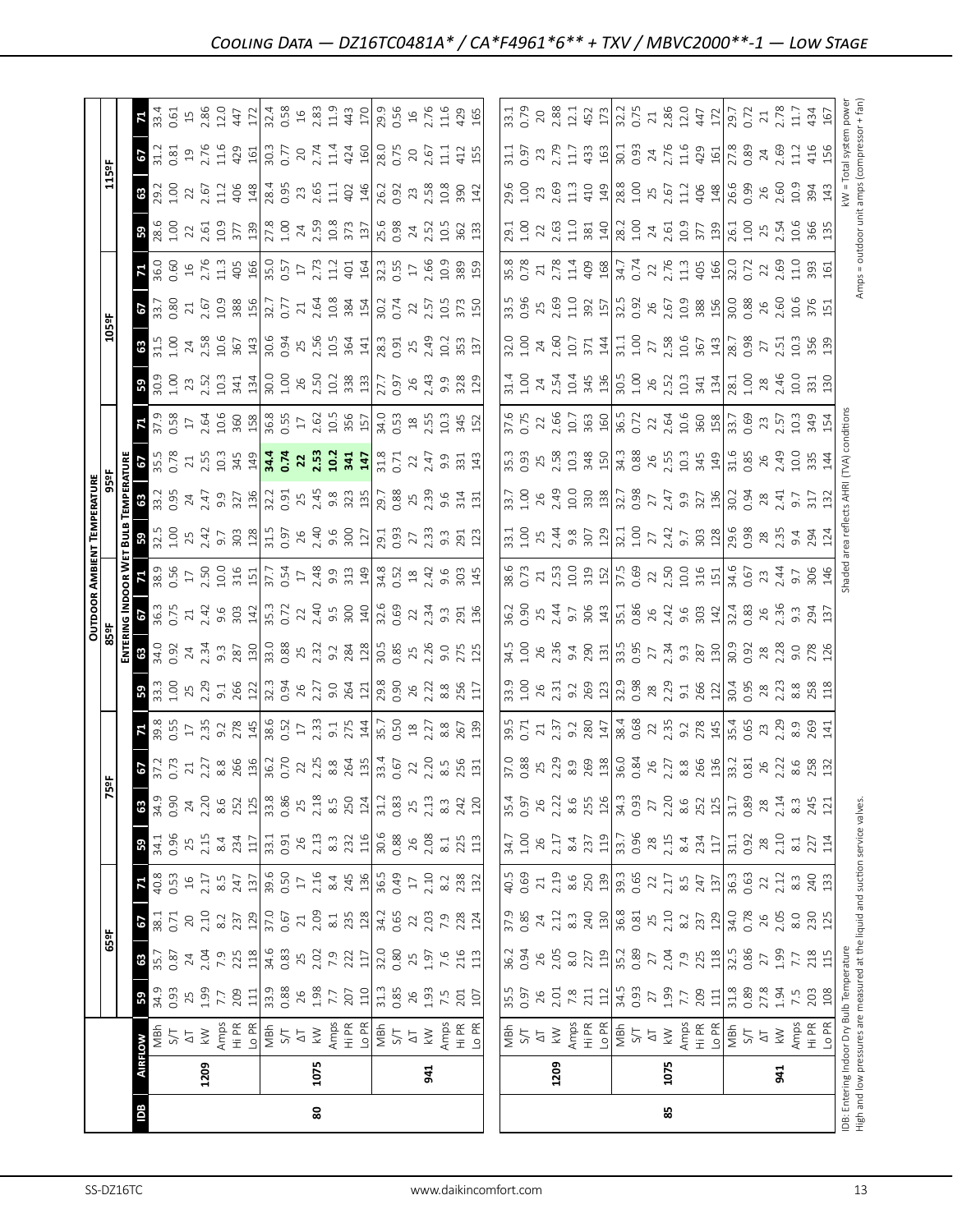|                                                                               |                |                                                                                                                               |                                                                  |                  |                  |                   |                                                                |                     |                                                                                                                                                                                                                                                                            |                                                                                                                                                                                                                                        |                                                                                                                                                                                                                                                                                                               |                                                                                                                                                                                                                                  |                                                                                                                                                                                                                                                                                                             |                                                                                                                                                                                                                                                                | <b>OUTDOOR AMBIENT TEMPERATURE</b>                                                                                                                                                                                                                                                                                    |          |                                           |                                                                                                                      |                                                                                                                                                                                                                                                                                                                     |                                                             |                                                                                                                                                                                                                                |                                                                                                                                                                                                                                                                                                                     |                                                                                                                                                                                                                                                                                                                                    |                                                                                                                                                                                                                                |                                                                                                                                                                                                                                                                                                                                                                                                                                    |
|-------------------------------------------------------------------------------|----------------|-------------------------------------------------------------------------------------------------------------------------------|------------------------------------------------------------------|------------------|------------------|-------------------|----------------------------------------------------------------|---------------------|----------------------------------------------------------------------------------------------------------------------------------------------------------------------------------------------------------------------------------------------------------------------------|----------------------------------------------------------------------------------------------------------------------------------------------------------------------------------------------------------------------------------------|---------------------------------------------------------------------------------------------------------------------------------------------------------------------------------------------------------------------------------------------------------------------------------------------------------------|----------------------------------------------------------------------------------------------------------------------------------------------------------------------------------------------------------------------------------|-------------------------------------------------------------------------------------------------------------------------------------------------------------------------------------------------------------------------------------------------------------------------------------------------------------|----------------------------------------------------------------------------------------------------------------------------------------------------------------------------------------------------------------------------------------------------------------|-----------------------------------------------------------------------------------------------------------------------------------------------------------------------------------------------------------------------------------------------------------------------------------------------------------------------|----------|-------------------------------------------|----------------------------------------------------------------------------------------------------------------------|---------------------------------------------------------------------------------------------------------------------------------------------------------------------------------------------------------------------------------------------------------------------------------------------------------------------|-------------------------------------------------------------|--------------------------------------------------------------------------------------------------------------------------------------------------------------------------------------------------------------------------------|---------------------------------------------------------------------------------------------------------------------------------------------------------------------------------------------------------------------------------------------------------------------------------------------------------------------|------------------------------------------------------------------------------------------------------------------------------------------------------------------------------------------------------------------------------------------------------------------------------------------------------------------------------------|--------------------------------------------------------------------------------------------------------------------------------------------------------------------------------------------------------------------------------|------------------------------------------------------------------------------------------------------------------------------------------------------------------------------------------------------------------------------------------------------------------------------------------------------------------------------------------------------------------------------------------------------------------------------------|
|                                                                               |                |                                                                                                                               |                                                                  | 65ºF             |                  |                   |                                                                | F5                  | 능                                                                                                                                                                                                                                                                          |                                                                                                                                                                                                                                        |                                                                                                                                                                                                                                                                                                               | 85°F                                                                                                                                                                                                                             |                                                                                                                                                                                                                                                                                                             |                                                                                                                                                                                                                                                                |                                                                                                                                                                                                                                                                                                                       | 95ºF     |                                           |                                                                                                                      |                                                                                                                                                                                                                                                                                                                     | 105°F                                                       |                                                                                                                                                                                                                                |                                                                                                                                                                                                                                                                                                                     | 115°F                                                                                                                                                                                                                                                                                                                              |                                                                                                                                                                                                                                |                                                                                                                                                                                                                                                                                                                                                                                                                                    |
|                                                                               |                |                                                                                                                               |                                                                  |                  |                  |                   |                                                                |                     |                                                                                                                                                                                                                                                                            |                                                                                                                                                                                                                                        |                                                                                                                                                                                                                                                                                                               | ENTER                                                                                                                                                                                                                            | NG INDOOR W                                                                                                                                                                                                                                                                                                 |                                                                                                                                                                                                                                                                | ᇒ                                                                                                                                                                                                                                                                                                                     |          |                                           |                                                                                                                      |                                                                                                                                                                                                                                                                                                                     |                                                             |                                                                                                                                                                                                                                |                                                                                                                                                                                                                                                                                                                     |                                                                                                                                                                                                                                                                                                                                    |                                                                                                                                                                                                                                |                                                                                                                                                                                                                                                                                                                                                                                                                                    |
| Bal                                                                           | <b>AIRFLOW</b> |                                                                                                                               | 59                                                               | 63               | 29               |                   | 59                                                             | 63                  | $rac{6}{2}$<br>5.1.5                                                                                                                                                                                                                                                       |                                                                                                                                                                                                                                        | 59                                                                                                                                                                                                                                                                                                            | 63                                                                                                                                                                                                                               | 29                                                                                                                                                                                                                                                                                                          |                                                                                                                                                                                                                                                                |                                                                                                                                                                                                                                                                                                                       |          | 3.38                                      |                                                                                                                      | 59                                                                                                                                                                                                                                                                                                                  | $\frac{3}{42.5}$                                            | 29                                                                                                                                                                                                                             | $\frac{1}{2}$ $\frac{1}{2}$ $\frac{1}{2}$ $\frac{1}{2}$ $\frac{1}{2}$ $\frac{1}{2}$ $\frac{1}{2}$ $\frac{1}{2}$ $\frac{1}{2}$ $\frac{1}{2}$ $\frac{1}{2}$ $\frac{1}{2}$ $\frac{1}{2}$ $\frac{1}{2}$ $\frac{1}{2}$ $\frac{1}{2}$ $\frac{1}{2}$ $\frac{1}{2}$ $\frac{1}{2}$ $\frac{1}{2}$ $\frac{1}{2}$ $\frac{1}{2}$ | 89.5<br>39.5                                                                                                                                                                                                                                                                                                                       | $\frac{2}{3}$                                                                                                                                                                                                                  |                                                                                                                                                                                                                                                                                                                                                                                                                                    |
|                                                                               |                | MBh                                                                                                                           | 46.5<br>0.76                                                     | 48.2             |                  |                   | 45.5                                                           | 47.1                |                                                                                                                                                                                                                                                                            |                                                                                                                                                                                                                                        |                                                                                                                                                                                                                                                                                                               |                                                                                                                                                                                                                                  | 50.4                                                                                                                                                                                                                                                                                                        |                                                                                                                                                                                                                                                                |                                                                                                                                                                                                                                                                                                                       | 44.9     |                                           |                                                                                                                      | $\frac{41.1}{0.86}$                                                                                                                                                                                                                                                                                                 |                                                             | 46.7<br>0.50                                                                                                                                                                                                                   |                                                                                                                                                                                                                                                                                                                     |                                                                                                                                                                                                                                                                                                                                    |                                                                                                                                                                                                                                |                                                                                                                                                                                                                                                                                                                                                                                                                                    |
|                                                                               |                | 5/7                                                                                                                           |                                                                  | 0.63             | 0.44             |                   | 0.79                                                           | 0.66                |                                                                                                                                                                                                                                                                            |                                                                                                                                                                                                                                        |                                                                                                                                                                                                                                                                                                               |                                                                                                                                                                                                                                  |                                                                                                                                                                                                                                                                                                             |                                                                                                                                                                                                                                                                |                                                                                                                                                                                                                                                                                                                       |          |                                           |                                                                                                                      |                                                                                                                                                                                                                                                                                                                     |                                                             |                                                                                                                                                                                                                                |                                                                                                                                                                                                                                                                                                                     |                                                                                                                                                                                                                                                                                                                                    | 0.50                                                                                                                                                                                                                           |                                                                                                                                                                                                                                                                                                                                                                                                                                    |
|                                                                               |                | $\overline{\Delta}$                                                                                                           |                                                                  | $16^{28}_{-280}$ | $12\,$           |                   | $\frac{19}{3.04}$                                              | $\frac{16}{1}$      | $\frac{12}{3.21}$                                                                                                                                                                                                                                                          |                                                                                                                                                                                                                                        |                                                                                                                                                                                                                                                                                                               |                                                                                                                                                                                                                                  |                                                                                                                                                                                                                                                                                                             |                                                                                                                                                                                                                                                                |                                                                                                                                                                                                                                                                                                                       |          |                                           |                                                                                                                      |                                                                                                                                                                                                                                                                                                                     |                                                             | $12 \over 3.75$                                                                                                                                                                                                                |                                                                                                                                                                                                                                                                                                                     | $15$<br>$3.76$                                                                                                                                                                                                                                                                                                                     | $\Xi$                                                                                                                                                                                                                          |                                                                                                                                                                                                                                                                                                                                                                                                                                    |
|                                                                               | 1744           | $\gtrapprox$                                                                                                                  |                                                                  |                  | 2.98             |                   |                                                                | 3.11                |                                                                                                                                                                                                                                                                            |                                                                                                                                                                                                                                        |                                                                                                                                                                                                                                                                                                               |                                                                                                                                                                                                                                  |                                                                                                                                                                                                                                                                                                             |                                                                                                                                                                                                                                                                |                                                                                                                                                                                                                                                                                                                       |          |                                           |                                                                                                                      |                                                                                                                                                                                                                                                                                                                     |                                                             |                                                                                                                                                                                                                                |                                                                                                                                                                                                                                                                                                                     |                                                                                                                                                                                                                                                                                                                                    | 3.89                                                                                                                                                                                                                           |                                                                                                                                                                                                                                                                                                                                                                                                                                    |
|                                                                               |                |                                                                                                                               | $19$ $28$ $5.8$ $21$                                             |                  | 6.4              |                   | 6.6<br>238                                                     | 6.9                 | 7.3                                                                                                                                                                                                                                                                        |                                                                                                                                                                                                                                        |                                                                                                                                                                                                                                                                                                               |                                                                                                                                                                                                                                  | $0.47$<br>$2.42$<br>$8.3$<br>$50$                                                                                                                                                                                                                                                                           |                                                                                                                                                                                                                                                                |                                                                                                                                                                                                                                                                                                                       |          |                                           |                                                                                                                      |                                                                                                                                                                                                                                                                                                                     |                                                             | 10.2<br>393                                                                                                                                                                                                                    |                                                                                                                                                                                                                                                                                                                     | 10.5                                                                                                                                                                                                                                                                                                                               | $\Xi$                                                                                                                                                                                                                          |                                                                                                                                                                                                                                                                                                                                                                                                                                    |
|                                                                               |                | Amps<br>Hi PR                                                                                                                 |                                                                  | 228              | 241              |                   |                                                                | 256                 |                                                                                                                                                                                                                                                                            |                                                                                                                                                                                                                                        |                                                                                                                                                                                                                                                                                                               | $46.0$<br>$0.67$<br>$0.67$<br>$0.7$<br>$0.7$<br>$0.7$<br>$0.67$<br>$0.67$<br>$0.67$                                                                                                                                              |                                                                                                                                                                                                                                                                                                             |                                                                                                                                                                                                                                                                |                                                                                                                                                                                                                                                                                                                       |          |                                           |                                                                                                                      |                                                                                                                                                                                                                                                                                                                     | $\begin{array}{c} 16 \\ 3.63 \\ 9.7 \\ 3.73 \\ \end{array}$ |                                                                                                                                                                                                                                |                                                                                                                                                                                                                                                                                                                     | 412                                                                                                                                                                                                                                                                                                                                | 435                                                                                                                                                                                                                            |                                                                                                                                                                                                                                                                                                                                                                                                                                    |
|                                                                               |                | Lo PR                                                                                                                         | 107                                                              | 114              | 124              |                   | 113                                                            | 120                 |                                                                                                                                                                                                                                                                            |                                                                                                                                                                                                                                        |                                                                                                                                                                                                                                                                                                               |                                                                                                                                                                                                                                  | 136                                                                                                                                                                                                                                                                                                         |                                                                                                                                                                                                                                                                |                                                                                                                                                                                                                                                                                                                       |          |                                           |                                                                                                                      |                                                                                                                                                                                                                                                                                                                     |                                                             | 150                                                                                                                                                                                                                            |                                                                                                                                                                                                                                                                                                                     | 142                                                                                                                                                                                                                                                                                                                                | 155                                                                                                                                                                                                                            |                                                                                                                                                                                                                                                                                                                                                                                                                                    |
|                                                                               |                | $\frac{1}{2}$                                                                                                                 | $\begin{array}{c} 45.2 \\ 0.72 \\ 19 \\ 2.80 \\ 5.7 \end{array}$ | 46.8<br>0.60     | 51.3             |                   | 44.1<br>0.75                                                   | 45.7                | $\frac{1}{2}$ $\frac{1}{2}$ $\frac{1}{3}$ $\frac{3}{4}$ $\frac{3}{4}$                                                                                                                                                                                                      |                                                                                                                                                                                                                                        |                                                                                                                                                                                                                                                                                                               |                                                                                                                                                                                                                                  | $\begin{array}{c} 48.9 \\ 0.44 \\ 13 \end{array}$                                                                                                                                                                                                                                                           |                                                                                                                                                                                                                                                                |                                                                                                                                                                                                                                                                                                                       |          |                                           |                                                                                                                      |                                                                                                                                                                                                                                                                                                                     | $0.69$<br>17                                                | 45.4                                                                                                                                                                                                                           |                                                                                                                                                                                                                                                                                                                     | 38.3<br>0.69<br>16<br>3.73                                                                                                                                                                                                                                                                                                         | $\frac{12.0}{0.48}$ $\frac{2}{3.86}$                                                                                                                                                                                           |                                                                                                                                                                                                                                                                                                                                                                                                                                    |
|                                                                               |                |                                                                                                                               |                                                                  |                  |                  |                   |                                                                | 0.63                |                                                                                                                                                                                                                                                                            |                                                                                                                                                                                                                                        |                                                                                                                                                                                                                                                                                                               |                                                                                                                                                                                                                                  |                                                                                                                                                                                                                                                                                                             |                                                                                                                                                                                                                                                                |                                                                                                                                                                                                                                                                                                                       |          |                                           |                                                                                                                      |                                                                                                                                                                                                                                                                                                                     |                                                             | 0.48                                                                                                                                                                                                                           |                                                                                                                                                                                                                                                                                                                     |                                                                                                                                                                                                                                                                                                                                    |                                                                                                                                                                                                                                |                                                                                                                                                                                                                                                                                                                                                                                                                                    |
|                                                                               |                |                                                                                                                               |                                                                  | $17\,$           | $\frac{13}{2}$   |                   | $20\,$                                                         | $\overline{17}$     |                                                                                                                                                                                                                                                                            |                                                                                                                                                                                                                                        |                                                                                                                                                                                                                                                                                                               |                                                                                                                                                                                                                                  |                                                                                                                                                                                                                                                                                                             |                                                                                                                                                                                                                                                                |                                                                                                                                                                                                                                                                                                                       |          |                                           |                                                                                                                      |                                                                                                                                                                                                                                                                                                                     |                                                             |                                                                                                                                                                                                                                |                                                                                                                                                                                                                                                                                                                     |                                                                                                                                                                                                                                                                                                                                    |                                                                                                                                                                                                                                |                                                                                                                                                                                                                                                                                                                                                                                                                                    |
| 20                                                                            | 1550           | $\overline{\mathsf{k}}$ W                                                                                                     |                                                                  |                  | 2.95             |                   | 3.02                                                           | 3.08                |                                                                                                                                                                                                                                                                            |                                                                                                                                                                                                                                        |                                                                                                                                                                                                                                                                                                               |                                                                                                                                                                                                                                  | 3.39                                                                                                                                                                                                                                                                                                        |                                                                                                                                                                                                                                                                |                                                                                                                                                                                                                                                                                                                       |          |                                           |                                                                                                                      |                                                                                                                                                                                                                                                                                                                     |                                                             | 13.72                                                                                                                                                                                                                          |                                                                                                                                                                                                                                                                                                                     |                                                                                                                                                                                                                                                                                                                                    |                                                                                                                                                                                                                                |                                                                                                                                                                                                                                                                                                                                                                                                                                    |
|                                                                               |                | Amps                                                                                                                          |                                                                  | 2.86<br>5.9      | $6.\overline{3}$ |                   | 6.5                                                            | 6.8                 | $3.18$<br>$7.2$                                                                                                                                                                                                                                                            |                                                                                                                                                                                                                                        |                                                                                                                                                                                                                                                                                                               |                                                                                                                                                                                                                                  | $8.2\,$                                                                                                                                                                                                                                                                                                     |                                                                                                                                                                                                                                                                |                                                                                                                                                                                                                                                                                                                       |          |                                           |                                                                                                                      |                                                                                                                                                                                                                                                                                                                     |                                                             |                                                                                                                                                                                                                                |                                                                                                                                                                                                                                                                                                                     |                                                                                                                                                                                                                                                                                                                                    | 10.9                                                                                                                                                                                                                           |                                                                                                                                                                                                                                                                                                                                                                                                                                    |
|                                                                               |                | $\frac{1}{2}$ $\frac{1}{2}$ $\frac{1}{2}$ $\frac{1}{2}$ $\frac{1}{2}$ $\frac{1}{2}$ $\frac{1}{2}$ $\frac{1}{2}$ $\frac{1}{2}$ | 210                                                              | 226              | 238              |                   | 235                                                            | 253                 | 267<br>130                                                                                                                                                                                                                                                                 |                                                                                                                                                                                                                                        |                                                                                                                                                                                                                                                                                                               |                                                                                                                                                                                                                                  | $\frac{35}{32}$<br>$\frac{13}{42}$<br>$\frac{13}{42}$ $\frac{3}{42}$ $\frac{3}{42}$ $\frac{3}{42}$ $\frac{3}{42}$ $\frac{3}{42}$ $\frac{3}{42}$ $\frac{3}{42}$                                                                                                                                              |                                                                                                                                                                                                                                                                |                                                                                                                                                                                                                                                                                                                       |          |                                           |                                                                                                                      |                                                                                                                                                                                                                                                                                                                     |                                                             | 10.0<br>389                                                                                                                                                                                                                    |                                                                                                                                                                                                                                                                                                                     | $\frac{36}{10}$ $\frac{26}{10}$ $\frac{27}{10}$ $\frac{26}{10}$ $\frac{26}{10}$ $\frac{26}{10}$ $\frac{26}{10}$ $\frac{26}{10}$ $\frac{26}{10}$ $\frac{26}{10}$ $\frac{26}{10}$ $\frac{26}{10}$ $\frac{26}{10}$ $\frac{26}{10}$ $\frac{26}{10}$ $\frac{26}{10}$ $\frac{26}{10}$ $\frac{26}{10}$ $\frac{2$                          |                                                                                                                                                                                                                                |                                                                                                                                                                                                                                                                                                                                                                                                                                    |
|                                                                               |                |                                                                                                                               | 106                                                              | 112              | 123              |                   | 112                                                            | 119                 |                                                                                                                                                                                                                                                                            |                                                                                                                                                                                                                                        |                                                                                                                                                                                                                                                                                                               |                                                                                                                                                                                                                                  |                                                                                                                                                                                                                                                                                                             |                                                                                                                                                                                                                                                                |                                                                                                                                                                                                                                                                                                                       |          |                                           |                                                                                                                      |                                                                                                                                                                                                                                                                                                                     |                                                             | 148                                                                                                                                                                                                                            |                                                                                                                                                                                                                                                                                                                     |                                                                                                                                                                                                                                                                                                                                    |                                                                                                                                                                                                                                |                                                                                                                                                                                                                                                                                                                                                                                                                                    |
|                                                                               |                |                                                                                                                               | 41.7                                                             | 43.2             | 47.4             |                   | 40.7                                                           | 42.2                | 46.3<br>0.42                                                                                                                                                                                                                                                               |                                                                                                                                                                                                                                        |                                                                                                                                                                                                                                                                                                               |                                                                                                                                                                                                                                  |                                                                                                                                                                                                                                                                                                             |                                                                                                                                                                                                                                                                |                                                                                                                                                                                                                                                                                                                       |          | $\vert 4.1$                               |                                                                                                                      |                                                                                                                                                                                                                                                                                                                     |                                                             | 41.9                                                                                                                                                                                                                           |                                                                                                                                                                                                                                                                                                                     |                                                                                                                                                                                                                                                                                                                                    | $\frac{450}{158}$ $\frac{83}{80}$ $\frac{46}{5}$                                                                                                                                                                               |                                                                                                                                                                                                                                                                                                                                                                                                                                    |
|                                                                               |                |                                                                                                                               | 0.70                                                             | 0.58             | 0.40             |                   | 0.72                                                           | 0.60                |                                                                                                                                                                                                                                                                            |                                                                                                                                                                                                                                        |                                                                                                                                                                                                                                                                                                               |                                                                                                                                                                                                                                  |                                                                                                                                                                                                                                                                                                             |                                                                                                                                                                                                                                                                |                                                                                                                                                                                                                                                                                                                       |          | 0.44                                      |                                                                                                                      |                                                                                                                                                                                                                                                                                                                     |                                                             | 0.46                                                                                                                                                                                                                           |                                                                                                                                                                                                                                                                                                                     |                                                                                                                                                                                                                                                                                                                                    |                                                                                                                                                                                                                                |                                                                                                                                                                                                                                                                                                                                                                                                                                    |
|                                                                               |                | $\overline{\circ}$                                                                                                            | $\gtrsim$                                                        | $\Box$           | $\Xi$            |                   | $20$                                                           | $\frac{1}{2}$       | $13$                                                                                                                                                                                                                                                                       |                                                                                                                                                                                                                                        |                                                                                                                                                                                                                                                                                                               |                                                                                                                                                                                                                                  |                                                                                                                                                                                                                                                                                                             |                                                                                                                                                                                                                                                                |                                                                                                                                                                                                                                                                                                                       |          |                                           |                                                                                                                      |                                                                                                                                                                                                                                                                                                                     |                                                             |                                                                                                                                                                                                                                |                                                                                                                                                                                                                                                                                                                     |                                                                                                                                                                                                                                                                                                                                    |                                                                                                                                                                                                                                |                                                                                                                                                                                                                                                                                                                                                                                                                                    |
|                                                                               | 1356           | $\geqslant$                                                                                                                   | 2.73                                                             | 2.79             | 2.88             |                   | 2.94                                                           | 3.01                | 3.10                                                                                                                                                                                                                                                                       |                                                                                                                                                                                                                                        |                                                                                                                                                                                                                                                                                                               |                                                                                                                                                                                                                                  |                                                                                                                                                                                                                                                                                                             |                                                                                                                                                                                                                                                                |                                                                                                                                                                                                                                                                                                                       |          | $\begin{array}{c} 13 \\ 3.48 \end{array}$ |                                                                                                                      |                                                                                                                                                                                                                                                                                                                     |                                                             | $\frac{13}{3.63}$                                                                                                                                                                                                              |                                                                                                                                                                                                                                                                                                                     |                                                                                                                                                                                                                                                                                                                                    | $\frac{12}{3.76}$                                                                                                                                                                                                              |                                                                                                                                                                                                                                                                                                                                                                                                                                    |
|                                                                               |                |                                                                                                                               |                                                                  | 5.6              | 6.0              |                   |                                                                | 6.5                 | 6.9                                                                                                                                                                                                                                                                        |                                                                                                                                                                                                                                        |                                                                                                                                                                                                                                                                                                               |                                                                                                                                                                                                                                  |                                                                                                                                                                                                                                                                                                             |                                                                                                                                                                                                                                                                |                                                                                                                                                                                                                                                                                                                       |          |                                           |                                                                                                                      |                                                                                                                                                                                                                                                                                                                     |                                                             |                                                                                                                                                                                                                                |                                                                                                                                                                                                                                                                                                                     |                                                                                                                                                                                                                                                                                                                                    | 10.5                                                                                                                                                                                                                           |                                                                                                                                                                                                                                                                                                                                                                                                                                    |
|                                                                               |                | Amps<br>Hi PR<br>Lo PR                                                                                                        | 5.4<br>203                                                       | 219              | 231              |                   | $6.2$ $2.8$ $108$                                              |                     |                                                                                                                                                                                                                                                                            |                                                                                                                                                                                                                                        |                                                                                                                                                                                                                                                                                                               |                                                                                                                                                                                                                                  |                                                                                                                                                                                                                                                                                                             |                                                                                                                                                                                                                                                                |                                                                                                                                                                                                                                                                                                                       |          | 8.7<br>336<br>137                         |                                                                                                                      | $\begin{array}{c} 20 \\ 3.48 \\ 8.8 \\ 3.24 \end{array}$                                                                                                                                                                                                                                                            | $17$ $3.51$ $3.58$ $3.32$                                   | $9.84$<br>$7.8$                                                                                                                                                                                                                |                                                                                                                                                                                                                                                                                                                     |                                                                                                                                                                                                                                                                                                                                    | 417                                                                                                                                                                                                                            |                                                                                                                                                                                                                                                                                                                                                                                                                                    |
|                                                                               |                |                                                                                                                               | 102                                                              | 109              | 119              |                   |                                                                | 245<br>115          | 259<br>126                                                                                                                                                                                                                                                                 |                                                                                                                                                                                                                                        |                                                                                                                                                                                                                                                                                                               |                                                                                                                                                                                                                                  |                                                                                                                                                                                                                                                                                                             |                                                                                                                                                                                                                                                                |                                                                                                                                                                                                                                                                                                                       |          |                                           |                                                                                                                      |                                                                                                                                                                                                                                                                                                                     |                                                             |                                                                                                                                                                                                                                |                                                                                                                                                                                                                                                                                                                     |                                                                                                                                                                                                                                                                                                                                    | 149                                                                                                                                                                                                                            |                                                                                                                                                                                                                                                                                                                                                                                                                                    |
|                                                                               |                |                                                                                                                               |                                                                  |                  |                  |                   |                                                                |                     |                                                                                                                                                                                                                                                                            |                                                                                                                                                                                                                                        |                                                                                                                                                                                                                                                                                                               |                                                                                                                                                                                                                                  |                                                                                                                                                                                                                                                                                                             |                                                                                                                                                                                                                                                                |                                                                                                                                                                                                                                                                                                                       |          |                                           |                                                                                                                      |                                                                                                                                                                                                                                                                                                                     |                                                             |                                                                                                                                                                                                                                |                                                                                                                                                                                                                                                                                                                     |                                                                                                                                                                                                                                                                                                                                    |                                                                                                                                                                                                                                |                                                                                                                                                                                                                                                                                                                                                                                                                                    |
|                                                                               |                |                                                                                                                               |                                                                  |                  |                  |                   |                                                                |                     |                                                                                                                                                                                                                                                                            |                                                                                                                                                                                                                                        |                                                                                                                                                                                                                                                                                                               |                                                                                                                                                                                                                                  |                                                                                                                                                                                                                                                                                                             |                                                                                                                                                                                                                                                                |                                                                                                                                                                                                                                                                                                                       |          |                                           |                                                                                                                      |                                                                                                                                                                                                                                                                                                                     |                                                             |                                                                                                                                                                                                                                |                                                                                                                                                                                                                                                                                                                     |                                                                                                                                                                                                                                                                                                                                    |                                                                                                                                                                                                                                |                                                                                                                                                                                                                                                                                                                                                                                                                                    |
|                                                                               |                |                                                                                                                               | 47.3<br>0.86                                                     | 48.7<br>0.77     | 52.8<br>0.58     | 56.6<br>0.38      | 46.2<br>0.89                                                   | 47.6                |                                                                                                                                                                                                                                                                            |                                                                                                                                                                                                                                        |                                                                                                                                                                                                                                                                                                               |                                                                                                                                                                                                                                  |                                                                                                                                                                                                                                                                                                             |                                                                                                                                                                                                                                                                |                                                                                                                                                                                                                                                                                                                       |          |                                           |                                                                                                                      | 41.8<br>0.98                                                                                                                                                                                                                                                                                                        |                                                             |                                                                                                                                                                                                                                |                                                                                                                                                                                                                                                                                                                     |                                                                                                                                                                                                                                                                                                                                    |                                                                                                                                                                                                                                | 46.3                                                                                                                                                                                                                                                                                                                                                                                                                               |
|                                                                               |                | $\frac{1}{2} \sum_{i=1}^{N} \sum_{j=1}^{N}$                                                                                   |                                                                  |                  |                  |                   |                                                                | 0.80                |                                                                                                                                                                                                                                                                            |                                                                                                                                                                                                                                        |                                                                                                                                                                                                                                                                                                               |                                                                                                                                                                                                                                  |                                                                                                                                                                                                                                                                                                             |                                                                                                                                                                                                                                                                |                                                                                                                                                                                                                                                                                                                       |          |                                           |                                                                                                                      |                                                                                                                                                                                                                                                                                                                     |                                                             |                                                                                                                                                                                                                                |                                                                                                                                                                                                                                                                                                                     |                                                                                                                                                                                                                                                                                                                                    |                                                                                                                                                                                                                                |                                                                                                                                                                                                                                                                                                                                                                                                                                    |
|                                                                               |                |                                                                                                                               |                                                                  | 2.91             | $16$<br>$3.00$   | $\Xi$             |                                                                | 20                  |                                                                                                                                                                                                                                                                            |                                                                                                                                                                                                                                        |                                                                                                                                                                                                                                                                                                               |                                                                                                                                                                                                                                  |                                                                                                                                                                                                                                                                                                             |                                                                                                                                                                                                                                                                |                                                                                                                                                                                                                                                                                                                       |          |                                           |                                                                                                                      |                                                                                                                                                                                                                                                                                                                     |                                                             |                                                                                                                                                                                                                                |                                                                                                                                                                                                                                                                                                                     |                                                                                                                                                                                                                                                                                                                                    |                                                                                                                                                                                                                                |                                                                                                                                                                                                                                                                                                                                                                                                                                    |
|                                                                               | 1744           |                                                                                                                               |                                                                  |                  |                  | 3.10              |                                                                | 3.14                |                                                                                                                                                                                                                                                                            |                                                                                                                                                                                                                                        |                                                                                                                                                                                                                                                                                                               |                                                                                                                                                                                                                                  |                                                                                                                                                                                                                                                                                                             |                                                                                                                                                                                                                                                                |                                                                                                                                                                                                                                                                                                                       |          |                                           |                                                                                                                      |                                                                                                                                                                                                                                                                                                                     |                                                             |                                                                                                                                                                                                                                |                                                                                                                                                                                                                                                                                                                     |                                                                                                                                                                                                                                                                                                                                    |                                                                                                                                                                                                                                |                                                                                                                                                                                                                                                                                                                                                                                                                                    |
|                                                                               |                | Amps<br>Hi PR<br>Lo PR                                                                                                        | $285$<br>$2.85$<br>$5.31$<br>$108$                               | 6.1              | 6.5              | 6.9<br>253<br>133 | $\begin{array}{c} 22 \\ 3.07 \\ 6.7 \\ 240 \\ 114 \end{array}$ | $7.0$<br>258<br>121 |                                                                                                                                                                                                                                                                            |                                                                                                                                                                                                                                        |                                                                                                                                                                                                                                                                                                               |                                                                                                                                                                                                                                  |                                                                                                                                                                                                                                                                                                             |                                                                                                                                                                                                                                                                |                                                                                                                                                                                                                                                                                                                       |          |                                           |                                                                                                                      |                                                                                                                                                                                                                                                                                                                     |                                                             |                                                                                                                                                                                                                                |                                                                                                                                                                                                                                                                                                                     |                                                                                                                                                                                                                                                                                                                                    |                                                                                                                                                                                                                                | $\begin{array}{c} 11 \\ 4 \\ 0 \\ 1 \\ 3 \\ 4 \\ 5 \\ \end{array}$                                                                                                                                                                                                                                                                                                                                                                 |
|                                                                               |                |                                                                                                                               |                                                                  | 230<br>115       | 243<br>125       |                   |                                                                |                     |                                                                                                                                                                                                                                                                            |                                                                                                                                                                                                                                        |                                                                                                                                                                                                                                                                                                               |                                                                                                                                                                                                                                  |                                                                                                                                                                                                                                                                                                             |                                                                                                                                                                                                                                                                |                                                                                                                                                                                                                                                                                                                       |          |                                           |                                                                                                                      |                                                                                                                                                                                                                                                                                                                     |                                                             |                                                                                                                                                                                                                                |                                                                                                                                                                                                                                                                                                                     |                                                                                                                                                                                                                                                                                                                                    |                                                                                                                                                                                                                                |                                                                                                                                                                                                                                                                                                                                                                                                                                    |
|                                                                               |                |                                                                                                                               |                                                                  |                  |                  |                   |                                                                |                     |                                                                                                                                                                                                                                                                            |                                                                                                                                                                                                                                        |                                                                                                                                                                                                                                                                                                               |                                                                                                                                                                                                                                  |                                                                                                                                                                                                                                                                                                             |                                                                                                                                                                                                                                                                |                                                                                                                                                                                                                                                                                                                       |          |                                           |                                                                                                                      |                                                                                                                                                                                                                                                                                                                     |                                                             |                                                                                                                                                                                                                                |                                                                                                                                                                                                                                                                                                                     |                                                                                                                                                                                                                                                                                                                                    |                                                                                                                                                                                                                                |                                                                                                                                                                                                                                                                                                                                                                                                                                    |
|                                                                               |                | NBh<br>S/T                                                                                                                    | 46.0<br>0.82                                                     | $47.3$<br>0.74   | 51.2<br>0.56     | 55.0<br>0.36      | 44.9<br>0.85                                                   | 46.2<br>0.76        |                                                                                                                                                                                                                                                                            |                                                                                                                                                                                                                                        |                                                                                                                                                                                                                                                                                                               |                                                                                                                                                                                                                                  |                                                                                                                                                                                                                                                                                                             |                                                                                                                                                                                                                                                                |                                                                                                                                                                                                                                                                                                                       |          |                                           |                                                                                                                      |                                                                                                                                                                                                                                                                                                                     |                                                             |                                                                                                                                                                                                                                |                                                                                                                                                                                                                                                                                                                     |                                                                                                                                                                                                                                                                                                                                    |                                                                                                                                                                                                                                | 45.0<br>0.41                                                                                                                                                                                                                                                                                                                                                                                                                       |
|                                                                               |                |                                                                                                                               |                                                                  |                  |                  |                   |                                                                |                     |                                                                                                                                                                                                                                                                            |                                                                                                                                                                                                                                        |                                                                                                                                                                                                                                                                                                               |                                                                                                                                                                                                                                  |                                                                                                                                                                                                                                                                                                             |                                                                                                                                                                                                                                                                |                                                                                                                                                                                                                                                                                                                       |          |                                           |                                                                                                                      |                                                                                                                                                                                                                                                                                                                     |                                                             |                                                                                                                                                                                                                                |                                                                                                                                                                                                                                                                                                                     |                                                                                                                                                                                                                                                                                                                                    |                                                                                                                                                                                                                                |                                                                                                                                                                                                                                                                                                                                                                                                                                    |
|                                                                               |                | $\overline{\Delta}$                                                                                                           | $22\,$                                                           | $\overline{21}$  | $\Box$           | $12\,$            | 23<br>3.04                                                     | 21                  |                                                                                                                                                                                                                                                                            |                                                                                                                                                                                                                                        |                                                                                                                                                                                                                                                                                                               |                                                                                                                                                                                                                                  |                                                                                                                                                                                                                                                                                                             |                                                                                                                                                                                                                                                                |                                                                                                                                                                                                                                                                                                                       |          |                                           |                                                                                                                      |                                                                                                                                                                                                                                                                                                                     |                                                             |                                                                                                                                                                                                                                |                                                                                                                                                                                                                                                                                                                     |                                                                                                                                                                                                                                                                                                                                    |                                                                                                                                                                                                                                |                                                                                                                                                                                                                                                                                                                                                                                                                                    |
| 75                                                                            | 1550           | $\stackrel{\textstyle<}{\sim}$                                                                                                | $2.82$<br>5.8                                                    | 2.88             | 2.98             | 3.07              |                                                                | 3.11                |                                                                                                                                                                                                                                                                            |                                                                                                                                                                                                                                        |                                                                                                                                                                                                                                                                                                               |                                                                                                                                                                                                                                  |                                                                                                                                                                                                                                                                                                             |                                                                                                                                                                                                                                                                |                                                                                                                                                                                                                                                                                                                       |          |                                           |                                                                                                                      |                                                                                                                                                                                                                                                                                                                     |                                                             |                                                                                                                                                                                                                                |                                                                                                                                                                                                                                                                                                                     |                                                                                                                                                                                                                                                                                                                                    |                                                                                                                                                                                                                                |                                                                                                                                                                                                                                                                                                                                                                                                                                    |
|                                                                               |                |                                                                                                                               |                                                                  | 6.0              | 6.4              | 6.8               | 6.6                                                            | 6.9                 |                                                                                                                                                                                                                                                                            |                                                                                                                                                                                                                                        |                                                                                                                                                                                                                                                                                                               |                                                                                                                                                                                                                                  |                                                                                                                                                                                                                                                                                                             |                                                                                                                                                                                                                                                                |                                                                                                                                                                                                                                                                                                                       |          |                                           |                                                                                                                      |                                                                                                                                                                                                                                                                                                                     |                                                             |                                                                                                                                                                                                                                |                                                                                                                                                                                                                                                                                                                     |                                                                                                                                                                                                                                                                                                                                    |                                                                                                                                                                                                                                |                                                                                                                                                                                                                                                                                                                                                                                                                                    |
|                                                                               |                | Amps<br>Hi PR<br>Lo PR                                                                                                        | 212                                                              | 228              | 241              | 251               | 238                                                            | 256                 |                                                                                                                                                                                                                                                                            |                                                                                                                                                                                                                                        |                                                                                                                                                                                                                                                                                                               |                                                                                                                                                                                                                                  |                                                                                                                                                                                                                                                                                                             |                                                                                                                                                                                                                                                                |                                                                                                                                                                                                                                                                                                                       |          |                                           |                                                                                                                      |                                                                                                                                                                                                                                                                                                                     |                                                             |                                                                                                                                                                                                                                |                                                                                                                                                                                                                                                                                                                     |                                                                                                                                                                                                                                                                                                                                    |                                                                                                                                                                                                                                |                                                                                                                                                                                                                                                                                                                                                                                                                                    |
|                                                                               |                |                                                                                                                               | 107                                                              | 114              | 124              | 132               | 113                                                            | 120                 |                                                                                                                                                                                                                                                                            |                                                                                                                                                                                                                                        |                                                                                                                                                                                                                                                                                                               |                                                                                                                                                                                                                                  |                                                                                                                                                                                                                                                                                                             |                                                                                                                                                                                                                                                                |                                                                                                                                                                                                                                                                                                                       |          |                                           |                                                                                                                      |                                                                                                                                                                                                                                                                                                                     |                                                             |                                                                                                                                                                                                                                |                                                                                                                                                                                                                                                                                                                     |                                                                                                                                                                                                                                                                                                                                    |                                                                                                                                                                                                                                |                                                                                                                                                                                                                                                                                                                                                                                                                                    |
|                                                                               |                | NBh                                                                                                                           | 42.4<br>0.79                                                     | 43.7<br>0.71     | 47.3<br>0.54     | 50.7              | 41.4                                                           | 42.7<br>0.74        | $\begin{array}{l} 1.66 \ 1.67 \ 1.68 \ 1.69 \ 1.60 \ 1.60 \ 1.60 \ 1.60 \ 1.60 \ 1.60 \ 1.60 \ 1.60 \ 1.60 \ 1.60 \ 1.60 \ 1.60 \ 1.60 \ 1.60 \ 1.60 \ 1.60 \ 1.60 \ 1.60 \ 1.60 \ 1.60 \ 1.60 \ 1.60 \ 1.60 \ 1.60 \ 1.60 \ 1.60 \ 1.60 \ 1.60 \ 1.60 \ 1.60 \ 1.60 \ 1.$ | ន <u>្</u> លំ ដូង ដូច និង ដ្ឋាយ និង ដូច និង ដូច និង ដូច និង ដូច និង ដូច និង ដូច និង ដូច និង ដូច និង ដូច និង ដូច និង ដ<br>ដូច ដូច និង ដូច្រ និង ដូច និង ដូច និង ដូច និង ដូច និង ដូច និង ដូច និង ដូច និង ដូច និង ដូច និង ដូច និង ដូច និង | $\begin{array}{l} 45.3 \\ 0.9 \ 2 \ 3 \ 7 \ 8 \ 1 \ 1 \ 1 \ 1 \ 2 \ 2 \ 3 \ 2 \ 3 \ 4 \ 4 \ 5 \ 6 \ 7 \ 7 \ 8 \ 1 \ 1 \ 1 \ 1 \ 2 \ 2 \ 3 \ 4 \ 5 \ 6 \ 7 \ 1 \ 1 \ 2 \ 1 \ 3 \ 6 \ 7 \ 7 \ 8 \ 1 \ 1 \ 1 \ 2 \ 1 \ 2 \ 1 \ 3 \ 1 \ 4 \ 1 \ 2 \ 1 \ 3 \ 1 \ 3 \ 1 \ 4 \ 1 \ 3 \ 1 \ 4 \ 1 \ 4 \ 1 \ 3 \ 1 \ $ | $\frac{45}{32}$ as a state of the state of the state of the state of the state of the state of the state of the state of the state of the state of the state of the state of the state of the state of the state of the state of | $\frac{1}{50}$ $\frac{1}{50}$ $\frac{1}{50}$ $\frac{1}{50}$ $\frac{1}{50}$ $\frac{1}{50}$ $\frac{1}{50}$ $\frac{1}{50}$ $\frac{1}{50}$ $\frac{1}{50}$ $\frac{1}{50}$ $\frac{1}{50}$ $\frac{1}{50}$ $\frac{1}{50}$ $\frac{1}{50}$ $\frac{1}{50}$ $\frac{1}{50}$ $\frac{1}{50}$ $\frac{1}{50}$ $\frac{1}{50}$ | $3.63 \pm 3.83$ $3.83 \pm 1.23$ $4.83 \pm 1.23$ $5.83 \pm 1.23$ $6.83 \pm 1.23$ $6.83 \pm 1.23$ $6.83 \pm 1.23$ $6.83 \pm 1.23$ $6.83 \pm 1.23$ $6.83 \pm 1.23$ $6.83 \pm 1.23$ $6.83 \pm 1.23$ $6.83 \pm 1.23$ $6.83 \pm 1.23$ $6.83 \pm 1.23$ $6.83 \pm 1.2$ | $\frac{4}{3}$ $\frac{6}{3}$ $\frac{8}{3}$ $\frac{4}{3}$ $\frac{4}{3}$ $\frac{6}{3}$ $\frac{11}{3}$ $\frac{11}{3}$ $\frac{8}{3}$ $\frac{8}{3}$ $\frac{7}{3}$ $\frac{11}{3}$ $\frac{8}{3}$ $\frac{7}{3}$ $\frac{11}{3}$ $\frac{8}{3}$ $\frac{11}{3}$ $\frac{11}{3}$ $\frac{8}{3}$ $\frac{11}{3}$ $\frac{11}{3}$ $\frac$ |          |                                           | 21<br>22 12 23 24 12 25 26 26 27 28 29 29 29 20 21 22 22 23 24 25 26 27 28 29 29 20 21 22 23 24 25 26 26 27 28 29 20 | $\frac{1}{2}$ $\frac{1}{2}$ $\frac{1}{2}$ $\frac{1}{2}$ $\frac{1}{2}$ $\frac{1}{2}$ $\frac{1}{2}$ $\frac{1}{2}$ $\frac{1}{2}$ $\frac{1}{2}$ $\frac{1}{2}$ $\frac{1}{2}$ $\frac{1}{2}$ $\frac{1}{2}$ $\frac{1}{2}$ $\frac{1}{2}$ $\frac{1}{2}$ $\frac{1}{2}$ $\frac{1}{2}$ $\frac{1}{2}$ $\frac{1}{2}$ $\frac{1}{2}$ |                                                             | $4666$ $466$ $466$ $466$ $466$ $466$ $466$ $466$ $466$ $466$ $466$ $466$ $466$ $466$ $466$ $466$ $466$ $466$ $466$ $466$ $466$ $466$ $466$ $466$ $466$ $466$ $466$ $466$ $466$ $466$ $466$ $466$ $466$ $466$ $466$ $466$ $466$ | $\begin{array}{l} 2309\\ 2509\\ 2609\\ 2750\\ 2850\\ 2950\\ 2150\\ 2350\\ 2650\\ 2750\\ 2850\\ 2950\\ 2150\\ 2350\\ 2350\\ 2450\\ 2450\\ 2550\\ 2650\\ 2750\\ 2950\\ 2950\\ 2950\\ 2950\\ 2950\\ 2950\\ 2950\\ 2950\\ 2950\\ 2950\\ 2950\\ 2950\\ 2950\\ 2950\\ 2950\\ 29$                                          | $\begin{array}{c}\n 39.899 \\  20.899 \\  30.51 \\  30.52 \\  40.43 \\  50.53 \\  60.53 \\  70.53 \\  70.53 \\  70.53 \\  70.53 \\  70.53 \\  70.53 \\  70.53 \\  70.53 \\  70.53 \\  70.53 \\  70.53 \\  70.53 \\  70.53 \\  70.53 \\  70.53 \\  70.53 \\  70.53 \\  70.53 \\  70.53 \\  70.53 \\  70.53 \\  70.53 \\  70.53 \\ $ | $(3.55)$ $(5.75)$ $(3.75)$ $(3.75)$ $(4.75)$ $(5.75)$ $(5.75)$ $(5.75)$ $(5.75)$ $(5.75)$ $(5.75)$ $(5.75)$ $(5.75)$ $(5.75)$ $(5.75)$ $(5.75)$ $(5.75)$ $(5.75)$ $(5.75)$ $(5.75)$ $(5.75)$ $(5.75)$ $(5.75)$ $(5.75)$ $(5.7$ | $\begin{array}{c}\n11 \\ 4 \cdot 02 \\ 1 \cdot 03 \\ 4 \cdot 04 \\ 6 \cdot 04 \\ 14 \cdot 04 \\ 04 \cdot 04 \\ 04 \cdot 04 \\ 04 \cdot 04 \\ 04 \cdot 04 \\ 04 \cdot 04 \\ 04 \cdot 04 \\ 05 \cdot 04 \\ 06 \cdot 04 \\ 07 \cdot 04 \\ 08 \cdot 04 \\ 09 \cdot 04 \\ 00 \cdot 04 \\ 00 \cdot 04 \\ 00 \cdot 05 \cdot 05 \\ 04 \cdot 04 \cdot 06 \\ 05 \cdot 04 \cdot 07 \cdot 07 \cdot 08 \\ 06 \cdot 04 \cdot 07 \cdot 08 \cdot $ |
|                                                                               |                | 5/1                                                                                                                           |                                                                  |                  |                  | 0.35              | 0.82                                                           |                     |                                                                                                                                                                                                                                                                            |                                                                                                                                                                                                                                        |                                                                                                                                                                                                                                                                                                               |                                                                                                                                                                                                                                  |                                                                                                                                                                                                                                                                                                             |                                                                                                                                                                                                                                                                |                                                                                                                                                                                                                                                                                                                       |          |                                           |                                                                                                                      |                                                                                                                                                                                                                                                                                                                     |                                                             |                                                                                                                                                                                                                                |                                                                                                                                                                                                                                                                                                                     |                                                                                                                                                                                                                                                                                                                                    |                                                                                                                                                                                                                                |                                                                                                                                                                                                                                                                                                                                                                                                                                    |
|                                                                               |                | $\Delta \mathbb{T}$                                                                                                           | 23<br>2.76                                                       | $21\,$           | $17\,$           | $12$              | 23                                                             | $\geq 1$            |                                                                                                                                                                                                                                                                            |                                                                                                                                                                                                                                        |                                                                                                                                                                                                                                                                                                               |                                                                                                                                                                                                                                  |                                                                                                                                                                                                                                                                                                             |                                                                                                                                                                                                                                                                |                                                                                                                                                                                                                                                                                                                       |          |                                           |                                                                                                                      |                                                                                                                                                                                                                                                                                                                     |                                                             |                                                                                                                                                                                                                                |                                                                                                                                                                                                                                                                                                                     |                                                                                                                                                                                                                                                                                                                                    | $\frac{16}{3.79}$                                                                                                                                                                                                              | $\frac{13.5}{11.2}$                                                                                                                                                                                                                                                                                                                                                                                                                |
|                                                                               | 1356           | $\geqslant$                                                                                                                   |                                                                  | 2.81             | 2.90             | 3.00              | 2.97                                                           | 3.03                |                                                                                                                                                                                                                                                                            |                                                                                                                                                                                                                                        |                                                                                                                                                                                                                                                                                                               |                                                                                                                                                                                                                                  |                                                                                                                                                                                                                                                                                                             |                                                                                                                                                                                                                                                                |                                                                                                                                                                                                                                                                                                                       |          |                                           |                                                                                                                      |                                                                                                                                                                                                                                                                                                                     |                                                             |                                                                                                                                                                                                                                |                                                                                                                                                                                                                                                                                                                     |                                                                                                                                                                                                                                                                                                                                    |                                                                                                                                                                                                                                |                                                                                                                                                                                                                                                                                                                                                                                                                                    |
|                                                                               |                | Amps                                                                                                                          | 5.5<br>205                                                       | 5.7              | 61               | 6.5               | 6.3                                                            | 6.6                 |                                                                                                                                                                                                                                                                            |                                                                                                                                                                                                                                        |                                                                                                                                                                                                                                                                                                               |                                                                                                                                                                                                                                  |                                                                                                                                                                                                                                                                                                             |                                                                                                                                                                                                                                                                | $8.1$<br>299                                                                                                                                                                                                                                                                                                          |          | 8.9<br>339                                |                                                                                                                      |                                                                                                                                                                                                                                                                                                                     |                                                             |                                                                                                                                                                                                                                |                                                                                                                                                                                                                                                                                                                     |                                                                                                                                                                                                                                                                                                                                    |                                                                                                                                                                                                                                |                                                                                                                                                                                                                                                                                                                                                                                                                                    |
|                                                                               |                | Hi PR                                                                                                                         |                                                                  | 221              | 233<br>120       | 243<br>128        | 230<br>109                                                     | 248<br>116          |                                                                                                                                                                                                                                                                            |                                                                                                                                                                                                                                        |                                                                                                                                                                                                                                                                                                               |                                                                                                                                                                                                                                  |                                                                                                                                                                                                                                                                                                             |                                                                                                                                                                                                                                                                |                                                                                                                                                                                                                                                                                                                       |          |                                           |                                                                                                                      |                                                                                                                                                                                                                                                                                                                     |                                                             |                                                                                                                                                                                                                                |                                                                                                                                                                                                                                                                                                                     |                                                                                                                                                                                                                                                                                                                                    | 10.6<br>42<br>150                                                                                                                                                                                                              | 440                                                                                                                                                                                                                                                                                                                                                                                                                                |
|                                                                               |                | Lo PR                                                                                                                         | 104                                                              | 110              |                  |                   |                                                                |                     |                                                                                                                                                                                                                                                                            |                                                                                                                                                                                                                                        |                                                                                                                                                                                                                                                                                                               |                                                                                                                                                                                                                                  |                                                                                                                                                                                                                                                                                                             | $\frac{1}{4}$                                                                                                                                                                                                                                                  |                                                                                                                                                                                                                                                                                                                       |          |                                           |                                                                                                                      |                                                                                                                                                                                                                                                                                                                     |                                                             |                                                                                                                                                                                                                                |                                                                                                                                                                                                                                                                                                                     |                                                                                                                                                                                                                                                                                                                                    |                                                                                                                                                                                                                                | <b>D91</b>                                                                                                                                                                                                                                                                                                                                                                                                                         |
|                                                                               |                | IDB: Entering Indoor Dry Bulb Temperature                                                                                     |                                                                  |                  |                  |                   |                                                                |                     |                                                                                                                                                                                                                                                                            |                                                                                                                                                                                                                                        |                                                                                                                                                                                                                                                                                                               |                                                                                                                                                                                                                                  |                                                                                                                                                                                                                                                                                                             | haded                                                                                                                                                                                                                                                          |                                                                                                                                                                                                                                                                                                                       | cts ACCA | (TVA)                                     |                                                                                                                      |                                                                                                                                                                                                                                                                                                                     |                                                             |                                                                                                                                                                                                                                |                                                                                                                                                                                                                                                                                                                     |                                                                                                                                                                                                                                                                                                                                    | al system                                                                                                                                                                                                                      | power                                                                                                                                                                                                                                                                                                                                                                                                                              |
| High and low pressures are measured at the liquid and suction service valves. |                |                                                                                                                               |                                                                  |                  |                  |                   |                                                                |                     |                                                                                                                                                                                                                                                                            |                                                                                                                                                                                                                                        |                                                                                                                                                                                                                                                                                                               |                                                                                                                                                                                                                                  |                                                                                                                                                                                                                                                                                                             |                                                                                                                                                                                                                                                                |                                                                                                                                                                                                                                                                                                                       |          |                                           |                                                                                                                      |                                                                                                                                                                                                                                                                                                                     |                                                             |                                                                                                                                                                                                                                | Amps = outdoor unit amps (compressor + fan                                                                                                                                                                                                                                                                          |                                                                                                                                                                                                                                                                                                                                    |                                                                                                                                                                                                                                |                                                                                                                                                                                                                                                                                                                                                                                                                                    |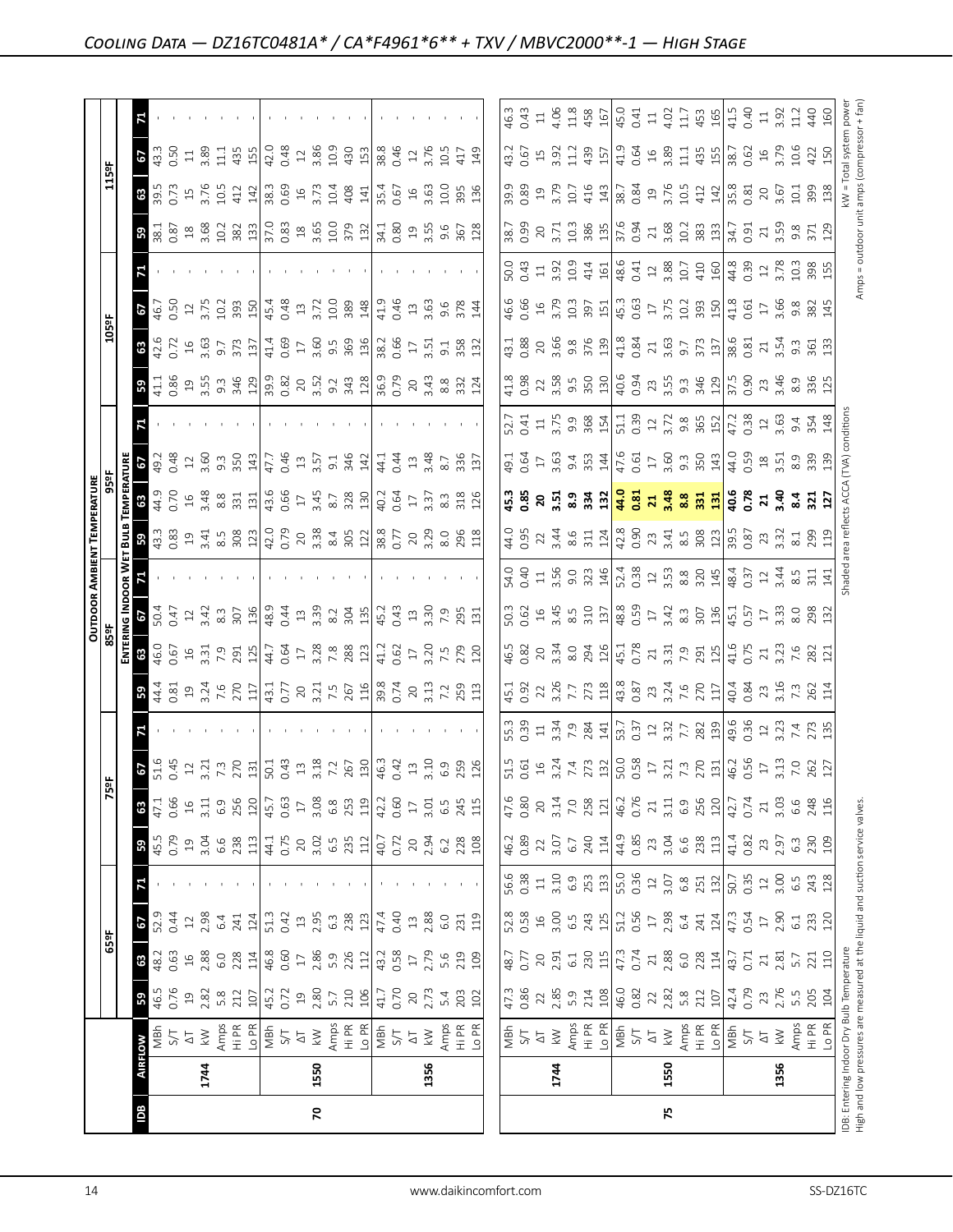|            |                |                                                                                                                                                                                                                                                                                                                                                                                                                                                                                                                                                                                                                                                                                      |                                                                                                                                                                                                                |                                                                                                                                                                                                                                                                                                                                                                                                                                                             |                                                                                                                                                                                                                                                                                                                                                                                                                                                                                       |                                                                                                                                                                                                                                                                                                                                                   |                                                                                          |                                                                                          |                                                                                                                                                                                                                                                                                                                                                                                                         |     |                                                                                                                                                                                                                                                                                    |                                                                                                                                                                                                                                                                                                  |                                                                                                                                                                                                                                                                                                                       |                                                                                                                                                                                                                                                                                                                                    | <b>OUTDOOR AMBIENT TEMPERATURE</b>                                                                                                                                                                                                                                                                                  |                                                                                                                                                                                                                                                                                                                       |                                                                                                                                                                                                                                |                                                                                                                                                                                                                                                                                                            |                                                                                                                                                                                                                                                                                                             |                                                                                                                                                                                                                                                                                                                       |                                                                                                                                                                                                                                                                                                                                                                                          |                                            |                                                                                                                                |                                                                                                                                                                                                                                |                                                     |
|------------|----------------|--------------------------------------------------------------------------------------------------------------------------------------------------------------------------------------------------------------------------------------------------------------------------------------------------------------------------------------------------------------------------------------------------------------------------------------------------------------------------------------------------------------------------------------------------------------------------------------------------------------------------------------------------------------------------------------|----------------------------------------------------------------------------------------------------------------------------------------------------------------------------------------------------------------|-------------------------------------------------------------------------------------------------------------------------------------------------------------------------------------------------------------------------------------------------------------------------------------------------------------------------------------------------------------------------------------------------------------------------------------------------------------|---------------------------------------------------------------------------------------------------------------------------------------------------------------------------------------------------------------------------------------------------------------------------------------------------------------------------------------------------------------------------------------------------------------------------------------------------------------------------------------|---------------------------------------------------------------------------------------------------------------------------------------------------------------------------------------------------------------------------------------------------------------------------------------------------------------------------------------------------|------------------------------------------------------------------------------------------|------------------------------------------------------------------------------------------|---------------------------------------------------------------------------------------------------------------------------------------------------------------------------------------------------------------------------------------------------------------------------------------------------------------------------------------------------------------------------------------------------------|-----|------------------------------------------------------------------------------------------------------------------------------------------------------------------------------------------------------------------------------------------------------------------------------------|--------------------------------------------------------------------------------------------------------------------------------------------------------------------------------------------------------------------------------------------------------------------------------------------------|-----------------------------------------------------------------------------------------------------------------------------------------------------------------------------------------------------------------------------------------------------------------------------------------------------------------------|------------------------------------------------------------------------------------------------------------------------------------------------------------------------------------------------------------------------------------------------------------------------------------------------------------------------------------|---------------------------------------------------------------------------------------------------------------------------------------------------------------------------------------------------------------------------------------------------------------------------------------------------------------------|-----------------------------------------------------------------------------------------------------------------------------------------------------------------------------------------------------------------------------------------------------------------------------------------------------------------------|--------------------------------------------------------------------------------------------------------------------------------------------------------------------------------------------------------------------------------|------------------------------------------------------------------------------------------------------------------------------------------------------------------------------------------------------------------------------------------------------------------------------------------------------------|-------------------------------------------------------------------------------------------------------------------------------------------------------------------------------------------------------------------------------------------------------------------------------------------------------------|-----------------------------------------------------------------------------------------------------------------------------------------------------------------------------------------------------------------------------------------------------------------------------------------------------------------------|------------------------------------------------------------------------------------------------------------------------------------------------------------------------------------------------------------------------------------------------------------------------------------------------------------------------------------------------------------------------------------------|--------------------------------------------|--------------------------------------------------------------------------------------------------------------------------------|--------------------------------------------------------------------------------------------------------------------------------------------------------------------------------------------------------------------------------|-----------------------------------------------------|
|            |                |                                                                                                                                                                                                                                                                                                                                                                                                                                                                                                                                                                                                                                                                                      |                                                                                                                                                                                                                | 65°F                                                                                                                                                                                                                                                                                                                                                                                                                                                        |                                                                                                                                                                                                                                                                                                                                                                                                                                                                                       |                                                                                                                                                                                                                                                                                                                                                   |                                                                                          |                                                                                          | ង្គ                                                                                                                                                                                                                                                                                                                                                                                                     |     |                                                                                                                                                                                                                                                                                    |                                                                                                                                                                                                                                                                                                  |                                                                                                                                                                                                                                                                                                                       |                                                                                                                                                                                                                                                                                                                                    |                                                                                                                                                                                                                                                                                                                     |                                                                                                                                                                                                                                                                                                                       |                                                                                                                                                                                                                                |                                                                                                                                                                                                                                                                                                            | 105°F                                                                                                                                                                                                                                                                                                       |                                                                                                                                                                                                                                                                                                                       |                                                                                                                                                                                                                                                                                                                                                                                          |                                            | 115°F                                                                                                                          |                                                                                                                                                                                                                                |                                                     |
|            |                |                                                                                                                                                                                                                                                                                                                                                                                                                                                                                                                                                                                                                                                                                      |                                                                                                                                                                                                                |                                                                                                                                                                                                                                                                                                                                                                                                                                                             |                                                                                                                                                                                                                                                                                                                                                                                                                                                                                       |                                                                                                                                                                                                                                                                                                                                                   |                                                                                          |                                                                                          |                                                                                                                                                                                                                                                                                                                                                                                                         |     |                                                                                                                                                                                                                                                                                    |                                                                                                                                                                                                                                                                                                  |                                                                                                                                                                                                                                                                                                                       |                                                                                                                                                                                                                                                                                                                                    |                                                                                                                                                                                                                                                                                                                     |                                                                                                                                                                                                                                                                                                                       |                                                                                                                                                                                                                                |                                                                                                                                                                                                                                                                                                            |                                                                                                                                                                                                                                                                                                             |                                                                                                                                                                                                                                                                                                                       |                                                                                                                                                                                                                                                                                                                                                                                          |                                            |                                                                                                                                |                                                                                                                                                                                                                                |                                                     |
| <b>BGI</b> | <b>AIRFLOW</b> |                                                                                                                                                                                                                                                                                                                                                                                                                                                                                                                                                                                                                                                                                      | ${\tt S}$                                                                                                                                                                                                      | 3.58                                                                                                                                                                                                                                                                                                                                                                                                                                                        | $rac{67}{52.6}$                                                                                                                                                                                                                                                                                                                                                                                                                                                                       | $\mathbf{z}$                                                                                                                                                                                                                                                                                                                                      | 3.38                                                                                     | $\mathbf{3}$                                                                             | <b>67.19</b><br>D.14                                                                                                                                                                                                                                                                                                                                                                                    |     |                                                                                                                                                                                                                                                                                    |                                                                                                                                                                                                                                                                                                  |                                                                                                                                                                                                                                                                                                                       |                                                                                                                                                                                                                                                                                                                                    |                                                                                                                                                                                                                                                                                                                     |                                                                                                                                                                                                                                                                                                                       | $6280$<br>$489$                                                                                                                                                                                                                |                                                                                                                                                                                                                                                                                                            |                                                                                                                                                                                                                                                                                                             |                                                                                                                                                                                                                                                                                                                       |                                                                                                                                                                                                                                                                                                                                                                                          | <b>B</b><br>39.4<br>1.00                   |                                                                                                                                | $\frac{3}{13}$ 33                                                                                                                                                                                                              | 71                                                  |
|            |                | 7<br>S/T                                                                                                                                                                                                                                                                                                                                                                                                                                                                                                                                                                                                                                                                             | $48.2$<br>0.95                                                                                                                                                                                                 |                                                                                                                                                                                                                                                                                                                                                                                                                                                             |                                                                                                                                                                                                                                                                                                                                                                                                                                                                                       | $\frac{56.3}{0.54}$                                                                                                                                                                                                                                                                                                                               |                                                                                          | 48.1                                                                                     |                                                                                                                                                                                                                                                                                                                                                                                                         |     |                                                                                                                                                                                                                                                                                    |                                                                                                                                                                                                                                                                                                  |                                                                                                                                                                                                                                                                                                                       |                                                                                                                                                                                                                                                                                                                                    |                                                                                                                                                                                                                                                                                                                     |                                                                                                                                                                                                                                                                                                                       |                                                                                                                                                                                                                                |                                                                                                                                                                                                                                                                                                            |                                                                                                                                                                                                                                                                                                             |                                                                                                                                                                                                                                                                                                                       |                                                                                                                                                                                                                                                                                                                                                                                          |                                            |                                                                                                                                |                                                                                                                                                                                                                                | 46.0                                                |
|            |                |                                                                                                                                                                                                                                                                                                                                                                                                                                                                                                                                                                                                                                                                                      |                                                                                                                                                                                                                |                                                                                                                                                                                                                                                                                                                                                                                                                                                             |                                                                                                                                                                                                                                                                                                                                                                                                                                                                                       |                                                                                                                                                                                                                                                                                                                                                   |                                                                                          | 0.92                                                                                     |                                                                                                                                                                                                                                                                                                                                                                                                         |     |                                                                                                                                                                                                                                                                                    |                                                                                                                                                                                                                                                                                                  |                                                                                                                                                                                                                                                                                                                       |                                                                                                                                                                                                                                                                                                                                    |                                                                                                                                                                                                                                                                                                                     |                                                                                                                                                                                                                                                                                                                       |                                                                                                                                                                                                                                |                                                                                                                                                                                                                                                                                                            |                                                                                                                                                                                                                                                                                                             |                                                                                                                                                                                                                                                                                                                       |                                                                                                                                                                                                                                                                                                                                                                                          |                                            |                                                                                                                                |                                                                                                                                                                                                                                | 0.62                                                |
|            | 1744           | $\frac{\sqrt{1}}{2}$                                                                                                                                                                                                                                                                                                                                                                                                                                                                                                                                                                                                                                                                 | $\begin{array}{c}\n 24 \\  28 \\  60 \\  74 \\  89 \\  108 \\  49 \\  69 \\  74 \\  74 \\  89 \\  74 \\  108 \\  108\n \end{array}$                                                                            | $\begin{array}{c}\n 23 \\  23 \\  \hline\n 63 \\  \hline\n 73 \\  \hline\n 83 \\  \hline\n 14 \\  \hline\n 63 \\  \hline\n 73 \\  \hline\n 14 \\  \hline\n 15 \\  \hline\n 11 \\  \hline\n 63 \\  \hline\n 13 \\  \hline\n 14 \\  \hline\n 16 \\  \hline\n 13 \\  \hline\n 14 \\  \hline\n 15 \\  \hline\n 16 \\  \hline\n 17 \\  \hline\n 18 \\  \hline\n 19 \\  \hline\n 19 \\  \hline\n 19 \\  \hline\n 19 \\  \hline\n 19 \\  \hline\n 19 \\  \hline\n$ | $\begin{array}{c}\n 2 \overline{0} \\  3 \overline{0} \\  6 \overline{0} \\  7 \overline{0} \\  8 \overline{1} \\  1 \overline{1} \\  1 \overline{1} \\  1 \overline{1} \\  1 \overline{1} \\  1 \overline{1} \\  1 \overline{1} \\  1 \overline{1} \\  1 \overline{1} \\  1 \overline{1} \\  1 \overline{1} \\  1 \overline{1} \\  1 \overline{1} \\  1 \overline{1} \\  1 \overline{1} \\  1 \overline{1} \\  1 \overline{1} \\  1 \overline{1} \\  1 \overline{1} \\  1 \overline$ | $16$<br>$3.12$                                                                                                                                                                                                                                                                                                                                    | $25$<br>$3.09$<br>$6.8$<br>$242$<br>$115$<br>$45.7$<br>$0.94$                            | $23.16$<br>$7.1$<br>$261$                                                                | $\begin{array}{c}\n 26 \\  27 \\  28 \\  29 \\  20 \\  21 \\  24 \\  26 \\  27 \\  28 \\  29 \\  20 \\  20 \\  21 \\  22 \\  23 \\  24 \\  25 \\  26 \\  27 \\  28 \\  29 \\  20 \\  21 \\  22 \\  23 \\  24 \\  25 \\  27 \\  28 \\  29 \\  20 \\  20 \\  21 \\  22 \\  23 \\  24 \\  25 \\  27 \\  28 \\  29 \\  21 \\  22 \\  23 \\  24 \\  25 \\  27 \\  28 \\  29 \\  20 \\  20 \\  21 \\  23 \\ $ |     | $\mathbf{B}$ and $\mathbf{S}$ and $\mathbf{S}$ are such that $\mathbf{S}$ and $\mathbf{S}$ are such that $\mathbf{S}$ and $\mathbf{S}$ are such that $\mathbf{S}$ and $\mathbf{S}$ are such that $\mathbf{S}$ and $\mathbf{S}$ are such that $\mathbf{S}$ are such that $\mathbf{$ | $\frac{16}{360}$ $\frac{16}{360}$ $\frac{16}{360}$ $\frac{16}{360}$ $\frac{16}{360}$ $\frac{16}{360}$ $\frac{16}{360}$ $\frac{16}{360}$ $\frac{16}{360}$ $\frac{16}{360}$ $\frac{16}{360}$ $\frac{16}{360}$ $\frac{16}{360}$ $\frac{16}{360}$ $\frac{16}{360}$ $\frac{16}{360}$ $\frac{16}{360}$ | $\bullet$ 5 5 6 $\frac{2}{3}$ $\frac{2}{3}$ $\frac{2}{3}$ $\frac{2}{3}$ $\frac{2}{3}$ $\frac{2}{3}$ $\frac{2}{3}$ $\frac{2}{3}$ $\frac{2}{3}$ $\frac{2}{3}$ $\frac{2}{3}$ $\frac{2}{3}$ $\frac{2}{3}$ $\frac{2}{3}$ $\frac{2}{3}$ $\frac{2}{3}$ $\frac{2}{3}$ $\frac{2}{3}$ $\frac{2}{3}$ $\frac{2}{3}$ $\frac{2}{3}$ | $\mathbf{Z}$ $\mathbb{R}$ $\mathbb{R}$ $\mathbb{R}$ $\mathbb{R}$ $\mathbb{R}$ $\mathbb{R}$ $\mathbb{R}$ $\mathbb{R}$ $\mathbb{R}$ $\mathbb{R}$ $\mathbb{R}$ $\mathbb{R}$ $\mathbb{R}$ $\mathbb{R}$ $\mathbb{R}$ $\mathbb{R}$ $\mathbb{R}$ $\mathbb{R}$ $\mathbb{R}$ $\mathbb{R}$ $\mathbb{R}$ $\mathbb{R}$ $\mathbb{R}$ $\mathbb{$ | $\frac{1}{3}$ $\frac{1}{3}$ $\frac{3}{5}$ $\frac{1}{3}$ $\frac{1}{3}$ $\frac{1}{3}$ $\frac{1}{3}$ $\frac{1}{3}$ $\frac{1}{3}$ $\frac{1}{3}$ $\frac{1}{3}$ $\frac{1}{3}$ $\frac{1}{3}$ $\frac{1}{3}$ $\frac{1}{3}$ $\frac{1}{3}$ $\frac{1}{3}$ $\frac{1}{3}$ $\frac{1}{3}$ $\frac{1}{3}$ $\frac{1}{3}$ $\frac{1}{3}$ | $\frac{36}{32}$ $\frac{36}{32}$ $\frac{37}{32}$ $\frac{37}{32}$ $\frac{37}{32}$ $\frac{37}{32}$ $\frac{37}{32}$ $\frac{37}{32}$ $\frac{37}{32}$ $\frac{37}{32}$ $\frac{37}{32}$ $\frac{37}{32}$ $\frac{37}{32}$ $\frac{37}{32}$ $\frac{37}{32}$ $\frac{37}{32}$ $\frac{37}{32}$ $\frac{37}{32}$ $\frac{3$             |                                                                                                                                                                                                                                | $\frac{1}{2}$ $\frac{13}{22}$ $\frac{13}{22}$ $\frac{13}{22}$ $\frac{13}{22}$ $\frac{13}{22}$ $\frac{13}{22}$ $\frac{13}{22}$ $\frac{13}{22}$ $\frac{13}{22}$ $\frac{13}{22}$ $\frac{13}{22}$ $\frac{13}{22}$ $\frac{13}{22}$ $\frac{13}{22}$ $\frac{13}{22}$ $\frac{13}{22}$ $\frac{13}{22}$ $\frac{13}{$ | $\frac{16}{3}$ $\frac{17}{3}$ $\frac{16}{3}$ $\frac{17}{3}$ $\frac{17}{3}$ $\frac{16}{3}$ $\frac{17}{3}$ $\frac{16}{3}$ $\frac{16}{3}$ $\frac{16}{3}$ $\frac{16}{3}$ $\frac{16}{3}$ $\frac{16}{3}$ $\frac{16}{3}$ $\frac{17}{3}$ $\frac{17}{3}$ $\frac{17}{3}$ $\frac{17}{3}$ $\frac{17}{3}$ $\frac{17}{3}$ | $\frac{1}{2}$ $\frac{1}{2}$ $\frac{1}{2}$ $\frac{1}{2}$ $\frac{1}{2}$ $\frac{1}{2}$ $\frac{1}{2}$ $\frac{1}{2}$ $\frac{1}{2}$ $\frac{1}{2}$ $\frac{1}{2}$ $\frac{1}{2}$ $\frac{1}{2}$ $\frac{1}{2}$ $\frac{1}{2}$ $\frac{1}{2}$ $\frac{1}{2}$ $\frac{1}{2}$ $\frac{1}{2}$ $\frac{1}{2}$ $\frac{1}{2}$ $\frac{1}{2}$   | $\begin{array}{ccc} \frac{1}{12} & \frac{1}{12} & \frac{1}{12} & \frac{1}{12} & \frac{1}{12} & \frac{1}{12} & \frac{1}{12} & \frac{1}{12} & \frac{1}{12} & \frac{1}{12} & \frac{1}{12} & \frac{1}{12} & \frac{1}{12} & \frac{1}{12} & \frac{1}{12} & \frac{1}{12} & \frac{1}{12} & \frac{1}{12} & \frac{1}{12} & \frac{1}{12} & \frac{1}{12} & \frac{1}{12} & \frac{1}{12} & \frac{1}{1$ | $\frac{21}{3.74}$                          |                                                                                                                                | $19.96$<br>$1.4$                                                                                                                                                                                                               |                                                     |
|            |                |                                                                                                                                                                                                                                                                                                                                                                                                                                                                                                                                                                                                                                                                                      |                                                                                                                                                                                                                |                                                                                                                                                                                                                                                                                                                                                                                                                                                             |                                                                                                                                                                                                                                                                                                                                                                                                                                                                                       |                                                                                                                                                                                                                                                                                                                                                   |                                                                                          |                                                                                          |                                                                                                                                                                                                                                                                                                                                                                                                         |     |                                                                                                                                                                                                                                                                                    |                                                                                                                                                                                                                                                                                                  |                                                                                                                                                                                                                                                                                                                       |                                                                                                                                                                                                                                                                                                                                    |                                                                                                                                                                                                                                                                                                                     |                                                                                                                                                                                                                                                                                                                       |                                                                                                                                                                                                                                |                                                                                                                                                                                                                                                                                                            |                                                                                                                                                                                                                                                                                                             |                                                                                                                                                                                                                                                                                                                       |                                                                                                                                                                                                                                                                                                                                                                                          |                                            |                                                                                                                                |                                                                                                                                                                                                                                |                                                     |
|            |                | Amps<br>Hi PR<br>JOH<br>S/T<br>S/T<br>& X                                                                                                                                                                                                                                                                                                                                                                                                                                                                                                                                                                                                                                            |                                                                                                                                                                                                                |                                                                                                                                                                                                                                                                                                                                                                                                                                                             |                                                                                                                                                                                                                                                                                                                                                                                                                                                                                       | $\begin{array}{c} 7.0 \\ 256 \\ 1.3 \\ 54.6 \\ 0.51 \\ 17 \end{array}$                                                                                                                                                                                                                                                                            |                                                                                          |                                                                                          |                                                                                                                                                                                                                                                                                                                                                                                                         |     |                                                                                                                                                                                                                                                                                    |                                                                                                                                                                                                                                                                                                  |                                                                                                                                                                                                                                                                                                                       |                                                                                                                                                                                                                                                                                                                                    |                                                                                                                                                                                                                                                                                                                     |                                                                                                                                                                                                                                                                                                                       |                                                                                                                                                                                                                                |                                                                                                                                                                                                                                                                                                            |                                                                                                                                                                                                                                                                                                             |                                                                                                                                                                                                                                                                                                                       |                                                                                                                                                                                                                                                                                                                                                                                          |                                            |                                                                                                                                |                                                                                                                                                                                                                                |                                                     |
|            |                |                                                                                                                                                                                                                                                                                                                                                                                                                                                                                                                                                                                                                                                                                      |                                                                                                                                                                                                                |                                                                                                                                                                                                                                                                                                                                                                                                                                                             |                                                                                                                                                                                                                                                                                                                                                                                                                                                                                       |                                                                                                                                                                                                                                                                                                                                                   |                                                                                          | $122$<br>46.7                                                                            |                                                                                                                                                                                                                                                                                                                                                                                                         |     |                                                                                                                                                                                                                                                                                    |                                                                                                                                                                                                                                                                                                  |                                                                                                                                                                                                                                                                                                                       |                                                                                                                                                                                                                                                                                                                                    |                                                                                                                                                                                                                                                                                                                     |                                                                                                                                                                                                                                                                                                                       |                                                                                                                                                                                                                                |                                                                                                                                                                                                                                                                                                            |                                                                                                                                                                                                                                                                                                             |                                                                                                                                                                                                                                                                                                                       |                                                                                                                                                                                                                                                                                                                                                                                          |                                            |                                                                                                                                |                                                                                                                                                                                                                                |                                                     |
|            |                |                                                                                                                                                                                                                                                                                                                                                                                                                                                                                                                                                                                                                                                                                      |                                                                                                                                                                                                                |                                                                                                                                                                                                                                                                                                                                                                                                                                                             |                                                                                                                                                                                                                                                                                                                                                                                                                                                                                       |                                                                                                                                                                                                                                                                                                                                                   |                                                                                          |                                                                                          |                                                                                                                                                                                                                                                                                                                                                                                                         |     |                                                                                                                                                                                                                                                                                    |                                                                                                                                                                                                                                                                                                  |                                                                                                                                                                                                                                                                                                                       |                                                                                                                                                                                                                                                                                                                                    |                                                                                                                                                                                                                                                                                                                     |                                                                                                                                                                                                                                                                                                                       |                                                                                                                                                                                                                                |                                                                                                                                                                                                                                                                                                            |                                                                                                                                                                                                                                                                                                             |                                                                                                                                                                                                                                                                                                                       |                                                                                                                                                                                                                                                                                                                                                                                          |                                            |                                                                                                                                |                                                                                                                                                                                                                                |                                                     |
|            |                |                                                                                                                                                                                                                                                                                                                                                                                                                                                                                                                                                                                                                                                                                      |                                                                                                                                                                                                                |                                                                                                                                                                                                                                                                                                                                                                                                                                                             |                                                                                                                                                                                                                                                                                                                                                                                                                                                                                       |                                                                                                                                                                                                                                                                                                                                                   |                                                                                          | 0.88                                                                                     |                                                                                                                                                                                                                                                                                                                                                                                                         |     |                                                                                                                                                                                                                                                                                    |                                                                                                                                                                                                                                                                                                  |                                                                                                                                                                                                                                                                                                                       |                                                                                                                                                                                                                                                                                                                                    |                                                                                                                                                                                                                                                                                                                     |                                                                                                                                                                                                                                                                                                                       |                                                                                                                                                                                                                                |                                                                                                                                                                                                                                                                                                            |                                                                                                                                                                                                                                                                                                             |                                                                                                                                                                                                                                                                                                                       |                                                                                                                                                                                                                                                                                                                                                                                          |                                            |                                                                                                                                |                                                                                                                                                                                                                                |                                                     |
|            |                |                                                                                                                                                                                                                                                                                                                                                                                                                                                                                                                                                                                                                                                                                      |                                                                                                                                                                                                                |                                                                                                                                                                                                                                                                                                                                                                                                                                                             |                                                                                                                                                                                                                                                                                                                                                                                                                                                                                       |                                                                                                                                                                                                                                                                                                                                                   |                                                                                          | $24\,$                                                                                   |                                                                                                                                                                                                                                                                                                                                                                                                         |     |                                                                                                                                                                                                                                                                                    |                                                                                                                                                                                                                                                                                                  |                                                                                                                                                                                                                                                                                                                       |                                                                                                                                                                                                                                                                                                                                    |                                                                                                                                                                                                                                                                                                                     |                                                                                                                                                                                                                                                                                                                       |                                                                                                                                                                                                                                |                                                                                                                                                                                                                                                                                                            |                                                                                                                                                                                                                                                                                                             |                                                                                                                                                                                                                                                                                                                       |                                                                                                                                                                                                                                                                                                                                                                                          |                                            |                                                                                                                                |                                                                                                                                                                                                                                |                                                     |
| 80         | 1550           |                                                                                                                                                                                                                                                                                                                                                                                                                                                                                                                                                                                                                                                                                      |                                                                                                                                                                                                                |                                                                                                                                                                                                                                                                                                                                                                                                                                                             |                                                                                                                                                                                                                                                                                                                                                                                                                                                                                       |                                                                                                                                                                                                                                                                                                                                                   | $25$<br>$3.07$<br>$6.7$                                                                  |                                                                                          |                                                                                                                                                                                                                                                                                                                                                                                                         |     |                                                                                                                                                                                                                                                                                    |                                                                                                                                                                                                                                                                                                  |                                                                                                                                                                                                                                                                                                                       |                                                                                                                                                                                                                                                                                                                                    |                                                                                                                                                                                                                                                                                                                     |                                                                                                                                                                                                                                                                                                                       |                                                                                                                                                                                                                                |                                                                                                                                                                                                                                                                                                            |                                                                                                                                                                                                                                                                                                             |                                                                                                                                                                                                                                                                                                                       |                                                                                                                                                                                                                                                                                                                                                                                          |                                            |                                                                                                                                |                                                                                                                                                                                                                                |                                                     |
|            |                |                                                                                                                                                                                                                                                                                                                                                                                                                                                                                                                                                                                                                                                                                      |                                                                                                                                                                                                                |                                                                                                                                                                                                                                                                                                                                                                                                                                                             |                                                                                                                                                                                                                                                                                                                                                                                                                                                                                       | $3.10$<br>$6.9$                                                                                                                                                                                                                                                                                                                                   |                                                                                          |                                                                                          |                                                                                                                                                                                                                                                                                                                                                                                                         |     |                                                                                                                                                                                                                                                                                    |                                                                                                                                                                                                                                                                                                  |                                                                                                                                                                                                                                                                                                                       |                                                                                                                                                                                                                                                                                                                                    |                                                                                                                                                                                                                                                                                                                     |                                                                                                                                                                                                                                                                                                                       |                                                                                                                                                                                                                                |                                                                                                                                                                                                                                                                                                            |                                                                                                                                                                                                                                                                                                             |                                                                                                                                                                                                                                                                                                                       |                                                                                                                                                                                                                                                                                                                                                                                          |                                            |                                                                                                                                |                                                                                                                                                                                                                                |                                                     |
|            |                |                                                                                                                                                                                                                                                                                                                                                                                                                                                                                                                                                                                                                                                                                      |                                                                                                                                                                                                                |                                                                                                                                                                                                                                                                                                                                                                                                                                                             |                                                                                                                                                                                                                                                                                                                                                                                                                                                                                       |                                                                                                                                                                                                                                                                                                                                                   |                                                                                          |                                                                                          |                                                                                                                                                                                                                                                                                                                                                                                                         |     |                                                                                                                                                                                                                                                                                    |                                                                                                                                                                                                                                                                                                  |                                                                                                                                                                                                                                                                                                                       |                                                                                                                                                                                                                                                                                                                                    |                                                                                                                                                                                                                                                                                                                     |                                                                                                                                                                                                                                                                                                                       |                                                                                                                                                                                                                                |                                                                                                                                                                                                                                                                                                            |                                                                                                                                                                                                                                                                                                             |                                                                                                                                                                                                                                                                                                                       |                                                                                                                                                                                                                                                                                                                                                                                          |                                            |                                                                                                                                |                                                                                                                                                                                                                                |                                                     |
|            |                |                                                                                                                                                                                                                                                                                                                                                                                                                                                                                                                                                                                                                                                                                      |                                                                                                                                                                                                                |                                                                                                                                                                                                                                                                                                                                                                                                                                                             |                                                                                                                                                                                                                                                                                                                                                                                                                                                                                       |                                                                                                                                                                                                                                                                                                                                                   |                                                                                          |                                                                                          |                                                                                                                                                                                                                                                                                                                                                                                                         |     |                                                                                                                                                                                                                                                                                    |                                                                                                                                                                                                                                                                                                  |                                                                                                                                                                                                                                                                                                                       |                                                                                                                                                                                                                                                                                                                                    |                                                                                                                                                                                                                                                                                                                     |                                                                                                                                                                                                                                                                                                                       |                                                                                                                                                                                                                                |                                                                                                                                                                                                                                                                                                            |                                                                                                                                                                                                                                                                                                             |                                                                                                                                                                                                                                                                                                                       |                                                                                                                                                                                                                                                                                                                                                                                          |                                            |                                                                                                                                |                                                                                                                                                                                                                                |                                                     |
|            |                | $\begin{array}{l} \displaystyle \mathop{\rm Amp}\limits_{\displaystyle \leftarrow} \mathop{\rm BFR}\limits_{\displaystyle \leftarrow} \mathop{\rm BFR}\limits_{\displaystyle \leftarrow} \mathop{\rm BFR}\limits_{\displaystyle \leftarrow} \mathop{\rm SFR}\limits_{\displaystyle \leftarrow} \mathop{\rm SFR}\limits_{\displaystyle \leftarrow} \mathop{\rm SFR}\limits_{\displaystyle \leftarrow} \mathop{\rm SFR}\limits_{\displaystyle \leftarrow} \mathop{\rm SFR}\limits_{\displaystyle \leftarrow} \mathop{\rm SFR}\limits_{\displaystyle \leftarrow} \mathop{\rm SFR}\limits_{\displaystyle \leftarrow} \mathop{\rm SFR}\limits_{\displaystyle \leftarrow} \mathop{\rm SFR$ |                                                                                                                                                                                                                | $\frac{58}{11}$<br>$\frac{11}{11}$<br>$\frac{13}{11}$                                                                                                                                                                                                                                                                                                                                                                                                       |                                                                                                                                                                                                                                                                                                                                                                                                                                                                                       | $253$<br>$\frac{33}{50}$<br>$\frac{4}{50}$<br>$\frac{5}{50}$                                                                                                                                                                                                                                                                                      | $\frac{240}{114}$<br>$\frac{13}{42}$                                                     | $\frac{3.14}{7.0}$<br>7.0<br>258<br>12,1<br>43.35                                        |                                                                                                                                                                                                                                                                                                                                                                                                         |     |                                                                                                                                                                                                                                                                                    |                                                                                                                                                                                                                                                                                                  |                                                                                                                                                                                                                                                                                                                       |                                                                                                                                                                                                                                                                                                                                    |                                                                                                                                                                                                                                                                                                                     |                                                                                                                                                                                                                                                                                                                       |                                                                                                                                                                                                                                |                                                                                                                                                                                                                                                                                                            |                                                                                                                                                                                                                                                                                                             |                                                                                                                                                                                                                                                                                                                       |                                                                                                                                                                                                                                                                                                                                                                                          |                                            |                                                                                                                                |                                                                                                                                                                                                                                |                                                     |
|            |                |                                                                                                                                                                                                                                                                                                                                                                                                                                                                                                                                                                                                                                                                                      |                                                                                                                                                                                                                |                                                                                                                                                                                                                                                                                                                                                                                                                                                             |                                                                                                                                                                                                                                                                                                                                                                                                                                                                                       |                                                                                                                                                                                                                                                                                                                                                   |                                                                                          |                                                                                          |                                                                                                                                                                                                                                                                                                                                                                                                         |     |                                                                                                                                                                                                                                                                                    |                                                                                                                                                                                                                                                                                                  |                                                                                                                                                                                                                                                                                                                       |                                                                                                                                                                                                                                                                                                                                    |                                                                                                                                                                                                                                                                                                                     |                                                                                                                                                                                                                                                                                                                       |                                                                                                                                                                                                                                |                                                                                                                                                                                                                                                                                                            |                                                                                                                                                                                                                                                                                                             |                                                                                                                                                                                                                                                                                                                       |                                                                                                                                                                                                                                                                                                                                                                                          |                                            |                                                                                                                                |                                                                                                                                                                                                                                |                                                     |
|            |                |                                                                                                                                                                                                                                                                                                                                                                                                                                                                                                                                                                                                                                                                                      |                                                                                                                                                                                                                |                                                                                                                                                                                                                                                                                                                                                                                                                                                             |                                                                                                                                                                                                                                                                                                                                                                                                                                                                                       |                                                                                                                                                                                                                                                                                                                                                   |                                                                                          |                                                                                          |                                                                                                                                                                                                                                                                                                                                                                                                         |     |                                                                                                                                                                                                                                                                                    |                                                                                                                                                                                                                                                                                                  |                                                                                                                                                                                                                                                                                                                       |                                                                                                                                                                                                                                                                                                                                    |                                                                                                                                                                                                                                                                                                                     |                                                                                                                                                                                                                                                                                                                       |                                                                                                                                                                                                                                |                                                                                                                                                                                                                                                                                                            |                                                                                                                                                                                                                                                                                                             |                                                                                                                                                                                                                                                                                                                       |                                                                                                                                                                                                                                                                                                                                                                                          |                                            |                                                                                                                                |                                                                                                                                                                                                                                |                                                     |
|            | 1356           |                                                                                                                                                                                                                                                                                                                                                                                                                                                                                                                                                                                                                                                                                      | $\frac{22}{3}$<br>$\frac{25}{3}$<br>$\frac{25}{3}$<br>$\frac{25}{3}$<br>$\frac{6}{3}$<br>$\frac{1}{2}$<br>$\frac{1}{2}$                                                                                        | $24.84$<br>$2.84$<br>$5.8$<br>$2.3$<br>$11$                                                                                                                                                                                                                                                                                                                                                                                                                 | $2.93$<br>$6.2$<br>$236$<br>$121$                                                                                                                                                                                                                                                                                                                                                                                                                                                     |                                                                                                                                                                                                                                                                                                                                                   | 26<br>2.99<br>6.4<br>233<br>110                                                          | 25<br>3.06<br>6.7                                                                        |                                                                                                                                                                                                                                                                                                                                                                                                         |     |                                                                                                                                                                                                                                                                                    |                                                                                                                                                                                                                                                                                                  |                                                                                                                                                                                                                                                                                                                       |                                                                                                                                                                                                                                                                                                                                    |                                                                                                                                                                                                                                                                                                                     |                                                                                                                                                                                                                                                                                                                       |                                                                                                                                                                                                                                |                                                                                                                                                                                                                                                                                                            |                                                                                                                                                                                                                                                                                                             |                                                                                                                                                                                                                                                                                                                       |                                                                                                                                                                                                                                                                                                                                                                                          |                                            |                                                                                                                                |                                                                                                                                                                                                                                |                                                     |
|            |                |                                                                                                                                                                                                                                                                                                                                                                                                                                                                                                                                                                                                                                                                                      |                                                                                                                                                                                                                |                                                                                                                                                                                                                                                                                                                                                                                                                                                             |                                                                                                                                                                                                                                                                                                                                                                                                                                                                                       | $3.02$<br>6.6                                                                                                                                                                                                                                                                                                                                     |                                                                                          |                                                                                          |                                                                                                                                                                                                                                                                                                                                                                                                         |     |                                                                                                                                                                                                                                                                                    |                                                                                                                                                                                                                                                                                                  |                                                                                                                                                                                                                                                                                                                       |                                                                                                                                                                                                                                                                                                                                    |                                                                                                                                                                                                                                                                                                                     |                                                                                                                                                                                                                                                                                                                       |                                                                                                                                                                                                                                |                                                                                                                                                                                                                                                                                                            |                                                                                                                                                                                                                                                                                                             |                                                                                                                                                                                                                                                                                                                       |                                                                                                                                                                                                                                                                                                                                                                                          |                                            | $\overline{0}$                                                                                                                 |                                                                                                                                                                                                                                |                                                     |
|            |                | Amps<br>Hi PR<br>Lo PR                                                                                                                                                                                                                                                                                                                                                                                                                                                                                                                                                                                                                                                               |                                                                                                                                                                                                                |                                                                                                                                                                                                                                                                                                                                                                                                                                                             |                                                                                                                                                                                                                                                                                                                                                                                                                                                                                       | 246<br>129                                                                                                                                                                                                                                                                                                                                        |                                                                                          |                                                                                          |                                                                                                                                                                                                                                                                                                                                                                                                         |     |                                                                                                                                                                                                                                                                                    |                                                                                                                                                                                                                                                                                                  |                                                                                                                                                                                                                                                                                                                       |                                                                                                                                                                                                                                                                                                                                    |                                                                                                                                                                                                                                                                                                                     |                                                                                                                                                                                                                                                                                                                       |                                                                                                                                                                                                                                |                                                                                                                                                                                                                                                                                                            |                                                                                                                                                                                                                                                                                                             |                                                                                                                                                                                                                                                                                                                       |                                                                                                                                                                                                                                                                                                                                                                                          |                                            | 403                                                                                                                            |                                                                                                                                                                                                                                | 44                                                  |
|            |                |                                                                                                                                                                                                                                                                                                                                                                                                                                                                                                                                                                                                                                                                                      |                                                                                                                                                                                                                |                                                                                                                                                                                                                                                                                                                                                                                                                                                             |                                                                                                                                                                                                                                                                                                                                                                                                                                                                                       |                                                                                                                                                                                                                                                                                                                                                   |                                                                                          | 251<br>118                                                                               |                                                                                                                                                                                                                                                                                                                                                                                                         | 137 |                                                                                                                                                                                                                                                                                    |                                                                                                                                                                                                                                                                                                  |                                                                                                                                                                                                                                                                                                                       |                                                                                                                                                                                                                                                                                                                                    |                                                                                                                                                                                                                                                                                                                     |                                                                                                                                                                                                                                                                                                                       |                                                                                                                                                                                                                                |                                                                                                                                                                                                                                                                                                            |                                                                                                                                                                                                                                                                                                             |                                                                                                                                                                                                                                                                                                                       |                                                                                                                                                                                                                                                                                                                                                                                          |                                            | 139                                                                                                                            |                                                                                                                                                                                                                                | 162                                                 |
|            |                |                                                                                                                                                                                                                                                                                                                                                                                                                                                                                                                                                                                                                                                                                      |                                                                                                                                                                                                                |                                                                                                                                                                                                                                                                                                                                                                                                                                                             |                                                                                                                                                                                                                                                                                                                                                                                                                                                                                       |                                                                                                                                                                                                                                                                                                                                                   |                                                                                          |                                                                                          |                                                                                                                                                                                                                                                                                                                                                                                                         |     |                                                                                                                                                                                                                                                                                    |                                                                                                                                                                                                                                                                                                  |                                                                                                                                                                                                                                                                                                                       |                                                                                                                                                                                                                                                                                                                                    |                                                                                                                                                                                                                                                                                                                     |                                                                                                                                                                                                                                                                                                                       |                                                                                                                                                                                                                                |                                                                                                                                                                                                                                                                                                            |                                                                                                                                                                                                                                                                                                             |                                                                                                                                                                                                                                                                                                                       |                                                                                                                                                                                                                                                                                                                                                                                          |                                            |                                                                                                                                |                                                                                                                                                                                                                                |                                                     |
|            |                |                                                                                                                                                                                                                                                                                                                                                                                                                                                                                                                                                                                                                                                                                      |                                                                                                                                                                                                                |                                                                                                                                                                                                                                                                                                                                                                                                                                                             |                                                                                                                                                                                                                                                                                                                                                                                                                                                                                       |                                                                                                                                                                                                                                                                                                                                                   |                                                                                          |                                                                                          |                                                                                                                                                                                                                                                                                                                                                                                                         |     |                                                                                                                                                                                                                                                                                    |                                                                                                                                                                                                                                                                                                  |                                                                                                                                                                                                                                                                                                                       |                                                                                                                                                                                                                                                                                                                                    |                                                                                                                                                                                                                                                                                                                     |                                                                                                                                                                                                                                                                                                                       |                                                                                                                                                                                                                                |                                                                                                                                                                                                                                                                                                            |                                                                                                                                                                                                                                                                                                             |                                                                                                                                                                                                                                                                                                                       |                                                                                                                                                                                                                                                                                                                                                                                          |                                            |                                                                                                                                |                                                                                                                                                                                                                                | 45.7                                                |
|            |                | $\frac{1}{2} \sum_{i=1}^{N} \sum_{j=1}^{N}$                                                                                                                                                                                                                                                                                                                                                                                                                                                                                                                                                                                                                                          | 0.99                                                                                                                                                                                                           | 50.0<br>0.96                                                                                                                                                                                                                                                                                                                                                                                                                                                | 52.3<br>0.86                                                                                                                                                                                                                                                                                                                                                                                                                                                                          | 55.8<br>0.70                                                                                                                                                                                                                                                                                                                                      | 47.9<br>1.00                                                                             |                                                                                          |                                                                                                                                                                                                                                                                                                                                                                                                         |     |                                                                                                                                                                                                                                                                                    |                                                                                                                                                                                                                                                                                                  |                                                                                                                                                                                                                                                                                                                       |                                                                                                                                                                                                                                                                                                                                    |                                                                                                                                                                                                                                                                                                                     |                                                                                                                                                                                                                                                                                                                       |                                                                                                                                                                                                                                |                                                                                                                                                                                                                                                                                                            |                                                                                                                                                                                                                                                                                                             |                                                                                                                                                                                                                                                                                                                       |                                                                                                                                                                                                                                                                                                                                                                                          |                                            |                                                                                                                                |                                                                                                                                                                                                                                | 0.80                                                |
|            |                |                                                                                                                                                                                                                                                                                                                                                                                                                                                                                                                                                                                                                                                                                      |                                                                                                                                                                                                                |                                                                                                                                                                                                                                                                                                                                                                                                                                                             |                                                                                                                                                                                                                                                                                                                                                                                                                                                                                       | $21\,$                                                                                                                                                                                                                                                                                                                                            | 25                                                                                       |                                                                                          |                                                                                                                                                                                                                                                                                                                                                                                                         |     |                                                                                                                                                                                                                                                                                    |                                                                                                                                                                                                                                                                                                  |                                                                                                                                                                                                                                                                                                                       |                                                                                                                                                                                                                                                                                                                                    |                                                                                                                                                                                                                                                                                                                     |                                                                                                                                                                                                                                                                                                                       |                                                                                                                                                                                                                                |                                                                                                                                                                                                                                                                                                            |                                                                                                                                                                                                                                                                                                             |                                                                                                                                                                                                                                                                                                                       |                                                                                                                                                                                                                                                                                                                                                                                          |                                            |                                                                                                                                |                                                                                                                                                                                                                                | $\overline{19}$                                     |
|            | 1744           |                                                                                                                                                                                                                                                                                                                                                                                                                                                                                                                                                                                                                                                                                      |                                                                                                                                                                                                                |                                                                                                                                                                                                                                                                                                                                                                                                                                                             |                                                                                                                                                                                                                                                                                                                                                                                                                                                                                       |                                                                                                                                                                                                                                                                                                                                                   |                                                                                          |                                                                                          |                                                                                                                                                                                                                                                                                                                                                                                                         |     |                                                                                                                                                                                                                                                                                    |                                                                                                                                                                                                                                                                                                  |                                                                                                                                                                                                                                                                                                                       |                                                                                                                                                                                                                                                                                                                                    |                                                                                                                                                                                                                                                                                                                     |                                                                                                                                                                                                                                                                                                                       |                                                                                                                                                                                                                                |                                                                                                                                                                                                                                                                                                            |                                                                                                                                                                                                                                                                                                             |                                                                                                                                                                                                                                                                                                                       |                                                                                                                                                                                                                                                                                                                                                                                          |                                            |                                                                                                                                |                                                                                                                                                                                                                                |                                                     |
|            |                |                                                                                                                                                                                                                                                                                                                                                                                                                                                                                                                                                                                                                                                                                      |                                                                                                                                                                                                                |                                                                                                                                                                                                                                                                                                                                                                                                                                                             |                                                                                                                                                                                                                                                                                                                                                                                                                                                                                       |                                                                                                                                                                                                                                                                                                                                                   |                                                                                          |                                                                                          |                                                                                                                                                                                                                                                                                                                                                                                                         |     |                                                                                                                                                                                                                                                                                    |                                                                                                                                                                                                                                                                                                  |                                                                                                                                                                                                                                                                                                                       |                                                                                                                                                                                                                                                                                                                                    |                                                                                                                                                                                                                                                                                                                     |                                                                                                                                                                                                                                                                                                                       |                                                                                                                                                                                                                                |                                                                                                                                                                                                                                                                                                            |                                                                                                                                                                                                                                                                                                             |                                                                                                                                                                                                                                                                                                                       |                                                                                                                                                                                                                                                                                                                                                                                          |                                            |                                                                                                                                |                                                                                                                                                                                                                                |                                                     |
|            |                | $\begin{array}{l} \displaystyle \mathop{\rm Arg\,}\limits_{\displaystyle \mathop{\rm H\,}}\displaystyle \mathop{\rm Ext\,}\limits_{\displaystyle \mathop{\rm M\,}}\displaystyle \mathop{\rm Ext\,}\limits_{\displaystyle \mathop{\rm M\,}}\displaystyle \mathop{\rm Var\,}\limits_{\displaystyle \mathop{\rm M\,}}\\ \displaystyle \mathop{\rm Im\,}\limits_{\displaystyle \mathop{\rm M\,}}\displaystyle \mathop{\rm Im\,}\limits_{\displaystyle \mathop{\rm M\,}}\displaystyle \mathop{\rm Im\,}\limits_{\displaystyle \mathop{\rm M\,}} \end{array}$                                                                                                                              | $\begin{array}{c}\n 26 \\  28 \\  \hline\n 21 \\  \hline\n 32 \\  \hline\n 41 \\  \hline\n 52 \\  \hline\n 62 \\  \hline\n 72 \\  \hline\n 83 \\  \hline\n 92 \\  \hline\n 109 \\  \hline\n 109\n \end{array}$ | $2.96$<br>$2.35$<br>$3.31$<br>$48.5$<br>$48.5$                                                                                                                                                                                                                                                                                                                                                                                                              |                                                                                                                                                                                                                                                                                                                                                                                                                                                                                       | $\begin{array}{c} 3.15 \\ 7.1 \\ 259 \\ 136 \\ 54.7 \\ 0.67 \end{array}$                                                                                                                                                                                                                                                                          | 3.12<br>7.0<br>245<br>46.5<br>40.98                                                      | $\begin{array}{c}\n 48.8 \\  0.99 \\  26 \\  3.19 \\  7.2 \\  8.3 \\  124\n \end{array}$ |                                                                                                                                                                                                                                                                                                                                                                                                         |     |                                                                                                                                                                                                                                                                                    |                                                                                                                                                                                                                                                                                                  |                                                                                                                                                                                                                                                                                                                       | <u>និង ក្នុង មួយ ដែល</u><br>ប្រភេទ មួយ មួយ មាន មាន មាន ទី មាន មាន មាន                                                                                                                                                                                                                                                              |                                                                                                                                                                                                                                                                                                                     |                                                                                                                                                                                                                                                                                                                       |                                                                                                                                                                                                                                |                                                                                                                                                                                                                                                                                                            |                                                                                                                                                                                                                                                                                                             | $45.8$ $\frac{4}{3}$ $\frac{8}{3}$ $\frac{4}{3}$ $\frac{8}{3}$ $\frac{1}{3}$ $\frac{1}{3}$ $\frac{1}{3}$ $\frac{1}{3}$ $\frac{1}{3}$ $\frac{1}{3}$ $\frac{1}{3}$ $\frac{1}{3}$ $\frac{1}{3}$ $\frac{1}{3}$ $\frac{1}{3}$ $\frac{1}{3}$ $\frac{1}{3}$ $\frac{1}{3}$ $\frac{1}{3}$ $\frac{1}{3}$ $\frac{1}{3}$ $\frac{$ |                                                                                                                                                                                                                                                                                                                                                                                          |                                            | $43.0$<br>$32.0$<br>$34.0$<br>$35.0$<br>$36.0$<br>$37.0$<br>$37.0$<br>$38.0$<br>$37.0$<br>$37.0$<br>$37.0$<br>$37.0$<br>$37.0$ |                                                                                                                                                                                                                                | $4.13$<br>$45$<br>$45$                              |
|            |                |                                                                                                                                                                                                                                                                                                                                                                                                                                                                                                                                                                                                                                                                                      |                                                                                                                                                                                                                |                                                                                                                                                                                                                                                                                                                                                                                                                                                             |                                                                                                                                                                                                                                                                                                                                                                                                                                                                                       |                                                                                                                                                                                                                                                                                                                                                   |                                                                                          |                                                                                          |                                                                                                                                                                                                                                                                                                                                                                                                         |     |                                                                                                                                                                                                                                                                                    |                                                                                                                                                                                                                                                                                                  |                                                                                                                                                                                                                                                                                                                       |                                                                                                                                                                                                                                                                                                                                    |                                                                                                                                                                                                                                                                                                                     |                                                                                                                                                                                                                                                                                                                       |                                                                                                                                                                                                                                |                                                                                                                                                                                                                                                                                                            |                                                                                                                                                                                                                                                                                                             |                                                                                                                                                                                                                                                                                                                       |                                                                                                                                                                                                                                                                                                                                                                                          |                                            |                                                                                                                                |                                                                                                                                                                                                                                |                                                     |
|            |                |                                                                                                                                                                                                                                                                                                                                                                                                                                                                                                                                                                                                                                                                                      |                                                                                                                                                                                                                |                                                                                                                                                                                                                                                                                                                                                                                                                                                             |                                                                                                                                                                                                                                                                                                                                                                                                                                                                                       |                                                                                                                                                                                                                                                                                                                                                   |                                                                                          | 47.4<br>0.95                                                                             |                                                                                                                                                                                                                                                                                                                                                                                                         |     |                                                                                                                                                                                                                                                                                    |                                                                                                                                                                                                                                                                                                  |                                                                                                                                                                                                                                                                                                                       |                                                                                                                                                                                                                                                                                                                                    |                                                                                                                                                                                                                                                                                                                     |                                                                                                                                                                                                                                                                                                                       |                                                                                                                                                                                                                                |                                                                                                                                                                                                                                                                                                            |                                                                                                                                                                                                                                                                                                             |                                                                                                                                                                                                                                                                                                                       |                                                                                                                                                                                                                                                                                                                                                                                          |                                            |                                                                                                                                |                                                                                                                                                                                                                                | $44.4$<br>0.77                                      |
|            |                |                                                                                                                                                                                                                                                                                                                                                                                                                                                                                                                                                                                                                                                                                      |                                                                                                                                                                                                                |                                                                                                                                                                                                                                                                                                                                                                                                                                                             |                                                                                                                                                                                                                                                                                                                                                                                                                                                                                       |                                                                                                                                                                                                                                                                                                                                                   |                                                                                          |                                                                                          |                                                                                                                                                                                                                                                                                                                                                                                                         |     |                                                                                                                                                                                                                                                                                    |                                                                                                                                                                                                                                                                                                  |                                                                                                                                                                                                                                                                                                                       |                                                                                                                                                                                                                                                                                                                                    |                                                                                                                                                                                                                                                                                                                     |                                                                                                                                                                                                                                                                                                                       |                                                                                                                                                                                                                                |                                                                                                                                                                                                                                                                                                            |                                                                                                                                                                                                                                                                                                             |                                                                                                                                                                                                                                                                                                                       |                                                                                                                                                                                                                                                                                                                                                                                          |                                            |                                                                                                                                |                                                                                                                                                                                                                                |                                                     |
|            |                |                                                                                                                                                                                                                                                                                                                                                                                                                                                                                                                                                                                                                                                                                      |                                                                                                                                                                                                                |                                                                                                                                                                                                                                                                                                                                                                                                                                                             |                                                                                                                                                                                                                                                                                                                                                                                                                                                                                       |                                                                                                                                                                                                                                                                                                                                                   |                                                                                          |                                                                                          |                                                                                                                                                                                                                                                                                                                                                                                                         |     |                                                                                                                                                                                                                                                                                    |                                                                                                                                                                                                                                                                                                  |                                                                                                                                                                                                                                                                                                                       |                                                                                                                                                                                                                                                                                                                                    |                                                                                                                                                                                                                                                                                                                     |                                                                                                                                                                                                                                                                                                                       |                                                                                                                                                                                                                                |                                                                                                                                                                                                                                                                                                            |                                                                                                                                                                                                                                                                                                             |                                                                                                                                                                                                                                                                                                                       |                                                                                                                                                                                                                                                                                                                                                                                          |                                            |                                                                                                                                |                                                                                                                                                                                                                                |                                                     |
| 53         | 1550           |                                                                                                                                                                                                                                                                                                                                                                                                                                                                                                                                                                                                                                                                                      |                                                                                                                                                                                                                |                                                                                                                                                                                                                                                                                                                                                                                                                                                             |                                                                                                                                                                                                                                                                                                                                                                                                                                                                                       |                                                                                                                                                                                                                                                                                                                                                   |                                                                                          |                                                                                          |                                                                                                                                                                                                                                                                                                                                                                                                         |     |                                                                                                                                                                                                                                                                                    |                                                                                                                                                                                                                                                                                                  |                                                                                                                                                                                                                                                                                                                       |                                                                                                                                                                                                                                                                                                                                    |                                                                                                                                                                                                                                                                                                                     |                                                                                                                                                                                                                                                                                                                       |                                                                                                                                                                                                                                |                                                                                                                                                                                                                                                                                                            |                                                                                                                                                                                                                                                                                                             |                                                                                                                                                                                                                                                                                                                       |                                                                                                                                                                                                                                                                                                                                                                                          |                                            |                                                                                                                                |                                                                                                                                                                                                                                |                                                     |
|            |                |                                                                                                                                                                                                                                                                                                                                                                                                                                                                                                                                                                                                                                                                                      |                                                                                                                                                                                                                |                                                                                                                                                                                                                                                                                                                                                                                                                                                             |                                                                                                                                                                                                                                                                                                                                                                                                                                                                                       |                                                                                                                                                                                                                                                                                                                                                   |                                                                                          |                                                                                          |                                                                                                                                                                                                                                                                                                                                                                                                         |     |                                                                                                                                                                                                                                                                                    |                                                                                                                                                                                                                                                                                                  |                                                                                                                                                                                                                                                                                                                       |                                                                                                                                                                                                                                                                                                                                    |                                                                                                                                                                                                                                                                                                                     |                                                                                                                                                                                                                                                                                                                       |                                                                                                                                                                                                                                |                                                                                                                                                                                                                                                                                                            |                                                                                                                                                                                                                                                                                                             |                                                                                                                                                                                                                                                                                                                       |                                                                                                                                                                                                                                                                                                                                                                                          |                                            |                                                                                                                                |                                                                                                                                                                                                                                |                                                     |
|            |                | Amps<br>Hi PR<br>Lo PR                                                                                                                                                                                                                                                                                                                                                                                                                                                                                                                                                                                                                                                               |                                                                                                                                                                                                                | 293<br>0.32<br>0.32<br>116                                                                                                                                                                                                                                                                                                                                                                                                                                  |                                                                                                                                                                                                                                                                                                                                                                                                                                                                                       |                                                                                                                                                                                                                                                                                                                                                   |                                                                                          | $\begin{array}{c}\n 27 \\  3.16 \\  7.1 \\  261 \\  \hline\n 19.7\n \end{array}$         |                                                                                                                                                                                                                                                                                                                                                                                                         |     |                                                                                                                                                                                                                                                                                    |                                                                                                                                                                                                                                                                                                  |                                                                                                                                                                                                                                                                                                                       |                                                                                                                                                                                                                                                                                                                                    |                                                                                                                                                                                                                                                                                                                     |                                                                                                                                                                                                                                                                                                                       |                                                                                                                                                                                                                                |                                                                                                                                                                                                                                                                                                            |                                                                                                                                                                                                                                                                                                             |                                                                                                                                                                                                                                                                                                                       |                                                                                                                                                                                                                                                                                                                                                                                          |                                            |                                                                                                                                |                                                                                                                                                                                                                                |                                                     |
|            |                |                                                                                                                                                                                                                                                                                                                                                                                                                                                                                                                                                                                                                                                                                      |                                                                                                                                                                                                                |                                                                                                                                                                                                                                                                                                                                                                                                                                                             |                                                                                                                                                                                                                                                                                                                                                                                                                                                                                       |                                                                                                                                                                                                                                                                                                                                                   |                                                                                          |                                                                                          |                                                                                                                                                                                                                                                                                                                                                                                                         |     |                                                                                                                                                                                                                                                                                    |                                                                                                                                                                                                                                                                                                  |                                                                                                                                                                                                                                                                                                                       |                                                                                                                                                                                                                                                                                                                                    |                                                                                                                                                                                                                                                                                                                     |                                                                                                                                                                                                                                                                                                                       |                                                                                                                                                                                                                                |                                                                                                                                                                                                                                                                                                            |                                                                                                                                                                                                                                                                                                             |                                                                                                                                                                                                                                                                                                                       |                                                                                                                                                                                                                                                                                                                                                                                          |                                            |                                                                                                                                |                                                                                                                                                                                                                                |                                                     |
|            |                | NBN<br>S/T                                                                                                                                                                                                                                                                                                                                                                                                                                                                                                                                                                                                                                                                           | 43.9<br>0.91                                                                                                                                                                                                   | $4.8$<br>0.88                                                                                                                                                                                                                                                                                                                                                                                                                                               | $46.9$<br>0.79                                                                                                                                                                                                                                                                                                                                                                                                                                                                        | $\begin{array}{c}\n 11.7 \\  23.7 \\  35.7 \\  56.7 \\  67.7 \\  78.7 \\  79.7 \\  79.7 \\  79.7 \\  79.7 \\  79.7 \\  79.7 \\  79.7 \\  79.7 \\  79.7 \\  79.7 \\  79.7 \\  79.7 \\  79.7 \\  79.7 \\  79.7 \\  79.7 \\  79.7 \\  79.7 \\  79.7 \\  79.7 \\  79.7 \\  79.7 \\  79.7 \\  79.7 \\  79.7 \\  79.7 \\  79.7 \\  79.7 \\  79.7 \\  7$ | $\begin{array}{c}\n 27 \\  3.09 \\  6.8 \\  242 \\  119 \\  42.9 \\  0.95\n \end{array}$ |                                                                                          |                                                                                                                                                                                                                                                                                                                                                                                                         |     |                                                                                                                                                                                                                                                                                    |                                                                                                                                                                                                                                                                                                  |                                                                                                                                                                                                                                                                                                                       |                                                                                                                                                                                                                                                                                                                                    |                                                                                                                                                                                                                                                                                                                     |                                                                                                                                                                                                                                                                                                                       |                                                                                                                                                                                                                                |                                                                                                                                                                                                                                                                                                            |                                                                                                                                                                                                                                                                                                             |                                                                                                                                                                                                                                                                                                                       |                                                                                                                                                                                                                                                                                                                                                                                          |                                            |                                                                                                                                |                                                                                                                                                                                                                                | $20$ $4.09$ $4.03$ $4.63$ $80$ $4.04$ $1.04$ $1.04$ |
|            |                |                                                                                                                                                                                                                                                                                                                                                                                                                                                                                                                                                                                                                                                                                      |                                                                                                                                                                                                                |                                                                                                                                                                                                                                                                                                                                                                                                                                                             |                                                                                                                                                                                                                                                                                                                                                                                                                                                                                       |                                                                                                                                                                                                                                                                                                                                                   |                                                                                          | 0.91                                                                                     |                                                                                                                                                                                                                                                                                                                                                                                                         |     |                                                                                                                                                                                                                                                                                    |                                                                                                                                                                                                                                                                                                  |                                                                                                                                                                                                                                                                                                                       |                                                                                                                                                                                                                                                                                                                                    |                                                                                                                                                                                                                                                                                                                     |                                                                                                                                                                                                                                                                                                                       |                                                                                                                                                                                                                                |                                                                                                                                                                                                                                                                                                            |                                                                                                                                                                                                                                                                                                             |                                                                                                                                                                                                                                                                                                                       |                                                                                                                                                                                                                                                                                                                                                                                          |                                            |                                                                                                                                |                                                                                                                                                                                                                                |                                                     |
|            |                | $\overline{\Delta}$                                                                                                                                                                                                                                                                                                                                                                                                                                                                                                                                                                                                                                                                  | $27$<br>$2.80$                                                                                                                                                                                                 | 27<br>2.86                                                                                                                                                                                                                                                                                                                                                                                                                                                  | 25<br>2.95                                                                                                                                                                                                                                                                                                                                                                                                                                                                            |                                                                                                                                                                                                                                                                                                                                                   |                                                                                          |                                                                                          |                                                                                                                                                                                                                                                                                                                                                                                                         |     |                                                                                                                                                                                                                                                                                    |                                                                                                                                                                                                                                                                                                  |                                                                                                                                                                                                                                                                                                                       |                                                                                                                                                                                                                                                                                                                                    |                                                                                                                                                                                                                                                                                                                     |                                                                                                                                                                                                                                                                                                                       |                                                                                                                                                                                                                                |                                                                                                                                                                                                                                                                                                            |                                                                                                                                                                                                                                                                                                             |                                                                                                                                                                                                                                                                                                                       |                                                                                                                                                                                                                                                                                                                                                                                          |                                            |                                                                                                                                |                                                                                                                                                                                                                                |                                                     |
|            | 1356           | $\lesssim$                                                                                                                                                                                                                                                                                                                                                                                                                                                                                                                                                                                                                                                                           |                                                                                                                                                                                                                |                                                                                                                                                                                                                                                                                                                                                                                                                                                             |                                                                                                                                                                                                                                                                                                                                                                                                                                                                                       |                                                                                                                                                                                                                                                                                                                                                   | $\frac{27}{3.02}$                                                                        |                                                                                          |                                                                                                                                                                                                                                                                                                                                                                                                         |     |                                                                                                                                                                                                                                                                                    |                                                                                                                                                                                                                                                                                                  |                                                                                                                                                                                                                                                                                                                       |                                                                                                                                                                                                                                                                                                                                    |                                                                                                                                                                                                                                                                                                                     |                                                                                                                                                                                                                                                                                                                       |                                                                                                                                                                                                                                |                                                                                                                                                                                                                                                                                                            |                                                                                                                                                                                                                                                                                                             |                                                                                                                                                                                                                                                                                                                       |                                                                                                                                                                                                                                                                                                                                                                                          |                                            |                                                                                                                                |                                                                                                                                                                                                                                |                                                     |
|            |                |                                                                                                                                                                                                                                                                                                                                                                                                                                                                                                                                                                                                                                                                                      |                                                                                                                                                                                                                |                                                                                                                                                                                                                                                                                                                                                                                                                                                             |                                                                                                                                                                                                                                                                                                                                                                                                                                                                                       |                                                                                                                                                                                                                                                                                                                                                   |                                                                                          |                                                                                          |                                                                                                                                                                                                                                                                                                                                                                                                         |     |                                                                                                                                                                                                                                                                                    |                                                                                                                                                                                                                                                                                                  |                                                                                                                                                                                                                                                                                                                       |                                                                                                                                                                                                                                                                                                                                    |                                                                                                                                                                                                                                                                                                                     |                                                                                                                                                                                                                                                                                                                       |                                                                                                                                                                                                                                |                                                                                                                                                                                                                                                                                                            |                                                                                                                                                                                                                                                                                                             |                                                                                                                                                                                                                                                                                                                       |                                                                                                                                                                                                                                                                                                                                                                                          |                                            |                                                                                                                                |                                                                                                                                                                                                                                | $73.99$<br>$1.5$<br>$449$                           |
|            |                | Amps<br>Hi PR<br>Lo PR                                                                                                                                                                                                                                                                                                                                                                                                                                                                                                                                                                                                                                                               | $5.7$<br>$210$<br>$106$                                                                                                                                                                                        | 5.9<br>225<br>112                                                                                                                                                                                                                                                                                                                                                                                                                                           | G.3<br>238<br>123                                                                                                                                                                                                                                                                                                                                                                                                                                                                     | 248                                                                                                                                                                                                                                                                                                                                               | 235<br>112                                                                               | $27$<br>$3.08$<br>$6.8$<br>$2.53$<br>$119$                                               |                                                                                                                                                                                                                                                                                                                                                                                                         |     |                                                                                                                                                                                                                                                                                    | $4.5$ $2.8$ $3.8$ $3.8$ $3.8$ $3.8$ $3.8$ $3.8$ $3.2$ $3.8$ $3.8$ $3.2$ $3.8$ $3.2$ $3.2$ $3.8$ $3.2$ $3.2$ $3.2$ $3.2$ $3.2$ $3.2$ $3.2$ $3.2$ $3.2$ $3.2$ $3.2$ $3.2$ $3.2$ $3.2$ $3.2$ $3.2$ $3.2$ $3.2$ $3.2$ $3.2$ $3.2$                                                                    |                                                                                                                                                                                                                                                                                                                       |                                                                                                                                                                                                                                                                                                                                    | 8.4<br>305<br>122                                                                                                                                                                                                                                                                                                   | $46.5$ $\frac{1}{2}$ $\frac{1}{2}$ $\frac{1}{2}$ $\frac{1}{2}$ $\frac{1}{2}$ $\frac{1}{2}$ $\frac{1}{2}$ $\frac{1}{2}$ $\frac{1}{2}$ $\frac{1}{2}$ $\frac{1}{2}$ $\frac{1}{2}$ $\frac{1}{2}$ $\frac{1}{2}$ $\frac{1}{2}$ $\frac{1}{2}$ $\frac{1}{2}$ $\frac{1}{2}$ $\frac{1}{2}$ $\frac{1}{2}$ $\frac{1}{2}$ $\frac{$ | $48.79$ $30.8$ $7.8$ $6.8$ $7.8$ $7.8$ $7.8$ $7.8$ $7.8$ $7.8$ $7.8$ $7.8$ $7.8$ $7.8$ $7.8$ $7.8$ $7.8$ $7.8$ $7.8$ $7.8$ $7.8$ $7.8$ $7.8$ $7.8$ $7.8$ $7.8$ $7.8$ $7.8$ $7.8$ $7.8$ $7.8$ $7.8$ $7.8$ $7.8$ $7.8$ $7.8$ $7$ | $\begin{array}{l} 23.75 & 27.75 & 27.75 & 27.75 & 27.75 & 27.75 & 27.75 & 27.75 & 27.75 & 27.75 & 27.75 & 27.75 & 27.75 & 27.75 & 27.75 & 27.75 & 27.75 & 27.75 & 27.75 & 27.75 & 27.75 & 27.75 & 27.75 & 27.75 & 27.75 & 27.75 & 27.75 & 27.75 & 27.75 & 27.75 & 27$                                      | $4:5$ and $2:5$ and $2:5$ and $2:5$ and $2:5$ and $2:5$ and $2:5$ and $2:5$ and $2:5$ and $2:5$ and $2:5$ and $2:5$ and $2:5$ and $2:5$ and $2:5$ and $2:5$ and $2:5$ and $2:5$ and $2:5$ and $2:5$ and $2:5$ and $2:5$ and                                                                                 | $10.88$<br>38.32                                                                                                                                                                                                                                                                                                      | $43.80 \times 13.81 \times 13.81 \times 14.81 \times 15.81 \times 15.81 \times 15.81 \times 15.81 \times 15.81 \times 15.81 \times 15.81 \times 15.81 \times 15.81 \times 15.81 \times 15.81 \times 15.81 \times 15.81 \times 15.81 \times 15.81 \times 15.81 \times 15.81 \times 15.81 \times 15.81 \times 15.81 \times 15.81 \times 15.81 \times 15.81 \times 15.8$                    |                                            | $10.4$<br>407<br>140                                                                                                           | $(3.8)$ $(3.8)$ $(3.8)$ $(4.8)$ $(5.8)$ $(6.8)$ $(7.8)$ $(8.8)$ $(9.8)$ $(1.8)$ $(1.8)$ $(1.8)$ $(1.8)$ $(1.8)$ $(1.8)$ $(1.8)$ $(1.8)$ $(1.8)$ $(1.8)$ $(1.8)$ $(1.8)$ $(1.8)$ $(1.8)$ $(1.8)$ $(1.8)$ $(1.8)$ $(1.8)$ $(1.8$ |                                                     |
|            |                |                                                                                                                                                                                                                                                                                                                                                                                                                                                                                                                                                                                                                                                                                      |                                                                                                                                                                                                                |                                                                                                                                                                                                                                                                                                                                                                                                                                                             |                                                                                                                                                                                                                                                                                                                                                                                                                                                                                       |                                                                                                                                                                                                                                                                                                                                                   |                                                                                          |                                                                                          |                                                                                                                                                                                                                                                                                                                                                                                                         |     |                                                                                                                                                                                                                                                                                    |                                                                                                                                                                                                                                                                                                  |                                                                                                                                                                                                                                                                                                                       |                                                                                                                                                                                                                                                                                                                                    |                                                                                                                                                                                                                                                                                                                     |                                                                                                                                                                                                                                                                                                                       |                                                                                                                                                                                                                                |                                                                                                                                                                                                                                                                                                            |                                                                                                                                                                                                                                                                                                             |                                                                                                                                                                                                                                                                                                                       |                                                                                                                                                                                                                                                                                                                                                                                          |                                            |                                                                                                                                |                                                                                                                                                                                                                                | 163                                                 |
|            |                | IDB: Entering Indoor Dry Bulb Temperature                                                                                                                                                                                                                                                                                                                                                                                                                                                                                                                                                                                                                                            |                                                                                                                                                                                                                |                                                                                                                                                                                                                                                                                                                                                                                                                                                             |                                                                                                                                                                                                                                                                                                                                                                                                                                                                                       |                                                                                                                                                                                                                                                                                                                                                   |                                                                                          |                                                                                          |                                                                                                                                                                                                                                                                                                                                                                                                         |     |                                                                                                                                                                                                                                                                                    |                                                                                                                                                                                                                                                                                                  |                                                                                                                                                                                                                                                                                                                       | haded                                                                                                                                                                                                                                                                                                                              |                                                                                                                                                                                                                                                                                                                     |                                                                                                                                                                                                                                                                                                                       | $(M)$ co                                                                                                                                                                                                                       |                                                                                                                                                                                                                                                                                                            |                                                                                                                                                                                                                                                                                                             |                                                                                                                                                                                                                                                                                                                       |                                                                                                                                                                                                                                                                                                                                                                                          |                                            | $\leq$ WN                                                                                                                      |                                                                                                                                                                                                                                | powe                                                |
|            |                | High and low pressures are measured at the liquid and suction service valves.                                                                                                                                                                                                                                                                                                                                                                                                                                                                                                                                                                                                        |                                                                                                                                                                                                                |                                                                                                                                                                                                                                                                                                                                                                                                                                                             |                                                                                                                                                                                                                                                                                                                                                                                                                                                                                       |                                                                                                                                                                                                                                                                                                                                                   |                                                                                          |                                                                                          |                                                                                                                                                                                                                                                                                                                                                                                                         |     |                                                                                                                                                                                                                                                                                    |                                                                                                                                                                                                                                                                                                  |                                                                                                                                                                                                                                                                                                                       |                                                                                                                                                                                                                                                                                                                                    |                                                                                                                                                                                                                                                                                                                     |                                                                                                                                                                                                                                                                                                                       |                                                                                                                                                                                                                                |                                                                                                                                                                                                                                                                                                            |                                                                                                                                                                                                                                                                                                             |                                                                                                                                                                                                                                                                                                                       |                                                                                                                                                                                                                                                                                                                                                                                          | Amps = outdoor unit amps (compressor + fan |                                                                                                                                |                                                                                                                                                                                                                                |                                                     |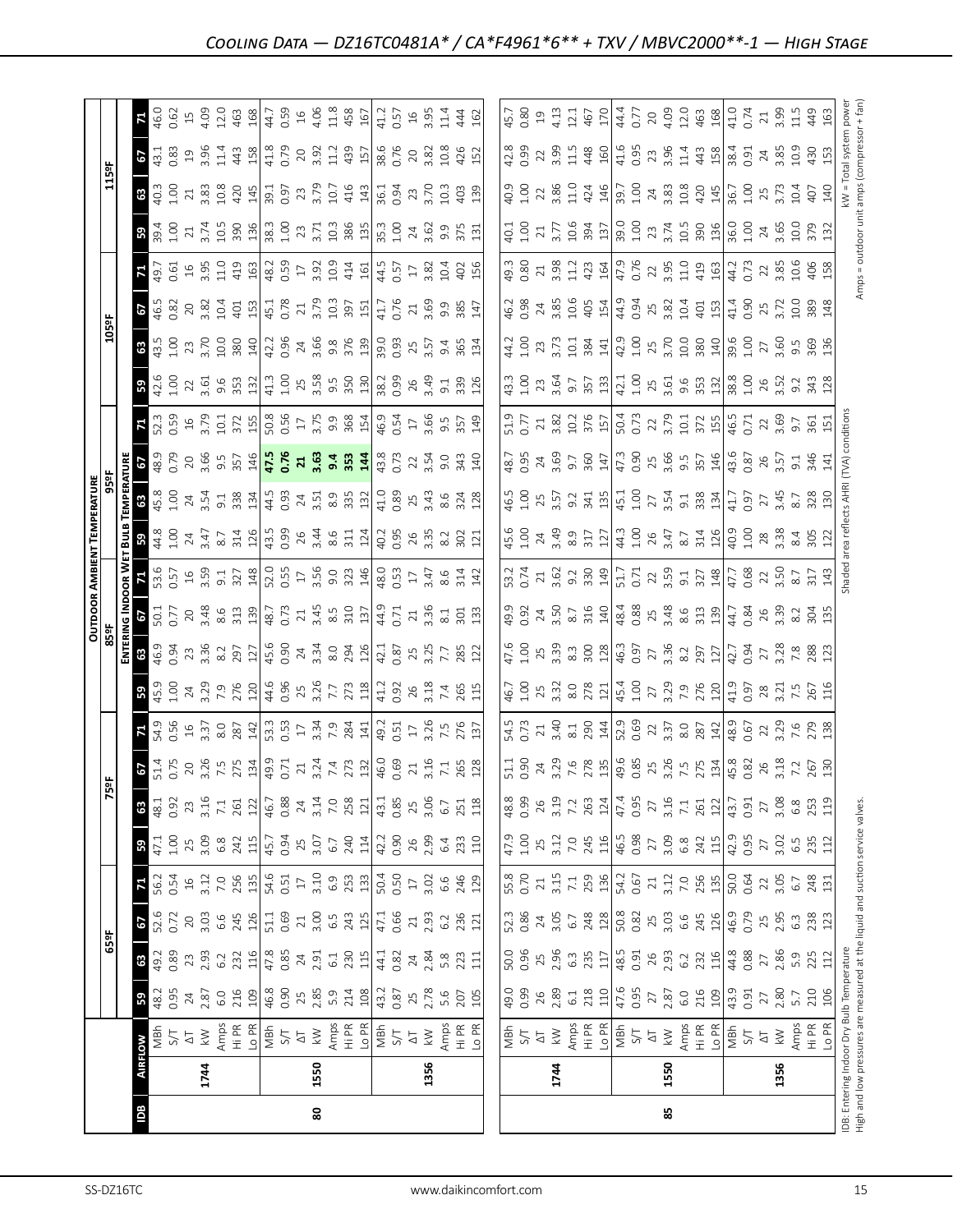|                                                                               |      |                                                                                                                                                                                                                                                                                                                                                                                                                                                                                                                                                                                                                                                                                      |                                                                                                  |                             |                                                                                                                                                                                                                                                                                                                 |                                                                                                                 |                                                                                                    |                                                                                                                                                                                                                                                     |                                                                                                                                                                         |                                                           |                                                                                                                                                                                                                                                                                                                                                   |                                                                                                                                                                                                                                                                                                                                                   |                                                                             |                                                                                                                                                                                                                                | <b>OUTDOOR AMBIENT TEMPERATURE</b> |                                                                                            |                                                                    |                                                                                                                                                                                                                                                                                |                                                                                                                                                                                                                                                                                                                     |                                                                                                                                                                                                                                                                       |                      |                                                                                                                                                                                                                                                                                                               |                                                                                                                                |                                                                                                   |       |
|-------------------------------------------------------------------------------|------|--------------------------------------------------------------------------------------------------------------------------------------------------------------------------------------------------------------------------------------------------------------------------------------------------------------------------------------------------------------------------------------------------------------------------------------------------------------------------------------------------------------------------------------------------------------------------------------------------------------------------------------------------------------------------------------|--------------------------------------------------------------------------------------------------|-----------------------------|-----------------------------------------------------------------------------------------------------------------------------------------------------------------------------------------------------------------------------------------------------------------------------------------------------------------|-----------------------------------------------------------------------------------------------------------------|----------------------------------------------------------------------------------------------------|-----------------------------------------------------------------------------------------------------------------------------------------------------------------------------------------------------------------------------------------------------|-------------------------------------------------------------------------------------------------------------------------------------------------------------------------|-----------------------------------------------------------|---------------------------------------------------------------------------------------------------------------------------------------------------------------------------------------------------------------------------------------------------------------------------------------------------------------------------------------------------|---------------------------------------------------------------------------------------------------------------------------------------------------------------------------------------------------------------------------------------------------------------------------------------------------------------------------------------------------|-----------------------------------------------------------------------------|--------------------------------------------------------------------------------------------------------------------------------------------------------------------------------------------------------------------------------|------------------------------------|--------------------------------------------------------------------------------------------|--------------------------------------------------------------------|--------------------------------------------------------------------------------------------------------------------------------------------------------------------------------------------------------------------------------------------------------------------------------|---------------------------------------------------------------------------------------------------------------------------------------------------------------------------------------------------------------------------------------------------------------------------------------------------------------------|-----------------------------------------------------------------------------------------------------------------------------------------------------------------------------------------------------------------------------------------------------------------------|----------------------|---------------------------------------------------------------------------------------------------------------------------------------------------------------------------------------------------------------------------------------------------------------------------------------------------------------|--------------------------------------------------------------------------------------------------------------------------------|---------------------------------------------------------------------------------------------------|-------|
|                                                                               |      |                                                                                                                                                                                                                                                                                                                                                                                                                                                                                                                                                                                                                                                                                      |                                                                                                  | 65°F                        |                                                                                                                                                                                                                                                                                                                 |                                                                                                                 |                                                                                                    | k,                                                                                                                                                                                                                                                  | 눕                                                                                                                                                                       |                                                           |                                                                                                                                                                                                                                                                                                                                                   |                                                                                                                                                                                                                                                                                                                                                   | 85°F                                                                        |                                                                                                                                                                                                                                |                                    |                                                                                            |                                                                    |                                                                                                                                                                                                                                                                                | 105ºF                                                                                                                                                                                                                                                                                                               |                                                                                                                                                                                                                                                                       |                      |                                                                                                                                                                                                                                                                                                               | 115°F                                                                                                                          |                                                                                                   |       |
|                                                                               |      |                                                                                                                                                                                                                                                                                                                                                                                                                                                                                                                                                                                                                                                                                      |                                                                                                  |                             |                                                                                                                                                                                                                                                                                                                 |                                                                                                                 |                                                                                                    |                                                                                                                                                                                                                                                     |                                                                                                                                                                         |                                                           |                                                                                                                                                                                                                                                                                                                                                   | ENTERI                                                                                                                                                                                                                                                                                                                                            |                                                                             |                                                                                                                                                                                                                                |                                    |                                                                                            |                                                                    |                                                                                                                                                                                                                                                                                |                                                                                                                                                                                                                                                                                                                     |                                                                                                                                                                                                                                                                       |                      |                                                                                                                                                                                                                                                                                                               |                                                                                                                                |                                                                                                   |       |
| Bal                                                                           |      | <b>AIRFLOW</b>                                                                                                                                                                                                                                                                                                                                                                                                                                                                                                                                                                                                                                                                       | $50^{\circ}$                                                                                     | $\frac{8}{9}$ $\frac{6}{9}$ | 29                                                                                                                                                                                                                                                                                                              |                                                                                                                 | $\mathbf{B}$                                                                                       | 63                                                                                                                                                                                                                                                  | $rac{67}{43.7}$                                                                                                                                                         |                                                           | <b>5</b><br>37.6<br>0.77                                                                                                                                                                                                                                                                                                                          | 63                                                                                                                                                                                                                                                                                                                                                | 29                                                                          |                                                                                                                                                                                                                                |                                    |                                                                                            |                                                                    | <b>3</b> 4.8<br>0.82                                                                                                                                                                                                                                                           | $rac{36}{361}$                                                                                                                                                                                                                                                                                                      | $rac{3}{3}$<br>39.38                                                                                                                                                                                                                                                  |                      | $32.3$<br>$0.83$                                                                                                                                                                                                                                                                                              | <b>68</b><br>33.4<br>0.69                                                                                                      | $36.6$<br>3.38                                                                                    |       |
|                                                                               |      | MBh                                                                                                                                                                                                                                                                                                                                                                                                                                                                                                                                                                                                                                                                                  | 39.4<br>0.72                                                                                     |                             | 44.7                                                                                                                                                                                                                                                                                                            |                                                                                                                 | 38.5<br>0.75                                                                                       | 39.9                                                                                                                                                                                                                                                |                                                                                                                                                                         |                                                           |                                                                                                                                                                                                                                                                                                                                                   | 38.9<br>0.64                                                                                                                                                                                                                                                                                                                                      | 42.7<br>0.44                                                                |                                                                                                                                                                                                                                |                                    | 38.0<br>0.66                                                                               |                                                                    |                                                                                                                                                                                                                                                                                |                                                                                                                                                                                                                                                                                                                     |                                                                                                                                                                                                                                                                       |                      |                                                                                                                                                                                                                                                                                                               |                                                                                                                                |                                                                                                   |       |
|                                                                               |      |                                                                                                                                                                                                                                                                                                                                                                                                                                                                                                                                                                                                                                                                                      |                                                                                                  |                             | 0.42                                                                                                                                                                                                                                                                                                            |                                                                                                                 |                                                                                                    | 0.63                                                                                                                                                                                                                                                | 0.43                                                                                                                                                                    |                                                           |                                                                                                                                                                                                                                                                                                                                                   |                                                                                                                                                                                                                                                                                                                                                   |                                                                             |                                                                                                                                                                                                                                |                                    |                                                                                            | 0.46                                                               |                                                                                                                                                                                                                                                                                |                                                                                                                                                                                                                                                                                                                     |                                                                                                                                                                                                                                                                       |                      |                                                                                                                                                                                                                                                                                                               |                                                                                                                                |                                                                                                   |       |
|                                                                               | 1350 | $\frac{1}{\sqrt{2}}\leq \frac{1}{\sqrt{2}}$                                                                                                                                                                                                                                                                                                                                                                                                                                                                                                                                                                                                                                          |                                                                                                  | 2.43<br>$17\,$              | 13.51                                                                                                                                                                                                                                                                                                           |                                                                                                                 | 2.57                                                                                               | $17$<br>$2.62$                                                                                                                                                                                                                                      | $13$<br>$2.71$                                                                                                                                                          |                                                           |                                                                                                                                                                                                                                                                                                                                                   | $17$<br>$2.79$                                                                                                                                                                                                                                                                                                                                    | $\frac{13}{2.88}$                                                           |                                                                                                                                                                                                                                |                                    |                                                                                            | $\frac{13}{3.03}$                                                  |                                                                                                                                                                                                                                                                                |                                                                                                                                                                                                                                                                                                                     | 3.17<br>$13$                                                                                                                                                                                                                                                          |                      |                                                                                                                                                                                                                                                                                                               | 3.17<br>$16$                                                                                                                   | 3.28<br>$\ensuremath{\mathop{\mathit{2}}\nolimits}$                                               |       |
|                                                                               |      |                                                                                                                                                                                                                                                                                                                                                                                                                                                                                                                                                                                                                                                                                      |                                                                                                  | 9.1                         | 9.4                                                                                                                                                                                                                                                                                                             |                                                                                                                 |                                                                                                    |                                                                                                                                                                                                                                                     |                                                                                                                                                                         |                                                           |                                                                                                                                                                                                                                                                                                                                                   |                                                                                                                                                                                                                                                                                                                                                   | 10.9                                                                        |                                                                                                                                                                                                                                |                                    | $17$<br>$2.94$<br>$11.2$<br>$321$                                                          |                                                                    |                                                                                                                                                                                                                                                                                | $\frac{17}{3.06}$                                                                                                                                                                                                                                                                                                   | 12.3                                                                                                                                                                                                                                                                  |                      |                                                                                                                                                                                                                                                                                                               |                                                                                                                                | 13.0                                                                                              |       |
|                                                                               |      |                                                                                                                                                                                                                                                                                                                                                                                                                                                                                                                                                                                                                                                                                      |                                                                                                  | 221                         | 233                                                                                                                                                                                                                                                                                                             |                                                                                                                 |                                                                                                    | $9.8$<br>247                                                                                                                                                                                                                                        | $10.1$<br>$261$                                                                                                                                                         |                                                           |                                                                                                                                                                                                                                                                                                                                                   |                                                                                                                                                                                                                                                                                                                                                   | 297                                                                         |                                                                                                                                                                                                                                |                                    |                                                                                            |                                                                    |                                                                                                                                                                                                                                                                                | 361                                                                                                                                                                                                                                                                                                                 | 381                                                                                                                                                                                                                                                                   |                      |                                                                                                                                                                                                                                                                                                               | 12.6<br>398                                                                                                                    | 421                                                                                               |       |
|                                                                               |      | $\begin{array}{l} \displaystyle \mathop{\mathsf{Amp}}\limits_{\mathsf{H}} \mathop{\mathsf{PR}}\limits_{\mathsf{L}} \mathop{\mathsf{Rmp}}\limits_{\mathsf{L}} \mathop{\mathsf{Rmp}}\limits_{\mathsf{M}} \mathop{\mathsf{Rmp}}\limits_{\mathsf{M}} \end{array}$                                                                                                                                                                                                                                                                                                                                                                                                                        | $\begin{array}{c}\n 19 \\  2.38 \\  8.9 \\  107 \\  8.3 \\  107 \\  38.3 \\  0.69\n \end{array}$ |                             | 124                                                                                                                                                                                                                                                                                                             |                                                                                                                 | $9.6$<br>$230$<br>$113$<br>$37.4$<br>0.71                                                          |                                                                                                                                                                                                                                                     |                                                                                                                                                                         |                                                           |                                                                                                                                                                                                                                                                                                                                                   | $\frac{10.6}{281}$ $\frac{12}{3}$ $\frac{8}{3}$ $\frac{61}{3}$ $\frac{9}{2}$                                                                                                                                                                                                                                                                      |                                                                             |                                                                                                                                                                                                                                |                                    |                                                                                            | $\begin{array}{c c}\n1.6 \\ 3.8 \\ 1.4 \\ 0.4 \\ 1.4\n\end{array}$ |                                                                                                                                                                                                                                                                                |                                                                                                                                                                                                                                                                                                                     | 150                                                                                                                                                                                                                                                                   |                      | $\begin{array}{c} 33.7378 \\ 33.7378 \\ 34.7378 \\ 35.7378 \\ 36.7378 \\ 37.7378 \\ 38.7378 \\ 39.7378 \\ 30.7378 \\ 31.7378 \\ 32.7378 \\ 33.7378 \\ 34.7378 \\ 35.7378 \\ 36.7378 \\ 37.7378 \\ 38.7378 \\ 39.7378 \\ 39.7378 \\ 39.7378 \\ 39.7378 \\ 39.7378 \\ 39.7378 \\ 39.73$                         |                                                                                                                                |                                                                                                   |       |
|                                                                               |      |                                                                                                                                                                                                                                                                                                                                                                                                                                                                                                                                                                                                                                                                                      |                                                                                                  | $\frac{13}{39.58}$          | 43.4                                                                                                                                                                                                                                                                                                            |                                                                                                                 |                                                                                                    | 120<br>38.7                                                                                                                                                                                                                                         | $\frac{131}{42.4}$ $\frac{4}{4}$ $\frac{4}{4}$ $\frac{4}{4}$ $\frac{4}{4}$ $\frac{8}{40}$ $\frac{8}{10}$                                                                |                                                           |                                                                                                                                                                                                                                                                                                                                                   |                                                                                                                                                                                                                                                                                                                                                   | $\frac{136}{41.4}$                                                          |                                                                                                                                                                                                                                |                                    |                                                                                            |                                                                    |                                                                                                                                                                                                                                                                                |                                                                                                                                                                                                                                                                                                                     |                                                                                                                                                                                                                                                                       |                      |                                                                                                                                                                                                                                                                                                               | $\frac{142}{32.5}$                                                                                                             |                                                                                                   |       |
|                                                                               |      |                                                                                                                                                                                                                                                                                                                                                                                                                                                                                                                                                                                                                                                                                      |                                                                                                  |                             | 0.40                                                                                                                                                                                                                                                                                                            |                                                                                                                 |                                                                                                    | 0.60                                                                                                                                                                                                                                                |                                                                                                                                                                         |                                                           |                                                                                                                                                                                                                                                                                                                                                   |                                                                                                                                                                                                                                                                                                                                                   | 0.42                                                                        |                                                                                                                                                                                                                                |                                    |                                                                                            |                                                                    |                                                                                                                                                                                                                                                                                |                                                                                                                                                                                                                                                                                                                     | 38.45<br>0.45                                                                                                                                                                                                                                                         |                      |                                                                                                                                                                                                                                                                                                               |                                                                                                                                |                                                                                                   |       |
|                                                                               |      |                                                                                                                                                                                                                                                                                                                                                                                                                                                                                                                                                                                                                                                                                      | $\overline{21}$                                                                                  |                             |                                                                                                                                                                                                                                                                                                                 |                                                                                                                 | $\gtrsim$                                                                                          | $\overset{\text{\tiny \textsf{SO}}}{\rightarrow}$                                                                                                                                                                                                   |                                                                                                                                                                         |                                                           |                                                                                                                                                                                                                                                                                                                                                   |                                                                                                                                                                                                                                                                                                                                                   |                                                                             |                                                                                                                                                                                                                                |                                    |                                                                                            |                                                                    |                                                                                                                                                                                                                                                                                |                                                                                                                                                                                                                                                                                                                     | $14\,$                                                                                                                                                                                                                                                                |                      |                                                                                                                                                                                                                                                                                                               | $17\,$                                                                                                                         |                                                                                                   |       |
| 20                                                                            | 1150 |                                                                                                                                                                                                                                                                                                                                                                                                                                                                                                                                                                                                                                                                                      |                                                                                                  | $18$<br>$2.41$              | $14$<br>2.49                                                                                                                                                                                                                                                                                                    |                                                                                                                 |                                                                                                    | 2.60                                                                                                                                                                                                                                                |                                                                                                                                                                         |                                                           |                                                                                                                                                                                                                                                                                                                                                   |                                                                                                                                                                                                                                                                                                                                                   | $\frac{14}{2.86}$                                                           |                                                                                                                                                                                                                                |                                    |                                                                                            |                                                                    |                                                                                                                                                                                                                                                                                |                                                                                                                                                                                                                                                                                                                     |                                                                                                                                                                                                                                                                       |                      |                                                                                                                                                                                                                                                                                                               |                                                                                                                                |                                                                                                   |       |
|                                                                               |      |                                                                                                                                                                                                                                                                                                                                                                                                                                                                                                                                                                                                                                                                                      |                                                                                                  |                             | $9.\overline{3}$                                                                                                                                                                                                                                                                                                |                                                                                                                 |                                                                                                    | $\overline{9}$ .7                                                                                                                                                                                                                                   |                                                                                                                                                                         |                                                           |                                                                                                                                                                                                                                                                                                                                                   |                                                                                                                                                                                                                                                                                                                                                   | 10.8                                                                        |                                                                                                                                                                                                                                |                                    |                                                                                            |                                                                    |                                                                                                                                                                                                                                                                                |                                                                                                                                                                                                                                                                                                                     |                                                                                                                                                                                                                                                                       |                      |                                                                                                                                                                                                                                                                                                               |                                                                                                                                |                                                                                                   |       |
|                                                                               |      | $\begin{array}{c}\n\text{Amps} \\ \text{Hi PR} \\ \hline\n\text{MBR} \\ \text{MBr} \\ \text{S/T} \\ \hline\n\end{array}$                                                                                                                                                                                                                                                                                                                                                                                                                                                                                                                                                             | $2.36$<br>$8.8$<br>$203$<br>$105$                                                                | $9.0$<br>$2.12$<br>$1.12$   | 231                                                                                                                                                                                                                                                                                                             |                                                                                                                 | $2.54$<br>$9.5$<br>$2.28$<br>$11$                                                                  | 245                                                                                                                                                                                                                                                 | 259                                                                                                                                                                     |                                                           |                                                                                                                                                                                                                                                                                                                                                   | $2.77$<br>$10.5$<br>$27$<br>$21$<br>$37.3$<br>$30.59$                                                                                                                                                                                                                                                                                             | 294<br>134                                                                  |                                                                                                                                                                                                                                |                                    |                                                                                            | $3.01$<br>$1.5$ $3.3$<br>$1.5$<br>$1.5$<br>$3.3$                   |                                                                                                                                                                                                                                                                                | $\frac{1}{3}$ $\frac{1}{3}$ $\frac{1}{3}$ $\frac{1}{3}$ $\frac{1}{3}$ $\frac{1}{3}$ $\frac{1}{3}$ $\frac{1}{3}$ $\frac{1}{3}$ $\frac{1}{3}$ $\frac{1}{3}$ $\frac{1}{3}$ $\frac{1}{3}$ $\frac{1}{3}$ $\frac{1}{3}$ $\frac{1}{3}$ $\frac{1}{3}$ $\frac{1}{3}$ $\frac{1}{3}$ $\frac{1}{3}$ $\frac{1}{3}$ $\frac{1}{3}$ | $3.14$<br>$12.2$<br>$377$<br>$148$                                                                                                                                                                                                                                    |                      |                                                                                                                                                                                                                                                                                                               | $\frac{3.14}{2.3}$ $\frac{3.49}{2.0}$ $\frac{10}{2.5}$ $\frac{3.59}{2.5}$ $\frac{40}{2.5}$ $\frac{10}{2.5}$ $\frac{3.59}{2.5}$ | $\frac{155}{35.6}$ $\frac{6}{35}$ $\frac{45}{35}$ $\frac{35}{35}$ $\frac{35}{35}$ $\frac{35}{45}$ |       |
|                                                                               |      |                                                                                                                                                                                                                                                                                                                                                                                                                                                                                                                                                                                                                                                                                      |                                                                                                  |                             | 122                                                                                                                                                                                                                                                                                                             |                                                                                                                 |                                                                                                    | 119                                                                                                                                                                                                                                                 | 129                                                                                                                                                                     |                                                           |                                                                                                                                                                                                                                                                                                                                                   |                                                                                                                                                                                                                                                                                                                                                   |                                                                             |                                                                                                                                                                                                                                |                                    |                                                                                            |                                                                    |                                                                                                                                                                                                                                                                                |                                                                                                                                                                                                                                                                                                                     |                                                                                                                                                                                                                                                                       |                      |                                                                                                                                                                                                                                                                                                               |                                                                                                                                |                                                                                                   |       |
|                                                                               |      |                                                                                                                                                                                                                                                                                                                                                                                                                                                                                                                                                                                                                                                                                      | 37.7                                                                                             |                             |                                                                                                                                                                                                                                                                                                                 |                                                                                                                 | 36.8<br>0.69                                                                                       |                                                                                                                                                                                                                                                     | 41.8                                                                                                                                                                    |                                                           |                                                                                                                                                                                                                                                                                                                                                   |                                                                                                                                                                                                                                                                                                                                                   | $\frac{8}{40.8}$<br>0.41<br>15<br>2.82                                      |                                                                                                                                                                                                                                |                                    |                                                                                            |                                                                    |                                                                                                                                                                                                                                                                                |                                                                                                                                                                                                                                                                                                                     | $\frac{37.8}{0.44}$                                                                                                                                                                                                                                                   |                      |                                                                                                                                                                                                                                                                                                               |                                                                                                                                | $\frac{5}{35}$                                                                                    |       |
|                                                                               |      |                                                                                                                                                                                                                                                                                                                                                                                                                                                                                                                                                                                                                                                                                      |                                                                                                  | 39.1<br>0.56                | 42.8<br>0.38                                                                                                                                                                                                                                                                                                    |                                                                                                                 |                                                                                                    | 38.1<br>0.58                                                                                                                                                                                                                                        | 0.40                                                                                                                                                                    |                                                           |                                                                                                                                                                                                                                                                                                                                                   |                                                                                                                                                                                                                                                                                                                                                   |                                                                             |                                                                                                                                                                                                                                |                                    |                                                                                            |                                                                    |                                                                                                                                                                                                                                                                                |                                                                                                                                                                                                                                                                                                                     |                                                                                                                                                                                                                                                                       |                      |                                                                                                                                                                                                                                                                                                               |                                                                                                                                | 0.44                                                                                              |       |
|                                                                               |      |                                                                                                                                                                                                                                                                                                                                                                                                                                                                                                                                                                                                                                                                                      | $\mathfrak{Z}$                                                                                   |                             |                                                                                                                                                                                                                                                                                                                 |                                                                                                                 |                                                                                                    | $\overline{c}$                                                                                                                                                                                                                                      | $15$                                                                                                                                                                    |                                                           |                                                                                                                                                                                                                                                                                                                                                   |                                                                                                                                                                                                                                                                                                                                                   |                                                                             |                                                                                                                                                                                                                                |                                    |                                                                                            |                                                                    |                                                                                                                                                                                                                                                                                |                                                                                                                                                                                                                                                                                                                     | $\overline{15}$                                                                                                                                                                                                                                                       |                      |                                                                                                                                                                                                                                                                                                               |                                                                                                                                |                                                                                                   |       |
|                                                                               | 1050 | $\lesssim$                                                                                                                                                                                                                                                                                                                                                                                                                                                                                                                                                                                                                                                                           | 2.33                                                                                             | $19^{2}$                    | $14$<br>2.45                                                                                                                                                                                                                                                                                                    |                                                                                                                 | 2.51                                                                                               | 2.56                                                                                                                                                                                                                                                | 2.65                                                                                                                                                                    |                                                           |                                                                                                                                                                                                                                                                                                                                                   |                                                                                                                                                                                                                                                                                                                                                   |                                                                             |                                                                                                                                                                                                                                |                                    |                                                                                            | $0.42$<br>15<br>2.97                                               |                                                                                                                                                                                                                                                                                |                                                                                                                                                                                                                                                                                                                     |                                                                                                                                                                                                                                                                       |                      |                                                                                                                                                                                                                                                                                                               |                                                                                                                                | $\frac{14}{3.20}$                                                                                 |       |
|                                                                               |      |                                                                                                                                                                                                                                                                                                                                                                                                                                                                                                                                                                                                                                                                                      | $8.7\,$                                                                                          |                             |                                                                                                                                                                                                                                                                                                                 |                                                                                                                 |                                                                                                    |                                                                                                                                                                                                                                                     | 9.8                                                                                                                                                                     |                                                           |                                                                                                                                                                                                                                                                                                                                                   |                                                                                                                                                                                                                                                                                                                                                   |                                                                             |                                                                                                                                                                                                                                |                                    |                                                                                            |                                                                    |                                                                                                                                                                                                                                                                                |                                                                                                                                                                                                                                                                                                                     |                                                                                                                                                                                                                                                                       |                      |                                                                                                                                                                                                                                                                                                               |                                                                                                                                | 12.7                                                                                              |       |
|                                                                               |      | Amps<br>Hi PR<br>Lo PR                                                                                                                                                                                                                                                                                                                                                                                                                                                                                                                                                                                                                                                               |                                                                                                  | 8.9<br>215<br>110           | 9.2<br>227<br>120                                                                                                                                                                                                                                                                                               |                                                                                                                 | 9.3<br>224<br>110                                                                                  | 9.6<br>241<br>117                                                                                                                                                                                                                                   |                                                                                                                                                                         |                                                           | 2.67<br>10.1<br>114                                                                                                                                                                                                                                                                                                                               | $2,73$<br>$2,73$<br>$2,71$<br>$2,71$                                                                                                                                                                                                                                                                                                              | 10.6<br>289<br>132                                                          |                                                                                                                                                                                                                                |                                    |                                                                                            | 11.3<br>329<br>139                                                 | $23.93$<br>$2.934$<br>$3.25$<br>$3.25$                                                                                                                                                                                                                                         |                                                                                                                                                                                                                                                                                                                     | $3.09$<br>$12.0$<br>$371$                                                                                                                                                                                                                                             |                      |                                                                                                                                                                                                                                                                                                               | 12.3<br>388<br>138                                                                                                             | 409                                                                                               |       |
|                                                                               |      |                                                                                                                                                                                                                                                                                                                                                                                                                                                                                                                                                                                                                                                                                      | 199<br>104                                                                                       |                             |                                                                                                                                                                                                                                                                                                                 |                                                                                                                 |                                                                                                    |                                                                                                                                                                                                                                                     | 254<br>127                                                                                                                                                              |                                                           |                                                                                                                                                                                                                                                                                                                                                   |                                                                                                                                                                                                                                                                                                                                                   |                                                                             |                                                                                                                                                                                                                                |                                    |                                                                                            |                                                                    |                                                                                                                                                                                                                                                                                |                                                                                                                                                                                                                                                                                                                     | 146                                                                                                                                                                                                                                                                   |                      |                                                                                                                                                                                                                                                                                                               |                                                                                                                                | 151                                                                                               |       |
|                                                                               |      |                                                                                                                                                                                                                                                                                                                                                                                                                                                                                                                                                                                                                                                                                      |                                                                                                  |                             |                                                                                                                                                                                                                                                                                                                 |                                                                                                                 |                                                                                                    |                                                                                                                                                                                                                                                     |                                                                                                                                                                         |                                                           |                                                                                                                                                                                                                                                                                                                                                   |                                                                                                                                                                                                                                                                                                                                                   |                                                                             |                                                                                                                                                                                                                                |                                    |                                                                                            |                                                                    |                                                                                                                                                                                                                                                                                |                                                                                                                                                                                                                                                                                                                     |                                                                                                                                                                                                                                                                       |                      |                                                                                                                                                                                                                                                                                                               |                                                                                                                                |                                                                                                   |       |
|                                                                               |      |                                                                                                                                                                                                                                                                                                                                                                                                                                                                                                                                                                                                                                                                                      |                                                                                                  |                             |                                                                                                                                                                                                                                                                                                                 |                                                                                                                 |                                                                                                    |                                                                                                                                                                                                                                                     |                                                                                                                                                                         |                                                           |                                                                                                                                                                                                                                                                                                                                                   |                                                                                                                                                                                                                                                                                                                                                   | 42.6                                                                        |                                                                                                                                                                                                                                |                                    |                                                                                            | 41.5                                                               | 35.4                                                                                                                                                                                                                                                                           | 36.5                                                                                                                                                                                                                                                                                                                | 39.5                                                                                                                                                                                                                                                                  |                      |                                                                                                                                                                                                                                                                                                               |                                                                                                                                | 36.6                                                                                              | 39.2  |
|                                                                               |      |                                                                                                                                                                                                                                                                                                                                                                                                                                                                                                                                                                                                                                                                                      | 40.1<br>0.82                                                                                     | $41.3$<br>0.74              | 44.7<br>0.56                                                                                                                                                                                                                                                                                                    |                                                                                                                 | 39.1<br>0.85                                                                                       | 40.3<br>0.76                                                                                                                                                                                                                                        |                                                                                                                                                                         | 46.8<br>0.37                                              |                                                                                                                                                                                                                                                                                                                                                   | 39.3<br>0.78                                                                                                                                                                                                                                                                                                                                      |                                                                             |                                                                                                                                                                                                                                |                                    |                                                                                            |                                                                    |                                                                                                                                                                                                                                                                                | 0.84                                                                                                                                                                                                                                                                                                                | 0.63                                                                                                                                                                                                                                                                  |                      | $32.8$<br>0.94                                                                                                                                                                                                                                                                                                |                                                                                                                                |                                                                                                   | 0.41  |
|                                                                               |      | $\frac{1}{2}$<br>$\frac{1}{2}$<br>$\frac{1}{2}$                                                                                                                                                                                                                                                                                                                                                                                                                                                                                                                                                                                                                                      |                                                                                                  | $\mathbf{21}$               | $17\,$                                                                                                                                                                                                                                                                                                          | $47.9$<br>0.36<br>12                                                                                            |                                                                                                    | $21\,$                                                                                                                                                                                                                                              | $43.6$<br>0.58<br>17                                                                                                                                                    |                                                           | 38.2<br>0.87<br>23                                                                                                                                                                                                                                                                                                                                | 21                                                                                                                                                                                                                                                                                                                                                | $0.59$<br>17                                                                |                                                                                                                                                                                                                                |                                    |                                                                                            |                                                                    |                                                                                                                                                                                                                                                                                |                                                                                                                                                                                                                                                                                                                     | $\overline{\mathbb{L}}$                                                                                                                                                                                                                                               | $42.4$<br>0.41<br>12 |                                                                                                                                                                                                                                                                                                               |                                                                                                                                |                                                                                                   | $\Xi$ |
|                                                                               | 1350 |                                                                                                                                                                                                                                                                                                                                                                                                                                                                                                                                                                                                                                                                                      |                                                                                                  | 2.45                        | 2.53                                                                                                                                                                                                                                                                                                            |                                                                                                                 | 23<br>2.59                                                                                         | 2.64                                                                                                                                                                                                                                                |                                                                                                                                                                         |                                                           |                                                                                                                                                                                                                                                                                                                                                   |                                                                                                                                                                                                                                                                                                                                                   |                                                                             |                                                                                                                                                                                                                                |                                    |                                                                                            |                                                                    |                                                                                                                                                                                                                                                                                |                                                                                                                                                                                                                                                                                                                     |                                                                                                                                                                                                                                                                       |                      |                                                                                                                                                                                                                                                                                                               |                                                                                                                                |                                                                                                   |       |
|                                                                               |      |                                                                                                                                                                                                                                                                                                                                                                                                                                                                                                                                                                                                                                                                                      | $2,40$<br>$9.0$                                                                                  | 9.2                         | 9.4                                                                                                                                                                                                                                                                                                             | $2.61$<br>9.8                                                                                                   | 9.6<br>232                                                                                         | 9.9                                                                                                                                                                                                                                                 |                                                                                                                                                                         | $12$<br>$2.82$<br>$10.5$<br>$275$                         |                                                                                                                                                                                                                                                                                                                                                   |                                                                                                                                                                                                                                                                                                                                                   |                                                                             |                                                                                                                                                                                                                                |                                    |                                                                                            |                                                                    |                                                                                                                                                                                                                                                                                |                                                                                                                                                                                                                                                                                                                     |                                                                                                                                                                                                                                                                       |                      |                                                                                                                                                                                                                                                                                                               |                                                                                                                                |                                                                                                   |       |
|                                                                               |      |                                                                                                                                                                                                                                                                                                                                                                                                                                                                                                                                                                                                                                                                                      |                                                                                                  |                             |                                                                                                                                                                                                                                                                                                                 |                                                                                                                 |                                                                                                    |                                                                                                                                                                                                                                                     |                                                                                                                                                                         |                                                           |                                                                                                                                                                                                                                                                                                                                                   |                                                                                                                                                                                                                                                                                                                                                   |                                                                             |                                                                                                                                                                                                                                |                                    |                                                                                            |                                                                    |                                                                                                                                                                                                                                                                                |                                                                                                                                                                                                                                                                                                                     |                                                                                                                                                                                                                                                                       |                      |                                                                                                                                                                                                                                                                                                               |                                                                                                                                |                                                                                                   |       |
|                                                                               |      | $\begin{array}{l} \displaystyle \mathop{\rm Amp}\limits_{\displaystyle \leftarrow} \mathop{\rm BFR}\limits_{\displaystyle \leftarrow} \mathop{\rm BFR}\limits_{\displaystyle \leftarrow} \mathop{\rm MFR}\limits_{\displaystyle \leftarrow} \mathop{\rm MFR}\limits_{\displaystyle \leftarrow} \mathop{\rm MFR}\limits_{\displaystyle \leftarrow} \mathop{\rm MFR}\limits_{\displaystyle \leftarrow} \mathop{\rm MFR}\limits_{\displaystyle \leftarrow} \mathop{\rm MFR}\limits_{\displaystyle \leftarrow} \mathop{\rm MFR}\limits_{\displaystyle \leftarrow} \mathop{\rm MFR}\limits_{\displaystyle \leftarrow} \mathop{\rm MFR}\limits_{\displaystyle \leftarrow} \mathop{\rm MFR$ | $\frac{207}{108}$                                                                                | 223                         |                                                                                                                                                                                                                                                                                                                 |                                                                                                                 |                                                                                                    |                                                                                                                                                                                                                                                     |                                                                                                                                                                         |                                                           |                                                                                                                                                                                                                                                                                                                                                   |                                                                                                                                                                                                                                                                                                                                                   |                                                                             |                                                                                                                                                                                                                                |                                    |                                                                                            |                                                                    |                                                                                                                                                                                                                                                                                |                                                                                                                                                                                                                                                                                                                     |                                                                                                                                                                                                                                                                       |                      |                                                                                                                                                                                                                                                                                                               |                                                                                                                                |                                                                                                   |       |
|                                                                               |      |                                                                                                                                                                                                                                                                                                                                                                                                                                                                                                                                                                                                                                                                                      |                                                                                                  | 40.1                        |                                                                                                                                                                                                                                                                                                                 |                                                                                                                 |                                                                                                    |                                                                                                                                                                                                                                                     |                                                                                                                                                                         |                                                           |                                                                                                                                                                                                                                                                                                                                                   |                                                                                                                                                                                                                                                                                                                                                   |                                                                             |                                                                                                                                                                                                                                |                                    |                                                                                            |                                                                    |                                                                                                                                                                                                                                                                                |                                                                                                                                                                                                                                                                                                                     |                                                                                                                                                                                                                                                                       |                      |                                                                                                                                                                                                                                                                                                               |                                                                                                                                |                                                                                                   |       |
|                                                                               |      |                                                                                                                                                                                                                                                                                                                                                                                                                                                                                                                                                                                                                                                                                      |                                                                                                  |                             |                                                                                                                                                                                                                                                                                                                 |                                                                                                                 |                                                                                                    |                                                                                                                                                                                                                                                     |                                                                                                                                                                         |                                                           |                                                                                                                                                                                                                                                                                                                                                   |                                                                                                                                                                                                                                                                                                                                                   |                                                                             |                                                                                                                                                                                                                                |                                    |                                                                                            |                                                                    |                                                                                                                                                                                                                                                                                |                                                                                                                                                                                                                                                                                                                     |                                                                                                                                                                                                                                                                       |                      |                                                                                                                                                                                                                                                                                                               |                                                                                                                                |                                                                                                   |       |
|                                                                               |      |                                                                                                                                                                                                                                                                                                                                                                                                                                                                                                                                                                                                                                                                                      |                                                                                                  |                             |                                                                                                                                                                                                                                                                                                                 |                                                                                                                 |                                                                                                    |                                                                                                                                                                                                                                                     |                                                                                                                                                                         |                                                           |                                                                                                                                                                                                                                                                                                                                                   |                                                                                                                                                                                                                                                                                                                                                   |                                                                             |                                                                                                                                                                                                                                |                                    |                                                                                            |                                                                    |                                                                                                                                                                                                                                                                                |                                                                                                                                                                                                                                                                                                                     |                                                                                                                                                                                                                                                                       |                      |                                                                                                                                                                                                                                                                                                               |                                                                                                                                |                                                                                                   |       |
| 75                                                                            | 1150 |                                                                                                                                                                                                                                                                                                                                                                                                                                                                                                                                                                                                                                                                                      |                                                                                                  | $2,43$<br>9.1<br>9.1        |                                                                                                                                                                                                                                                                                                                 |                                                                                                                 |                                                                                                    |                                                                                                                                                                                                                                                     |                                                                                                                                                                         |                                                           |                                                                                                                                                                                                                                                                                                                                                   |                                                                                                                                                                                                                                                                                                                                                   |                                                                             |                                                                                                                                                                                                                                |                                    |                                                                                            |                                                                    |                                                                                                                                                                                                                                                                                |                                                                                                                                                                                                                                                                                                                     |                                                                                                                                                                                                                                                                       |                      |                                                                                                                                                                                                                                                                                                               |                                                                                                                                |                                                                                                   |       |
|                                                                               |      |                                                                                                                                                                                                                                                                                                                                                                                                                                                                                                                                                                                                                                                                                      |                                                                                                  |                             |                                                                                                                                                                                                                                                                                                                 |                                                                                                                 |                                                                                                    |                                                                                                                                                                                                                                                     |                                                                                                                                                                         |                                                           |                                                                                                                                                                                                                                                                                                                                                   |                                                                                                                                                                                                                                                                                                                                                   |                                                                             |                                                                                                                                                                                                                                |                                    |                                                                                            |                                                                    |                                                                                                                                                                                                                                                                                |                                                                                                                                                                                                                                                                                                                     |                                                                                                                                                                                                                                                                       |                      |                                                                                                                                                                                                                                                                                                               |                                                                                                                                |                                                                                                   |       |
|                                                                               |      | Amps<br>Hi PR<br>Lo PR                                                                                                                                                                                                                                                                                                                                                                                                                                                                                                                                                                                                                                                               | $74$<br>$2.38$<br>$8.9$<br>$205$                                                                 |                             | $\begin{bmatrix} 235 \\ 125 \\ 43.5 \\ 0.53 \\ 0.53 \\ 0.54 \\ 0.53 \\ 0.54 \\ 0.24 \\ 0.24 \\ 0.24 \\ 0.25 \\ 0.24 \\ 0.24 \\ 0.25 \\ 0.24 \\ 0.24 \\ 0.25 \\ 0.24 \\ 0.25 \\ 0.25 \\ 0.24 \\ 0.25 \\ 0.25 \\ 0.26 \\ 0.27 \\ 0.28 \\ 0.29 \\ 0.29 \\ 0.29 \\ 0.29 \\ 0.29 \\ 0.29 \\ 0.29 \\ 0.29 \\ 0.29 \\$ | $\begin{array}{c c}\n 245 \\  131 \\  465 \\  341 \\  451 \\  542 \\  653 \\  754 \\  742 \\  86\n \end{array}$ | $\frac{114}{380}$ $\frac{1380}{381}$ $\frac{25}{35}$ $\frac{5}{35}$ $\frac{5}{35}$ $\frac{13}{25}$ | $250$ $\frac{1}{3}$ $\frac{1}{3}$ $\frac{1}{3}$ $\frac{1}{2}$ $\frac{1}{2}$ $\frac{1}{2}$ $\frac{1}{2}$ $\frac{1}{2}$ $\frac{1}{2}$ $\frac{1}{2}$ $\frac{1}{2}$ $\frac{1}{2}$ $\frac{1}{2}$ $\frac{1}{2}$ $\frac{1}{2}$ $\frac{1}{2}$ $\frac{1}{2}$ | $\frac{2}{3}$ $\frac{2}{3}$ $\frac{4}{3}$ $\frac{2}{3}$ $\frac{5}{3}$ $\frac{5}{3}$ $\frac{5}{3}$ $\frac{1}{3}$ $\frac{1}{3}$ $\frac{1}{3}$ $\frac{1}{3}$ $\frac{1}{3}$ | $\frac{141}{45.35}$ $\frac{43}{12.80}$ $\frac{28}{12.73}$ |                                                                                                                                                                                                                                                                                                                                                   |                                                                                                                                                                                                                                                                                                                                                   | $2.51387$<br>$2.587$<br>$2.597$<br>$2.598$<br>$2.597$<br>$2.597$<br>$2.597$ |                                                                                                                                                                                                                                |                                    |                                                                                            |                                                                    |                                                                                                                                                                                                                                                                                |                                                                                                                                                                                                                                                                                                                     |                                                                                                                                                                                                                                                                       |                      |                                                                                                                                                                                                                                                                                                               |                                                                                                                                |                                                                                                   |       |
|                                                                               |      |                                                                                                                                                                                                                                                                                                                                                                                                                                                                                                                                                                                                                                                                                      |                                                                                                  | $113$                       |                                                                                                                                                                                                                                                                                                                 |                                                                                                                 |                                                                                                    |                                                                                                                                                                                                                                                     |                                                                                                                                                                         |                                                           | $\begin{array}{c}\n 1.73 \\  1.74 \\  2.83 \\  3.75 \\  3.83 \\  3.73 \\  3.93 \\  3.93 \\  3.93 \\  3.93 \\  3.93 \\  3.93 \\  3.93 \\  3.93 \\  3.93 \\  3.93 \\  3.93 \\  3.93 \\  3.93 \\  3.93 \\  3.93 \\  3.93 \\  3.93 \\  3.93 \\  3.93 \\  3.93 \\  3.93 \\  3.93 \\  3.93 \\  3.93 \\  3.93 \\  3.93 \\  3.93 \\  3.93 \\  3.93 \\  3$ | $\begin{array}{c}\n 2.31 \\  2.31 \\  2.34 \\  2.45 \\  2.54 \\  2.55 \\  2.55 \\  2.57 \\  2.57 \\  2.57 \\  2.57 \\  2.57 \\  2.57 \\  2.57 \\  2.57 \\  2.57 \\  2.57 \\  2.57 \\  2.57 \\  2.57 \\  2.57 \\  2.57 \\  2.57 \\  2.57 \\  2.57 \\  2.57 \\  2.57 \\  2.57 \\  2.57 \\  2.57 \\  2.57 \\  2.57 \\  2.57 \\  2.57 \\  2.57 \\  2$ |                                                                             | $45.8$ $25.8$ $25.4$ $35.4$ $45.8$ $35.4$ $35.4$ $45.8$ $35.4$ $35.4$ $35.4$ $35.4$ $35.4$ $35.4$ $35.4$ $35.4$ $35.4$ $35.4$ $35.4$ $35.4$ $35.4$ $35.4$ $35.4$ $35.4$ $35.4$ $35.4$ $35.4$ $35.4$ $35.4$ $35.4$ $35.4$ $35.$ |                                    | ឌី ឌី ដ ឌី ដី ឌី ង <mark>ី ដី ដូ ង ខ្ញុំ ដូ ង ដ</mark> ន្ត្រី ដូ ង ខ្ញុំ ដូ ង ន្ទី ដូ ង ទី |                                                                    | $\begin{array}{c} 23.676 & 24.676 \\ 25.676 & 25.676 \\ 25.676 & 25.676 \\ 25.676 & 25.676 \\ 25.676 & 25.676 \\ 25.676 & 25.676 \\ 25.676 & 25.676 \\ 25.676 & 25.676 \\ 25.676 & 25.676 \\ 25.676 & 25.676 \\ 25.676 & 25.676 \\ 25.676 & 25.676 \\ 25.676 & 25.676 \\ 25.6$ | $\frac{1}{2}$ $\frac{3}{2}$ $\frac{3}{2}$ $\frac{1}{2}$ $\frac{1}{2}$ $\frac{3}{2}$ $\frac{1}{2}$ $\frac{1}{2}$ $\frac{3}{2}$ $\frac{1}{2}$ $\frac{1}{2}$ $\frac{1}{2}$ $\frac{1}{2}$ $\frac{1}{2}$ $\frac{1}{2}$ $\frac{1}{2}$ $\frac{1}{2}$ $\frac{1}{2}$ $\frac{1}{2}$ $\frac{1}{2}$ $\frac{1}{2}$ $\frac{1}{2}$ | $\begin{array}{c} 21.71 & 22.71 & 23.71 & 24.71 & 25.71 & 26.71 & 27.71 & 28.71 & 27.71 & 28.71 & 27.71 & 28.71 & 29.71 & 20.71 & 27.71 & 28.71 & 29.71 & 20.71 & 20.71 & 20.71 & 20.71 & 20.71 & 20.71 & 20.71 & 20.71 & 20.71 & 20.71 & 20.71 & 20.71 & 20.71 & 20$ |                      |                                                                                                                                                                                                                                                                                                               |                                                                                                                                |                                                                                                   |       |
|                                                                               |      | 지<br>S/T                                                                                                                                                                                                                                                                                                                                                                                                                                                                                                                                                                                                                                                                             | 38.3<br>0.76                                                                                     | 39.5<br>0.68                |                                                                                                                                                                                                                                                                                                                 |                                                                                                                 | $\frac{37.4}{0.78}$                                                                                | 38.5<br>0.70                                                                                                                                                                                                                                        |                                                                                                                                                                         | $\frac{44.8}{0.34}$                                       |                                                                                                                                                                                                                                                                                                                                                   |                                                                                                                                                                                                                                                                                                                                                   |                                                                             |                                                                                                                                                                                                                                |                                    |                                                                                            |                                                                    |                                                                                                                                                                                                                                                                                |                                                                                                                                                                                                                                                                                                                     |                                                                                                                                                                                                                                                                       |                      |                                                                                                                                                                                                                                                                                                               | $\frac{32.3}{0.78}$                                                                                                            |                                                                                                   |       |
|                                                                               |      | $\overline{\Delta}$                                                                                                                                                                                                                                                                                                                                                                                                                                                                                                                                                                                                                                                                  |                                                                                                  |                             | $42.7$<br>0.51<br>19<br>2.47                                                                                                                                                                                                                                                                                    |                                                                                                                 |                                                                                                    | $24\,$                                                                                                                                                                                                                                              | $\sqrt{4.7}$<br>0.53<br>2.67                                                                                                                                            |                                                           |                                                                                                                                                                                                                                                                                                                                                   |                                                                                                                                                                                                                                                                                                                                                   | $\frac{10.7}{9.54}$<br>0.54<br>2.84                                         |                                                                                                                                                                                                                                |                                    |                                                                                            |                                                                    |                                                                                                                                                                                                                                                                                |                                                                                                                                                                                                                                                                                                                     |                                                                                                                                                                                                                                                                       |                      |                                                                                                                                                                                                                                                                                                               |                                                                                                                                |                                                                                                   |       |
|                                                                               | 1050 | $\overline{\mathsf{k}\mathsf{w}}$                                                                                                                                                                                                                                                                                                                                                                                                                                                                                                                                                                                                                                                    | 25<br>2.35                                                                                       | $23$<br>$2.40$              |                                                                                                                                                                                                                                                                                                                 |                                                                                                                 | 2.53                                                                                               | 2.59                                                                                                                                                                                                                                                |                                                                                                                                                                         | 13.76                                                     |                                                                                                                                                                                                                                                                                                                                                   |                                                                                                                                                                                                                                                                                                                                                   |                                                                             |                                                                                                                                                                                                                                |                                    |                                                                                            |                                                                    |                                                                                                                                                                                                                                                                                |                                                                                                                                                                                                                                                                                                                     |                                                                                                                                                                                                                                                                       |                      |                                                                                                                                                                                                                                                                                                               | $\frac{22}{3.13}$                                                                                                              |                                                                                                   |       |
|                                                                               |      |                                                                                                                                                                                                                                                                                                                                                                                                                                                                                                                                                                                                                                                                                      |                                                                                                  | 9.0                         | 9.2                                                                                                                                                                                                                                                                                                             |                                                                                                                 |                                                                                                    | 9.6                                                                                                                                                                                                                                                 |                                                                                                                                                                         |                                                           |                                                                                                                                                                                                                                                                                                                                                   |                                                                                                                                                                                                                                                                                                                                                   |                                                                             |                                                                                                                                                                                                                                |                                    |                                                                                            |                                                                    |                                                                                                                                                                                                                                                                                |                                                                                                                                                                                                                                                                                                                     |                                                                                                                                                                                                                                                                       |                      |                                                                                                                                                                                                                                                                                                               |                                                                                                                                |                                                                                                   |       |
|                                                                               |      | Amps<br>Hi PR                                                                                                                                                                                                                                                                                                                                                                                                                                                                                                                                                                                                                                                                        | $8.8$<br>201                                                                                     | 217                         |                                                                                                                                                                                                                                                                                                                 |                                                                                                                 |                                                                                                    |                                                                                                                                                                                                                                                     |                                                                                                                                                                         |                                                           |                                                                                                                                                                                                                                                                                                                                                   |                                                                                                                                                                                                                                                                                                                                                   |                                                                             |                                                                                                                                                                                                                                |                                    |                                                                                            |                                                                    |                                                                                                                                                                                                                                                                                |                                                                                                                                                                                                                                                                                                                     |                                                                                                                                                                                                                                                                       |                      | $\begin{array}{c} 1.4 \\ 0.87 \\ 0.87 \\ 0.94 \\ 0.51 \\ 0.74 \\ 0.05 \\ 0.11 \\ 0.81 \\ 0.11 \\ 0.13 \\ 0.13 \\ 0.13 \\ 0.13 \\ 0.13 \\ 0.13 \\ 0.13 \\ 0.13 \\ 0.13 \\ 0.13 \\ 0.13 \\ 0.13 \\ 0.13 \\ 0.13 \\ 0.13 \\ 0.13 \\ 0.13 \\ 0.13 \\ 0.13 \\ 0.13 \\ 0.13 \\ 0.13 \\ 0.13 \\ 0.13 \\ 0.13 \\ 0.1$ |                                                                                                                                |                                                                                                   |       |
|                                                                               |      | Lo PR                                                                                                                                                                                                                                                                                                                                                                                                                                                                                                                                                                                                                                                                                | 105                                                                                              | $\Xi$                       | 229<br>122                                                                                                                                                                                                                                                                                                      | $45.8$<br>$0.33$<br>$21.5$<br>$0.5$<br>$0.5$<br>$0.33$<br>$0.130$                                               | 9.4<br>226<br>111                                                                                  | 243<br>118                                                                                                                                                                                                                                          | 9.57<br>257<br>129                                                                                                                                                      | 10.3<br>268<br>137                                        | 10.2<br>257<br>115                                                                                                                                                                                                                                                                                                                                | $24$<br>$2.75$<br>$2.77$<br>$2.72$                                                                                                                                                                                                                                                                                                                | 10.7<br>292<br>134                                                          | 142                                                                                                                                                                                                                            |                                    |                                                                                            | 140                                                                |                                                                                                                                                                                                                                                                                |                                                                                                                                                                                                                                                                                                                     |                                                                                                                                                                                                                                                                       | 12.6<br>390<br>157   |                                                                                                                                                                                                                                                                                                               | $12.4$<br>392<br>139                                                                                                           | 12.8<br>414<br>152                                                                                |       |
|                                                                               |      | IDB: Entering Indoor Dry Bulb Temperature                                                                                                                                                                                                                                                                                                                                                                                                                                                                                                                                                                                                                                            |                                                                                                  |                             |                                                                                                                                                                                                                                                                                                                 |                                                                                                                 |                                                                                                    |                                                                                                                                                                                                                                                     |                                                                                                                                                                         |                                                           |                                                                                                                                                                                                                                                                                                                                                   |                                                                                                                                                                                                                                                                                                                                                   |                                                                             | haded                                                                                                                                                                                                                          | rea refle                          | cts ACCA                                                                                   | (TVA) condition                                                    |                                                                                                                                                                                                                                                                                |                                                                                                                                                                                                                                                                                                                     |                                                                                                                                                                                                                                                                       |                      |                                                                                                                                                                                                                                                                                                               |                                                                                                                                | otal system                                                                                       | powe  |
| High and low pressures are measured at the liquid and suction service valves. |      |                                                                                                                                                                                                                                                                                                                                                                                                                                                                                                                                                                                                                                                                                      |                                                                                                  |                             |                                                                                                                                                                                                                                                                                                                 |                                                                                                                 |                                                                                                    |                                                                                                                                                                                                                                                     |                                                                                                                                                                         |                                                           |                                                                                                                                                                                                                                                                                                                                                   |                                                                                                                                                                                                                                                                                                                                                   |                                                                             |                                                                                                                                                                                                                                |                                    |                                                                                            |                                                                    |                                                                                                                                                                                                                                                                                |                                                                                                                                                                                                                                                                                                                     |                                                                                                                                                                                                                                                                       |                      | Amps = outdoor unit amps (compressor + fan)                                                                                                                                                                                                                                                                   |                                                                                                                                |                                                                                                   |       |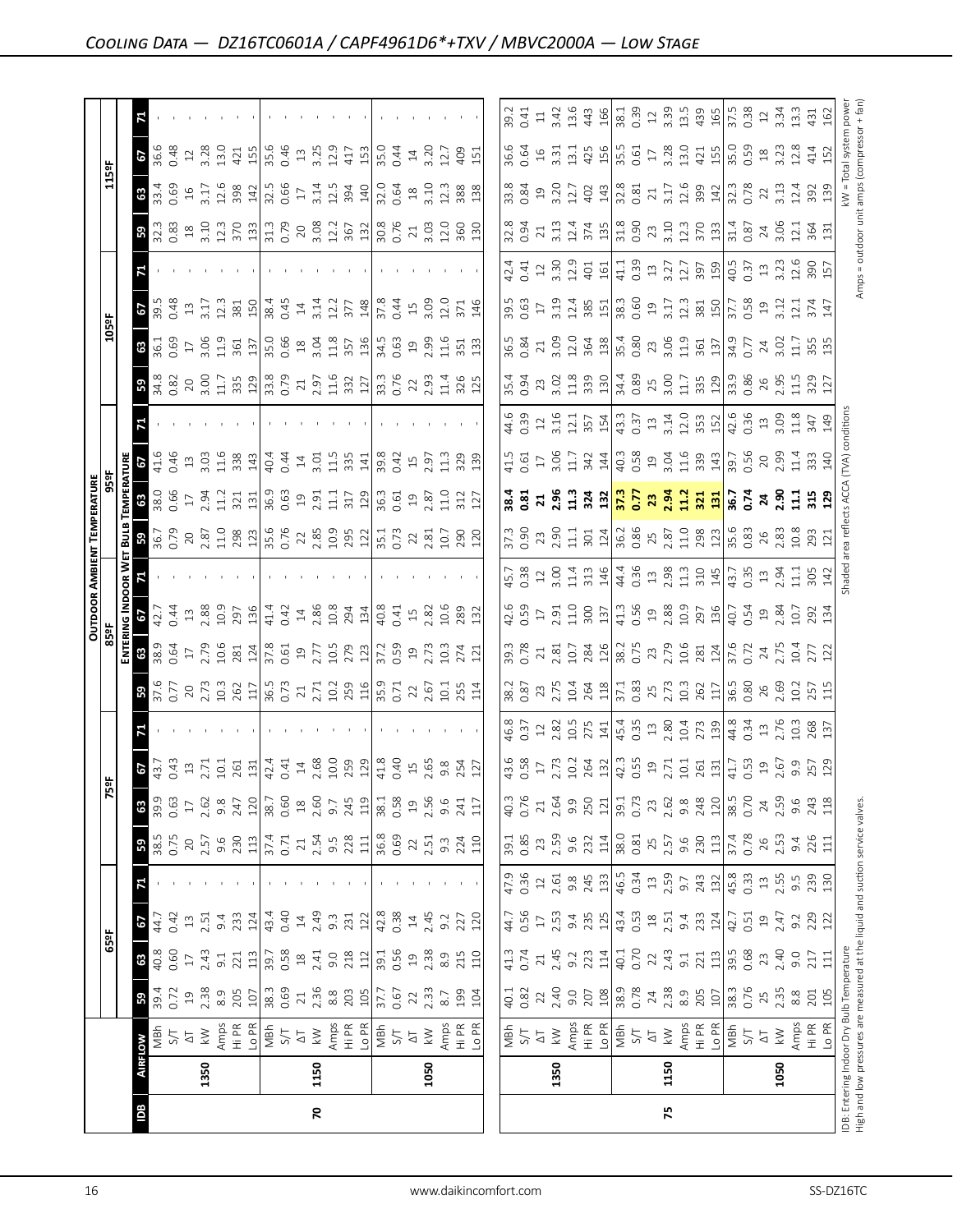|                                                                               |                |                      |                  |                 |                                  |                             |                     |                    |                                                                                                                                                                                                                                                                                                               |                                                                                                                                                                                                                                                                                                                                                                                    |                                                                                                                      |                    |                                                                                                                                 |                                                                                                                                                                                                                                                                                                                                    | <b>OUTDOOR AMBIENT TEMPERATURE</b>                                                                                                 |                                                                           |                                                                                                                                                                                                                                                                                                                                                   |                                                                                                                                                                                                                                                                                                                                                                                                                                                                                   |                                                                                                                                                                                                                                                                                                                                                   |                            |                                                        |                                                                                                  |                                                                                                                                                                    |                                                                                                           |                                                            |                                                               |
|-------------------------------------------------------------------------------|----------------|----------------------|------------------|-----------------|----------------------------------|-----------------------------|---------------------|--------------------|---------------------------------------------------------------------------------------------------------------------------------------------------------------------------------------------------------------------------------------------------------------------------------------------------------------|------------------------------------------------------------------------------------------------------------------------------------------------------------------------------------------------------------------------------------------------------------------------------------------------------------------------------------------------------------------------------------|----------------------------------------------------------------------------------------------------------------------|--------------------|---------------------------------------------------------------------------------------------------------------------------------|------------------------------------------------------------------------------------------------------------------------------------------------------------------------------------------------------------------------------------------------------------------------------------------------------------------------------------|------------------------------------------------------------------------------------------------------------------------------------|---------------------------------------------------------------------------|---------------------------------------------------------------------------------------------------------------------------------------------------------------------------------------------------------------------------------------------------------------------------------------------------------------------------------------------------|-----------------------------------------------------------------------------------------------------------------------------------------------------------------------------------------------------------------------------------------------------------------------------------------------------------------------------------------------------------------------------------------------------------------------------------------------------------------------------------|---------------------------------------------------------------------------------------------------------------------------------------------------------------------------------------------------------------------------------------------------------------------------------------------------------------------------------------------------|----------------------------|--------------------------------------------------------|--------------------------------------------------------------------------------------------------|--------------------------------------------------------------------------------------------------------------------------------------------------------------------|-----------------------------------------------------------------------------------------------------------|------------------------------------------------------------|---------------------------------------------------------------|
|                                                                               |                |                      |                  | 65ºF            |                                  |                             |                     |                    | ទ្ធ                                                                                                                                                                                                                                                                                                           |                                                                                                                                                                                                                                                                                                                                                                                    |                                                                                                                      | 85 <sup>e</sup> F  |                                                                                                                                 |                                                                                                                                                                                                                                                                                                                                    |                                                                                                                                    |                                                                           |                                                                                                                                                                                                                                                                                                                                                   |                                                                                                                                                                                                                                                                                                                                                                                                                                                                                   |                                                                                                                                                                                                                                                                                                                                                   | 105°F                      |                                                        |                                                                                                  |                                                                                                                                                                    | 115°F                                                                                                     |                                                            |                                                               |
|                                                                               |                |                      |                  |                 |                                  |                             |                     |                    |                                                                                                                                                                                                                                                                                                               |                                                                                                                                                                                                                                                                                                                                                                                    |                                                                                                                      | Enter              |                                                                                                                                 |                                                                                                                                                                                                                                                                                                                                    |                                                                                                                                    | <b>EMPERATURE</b>                                                         |                                                                                                                                                                                                                                                                                                                                                   |                                                                                                                                                                                                                                                                                                                                                                                                                                                                                   |                                                                                                                                                                                                                                                                                                                                                   |                            |                                                        |                                                                                                  |                                                                                                                                                                    |                                                                                                           |                                                            |                                                               |
| <b>Bdl</b>                                                                    | <b>AIRFLOW</b> |                      | 59               | 63              | 67                               | 71                          | 59                  | 63                 | $rac{6}{43.5}$                                                                                                                                                                                                                                                                                                |                                                                                                                                                                                                                                                                                                                                                                                    | $38.9$<br>38.96                                                                                                      | 63                 | $rac{3}{42.5}$                                                                                                                  |                                                                                                                                                                                                                                                                                                                                    | <b>8</b><br>37.9<br>1.00                                                                                                           | $\begin{smallmatrix} 6 & 0 & 8 \ 8 & 8 & 8 \ 8 & 8 & 8 \end{smallmatrix}$ | 6                                                                                                                                                                                                                                                                                                                                                 | $44.3$<br>0.56<br>3.19                                                                                                                                                                                                                                                                                                                                                                                                                                                            | <b>58</b><br>36.0<br>1.00                                                                                                                                                                                                                                                                                                                         |                            | $\frac{25}{93}$                                        |                                                                                                  | <b>59</b><br>33.4<br>1.00                                                                                                                                          | 63                                                                                                        | 29                                                         |                                                               |
|                                                                               |                | MBh                  | 40.8             | 41.7            | 44.5                             |                             | 39.8                | 40.7               |                                                                                                                                                                                                                                                                                                               |                                                                                                                                                                                                                                                                                                                                                                                    |                                                                                                                      | 39.7<br>0.90       |                                                                                                                                 | 45.4<br>0.55                                                                                                                                                                                                                                                                                                                       |                                                                                                                                    |                                                                           | $\frac{41.4}{0.75}$                                                                                                                                                                                                                                                                                                                               |                                                                                                                                                                                                                                                                                                                                                                                                                                                                                   |                                                                                                                                                                                                                                                                                                                                                   | 8<br>36.8<br>0.96          |                                                        | $42.1$<br>0.59                                                                                   |                                                                                                                                                                    | 34.1<br>0.97                                                                                              | 36.4<br>0.79                                               | 39.0                                                          |
|                                                                               |                | 5/1                  | 0.90             | 0.85            | 0.69                             | 0.51                        | 0.93                | 0.88               |                                                                                                                                                                                                                                                                                                               |                                                                                                                                                                                                                                                                                                                                                                                    |                                                                                                                      |                    |                                                                                                                                 |                                                                                                                                                                                                                                                                                                                                    |                                                                                                                                    |                                                                           |                                                                                                                                                                                                                                                                                                                                                   |                                                                                                                                                                                                                                                                                                                                                                                                                                                                                   |                                                                                                                                                                                                                                                                                                                                                   |                            |                                                        |                                                                                                  |                                                                                                                                                                    |                                                                                                           |                                                            | 0.59                                                          |
|                                                                               |                | $\overline{\circ}$   | $25$<br>$2.42$   | 24              | $\gtrsim$                        | $\Gamma$                    | 2.61                | $\overline{24}$    |                                                                                                                                                                                                                                                                                                               |                                                                                                                                                                                                                                                                                                                                                                                    |                                                                                                                      |                    |                                                                                                                                 |                                                                                                                                                                                                                                                                                                                                    |                                                                                                                                    |                                                                           |                                                                                                                                                                                                                                                                                                                                                   |                                                                                                                                                                                                                                                                                                                                                                                                                                                                                   | $25$ 3.05                                                                                                                                                                                                                                                                                                                                         | $\overline{24}$            | $\sqrt{2}1$                                            | $\frac{17}{3.33}$                                                                                |                                                                                                                                                                    | 23<br>3.23                                                                                                | $20$                                                       | $16$<br>3.45                                                  |
|                                                                               | 1350           | $\geq$               |                  | 2.47            | 2.55                             | 2.63                        |                     | 2.67               |                                                                                                                                                                                                                                                                                                               |                                                                                                                                                                                                                                                                                                                                                                                    |                                                                                                                      |                    |                                                                                                                                 |                                                                                                                                                                                                                                                                                                                                    |                                                                                                                                    | $24$<br>$2.99$<br>$11.4$                                                  |                                                                                                                                                                                                                                                                                                                                                   |                                                                                                                                                                                                                                                                                                                                                                                                                                                                                   |                                                                                                                                                                                                                                                                                                                                                   | 3.12                       | 3.22                                                   |                                                                                                  |                                                                                                                                                                    |                                                                                                           | 3.34                                                       |                                                               |
|                                                                               |                |                      | 9.0              | 9.2             | $9.\overline{5}$                 | 9.9                         | 9.7                 | 9.9                |                                                                                                                                                                                                                                                                                                               |                                                                                                                                                                                                                                                                                                                                                                                    |                                                                                                                      |                    |                                                                                                                                 |                                                                                                                                                                                                                                                                                                                                    |                                                                                                                                    |                                                                           |                                                                                                                                                                                                                                                                                                                                                   |                                                                                                                                                                                                                                                                                                                                                                                                                                                                                   |                                                                                                                                                                                                                                                                                                                                                   | 12.1                       |                                                        |                                                                                                  |                                                                                                                                                                    | $12.8$<br>407                                                                                             |                                                            |                                                               |
|                                                                               |                | Amps<br>Hi PR        | 209              | 225             | 238                              | 248                         | 235                 | 253                | $\begin{array}{c} 21.75 & 21.6 & 21.7 \\ 21.75 & 21.6 & 21.7 \\ 21.75 & 21.7 & 21.7 \\ 21.75 & 21.7 & 21.7 \\ 21.75 & 21.7 & 21.7 \\ 21.75 & 21.7 & 21.7 \\ 21.75 & 21.7 & 21.7 \\ 21.75 & 21.7 & 21.7 \\ 21.75 & 21.7 & 21.7 \\ 21.75 & 21.7 & 21.7 \\ 21.75 & 21.7 & 21.7 \\ 21.$                           | 16.5<br>0.53<br>17<br>2.84<br>2.78                                                                                                                                                                                                                                                                                                                                                 |                                                                                                                      |                    | $213.93$<br>$2.93$<br>$1.13$<br>$3.93$<br>$1.2$<br>$1.2$<br>$0.70$                                                              | $\begin{array}{c}\n 12.83 \\  23.143 \\  35.144 \\  45.14 \\  45.14 \\  45.14 \\  45.14 \\  45.14 \\  45.14 \\  45.14 \\  45.14 \\  45.14 \\  45.14 \\  45.14 \\  46.14 \\  47.14 \\  48.14 \\  49.14 \\  40.14 \\  45.14 \\  46.14 \\  47.14 \\  48.14 \\  49.14 \\  40.14 \\  40.14 \\  41.14 \\  42.14 \\  43.14 \\  44.14 \\ $ | $\begin{array}{c}\n 26 \\  23 \\  11 \\  35 \\  45 \\  63 \\  76 \\  86 \\  76 \\  87 \\  11 \\  88 \\  124 \\  134\n \end{array}$ | $\frac{327}{37.6}$                                                        | $^{21}_{3.09}$ $^{14}_{344}$ $^{14}_{40}$ $^{12}_{12}$                                                                                                                                                                                                                                                                                            |                                                                                                                                                                                                                                                                                                                                                                                                                                                                                   | $\begin{array}{c}\n 1.33 \\  1.43 \\  1.45 \\  1.45 \\  1.45 \\  1.45 \\  1.45 \\  1.45 \\  1.45 \\  1.45 \\  1.45 \\  1.45 \\  1.45 \\  1.45 \\  1.45 \\  1.45 \\  1.45 \\  1.45 \\  1.45 \\  1.45 \\  1.45 \\  1.45 \\  1.45 \\  1.45 \\  1.45 \\  1.45 \\  1.45 \\  1.45 \\  1.45 \\  1.45 \\  1.45 \\  1.45 \\  1.45 \\  1.45 \\  1.45 \\  1$ |                            | $\frac{12.5}{389}$ $\frac{15}{38.2}$ $\frac{1}{36.75}$ | $13.0$<br>$40.0$<br>$40.0$<br>$40.0$<br>$40.0$<br>$40.0$<br>$40.0$<br>$40.0$<br>$40.0$<br>$40.0$ | $23.15$<br>$3.15$<br>$12.5$<br>$378$                                                                                                                               |                                                                                                           | $13.2$<br>$428$<br>$15.4$<br>$15.75$                       | 13.7<br>448                                                   |
|                                                                               |                |                      | $\frac{20}{2}$   | 116             | 126                              | 134                         | 115                 |                    |                                                                                                                                                                                                                                                                                                               |                                                                                                                                                                                                                                                                                                                                                                                    |                                                                                                                      |                    |                                                                                                                                 |                                                                                                                                                                                                                                                                                                                                    |                                                                                                                                    |                                                                           |                                                                                                                                                                                                                                                                                                                                                   |                                                                                                                                                                                                                                                                                                                                                                                                                                                                                   |                                                                                                                                                                                                                                                                                                                                                   |                            |                                                        |                                                                                                  |                                                                                                                                                                    |                                                                                                           |                                                            |                                                               |
|                                                                               |                | 이들<br>기준<br>S/T      | $\frac{1}{39.6}$ | 40.5            | 43.2                             | 46.2                        | 38.7                | $\frac{122}{39.5}$ |                                                                                                                                                                                                                                                                                                               | $\frac{14}{45}$ .1<br>0.51<br>2.82                                                                                                                                                                                                                                                                                                                                                 |                                                                                                                      |                    |                                                                                                                                 |                                                                                                                                                                                                                                                                                                                                    |                                                                                                                                    |                                                                           |                                                                                                                                                                                                                                                                                                                                                   |                                                                                                                                                                                                                                                                                                                                                                                                                                                                                   |                                                                                                                                                                                                                                                                                                                                                   |                            |                                                        |                                                                                                  |                                                                                                                                                                    | $\frac{145}{33.1}$                                                                                        |                                                            | $\frac{168}{37.8}$                                            |
|                                                                               |                |                      | 0.86             | 0.81            | 0.66                             | 0.49                        |                     | 0.84               |                                                                                                                                                                                                                                                                                                               |                                                                                                                                                                                                                                                                                                                                                                                    |                                                                                                                      |                    |                                                                                                                                 |                                                                                                                                                                                                                                                                                                                                    |                                                                                                                                    |                                                                           |                                                                                                                                                                                                                                                                                                                                                   |                                                                                                                                                                                                                                                                                                                                                                                                                                                                                   |                                                                                                                                                                                                                                                                                                                                                   |                            |                                                        |                                                                                                  |                                                                                                                                                                    |                                                                                                           |                                                            |                                                               |
|                                                                               |                | $\overline{\Delta}$  | $27\,$           | 26              | 23                               | $^{28}$                     | $28\,$              | 26                 |                                                                                                                                                                                                                                                                                                               |                                                                                                                                                                                                                                                                                                                                                                                    |                                                                                                                      |                    |                                                                                                                                 |                                                                                                                                                                                                                                                                                                                                    |                                                                                                                                    |                                                                           | $\mathbf{z}$                                                                                                                                                                                                                                                                                                                                      |                                                                                                                                                                                                                                                                                                                                                                                                                                                                                   |                                                                                                                                                                                                                                                                                                                                                   |                            |                                                        |                                                                                                  |                                                                                                                                                                    | 25                                                                                                        | $21\,$                                                     |                                                               |
| 80                                                                            | 1150           | $\overline{k}$       | 2.40             | 2.45            | 2.53                             | 2.61                        | 2.59                | 2.64               |                                                                                                                                                                                                                                                                                                               |                                                                                                                                                                                                                                                                                                                                                                                    |                                                                                                                      |                    |                                                                                                                                 |                                                                                                                                                                                                                                                                                                                                    |                                                                                                                                    |                                                                           |                                                                                                                                                                                                                                                                                                                                                   |                                                                                                                                                                                                                                                                                                                                                                                                                                                                                   |                                                                                                                                                                                                                                                                                                                                                   |                            | 23.19                                                  |                                                                                                  |                                                                                                                                                                    | 3.20                                                                                                      | $3.\overline{3}1$                                          |                                                               |
|                                                                               |                | Amps                 | 9.0              | 9.2             | 9.4                              |                             | 9.6                 | 9.9                |                                                                                                                                                                                                                                                                                                               | 10.5                                                                                                                                                                                                                                                                                                                                                                               |                                                                                                                      |                    | $2.91$<br>$1.10$<br>$300$<br>$1.37$                                                                                             |                                                                                                                                                                                                                                                                                                                                    |                                                                                                                                    | $0.88$<br>$2.96$<br>$1.34$<br>$1.32$                                      | 3.544                                                                                                                                                                                                                                                                                                                                             |                                                                                                                                                                                                                                                                                                                                                                                                                                                                                   |                                                                                                                                                                                                                                                                                                                                                   |                            |                                                        |                                                                                                  |                                                                                                                                                                    | 12.7                                                                                                      | $\frac{13}{13}$                                            | $3.42$<br>13.6                                                |
|                                                                               |                | Hi PR                | 207              | 223             |                                  | $9.8$<br>245                | 232                 | 250                |                                                                                                                                                                                                                                                                                                               |                                                                                                                                                                                                                                                                                                                                                                                    |                                                                                                                      |                    |                                                                                                                                 |                                                                                                                                                                                                                                                                                                                                    |                                                                                                                                    |                                                                           |                                                                                                                                                                                                                                                                                                                                                   |                                                                                                                                                                                                                                                                                                                                                                                                                                                                                   |                                                                                                                                                                                                                                                                                                                                                   |                            | $\frac{2.4}{385}$                                      |                                                                                                  |                                                                                                                                                                    |                                                                                                           |                                                            | 443                                                           |
|                                                                               |                | Lo PR                | 108              | 114             | 235                              | 133                         | 114                 | $121\,$            |                                                                                                                                                                                                                                                                                                               | 275                                                                                                                                                                                                                                                                                                                                                                                |                                                                                                                      |                    |                                                                                                                                 |                                                                                                                                                                                                                                                                                                                                    |                                                                                                                                    |                                                                           |                                                                                                                                                                                                                                                                                                                                                   |                                                                                                                                                                                                                                                                                                                                                                                                                                                                                   |                                                                                                                                                                                                                                                                                                                                                   |                            |                                                        |                                                                                                  |                                                                                                                                                                    | 403<br>143                                                                                                | 425                                                        | 166                                                           |
|                                                                               |                | $\frac{1}{\sqrt{2}}$ | 39.0             |                 |                                  | 45.5                        |                     | 38.9               |                                                                                                                                                                                                                                                                                                               |                                                                                                                                                                                                                                                                                                                                                                                    |                                                                                                                      |                    |                                                                                                                                 | $43.4$<br>0.50<br>2.96<br>2.1.2                                                                                                                                                                                                                                                                                                    |                                                                                                                                    |                                                                           | 39.6<br>0.69                                                                                                                                                                                                                                                                                                                                      |                                                                                                                                                                                                                                                                                                                                                                                                                                                                                   |                                                                                                                                                                                                                                                                                                                                                   | 35.2<br>0.89               | $\frac{37.6}{0.72}$                                    | $rac{1}{6}$ $rac{1}{6}$ $rac{1}{6}$ $rac{1}{6}$ $rac{3}{6}$ $rac{5}{6}$ $rac{5}{6}$              | $\frac{18}{3}$ $\frac{17}{3}$ $\frac{36}{3}$ $\frac{6}{3}$ $\frac{17}{3}$ $\frac{47}{3}$ $\frac{47}{3}$ $\frac{19}{3}$ $\frac{19}{3}$ $\frac{55}{3}$ $\frac{7}{2}$ | 32.6<br>0.89                                                                                              |                                                            | 37.3                                                          |
|                                                                               |                |                      | 0.83             | 39.9<br>0.78    | $42.6$<br>0.63                   | 0.47                        | 38.1<br>0.86        | 0.81               |                                                                                                                                                                                                                                                                                                               |                                                                                                                                                                                                                                                                                                                                                                                    |                                                                                                                      |                    |                                                                                                                                 |                                                                                                                                                                                                                                                                                                                                    | 36.3<br>0.91                                                                                                                       | $\frac{37.1}{0.85}$                                                       |                                                                                                                                                                                                                                                                                                                                                   |                                                                                                                                                                                                                                                                                                                                                                                                                                                                                   |                                                                                                                                                                                                                                                                                                                                                   |                            |                                                        |                                                                                                  |                                                                                                                                                                    |                                                                                                           | 34.9<br>0.73                                               | 0.54                                                          |
|                                                                               |                | $\overline{\Delta}$  |                  | $\overline{27}$ | $\overline{24}$                  | $\mathfrak{Q}$              |                     | $\overline{27}$    |                                                                                                                                                                                                                                                                                                               |                                                                                                                                                                                                                                                                                                                                                                                    |                                                                                                                      |                    |                                                                                                                                 |                                                                                                                                                                                                                                                                                                                                    |                                                                                                                                    |                                                                           |                                                                                                                                                                                                                                                                                                                                                   |                                                                                                                                                                                                                                                                                                                                                                                                                                                                                   |                                                                                                                                                                                                                                                                                                                                                   | $\overline{27}$            | 24                                                     |                                                                                                  |                                                                                                                                                                    |                                                                                                           |                                                            |                                                               |
|                                                                               | 1050           | $\geqslant$          | $28$<br>$2.37$   | 2.42            | 2.49                             | 2.58                        | 29<br>2.55          | 2.61               |                                                                                                                                                                                                                                                                                                               | $44.5$<br>0.49<br>19<br>2.78                                                                                                                                                                                                                                                                                                                                                       |                                                                                                                      |                    |                                                                                                                                 |                                                                                                                                                                                                                                                                                                                                    |                                                                                                                                    | $28$<br>$2.92$                                                            | $\frac{24}{3.02}$                                                                                                                                                                                                                                                                                                                                 |                                                                                                                                                                                                                                                                                                                                                                                                                                                                                   | $\frac{28}{2.36}$                                                                                                                                                                                                                                                                                                                                 |                            | 3.15                                                   |                                                                                                  |                                                                                                                                                                    | $26$<br>3.15<br>12.5                                                                                      | 22<br>3.26<br>12.9                                         | $\frac{18}{3.37}$                                             |
|                                                                               |                | Amps                 | 8.8              | 9.0             | $9.\overline{3}$                 | 9.6                         | $9.\overline{5}$    | 9.7                |                                                                                                                                                                                                                                                                                                               | 10.4                                                                                                                                                                                                                                                                                                                                                                               |                                                                                                                      |                    |                                                                                                                                 |                                                                                                                                                                                                                                                                                                                                    |                                                                                                                                    |                                                                           |                                                                                                                                                                                                                                                                                                                                                   | $\frac{9}{11}$                                                                                                                                                                                                                                                                                                                                                                                                                                                                    |                                                                                                                                                                                                                                                                                                                                                   |                            | 12.2                                                   | 12.7                                                                                             | 3.08<br>12.2                                                                                                                                                       |                                                                                                           |                                                            | 13.4                                                          |
|                                                                               |                |                      | 204              | 219             | 231                              | 241                         | 228                 |                    |                                                                                                                                                                                                                                                                                                               | 271                                                                                                                                                                                                                                                                                                                                                                                | 10.3<br>260                                                                                                          | 10.5<br>280<br>124 | $\begin{array}{c} 40.6 \\ 0.67 \\ 2.86 \\ 2.86 \\ 10.8 \\ 2.95 \\ 13 \\ \end{array}$                                            | 308                                                                                                                                                                                                                                                                                                                                | $286$<br>$2.86$<br>$2.96$<br>$2.21$                                                                                                | $11.2$<br>318                                                             | $11.5$<br>336                                                                                                                                                                                                                                                                                                                                     |                                                                                                                                                                                                                                                                                                                                                                                                                                                                                   | 333                                                                                                                                                                                                                                                                                                                                               | $3.138$<br>$3.38$<br>$136$ | 378                                                    | 394                                                                                              | 368                                                                                                                                                                | 396                                                                                                       | 418                                                        | 436                                                           |
|                                                                               |                | Hi PR<br>Lo PR       |                  |                 |                                  |                             |                     | 246<br>119         |                                                                                                                                                                                                                                                                                                               |                                                                                                                                                                                                                                                                                                                                                                                    |                                                                                                                      |                    |                                                                                                                                 |                                                                                                                                                                                                                                                                                                                                    |                                                                                                                                    |                                                                           |                                                                                                                                                                                                                                                                                                                                                   | $\frac{51}{151}$                                                                                                                                                                                                                                                                                                                                                                                                                                                                  |                                                                                                                                                                                                                                                                                                                                                   |                            |                                                        |                                                                                                  |                                                                                                                                                                    |                                                                                                           |                                                            |                                                               |
|                                                                               |                |                      | 106              | 113             | 123                              | 131                         | 112                 |                    |                                                                                                                                                                                                                                                                                                               | 138                                                                                                                                                                                                                                                                                                                                                                                | 116                                                                                                                  |                    |                                                                                                                                 | 144                                                                                                                                                                                                                                                                                                                                |                                                                                                                                    | 130                                                                       | 142                                                                                                                                                                                                                                                                                                                                               |                                                                                                                                                                                                                                                                                                                                                                                                                                                                                   |                                                                                                                                                                                                                                                                                                                                                   |                            | 149                                                    | 158                                                                                              | 132                                                                                                                                                                | 141                                                                                                       | 154                                                        | 164                                                           |
|                                                                               |                |                      |                  |                 |                                  |                             |                     |                    |                                                                                                                                                                                                                                                                                                               |                                                                                                                                                                                                                                                                                                                                                                                    |                                                                                                                      |                    |                                                                                                                                 |                                                                                                                                                                                                                                                                                                                                    |                                                                                                                                    |                                                                           |                                                                                                                                                                                                                                                                                                                                                   |                                                                                                                                                                                                                                                                                                                                                                                                                                                                                   |                                                                                                                                                                                                                                                                                                                                                   |                            |                                                        |                                                                                                  |                                                                                                                                                                    |                                                                                                           |                                                            |                                                               |
|                                                                               |                |                      | 41.5             | 42.3            | 44.3                             | 47.3<br>0.67                | 40.5<br>0.98        | 41.3               |                                                                                                                                                                                                                                                                                                               | 46.2<br>0.69                                                                                                                                                                                                                                                                                                                                                                       | 39.6                                                                                                                 |                    | 42.2                                                                                                                            | 45.1                                                                                                                                                                                                                                                                                                                               | 38.6<br>1.00                                                                                                                       | 39.3                                                                      | 41.2                                                                                                                                                                                                                                                                                                                                              | 44.0<br>0.73                                                                                                                                                                                                                                                                                                                                                                                                                                                                      | 36.7                                                                                                                                                                                                                                                                                                                                              |                            | 39.1                                                   |                                                                                                  |                                                                                                                                                                    |                                                                                                           | 36.3                                                       | 38.7                                                          |
|                                                                               |                | 다 강<br>동             | 0.95             | 0.91            | 0.82                             |                             |                     | 0.95               |                                                                                                                                                                                                                                                                                                               |                                                                                                                                                                                                                                                                                                                                                                                    | $1.00$<br>$27$                                                                                                       |                    | 0.87                                                                                                                            | 0.71                                                                                                                                                                                                                                                                                                                               |                                                                                                                                    | 1.00                                                                      | 0.90                                                                                                                                                                                                                                                                                                                                              |                                                                                                                                                                                                                                                                                                                                                                                                                                                                                   |                                                                                                                                                                                                                                                                                                                                                   |                            | 0.94                                                   |                                                                                                  |                                                                                                                                                                    |                                                                                                           | 0.94                                                       | 0.77                                                          |
|                                                                               |                |                      | $\overline{27}$  | 26              | 25                               | $21\,$                      | $\overline{27}$     | $\overline{27}$    |                                                                                                                                                                                                                                                                                                               |                                                                                                                                                                                                                                                                                                                                                                                    |                                                                                                                      |                    |                                                                                                                                 | 22                                                                                                                                                                                                                                                                                                                                 |                                                                                                                                    | $\overline{27}$                                                           |                                                                                                                                                                                                                                                                                                                                                   |                                                                                                                                                                                                                                                                                                                                                                                                                                                                                   |                                                                                                                                                                                                                                                                                                                                                   |                            |                                                        |                                                                                                  |                                                                                                                                                                    |                                                                                                           | 23                                                         | 20                                                            |
|                                                                               | 1350           | $\lesssim$           | 2.44             | $2.49$<br>9.3   | 2.57<br>9.6                      |                             |                     | 2.69               |                                                                                                                                                                                                                                                                                                               |                                                                                                                                                                                                                                                                                                                                                                                    |                                                                                                                      |                    |                                                                                                                                 |                                                                                                                                                                                                                                                                                                                                    |                                                                                                                                    |                                                                           |                                                                                                                                                                                                                                                                                                                                                   |                                                                                                                                                                                                                                                                                                                                                                                                                                                                                   |                                                                                                                                                                                                                                                                                                                                                   |                            |                                                        |                                                                                                  |                                                                                                                                                                    |                                                                                                           |                                                            |                                                               |
|                                                                               |                |                      | 9.1              |                 |                                  |                             | 2.63<br>9.8<br>237  | $10.0\,$           |                                                                                                                                                                                                                                                                                                               |                                                                                                                                                                                                                                                                                                                                                                                    |                                                                                                                      |                    |                                                                                                                                 |                                                                                                                                                                                                                                                                                                                                    |                                                                                                                                    |                                                                           |                                                                                                                                                                                                                                                                                                                                                   |                                                                                                                                                                                                                                                                                                                                                                                                                                                                                   |                                                                                                                                                                                                                                                                                                                                                   |                            |                                                        |                                                                                                  |                                                                                                                                                                    | 34.6<br>1.00<br>24<br>3.25<br>12.9                                                                        |                                                            |                                                               |
|                                                                               |                | Amps<br>Hi PR        | 211              | 227<br>117      |                                  |                             |                     | 255                |                                                                                                                                                                                                                                                                                                               |                                                                                                                                                                                                                                                                                                                                                                                    |                                                                                                                      |                    |                                                                                                                                 |                                                                                                                                                                                                                                                                                                                                    |                                                                                                                                    |                                                                           |                                                                                                                                                                                                                                                                                                                                                   |                                                                                                                                                                                                                                                                                                                                                                                                                                                                                   |                                                                                                                                                                                                                                                                                                                                                   |                            |                                                        |                                                                                                  |                                                                                                                                                                    |                                                                                                           |                                                            |                                                               |
|                                                                               |                | Lo PR                | 110              |                 | 240                              | $2.56$<br>$9.50$<br>$45.9$  |                     | 123                |                                                                                                                                                                                                                                                                                                               |                                                                                                                                                                                                                                                                                                                                                                                    |                                                                                                                      |                    |                                                                                                                                 |                                                                                                                                                                                                                                                                                                                                    |                                                                                                                                    |                                                                           |                                                                                                                                                                                                                                                                                                                                                   |                                                                                                                                                                                                                                                                                                                                                                                                                                                                                   |                                                                                                                                                                                                                                                                                                                                                   |                            |                                                        |                                                                                                  |                                                                                                                                                                    |                                                                                                           |                                                            |                                                               |
|                                                                               |                | $\frac{1}{2}$<br>SN  | $40.3$<br>0.90   | 41.1            | 43.0                             |                             | $\frac{16}{3}$ 3.93 | 40.1               |                                                                                                                                                                                                                                                                                                               | $\begin{array}{c}\n 22 \\  23 \\  10 \\  28 \\  34 \\  44 \\  65 \\  74 \\  84 \\  105 \\  71 \\  84 \\  105 \\  71 \\  142 \\  143 \\  144 \\  65 \\  71 \\  84 \\  105 \\  71 \\  84 \\  105 \\  71 \\  84 \\  142 \\  143 \\  144 \\  145 \\  147 \\  148 \\  149 \\  140 \\  141 \\  142 \\  143 \\  144 \\  145 \\  147 \\  148 \\  149 \\  140 \\  141 \\  142 \\  143 \\  $ |                                                                                                                      |                    | $\begin{array}{c} 25 \\ 2.95 \\ 11.2 \\ 306 \\ 41.0 \\ 63 \\ \end{array}$                                                       | $\begin{array}{c} 3.05 \\ 11.6 \\ 3.19 \\ 4.3 \\ 4.6 \\ 6.8 \\ 7.0 \\ 8.0 \\ 1.1 \\ 3.1 \\ 4.8 \\ 148 \\ \end{array}$                                                                                                                                                                                                              | $2.95$<br>$1.3$<br>$307$<br>$7.5$<br>$7.5$<br>$3.99$                                                                               | $3.11.58$ $3.81$ $3.25$ $3.39$ $3.35$ $3.39$                              |                                                                                                                                                                                                                                                                                                                                                   |                                                                                                                                                                                                                                                                                                                                                                                                                                                                                   |                                                                                                                                                                                                                                                                                                                                                   |                            |                                                        |                                                                                                  |                                                                                                                                                                    | $4146$<br>$146$<br>$33.6$<br>$1.00$                                                                       | $\begin{array}{c} 3.36 \\ 3.34 \\ 3.45 \\ 4.5 \end{array}$ |                                                               |
|                                                                               |                |                      |                  | 0.87            | 0.79                             | 0.64                        |                     | 0.90               |                                                                                                                                                                                                                                                                                                               |                                                                                                                                                                                                                                                                                                                                                                                    |                                                                                                                      |                    |                                                                                                                                 |                                                                                                                                                                                                                                                                                                                                    |                                                                                                                                    |                                                                           |                                                                                                                                                                                                                                                                                                                                                   |                                                                                                                                                                                                                                                                                                                                                                                                                                                                                   |                                                                                                                                                                                                                                                                                                                                                   |                            |                                                        |                                                                                                  |                                                                                                                                                                    |                                                                                                           |                                                            |                                                               |
|                                                                               |                | $\overline{\Delta}$  | 29<br>2.42       | 29              |                                  | 23                          | 29                  | 29                 |                                                                                                                                                                                                                                                                                                               |                                                                                                                                                                                                                                                                                                                                                                                    |                                                                                                                      |                    | $2.93$<br>$1.1$                                                                                                                 |                                                                                                                                                                                                                                                                                                                                    |                                                                                                                                    |                                                                           |                                                                                                                                                                                                                                                                                                                                                   |                                                                                                                                                                                                                                                                                                                                                                                                                                                                                   |                                                                                                                                                                                                                                                                                                                                                   |                            |                                                        |                                                                                                  |                                                                                                                                                                    |                                                                                                           |                                                            |                                                               |
| 58                                                                            | 1150           | $\overline{k}$       |                  | 2.47            |                                  |                             | 2.61                | 2.67<br>9.9        |                                                                                                                                                                                                                                                                                                               |                                                                                                                                                                                                                                                                                                                                                                                    |                                                                                                                      |                    |                                                                                                                                 |                                                                                                                                                                                                                                                                                                                                    |                                                                                                                                    |                                                                           |                                                                                                                                                                                                                                                                                                                                                   |                                                                                                                                                                                                                                                                                                                                                                                                                                                                                   |                                                                                                                                                                                                                                                                                                                                                   |                            |                                                        |                                                                                                  |                                                                                                                                                                    |                                                                                                           |                                                            |                                                               |
|                                                                               |                | Amps                 | 9.0              | 9.2             |                                  |                             | 9.7                 |                    |                                                                                                                                                                                                                                                                                                               |                                                                                                                                                                                                                                                                                                                                                                                    |                                                                                                                      |                    |                                                                                                                                 |                                                                                                                                                                                                                                                                                                                                    |                                                                                                                                    |                                                                           |                                                                                                                                                                                                                                                                                                                                                   |                                                                                                                                                                                                                                                                                                                                                                                                                                                                                   |                                                                                                                                                                                                                                                                                                                                                   |                            |                                                        |                                                                                                  |                                                                                                                                                                    |                                                                                                           |                                                            |                                                               |
|                                                                               |                | Hi PR                | 209              | 225             | 27<br>2.55<br>9.58<br>238<br>126 | $2.63$<br>9.9<br>248<br>134 | 235                 | 253                |                                                                                                                                                                                                                                                                                                               |                                                                                                                                                                                                                                                                                                                                                                                    |                                                                                                                      |                    | 303                                                                                                                             |                                                                                                                                                                                                                                                                                                                                    |                                                                                                                                    |                                                                           |                                                                                                                                                                                                                                                                                                                                                   |                                                                                                                                                                                                                                                                                                                                                                                                                                                                                   |                                                                                                                                                                                                                                                                                                                                                   |                            |                                                        |                                                                                                  |                                                                                                                                                                    |                                                                                                           |                                                            |                                                               |
|                                                                               |                | Lo PR                | 109              |                 |                                  |                             | 115                 | 122                |                                                                                                                                                                                                                                                                                                               |                                                                                                                                                                                                                                                                                                                                                                                    |                                                                                                                      |                    | 139                                                                                                                             |                                                                                                                                                                                                                                                                                                                                    |                                                                                                                                    |                                                                           |                                                                                                                                                                                                                                                                                                                                                   |                                                                                                                                                                                                                                                                                                                                                                                                                                                                                   |                                                                                                                                                                                                                                                                                                                                                   |                            |                                                        |                                                                                                  |                                                                                                                                                                    |                                                                                                           |                                                            |                                                               |
|                                                                               |                | MBh                  | 39.7             | 40.5<br>0.84    | 42.4<br>0.76                     | 45.2<br>0.61                | 38.8<br>0.90        | 39.5               | $\begin{array}{l} 43.6 \\ 43.6 \\ 36.7 \\ 57.7 \\ 58.8 \\ 69.7 \\ 71.9 \\ 82.7 \\ 73.8 \\ 74.8 \\ 75.8 \\ 77.8 \\ 79.8 \\ 71.8 \\ 72.7 \\ 73.8 \\ 74.8 \\ 75.8 \\ 77.8 \\ 77.8 \\ 77.8 \\ 77.8 \\ 77.8 \\ 77.8 \\ 77.8 \\ 77.8 \\ 77.8 \\ 77.8 \\ 77.8 \\ 77.8 \\ 77.8 \\ 77.8 \\ 77.8 \\ 77.8 \\ 77.8 \\ 77$ | $44.1$<br>0.64<br>2.5<br>2.80                                                                                                                                                                                                                                                                                                                                                      | $2.80$<br>$2.72$<br>$2.73$<br>$3.8$<br>$3.7$<br>$3.7$<br>$3.7$<br>$3.6$<br>$3.7$<br>$3.7$<br>$3.7$<br>$3.8$<br>$3.7$ |                    |                                                                                                                                 | $\frac{1}{43.1}$<br>0.65<br>2.98<br>2.13                                                                                                                                                                                                                                                                                           |                                                                                                                                    | $\frac{11.4}{327}$<br>$\frac{133}{37.6}$                                  | $\begin{array}{c}\n1.333 \\ 1.434 \\ 1.544 \\ 1.68 \\ 1.745 \\ 1.745 \\ 1.745 \\ 1.745 \\ 1.745 \\ 1.745 \\ 1.745 \\ 1.745 \\ 1.745 \\ 1.745 \\ 1.745 \\ 1.745 \\ 1.745 \\ 1.745 \\ 1.745 \\ 1.745 \\ 1.745 \\ 1.745 \\ 1.745 \\ 1.745 \\ 1.745 \\ 1.745 \\ 1.745 \\ 1.745 \\ 1.745 \\ 1.745 \\ 1.745 \\ 1.745 \\ 1.745 \\ 1.745 \\ 1.745 \\ 1.7$ |                                                                                                                                                                                                                                                                                                                                                                                                                                                                                   |                                                                                                                                                                                                                                                                                                                                                   | 35.7                       | 37.4<br>0.86                                           |                                                                                                  |                                                                                                                                                                    | $\begin{array}{c}\n 27 \\  3.23 \\  12.4 \\  \hline\n 47 \\  3.3 \\  \hline\n 3.3 \\  0.96\n \end{array}$ | 34.7<br>0.87                                               | $\begin{array}{c}\n3.48 \\ 3.452 \\ 4.52 \\ 7.6\n\end{array}$ |
|                                                                               |                | $5\sqrt{ }$          | 0.87             |                 |                                  |                             |                     | 0.87               |                                                                                                                                                                                                                                                                                                               |                                                                                                                                                                                                                                                                                                                                                                                    |                                                                                                                      |                    |                                                                                                                                 |                                                                                                                                                                                                                                                                                                                                    |                                                                                                                                    |                                                                           |                                                                                                                                                                                                                                                                                                                                                   |                                                                                                                                                                                                                                                                                                                                                                                                                                                                                   |                                                                                                                                                                                                                                                                                                                                                   |                            |                                                        |                                                                                                  |                                                                                                                                                                    |                                                                                                           |                                                            |                                                               |
|                                                                               |                | $\overline{\Delta}$  | $30\,$           | $\rm ^{30}$     | $28$                             | $24$<br>2.60                | $31$<br>$2.57$      | $30\,$             |                                                                                                                                                                                                                                                                                                               |                                                                                                                                                                                                                                                                                                                                                                                    | $\frac{31}{2.74}$                                                                                                    | $30$<br>$2.80$     |                                                                                                                                 |                                                                                                                                                                                                                                                                                                                                    | $\frac{31}{2.88}$                                                                                                                  | $\rm 90$                                                                  | $29$<br>$3.04$                                                                                                                                                                                                                                                                                                                                    |                                                                                                                                                                                                                                                                                                                                                                                                                                                                                   |                                                                                                                                                                                                                                                                                                                                                   | 50                         | 28                                                     | 24<br>3.28                                                                                       | $28$                                                                                                                                                               | 28<br>3.18                                                                                                | 26<br>3.29                                                 | $23$<br>3.40                                                  |
|                                                                               | 1050           | $\geq$               | 2.39             | 2.44            | 2.52                             |                             |                     | 2.63               |                                                                                                                                                                                                                                                                                                               |                                                                                                                                                                                                                                                                                                                                                                                    |                                                                                                                      |                    |                                                                                                                                 |                                                                                                                                                                                                                                                                                                                                    |                                                                                                                                    | 2.94                                                                      |                                                                                                                                                                                                                                                                                                                                                   |                                                                                                                                                                                                                                                                                                                                                                                                                                                                                   |                                                                                                                                                                                                                                                                                                                                                   | 3.07                       | 3.17                                                   |                                                                                                  | 3.11                                                                                                                                                               |                                                                                                           |                                                            |                                                               |
|                                                                               |                | Amps                 | 8.9              | 9.1             | 9.4                              | 9.7                         | 9.6                 | $9.\overline{8}$   |                                                                                                                                                                                                                                                                                                               | 10.5                                                                                                                                                                                                                                                                                                                                                                               |                                                                                                                      |                    |                                                                                                                                 |                                                                                                                                                                                                                                                                                                                                    |                                                                                                                                    | Ë                                                                         |                                                                                                                                                                                                                                                                                                                                                   |                                                                                                                                                                                                                                                                                                                                                                                                                                                                                   |                                                                                                                                                                                                                                                                                                                                                   |                            | 12.3                                                   |                                                                                                  | 12.3                                                                                                                                                               |                                                                                                           | 13 <sub>1</sub>                                            | 13.5                                                          |
|                                                                               |                | Hi PR                | 206              | 221             | 234<br>124                       | 244<br>132                  | 231                 | 248<br>120         | $\frac{1}{2}$ $\frac{1}{2}$ $\frac{1}{2}$                                                                                                                                                                                                                                                                     | 273<br>140                                                                                                                                                                                                                                                                                                                                                                         | 10.4<br>262<br>117                                                                                                   | 10.6<br>282<br>125 | $\frac{1}{4}$ $\frac{3}{8}$ $\frac{8}{8}$ $\frac{8}{8}$ $\frac{3}{2}$ $\frac{9}{2}$ $\frac{8}{8}$ $\frac{9}{12}$ $\frac{8}{12}$ | 311                                                                                                                                                                                                                                                                                                                                | $11.0$<br>$293$<br>$123$                                                                                                           | $\frac{22}{131}$                                                          | $1.40$<br>$4.43$                                                                                                                                                                                                                                                                                                                                  | $\frac{1}{2} \times \frac{1}{2} \times \frac{1}{2} \times \frac{1}{2} \times \frac{1}{2} \times \frac{1}{2} \times \frac{1}{2} \times \frac{1}{2} \times \frac{1}{2} \times \frac{1}{2} \times \frac{1}{2} \times \frac{1}{2} \times \frac{1}{2} \times \frac{1}{2} \times \frac{1}{2} \times \frac{1}{2} \times \frac{1}{2} \times \frac{1}{2} \times \frac{1}{2} \times \frac{1}{2} \times \frac{1}{2} \times \frac{1}{2} \times \frac{1}{2} \times \frac{1}{2} \times \frac{1$ | 30001780                                                                                                                                                                                                                                                                                                                                          | 12.0<br>362<br>137         | $\begin{array}{c}\n38 \\ 150\n\end{array}$             | $13.8$<br>388                                                                                    | $\frac{371}{134}$                                                                                                                                                  | $12.6$<br>400<br>142                                                                                      | $22$ 55                                                    | 440                                                           |
|                                                                               |                | Lo PR                |                  | 114             |                                  |                             | 113                 |                    |                                                                                                                                                                                                                                                                                                               |                                                                                                                                                                                                                                                                                                                                                                                    |                                                                                                                      |                    |                                                                                                                                 |                                                                                                                                                                                                                                                                                                                                    |                                                                                                                                    |                                                                           |                                                                                                                                                                                                                                                                                                                                                   |                                                                                                                                                                                                                                                                                                                                                                                                                                                                                   |                                                                                                                                                                                                                                                                                                                                                   |                            |                                                        |                                                                                                  |                                                                                                                                                                    |                                                                                                           |                                                            |                                                               |
| IDB: Entering Indoor Dry Bulb Temperature                                     |                |                      |                  |                 |                                  |                             |                     |                    |                                                                                                                                                                                                                                                                                                               |                                                                                                                                                                                                                                                                                                                                                                                    |                                                                                                                      |                    |                                                                                                                                 |                                                                                                                                                                                                                                                                                                                                    |                                                                                                                                    |                                                                           | $(M)$ cc                                                                                                                                                                                                                                                                                                                                          |                                                                                                                                                                                                                                                                                                                                                                                                                                                                                   |                                                                                                                                                                                                                                                                                                                                                   |                            |                                                        |                                                                                                  |                                                                                                                                                                    | Total syste<br>$kW =$                                                                                     |                                                            |                                                               |
| High and low pressures are measured at the liquid and suction service valves. |                |                      |                  |                 |                                  |                             |                     |                    |                                                                                                                                                                                                                                                                                                               |                                                                                                                                                                                                                                                                                                                                                                                    |                                                                                                                      |                    |                                                                                                                                 |                                                                                                                                                                                                                                                                                                                                    |                                                                                                                                    |                                                                           |                                                                                                                                                                                                                                                                                                                                                   |                                                                                                                                                                                                                                                                                                                                                                                                                                                                                   |                                                                                                                                                                                                                                                                                                                                                   |                            |                                                        |                                                                                                  |                                                                                                                                                                    | Amps = outdoor unit amps (compressor + fan                                                                |                                                            |                                                               |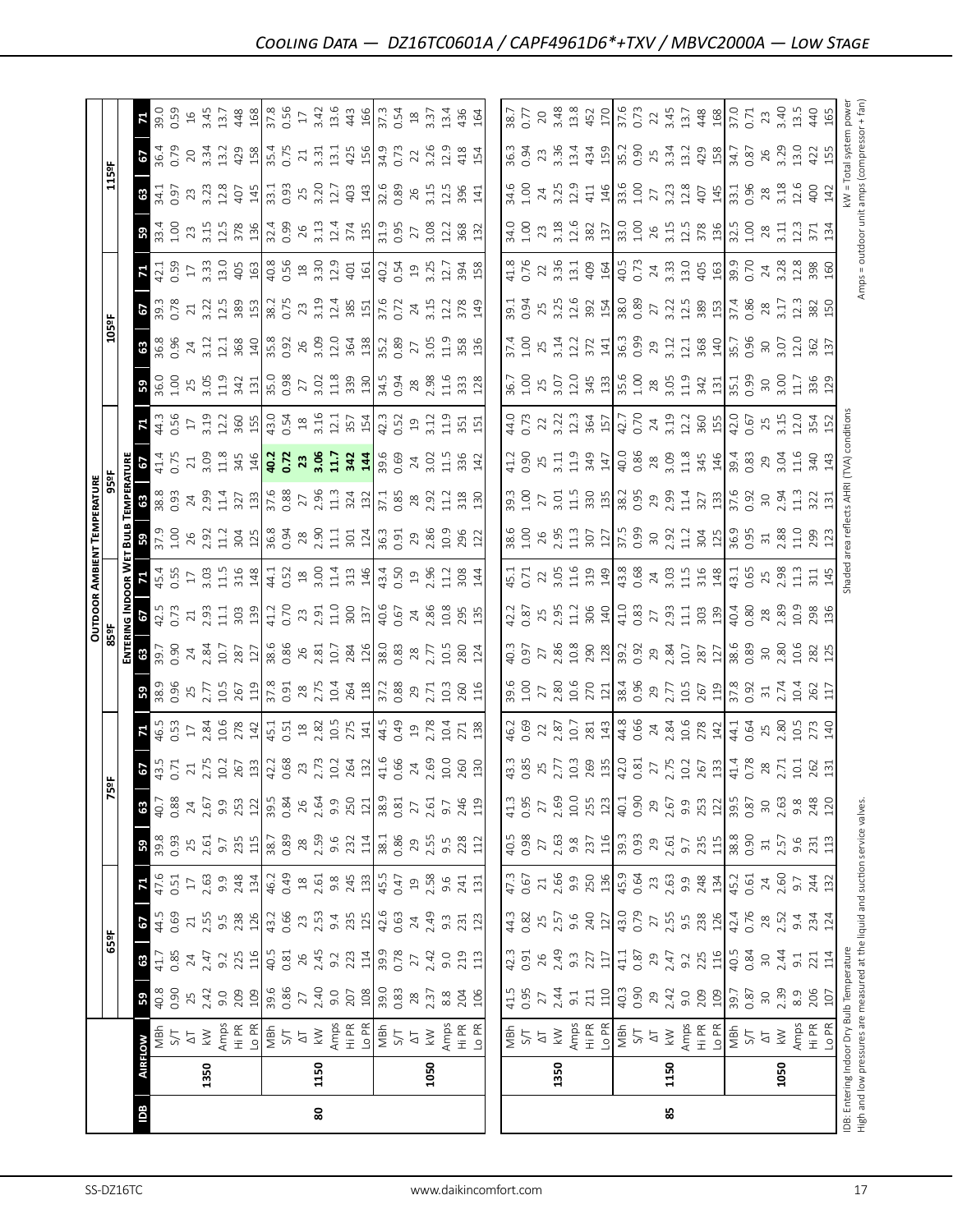|            |      |                                                                                            |                 |             |                                         |              |                |             |                                                             |              |                                               |                                                             |                                                                  |                                                                             | <b>OUTDOOR AMBIENT TEMPERATURE</b>                                                                                                                                                                                                                                                                                     |                                                                                                                                   |                                                                                      |             |                                                        |                                                                                                                                                      |                                      |                                   |                                                                                                  |                                                                                                |                                                                                               |            |
|------------|------|--------------------------------------------------------------------------------------------|-----------------|-------------|-----------------------------------------|--------------|----------------|-------------|-------------------------------------------------------------|--------------|-----------------------------------------------|-------------------------------------------------------------|------------------------------------------------------------------|-----------------------------------------------------------------------------|------------------------------------------------------------------------------------------------------------------------------------------------------------------------------------------------------------------------------------------------------------------------------------------------------------------------|-----------------------------------------------------------------------------------------------------------------------------------|--------------------------------------------------------------------------------------|-------------|--------------------------------------------------------|------------------------------------------------------------------------------------------------------------------------------------------------------|--------------------------------------|-----------------------------------|--------------------------------------------------------------------------------------------------|------------------------------------------------------------------------------------------------|-----------------------------------------------------------------------------------------------|------------|
|            |      |                                                                                            |                 | 65°F        |                                         |              |                | K)          | 낢                                                           |              |                                               | 85ºF                                                        |                                                                  |                                                                             |                                                                                                                                                                                                                                                                                                                        | 95 ap                                                                                                                             |                                                                                      |             |                                                        | 105°F                                                                                                                                                |                                      |                                   |                                                                                                  | 115ºF                                                                                          |                                                                                               |            |
|            |      |                                                                                            |                 |             |                                         |              |                |             |                                                             |              |                                               | ENTERI                                                      | NG INDOOR W                                                      |                                                                             | ET BULB                                                                                                                                                                                                                                                                                                                | <b>EMPERATURE</b>                                                                                                                 |                                                                                      |             |                                                        |                                                                                                                                                      |                                      |                                   |                                                                                                  |                                                                                                |                                                                                               |            |
| <b>Bdl</b> |      | <b>AIRFLOW</b>                                                                             | 59              | 63          | 29                                      |              | 59             | 63          | $\mathcal{L}$                                               |              | 59                                            | 63                                                          | 29                                                               |                                                                             | 59                                                                                                                                                                                                                                                                                                                     | 63                                                                                                                                | 57                                                                                   |             | 59                                                     | $\mathbf{3}$                                                                                                                                         | 19                                   |                                   | 59                                                                                               | 67<br>63                                                                                       | 71                                                                                            |            |
|            |      | MBh                                                                                        | 55.9            | 57.9        | 63.4                                    |              | 54.6           | 56.5        | 62.0                                                        |              | 53.3<br>0.79                                  | 55.2                                                        | 60.5                                                             |                                                                             |                                                                                                                                                                                                                                                                                                                        | 53.9<br>0.68                                                                                                                      | 59.0                                                                                 |             | $\frac{49.8}{9.34}$                                    | 51.2                                                                                                                                                 | 56.1                                 |                                   | 45.7<br>0.85                                                                                     | 47.4<br>0.71                                                                                   | 51.9                                                                                          |            |
|            |      | 5/1                                                                                        | 0.74            | 0.62        | 0.43                                    |              | 0.77           | 0.64        | 0.44                                                        |              |                                               | 0.66                                                        | 0.46                                                             |                                                                             |                                                                                                                                                                                                                                                                                                                        |                                                                                                                                   | 0.47                                                                                 |             |                                                        | 0.70                                                                                                                                                 | 0.49                                 |                                   |                                                                                                  |                                                                                                | 0.49                                                                                          |            |
|            |      | $\overline{\mathcal{L}}$                                                                   | $\overline{19}$ | $16$        | $13\,$                                  |              | $\Xi$          | $17\,$      | $\Xi$                                                       |              | 19<br>4.05<br>16.3<br>278                     | $\overline{17}$                                             | $13$                                                             |                                                                             |                                                                                                                                                                                                                                                                                                                        | $17\,$                                                                                                                            | $13$                                                                                 |             | 1944                                                   | $17\,$                                                                                                                                               | $13$                                 |                                   | 4.59                                                                                             | $\overline{15}$                                                                                | $12\,$                                                                                        |            |
|            | 2000 | $\gtrapprox$                                                                               | 3.55            | 3.62        | 3.74                                    |              | 3.82           | 3.90        | 4.02                                                        |              |                                               | 4.14                                                        | 4.27                                                             |                                                                             |                                                                                                                                                                                                                                                                                                                        | 4.36                                                                                                                              | 4.50                                                                                 |             |                                                        | 4.54<br>19.0                                                                                                                                         | 4.68                                 |                                   |                                                                                                  | 4.69                                                                                           | 4.85                                                                                          |            |
|            |      |                                                                                            | 13.9            | 14.2        | 14.7                                    |              | 15.0<br>244    | 15.4        | 15.9                                                        |              |                                               |                                                             | 17.2                                                             |                                                                             |                                                                                                                                                                                                                                                                                                                        | $17.8$<br>341                                                                                                                     | 18.4                                                                                 |             |                                                        |                                                                                                                                                      | 19.6                                 |                                   |                                                                                                  | 20.1                                                                                           | 20.8                                                                                          |            |
|            |      | $\begin{array}{c}\n\text{Amps} \\ \text{Hi PR} \\ \text{Lo PR} \\ \text{NBr}\n\end{array}$ | 218             | 234         | 248                                     |              |                | 263         | 278                                                         |              |                                               | 16.7<br>299<br>122                                          | 316                                                              |                                                                             | $\begin{array}{c} 52.0 \\ 0.81 \\ 0.9 \\ 4.26 \\ 4.7 \\ \hline \end{array}$                                                                                                                                                                                                                                            |                                                                                                                                   | 360<br>139                                                                           |             | 18.5<br>356<br>126                                     | 383                                                                                                                                                  | 405                                  |                                   | 19.6<br>394<br>130                                                                               | 424                                                                                            | 447                                                                                           |            |
|            |      |                                                                                            | 104             | 111         | 121                                     |              | 110            | 117         | 128                                                         |              | 114                                           |                                                             | 133                                                              |                                                                             |                                                                                                                                                                                                                                                                                                                        | 128                                                                                                                               |                                                                                      |             |                                                        | 134                                                                                                                                                  | 146                                  |                                   |                                                                                                  | 138                                                                                            | 151                                                                                           |            |
|            |      |                                                                                            | 54.2            | 56.2        | 61.6                                    |              | 53.0<br>0.73   | 54.9        | 60.1                                                        |              | $51.7$<br>0.75                                | 53.6                                                        | 58.7                                                             |                                                                             |                                                                                                                                                                                                                                                                                                                        | $52.3$<br>0.65<br>18<br>4.32                                                                                                      | 57.3                                                                                 |             | 47.9<br>0.80                                           | 49.7                                                                                                                                                 | 54.4                                 |                                   | $4.309$<br>$4.55$<br>$4.55$                                                                      | 46.0                                                                                           | 50.4                                                                                          |            |
|            |      |                                                                                            | 0.71            | 0.59        | 0.41                                    |              |                | 0.61        | 0.42                                                        |              |                                               |                                                             | 0.43                                                             |                                                                             |                                                                                                                                                                                                                                                                                                                        |                                                                                                                                   | 0.45                                                                                 |             |                                                        | 0.67                                                                                                                                                 | 0.47                                 |                                   |                                                                                                  | 0.68                                                                                           | 0.47                                                                                          |            |
|            |      |                                                                                            | 20              | $\Gamma$    | $13\,$                                  |              | 20             | $18$        | $13$                                                        |              | $20\,$                                        | $^{28}$                                                     | $\Xi$                                                            |                                                                             |                                                                                                                                                                                                                                                                                                                        |                                                                                                                                   | 14                                                                                   |             | 20                                                     | $^{28}$                                                                                                                                              | $13$                                 |                                   |                                                                                                  | $16$                                                                                           | $12$                                                                                          |            |
| 2          | 1750 | $\gtrapprox$                                                                               | 3.52            | 3.60        | 3.71                                    |              | 3.79           | 3.87        | 3.99                                                        |              |                                               | 4.11                                                        | 4.24                                                             |                                                                             |                                                                                                                                                                                                                                                                                                                        |                                                                                                                                   | 4.46                                                                                 |             |                                                        | 4.50<br>18.8                                                                                                                                         | 4.65                                 |                                   |                                                                                                  | 4.65                                                                                           | 4.81                                                                                          |            |
|            |      | Amps                                                                                       | 13.8            | 14.1        | 14.6                                    |              | 14.9           | 15.2        | 15.7                                                        |              |                                               | 16.5                                                        | 17.1                                                             |                                                                             |                                                                                                                                                                                                                                                                                                                        | 17.7                                                                                                                              | 18.3                                                                                 |             |                                                        |                                                                                                                                                      | 19.4                                 |                                   |                                                                                                  | 19.9                                                                                           | 20.6                                                                                          |            |
|            |      | E PR<br>PR<br>PR<br>NBh                                                                    | 216             | 232         | 245                                     |              | 242<br>109     | 261         | 275                                                         |              | $4.02$<br>$16.1$<br>$175$<br>$130$<br>$10.72$ | 296                                                         | 313                                                              |                                                                             | $4.23$<br>$17.3$<br>$31.4$<br>$119$                                                                                                                                                                                                                                                                                    | $\frac{337}{126}$                                                                                                                 | 356                                                                                  |             | $4.40$<br>$18.4$<br>$353$<br>$121$<br>$47.2$<br>$0.78$ | 380                                                                                                                                                  | 401                                  |                                   | 19.4<br>390<br>129                                                                               | 419                                                                                            | 443                                                                                           |            |
|            |      |                                                                                            | 103             | 110         | 120                                     |              |                | 116         | 126                                                         |              |                                               |                                                             | 131                                                              |                                                                             |                                                                                                                                                                                                                                                                                                                        |                                                                                                                                   |                                                                                      |             |                                                        | 132                                                                                                                                                  | 145                                  |                                   |                                                                                                  | 137                                                                                            | 150                                                                                           |            |
|            |      |                                                                                            | 53.4            | 55.4        | 60.7                                    |              |                | 54.1        | 59.2                                                        |              |                                               | 52.8<br>0.61                                                | 57.8                                                             |                                                                             | $\sqrt{49.7}$<br>0.75                                                                                                                                                                                                                                                                                                  | $\begin{array}{c} 1.5 \\ 0.62 \\ 1.8 \\ 4.26 \end{array}$                                                                         | 56.4                                                                                 |             |                                                        | 48.9                                                                                                                                                 | 53.6                                 |                                   |                                                                                                  | 45.3                                                                                           | 49.7                                                                                          |            |
|            |      | $51$                                                                                       | 0.68            | 0.57        | 0.39                                    |              | 52.2<br>0.71   | 0.59        | 0.41                                                        |              |                                               |                                                             | 0.42                                                             |                                                                             |                                                                                                                                                                                                                                                                                                                        |                                                                                                                                   | 0.43                                                                                 |             |                                                        | 0.65                                                                                                                                                 | 0.45                                 |                                   | 43.7<br>0.78                                                                                     | 0.65                                                                                           | 0.45                                                                                          |            |
|            |      | $\overline{\omega}$                                                                        | $21\,$          | $^{28}$     | $14\,$                                  |              | $21\,$         | $^{28}$     | $14\,$                                                      |              | $\overline{21}$                               | $^{28}$                                                     | $14\,$                                                           |                                                                             |                                                                                                                                                                                                                                                                                                                        |                                                                                                                                   | $14\,$                                                                               |             | $\overline{21}$                                        | $\overset{\text{\tiny \textsf{Q}}}{\rightarrow}$                                                                                                     | $14\,$                               |                                   | 20                                                                                               | $17\,$                                                                                         | $13$                                                                                          |            |
|            | 1600 | $\gtrapprox$                                                                               | 3.48            | 3.55        | 3.66                                    |              | 3.74           | 3.82        | 3.94                                                        |              |                                               |                                                             | 4.18                                                             |                                                                             |                                                                                                                                                                                                                                                                                                                        |                                                                                                                                   | 4.40                                                                                 |             | 4.34                                                   |                                                                                                                                                      |                                      |                                   | 4.49                                                                                             | 4.59                                                                                           | 4.74                                                                                          |            |
|            |      | Amps                                                                                       | 13.6            | 13.9        | 14.3                                    |              | 14.6           | 15.0        | 15.5                                                        |              | 3.97<br>15.9<br>271                           | 4.05<br>16.3<br>291<br>118                                  | 16.8                                                             |                                                                             | 4.17<br>17.0<br>308                                                                                                                                                                                                                                                                                                    |                                                                                                                                   | 18.0                                                                                 |             |                                                        | 4.44<br>18.5                                                                                                                                         | 4.58<br>19.1                         |                                   |                                                                                                  | 19.6                                                                                           | 20.3                                                                                          |            |
|            |      |                                                                                            | 212             | 228         | 241                                     |              |                | 256         | 270                                                         |              |                                               |                                                             | 308                                                              |                                                                             |                                                                                                                                                                                                                                                                                                                        |                                                                                                                                   |                                                                                      |             | $\frac{18.1}{347}$                                     | 373                                                                                                                                                  | 394                                  |                                   |                                                                                                  | 412                                                                                            | 435                                                                                           |            |
|            |      | Hi PR<br>Lo PR                                                                             | 101             | 108         | 118                                     |              | 238<br>107     | 114         | 124                                                         |              | $\Xi$                                         |                                                             | 129                                                              |                                                                             | 11                                                                                                                                                                                                                                                                                                                     | 17.4<br>332<br>124                                                                                                                | 350<br>136                                                                           |             | 122                                                    | 130                                                                                                                                                  | 142                                  |                                   | 19.1<br>383<br>127                                                                               | 135                                                                                            | 147                                                                                           |            |
|            |      |                                                                                            |                 |             |                                         |              |                |             |                                                             |              |                                               |                                                             |                                                                  |                                                                             |                                                                                                                                                                                                                                                                                                                        |                                                                                                                                   |                                                                                      |             |                                                        |                                                                                                                                                      |                                      |                                   |                                                                                                  |                                                                                                |                                                                                               |            |
|            |      |                                                                                            | 56.8            | 58.5        | 63.3                                    |              |                | 57.1        | 61.8                                                        | 56.4         | 54.2                                          | 55.8                                                        | 60.4                                                             | 64.8                                                                        |                                                                                                                                                                                                                                                                                                                        |                                                                                                                                   | 58.9                                                                                 | 53.2        | 50.2                                                   | 51.7                                                                                                                                                 | 55.9                                 | 60.0                              | 46.5                                                                                             | 47.9                                                                                           |                                                                                               | 55.6       |
|            |      | NBh<br>S/T                                                                                 | 0.84            | 0.75        | 0.57                                    | 0.37         | 55.5<br>0.87   | 0.78        | 0.59                                                        | 0.38         | 0.90                                          | 0.80                                                        | 0.61                                                             |                                                                             | 52.8<br>0.92                                                                                                                                                                                                                                                                                                           | 54.4<br>0.83                                                                                                                      | 0.63                                                                                 | 0.40        | 0.96                                                   | 0.86                                                                                                                                                 | 0.65                                 | 0.42                              | 0.97                                                                                             | 0.87                                                                                           | 0.42<br>51.8<br>0.65                                                                          |            |
|            |      | $\overline{\Delta}$                                                                        | 22              | $20$        | $\overline{17}$                         | $\Xi$        | 22             | 21          | $17\,$                                                      | 12           | 22                                            | 21                                                          |                                                                  | $0.39$<br>12                                                                | $\overline{2}$                                                                                                                                                                                                                                                                                                         | $\mathbf{z}$                                                                                                                      | $17\,$                                                                               | $12$        | 22                                                     |                                                                                                                                                      | $\overline{17}$                      | 12                                | 21                                                                                               | 19                                                                                             | $\Xi$                                                                                         |            |
|            | 2000 | $\lesssim$                                                                                 | 3.58            | 3.65        | 3.77                                    | 3.89         | 3.85           | 3.93        |                                                             |              |                                               |                                                             |                                                                  |                                                                             |                                                                                                                                                                                                                                                                                                                        |                                                                                                                                   |                                                                                      |             |                                                        |                                                                                                                                                      |                                      |                                   |                                                                                                  |                                                                                                | 5.05                                                                                          |            |
|            |      | Amps<br>Hi PR<br>Lo PR                                                                     | 14.0            | 14.4        | 14.8                                    | 15.4         | 15.1           | 15.5        | 4.05<br>16.0                                                | 4.19<br>16.6 | 4.09<br>16.4                                  | 4.18<br>16.8<br>302<br>123                                  | $4.31$<br>$17.4$<br>$319$<br>$134$<br>$58.58$<br>$134$<br>$4.27$ | $4.45$<br>$18.1$<br>$33.3$<br>$14$                                          |                                                                                                                                                                                                                                                                                                                        |                                                                                                                                   | $4.53$<br>$18.6$<br>$364$<br>$141$                                                   |             | $4.48$<br>18.7<br>360<br>360<br>48.7<br>48.7           | $\begin{array}{c} 20 \\ 4.58 \\ 19.2 \\ \hline 88 \\ 78 \\ \hline \end{array} \begin{array}{c} 20 \\ 15 \\ 15 \\ 50.2 \\ 0.82 \\ \hline \end{array}$ | $4.72$<br>$19.8$<br>$409$<br>$148$   | 4.88<br>20.5<br>427<br>157        | $4.63$ $\frac{8}{19}$ $\frac{8}{3}$ $\frac{81}{15}$ $\frac{1}{45}$ $\frac{1}{20}$ $\frac{3}{20}$ | 4.73<br>20.3                                                                                   | 21.8<br>$\begin{array}{c} 16 \\ 4.89 \\ 21.0 \\ 4.52 \\ \end{array}$                          |            |
|            |      |                                                                                            | 220             | 237         | 250                                     | 261          | 247            | 266         |                                                             | 293          |                                               |                                                             |                                                                  |                                                                             |                                                                                                                                                                                                                                                                                                                        |                                                                                                                                   |                                                                                      |             |                                                        |                                                                                                                                                      |                                      |                                   |                                                                                                  |                                                                                                | 471                                                                                           |            |
|            |      |                                                                                            | 105             | 112         | 122                                     | 130          | 111            | 118         | $\begin{array}{c} 281 \\ 129 \\ 60.56 \end{array}$          | 137          | $\frac{281}{115}$                             |                                                             |                                                                  |                                                                             |                                                                                                                                                                                                                                                                                                                        |                                                                                                                                   |                                                                                      |             |                                                        |                                                                                                                                                      |                                      |                                   |                                                                                                  | 428                                                                                            | 163                                                                                           |            |
|            |      | MBh                                                                                        | 55.1            | 56.8        | 61.5                                    | 66.0         | 53.9           | 55.5        |                                                             | 64.4<br>0.36 |                                               | 54.1<br>0.76                                                |                                                                  |                                                                             |                                                                                                                                                                                                                                                                                                                        |                                                                                                                                   |                                                                                      |             |                                                        |                                                                                                                                                      |                                      |                                   |                                                                                                  |                                                                                                | 54.0<br>0.40<br>50.3<br>0.62                                                                  |            |
|            |      | 5/1                                                                                        | 0.80            | 0.72        | 0.54                                    | 0.35         | 0.83           | 0.74        |                                                             |              |                                               |                                                             |                                                                  |                                                                             |                                                                                                                                                                                                                                                                                                                        |                                                                                                                                   |                                                                                      |             |                                                        |                                                                                                                                                      | $54.3$<br>0.62<br>18                 |                                   |                                                                                                  |                                                                                                |                                                                                               |            |
|            |      | $\overline{\triangle}$                                                                     | 23              | $21\,$      | $\overset{\text{\tiny \textsf{SO}}}{-}$ | $12$         | 24             | 22          |                                                             | $12\,$       |                                               | 22                                                          |                                                                  |                                                                             |                                                                                                                                                                                                                                                                                                                        |                                                                                                                                   |                                                                                      |             |                                                        |                                                                                                                                                      |                                      |                                   |                                                                                                  |                                                                                                | $\Xi$                                                                                         |            |
| 54         | 1750 | $\lesssim$                                                                                 | 3.55<br>13.9    | 3.62        | 3.74                                    | 3.85<br>15.2 | $3.82$<br>15.0 | 3.90        |                                                             | 4.15<br>16.5 |                                               | 4.14                                                        |                                                                  |                                                                             |                                                                                                                                                                                                                                                                                                                        |                                                                                                                                   |                                                                                      |             |                                                        |                                                                                                                                                      |                                      |                                   |                                                                                                  |                                                                                                |                                                                                               |            |
|            |      | Amps<br>Hi PR                                                                              | 218             | 14.2<br>235 | 14.7<br>248                             |              | 245            | 15.4<br>263 |                                                             |              |                                               |                                                             |                                                                  |                                                                             |                                                                                                                                                                                                                                                                                                                        |                                                                                                                                   |                                                                                      |             |                                                        |                                                                                                                                                      |                                      |                                   |                                                                                                  |                                                                                                |                                                                                               |            |
|            |      | Lo PR                                                                                      | 104             | 111         | 121                                     | 258<br>129   | 110            | 117         | $\begin{array}{c} 18 \\ 4.02 \\ 15.9 \\ 278 \\ \end{array}$ | 290<br>136   | $24$<br>4.05<br>16.3<br>278<br>114            | $\begin{array}{c}\n16.7 \\ 299 \\ 121 \\ 53.4\n\end{array}$ | $\frac{17.2}{31.31}$                                             | $\begin{array}{c} 62.9 \\ 0.37 \\ 1.41 \\ 1.9 \\ 1.9 \\ \hline \end{array}$ | 4:30 $\frac{1}{2}$ $\frac{1}{2}$ $\frac{1}{2}$ $\frac{1}{2}$ $\frac{1}{2}$ $\frac{1}{2}$ $\frac{1}{2}$ $\frac{1}{2}$ $\frac{1}{2}$ $\frac{1}{2}$ $\frac{1}{2}$ $\frac{1}{2}$ $\frac{1}{2}$ $\frac{1}{2}$ $\frac{1}{2}$ $\frac{1}{2}$ $\frac{1}{2}$ $\frac{1}{2}$ $\frac{1}{2}$ $\frac{1}{2}$ $\frac{1}{2}$ $\frac{1}{$ | ិន ដូ ដូ <mark>ដូ ដូ ង ដូ ង ដូ ង ដូ</mark> ង ដូ ង ដូ ង នា <mark>ដូ ន</mark><br>អូ ដូ ង ដូ <mark>ដូ និ ង ដូ ង ដូ ង ដូ</mark> ដូ និ | $\begin{array}{c} 57.2 \\ 0.60 \\ 1.50 \\ 4.50 \\ 18.4 \\ 360 \\ 139 \\ \end{array}$ |             | $7344$<br>$445$<br>$356$<br>$126$                      | $22$<br>4.54<br>19.0<br>383<br>34                                                                                                                    | $4.69$<br>$4.9.6$<br>$4.95$<br>$146$ | 58.3<br>0.4.84<br>4.84<br>20.4 25 | $22$<br>4.59<br>19.6<br>394<br>30                                                                | $\begin{array}{c} 46.5 \\ 0.83 \\ 0.83 \\ 4.69 \\ 2.0.1 \\ 4.24 \\ 1.38 \\ \hline \end{array}$ | 5.01<br>21.6<br>467<br>161<br>$\begin{array}{c} 17 \\ 4.85 \\ 20.8 \\ 447 \\ 151 \end{array}$ |            |
|            |      | MBh                                                                                        | 54.3            | 55.9        | 60.5                                    |              |                | 54.6        |                                                             |              |                                               |                                                             | $\frac{57.7}{0.56}$                                              |                                                                             |                                                                                                                                                                                                                                                                                                                        |                                                                                                                                   | 56.3<br>0.58                                                                         |             |                                                        |                                                                                                                                                      | 53.5<br>0.60                         |                                   |                                                                                                  |                                                                                                | 49.6                                                                                          |            |
|            |      | 5/7                                                                                        | 0.78            | 0.69        | 0.52                                    | 65.0<br>0.34 | 53.1<br>0.80   | 0.72        | 59.1<br>0.54                                                | 63.5<br>0.35 | 51.8                                          |                                                             |                                                                  |                                                                             |                                                                                                                                                                                                                                                                                                                        |                                                                                                                                   |                                                                                      | 60.4        | 48.0<br>0.88                                           | 49.4<br>0.79                                                                                                                                         |                                      | 57.4<br>0.38                      | 44.5<br>0.89                                                                                     | 45.80                                                                                          | 53.2<br>0.39<br>0.60                                                                          |            |
|            |      | $\overline{\mathcal{L}}$                                                                   | 24              | 22          | $18$<br>3.69                            | $13\,$       | 24             | 23          | $18$<br>$3.97$                                              | $13$         |                                               | 23                                                          | $18$<br>4.22                                                     | $13$<br>4.35                                                                |                                                                                                                                                                                                                                                                                                                        | $23^{4.30}_{-4.30}$                                                                                                               | 2943                                                                                 | $13 \n4.58$ | $24$<br>4.38                                           | $22$<br>4.47                                                                                                                                         | $18 \n4.62$                          | $13$<br>4.77                      | $23$<br>4.53                                                                                     | $21\,$                                                                                         | $12\,$<br>$17\,$                                                                              |            |
|            | 1600 | $\lesssim$                                                                                 | 3.50            | 3.58        |                                         | 3.80         | 3.77           | 3.85        |                                                             | 4.09         |                                               | 4.08                                                        |                                                                  |                                                                             |                                                                                                                                                                                                                                                                                                                        |                                                                                                                                   |                                                                                      |             |                                                        |                                                                                                                                                      |                                      |                                   |                                                                                                  | 4.63                                                                                           | 4.94<br>4.78                                                                                  |            |
|            |      | Amps<br>Hi PR                                                                              | 13.7            | 14.0        | 14.5                                    | 15.0         | 14.8           | 15.1        | 15.6<br>273                                                 | 16.2         |                                               |                                                             | 17.0                                                             | 17.6                                                                        | 17.1                                                                                                                                                                                                                                                                                                                   | 17.6<br>335                                                                                                                       | $\frac{18.1}{354}$                                                                   | 18.8<br>369 |                                                        |                                                                                                                                                      |                                      | 20.0                              |                                                                                                  | 19.8<br>417                                                                                    | 21.2                                                                                          |            |
|            |      | Lo PR                                                                                      | 214<br>102      | 109<br>231  | 243<br>119                              | 254<br>127   | 240<br>108     | 259<br>115  | 126                                                         | 285<br>134   | 25<br>4.00<br>16.0<br>273                     | 16.4<br>294<br>119                                          | $\begin{array}{c} 31 \\ 130 \end{array}$                         | 324<br>139                                                                  | 311                                                                                                                                                                                                                                                                                                                    | 126                                                                                                                               |                                                                                      |             | $\frac{2}{350}$<br>350                                 | 18.7<br>377<br>132                                                                                                                                   | 19.3<br>398<br>144                   | 415<br>153                        | 19.3<br>387<br>128                                                                               | 136                                                                                            | 20.5<br>44<br>149                                                                             | 459<br>158 |
|            |      | IDB: Entering Indoor Dry Bulb Temperature                                                  |                 |             |                                         |              |                |             |                                                             |              |                                               |                                                             |                                                                  |                                                                             |                                                                                                                                                                                                                                                                                                                        |                                                                                                                                   |                                                                                      |             |                                                        |                                                                                                                                                      |                                      |                                   |                                                                                                  |                                                                                                |                                                                                               |            |
|            |      | High and low pressures are measured at the liquid and suction service valves.              |                 |             |                                         |              |                |             |                                                             |              |                                               |                                                             |                                                                  |                                                                             | shaded area reflects ACCA (TVA) condition:                                                                                                                                                                                                                                                                             |                                                                                                                                   |                                                                                      |             |                                                        |                                                                                                                                                      |                                      |                                   | Amps = outdoor unit amps (compressor + fan)                                                      | kW = Total system power                                                                        |                                                                                               |            |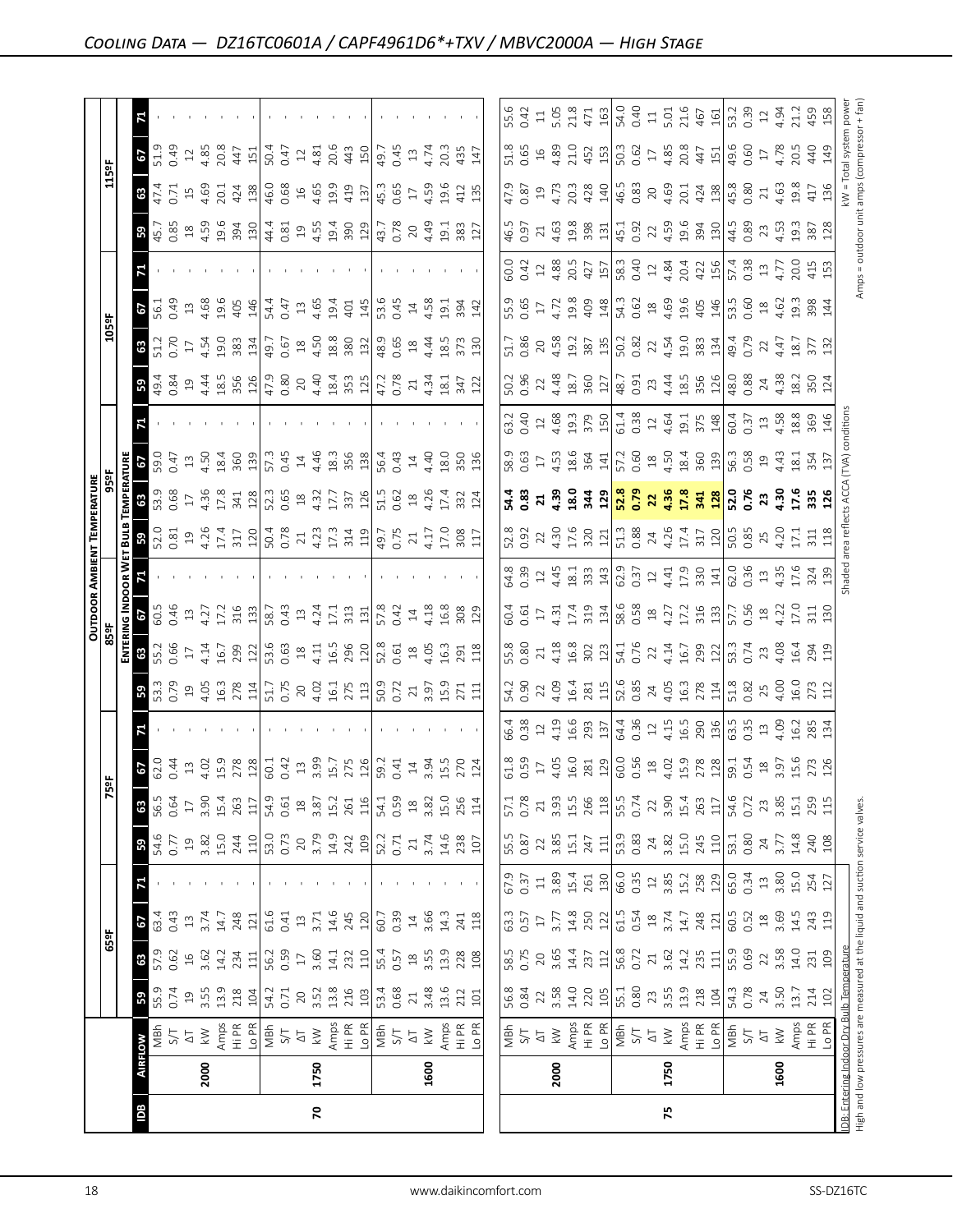|     |      |                                                                                                                            |                 |                 |                            |                                                  |                 |             |                 |                    |                    |                |                     |                 | OUTDOOR AMBIENT TEMPERATURE         |                          |                |                                           |                                    |                         |                 |                    |                      |                                                                 |                |                        |
|-----|------|----------------------------------------------------------------------------------------------------------------------------|-----------------|-----------------|----------------------------|--------------------------------------------------|-----------------|-------------|-----------------|--------------------|--------------------|----------------|---------------------|-----------------|-------------------------------------|--------------------------|----------------|-------------------------------------------|------------------------------------|-------------------------|-----------------|--------------------|----------------------|-----------------------------------------------------------------|----------------|------------------------|
|     |      |                                                                                                                            |                 | 65°F            |                            |                                                  |                 |             | ទី              |                    |                    | 85°F           |                     |                 |                                     | 95°F                     |                |                                           |                                    | 105°F                   |                 |                    |                      | 115ºF                                                           |                |                        |
|     |      |                                                                                                                            |                 |                 |                            |                                                  |                 |             |                 |                    |                    |                | ENTERING INDOOR WET |                 |                                     | <b>BULB TEMPERATURE</b>  |                |                                           |                                    |                         |                 |                    |                      |                                                                 |                |                        |
| Bal |      | <b>AIRFLOW</b>                                                                                                             | 59              | 63              | 29                         | 71                                               | 59              | 63          | 67              | 71                 | 59                 | 63             | 5                   | 71              | 59                                  | 63                       | 5              | 71                                        | 59                                 | 63                      |                 | 59.6               | 59                   | 63                                                              | 29             | 71                     |
|     |      | MBh<br>5/1                                                                                                                 | 57.8            | 59.1            | 63.1                       | 67.5                                             | 56.5            | 57.7        | 61.6<br>0.73    | 65.9               | $5.1$<br>$1.00$    | 56.3           | 60.2<br>0.75        | 64.3            | 53.8<br>1.00                        | 55.0<br>0.95             | 58.7<br>0.77   | 62.8<br>0.58                              | 51.1                               | 52.2                    | $\frac{67}{65}$ | 0.60               | 47.3<br>1.00         | 1.00<br>48.4                                                    | 51.7<br>0.81   | 55.2                   |
|     |      | $\overline{\mathbb{Q}}$                                                                                                    | 0.92            | 0.87<br>24      | 0.71<br>$\gtrsim$          | 0.53<br>$\frac{16}{1}$                           | 0.96<br>25      | 0.90<br>24  | $\overline{21}$ | 0.55<br>$17\,$     | 25                 | 0.92<br>24     | 21                  | 0.56<br>$17\,$  | 25                                  | 24                       | $\gtrsim$      | $17$                                      | 1.00<br>$23$                       | 1.00<br>$\overline{24}$ | $\overline{21}$ |                    | 22                   | 22                                                              | $\overline{c}$ | 0.61<br>$\overline{1}$ |
|     | 2000 | $\geqslant$                                                                                                                | $25$<br>3.61    | 3.68            | 3.80                       | 3.92                                             | 3.88            | 3.96        | 4.09            | 4.22               | 4.12               | 4.21           | 4.34                | 4.49            | 4.33                                | 4.43                     | 4.57           | 4.72                                      | 4.51                               | 4.61                    | 4.76            | $16$<br>4.92       | 4.67                 | 4.77                                                            | 4.93           | 5.10                   |
|     |      |                                                                                                                            | 14.1            | 14.5            | 15.0                       | 15.5                                             | 15.3            | 15.6        | 16.2            | 16.8               | 16.6               | 17.0           | 17.6                | 18.2            | 17.7                                | 18.2                     | 18.8           | 19.5                                      | 18.9                               | 19.3                    | 20.0            | 20.7               | 20.0                 | 20.5                                                            |                | 22.0                   |
|     |      | Amps<br>Hi PR                                                                                                              | 222             | 239             | 253                        | 264                                              | 249             | 268         | 284             | 296                | 284                | 305            | 322                 | 336             | 323                                 | 348                      | 367            | 383                                       | 364                                | 391                     | 413             | 431                | 402                  | 432                                                             | 21.2<br>456    | 476                    |
|     |      | Lo PR                                                                                                                      | 106             | $113$           | 123                        | 131                                              | 112             | 119         | $\frac{30}{2}$  | 139                | 117                | 124            | 135                 | 144             | 122                                 | 130                      | 142            | 151                                       | 128                                | 137                     | 149             | 159                | 133                  | 141                                                             | 154            | 164                    |
|     |      | $\frac{1}{2}$ S/T                                                                                                          | 56.1            | 57.4            | 61.3                       | 65.5                                             | 54.8            | 56.0        | 59.9<br>0.70    | 64.0<br>0.52<br>18 | 53.5               | 54.7           | 58.4                | 62.5            | 52.2                                | 53.4                     | 57.0           | 60.9                                      | 49.6                               | 50.7                    | 54.2            | 57.9<br>Q.57<br>17 | 45.9                 | 46.9<br>0.95                                                    | 50.2           | 53.6                   |
|     |      |                                                                                                                            | 0.88            | 0.83            | 0.67                       | 0.50                                             | 0.91            | 0.86        |                 |                    | 0.94               | 0.88           | 0.71                | 0.53            | 0.97                                | 0.91                     | 0.74           | $\begin{array}{c} 0.55 \\ 18 \end{array}$ | 1.00                               | 0.94                    | 0.77            |                    | 1.00                 |                                                                 | 0.77           | 0.58                   |
|     |      | $\overline{\Delta}$                                                                                                        | 26              | 25              | $22\,$                     | $17\,$                                           | 26              | 25          | 22              |                    | 26                 | 25             | 22                  | $^{28}$         | 27                                  | 25                       | $\overline{2}$ |                                           | 26                                 | 25                      | 22              |                    | $24$<br>4.63<br>19.8 | 23                                                              | 20             | $16$                   |
| 80  | 1750 | $\lesssim$                                                                                                                 | $3.58$<br>14.0  | $3.65$<br>14.4  | 3.77                       | 3.89                                             | 3.85<br>15.1    | 3.93        | 4.05            | 4.19               | 4.09               | 4.18           | 4.31                | 4.45            | 4.30                                | 4.39                     | 4.53           | 4.68                                      | 4.48                               | 4.58                    | 4.72            | 4.88               |                      | 4.73                                                            | 4.89           | 5.05                   |
|     |      | Hi PR<br>Amps                                                                                                              | 220             | 237             | 14.8                       | 15.4                                             | 247             | 15.5<br>266 | 16.0<br>281     | 16.6<br>293        | 16.4<br>281<br>115 | 16.8           | 17.4<br>319         | 18.1            | 17.6<br>320                         | 18.0                     | 18.6<br>364    | 19.3                                      | 360<br>18.7                        | 19.2<br>387             | 19.8<br>409     | 20.5<br>427        | 398                  | 20.3<br>428                                                     | 21.0<br>452    | 21.8<br>471            |
|     |      | Lo PR                                                                                                                      | 105             | 112             | 250<br>122                 | 261<br>130                                       | 111             | 118         | 129             | 137                |                    | $302$<br>$123$ | 134                 | $333$<br>143    | 121                                 | 344<br>129               | $\ddot{a}$     | 379<br>150                                | 127                                | 135                     | 148             | 157                | 131                  | 140                                                             | 153            | 163                    |
|     |      | MBh                                                                                                                        |                 | 56.5            |                            | 64.5                                             | 54.0            | 55.2        | 59.0            | 63.0               |                    |                | 57.5                | 61.5            | 51.4                                | 52.6                     | 56.1           |                                           | 48.9                               | 49.9                    | 53.3            | 57.0               |                      |                                                                 | 49.4           | 52.8                   |
|     |      | $5/$                                                                                                                       | 55.3<br>0.85    | 0.80            | 60.4                       | 0.48                                             | 0.88            | 0.83        | 0.67            | 0.50               | 52.7<br>0.90       | 53.9<br>0.85   | 0.69                | 0.52            | 0.93                                | 0.87                     | 0.71           | 60.0<br>0.53                              | 0.97                               | 0.91                    | 0.74            | 0.55               | 45.3<br>0.98         | 46.2<br>0.92                                                    | 0.74           | 0.56                   |
|     |      | $\overline{\Delta}$                                                                                                        | $\overline{27}$ | 26              | $23\,$                     | $\overset{\text{\tiny \textsf{Q}}}{\rightarrow}$ | $\overline{27}$ | 26          | 23              | $^{28}$            | 27                 | 26             | 23                  | $^{28}$         | $28$                                | 26                       | 23             | $18\,$                                    | 27                                 | 26                      | 23              | $^{28}$            | 25                   | 24                                                              | 21             | $17\,$                 |
|     | 1600 | $\lesssim$                                                                                                                 | 3.53            | 3.60            | 3.72                       | 3.83                                             | 3.80            | 3.88        | 4.00            | 4.13               | 4.03               | 4.12           | 4.25                | 4.39            | 4.24                                | 4.33                     | 4.47           | 4.62                                      | 4.41                               | 4.51                    | 4.66            | 4.81               | 4.57                 | 4.67                                                            | 4.82           | 4.98                   |
|     |      | Amps                                                                                                                       | 13.8            | 14.1            | 14.6                       | 15.1                                             | 14.9            | 15.3        | 15.8            | 16.4               | 16.2               | 9.91           | 17.1                | 17.8            | 17.3                                | 17.7                     | 18.3           | 19.0                                      | 18.4                               | 18.9                    | 19.5            | 20.2               | 19.5                 | 20.0                                                            | 20.6           | 21.4                   |
|     |      |                                                                                                                            | 216             | 233             | 246                        |                                                  | 243             | 261         | 276             | 288                | 276                | 297            | 314                 | 327             | 315                                 | 338                      |                | 373                                       | 354                                | 381                     | 402             | 419                | 391                  | 421                                                             | 444            | 463                    |
|     |      | Hi PR<br>Lo PR                                                                                                             | 103             | 110             | 120                        | 256<br>128                                       | 109             | 116         | 127             | 135                | 113                | 121            | 132                 | 140             | 119                                 | 127                      | 357<br>138     | 147                                       | 125                                | 133                     | 145             | 154                | 129                  | 137                                                             | 150            | 160                    |
|     |      |                                                                                                                            |                 |                 |                            |                                                  |                 |             |                 |                    |                    |                |                     |                 |                                     |                          |                |                                           |                                    |                         |                 |                    |                      |                                                                 |                |                        |
|     |      |                                                                                                                            | 58.8            | 60.0            | 62.8                       | 67.0                                             | 57.5<br>1.00    | 58.6        | 61.3            |                    | 56.1               | 57.2           | 59.9                | 63.9            | 54.7                                | 55.8                     | 58.4           | 62.3                                      | 52.0                               | 53.0                    | 55.5            | $-59.2$            | 48.2                 | 49.1                                                            | 51.4           | 54.8                   |
|     |      | ngw<br>S/T                                                                                                                 | 0.97            | 0.93            | 0.84                       | 0.68                                             |                 | 0.97        | 0.87            | 65.4<br>0.71       | 1.00               | 0.99           | 0.90                | 0.73            | 1.00                                | 1.00                     | 0.93           | 0.75                                      | 1.00                               | 1.00                    | 0.96            | 0.78               | 1.00                 | 1.00                                                            | 0.97           | 0.79                   |
|     |      | $\overline{\Delta}$                                                                                                        | 26              | 26              | 24                         | $\overline{21}$                                  | 26              | 26          | 25              | 21                 | 26                 | 26             | 25                  | 21              | 25                                  | 26                       | 25             | $\overline{2}$                            | 24                                 | 24                      | 25              | 21                 | 22                   | 23                                                              | 23             | 20                     |
|     | 2000 | $\lesssim$                                                                                                                 | 3.64            | 3.71            | 3.83                       |                                                  | 3.91            | 3.99        | 4.12            | 4.25               | 4.15               | 4.24           | 4.38<br>17.7        | 4.52<br>18.4    | 4.37                                | 4.46                     | 4.61           |                                           | 4.55                               | 4.65                    | 4.80            |                    | 4.71<br>20.2         | 4.81                                                            | 4.97           | 5.14                   |
|     |      | Amps<br>Hi PR                                                                                                              | 14.3            | 14.6            | 15.1                       | 3.95<br>15.6                                     | 15.4            | 15.8        | 16.3            | 16.9               | 16.7               | 17.2           |                     |                 | 17.9                                | $18.3$<br>$351$<br>$132$ | 18.9           | 4.76<br>19.7                              | 19.0                               | 19.5                    | 20.2            | 4.96<br>20.9       |                      | 20.7                                                            | 21.4           | 22.2                   |
|     |      |                                                                                                                            | 225             | 242             | 255                        | 266                                              | 252             | 271         | 286             | 299                | 287                | 308            | 326                 | 340             | 326                                 |                          | 371            | $\frac{387}{153}$                         | 367                                | 395                     | 417             | 435                | 406                  | 437                                                             | 461            | 481                    |
|     |      | Lo <sub>PR</sub>                                                                                                           | 107             | 114             | 125                        | 133                                              | 113             | 121         | 132             | 140                | 118                | 125            | 137                 | 146             | 124                                 |                          | 144            |                                           | 130                                | 138                     | 151             | $\frac{160}{2}$    | 134                  | 143                                                             | 156            | 166                    |
|     |      | MBh                                                                                                                        | 57.1            | 58.2            | 61.0                       | 65.0                                             | 55.8<br>0.96    | 56.9        | 59.6<br>0.83    | 63.5               | 54.5<br>0.98       | 55.5<br>0.95   | 58.1                | 62.0<br>0.69    | 53.1                                | 54.2<br>0.98             | 56.7           | 60.5<br>0.72                              | 50.5<br>1.00                       | 51.4                    | 53.9            | 57.5<br>0.74       | 46.7                 | 47.7                                                            | 49.9           | 53.2                   |
|     |      | 5/7                                                                                                                        | 0.92            | 0.89            | 0.80                       | 0.65                                             |                 | 0.92        |                 | 0.68               |                    |                | 0.86                |                 | 1.00                                |                          | 0.88           |                                           |                                    | 1.00                    | 0.92            |                    | 1.00                 | 1.00                                                            | 0.92           | 0.75                   |
|     |      | $\overline{\Delta}$                                                                                                        | $28$            | $\overline{27}$ | 26                         | 22                                               | $28$            | 28          | 26              | 23                 | $28$               | $28$           | 26                  | 23              | $28$                                | $28$                     | 26<br>4.57     | 23<br>4.72                                |                                    | $27\,$                  | 26              | $22$<br>4.92       | 25                   | 25                                                              | 24             | $21\,$                 |
| 85  | 1750 | $\geqslant$                                                                                                                | 3.61            | 3.68<br>14.5    |                            | 15.5<br>3.92                                     | 3.88<br>15.3    | 3.96        | 4.09            | 4.22               | 4.12               | 4.21           | 4.34                | 4.49            | 4.33                                | 4.43                     |                |                                           |                                    | 4.61                    | 4.76            |                    | 20.0<br>4.67         | 20.5<br>4.77                                                    | 4.93           | 5.10                   |
|     |      | Amps<br>Hi PR                                                                                                              | 14.1<br>222     | 239             |                            |                                                  | 249             | 15.6<br>268 | 16.2<br>284     | 16.8<br>296        | 16.6<br>284        | 17.0<br>305    | 17.6<br>322         | 18.2<br>336     | 17.7<br>323                         |                          | 18.8<br>367    |                                           |                                    | 19.3<br>391             | 20.0<br>413     |                    | 402                  | 432                                                             | 21.2<br>456    | 22.0<br>476            |
|     |      | Lo PR                                                                                                                      | 106             | 113             | 3.80<br>15.0<br>253<br>123 | 264<br>131                                       | 112             | 119         | 130             | 139                | 117                | 124            | 135                 | $\frac{144}{5}$ | 122                                 | 18.2<br>348<br>130       | 142            | 19.5<br>383<br>151                        | $27$<br>4.51<br>18.9<br>364<br>128 | 137                     | 149             | 20.7<br>431<br>159 | 133                  | 141                                                             | 154            | 164                    |
|     |      | MBh                                                                                                                        | 56.3<br>0.89    | 57.3            | 60.1                       | 64.1                                             | 54.9            | 56.0        | 58.7<br>0.80    |                    | 53.6<br>0.95       | 54.7           | 57.3<br>0.82        | 61.1            | 52.3                                | 53.3                     | 55.9           |                                           | 49.7                               | 50.7                    | 53.1            | 56.6<br>0.72       | 46.0                 | 46.9                                                            | 49.2           | 52.4                   |
|     |      | <b>S/T</b>                                                                                                                 |                 | 0.86            | 0.78                       | 0.63                                             | 0.92            | 0.89        |                 | 62.6<br>0.65       |                    | 0.91           |                     | 0.67            | 0.98                                | 0.94                     | 0.85           | 59.6<br>0.69                              | 1.00                               | 0.98                    | 0.88            |                    | 1.00                 | 0.99                                                            | 0.89           | 0.72                   |
|     |      | $\overline{\Delta}$                                                                                                        | 29              | $28$            | 27                         | 23                                               | 29              | 29          | 27              | 23                 | 29<br>4.06         | 29             | $\overline{27}$     | 23              | 29                                  | 29                       | 27             | 24.66                                     | 29                                 | 29                      | 27              | $23$<br>4.85       | 26                   | 27                                                              | 25             | 22                     |
|     | 1600 | $\geq$                                                                                                                     | 3.56            | 3.63            | 3.75                       | 3.86                                             | 3.83            | 3.91        | 4.03            | 4.16               |                    | 4.15           | 4.28                | 4.42            | 4.27                                | 4.37                     | 4.51           |                                           | 4.45                               | 4.55                    | 4.70            |                    | 4.60                 | 4.71                                                            | 4.86           | 5.02                   |
|     |      | Amps                                                                                                                       | 13.9            | 14.3            | 14.7                       | 15.3                                             | 15.0            | 15.4        | 15.9            | 16.5               | 16.3               | 16.7           | 17.3                | 17.9            | $17.5$                              | 17.9                     | 18.5           | $\overline{19.2}$                         | 18.6                               | 0.61                    | 19.7            | 20.4               | 19.7                 | 20.2                                                            | 20.8           | 21.6                   |
|     |      | Hi PR<br>Lo PR                                                                                                             | 219             | 235             | 248<br>121                 | 259<br>129                                       | 245<br>110      | 264<br>117  | 279             | 136<br>291         | 279<br>$115$       | 300<br>122     | 133<br>317          | 331             | 318                                 | 128<br>342               | 361            | 377                                       | 357<br>126                         | 385<br>134              | 406<br>147      | 424<br>156         | 395<br>130           | 425<br>139                                                      | 449<br>152     | 468<br>161             |
|     |      |                                                                                                                            | 104             | $\overline{11}$ |                            |                                                  |                 |             | 128             |                    |                    |                |                     |                 |                                     |                          |                |                                           |                                    |                         |                 |                    |                      |                                                                 |                |                        |
|     |      | High and low pressures are measured at the liquid and suction service valves.<br>IDB: Entering Indoor Dry Bulb Temperature |                 |                 |                            |                                                  |                 |             |                 |                    |                    |                |                     | shaded          | area reflects AHRI (TVA) conditions |                          |                |                                           |                                    |                         |                 |                    |                      | Amps = outdoor unit amps (compressor + fan<br>kW = Total system |                | power                  |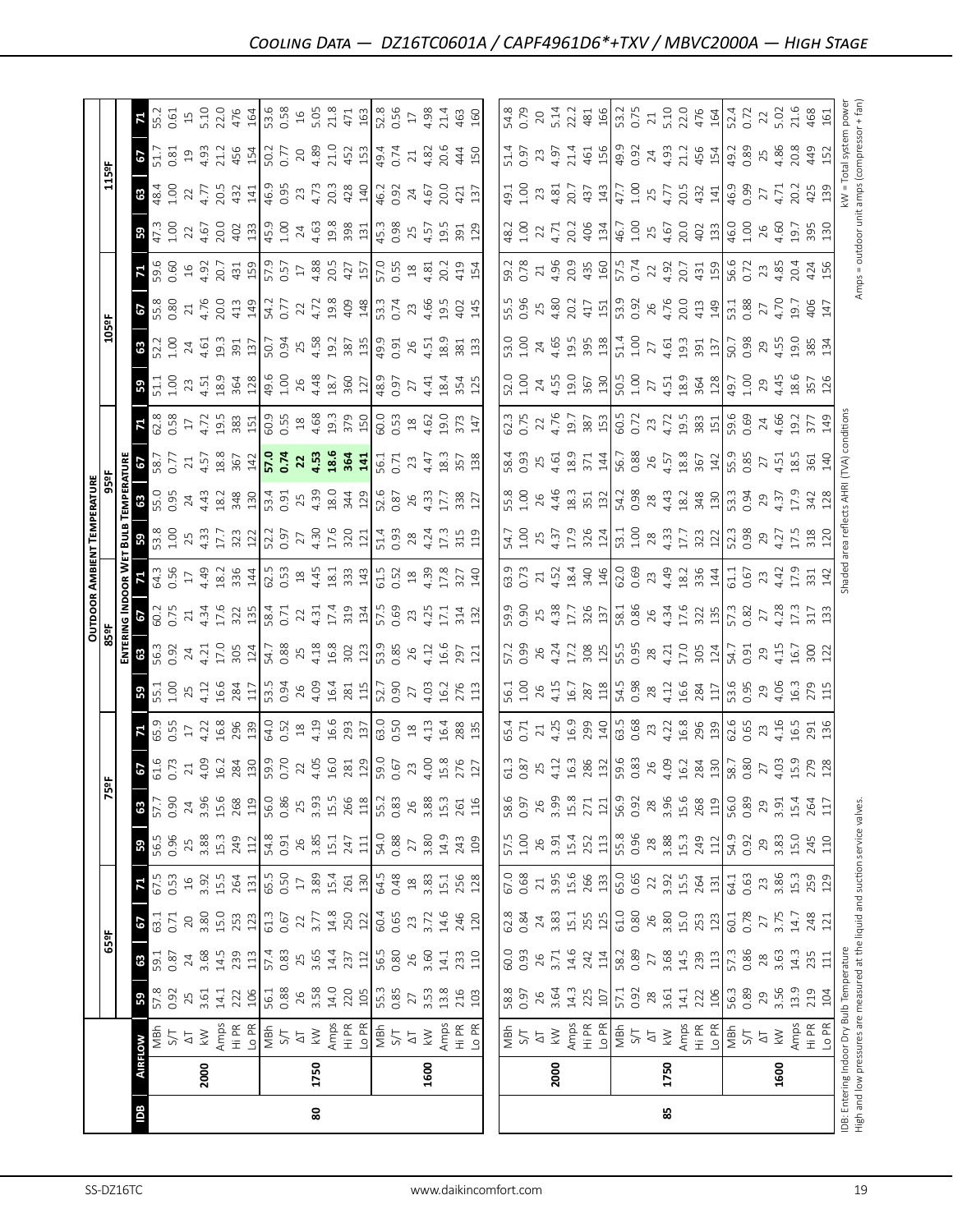## **DZ16TC0241A\* / CA\*F3636\*6A\* + TXV / MBVC1600\*\*-1 — Low Stage**

|            |      |      |      |      |      |      |      | <b>OUTDOOR AMBIENT TEMPERATURE</b> |      |      |      |      |      |      |      |      |      |       |
|------------|------|------|------|------|------|------|------|------------------------------------|------|------|------|------|------|------|------|------|------|-------|
|            | 65   | 60   | 55   | 50   | 47   | 45   | 40   | 35                                 | 30   | 25   | 20   | 17   | 15   | 10   | 5.   | 0    | -5   | $-10$ |
| MBh        | 20.8 | 19.7 | 18.5 | 17.3 | 16.6 | 16.0 | 14.9 | 13.7                               | 13.1 | 12.1 | 11.1 | 10.5 | 10.1 | 9.1  | 8.1  | 7.0  | 6.0  | 4.9   |
| $\Delta T$ | 30.2 | 28.6 | 26.9 | 25.2 | 24.1 | 23.3 | 21.7 | 20.0                               | 19.0 | 17.6 | 16.2 | 15.3 | 14.7 | 13.2 |      | 10.2 | 8.7  | 7.1   |
| kW         | 1.42 | 1.40 | 1.37 | 1.34 | 1.3  | 1.31 | 1.28 | 1.25                               | L.37 | 1.33 | 30   | 1.28 | 1.27 | .23  | .20  | 1.17 | 1.14 | 1.10  |
| Amps       | 6.8  | 6.3  | 5.9  | 5.6  | 5.4  | 5.3  | 5.0  | 4.7                                | 4.5  | 4.3  | 4.1  | 4.0  | 4.0  | 3.8  | 3.5  | 3.3  | 3.1  | 2.8   |
| COP        | 4.27 | 4.13 | 3.97 | 3.79 | 3.67 | 3.59 | 3.41 | 3.21                               | 2.81 | 2.66 | 2.51 | 2.40 | 2.34 | 2.15 | L.96 | 1.76 | 1.54 | 1.30  |
| EER        | 14.6 | 14.1 | 13.6 | 13.0 | 12.5 | 12.3 | 11.6 | 11.0                               | 9.6  | 9.1  | 8.6  | 8.2  | 8.0  | 7.4  | 6.7  | 6.0  | 5.3  | 4.5   |

### **DZ16TC0241A\* / CA\*F3636\*6A\* + TXV / MBVC1600\*\*-1 — High Stage**

|            |      |      |      |      |      |      |      | <b>OUTDOOR AMBIENT TEMPERATURE</b> |      |      |      |      |      |      |      |      |      |       |
|------------|------|------|------|------|------|------|------|------------------------------------|------|------|------|------|------|------|------|------|------|-------|
|            | 65   | 60   | 55   | 50   | 47   | 45   | 40   | 35                                 | 30   | 25   | 20   | 17   | 15   | 10   | 5    | 0    | -5   | $-10$ |
| <b>MBh</b> | 30.2 | 28.6 | 26.9 | 25.1 | 24.0 | 23.3 | 21.6 | 19.9                               | 18.7 | 17.3 | 15.9 | 15.0 | 14.4 | 13.0 | 5    | 10.0 | 8.6  | 7.0   |
| ΔΤ         | 31.9 | 30.2 | 28.4 | 26.6 | 25.4 | 24.6 | 22.9 | 21.1                               | 19.8 | 18.3 | 16.8 | 15.9 | 15.3 | 13.  | 12.2 | 10.6 | 9.0  | 7.4   |
| kW         | 1.86 | 1.83 | 1.79 | 1.75 | 1.7  | 1.71 | .68  | .64                                | 1.72 | .68  | 1.64 | 1.61 | 1.60 | .56  | 1.52 | 1.48 | 4.44 | 1.40  |
| Amps       | 8.7  | 8.0  | 7.5  | 7.1  | 6.8  | 6.7  | 6.3  | 6.0                                | 5.7  | 5.5  | 5.2  | 5.1  | 5.0  | 4.8  | 4.5  | 4.2  | 3.9  | 3.5   |
| COP        | 4.74 | 4.58 | 4.40 | 4.20 | 4.06 | 3.97 | 3.77 | 3.55                               | 3.18 | 3.01 | 2.84 | 2.72 | 2.65 | 2.44 | 2.22 | 1.99 | 1.74 | 1.47  |
| EER        | 16.2 | 15.6 | 15.0 | 14.3 | 13.9 | 13.6 | 12.9 | 12.1                               | 10.9 | 10.3 | 9.7  | 9.3  | 9.0  | 8.3  | 7.6  | 6.8  | 6.0  | 5.0   |

#### **DZ16TC0361A\* / CA\*F3642\*6A\* + TXV / MBVC1600\*\*-1 — Low Stage**

|            |      |      |      |      |      |      |      | <b>OUTDOOR AMBIENT TEMPERATURE</b> |      |      |      |      |      |      |      |      |      |       |
|------------|------|------|------|------|------|------|------|------------------------------------|------|------|------|------|------|------|------|------|------|-------|
|            | 65   | 60   | 55   | 50   | 47   | 45   | 40   | 35                                 | 30   | 25   | 20   | 17   | 15   | 10   | 5    | 0    | -5   | $-10$ |
| MBh        | 30.3 | 28.7 | 27.0 | 25.3 | 24.1 | 23.4 | 21.7 | 20.0                               | 18.1 | 16.7 | 15.4 | 14.5 | 14.0 | 12.6 |      | 9.7  | 8.3  | 6.8   |
| $\Delta T$ | 35.1 | 33.2 | 31.3 | 29.2 | 27.9 | 27.1 | 25.1 | 23.2                               | 21.0 | 19.4 | 17.8 | 16.8 | 16.2 | 14.5 | 12.9 | 11.2 | 9.6  | 7.9   |
| kW         | 2.03 | 1.98 | 1.94 | 1.90 | 1.9  | 1.86 | 1.82 | 1.78                               | 1.93 | 1.89 | 1.84 | 1.81 | 1.79 | 1.75 | 1.70 | 1.65 | 1.61 | 1.56  |
| Amps       | 9.8  | 9.1  | 8.5  | 8.0  | 7.8  | 7.6  | 7.2  | 6.8                                | 6.6  | 6.3  | 6.0  | 5.8  | 5.8  | 5.5  | 5.1  | 4.8  | 4.5  | 4.1   |
| COP        | 4.38 | 4.23 | 4.07 | 3.89 | 3.76 | 3.68 | 3.49 | 3.29                               | 2.74 | 2.60 | 2.45 | 2.35 | 2.29 | 2.11 | 1.92 | 1.72 | 1.51 | 1.27  |
| EER        | 15.0 | 14.5 | 13.9 | 13.3 | 12.8 | 12.6 | 11.9 | 11.3                               | 9.4  | 8.9  | 8.4  | 8.0  | 7.8  | 7.2  | 6.6  | 5.9  | 5.2  | 4.4   |

#### **DZ16TC0361A\* / CA\*F3642\*6A\* + TXV / MBVC1600\*\*-1 — High Stage**

|            |      |      |      |      |      |      |      | <b>OUTDOOR AMBIENT TEMPERATURE</b> |      |      |      |      |      |                 |      |      |      |       |
|------------|------|------|------|------|------|------|------|------------------------------------|------|------|------|------|------|-----------------|------|------|------|-------|
|            | 65   | 60   | 55   | 50   | 47   | 45   | 40   | 35                                 | 30   | 25   | 20   | 17   | 15   | 10 <sup>°</sup> | 5    | 0    | -5   | $-10$ |
| <b>MBh</b> | 43.2 | 40.9 | 38.5 | 36.0 | 34.4 | 33.3 | 31.0 | 28.6                               | 26.2 | 24.2 | 22.2 | 21.0 | 20.2 | 18.1            | 16.1 | 14.0 | 12.0 | 9.8   |
| $\Delta T$ | 34.8 | 33.0 | 31.0 | 29.0 | 27.7 | 26.8 | 24.9 | 23.0                               | 21.1 | 19.4 | 17.9 | 16.9 | 16.3 | 14.6            | 13.0 | 11.3 | 9.6  | 7.9   |
| kW         | 2.80 | 2.74 | 2.69 | 2.63 | 2.6  | 2.57 | 2.52 | 2.46                               | 2.39 | 2.33 | 2.28 | 2.24 | 2.22 | 2.16            | 2.11 | 2.05 | 2.00 | 1.94  |
| Amps       | 13.1 | 12.1 | 11.4 | 10.7 | 10.3 | 10.1 | 9.5  | 9.1                                | 8.7  | 8.3  | 7.9  | 7.7  | 7.6  | 7.2             | 6.7  | 6.4  | 5.9  | 5.3   |
| <b>COP</b> | 4.52 | 4.37 | 4.20 | 4.01 | 3.88 | 3.79 | 3.60 | 3.40                               | 3.21 | 3.03 | 2.86 | 2.74 | 2.66 | 2.45            | 2.23 | 2.00 | 1.75 | 1.48  |
| EER        | 15.4 | 14.9 | 14.3 | 13.7 | 13.2 | 13.0 | 12.3 | 11.6                               | 11.0 | 10.4 | 9.8  | 9.4  | 9.1  | 8.4             | 7.6  | 6.8  | 6.0  | 5.0   |

Calculations are based on nominal CFM and 70 °F indoor dry bulb. Amps = Outdoor unit amps (comp.+fan)

Note: Shaded area is AHRI Rating Conditions at 47°F outdoor ambient temperature kW = Total system power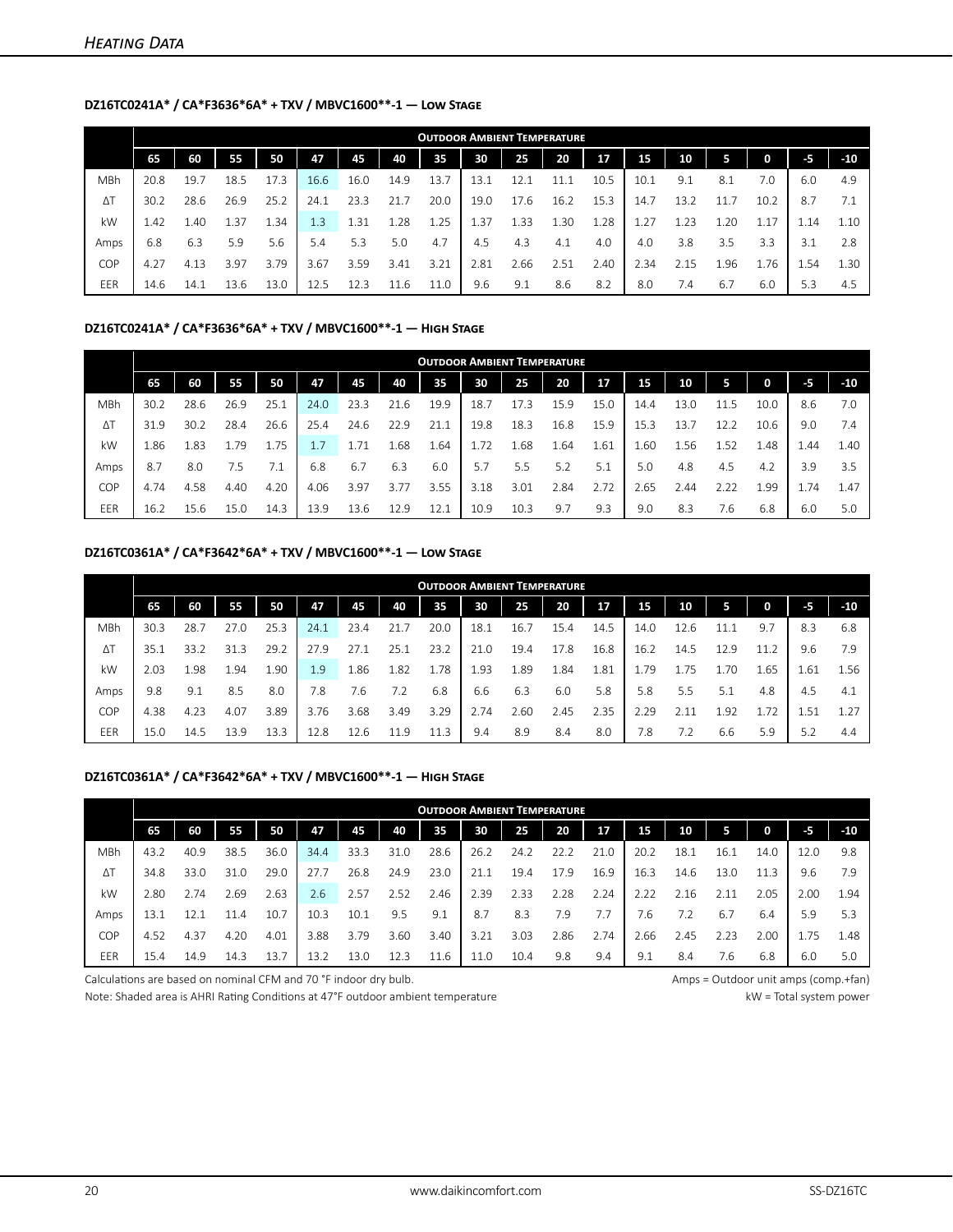#### **DZ16TC0481A\* / CA\*F4860\*6A\* +T XV / MBVC2000\*\*-1 — Low Stage**

|            |      |      |      |      |      |      |      | <b>OUTDOOR AMBIENT TEMPERATURE</b> |      |      |      |      |      |      |      |          |      |       |
|------------|------|------|------|------|------|------|------|------------------------------------|------|------|------|------|------|------|------|----------|------|-------|
|            | 65   | 60   | 55   | 50   | 47   | 45   | 40   | 35                                 | 30   | 25   | 20   | 17   | 15   | 10   | 5    | $\Omega$ | -5   | $-10$ |
| MBh        | 43.2 | 40.9 | 38.5 | 36.0 | 34.4 | 33.3 | 30.9 | 28.5                               | 25.7 | 23.7 | 21.8 | 20.6 | 19.9 | 17.8 | 15.8 | 13.8     | 11.8 | 9.6   |
| $\Delta T$ | 37.2 | 35.2 | 33.1 | 31.0 | 29.6 | 28.7 | 26.6 | 24.6                               | 22.1 | 20.4 | 18.8 | 17.8 | 17.1 | 15.4 | 13.6 | 11.9     | 10.1 | 8.3   |
| kW         | 2.97 | 2.91 | 2.85 | 2.79 | 2.8  | 2.72 | 2.66 | 2.60                               | 2.71 | 2.65 | 2.58 | 2.54 | 2.52 | 2.45 | 2.38 | 2.32     | 2.25 | 2.18  |
| Amps       | 14.1 | 13.1 | 12.2 | 11.5 | 11.1 | 10.9 | 10.3 | 9.7                                | 9.3  | 8.9  | 8.5  | 8.3  | 8.1  | 7.7  | 7.2  | 6.8      | 6.3  | 5.6   |
| COP        | 4.25 | 4.11 | 3.95 | 3.78 | 3.66 | 3.58 | 3.40 | 3.21                               | 2.77 | 2.62 | 2.48 | 2.38 | 2.31 | 2.13 | 1.94 | . 74     | 1.53 | 1.29  |
| EER        | 14.5 | 14.0 | 13.5 | 12.9 | 12.5 | 12.2 | 11.6 | 11.0                               | 9.5  | 9.0  | 8.5  | 8.1  | 7.9  | 7.3  | 6.6  | 5.9      | 5.2  | 4.4   |

#### **DZ16TC0481A\* / CA\*F4860\*6A\* + TXV / MBVC2000\*\*-1 — High Stage**

|            |      |      |      |      |      |      |      | <b>OUTDOOR AMBIENT TEMPERATURE</b> |      |      |      |      |      |      |      |      |      |       |
|------------|------|------|------|------|------|------|------|------------------------------------|------|------|------|------|------|------|------|------|------|-------|
|            | 65   | 60   | 55   | 50   | 47   | 45   | 40   | 35                                 | 30   | 25   | 20   | 17   | 15   | 10   | 5    | 0    | $-5$ | $-10$ |
| <b>MBh</b> | 59.1 | 55.9 | 52.6 | 49.2 | 47.0 | 45.5 | 42.3 | 39.0                               | 41.1 | 38.0 | 34.9 | 33.0 | 31.8 | 28.5 | 25.3 | 22.0 | 18.8 | 15.4  |
| $\Delta T$ | 35.3 | 33.4 | 31.4 | 29.4 | 28.1 | 27.2 | 25.3 | 23.3                               | 24.6 | 22.7 | 20.9 | 19.7 | 19.0 | 17.0 | 15.1 | 13.2 | 11.2 | 9.2   |
| kW         | 3.81 | 3.73 | 3.65 | 3.58 | 3.5  | 3.50 | 3.42 | 3.35                               | 3.33 | 3.25 | 3.17 | 3.13 | 3.10 | 3.02 | 2.94 | 2.86 | 2.78 | 2.71  |
| Amps       | 18.8 | 17.1 | 15.6 | 14.4 | 13.7 | 13.3 | 12.2 | 11.3                               | 10.6 | 9.9  | 9.2  | 8.8  | 8.6  | 7.9  | 7.0  | 6.3  | 5.4  | 4.3   |
| COP        | 4.54 | 4.39 | 4.22 | 4.03 | 3.89 | 3.81 | 3.61 | 3.41                               | 3.61 | 3.42 | 3.22 | 3.09 | 3.00 |      | 2.52 | 2.25 | 1.98 | 1.67  |
| EER        | 15.5 | 15.0 | 14.4 | 13.8 | 13.3 | 13.0 | 12.4 | 11.7                               | 12.3 | 11.7 | 11.0 | 10.6 | 10.3 | 9.5  | 8.6  | 7.7  | 6.8  | 5.7   |

#### **DZ16TC0601A\* / CAPF4961D6+TXV / MBVC2000A — Low Stage**

|            | <b>OUTDOOR AMBIENT TEMPERATURE</b> |      |      |      |      |      |      |      |      |      |      |      |      |      |      |      |      |       |
|------------|------------------------------------|------|------|------|------|------|------|------|------|------|------|------|------|------|------|------|------|-------|
|            | 65                                 | 60   | 55   | 50   | 47   | 45   | 40   | 35   | 30   | 25   | 20   | 17   | 15   | 10   | 5    | 0    | -5   | $-10$ |
| MBh        | 49.9                               | 47.3 | 44.5 | 41.6 | 39.7 | 38.5 | 35.8 | 33.0 | 30.8 | 28.4 | 26.2 | 24.7 | 23.8 | 21.3 | 18.9 | 16.5 | 14.1 | 11.5  |
| $\Delta T$ | 40.2                               | 38.1 | 35.8 | 33.5 | 32.0 | 31.0 | 28.8 | 26.5 | 24.8 | 22.9 | 21.1 | 19.9 | 19.2 | 17.2 | 15.2 | 13.3 | 11.3 | 9.3   |
| kW         | 3.51                               | 3.44 | 3.36 | 3.29 | 3.3  | 3.22 | 3.15 | 3.08 | 3.47 | 3.38 | 3.30 | 3.25 | 3.22 | 3.13 | 3.05 | 2.96 | 2.88 | 2.79  |
| Amps       | 18.3                               | 16.9 | 15.9 | 14.9 | 14.4 | 14.1 | 13.3 | 12.7 | 12.1 | 11.6 | 11.1 | 10.8 | 10.7 | 10.1 | 9.5  | 8.9  | 8.3  | 7.5   |
| COP        | 4.17                               | 4.03 | 3.87 | 3.70 | 3.58 | 3.50 | 3.32 | 3.14 | 2.60 | 2.46 | 2.32 | 2.22 | 2.16 | 2.00 | 1.82 | 1.63 | 1.43 | 1.21  |
| EER        | 14.2                               | 13.8 | 13.2 | 12.6 | 12.2 | 12.0 | 11.4 | 10.7 | 8.9  | 8.4  | 7.9  | 7.6  | 7.4  | 6.8  | 6.2  | 5.6  | 4.9  | 4.1   |

#### **DZ16TC0601A\* / CAPF4961D6+TXV / MBVC2000A — High Stage**

|            | <b>OUTDOOR AMBIENT TEMPERATURE</b> |      |      |      |      |      |      |      |      |      |      |      |      |      |      |      |      |       |
|------------|------------------------------------|------|------|------|------|------|------|------|------|------|------|------|------|------|------|------|------|-------|
|            | 65                                 | 60   | 55   | 50   | 47   | 45   | 40   | 35   | 30   | 25   | 20   | 17   | 15   | 10   | 5.   | 0    | -5.  | $-10$ |
| MBh        | 71.0                               | 67.2 | 63.3 | 59.2 | 56.5 | 54.7 | 50.9 | 46.9 | 44.6 | 41.2 | 37.9 | 35.8 | 34.5 | 30.9 | 27.4 | 23.9 | 20.4 | 16.7  |
| $\Delta T$ | 37.6                               | 35.6 | 33.5 | 31.3 | 29.9 | 29.0 | 26.9 | 24.8 | 23.6 | 21.8 | 20.1 | 18.9 | 18.2 | 16.4 | 14.5 | 12.7 | 10.8 | 8.8   |
| kW         | 4.67                               | 4.58 | 4.49 | 4.40 | 4.3  | 4.30 | 4.22 | 4.12 | 4.62 | 4.51 | 4.41 | 4.34 | 4.30 | 4.19 | 4.08 | 3.98 | 3.87 | 3.76  |
| Amps       | 22.9                               | 21.2 | 19.9 | 18.7 | 18.0 | 17.7 | 16.6 | 15.8 | 15.1 | 14.4 | 13.7 | 13.4 | 13.2 | 12.6 |      | 11.0 | 10.2 | 9.2   |
| COP        | 4.45                               | 4.30 | 4.13 | 3.94 | 3.81 | 3.72 | 3.53 | 3.33 | 2.82 | 2.67 | 2.52 | 2.41 | 2.35 | 2.16 | 1.97 | 1.76 | 1.54 | 1.30  |
| EER        | 15.2                               | 14.7 | 14.1 | 13.5 | 13.0 | 12.7 | 12.1 | 11.4 | 9.6  | 9.1  | 8.6  | 8.2  | 8.0  | 7.4  | 6.7  | 6.0  | 5.3  | 4.4   |

Calculations are based on nominal CFM and 70 °F indoor dry bulb. Amps = Outdoor unit amps (comp.+fan)

Note: Shaded area is AHRI Rating Conditions at 47°F outdoor ambient temperature kW = Total system power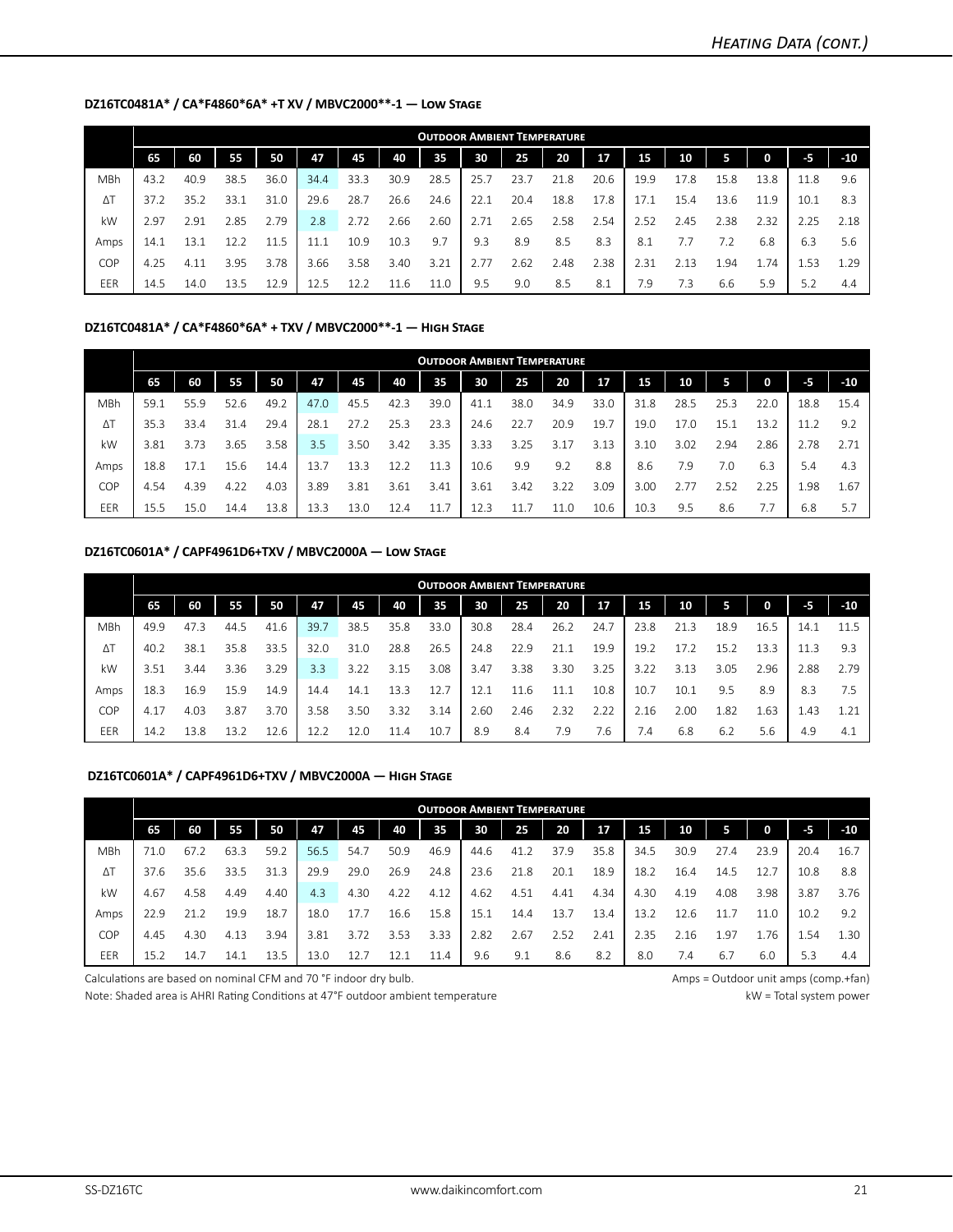# *ENERGY STAR-Certified Combinations* ^

| <b>OUTDOOR</b>   | <b>INDOOR UNITS</b>             |                 |               | <b>COOLING RATINGS ▶</b> |                   |                  |                          | <b>TVA RATINGS<sup>3</sup></b> |                 | <b>HEATING RATINGS ^</b> |                                    |            | AHRI#         |
|------------------|---------------------------------|-----------------|---------------|--------------------------|-------------------|------------------|--------------------------|--------------------------------|-----------------|--------------------------|------------------------------------|------------|---------------|
| <b>UNIT</b>      | <b>COILS/AIR HANDLERS</b>       | <b>FURNACES</b> | <b>TOTAL</b>  | SENS.                    | SEER <sup>1</sup> | EER <sup>2</sup> | <b>TOTAL</b>             | SENS.                          | H1 <sup>4</sup> |                          | HSPF <sup>5</sup> Low <sup>6</sup> | <b>CFM</b> |               |
| DZ16TC<br>0241A* | CA*F3636*6D*+MBVC1600**-1A*+TXV |                 | 24,000        | 19,000                   | 16                | 12.5             | 23,200   18,600   23,000 |                                |                 | 9.5                      | 15,000                             | 875        | 6545437       |
| DZ16TC<br>0361A* | CA*F3743*6D*+MBVC1600**-1A*+TXV |                 |               | 34,600 26,200            | 16                | 12.5             | 33,400 25,800 34,400     |                                |                 | 9.7                      | 21.000                             | 1,200      | 6545481       |
| DZ16TC<br>0481A* | CA*F4961*6D*+MBVC2000**-1A*+TXV |                 | 47,500 36,800 |                          | 16                | 13               | 45,800 36,000 47,000     |                                |                 | 9.7                      | 30,400 1,550                       |            | 6545564       |
| DZ16TC<br>0601A* | CA*F4961*6D*+MBVC2000**-1A*+TXV |                 | 57,000 42,000 |                          | 16                | 12.5             | 55,000 41,200 56,500     |                                |                 | 9.1                      | 34.600                             |            | 1,830 6545601 |

**^ ENERGY STAR Notes**

• Proper sizing and installation of equipment is critical to achieve optimal performance. Split system air conditioners and heat pumps must be matched with appropriate coil components to meet ENERGY STAR® criteria. Ask your contractor for details or visit www.energystar.gov.

• The www.energystar.gov website provides up-to-date system combinations certified to meet ENERGY STAR requirements.

Rated in accordance with ANSI/AHRI Standard 210/240

<sup>1</sup> Seasonal Energy Efficiency Ratio

³ TVA Rating: BTU/h @ 75°F/ 63°F - 95°F

⁵ HSPF = Heating Seasonal Performance Factor

⁷ CFM at High stage

- ² Energy Efficiency Ratio @ 80°F/ 67°F/ 95°F
- ⁴ Rated heating capacity at 47°F outdoor per AHRI 210/240
- ⁶ Heating capacity at 17°F outdoor
- ⁸ CFM at Intermediate and low stage

- **Notes**
- Always check the S&R plate for electrical data on the unit being installed.
- When matching outdoor unit to indoor unit, use the piston supplied with the outdoor unit or that specified on the piston kit chart supplied with the indoor unit. • EEP - Order from Service Dept. Part No. B13707-38 or new Solid State Board B13707-35S. Part No. B13707-38 is not interchangeable with B13707-35S. The Goodman brand gas furnace contains the EEP cooling time delay.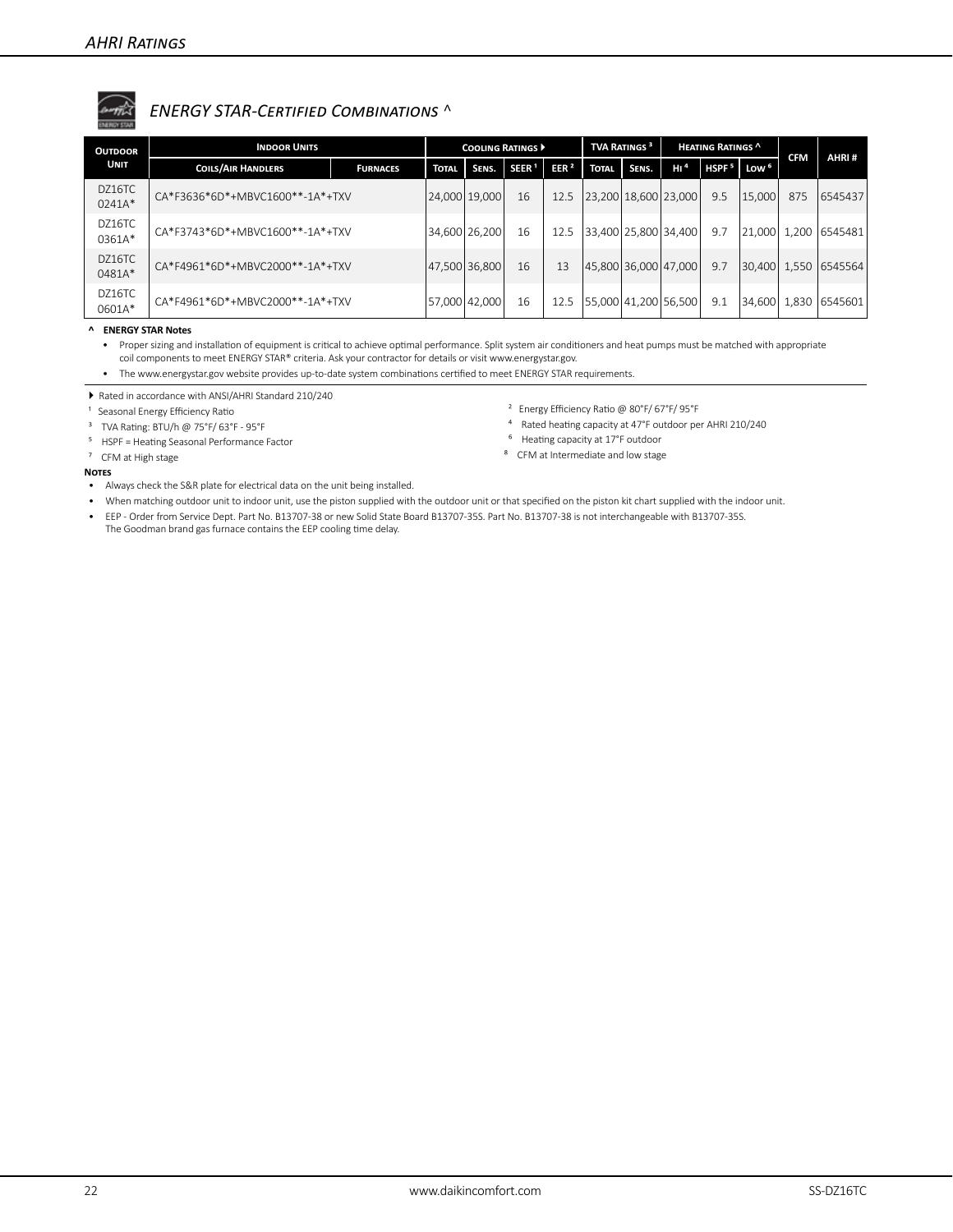| <b>OUTDOOR</b> | <b>INDOOR UNITS</b>             |                 |              | <b>COOLING RATINGS ^</b> |                   |                  |              | <b>TVA RATINGS<sup>3</sup></b> |                 | <b>HEATING RATINGS ^</b> |                  |            |         |
|----------------|---------------------------------|-----------------|--------------|--------------------------|-------------------|------------------|--------------|--------------------------------|-----------------|--------------------------|------------------|------------|---------|
| <b>UNIT</b>    | <b>COILS/AIR HANDLERS</b>       | <b>FURNACES</b> | <b>TOTAL</b> | SENS.                    | SEER <sup>1</sup> | EER <sup>2</sup> | <b>TOTAL</b> | SENS.                          | H1 <sup>4</sup> | HSPF <sup>5</sup>        | Low <sup>6</sup> | <b>CFM</b> | AHRI#   |
|                | AVPTC30C14A*                    |                 | 23,400       | 18,600                   | 15                | 11.8             | 22,600       | 18,200                         | 22,400          | 8.5                      | 14,400           | 875        | 6545433 |
|                | CA*F3636*6D*+MBVC1200**-1A*+TXV |                 | 24,000       | 19,000                   | 16                | 12.5             | 23,200       | 18,600                         | 23,000          | 9.2                      | 15,000           | 825        | 6545436 |
|                | CA*F3636*6D*+TXV                | DD80VC0805C*A*  | 24,000       | 19,000                   | 16                | 12               | 23,200       | 18,600                         | 23,000          | 9                        | 15,000           | 810        | 6545438 |
|                | CA*F3636*6D*+TXV                | DD80VC1005C*A*  | 24,000       | 19,000                   | 16                | 12               | 23,200       | 18,600                         | 23,000          | 9                        | 15,000           | 810        | 6545439 |
|                | CA*F3636*6D*+TXV                | D*80VC0604B*A*  | 24,000       | 19,000                   | 16                | 12               | 23,200       | 18,600                         | 23,000          | 9                        | 15,000           | 820        | 6546995 |
|                | CA*F3636*6D*+TXV                | D*80VC0805C*A*  | 24,000       | 19,000                   | 16                | 12               | 23,200       | 18,600                         | 23,000          | 9                        | 15,000           | 810        | 6546996 |
|                | CA*F3636*6D*+TXV                | D*80VC1005C*A*  | 24,000       | 19,000                   | 16                | 12               | 23,200       | 18,600                         | 23,000          | 9                        | 15,000           | 810        | 6546997 |
|                | CA*F3636*6D*+TXV                | D*96VC0403BNA*  | 23,000       | 18,200                   | 15.5              | 12               | 22,200       | 17,800                         | 24,000          | 9                        | 15,000           | 800        | 7364523 |
|                | CA*F3636*6D*+TXV                | D*96VC0603BNA*  | 23,000       | 18,200                   | 15.5              | 12               | 22,200       | 17,800                         | 24,000          | 9                        | 15,000           | 800        | 7364526 |
|                | CA*F3636*6D*+TXV                | D*96VC0803BNA*  | 23,000       | 18,200                   | 15.5              | 12               | 22,200       | 17,800                         | 24,000          | 9                        | 15,000           | 800        | 7364530 |
|                | CA*F3636*6D*+TXV                | D*97MC0603BNA*  | 23,000       | 18,200                   | 15.5              | 12               | 22,200       | 17,800                         | 24,000          | 9                        | 15,000           | 800        | 7364556 |
|                | CA*F3636*6D*+TXV                | D*97MC0803BNA*  | 23,000       | 18,200                   | 15.5              | 12               | 22,200       | 17,800                         | 24,000          | 9                        | 15,000           | 800        | 7364559 |
|                | CA*F3636*6D*+TXV                | D*96VE0302BNA*  | 23,000       | 18,200                   | 15.5              | 12               | 22,200       | 17,800                         | 23,600          | 9                        | 15,000           | 800        | 7368676 |
|                | CA*F3636*6D*+TXV                | D*96VE0402BNA*  | 23,000       | 18,200                   | 15.5              | 12               | 22,200       | 17,800                         | 24,000          | 9                        | 15,000           | 850        | 7368681 |
|                | CA*F3636*6D*+TXV                | D*96VE0603BNA*  | 23,000       | 18,200                   | 15.5              | 12               | 22,200       | 17,800                         | 23,600          | 9                        | 15,000           | 800        | 7368686 |
|                | CA*F3636*6D*+TXV                | D*96VE0803BNA*  | 23,000       | 18,200                   | 15.5              | 12               | 22,200       | 17,800                         | 23,600          | 9                        | 15,000           | 800        | 7368691 |
|                | CA*F3636*6D*+TXV                | D*80VC0803B*A*  | 23,400       | 18,600                   | 16                | 12               | 22,600       | 18,200                         | 23,000          | 8.5                      | 15,000           | 850        | 9949305 |
|                | CA*F3636*6D*+TXV                | D*80VC0804C*A*  | 24,000       | 19,000                   | 16                | 12               | 23,200       | 18,600                         | 23,000          | 8.5                      | 15,000           | 800        | 9949308 |
|                | CA*F3636*6D*+TXV                | D*80VC0805D*A*  | 24,000       | 19,000                   | 16                | 12               | 23,200       | 18,600                         | 23,000          | 8.5                      | 15,000           | 750        | 9949311 |
|                | CA*F3642*6D*+MBVC1600**-1A*+TXV |                 | 24,000       | 19,000                   | 16                | 12.5             | 23,200       | 18,600                         | 24,000          | 9.2                      | 15,000           | 860        | 6545446 |
|                | CA*F3642*6D*+TXV                | DD80VC0805C*A*  | 24,000       | 19,000                   | 16                | 12               | 23,200       | 18,600                         | 24,000          | 9                        | 15,000           | 810        | 6545447 |
|                | CA*F3642*6D*+TXV                | DD80VC1005C*A*  | 24,000       | 19,000                   | 16                | 12               | 23,200       | 18,600                         | 24,000          | 9                        | 15,000           | 810        | 6545448 |
| DZ16TC         | CA*F3642*6D*+TXV                | D*80VC0604B*A*  | 24,000       | 19,000                   | 16                | 12               | 23,200       | 18,600                         | 24,000          | 9                        | 15,000           | 820        | 6547001 |
| 0241A*         | CA*F3642*6D*+TXV                | D*80VC0805C*A*  | 23,800       | 19,000                   | 16                | 12               | 23,000       | 18,600                         | 24,000          | 9                        | 15,000           | 810        | 6547002 |
|                | CA*F3642*6D*+TXV                | D*80VC1005C*A*  | 23,800       | 19,000                   | 16                | 12               | 23,000       | 18,600                         | 24,000          | 9                        | 15,000           | 810        | 6547003 |
|                | CA*F3642*6D*+TXV                | D*96VC0403BNA*  | 24,000       | 19,000                   | 15.5              | 12               | 23,200       | 18,600                         | 24,000          | 9                        | 15,000           | 800        | 7364524 |
|                | CA*F3642*6D*+TXV                | D*96VC0603BNA*  | 24,000       | 19,000                   | 15.5              | 12               | 23,200       | 18,600                         | 24,000          | 9                        | 15,000           | 800        | 7364528 |
|                | CA*F3642*6D*+TXV                | D*96VC0803BNA*  | 24,000       | 19,000                   | 15.5              | 12               | 23,200       | 18,600                         | 24,000          | 9                        | 15,000           | 800        | 7364531 |
|                | CA*F3642*6D*+TXV                | D*97MC0603BNA*  | 24,000       | 19,000                   | 15.5              | 12               | 23,200       | 18,600                         | 24,000          | 9                        | 15,000           | 800        | 7364557 |
|                | CA*F3642*6D*+TXV                | D*97MC0803BNA*  | 24,000       | 19.000                   | 15.5              | 12               |              | 23,200   18,600                | 24,000          | 9                        | 15,000           | 800        | 7364560 |
|                | CA*F3642*6D*+TXV                | D*96VE0302BNA*  | 23,600       | 18,800                   | 15.5              | 12               | 22,800       | 18,400                         | 23,600          | 9                        | 15,000           | 800        | 7368677 |
|                | CA*F3642*6D*+TXV                | D*96VE0402BNA*  | 24,000       | 19,000                   | 15.5              | 12               | 23,200       | 18,600                         | 24,000          | 9                        | 15,000           | 850        | 7368682 |
|                | CA*F3642*6D*+TXV                | D*96VE0603BNA*  | 23,600       | 18,800                   | 15.5              | 12               | 22,800       | 18,400                         | 23,600          | 9                        | 15,000           | 800        | 7368687 |
|                | CA*F3642*6D*+TXV                | D*96VE0803BNA*  | 23,600       | 18,800                   | 15.5              | 12               | 22,800       | 18,400                         | 23,600          | 9                        | 15,000           | 800        | 7368692 |
|                | CA*F3642*6D*+TXV                | D*80VC0803B*A*  | 24,000       | 19,000                   | 16                | 12               | 23,200       | 18,600                         | 24,000          | 8.5                      | 15,000           | 850        | 9949306 |
|                | CA*F3642*6D*+TXV                | D*80VC0804C*A*  | 24,000       | 19,000                   | 16                | 12               | 23,200       | 18,600                         | 24,000          | 8.5                      | 15,000           | 800        | 9949309 |
|                | CA*F3642*6D*+TXV                | D*80VC0805D*A*  | 23,800       | 19,000                   | 16                | 12               | 23,000       | 18,600                         | 24,000          | 8.5                      | 15,000           | 750        | 9949312 |
|                | CA*F3743*6D*+TXV                | D*96VE0302BNA*  | 23,800       | 19,000                   | 15.5              | 12.5             | 23,000       | 18,600                         | 23,800          | 9                        | 15,000           | 800        | 7368678 |
|                | CA*F3743*6D*+TXV                | D*96VE0402BNA*  | 24,000       | 19,000                   | 15.5              | 12               | 23,200       | 18,600                         | 24,000          | 9                        | 15,000           | 850        | 7368683 |
|                | CA*F3743*6D*+TXV                | D*96VE0603BNA*  | 23,800       | 19,000                   | 15.5              | 12.5             | 23,000       | 18,600                         | 23,800          | 9                        | 15,000           | 800        | 7368688 |
|                | CA*F3743*6D*+TXV                | D*96VE0803BNA*  | 23,800       | 19,000                   | 15.5              | 12.5             | 23,000       | 18,600                         | 23,800          | 9                        | 15,000           | 800        | 7368693 |
|                | CHPF3636B6C*+MBVC1200**-1A*+TXV |                 | 24,000       | 19,000                   | 16                | 12.5             | 23,200       | 18,600                         | 23,000          | 9.2                      | 15,000           | 850        | 6545454 |
|                | CHPF3636B6C*+TXV                | D*80VC0604B*A*  | 24,000       | 19,000                   | 16                | 12               | 23,200       | 18,600                         | 24,000          | 9                        | 15,000           | 820        | 6547006 |
|                | CHPF3636B6C*+TXV                | D*96VE0302BNA*  | 23,000       | 18,200                   | 15                | 11.5             | 22,200       | 17,800                         | 23,000          | 9                        | 13,000           | 800        | 7368679 |
|                | CHPF3636B6C*+TXV                | D*96VE0402BNA*  | 23,000       | 18,200                   | 15                | 11.5             | 22,200       | 17,800                         | 23,000          | 9                        | 13,000           | 850        | 7368684 |
|                | CHPF3636B6C*+TXV                | D*96VE0603BNA*  | 23,000       | 18,200                   | 15                | 11.5             | 22,200       | 17,800                         | 23,000          | 9                        | 13,000           | 800        | 7368689 |
|                | CHPF3636B6C*+TXV                | D*96VE0803BNA*  | 23,000       | 18,200                   | 15                | 11.5             | 22,200       | 17,800                         | 23,000          | 9                        | 13,000           | 800        | 7368694 |

See Notes on Page 27.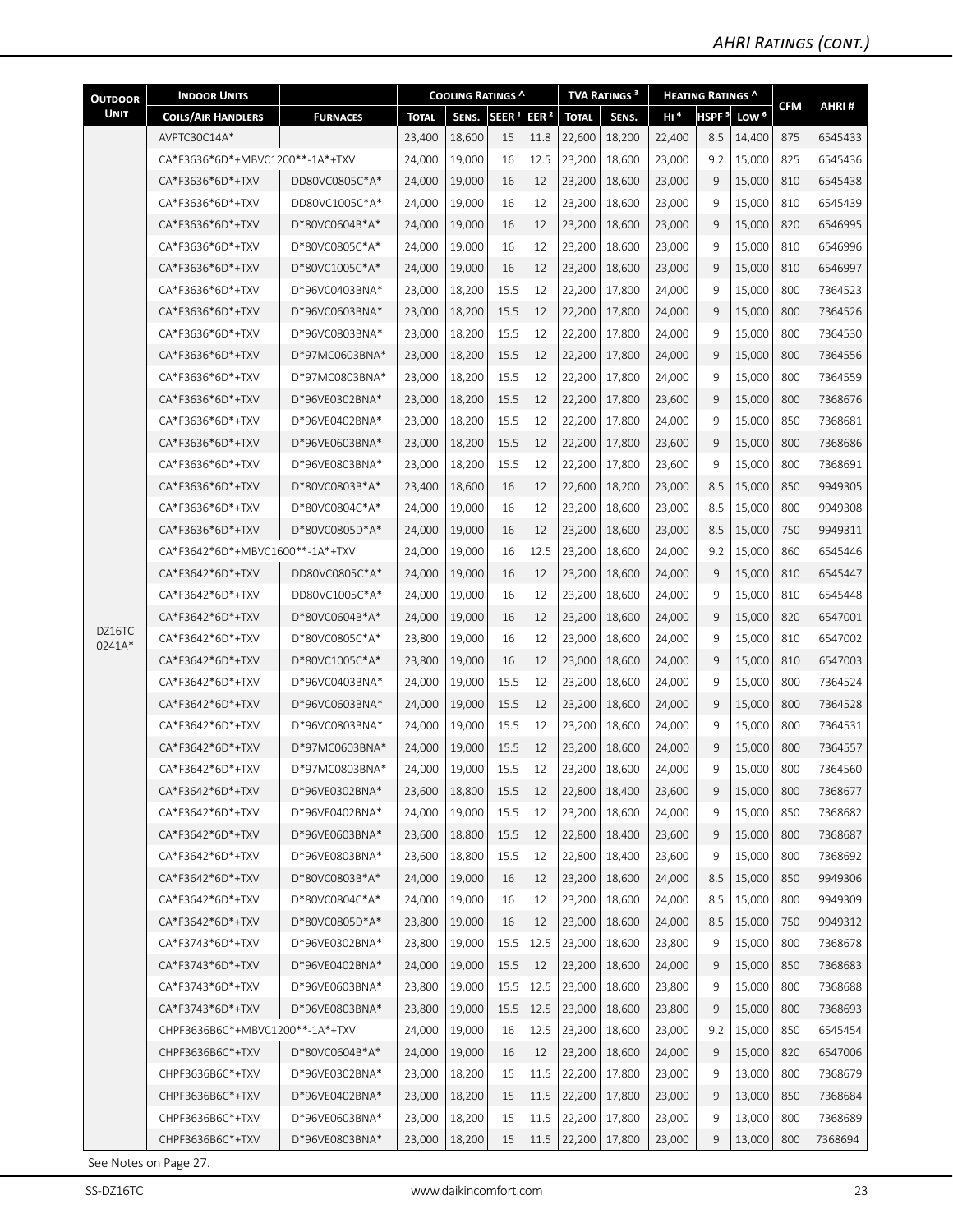| <b>OUTDOOR</b>   | <b>INDOOR UNITS</b>             |                 |               | COOLING RATINGS ^ |                   |                  |              | <b>TVA RATINGS<sup>3</sup></b> |                 | <b>HEATING RATINGS ^</b> |                  |            |                      |
|------------------|---------------------------------|-----------------|---------------|-------------------|-------------------|------------------|--------------|--------------------------------|-----------------|--------------------------|------------------|------------|----------------------|
| <b>UNIT</b>      | <b>COILS/AIR HANDLERS</b>       | <b>FURNACES</b> | <b>TOTAL</b>  | SENS.             | SEER <sup>1</sup> | EER <sup>2</sup> | <b>TOTAL</b> | SENS.                          | H1 <sup>4</sup> | HSPF <sup>5</sup>        | Low <sup>6</sup> | <b>CFM</b> | AHRI#                |
|                  | CHPF3642C6C*+MBVC1600**-1A*+TXV |                 | 24,000        | 19,000            | 16                | 12.5             | 23,200       | 18,600                         | 24,000          | 9.2                      | 15,000           | 860        | 6545460              |
|                  | CHPF3642C6C*+TXV                | D*80VC0604B*A*  | 24,000        | 19,000            | 16                | 12               | 23,200       | 18,600                         | 24,000          | 9                        | 15,000           | 820        | 6547011              |
|                  | CHPF3642C6C*+TXV                | D*80VC0805C*A*  | 24,000        | 19,000            | 16                | 12               | 23,200       | 18,600                         | 24,000          | 9                        | 15,000           | 810        | 6547012              |
|                  | CHPF3642C6C*+TXV                | D*80VC1005C*A*  | 24,000        | 19,000            | 16                | 12               | 23,200       | 18,600                         | 24,000          | 9                        | 15,000           | 810        | 6547013              |
|                  | CHPF3642C6C*+TXV                | D*96VC0403BNA*  | 24,000        | 19,000            | 15.5              | 12               | 23,200       | 18,600                         | 24,000          | 9                        | 15,000           | 800        | 7364525              |
|                  | CHPF3642C6C*+TXV                | D*96VC0603BNA*  | 24,000        | 19,000            | 15.5              | 12               | 23,200       | 18,600                         | 24,000          | 9                        | 15,000           | 800        | 7364529              |
|                  | CHPF3642C6C*+TXV                | D*96VC0803BNA*  | 24,000        | 19,000            | 15.5              | 12               | 23,200       | 18,600                         | 24,000          | 9                        | 15,000           | 800        | 7364532              |
|                  | CHPF3642C6C*+TXV                | D*97MC0603BNA*  | 24,000        | 19,000            | 15.5              | 12               | 23,200       | 18,600                         | 24,000          | 9                        | 15,000           | 800        | 7364558              |
|                  | CHPF3642C6C*+TXV                | D*97MC0803BNA*  | 24,000        | 19,000            | 15.5              | 12               | 23,200       | 18,600                         | 24,000          | 9                        | 15,000           | 800        | 7364561              |
|                  | CHPF3642C6C*+TXV                | D*96VE0302BNA*  | 23,800        | 19,000            | 15.5              | 12.5             | 23,000       | 18,600                         | 23,800          | 9                        | 15,000           | 800        | 7368680              |
| DZ16TC           | CHPF3642C6C*+TXV                | D*96VE0402BNA*  | 24,000        | 19,000            | 15.5              | 12               | 23,200       | 18,600                         | 24,000          | 9                        | 15,000           | 850        | 7368685              |
| 0241A*           | CHPF3642C6C*+TXV                | D*96VE0603BNA*  | 23,800        | 19,000            | 15.5              | 12.5             | 23,000       | 18,600                         | 23,800          | 9                        | 15,000           | 800        | 7368690              |
| (cont.)          | CHPF3642C6C*+TXV                | D*96VE0803BNA*  | 23,800        | 19,000            | 15.5              | 12.5             | 23,000       | 18,600                         | 23,800          | 9                        | 15,000           | 800        | 7368695              |
|                  | CHPF3642C6C*+TXV                | D*80VC0603B*A*  | 24,000        | 19,000            | 16                | 12               | 23,200       | 18,600                         | 24,000          | 8.5                      | 15,000           | 900        | 9949304              |
|                  | CHPF3642C6C*+TXV                | D*80VC0803B*A*  | 24,000        | 19,000            | 16                | 12               | 23,200       | 18,600                         | 24,000          | 8.5                      | 15,000           | 750        | 9949307              |
|                  | CHPF3642C6C*+TXV                | D*80VC0804C*A*  | 24,000        | 19,000            | 16                | 12               | 23,200       | 18,600                         | 24,000          | 8.5                      | 15,000           | 800        | 9949310              |
|                  | CHPF3642C6C*+TXV                | D*80VC0805D*A*  | 24,000        | 19,000            | 16                | 12               | 23,200       | 18,600                         | 24,000          | 8.5                      | 15,000           | 750        | 9949313              |
|                  | CHPF3743C6B*+TXV                | D*80VC0805C*A*  | 24,000        | 19,000            | 16                | 12               | 23,200       | 18,600                         | 24,000          | 9                        | 15,000           | 810        | 6547017              |
|                  | CHPF3743C6B*+TXV                | D*80VC1005C*A*  | 24,000        | 19,000            | 16                | 12               | 23,200       | 18,600                         | 24,000          | 9                        | 15,000           | 810        | 6547018              |
|                  | CHPF3743C6B*+TXV                | D*80VC0805D*A*  | 24,000        | 19,000            | 16                | 12               | 23,200       | 18,600                         | 24,000          | 8.5                      | 15,000           | 750        | 9949314              |
|                  | CHPF3743D6B*+MBVC1600**-1A*+TXV |                 | 24,000        | 19,000            | 16                | 12.5             | 23,200       | 18,600                         | 23,000          | 9.2                      | 15,000           | 850        | 6545470              |
|                  | DV30PTCC14A*                    |                 | 23,400        | 18,600            | 15                | 11.8             | 22,600       | 18,200                         | 22,400          | 8.5                      | 14,400           | 875        | 6545434              |
|                  | DV31PTCC14A*                    |                 | 24,000        | 19,000            | 16                | 12.5             | 23,200       | 18,600                         | 22,400          | 9                        | 14,400           | 870        | 8996311              |
|                  | AVPTC42D14A*                    |                 | 34,600        | 26,200            | 16                | 12.5             | 33,400       | 25,800                         | 34,400          | 9.2                      | 21,000           | 1,200      | 6545476              |
|                  | AVPTC48D14A*                    |                 | 36,000        | 27,400            | 16                | 12.5             | 34,800       | 26,800                         | 34,400          | 9.2                      | 21,000   1,200   |            | 6545478              |
|                  | CA*F3642*6D*+MBVC1600**-1A*+TXV |                 | 34,600        | 26,200            | 16                | 12.5             | 33,400       | 25,800                         | 34,400          | 9.2                      | 21,000 1,200     |            | 6545480              |
|                  | CA*F3743*6D*+MBVC2000**-1A*+TXV |                 | 34,600        | 26,200            | 16                | 12.5             | 33,400       | 25,800                         | 34,400          | 9.2                      | 21,000           | 1,200      | 6545482              |
|                  | CA*F3743*6D*+TXV                | DD80VC0805C*A*  | 34,200        | 26,000            | 15                | 12               | 33,000       | 25,400                         | 34,000          | 9.2                      | 20,400   1,090   |            | 6545483              |
|                  | CA*F3743*6D*+TXV                | DD80VC1005C*A*  | 34,600        | 26,200            | 15                | 12               | 33,400       | 25,800                         | 34,000          | 9.2                      | 20,400 1,110     |            | 6545484              |
|                  | CA*F3743*6D*+TXV                | D*80VC0604B*A*  | 34,200 26,000 |                   |                   |                  |              | 15.5 11.5 33,000 25,400        | 34,000          | 9.2                      |                  |            | 21,000 1,260 6547023 |
|                  | CA*F3743*6D*+TXV                | D*80VC0805C*A*  | 34,200        | 26,000            | 15                | 12               | 33,000       | 25,400                         | 34,000          | 9.2                      | 20,400   1,080   |            | 6547024              |
|                  | CA*F3743*6D*+TXV                | D*80VC1005C*A*  | 34,600        | 26,200            | 15                | 12               | 33,400       | 25,800                         | 34,000          | 9.2                      | 20,400   1,080   |            | 6547025              |
|                  | CA*F3743*6D*+TXV                | D*96VC0403BNA*  | 34,600        | 26,200            | 15.5              | 11.5             | 33,400       | 25,800                         | 34,000          | 9                        | 21,000   1,150   |            | 7364533              |
|                  | CA*F3743*6D*+TXV                | D*96VC0603BNA*  | 34,600        | 26,200            | 15.5              | 11.5             | 33,400       | 25,800                         | 34,000          | 9                        | 21,000   1,150   |            | 7364536              |
| DZ16TC<br>0361A* | CA*F3743*6D*+TXV                | D*96VC0803BNA*  | 34,600        | 26,200            | 15.5              | 11.5             | 33,400       | 25,800                         | 34,000          | 9                        | 21,000   1,150   |            | 7364539              |
|                  | CA*F3743*6D*+TXV                | D*96VC0804CNA*  | 34,600        | 26,200            | 15.5              | 12.5             | 33,400       | 25,800                         | 34,000          | 9                        | 21,000   1,200   |            | 7364542              |
|                  | CA*F3743*6D*+TXV                | D*96VC1005CNA*  | 34,600        | 26,200            | 15.5              | 12.5             | 33,400       | 25,800                         | 34,000          | 9                        | 21,000   1,200   |            | 7364545              |
|                  | CA*F3743*6D*+TXV                | D*97MC0603BNA*  | 34,600        | 26,200            | 15.5              | 11.5             | 33,400       | 25,800                         | 34,000          | 9                        | 21,000   1,150   |            | 7364562              |
|                  | CA*F3743*6D*+TXV                | D*97MC0803BNA*  | 34,600        | 26,200            | 15.5              | 11.5             | 33,400       | 25,800                         | 34,000          | 9                        | 21,000   1,150   |            | 7364565              |
|                  | CA*F3743*6D*+TXV                | D*97MC0804CNA*  | 34,600        | 26,200            | 15.5              | 12.5             | 33,400       | 25,800                         | 34,000          | 9                        | 21,000   1,200   |            | 7364568              |
|                  | CA*F3743*6D*+TXV                | D*97MC1005CNA*  | 34,600        | 26,200            | 15.5              | 12.5             | 33,400       | 25,800                         | 34,000          | 9                        | 21,000   1,200   |            | 7364571              |
|                  | CA*F3743*6D*+TXV                | D*96VE0603BNA*  | 34,600        | 26,200            | 15                | 11.5             | 33,400       | 25,800                         | 34,000          | 9                        | 21,000   1,150   |            | 7368696              |
|                  | CA*F3743*6D*+TXV                | D*96VE0803BNA*  | 34,600        | 26,200            | 15                | 11.5             | 33,400       | 25,800                         | 34,000          | 9                        | 21,000   1,150   |            | 7368699              |
|                  | CA*F3743*6D*+TXV                | D*96VE1004CNA*  | 34,600        | 26,200            | 15.5              | 12.5             | 33,400       | 25,800                         | 34,000          | 9                        | 21,000   1,250   |            | 7368702              |
|                  | CA*F3743*6D*+TXV                | D*80VC0803B*A*  | 34,200        | 26,000            | 15                | 12               | 33,000       | 25,400                         | 34,000          | 9                        | 20,400   1,150   |            | 9949316              |
|                  | CA*F3743*6D*+TXV                | D*80VC0804C*A*  | 34,200        | 26,000            | 15.5              | 11.5             | 33,000       | 25,400                         | 34,000          | 9                        | 21,000 1,250     |            | 9949319              |

See Notes on Page 27.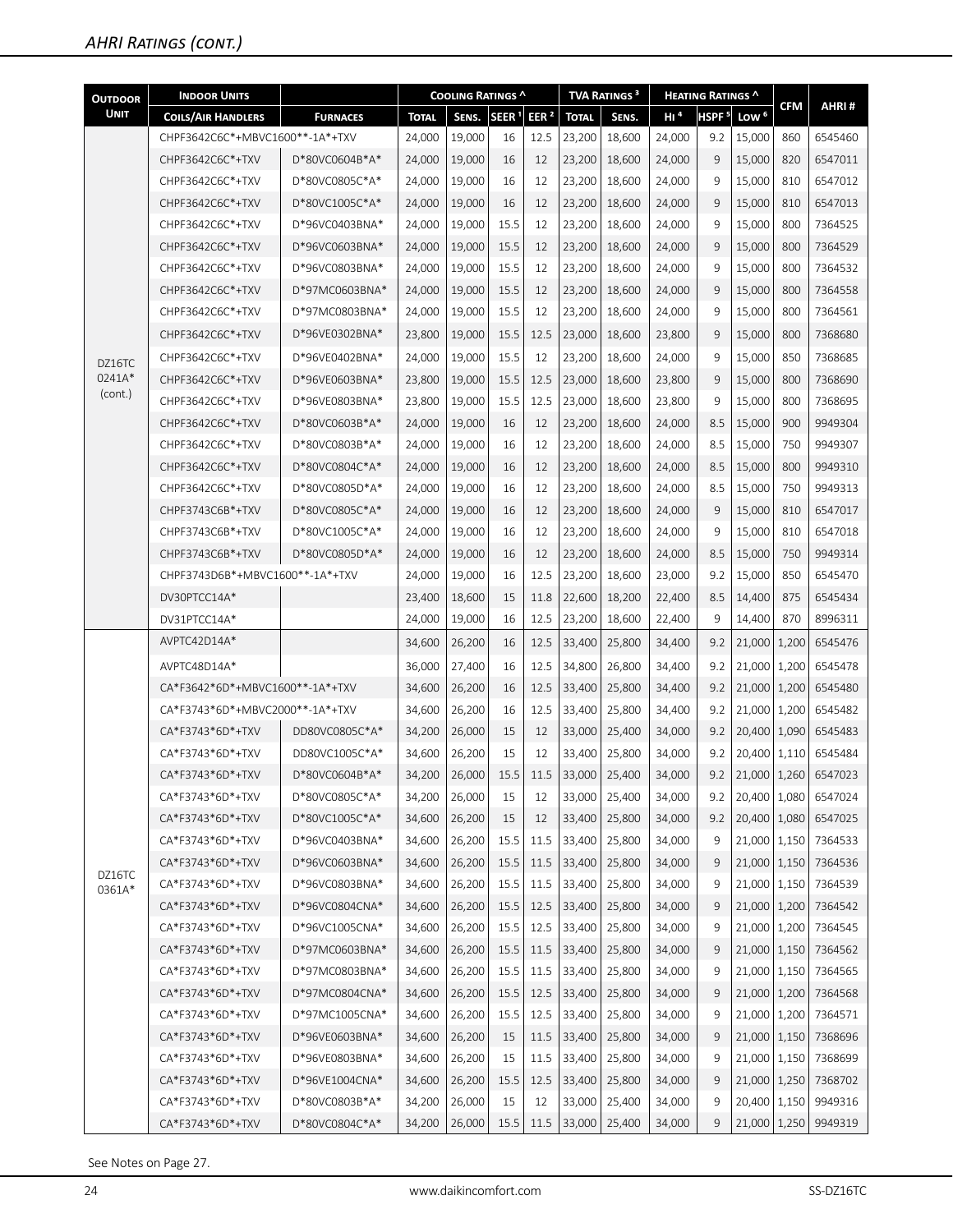| <b>OUTDOOR</b> | <b>INDOOR UNITS</b>             |                 |              | <b>COOLING RATINGS ^</b> |                   |                  |              | <b>TVA RATINGS<sup>3</sup></b> |                 | <b>HEATING RATINGS ^</b> |                  |            |                          |
|----------------|---------------------------------|-----------------|--------------|--------------------------|-------------------|------------------|--------------|--------------------------------|-----------------|--------------------------|------------------|------------|--------------------------|
| <b>UNIT</b>    | <b>COILS/AIR HANDLERS</b>       | <b>FURNACES</b> | <b>TOTAL</b> | SENS.                    | SEER <sup>1</sup> | EER <sup>2</sup> | <b>TOTAL</b> | SENS.                          | H1 <sup>4</sup> | HSPF <sup>5</sup>        | Low <sup>6</sup> | <b>CFM</b> | AHRI#                    |
|                | CA*F3743*6D*+TXV                | D*80VC0805D*A*  | 34,200       | 26,000                   | 15                | 12               | 33,000       | 25,400                         | 34,000          | 9                        | 20,400   1,200   |            | 9949323                  |
|                | CA*F4860*6D*+MBVC1600**-1A*+TXV |                 | 35,000       | 26,600                   | 16                | 12.5             | 33,800       | 26,000                         | 34,400          | 9.2                      | 21,000   1,200   |            | 6545500                  |
|                | CA*F4860*6D*+MBVC2000**-1A*+TXV |                 | 35,000       | 26,600                   | 16                | 12.5             | 33,800       | 26,000                         | 34,400          | 9.2                      | 21,000   1,200   |            | 6545501                  |
|                | CA*F4860*6D*+TXV                | DD80VC0805C*A*  | 35,000       | 26,600                   | 15.5              | 12               | 33,800       | 26,000                         | 34,000          | 9.2                      | 20,400   1,090   |            | 6545502                  |
|                | CA*F4860*6D*+TXV                | DD80VC1005C*A*  | 35,000       | 26,600                   | 15                | 12               | 33,800       | 26,000                         | 34,000          | 9.2                      | 20,400   1,110   |            | 6545503                  |
|                | CA*F4860*6D*+TXV                | D*80VC0604B*A*  | 35,000       | 26,600                   | 15.5              | 11.5             | 33,800       | 26,000                         | 34,000          | 9.2                      | 21,000   1,260   |            | 6547038                  |
|                | CA*F4860*6D*+TXV                | D*80VC0805C*A*  | 35,000       | 26,600                   | 15.5              | 12               | 33,800       | 26,000                         | 34,000          | 9.2                      | 20,400   1,080   |            | 6547039                  |
|                | CA*F4860*6D*+TXV                | D*80VC1005C*A*  | 35,000       | 26,600                   | 15                | 12               | 33,800       | 26,000                         | 34,000          | 9.2                      | 20,400   1,080   |            | 6547040                  |
|                | CA*F4860*6D*+TXV                | D*96VC0403BNA*  | 35,000       | 26,600                   | 15.5              | 11.5             | 33,800       | 26,000                         | 34,000          | 9                        | 21,000   1,150   |            | 7364534                  |
|                | CA*F4860*6D*+TXV                | D*96VC0603BNA*  | 35,000       | 26,600                   | 15.5              | 11.5             | 33,800       | 26,000                         | 34,000          | 9                        | 21,000   1,150   |            | 7364537                  |
|                | CA*F4860*6D*+TXV                | D*96VC0803BNA*  | 35,000       | 26,600                   | 15.5              | 11.5             | 33,800       | 26,000                         | 34,000          | 9                        | 21,000   1,150   |            | 7364540                  |
|                | CA*F4860*6D*+TXV                | D*96VC0804CNA*  | 35,000       | 26,600                   | 15.5              | 12.5             | 33,800       | 26,000                         | 34,000          | 9                        | 21,000   1,200   |            | 7364543                  |
|                | CA*F4860*6D*+TXV                | D*96VC1005CNA*  | 35,000       | 26,600                   | 15.5              | 12.5             | 33,800       | 26,000                         | 34,000          | 9                        | 21,000   1,200   |            | 7364546                  |
|                | CA*F4860*6D*+TXV                | D*97MC0603BNA*  | 35,000       | 26,600                   | 15.5              | 11.5             | 33,800       | 26,000                         | 34,000          | 9                        | 21,000 1,150     |            | 7364563                  |
|                | CA*F4860*6D*+TXV                | D*97MC0803BNA*  | 35,000       | 26,600                   | 15.5              | 11.5             | 33,800       | 26,000                         | 34,000          | 9                        | 21,000 1,150     |            | 7364566                  |
|                | CA*F4860*6D*+TXV                | D*97MC0804CNA*  | 35,000       | 26,600                   | 15.5              | 12.5             | 33,800       | 26,000                         | 34,000          | 9                        | 21,000   1,200   |            | 7364569                  |
|                | CA*F4860*6D*+TXV                | D*97MC1005CNA*  | 35,000       | 26,600                   | 15.5              | 12.5             | 33,800       | 26,000                         | 34,000          | 9                        | 21,000   1,200   |            | 7364572                  |
|                | CA*F4860*6D*+TXV                | D*96VE0603BNA*  | 35,000       | 26,600                   | 15                | 11.5             | 33,800       | 26,000                         | 34,000          | 9                        | 21,000   1,150   |            | 7368697                  |
|                | CA*F4860*6D*+TXV                | D*96VE0803BNA*  | 35,000       | 26,600                   | 15                | 11.5             | 33,800       | 26,000                         | 34,000          | 9                        | 21,000   1,150   |            | 7368700                  |
|                | CA*F4860*6D*+TXV                | D*96VE1004CNA*  | 35,000       | 26,600                   | 15.5              | 12.5             | 33,800       | 26,000                         | 34,000          | 9                        | 21,000 1,250     |            | 7368703                  |
|                | CA*F4860*6D*+TXV                | D*80VC0803B*A*  | 35,000       | 26,600                   | 15.5              | 12               | 33,800       | 26,000                         | 34,000          | 9                        | 20,400   1,150   |            | 9949317                  |
|                | CA*F4860*6D*+TXV                | D*80VC0804C*A*  | 35,000       | 26,600                   | 16                | 12               | 33,800       | 26,000                         | 34,000          | 9                        | 21,000   1,250   |            | 9949320                  |
| DZ16TC         | CA*F4860*6D*+TXV                | D*80VC0805D*A*  | 35,000       | 26,600                   | 15.5              | 12               | 33,800       | 26,000                         | 34,000          | 9                        | 20,400   1,200   |            | 9949324                  |
| 0361A*         | CHPF3642C6C*+MBVC1600**-1A*+TXV |                 | 34,600       | 26,200                   | 16                | 12.5             | 33,400       | 25,800                         | 34,400          | 9.2                      | 21,000   1,200   |            | 6545519                  |
| (cont.)        | CHPF3642D6C*+MBVC2000**-1A*+TXV |                 | 34,600       | 26,200                   | 16                | 12.5             | 33,400       | 25,800                         | 34,400          | 9.2                      | 21,000   1,200   |            | 6545520                  |
|                | CHPF3743C6B*+MBVC1600**-1A*+TXV |                 | 34,600       | 26,200                   | 16                | 12.5             | 33,400       | 25,800                         | 34,400          | 9.2                      | 21,000   1,200   |            | 6545526                  |
|                | CHPF3743C6B*+TXV                | D*80VC0604B*A*  | 34,600       | 26,200                   | 15.5              | 11.5             | 33,400       | 25,800                         | 34,000          | 9.2                      | 21,000   1,260   |            | 6547058                  |
|                | CHPF3743C6B*+TXV                | D*80VC0805C*A*  | 35,000       | 26,600                   | 15                | 12               | 33,800       | 26,000                         | 34,000          | 9.2                      | 20,400   1,080   |            | 6547059                  |
|                | CHPF3743C6B*+TXV                | D*80VC1005C*A*  | 34,600       | 26,200                   | 15                | 12               | 33,400       | 25,800                         | 34,000          | 9.2                      | 20,400   1,080   |            | 6547060                  |
|                | CHPF3743C6B*+TXV                | D*96VC0403BNA*  | 34,600       | 26,200                   | 15.5              | 11.5             | 33,400       | 25,800                         | 34,000          | 9                        | 21,000   1,150   |            | 7364535                  |
|                | CHPF3743C6B*+TXV                | D*96VC0603BNA*  | 34,600       | 26,200                   | 15.5              | 11.5             | 33,400       | 25,800                         | 34,000          | 9                        |                  |            | 21,000   1,150   7364538 |
|                | CHPF3743C6B*+TXV                | D*96VC0803BNA*  | 34,600       | 26,200                   | 15.5              | 11.5             | 33,400       | 25,800                         | 34,000          | 9                        | 21,000   1,150   |            | 7364541                  |
|                | CHPF3743C6B*+TXV                | D*97MC0603BNA*  | 34,600       | 26,200                   | 15.5              | 11.5             | 33,400       | 25,800                         | 34,000          | 9                        | $21,000$   1,150 |            | 7364564                  |
|                | CHPF3743C6B*+TXV                | D*97MC0803BNA*  | 34,600       | 26,200                   | 15.5              | 11.5             | 33,400       | 25,800                         | 34,000          | 9                        | 21,000   1,150   |            | 7364567                  |
|                | CHPF3743C6B*+TXV                | D*96VE0603BNA*  | 34,600       | 26,200                   | 15                | 11.5             | 33,400       | 25,800                         | 34,000          | 9                        | 21,000 1,150     |            | 7368698                  |
|                | CHPF3743C6B*+TXV                | D*96VE0803BNA*  | 34,600       | 26,200                   | 15                | 11.5             | 33,400       | 25,800                         | 34,000          | 9                        | $21,000$   1,150 |            | 7368701                  |
|                | CHPF3743C6B*+TXV                | D*80VC0603B*A*  | 34,600       | 26,200                   | 15                | 12               | 33,400       | 25,800                         | 34,000          | 9                        | 20,400 1,100     |            | 9949315                  |
|                | CHPF3743C6B*+TXV                | D*80VC0803B*A*  | 34,600       | 26,200                   | 15                | 12               | 33,400       | 25,800                         | 34,000          | 9                        | 20,400   1,150   |            | 9949318                  |
|                | CHPF3743C6B*+TXV                | D*80VC0804C*A*  | 34,600       | 26,200                   | 15.5              | 11.5             | 33,400       | 25,800                         | 34,000          | 9                        | 21,000   1,250   |            | 9949321                  |
|                | CHPF3743C6B*+TXV                | D*80VC0805D*A*  | 35,000       | 26,600                   | 15                | 12               | 33,800       | 26,000                         | 34,000          | 9                        | 20,400   1,200   |            | 9949325                  |
|                | CHPF3743D6B*+MBVC2000**-1A*+TXV |                 | 34,600       | 26,200                   | 16                | 12.5             | 33,400       | 25,800                         | 34,400          | 9.2                      | 21,000   1,200   |            | 6545539                  |
|                | CHPF3743D6B*+TXV                | D*80VC0604B*A*  | 34,600       | 26,200                   | 15.5              | 11.5             | 33,400       | 25,800                         | 34,000          | 9.2                      | 21,000   1,260   |            | 6547070                  |
|                | CHPF3743D6B*+TXV                | D*80VC0805C*A*  | 34,200       | 26,000                   | 15.5              | 12               | 33,000       | 25,400                         | 34,000          | 9.2                      | 20,400 1,080     |            | 6547071                  |
|                | CHPF3743D6B*+TXV                | D*80VC1005C*A*  | 34,600       | 26,200                   | 15                | 12               | 33,400       | 25,800                         | 34,000          | 9.2                      | 20,400 1,080     |            | 6547072                  |
|                | CHPF3743D6B*+TXV                | D*96VE1004CNA*  | 34,600       | 26,200                   | 15.5              | 12.5             | 33,400       | 25,800                         | 34,000          | 9                        | 21,000 1,250     |            | 7368704                  |
|                | CHPF3743D6B*+TXV                | D*80VC0804C*A*  | 34,600       | 26,200                   | 15.5              | 11.5             | 33,400       | 25,800                         | 34,000          | 9                        | 21,000 1,250     |            | 9949322                  |
|                | CHPF3743D6B*+TXV                | D*80VC0805D*A*  | 34,200       | 26,000                   | 15.5              | 12               | 33,000       | 25,400                         | 34,000          | 9                        | 20,400   1,200   |            | 9949326                  |

See Notes on Page 27.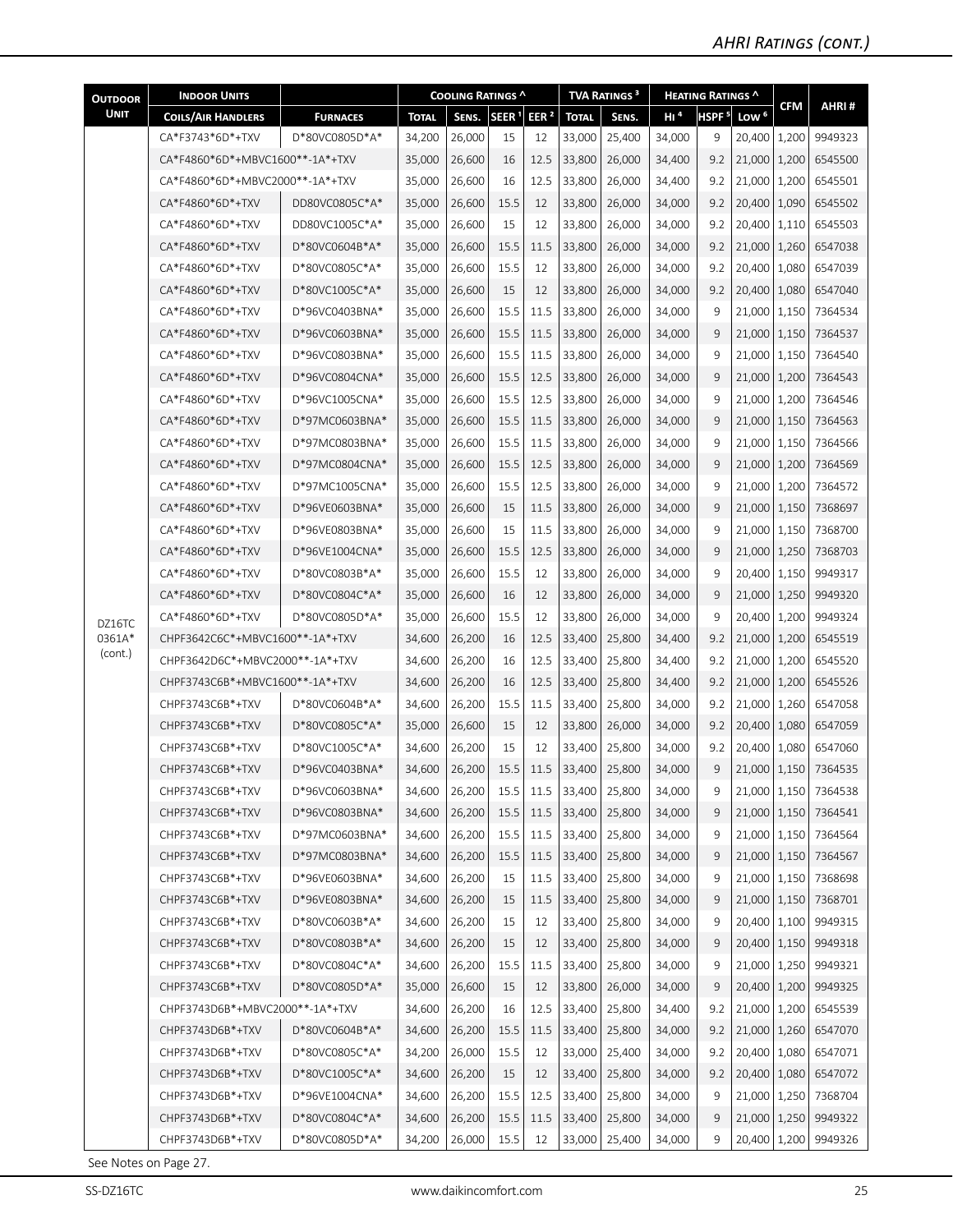| <b>OUTDOOR</b>    | <b>INDOOR UNITS</b>             |                 |              | <b>COOLING RATINGS ^</b> |                   |                  |              | <b>TVA RATINGS<sup>3</sup></b> |                 | <b>HEATING RATINGS ^</b> |                  |            |         |
|-------------------|---------------------------------|-----------------|--------------|--------------------------|-------------------|------------------|--------------|--------------------------------|-----------------|--------------------------|------------------|------------|---------|
| <b>UNIT</b>       | <b>COILS/AIR HANDLERS</b>       | <b>FURNACES</b> | <b>TOTAL</b> | SENS.                    | SEER <sup>1</sup> | EER <sup>2</sup> | <b>TOTAL</b> | SENS.                          | H1 <sup>4</sup> | HSPF <sup>5</sup>        | Low <sup>6</sup> | <b>CFM</b> | AHRI#   |
|                   | CHPF4860D6D*+TXV                | D*96VC0804CNA*  | 35,000       | 26,600                   | 15.5              | 12.5             | 33,800       | 26,000                         | 34,000          | 9                        | 21,000           | 1,200      | 7364544 |
|                   | CHPF4860D6D*+TXV                | D*96VC1005CNA*  | 35,000       | 26,600                   | 15.5              | 12.5             | 33,800       | 26,000                         | 34,000          | 9                        | 21,000   1,200   |            | 7364547 |
|                   | CHPF4860D6D*+TXV                | D*97MC0804CNA*  | 35,000       | 26,600                   | 15.5              | 12.5             | 33,800       | 26,000                         | 34,000          | 9                        | 21,000   1,200   |            | 7364570 |
| DZ16TC            | CHPF4860D6D*+TXV                | D*97MC1005CNA*  | 35,000       | 26,600                   | 15.5              | 12.5             | 33,800       | 26,000                         | 34,000          | 9                        | 21,000   1,200   |            | 7364573 |
| 0361A*<br>(cont.) | DV37PTCC14A*                    |                 | 34,600       | 26,200                   | 15                | 12               | 33,400       | 25,800                         | 34,400          | 8.5                      | 20,000   1,130   |            | 9116214 |
|                   | DV37PTCD14A*                    |                 | 34,600       | 26,200                   | 16                | 12.5             | 33,400       | 25,800                         | 34,400          | 9                        | 21,000   1,245   |            | 8996312 |
|                   | DV42PTCD14A*                    |                 | 34,600       | 26,200                   | 16                | 12.5             | 33,400       | 25,800                         | 34,400          | 9.2                      | 21,000   1,200   |            | 6545477 |
|                   | DV48PTCD14A*                    |                 | 36,000       | 27,400                   | 16                | 12.5             | 34,800       | 26,800                         | 34,400          | 9.2                      | 21,000   1,200   |            | 6545479 |
|                   | AVPTC48D14A*                    |                 | 46,000       | 35,600                   | 15.5              | 12               | 44,400       | 34,800                         | 46,000          | 9.2                      | 34,000   1,550   |            | 6545561 |
|                   | CA*F4961*6D*+MBVC1600**-1A*+TXV |                 | 47,000       | 36,400                   | 15.5              | 12.5             | 45,400       | 35,600                         | 47,000          | 9.2                      | 34,000   1,550   |            | 6545563 |
|                   | CA*F4961*6D*+TXV                | DD80VC0805C*A*  | 47,000       | 36,400                   | 15.5              | 12               | 45,400       | 35,600                         | 46,000          | 9.2                      | 30,000   1,500   |            | 6545565 |
|                   | CA*F4961*6D*+TXV                | DD80VC1005C*A*  | 47,500       | 36,800                   | 15.5              | 12               | 45,800       | 36,000                         | 46,000          | 9.2                      | 30,000   1,620   |            | 6545566 |
|                   | CA*F4961*6D*+TXV                | D*80VC0805C*A*  | 47,000       | 36,400                   | 15.5              | 12               | 45,400       | 35,600                         | 46.000          | 9.2                      | 30,000   1,510   |            | 6547090 |
|                   | CA*F4961*6D*+TXV                | D*80VC1005C*A*  | 47,500       | 36.800                   | 15.5              | 12               | 45,800       | 36,000                         | 46,000          | 9.2                      | 30,000   1,610   |            | 6547091 |
|                   | CA*F4961*6D*+TXV                | D*96VC0804CNA*  | 47,000       | 36,400                   | 15.5              | 12.5             | 45,400       | 35,600                         | 47,000          | 9                        | 32,000   1,600   |            | 7364548 |
|                   | CA*F4961*6D*+TXV                | D*96VC1005CNA*  | 47,000       | 36,400                   | 15                | 12               | 45,400       | 35.600                         | 47,000          | 9                        | 32,000 1,550     |            | 7364550 |
|                   | CA*F4961*6D*+TXV                | D*96VC1205DNA*  | 47,000       | 36,400                   | 16                | 12.5             | 45,400       | 35,600                         | 47,000          | 9                        | 32,000   1,600   |            | 7364552 |
|                   | CA*F4961*6D*+TXV                | D*97MC0804CNA*  | 47,000       | 36,400                   | 15.5              | 12.5             | 45,400       | 35,600                         | 47,000          | 9                        | 32,000   1,600   |            | 7364574 |
|                   | CA*F4961*6D*+TXV                | D*97MC1005CNA*  | 47,000       | 36,400                   | 15                | 12               | 45,400       | 35,600                         | 47,000          | 9                        | 32,000 1,550     |            | 7364576 |
|                   | CA*F4961*6D*+TXV                | D*97MC1205DNA*  | 47,000       | 36,400                   | 16                | 12.5             | 45,400       | 35,600                         | 47,000          | 9                        | 32,000   1,600   |            | 7364578 |
|                   | CA*F4961*6D*+TXV                | D*96VE1004CNA*  | 47,000       | 36,400                   | 15                | 12               | 45,400       | 35,600                         | 47,000          | 9                        | 32,000 1,550     |            | 7368705 |
|                   | CA*F4961*6D*+TXV                | D*96VE1205DNA*  | 47,000       | 36,400                   | 15                | 12               | 45,400       | 35,600                         | 47,000          | 9                        | 32,000   1,520   |            | 7368707 |
| DZ16TC<br>0481A*  | CA*F4961*6D*+TXV                | D*80VC0805D*A*  | 47,000       | 36,400                   | 15.5              | 12               | 45,400       | 35,600                         | 46,000          | 9                        | 30,000   1,500   |            | 9949327 |
|                   | CHPF4860D6D*+MBVC2000**-1A*+TXV |                 | 47,500       | 36,800                   | 16                | 12.5             | 45,800       | 36,000                         | 47,000          | 9.2                      | 34,000   1,550   |            | 6545580 |
|                   | CHPF4860D6D*+TXV                | D*80VC0805C*A*  | 47,500       | 36,800                   | 15.5              | 12               | 45,800       | 36,000                         | 46,000          | 9.2                      | 30,000   1,510   |            | 6547103 |
|                   | CHPF4860D6D*+TXV                | D*80VC1005C*A*  | 47,500       | 36.800                   | 15.5              | 12               | 45,800       | 36,000                         | 46,000          | 9.2                      | 30,000   1,610   |            | 6547104 |
|                   | CHPF4860D6D*+TXV                | D*96VC0804CNA*  | 47,000       | 36,400                   | 15.5              | 12.5             | 45,400       | 35,600                         | 47,000          | 9                        | 32,000   1,600   |            | 7364549 |
|                   | CHPF4860D6D*+TXV                | D*96VC1005CNA*  | 47.000       | 36,400                   | 15                | 12               | 45,400       | 35,600                         | 47,000          | 9                        | 32,000   1,550   |            | 7364551 |
|                   | CHPF4860D6D*+TXV                | D*96VC1205DNA*  | 47,000       | 36,400                   | 16                | 12.5             | 45,400       | 35,600                         | 47,000          | 9                        | 32,000   1,600   |            | 7364553 |
|                   | CHPF4860D6D*+TXV                | D*97MC0804CNA*  | 47,000       | 36,400                   | 15.5              | 12.5             | 45,400       | 35,600                         | 47,000          | 9                        | 32,000   1,600   |            | 7364575 |
|                   | CHPF4860D6D*+TXV                | D*97MC1005CNA*  | 47,000       | 36,400                   | 15                | 12               | 45,400       | 35,600                         | 47,000          | 9                        | 32,000   1,550   |            | 7364577 |
|                   | CHPF4860D6D*+TXV                | D*97MC1205DNA*  | 47,000       | 36,400                   | 16                | 12.5             | 45,400       | 35,600                         | 47,000          | 9                        | 32,000 1,600     |            | 7364579 |
|                   | CHPF4860D6D*+TXV                | D*96VE1004CNA*  | 47,000       | 36,400                   | 15                | 12               | 45,400       | 35,600                         | 47,000          | 9                        | 32,000   1,550   |            | 7368706 |
|                   | CHPF4860D6D*+TXV                | D*96VE1205DNA*  | 47,000       | 36,400                   | 15                | 12               | 45,400       | 35,600                         | 47,000          | 9                        | 32,000   1,520   |            | 7368708 |
|                   | CHPF4860D6D*+TXV                | D*80VC0805D*A*  | 47,500       | 36,800                   | 15.5              | 12               | 45,800       | 36,000                         | 46,000          | 9                        | 30,000 1,500     |            | 9949328 |
|                   | DV48PTCD14A*                    |                 | 46,000       | 35,600                   | 15.5              | 12               | 44,400       | 34,800                         | 46,000          | 9.2                      | 34,000 1,550     |            | 6545562 |
|                   | DV61PTCD14A*                    |                 | 46,500       | 36,000                   | 16                | 12               | 44,800       | 35,200                         | 46,000          | 9                        | 34,000   1,450   |            | 8996313 |
|                   | AVPTC60D14A*                    |                 | 57,000       | 42,000                   | 16                | 12               | 55,000       | 41,200                         | 57,000          | 9                        | 36,200   1,700   |            | 6545598 |
|                   | CA*F4961*6D*+TXV                | DD80VC0805C*A*  | 54,500       | 40,200                   | 15                | 12               | 52,600       | 39,400                         | 56,000          | 9.1                      | 35,400   1,580   |            | 6545602 |
| DZ16TC<br>0601A*  | CA*F4961*6D*+TXV                | DD80VC1005C*A*  | 55,500       | 41,000                   | 15.5              | 12               | 53,400       | 40,000                         | 56,000          | 9.1                      | 35,600   1,820   |            | 6545603 |
|                   | CA*F4961*6D*+TXV                | D*80VC0805C*A*  | 55,000       | 40,600                   | 15.5              | 12               | 53,000       | 39,600                         | 56,000          | 9.1                      | 35,400   1,580   |            | 6547118 |
|                   | CA*F4961*6D*+TXV                | D*80VC1005C*A*  | 55,500       | 41,000                   | 15.5              | 12               | 53,400       | 40,000                         | 56,000          | 9.1                      | 35,600   1,800   |            | 6547119 |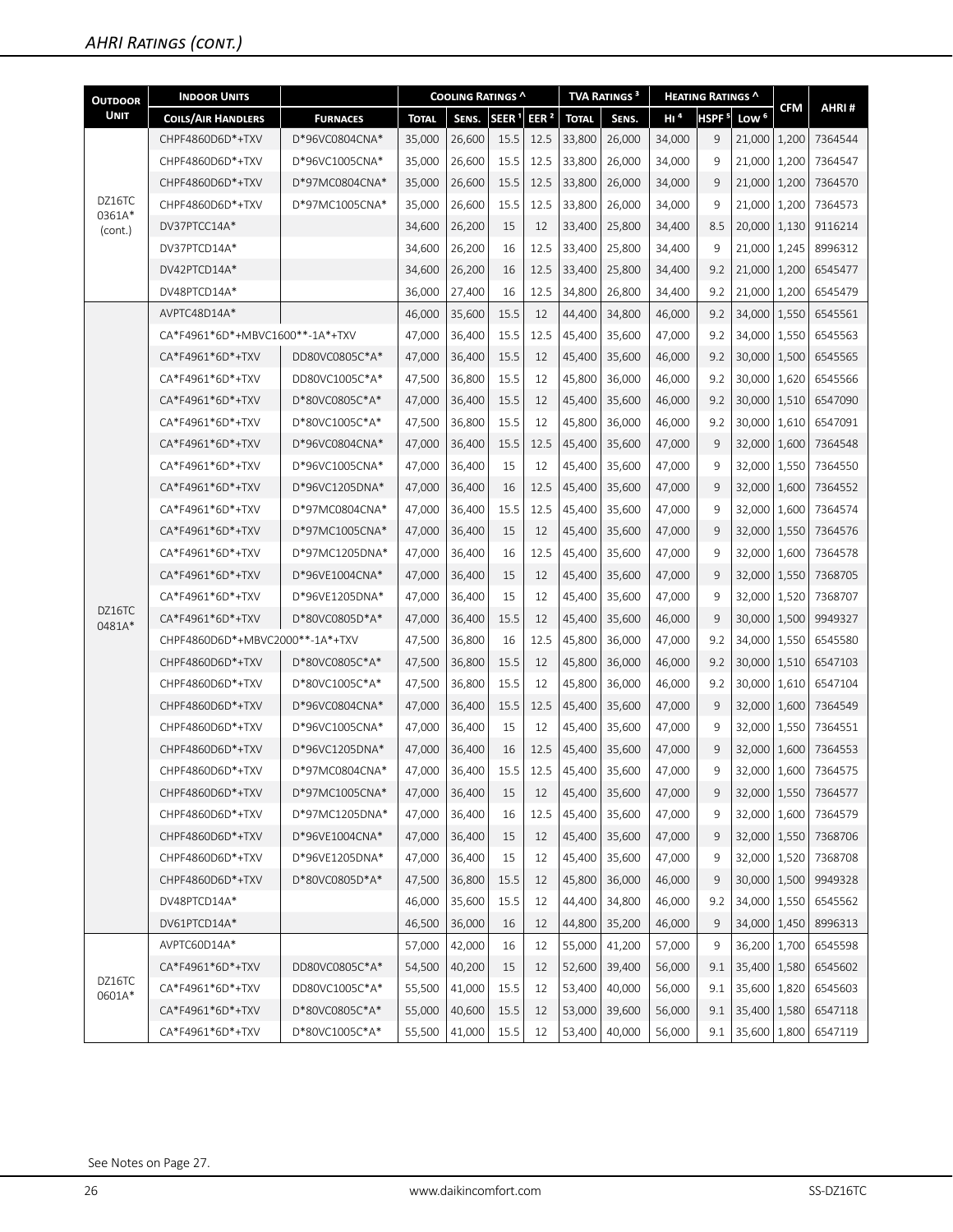| <b>INDOOR UNITS</b>       |                 |                                                                                                                                                                                                                                                                                                                                                                                                                                                                                                                          |        |                   |                  |                          |        |                                |     |                  |                                               |                                                                                                                                                      |
|---------------------------|-----------------|--------------------------------------------------------------------------------------------------------------------------------------------------------------------------------------------------------------------------------------------------------------------------------------------------------------------------------------------------------------------------------------------------------------------------------------------------------------------------------------------------------------------------|--------|-------------------|------------------|--------------------------|--------|--------------------------------|-----|------------------|-----------------------------------------------|------------------------------------------------------------------------------------------------------------------------------------------------------|
| <b>COILS/AIR HANDLERS</b> | <b>FURNACES</b> | <b>TOTAL</b>                                                                                                                                                                                                                                                                                                                                                                                                                                                                                                             | SENS.  | SEER <sup>1</sup> | EER <sup>2</sup> | <b>TOTAL</b>             | SENS.  | H1 <sup>4</sup>                |     | Low <sup>6</sup> |                                               | AHRI#                                                                                                                                                |
| CA*F4961*6D*+TXV          | D*96VC1205DNA*  | 55,500                                                                                                                                                                                                                                                                                                                                                                                                                                                                                                                   | 41,000 | 15.5              | 12               | 53,400                   | 40,000 | 56,000                         | 9   |                  | 1,600                                         | 7364554                                                                                                                                              |
| CA*F4961*6D*+TXV          | D*97MC1205DNA*  | 55,500                                                                                                                                                                                                                                                                                                                                                                                                                                                                                                                   | 41,000 | 15.5              | 12               | 53,400                   | 40,000 | 56,000                         | 9   |                  | 1,600                                         | 7364580                                                                                                                                              |
| CA*F4961*6D*+TXV          | D*96VE1205DNA*  | 55,500                                                                                                                                                                                                                                                                                                                                                                                                                                                                                                                   | 41,000 | 15.5              | 12               | 53,400                   | 40.000 | 56.000                         | 9   |                  | 1.520                                         | 7368709                                                                                                                                              |
| CA*F4961*6D*+TXV          | D*80VC0805D*A*  | 55,000                                                                                                                                                                                                                                                                                                                                                                                                                                                                                                                   | 40,600 | 15.5              | 12               | 53,000                   | 39,600 | 56,000                         | 9   |                  | 1,650                                         | 9949329                                                                                                                                              |
|                           |                 | 56,000                                                                                                                                                                                                                                                                                                                                                                                                                                                                                                                   | 41,400 | 16                | 12.7             | 54,000                   | 40,400 | 55,500                         | 9.2 |                  | 1,600                                         | 6545614                                                                                                                                              |
| CHPF4860D6D*+TXV          | D*80VC0805C*A*  | 55,000                                                                                                                                                                                                                                                                                                                                                                                                                                                                                                                   | 40,600 | 15.5              | 12               | 53,000                   | 39,600 | 55,500                         | 9.1 |                  |                                               | 6547128                                                                                                                                              |
| CHPF4860D6D*+TXV          | D*80VC1005C*A*  | 55,500                                                                                                                                                                                                                                                                                                                                                                                                                                                                                                                   | 41,000 | 15.5              | 12               | 53,400                   | 40,000 | 56.000                         | 9.1 |                  | 1,800                                         | 6547129                                                                                                                                              |
| CHPF4860D6D*+TXV          | D*96VC1205DNA*  | 55,000                                                                                                                                                                                                                                                                                                                                                                                                                                                                                                                   | 40.600 | 15.5              | 12               | 53,000                   | 39.600 | 56.000                         | 9   |                  | 1.600                                         | 7364555                                                                                                                                              |
| CHPF4860D6D*+TXV          | D*97MC1205DNA*  | 55,000                                                                                                                                                                                                                                                                                                                                                                                                                                                                                                                   | 40,600 | 15.5              | 12               | 53,000                   | 39,600 | 56,000                         | 9   |                  | 1,600                                         | 7364581                                                                                                                                              |
| CHPF4860D6D*+TXV          | D*96VE1205DNA*  | 55,000                                                                                                                                                                                                                                                                                                                                                                                                                                                                                                                   | 40,600 | 15                | 12               | 53,000                   | 39,600 | 56,000                         | 9   |                  | 1,520                                         | 7368710                                                                                                                                              |
| CHPF4860D6D*+TXV          | D*80VC0805D*A*  | 55,000                                                                                                                                                                                                                                                                                                                                                                                                                                                                                                                   | 40,600 | 15.5              | 12               | 53,000                   | 39,600 | 55,500                         | 9   |                  | 1,650                                         | 9949330                                                                                                                                              |
| DV60PTCD14A*              |                 | 57,000                                                                                                                                                                                                                                                                                                                                                                                                                                                                                                                   | 42,000 | 16                | 12               | 55,000                   | 41,200 | 57,000                         | 9   |                  | 1.700                                         | 6545600                                                                                                                                              |
| DV61PTCD14A*              |                 | 55,000                                                                                                                                                                                                                                                                                                                                                                                                                                                                                                                   | 40,600 | 16                | 12               | 53,000                   | 39,600 | 57,000                         | 9   |                  | 1,820                                         | 8996314                                                                                                                                              |
|                           |                 | CHPF4860D6D*+MBVC2000**-1A*+TXV<br>$\mathbf{A} \quad \mathbf{B} \quad \mathbf{B} \quad \mathbf{C} \quad \mathbf{A} \quad \mathbf{A} \quad \mathbf{A} \quad \mathbf{A} \quad \mathbf{A} \quad \mathbf{A} \quad \mathbf{A} \quad \mathbf{A} \quad \mathbf{A} \quad \mathbf{A} \quad \mathbf{A} \quad \mathbf{A} \quad \mathbf{A} \quad \mathbf{A} \quad \mathbf{A} \quad \mathbf{A} \quad \mathbf{A} \quad \mathbf{A} \quad \mathbf{A} \quad \mathbf{A} \quad \mathbf{A} \quad \mathbf{A} \quad \mathbf{A} \quad \mathbf{$ |        |                   |                  | <b>COOLING RATINGS ^</b> |        | <b>TVA RATINGS<sup>3</sup></b> |     |                  | <b>HEATING RATINGS ^</b><br>HSPF <sup>5</sup> | <b>CFM</b><br>35,000<br>35,000<br>35,000<br>35,400<br>35,200<br>35,200   1,590<br>35.400<br>35.000<br>35,000<br>35,000<br>35,200<br>36,200<br>36,200 |

**˄** Rated in accordance with ANSI/AHRI Standard 210/240

<sup>1</sup> Seasonal Energy Efficiency Ratio

³ TVA Rating: BTU/h @ 75°F/ 63°F - 95°F

⁵ HSPF = Heating Seasonal Performance Factor

⁷ CFM at High stage

² Energy Efficiency Ratio @ 80°F/ 67°F/ 95°F

⁴ Rated heating capacity at 47°F outdoor per AHRI 210/240

⁶ Heating capacity at 17°F outdoor

⁸ CFM at Intermediate and low stage

#### **Notes**

• Always check the S&R plate for electrical data on the unit being installed.

• When matching outdoor unit to indoor unit, use the piston supplied with the outdoor unit or that specified on the piston kit chart supplied with the indoor unit.

• EEP - Order from Service Dept. Part No. B13707-38 or new Solid State Board B13707-35S. Part No. B13707-38 is not interchangeable with B13707-35S. The Daikin brand gas furnace contains the EEP cooling time delay.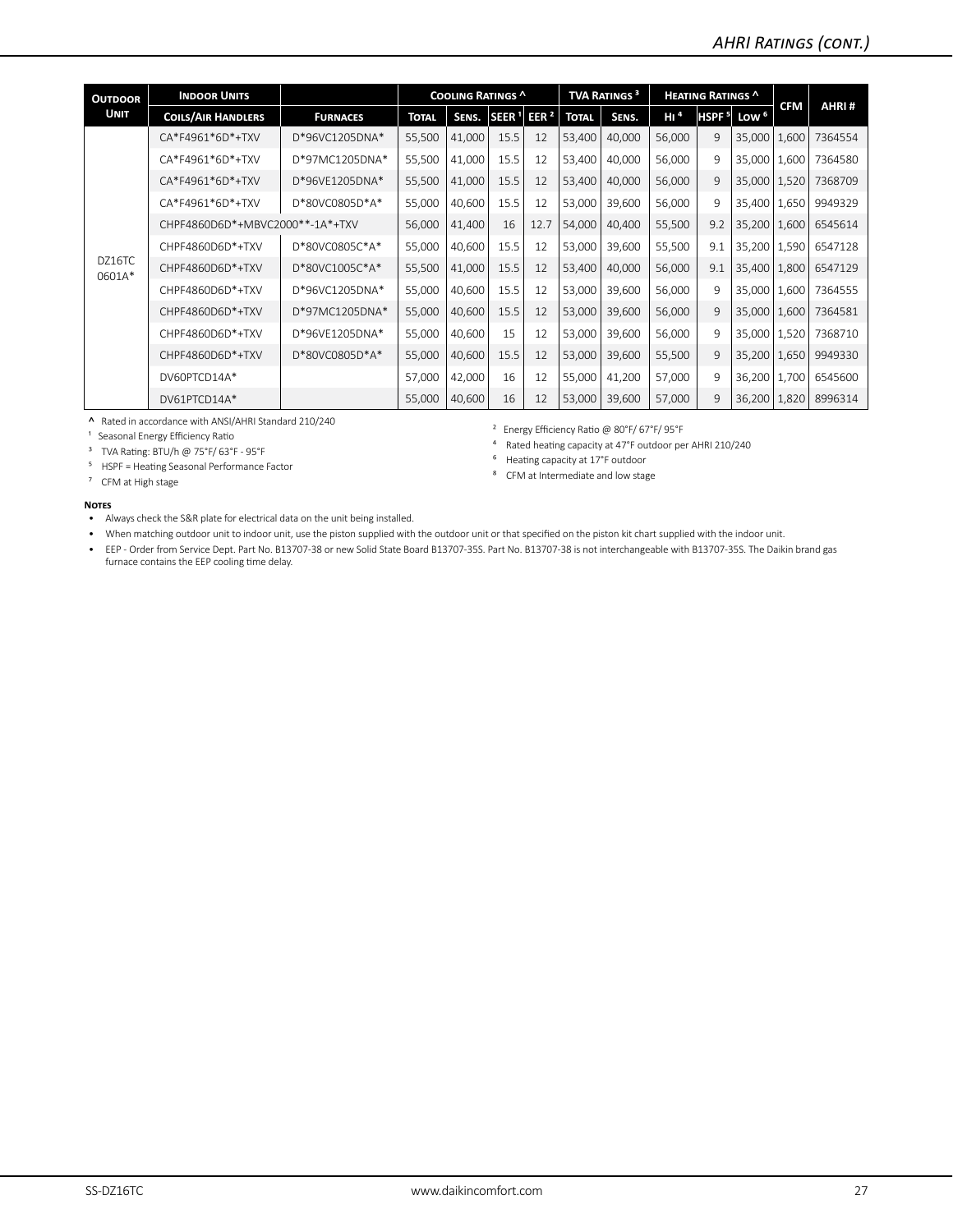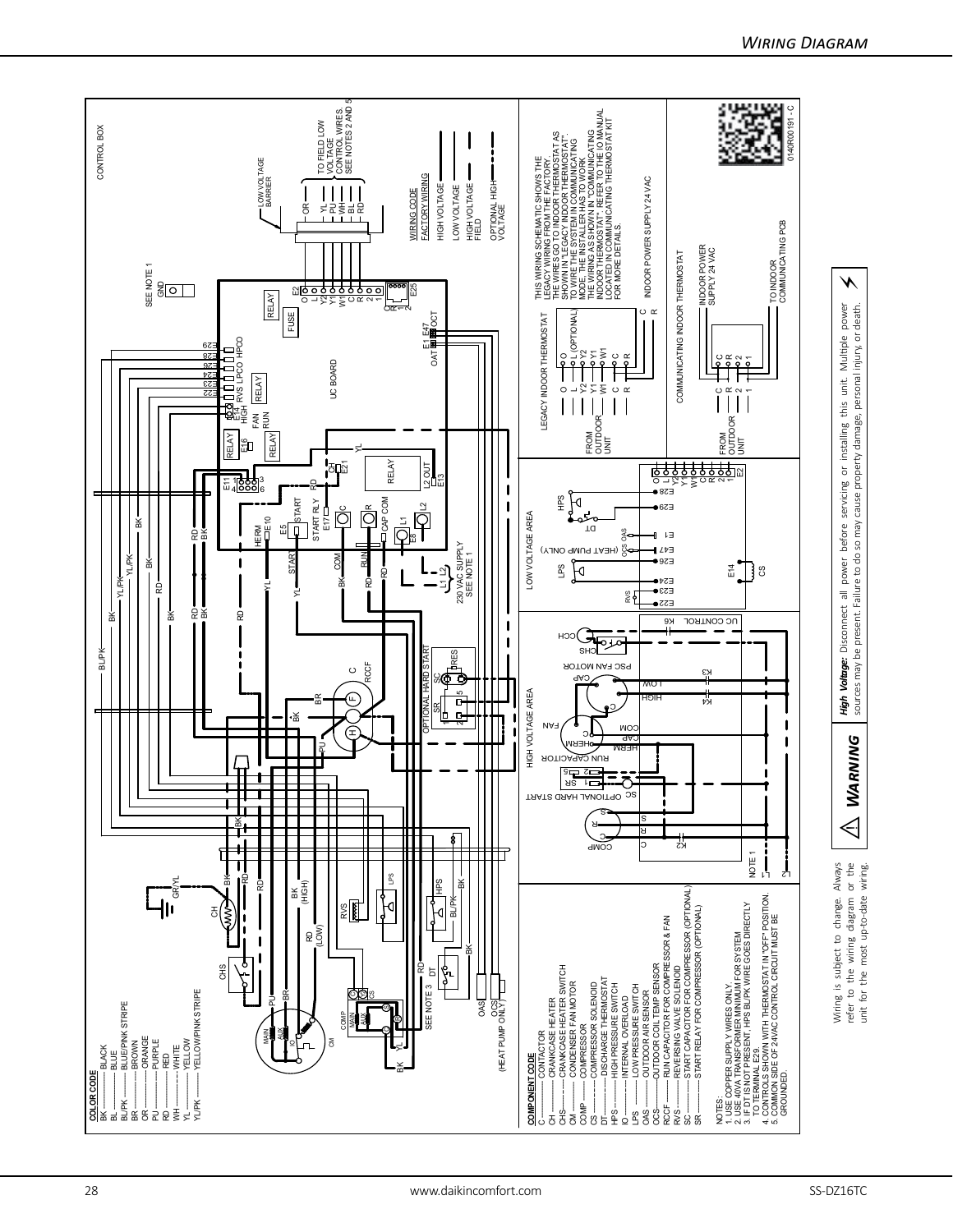

# *Accessories*

| <b>MODEL</b>  | <b>DESCRIPTION</b>                                 | <b>DZ16TC</b><br>024** | <b>DZ16TC</b><br>$036***$ | <b>DZ16TC</b><br>048** | <b>DZ16TC</b><br>060** |
|---------------|----------------------------------------------------|------------------------|---------------------------|------------------------|------------------------|
| <b>ABK-20</b> | Anchor Bracket Kit <sup>®</sup>                    | X                      | X                         | X                      | X                      |
| B1141643      | 24V Transformer <sup>1</sup>                       | $\times$               | X                         | X                      | $\times$               |
| CSR-U-1       | Hard-start Kit                                     | X                      | X                         |                        |                        |
| $CSR-U-2$     | Hard-start Kit                                     |                        | X                         | X                      | $\times$               |
| CSR-U-3       | Hard-start Kit                                     |                        |                           | X                      | X                      |
| FSK01A        | Freeze Protection Kit <sup>2</sup>                 | X                      | X                         | X                      | X                      |
| OT18-60A      | Outdoor Thermostat/Lockout Thermostat <sup>3</sup> | X                      | X                         | X                      | X                      |
| TX2N4A        | TXV Kit <sup>4</sup>                               | X                      |                           |                        |                        |
| TX3N4         | TXV Kit <sup>4</sup>                               |                        | X                         |                        |                        |
| TX5N4         | TXV Kit <sup>4</sup>                               |                        |                           | X                      | X                      |

◊ Contains 20 brackets; four brackets needed to anchor unit to pad

Available in 24V legacy mode only. This feature is integrated in the communicating mode.

² Installed on indoor coil

<sup>3</sup> Available in 24V legacy mode only. This feature is integrated in the communicating mode. Required for heat pump

applications where ambient temperature falls below 0 0F with 50% or higher relative humidity.

⁴ Condensing units and heat pumps with reciprocating compressors require the use of start-assist components when used in conjunction with an indoor coil using a non-bleed thermal expansion valve refrigerant metering device or liquid line solenoid kit. The TXV should always be sized based on the tonnage of the outdoor unit.